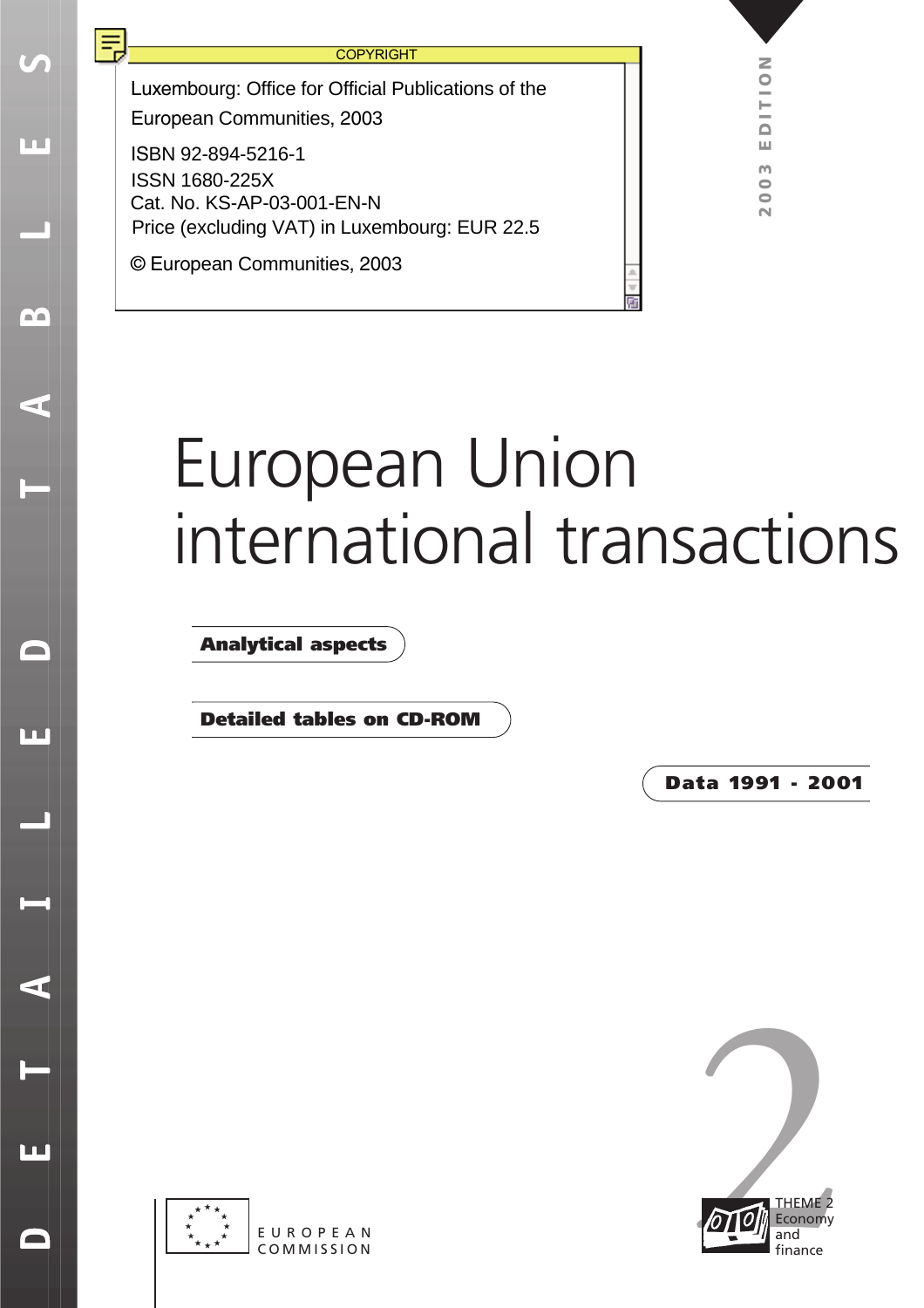*Europe Direct is a service to help you find answers to your questions about the European Union*

**New freephone number:**

**00 800 6 7 8 9 10 11**

A great deal of additional information on the European Union is available on the Internet. It can be accessed through the Europa server (http://europa.eu.int).

Cataloguing data can be found at the end of this publication.

Luxembourg: Office for Official Publications of the European Communities, 2003

ISBN 92-894-5216-1 ISSN 1680-225X

© European Communities, 2003

*Printed in Luxembourg*

PRINTED ON WHITE CHLORINE-FREE PAPER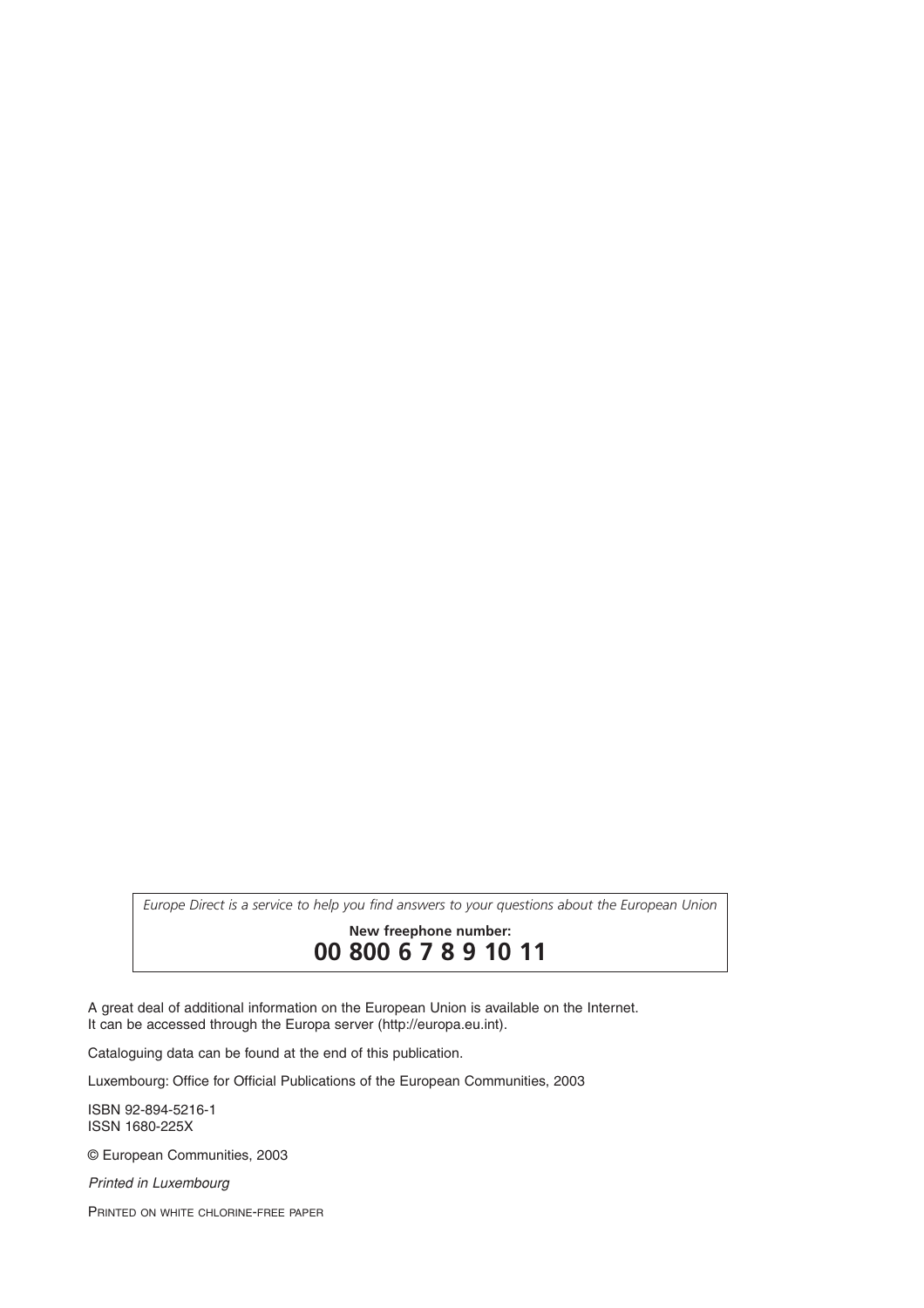## **SYMBOLS AND ABBREVIATIONS USED**

| Mio                 | Million                                                                                                                                                                                                                                                                                                                             |
|---------------------|-------------------------------------------------------------------------------------------------------------------------------------------------------------------------------------------------------------------------------------------------------------------------------------------------------------------------------------|
| bn                  | '000 million                                                                                                                                                                                                                                                                                                                        |
| 0                   | nil or data between - 0.5 Mio EUR and 0.5 Mio EUR (ECU to end 1998)                                                                                                                                                                                                                                                                 |
|                     | figure not available                                                                                                                                                                                                                                                                                                                |
|                     | not applicable                                                                                                                                                                                                                                                                                                                      |
| ECU                 | European Currency Unit                                                                                                                                                                                                                                                                                                              |
| <b>EUR</b>          | euro                                                                                                                                                                                                                                                                                                                                |
| c.i.f               | cost, insurance and freight                                                                                                                                                                                                                                                                                                         |
| f.o.b               | free on board                                                                                                                                                                                                                                                                                                                       |
| n.i.e.              | not included elsewhere                                                                                                                                                                                                                                                                                                              |
| <b>ACP</b>          | African, Caribbean and Pacific countries signatories of the Lomé convention                                                                                                                                                                                                                                                         |
| ASEAN               | Association of South-East Asian Nations                                                                                                                                                                                                                                                                                             |
| <b>BOP</b>          | Balance of Payments                                                                                                                                                                                                                                                                                                                 |
| BPM4                | Balance of Payments Manual, fourth edition, IMF, 1977                                                                                                                                                                                                                                                                               |
| BPM5                | Balance of Payments Manual, fifth edition, IMF, 1993                                                                                                                                                                                                                                                                                |
| <b>CIS</b>          | Commonwealth of Independent States                                                                                                                                                                                                                                                                                                  |
| ECB                 | European Central Bank                                                                                                                                                                                                                                                                                                               |
| EFTA                | European Free Trade Association                                                                                                                                                                                                                                                                                                     |
| EMU                 | Economic and Monetary Union                                                                                                                                                                                                                                                                                                         |
| EU                  | European Union                                                                                                                                                                                                                                                                                                                      |
| EU-12               | Total of the 12 Member States of the European Union (situation before 1 January 1995) (Belgium,<br>Denmark, Germany, Greece, Spain, France, Ireland, Italy, Luxembourg, the Netherlands, Portugal, United<br>Kingdom, European Union Institutions). Belgium and Luxembourg constitute the Belgo-Luxembourg<br>Economic Union (BLEU) |
| <b>EU-15</b>        | Total of the 15 Member States of the European Union (situation after 1 January 1995) (EU-12, Austria,<br>Finland, Sweden)                                                                                                                                                                                                           |
| euro-zone           | Total of the 12 Member States (EUR-12) of the Economic and Monetary Union (Belgium, Germany,<br>Greece, Spain, France, Ireland, Italy, Luxembourg, the Netherlands, Austria, Portugal, Finland). Before<br>2001, the euro-zone does not include Greece (EUR-11)                                                                     |
| Eurostat            | Statistical Office of the European Communities                                                                                                                                                                                                                                                                                      |
| <b>GATS</b>         | General Agreement on Trade in Services                                                                                                                                                                                                                                                                                              |
| IMF                 | International Monetary Fund                                                                                                                                                                                                                                                                                                         |
| <b>MERCOSUR</b>     | Countries of the South Cone Common Market                                                                                                                                                                                                                                                                                           |
| <b>NAFTA</b>        | North American Free Trade Association                                                                                                                                                                                                                                                                                               |
| NIC <sub>51</sub>   | The Core Newly Industrialising Countries                                                                                                                                                                                                                                                                                            |
| NIC <sub>s</sub> 2A | Asian NICs of the second wave of industrialisation                                                                                                                                                                                                                                                                                  |
| NIC <sub>s2LA</sub> | Latin American NICs of the second wave of industrialisation                                                                                                                                                                                                                                                                         |
| OECD                | Organisation for economic co-operation and development                                                                                                                                                                                                                                                                              |
| OPEC                | Organisation of Petroleum Exporting Countries                                                                                                                                                                                                                                                                                       |
| <b>WTO</b>          | World Trade Organisation                                                                                                                                                                                                                                                                                                            |
|                     |                                                                                                                                                                                                                                                                                                                                     |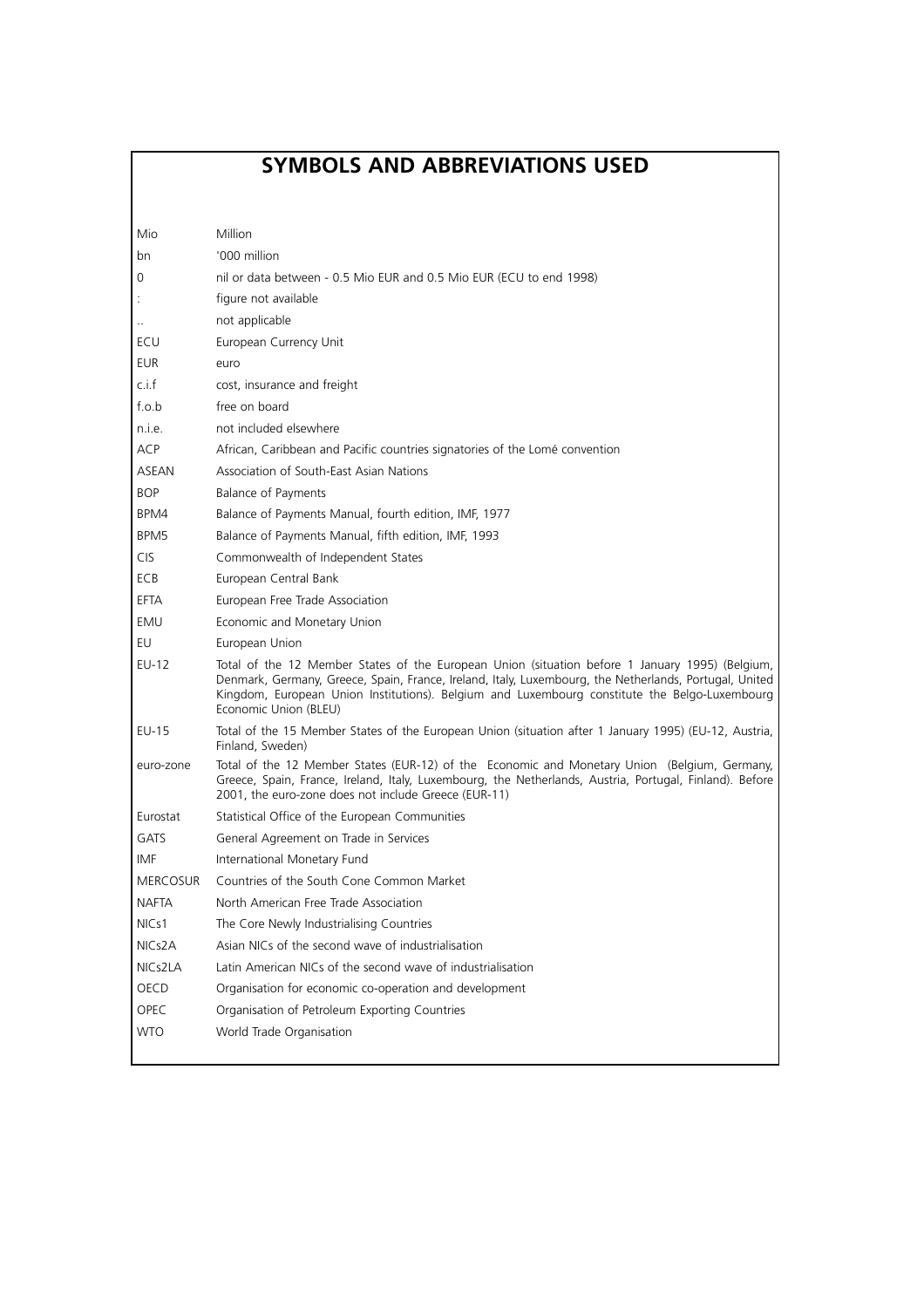## **TABLE OF CONTENTS**

V

<span id="page-3-0"></span>

|            | Foreword                  | 7  |
|------------|---------------------------|----|
|            | Important information     | 9  |
|            |                           |    |
|            | Analytical aspects        | 11 |
|            | Introduction              | 13 |
|            | 2001 main features        | 17 |
|            |                           |    |
|            |                           |    |
|            |                           |    |
|            | Description of the tables | 31 |
|            |                           |    |
|            |                           |    |
|            |                           |    |
|            | Statistical tables        | 37 |
| Ш          | Tables 2.1.               | 39 |
|            | Tables 2.2.               | 41 |
|            | Tables 2.3.               | 65 |
|            |                           |    |
|            |                           |    |
| ${\sf IV}$ | Methodological framework  | 83 |
|            |                           |    |
|            |                           |    |
|            |                           |    |
|            |                           |    |

| Annexes                |    |
|------------------------|----|
| Exchange rates         | 93 |
| BOP geographical zones | 94 |
| BOP economic zones     |    |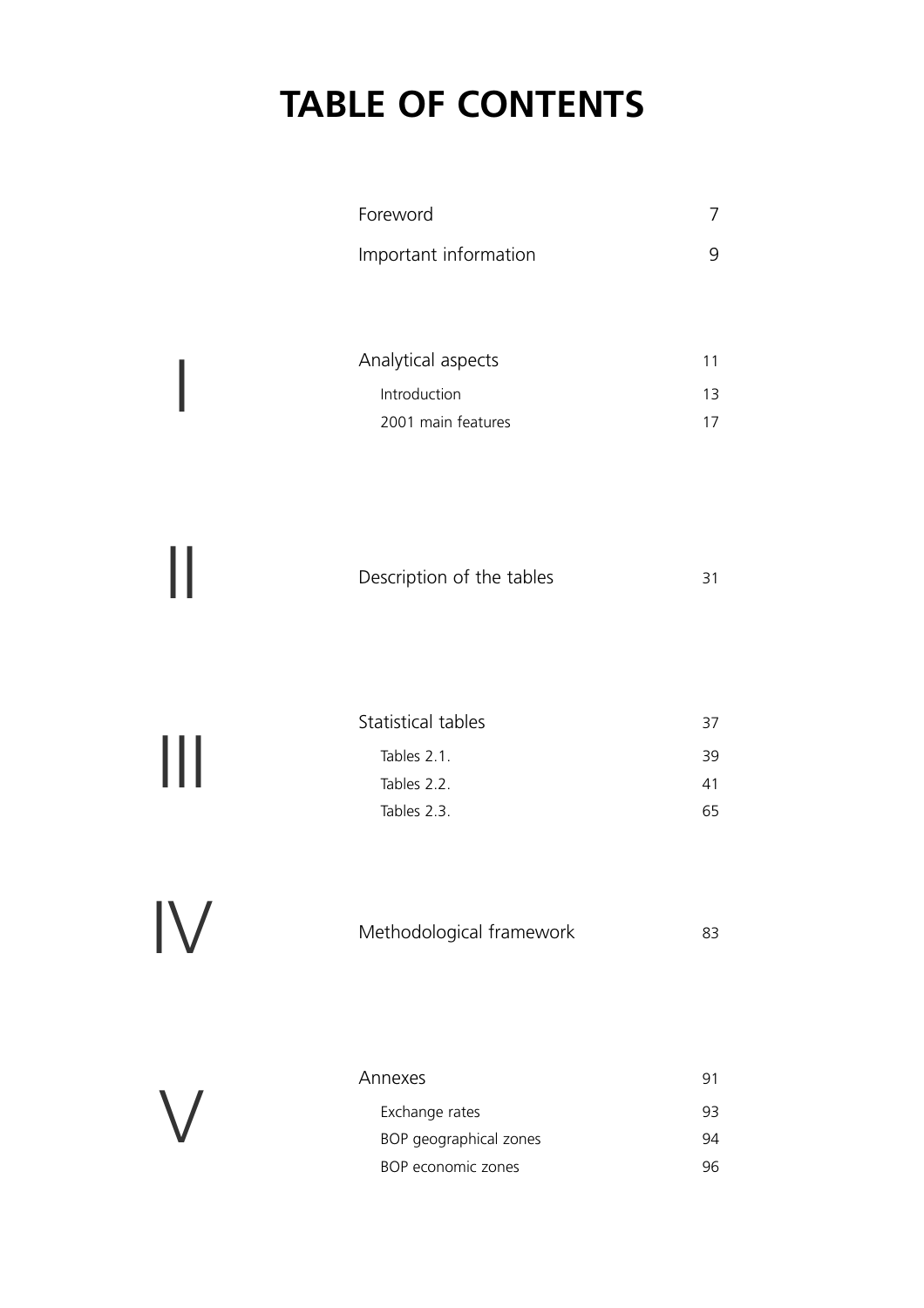#### **FOREWORD**

<span id="page-4-0"></span>Did you know that in 2001, the European Union's external current deficit shrank remarkably in comparison to the previous year?

Did you know that Japan has a steady external current surplus while the USA has a persistent deficit?

Did you know that the USA is the main EU trade partner?

Did you know that the EU is a net exporter of services to Japan?

Did you know that the EU is a net importer of Royalties and license fees and Audiovisual services from the USA?

This publication provides you with the most recent and comparable statistics of the EU, the eurozone, Norway, the USA and Japan on:

- ☛ Annual
- ☛ International
- ☛ Current transactions

Particular emphasis is put on Trade in Services and on the diversity of trading partners. Therefore, these statistics can be used to monitor the external commercial performance of different economies and thus assist trade negotiations in the context of the General Agreement on Trade in Services (GATS).

In the first part of this publication you can find an analysis of 2001 main features through comments, graphs and tables. The second and third parts provide a detailed review of 2001, displaying a complete set of tables for the EU, euro-zone, Norway, the USA and Japan. Finally, the fourth part gives a short description of the methodological framework.

Your needs as a user are our main concern. We can only improve with your help, so please make your comments and suggestions. Contact:

Mr Luis BIEDMA **ELIROSTAT** Unit B5 - International Trade in Services, Direct Investment, Balance of Payments European Commission Jean Monnet Building Bech B4/367 Eurostat - L 2920 - Luxembourg Tel.: (+352) 4301 34728 Fax: (+352) 4301 33859 E-mail: Luis.Biedma@cec.eu.int

N.B.: The CD-Rom "International trade in services, Geographical breakdown of the current account - EU (2003 edition)", provided in annex to this publication, gives for the European Union (EU), the euro-zone (euro 12), each of the EU Member States, Norway, the USA and Japan a detailed breakdown of trade in services as well as a geographical breakdown of international transactions.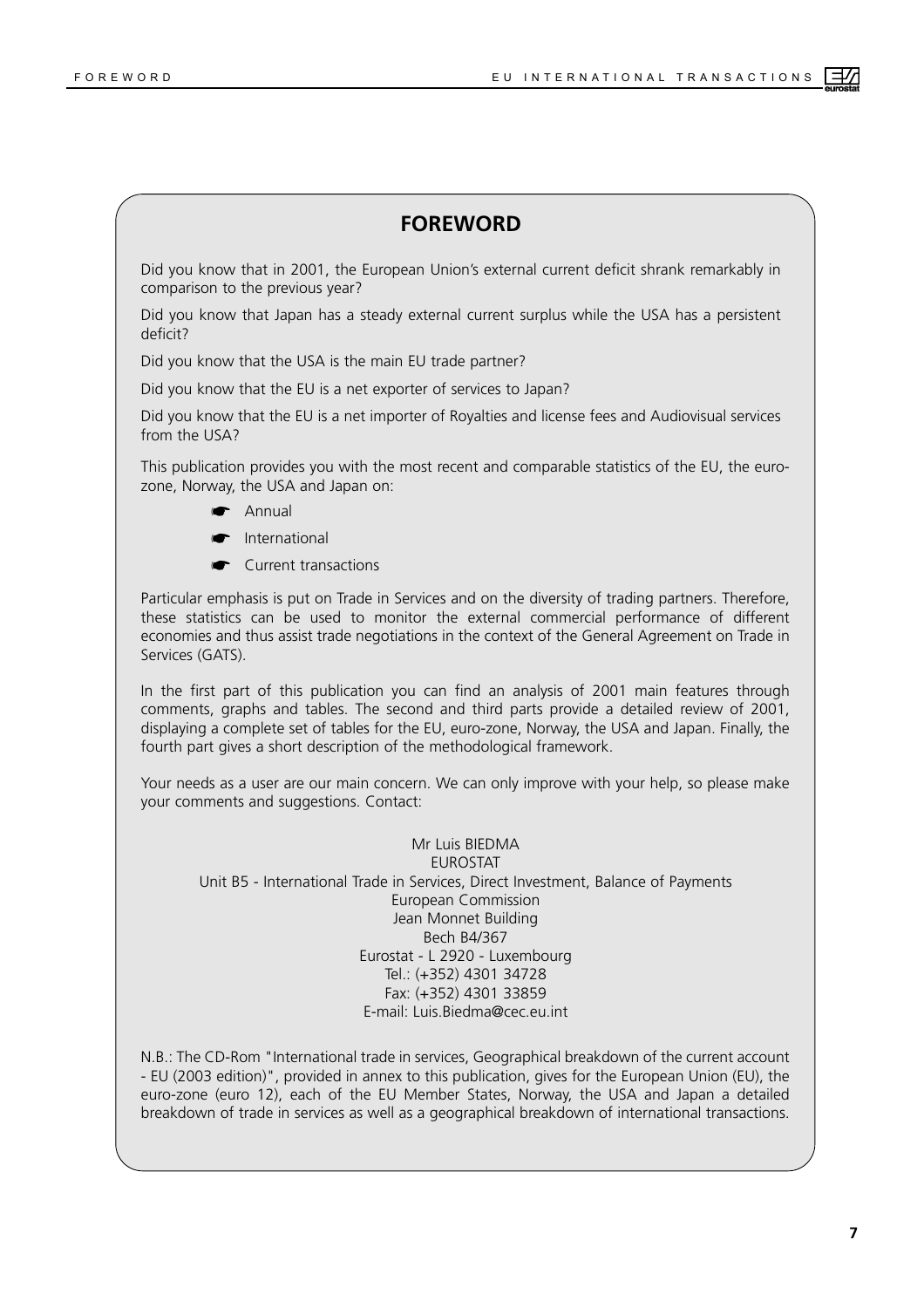## **Important information**

<span id="page-5-0"></span>In line with the agreed allocation of responsibility, the European Central Bank is in charge of compiling and disseminating the euro-zone monthly and quarterly balance of payments statistics, whereas the European Commission (Eurostat) focuses on quarterly and annual aggregates of the EU-15.

The data comply with international standards, in particular those set out in the IMF Manual on Balance of Payments Statistics (5th edition).

The EU balance of payments is compiled by Eurostat in accordance with a methodology agreed with the ECB based on extra-EU transactions, i.e. by aggregating cross border transactions of EU residents vis-à-vis non-EU residents as reported by the 15 participating Member States. The balance of payments of the EU institutions is added to the EU aggregate. The ECB compiles the euro-zone aggregate following the same agreed methodology excluding cross-border transactions within the euro-zone. The EU institutions are treated as non-resident of the euro-zone.

Published data for the euro-zone, which include detail on services only, have been validated by the ECB. In fact, annual detailed breakdowns of the item services for the euro-zone transactions are made available by the Member States only to Eurostat. They do not match up exactly with those released by the ECB because:

- Eurostat and the ECB have different "cut-off" dates for receiving Member States' data for processing. Revisions could take place between these "cut-off" dates;
- some minor methodological differences remain between the data transmitted to Eurostat and the ECB by some Member States.

Eurostat's data for the euro-zone should therefore be regarded as memorandum items, the official data being published by the ECB.

#### **Geographical breakdown of goods imports**

This year, most EU Member States supplied imports of goods data allocated geographically according to the "principle of consignment", thus conforming to international standards. This methodology consists of reporting intra-EU imports of goods according to country of consignment (community concept) rather than origin (national concept).

However, all Member States have not implemented this methodological change at the same point in their time series. By way of consequence, a work has been developed by Eurostat in co-operation with the Member States for the calculation of the EU aggregate in order to create one single methodological break in the time series, in 1997.

|  |  | EU aggregate: implementation of the "consignment principle" in the allocation of intra-EU imports of goods |
|--|--|------------------------------------------------------------------------------------------------------------|
|--|--|------------------------------------------------------------------------------------------------------------|

| Methodology                 | up to 1996                           | from 1997 onwards                                                                                                                                                                                                       |
|-----------------------------|--------------------------------------|-------------------------------------------------------------------------------------------------------------------------------------------------------------------------------------------------------------------------|
| Principle of<br>consignment | Portugal, Sweden, the United Kingdom | Germany, Italy, the Netherlands, Austria, BLEU (from 1998 onwards), Denmark, Germany,<br>Spain (from 1998 onwards), France, Italy, the<br>Netherlands, Austria, Portugal, Finland, Sweden, the<br><b>United Kingdom</b> |
| Principle of origin         | Spain, France, Finland, Ireland      | Ireland, Greece (from 2001)                                                                                                                                                                                             |
| Other or uncertain          | <b>BLEU, Denmark, Greece</b>         |                                                                                                                                                                                                                         |

Thus, goods data for the EU aggregate from 1997 onwards are comparable with those released for the euro-zone by the ECB.

#### **Methodological difference between Eurostat and the ECB for the compilation of investment income flows**

Even though Eurostat and the ECB have now implemented the same methodology for the recording of the "goods" item, the concepts underlying the Eurostat's EU-15 data are still not fully comparable to those underlying the euro-zone figures released by the ECB. For example, a difference in concepts currently exists in the area of portfolio investment income. Indeed, a new methodology has been implemented by the ECB for the geographical allocation of this sub-item income, which also has consequences on the overall income account and the current account. In fact, it has been decided that receipts on portfolio investment income would be allocated geographically according to the residency of the security issuer rather than that of the immediate counterpart. On the basis of intra-euro area receipts, which are deducted from the amount of total payments on portfolio investment income (i.e. including intra- and extra- euro area), the part relating to extra payments only can be identified according to the residency of the end-investor. Due to a shortage of data, this methodological change could not be implemented for the compilation of the EU-15 aggregate.

Both institutions and the European Union Member States are currently working in order to minimise these discrepancies in the future.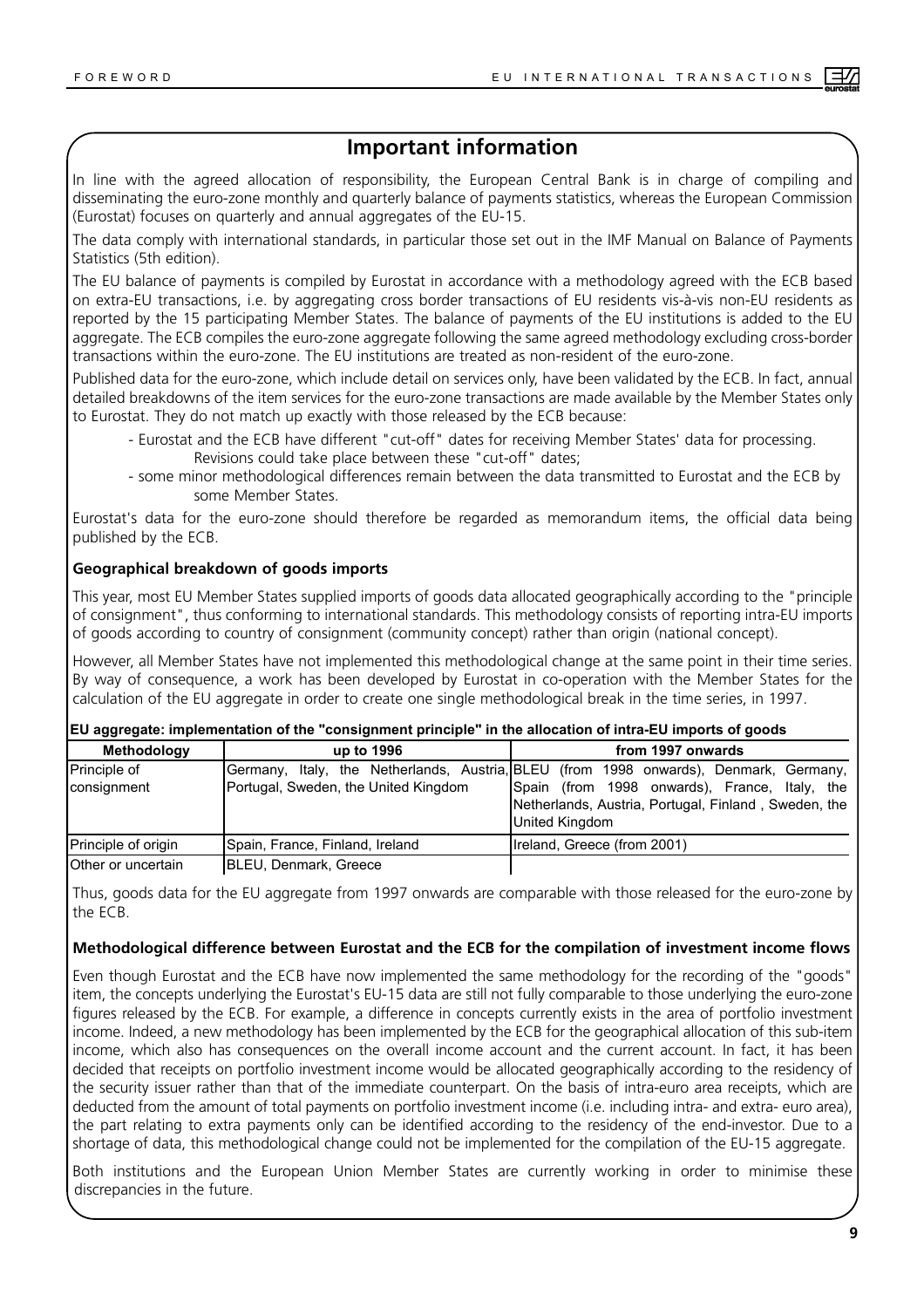## <span id="page-6-0"></span>**I** ANALYTICAL ASPECTS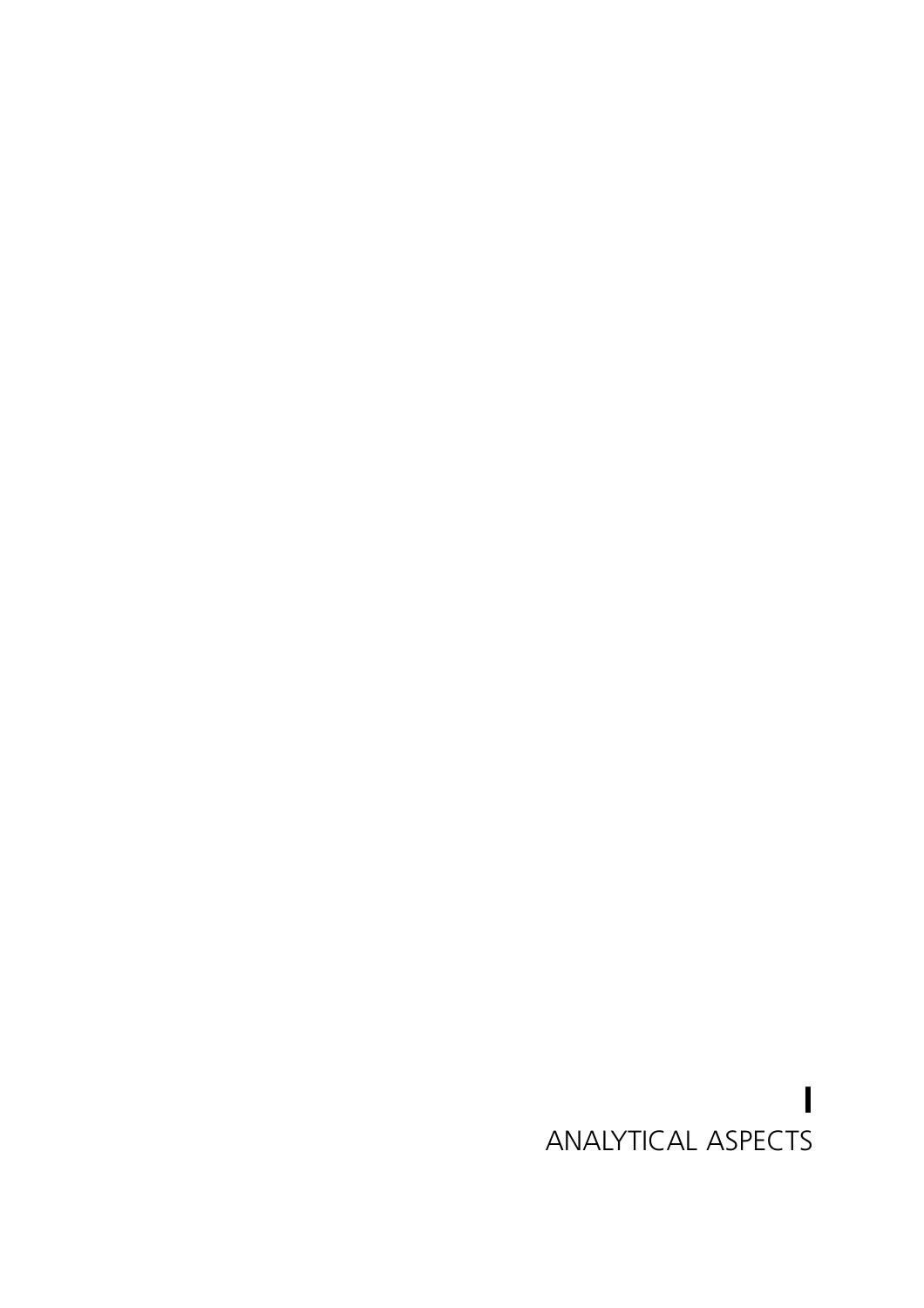## <span id="page-7-0"></span>**International Trade in Services data: a decision-making tool for a strategic field**

Services encompass a vast and disparate range of economic activities. The services sector contributes more to economic growth and job creation worldwide than any other sector. No country can prosper today without an efficient service infrastructure. It is a prerequisite for economic performance and development. Access to high quality services, in particular infrastructure-related services such as telecommunications, transport, and financial services, benefit the whole economy by increasing productivity across sectors and are crucial for economic development<sup>1</sup>.

Despite remaining trade barriers, the international trade in services has been growing at the same rate on average as international trade in goods in recent years, representing 20% of total trade.

| 1997  | 1998     | 1999     | 2000    | 2001               |
|-------|----------|----------|---------|--------------------|
| 885   | 909      | 2039     | 2 5 3 2 | 2 5 8 3            |
| 17.8% | 1.3%     | 6.8%     | 24.2%   | 2.0%               |
|       |          |          |         | 8.2%               |
| 7 462 | 7 229    | 7954     | 10 736  | 10 526             |
| 17.5% | $-3.1\%$ | $10.0\%$ | 35.0%   | $-2.0%$<br>$9.0\%$ |
|       |          |          |         |                    |

#### **Comparison of total world\* flows (exports+imports) of goods and services bn EUR (bn ECU to end 1998)**

*Sources: IMF and Eurostat*

\* World excluding intra-EU trade

The share of services value added in GDP is a good indicator of the importance of services. For example, services activities in the EU represented 65% of total EU GDP in 2001 (67% in the USA).

#### **Gross value added (at basic prices) of total Services as a percentage of GDP**

|            | 1997  | 1998  | 1999  | 2000  | 2001  |
|------------|-------|-------|-------|-------|-------|
| $EU-15*$   | 63.7% | 64.0% | 64.3% | 64.7% | 65.2% |
| <b>USA</b> | 63.2% | 64.5% | 65.0% | 65.9% | 66.8% |

*Sources: Eurostat and US Bureau of Economic Analysis*

*\* at current prices*

Another indicator of the economic contribution of services to the EU economy is the share of services activities in total employment that reached 69% in 2001. Furthermore, this share shows an upward trend, meaning that its importance has been increasing during the last few years (in 1997 the share was 67%), and it is likely that this will continue.

#### **Employment in services as a share of total employment in the EU (1997-2001)**

|                                               | 1997    | 1998     | 1999    | 2000    | 2001    |
|-----------------------------------------------|---------|----------|---------|---------|---------|
| TOTAL EU employment - all NACE branches*      | 157 509 | 160 188  | 162 813 | 165 792 | 167851  |
| % change compared to the previous year        | 0.9%    | 1.7%     | 1.6%    | 1.8%    | 1.2%    |
| Avg. growth rate (1997-2001)                  |         |          |         |         | 1.6%    |
| Employment in the EU services sector*         | 106 109 | 108 522  | 111 396 | 114 305 | 116 395 |
| Employment in the EU private services sector* | 59 301  | 61 018   | 63 014  | 65 217  | 66 534  |
| Employment in the EU government sector*       | 46 808  | 47 504   | 48 389  | 49 091  | 49 8 64 |
| % change compared to the previous year        | 1.6%    | $2.3\%$  | 2.6%    | 2.6%    | 1.8%    |
| Avg. growth rate (1997-2001)                  |         |          |         |         | 2.3%    |
| Share of services in total employment         | 67.4%   | $67.7\%$ | 68.4%   | 68.9%   | 69.3%   |
| Share of private services in total employment | 37.6%   | 38.1%    | 38.7%   | 39.3%   | 39.6%   |
| Share of public services in total employment  | 29.7%   | 29.7%    | 29.7%   | 29.6%   | 29.7%   |

*Source: Eurostat*

\* Thousands

<sup>1</sup> Liberalisation of services in developing countries could provide as much as \$6 000 billion in additional income in the developing world by 2015, four times the gains that would come from trade in goods liberalisation (from the World Bank's report "Global Economic Prospects for Developing Countries" 2001).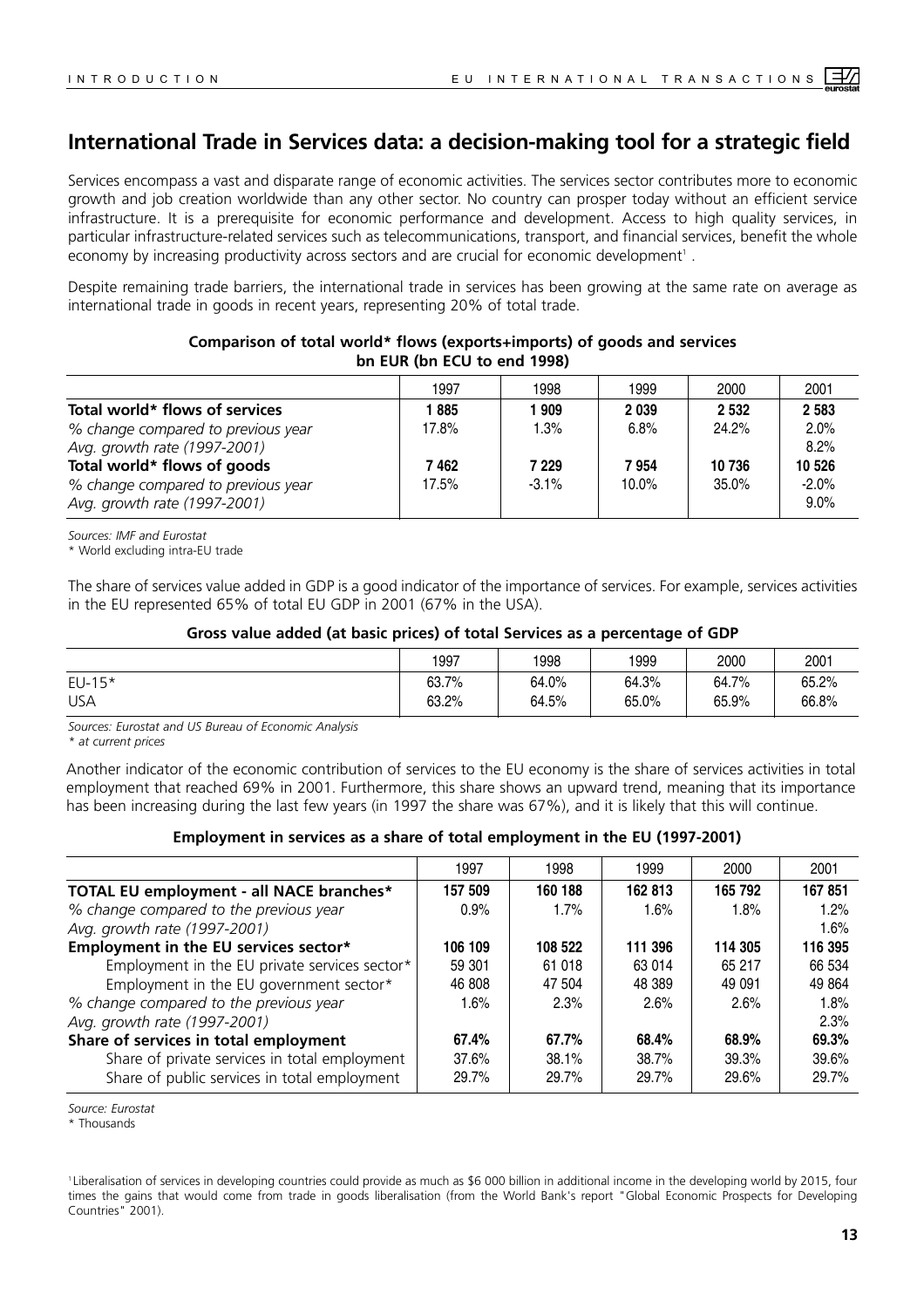|                                               | 1997    | 1998    | 1999    | 2000    | 2001    |
|-----------------------------------------------|---------|---------|---------|---------|---------|
| <b>TOTAL US employment*</b>                   | 129 558 | 131 463 | 133 488 | 136 891 | 136 934 |
| % change compared to the previous year        | 2.3%    | 1.5%    | 1.5%    | 2.5%    | $0.0\%$ |
| Avg. growth rate (1997-2001)                  |         |         |         |         | 1.4%    |
| Employment in total US services sector*(1)    | 97 727  | 100 451 | 103 409 | 106 051 | 106 978 |
| Employment in the US private services sector* | 78 171  | 80 627  | 83 203  | 85 349  | 86 045  |
| Employment in the US government sector*       | 19 557  | 19823   | 20 20 6 | 20 702  | 20 933  |
| % change compared to the previous year        | 2.7%    | 2.8%    | 2.9%    | 2.6%    | 0.9%    |
| Avg. growth rate (1997-2001)                  |         |         |         |         | 2.3%    |
| Share of services in total employment         | 75.4%   | 76.4%   | 77.5%   | 77.5%   | 78.1%   |
| Share of private services in total employment | 60.3%   | 61.3%   | 62.3%   | 62.3%   | 62.8%   |
| Share of public services in total employment  | 15.1%   | 15.1%   | 15.1%   | 15.1%   | 15.3%   |

#### **Employment in services as a share of total employment in the USA (1997-2001)**

*Source: Bureau of Labour Statistics*

\* thousands

( 1 ) Empl. level - Civilian labour force

## **EU trade policy in services**

The EU has been the world leader of the drive to liberalise trade in services, largely due to its openness to competition.

Since January 1995, world trade in services has come under a basic framework of rules, the General Agreement on Trade in Services (GATS), one of the results of the Uruguay Round. GATS commits members of governments to undertake negotiations on specific issues in order to progressively liberalise trade in services.

The services negotiations started officially in early 2000 under the Council for Trade in Services. In March 2001, the Services Council fulfilled a key element in the negotiating mandate by establishing the negotiating guidelines and procedures.

The fourth ministerial conference in Doha (Qatar) in November 2001 launched a new round of WTO trade negotiations. The Doha Declaration endorses the work already done, reaffirms the negotiating guidelines and procedures, and establishes some key elements of the timetable including, most importantly, the deadline for the conclusion of the negotiations as part of a single undertaking.

Together with agriculture policy, the Union's commercial policy is the most integrated policy, in the sense that the European Commission (EC) is fully in charge of the initiation, negotiation and implementation of this policy. In this context, as services have become of crucial importance following the worldwide expansion of the services sector, the EC's Directorate General and Services for Trade is the main user of ITS data, followed by other Directorates-General and Services (External Relations, Economic and Financial Affairs…)

Aware of the interest in a sector that concerns in many ways their daily life and of the sensitivity of issues like the opening up of public services to competition, the EC has led the new round of trade negociations on a mandate given by the Council and the European Parliament. The EU agenda is to seek better access for European services exporters in foreign markets and to secure a more transparent and predictable regulatory environment for services. Thus, the EC submitted in July 2002 its requests for improved market access of 11 services sectors (professional services, other business services, telecom, postal services, distribution, construction and related engineering services, environmental services, tourism, news agencies services and energy services) to 109 World Trade Organisation (WTO) members. In parallel, the EC received third countries' requests seeking for further access to the EU's services market for their services providers. The focus of work has now shifted from the multinational arena to bilateral negociations between trading partners. Trade in services data are consequently a very important tool for steering the negociations.

## **Quantitative importance of the EU**

The European Commission has important stakes in the current negotiations on services. Services constitute the single most dynamic economic activity in the EU. The EU is at the same time the biggest world exporter and importer of services, with 24% of world total trade in services in 2001 (while it covers 19% of world total trade in goods).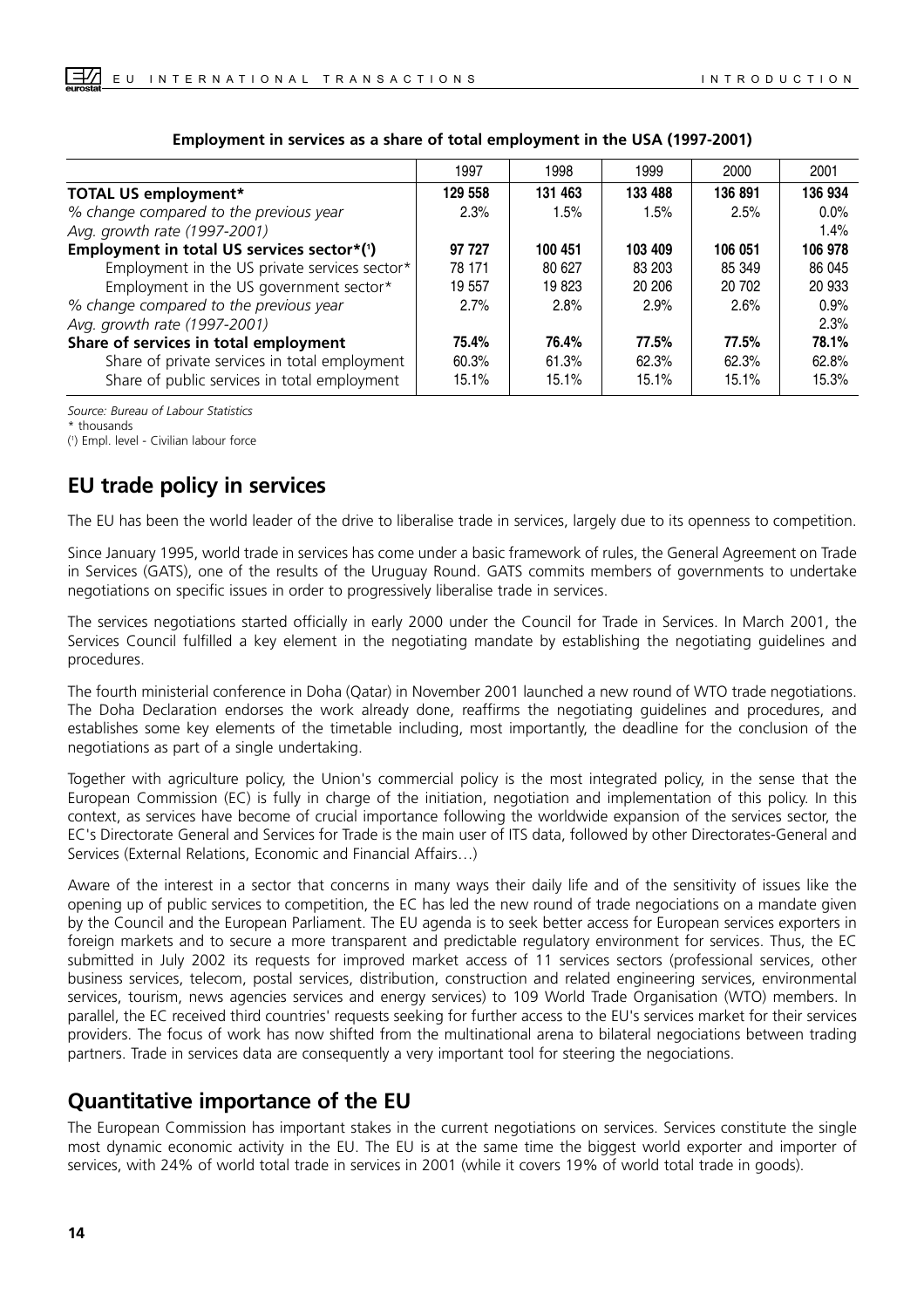

Many public services are not subject to the GATS negotiations: services not provided on a commercial basis or in competition with one or more services suppliers. The commercial services are thus obtained by subtracting government services from the total of services.

The table below shows the level of transactions in commercial services. The EU is the main importer and exporter for these services, its share amounting to 25% of exports and 24% of imports.

|                |                    | 1997  | 1998  | 1999  | 2000    | 2001    |
|----------------|--------------------|-------|-------|-------|---------|---------|
| <b>Exports</b> | EU-15 $(1)$        | 225   | 231   | 249   | 293     | 307     |
|                | USA*               | 206   | 212   | 235   | 293     | 290     |
|                | Japan*             | 60    | 55    | 57    | 74      | 71      |
|                | Canada*            | 27    | 29    | 33    | 41      | 40      |
|                | Rest of the world  | 381   | 388   | 406   | 514     | 522     |
|                | World total* $(1)$ | 899   | 915   | 980   | 1 2 1 5 | 1 2 3 0 |
| <b>Imports</b> | EU-15 $(1)$        | 211   | 222   | 242   | 286     | 299     |
|                | USA*               | 134   | 150   | 163   | 219     | 215     |
|                | Japan*             | 108   | 99    | 107   | 125     | 119     |
|                | Canada*            | 33    | 34    | 38    | 47      | 46      |
|                | Rest of the world  | 404   | 408   | 420   | 532     | 546     |
|                | World total* $(')$ | 890   | 912   | 970   | 1 209   | 1 2 2 6 |
| <b>Net</b>     | EU-15 $(1)$        | 14    | 9     | 7     | 6       | 8       |
|                | USA*               | 72    | 62    | 72    | 74      | 74      |
|                | Japan*             | $-48$ | $-44$ | $-51$ | $-51$   | $-48$   |
|                | Canada*            | -6    | -4    | $-5$  | -6      | $-7$    |
|                | Rest of the world  | $-23$ | $-20$ | $-14$ | $-17$   | $-24$   |
|                | World total* $(')$ | 9     | 3     | 10    | 6       | 4       |
|                |                    |       |       |       |         |         |

#### **World exports and imports of commercial services (1997-2001) bn EUR (bn ECU to end 1998)**

( 1 ) Intra-EU transactions are excluded.

\* IMF data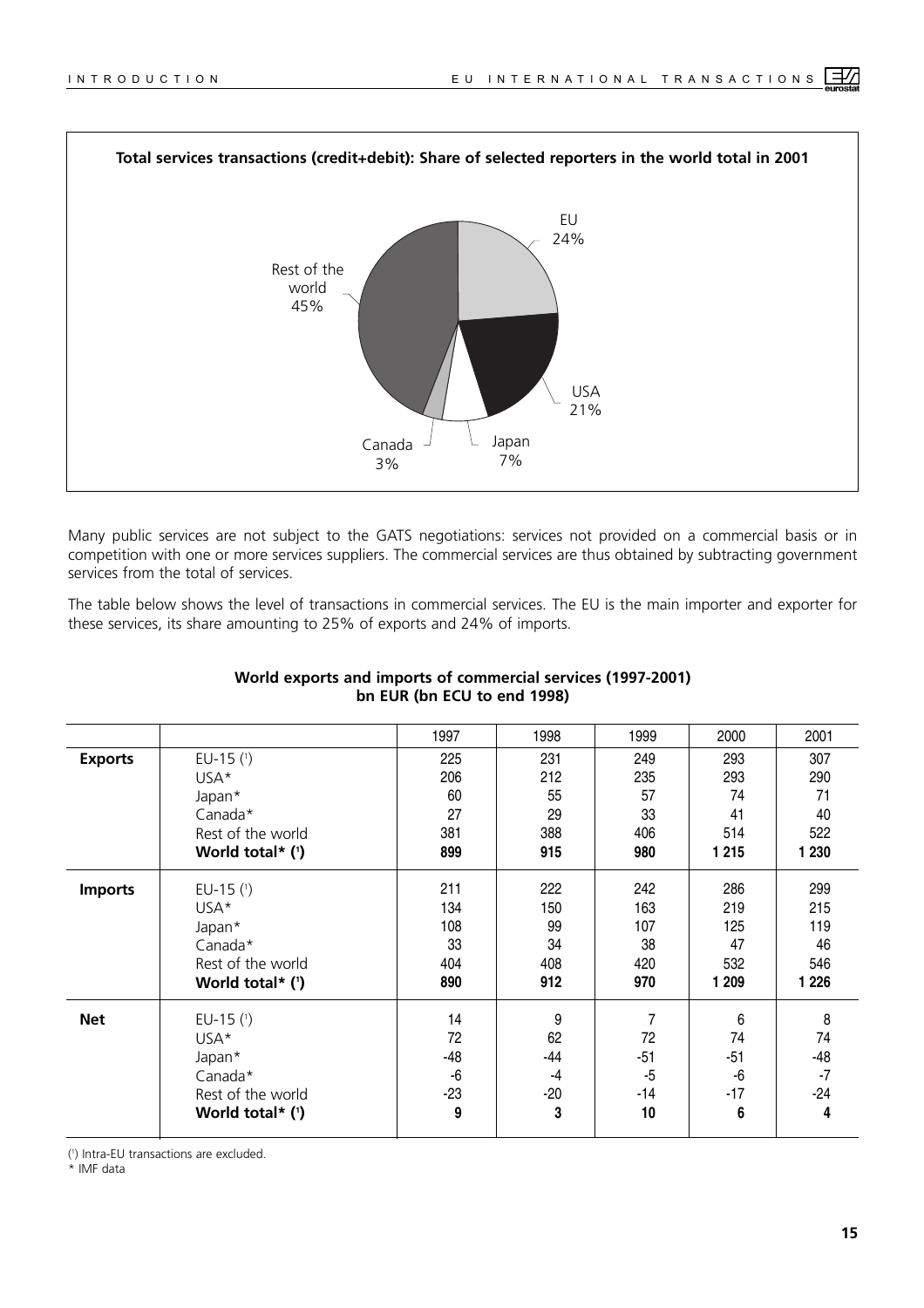## **2001 main features**

<span id="page-10-0"></span>In 2001, the EU external current account balance experienced a marked recovery reaching EUR -20.5 bn, after falling to a record low of EUR -66.5 bn in 2000.

This recovery was largely due to the strong decrease in the balance of goods deficit, from EUR 60.0 bn in 2000 to EUR 0.5 bn in 2001.

The EU surplus in services grew slightly to EUR 9.0 bn in 2001 from EUR 6.6 bn in 2000.

The EU current account surplus with the USA peaked at EUR 56.7 bn in 2001, EUR 6.6 bn higher compared to 2000. Total EU transactions with the USA accounted for 29% of EU external trade.

The EU structural deficit current account with Japan decreased to EUR 30.8 bn. Total EU current transactions with Japan levelled at 6% of EU external trade.

The EU remains more open to international trade than its main partners, attaining an ever-growing degree of openness of 29% in 2001, compared to 23% for the USA and 21% for Japan.

> The trade balance in Goods, according to the Balance of payments concept includes all movable property whose **ownership** is transferred from a resident to a non-resident or vice versa. Both, exports and imports are valued free on board (**f.o.b.**). These figures should be based on customs data, which are imports at **c.i.f**. values (including costs relating to transport and insurance) and exports at **f.o.b.** values (excluding transport costs). Imports at **c.i.f.** values are corrected to imports at **f.o.b.** values in order to classify costs relating to transport and insurance as transport services and insurance services. Transactions on goods crossing a border without change of ownership are not regarded as exports, but transactions on goods between residents and non-residents are regarded as exports, even if the goods do not cross a border. This explains why external trade statistics and balance of payments figures for goods are not the same.

> NB: Concerning the geographical breakdown of goods' imports, a new methodology has been implemented from 1997 onwards. Please refer to the note page 7.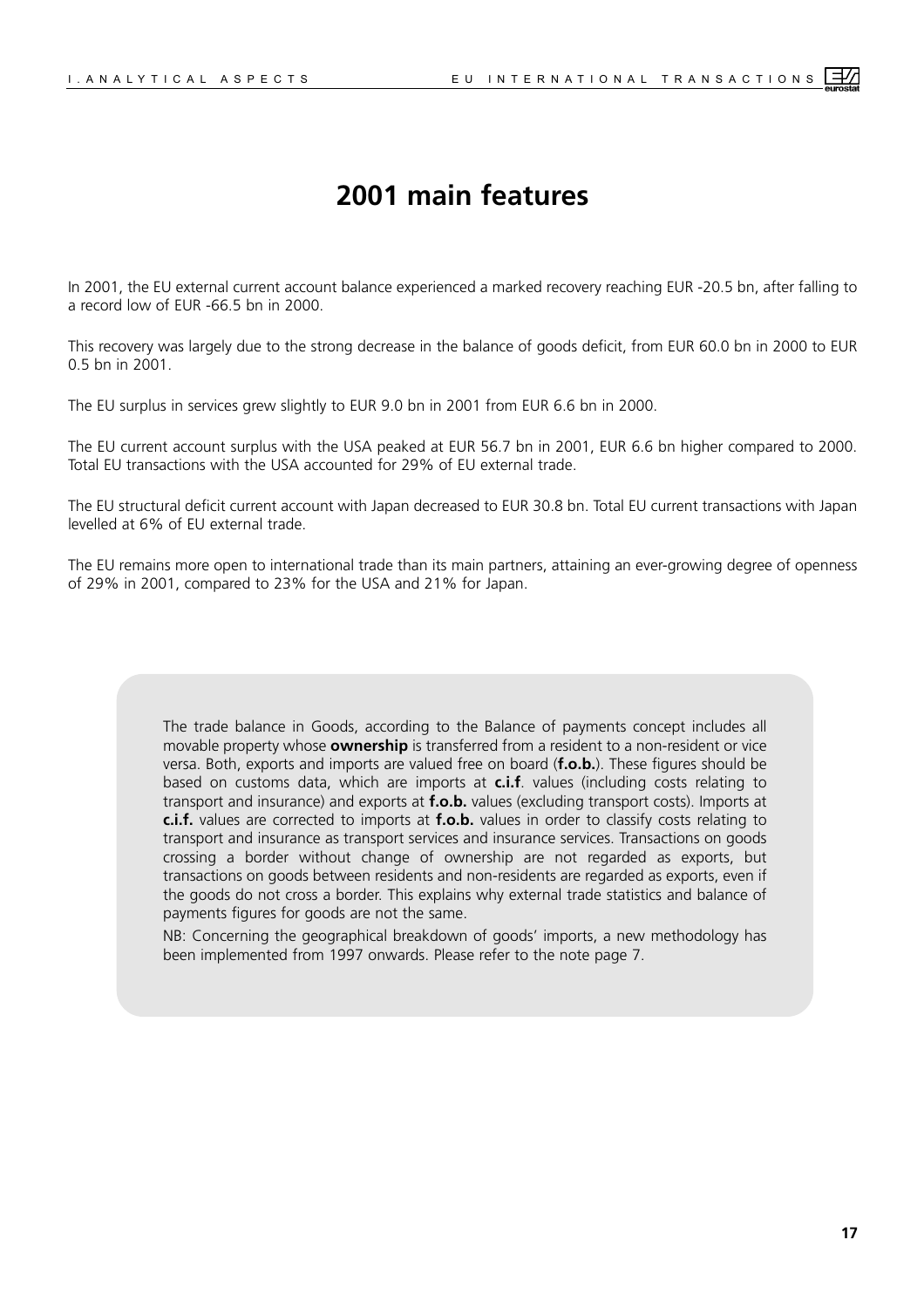## **EU current account recovers at EUR -20.5 bn in 2001 after a record low in 2000**

In 2001, the EU current account balance with the rest of the world registered a deficit of EUR 20.5<sup>2</sup> bn (-0.2% of EU GDP) compared to a deficit of EUR 66.5 bn recorded in 2000 (-0.8% of EU GDP). This strong reduction was primarily due to a sizeable decrease in the goods<sup>1</sup> deficit, from EUR 60.0 bn in 2000 to EUR 0.5 bn, combined with a small rise in services surplus, from EUR 6.6 bn to EUR 9.0 bn in 2001. This improvement in the goods and services balance was partially offset by a reduction in the income surplus, from EUR 13.7 bn to EUR 3.8 bn and the rise in the current transfers deficit, from EUR 26.9 bn to EUR 32.9 bn.





<sup>1</sup> According to the Balance of Payments concept: (exports FOB - imports FOB).

<sup>2</sup> For figures: differences may occur between the figures in the text and the sum of their components (in the tables) due to rounding.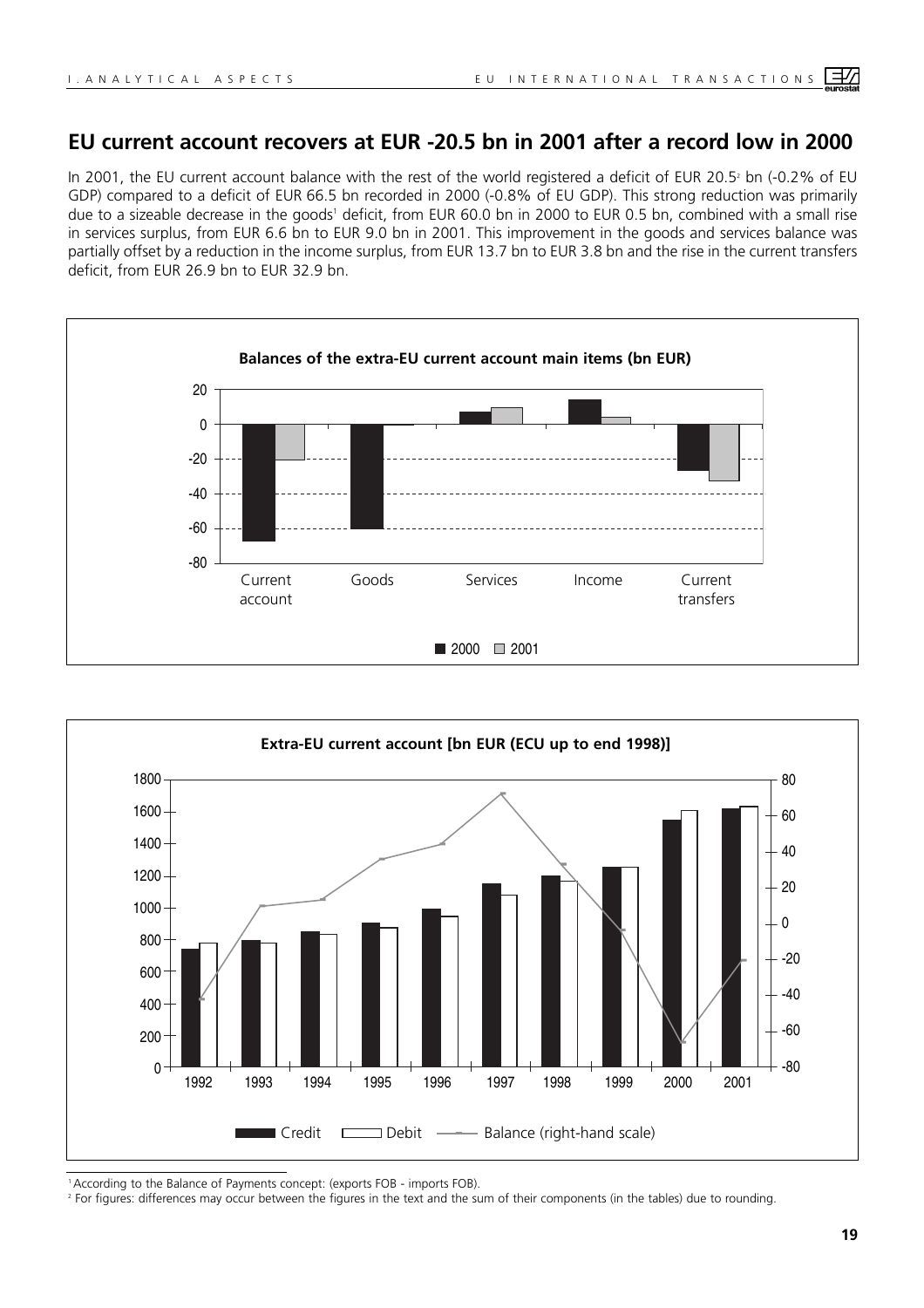Total extra-EU current transactions were 3% higher in 2001 than in 2000. Credits increased to EUR 1614.8 bn (+5% compared to 2000) while debits grew more sluggishly (+2%) to reach EUR 1635.2 bn. Total transactions in goods amounted to EUR 1920.0 bn, 2% higher than the previous year. Exports of goods rose by 6%, to EUR 959.8 bn while imports in goods declined by 1% to EUR 960.3 bn. EU exports and imports in services increased by 5% and 4%, respectively, making total transactions in services grow by 5% in 2001 to EUR 618.6 bn. Income credits rose by 0.5% while income debits showed an increase of 4%. Total income transactions amounted to EUR 605.1 bn. Finally, current transfers credits and debits grew by 11% and 17%, respectively, in 2001. Total current transfers transactions increased to EUR 106.3 bn in 2001.

Over the 1992-2001 period, EU total current transactions with the rest of the world expanded significantly. Both EU credit and debit transactions more than doubled during this decade. EU credits grew slightly more than EU debits, respectively 2.2 fold and 2.1 fold. The EU current account shifted into a deficit in 1999 after continuously rising to peak in 1997 at EUR 72.2 bn. The EU current balance deteriorated from 1998 to 2000. In 2001, the current account deficit decreased by EUR 46.0 bn to EUR 20.5 bn.

## **Composition of the current account**

The structure of total current account transactions (debits + credits) remained almost unchanged from 1992. More particularly, trade in goods continued to account for the largest share, 59% of the total (compared to 57% in 1992). Next, came services and income, both 19% in 2001 (compared to 17% and 19% in 1992) and lastly current transfers (3% in 2001 and 7% in 1992).



Therefore, strong variations in trade in goods largely explained variations in the EU current account over the 1992-2001 period. Other distinctive features of the EU current account are the continuous surplus recorded in services and income, as well as the structural deficit in current transfers.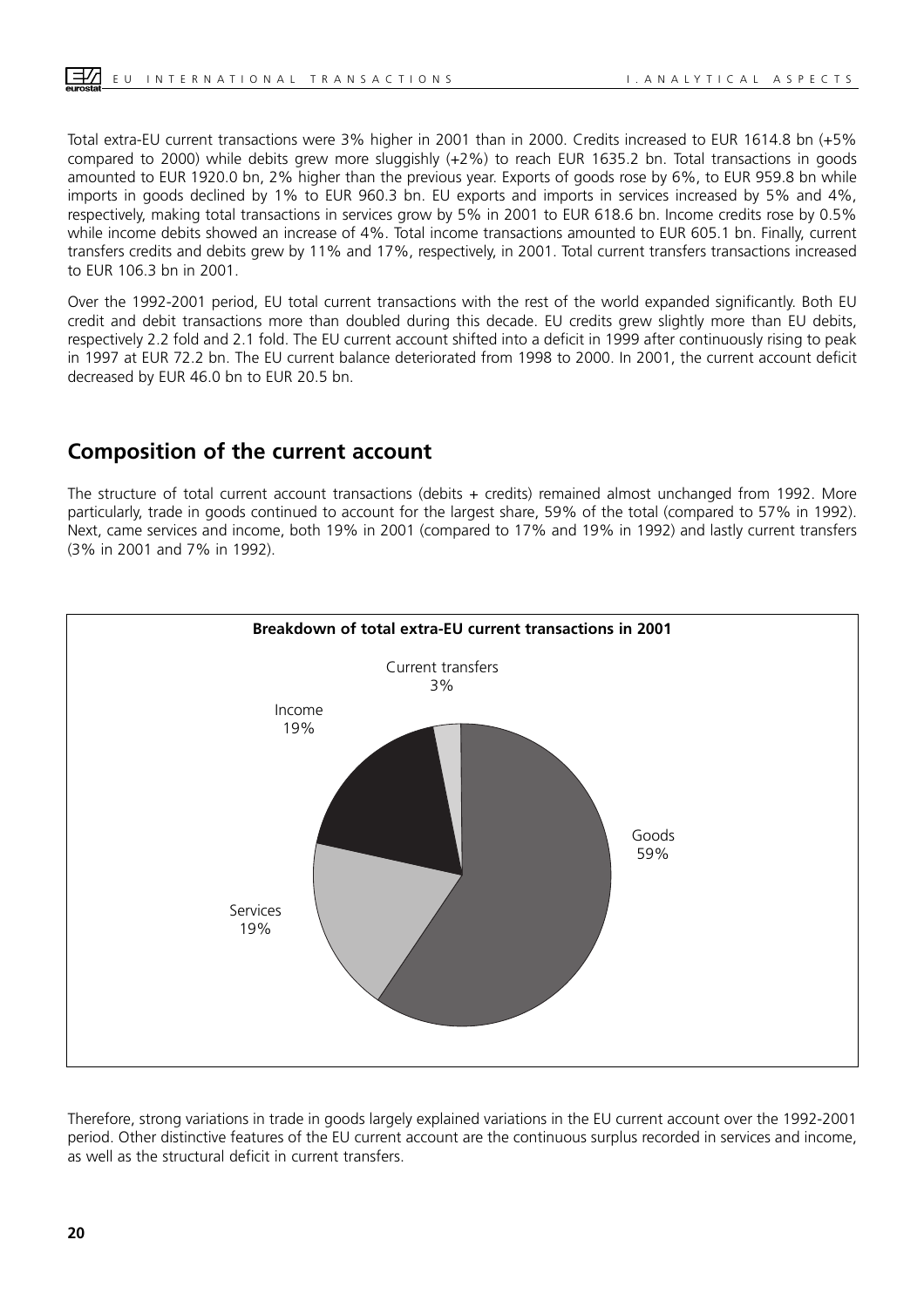|                        | 1992    | 1993    | 1994  | 1995    | 1996    | 1997    | 1998    | 1999    | 2000    | 2001    |
|------------------------|---------|---------|-------|---------|---------|---------|---------|---------|---------|---------|
| <b>Current account</b> | $-42.5$ | 9.6     | 13.2  | 35.3    | 44.2    | 72.2    | 33.0    | $-3.7$  | $-66.5$ | $-20.5$ |
| Goods                  | $-34.7$ | 11.9    | 21.3  | 28.2    | 43.0    | 70.1    | 45.0    | 12.1    | $-60.0$ | $-0.5$  |
| Services               | 13.8    | 12.9    | 11.9  | 12.0    | 12.8    | 16.2    | 10.4    | 8.0     | 6.6     | 9.0     |
| Income                 | 4.0     | 10.2    | 6.5   | 18.7    | 6.1     | 6.7     | -3.1    | 1.3     | 13.7    | 3.8     |
| Current transfers      | -25.6   | $-25.5$ | -26.4 | $-23.6$ | $-17.8$ | $-20.8$ | $-19.3$ | $-25.0$ | $-26.9$ | $-32.9$ |

#### **Evolution of the extra-EU current account and main its items' balances bn EUR (ECU up to end 1998)**

## **EU current account surplus with the USA peaked at EUR 56.7 bn in 2001**

The EU current account with the USA registered a surplus of EUR 56.7 bn in 2001, EUR 6.6 bn higher compared to the surplus obtained in 2000. EU credit current transactions increased to EUR 492.6 bn (+2% compared to 2000) while EU debits grew moderately to EUR 435.9 bn (+1%).



The higher EU surplus with the USA was mainly caused by the substantial rise in the EU surplus in goods to EUR 51.1 bn, EUR 15.5 bn higher than in 2000. The rise in the goods balance more than offset the negative results obtained in the other balances. In services, the balance turned into a deficit of EUR 1.9 bn from a surplus of EUR 2.1 bn. This deterioration was observed across all the main services components (*transportation, travel and other services*<sup>2</sup>). The EU surpluses with the USA in income and current transfers shrank by EUR 7 bn and EUR 0.4 bn, respectively.

|  |  | EU current account with the USA (bn EUR) |  |  |  |  |  |
|--|--|------------------------------------------|--|--|--|--|--|
|--|--|------------------------------------------|--|--|--|--|--|

|                                             |               | <b>Credit flows</b> |             |               | <b>Debit flows</b> |             | <b>Net flows</b> |             |               |  |
|---------------------------------------------|---------------|---------------------|-------------|---------------|--------------------|-------------|------------------|-------------|---------------|--|
|                                             | 2000          | 2001                | Var (%)     | 2000          | 2001               | Var (%)     | 2000             | 2001        | Var(abs)      |  |
| Goods                                       | 227.9         | 236.6               | 3.8         | 192.2         | 185.4              | $-3.5$      | 35.7             | 51.1        | 15.5          |  |
| Services                                    | 120.6         | 120.8               | 0.1         | 118.5         | 122.7              | 3.5         | 2.1              | $-1.9$      | $-4.1$        |  |
| Income                                      | 119.2         | 119.6               | 0.3         | 107.8         | 112.5              | 4.4         | 11.4             | 7.0         | $-4.4$        |  |
| Current transfers<br><b>Current account</b> | 13.4<br>481.0 | 15.7<br>492.6       | 17.5<br>2.4 | 12.4<br>430.9 | 15.3<br>435.9      | 23.2<br>1.2 | 0.9<br>50.1      | 0.4<br>56.7 | $-0.5$<br>6.6 |  |

<sup>&</sup>lt;sup>2</sup> The item 'other services' covers services other than transportation and travel. It includes communications services, construction services, insurance services, financial services, computer & information services, royalties and licence fees, other business services, personal, cultural & recreational services and government services n.i.e.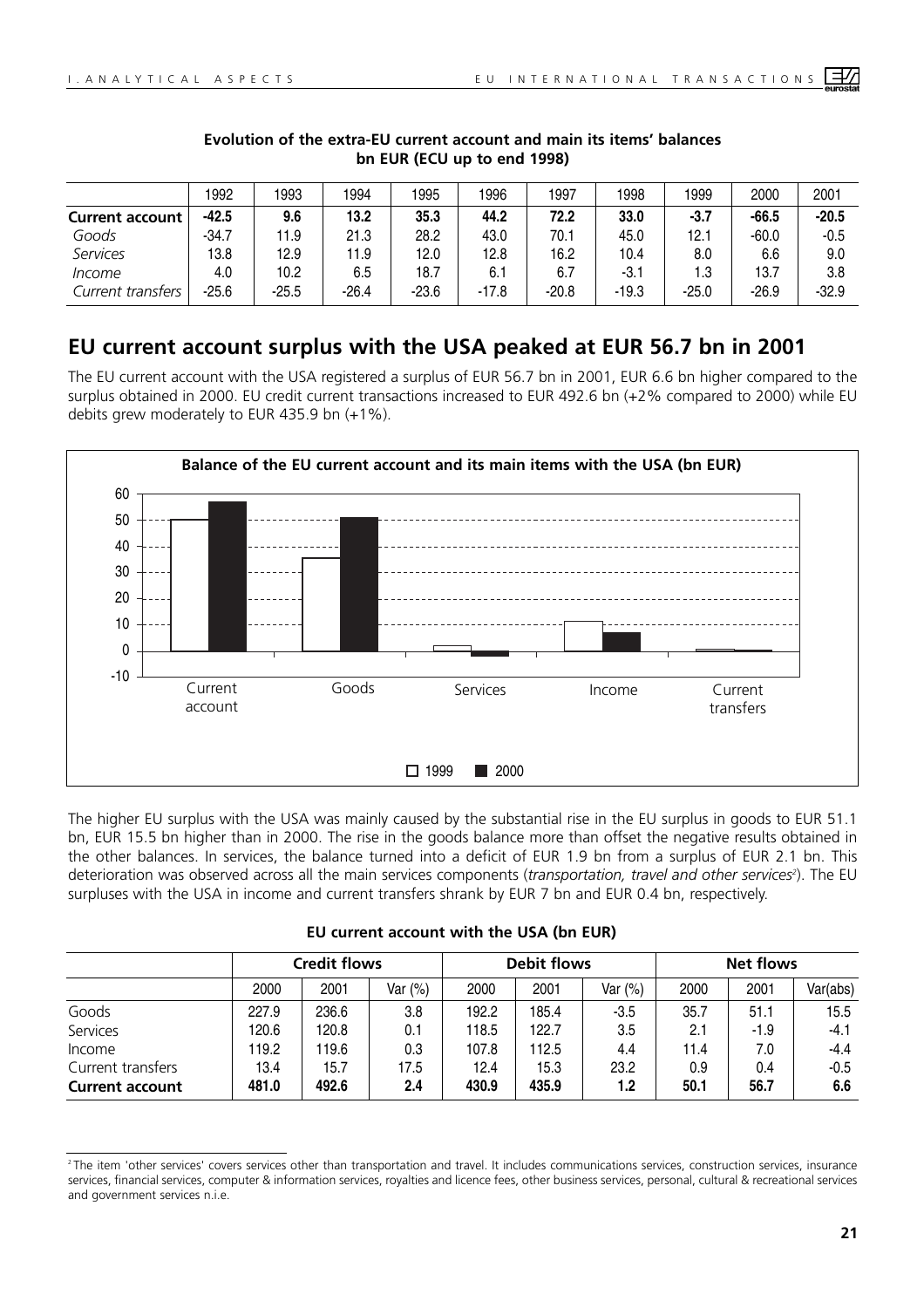## **EU current deficit with Japan decreased to EUR 30.8 bn in 2001**

In 2001, the structural deficit of the EU current account with Japan narrowed by EUR 12.3 bn and amounted to EUR 30.8 bn.



The deficit in the balance of goods recorded a remarkable fall in 2001 to EUR 28.3 bn, EUR 11.7 bn smaller than in 2000. The EU surplus in services fell to EUR 6.5 bn in 2001 from EUR 7.6 bn in 2000, due to the combined effect of significantly higher imports from Japan (+7%) and a reduction in EU exports (-2%). Within services, the surplus in transportation increased while the surpluses in travel and other services were lower than in 2000. Regarding income, the EU balance with Japan settled with a EUR 8.9 bn deficit, EUR 1.8 bn lower than in 2000. The current transfers deficit marginally increased to EUR 82.7 Mio.

|                        |      | <b>Credit flows</b> |         |       | <b>Debit flows</b> |         | Net flows |         |           |  |
|------------------------|------|---------------------|---------|-------|--------------------|---------|-----------|---------|-----------|--|
|                        | 2000 | 2001                | Var (%) | 2000  | 2001               | Var (%) | 2000      | 2001    | Var (abs) |  |
| Goods                  | 43.9 | 44.7                | 1.7     | 83.9  | 73.0               | $-13.0$ | $-39.9$   | $-28.3$ | 11.7      |  |
| Services               | 18.0 | 17.6                | $-2.2$  | 10.4  | 11.1               | 7.1     | 7.6       | 6.5     | $-1.1$    |  |
| Income                 | 19.5 | 18.4                | $-5.3$  | 30.2  | 27.3               | $-9.5$  | $-10.7$   | $-8.9$  | 1.8       |  |
| Current transfers      | 0.8  | 0.7                 | $-9.7$  | 0.8   | 0.8                | 0.3     | 0.0       | $-0.1$  | $-0.1$    |  |
| <b>Current account</b> | 82.2 | 81.5                | -0.9    | 125.3 | 112.2              | $-10.4$ | $-43.1$   | $-30.8$ | 12.3      |  |

#### **EU current account with Japan (bn EUR)**

## **EU current account: geographical breakdown over the 1992-2001 period**

The reduction in the EU 2001 current account deficit was broadly the result of two different sources. Firstly, bilateral deficits with partners, for which higher deficits were recorded in 2000, diminished in 2001. And secondly, the largest EU bilateral surpluses obtained in 2000 widened in 2001. Over the 1992-2001 period, the EU recorded a structural deficit with China and Japan as well as with countries that are net exporters of natural resources (especially oil), such as North African countries and Russia. On the other hand, the EU current deficit with Asia (excluding Japan and China) only started in 1997 with the Asian financial crisis, and improved markedly in 2001.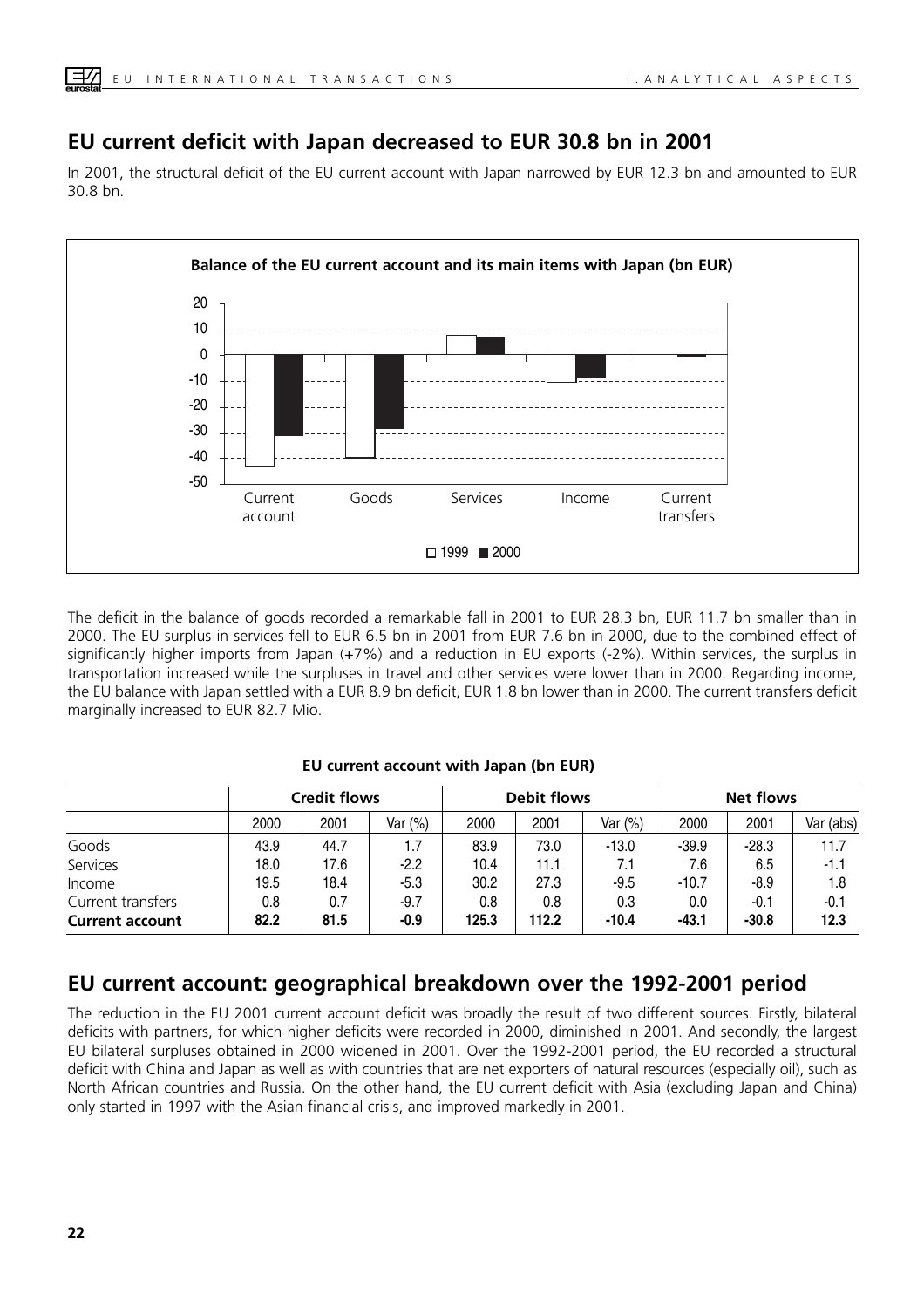



The largest EU surplus in the current account was achieved with the USA. In spite of slower economic growth in 2001 than in previous years, and the possible negative trade effects associated with the terrorism attacks of September 11, the USA's demand for European goods continued to be robust. On the other hand, the EU surplus with Near and Middle East countries (including Israel, Iran, Gulf Arabian Countries) more than doubled compared to 2000, reaching EUR 24.7 bn in 2001.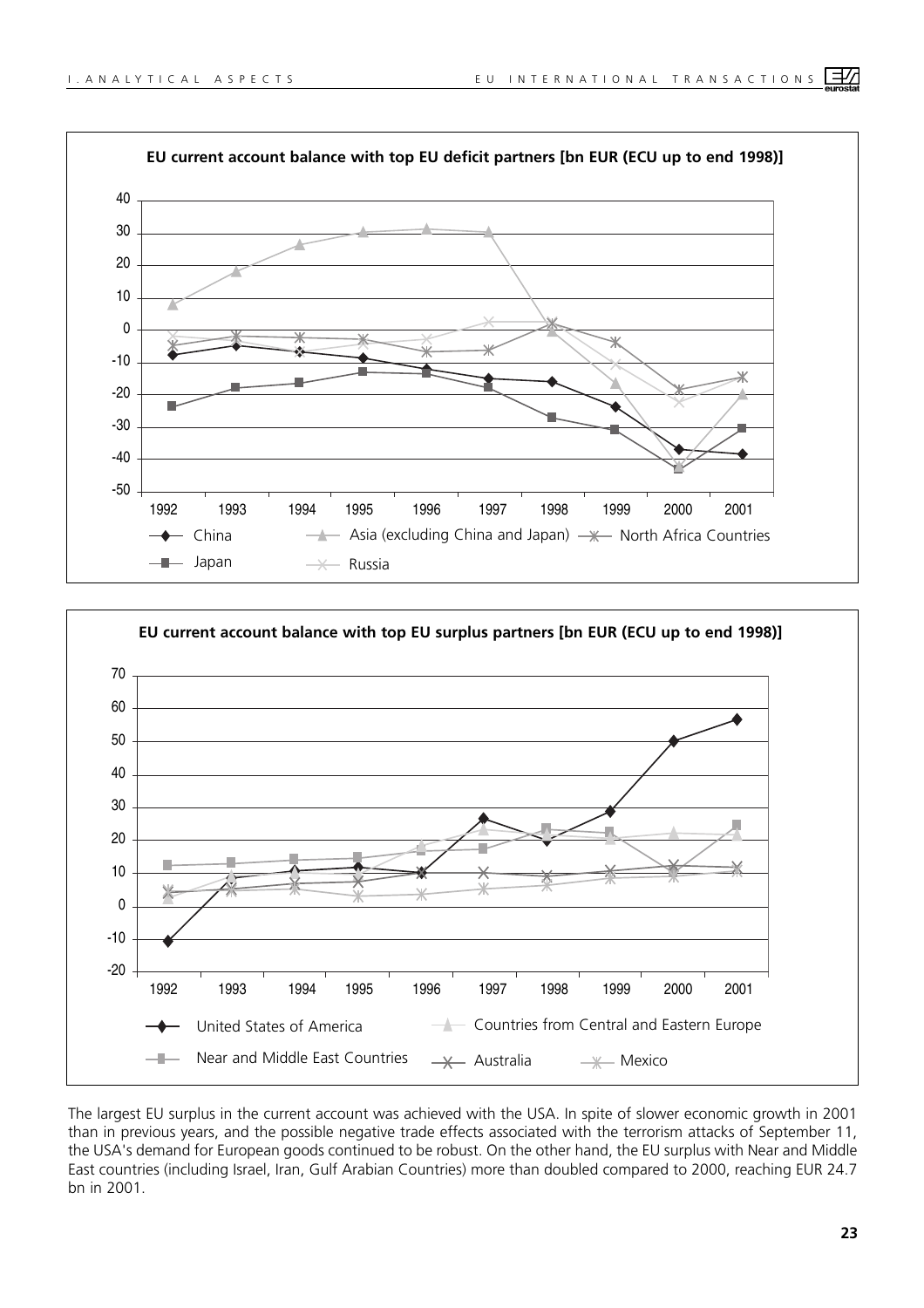|                                  | Extra<br>$EU-15$ | <b>EFTA</b> | <sup>(1)</sup> Other<br>european<br>countries | Africa  | America<br>excluding<br><b>USA</b> | <b>USA</b> | Asia<br>excluding<br>Japan | Japan   | Oceania<br>and Polar<br>regions | Other  |
|----------------------------------|------------------|-------------|-----------------------------------------------|---------|------------------------------------|------------|----------------------------|---------|---------------------------------|--------|
| <b>Current account</b>           | $-20.5$          | $-3.1$      | 1.8                                           | $-17.2$ | 27.2                               | 56.7       | $-58.3$                    | $-30.8$ | 12.8                            | $-9.6$ |
| Goods                            | $-0.5$           | $-3.1$      | 18.4                                          | $-12.9$ | 14.8                               | 51.1       | $-48.1$                    | $-28.3$ | 7.4                             | 0.1    |
| <b>Services</b>                  | 9.0              | 8.7         | $-8.6$                                        | $-0.2$  | 1.5                                | $-1.9$     | 1.1                        | 6.5     | 1.1                             | 0.9    |
| Transportation                   | 4.0              | 0.7         | $-4.3$                                        | $-1.3$  | 0.8                                | 7.1        | $-1.6$                     | 1.8     | 0.7                             | 0.0    |
| Travel                           | $-5.6$           | 5.3         | $-7.3$                                        | $-3.4$  | $-2.7$                             | 1.2        | $-1.4$                     | 3.4     | $-0.6$                          | 0.0    |
| Other services                   | 10.6             | 2.7         | 3.0                                           | 4.5     | 3.4                                | $-10.3$    | 4.1                        | 1.2     | 0.9                             | 1.0    |
| Communications services          | $-0.7$           | 0.1         | $-0.3$                                        | $-0.1$  | $-0.1$                             | $-0.1$     | $-0.2$                     | 0.0     | 0.0                             | 0.0    |
| Construction services            | 3.7              | 0.2         | 0.2                                           | 1.2     | 0.4                                | 0.7        | 0.9                        | 0.0     | 0.0                             | 0.1    |
| Insurance services               | 4.6              | 0.5         | 0.4                                           | 0.2     | 2.0                                | 0.7        | 0.6                        | 0.0     | 0.2                             | 0.0    |
| Financial services               | 9.7              | 2.1         | 1.2                                           | 0.5     | 0.9                                | 2.6        | 1.2                        | 1.1     | 0.2                             | $-0.1$ |
| Computer and information serv.   | 4.4              | 2.0         | 0.8                                           | 0.3     | 0.7                                | $-0.2$     | 0.4                        | 0.2     | 0.1                             | 0.1    |
| Royalties and license fees       | $-8.7$           | $-1.0$      | 0.1                                           | 0.2     | 0.3                                | $-10.2$    | 1.3                        | 0.3     | 0.2                             | 0.1    |
| Other business services          | $-0.2$           | $-0.8$      | 1.3                                           | 2.6     | $-0.3$                             | $-3.2$     | 0.4                        | -0.4    | 0.3                             | 0.0    |
| Personal, cult. and recre. serv. | $-3.4$           | $-0.3$      | $-0.1$                                        | $-0.1$  | $-0.2$                             | $-2.7$     | 0.0                        | 0.1     | 0.0                             | 0.0    |
| Government services, n.i.e.      | 1.1              | $-0.1$      | $-0.6$                                        | $-0.4$  | $-0.3$                             | 2.1        | $-0.4$                     | -0.1    | 0.0                             | 0.9    |
| Services not allocated           | 0.0              | 0.0         | 0.0                                           | 0.0     | 0.0                                | 0.0        | 0.0                        | 0.0     | 0.0                             | 0.0    |
| <i>Income</i>                    | 3.8              | $-9.6$      | $-1.7$                                        | 3.0     | 13.6                               | 7.0        | $-6.4$                     | $-8.9$  | 5.3                             | 1.5    |
| Current transfers                | $-32.9$          | 0.9         | $-7.5$                                        | $-9.6$  | $-3.1$                             | 0.4        | $-5.7$                     | $-0.1$  | -1.0                            | $-7.1$ |

**Geographical breakdown of the EU current account balance in 2001 (bn EUR)**

(1) European countries other than EU and EFTA countries

## **Key indicators: Why did the current account deficit diminish?**

Looking at the main factors which could have decreased the current account deficit in 2001, the weakness of the European domestic demand is significant. The growth rate of GDP<sup>3</sup> diminished to 1.5% in 2001 from 3.5% in 2000. The result was that EU imports from the rest of the world grew weakly (+0.4% in 2001) while EU exports increased by 5.5%.

The real effective exchange<sup>4</sup> rate played also a favourable role in the EU current account balance: lower price and cost inflation in the EU compared to its trading partners resulted in a bigger improvement in real terms. Although the appreciation of the EU real exchange rate has led to a 2% deterioration of the cost competitiveness in 2001 compared to 2000, the EU still displayed a gain of 16% compared to the 1995 average: in 2001, the EU real effective exchange rate was 9% below its 1995-2002 average.

The 3.1% EU depreciation against the US dollar had also a major effect to the current account surplus registered by the EU with the USA: EU exports to the USA increased by 2.5% in 2001 while EU imports decreased by 0.8%.

## **EU more open than USA and Japan since 1997**

The EU has recorded a higher degree of openness than the USA and Japan since 1997. The share of EU imports and exports of goods and services in the GDP rose to 29% in 2001, compared to 23% for the USA and 21% for Japan. Over the 1992-2001 period, both the share of EU imports and exports in the GDP increased more rapidly in the EU than in its two main partners.

 $3$  The growth rate of GDP is calculated at constant prices (1995=100).

<sup>&</sup>lt;sup>4</sup> The real effective exchange rate measures the change in competitiveness of a country, by taking into account the change in costs or prices relative to other countries. A rise in the index means a loss of competitiveness. The trade-weighted basket contains 24 industrial countries, using double export weights. Here, the real effective rate is calculated by deflating the nominal series by unit labour costs.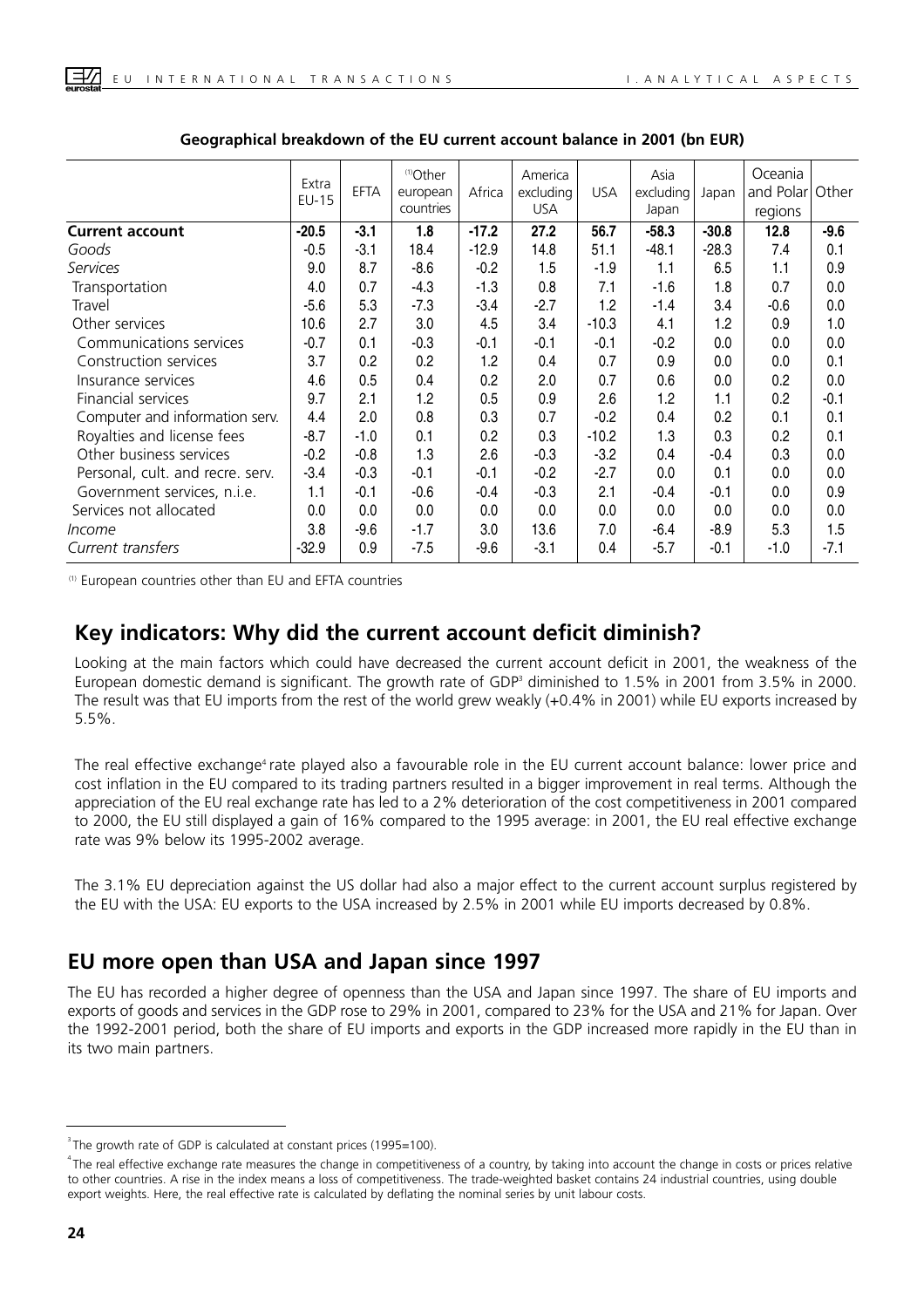

## **Current account indicators for EU, the USA and Japan over the 1992-2001 period**

The EU current account recorded an increasing surplus over the 1993-1997 period, from EUR 9.6 bn (+0.2% of EU GDP) to EUR 72.2 bn (+1.0% of EU GDP). From 1998, the EU balance deteriorated from EUR 33 bn in 1998 (+0.6% of EU GDP) to EUR -66.5 bn in 2000 (-0.8% of EU GDP). In 2001, the EU current account improved to EUR -20.5 bn (-0.2% of EU GDP).

The USA recorded a continuous decline of its current balance over the 1992-2001, accordingly its deficit as a share of the GDP increased from 1.0% to 3.9% in 2001.

Japan current account experienced an increasing surplus over the 1995-2000 period, with a high at EUR 126.4 bn in 2000. In 2001, Japan surplus reduced to EUR 98 bn (+2.1% of Japan GDP).

| 1992<br>1993<br>1994<br>1995<br>1996<br>1997<br>1998<br>1999<br>2001<br>2000<br><b>Current Account Balance (CAB)</b><br>9.6<br>35.3<br>$-42.5$<br>13.2<br>44.2<br>72.2<br>33.0<br>$-3.7$<br>$-66.5$<br>$-20.5$<br>EU<br>$-86.1$<br>$-125.2$<br>$-444.3$<br>$-439.2$<br>$-48.0$<br>$-114.3$<br>$-101.8$<br>$-123.9$<br>$-274.8$<br><b>USA</b><br>$-194.0$<br>126.4<br>98.0<br>84.4<br>51.8<br>83.4<br>107.8<br>100.3<br>Japan<br>CAB as % GDP<br>0.2%<br>0.2%<br>0.5%<br>0.6%<br>1.0%<br>$-0.8%$<br>$-0.2%$<br>$-0.7%$<br>0.4%<br>0.0%<br>EU<br>$-1.5%$<br>$-4.2%$<br><b>USA</b><br>$-1.0%$<br>$-2.1%$<br>$-2.0%$<br>$-1.7%$<br>$-2.5%$<br>$-3.2%$<br>$-3.9%$<br>$-1.7%$<br>2.1%<br>2.2%<br>1.4%<br>3.1%<br>2.4%<br>2.1%<br>2.4%<br>Japan<br>Degree of openness (1)<br>20%<br>21%<br>21%<br>22%<br>24%<br>24%<br>25%<br>29%<br>29%<br>19%<br>EU<br>20%<br><b>USA</b><br>20%<br>21%<br>23%<br>23%<br>23%<br>26%<br>23%<br>24%<br>23%<br>17%<br>18%<br>16%<br>21%<br>20%<br>21%<br>21%<br>17%<br>19%<br>19%<br>Japan<br>Cover ratio (2)<br>104%<br>96%<br>105%<br>106%<br>108%<br>110%<br>106%<br>102%<br>96%<br>101%<br>EU<br>90%<br>87%<br>88%<br>89%<br>90%<br><b>USA</b><br>94%<br>85%<br>74%<br>74%<br>78%<br>131%<br>127%<br>118%<br>111%<br>118%<br>115%<br>129%<br>105%<br>120%<br>106%<br>Japan<br>Imports as a share of GDP<br>10%<br>10%<br>10%<br>10%<br>11%<br>12%<br>12%<br>12%<br>15%<br>14%<br>EU<br>11%<br>11%<br>13%<br>15%<br>13%<br><b>USA</b><br>10%<br>12%<br>12%<br>13%<br>13%<br>7%<br>8%<br>7%<br>8%<br>10%<br>10%<br>9%<br>9%<br>10%<br>10%<br>Japan<br>Exports as a share of GDP<br>10%<br>9%<br>11%<br>11%<br>11%<br>13%<br>12%<br>14%<br>13%<br>14%<br>EU<br>10%<br><b>USA</b><br>10%<br>11%<br>11%<br>11%<br>11%<br>10%<br>11%<br>10%<br>10%<br>9%<br>10%<br>9%<br>11%<br>11%<br>11%<br>11%<br>9%<br>10%<br>10%<br>Japan |  |  |  |  |  |  |
|-----------------------------------------------------------------------------------------------------------------------------------------------------------------------------------------------------------------------------------------------------------------------------------------------------------------------------------------------------------------------------------------------------------------------------------------------------------------------------------------------------------------------------------------------------------------------------------------------------------------------------------------------------------------------------------------------------------------------------------------------------------------------------------------------------------------------------------------------------------------------------------------------------------------------------------------------------------------------------------------------------------------------------------------------------------------------------------------------------------------------------------------------------------------------------------------------------------------------------------------------------------------------------------------------------------------------------------------------------------------------------------------------------------------------------------------------------------------------------------------------------------------------------------------------------------------------------------------------------------------------------------------------------------------------------------------------------------------------------------------------------------------------------------------------------------------------------------------------------|--|--|--|--|--|--|
|                                                                                                                                                                                                                                                                                                                                                                                                                                                                                                                                                                                                                                                                                                                                                                                                                                                                                                                                                                                                                                                                                                                                                                                                                                                                                                                                                                                                                                                                                                                                                                                                                                                                                                                                                                                                                                                     |  |  |  |  |  |  |
|                                                                                                                                                                                                                                                                                                                                                                                                                                                                                                                                                                                                                                                                                                                                                                                                                                                                                                                                                                                                                                                                                                                                                                                                                                                                                                                                                                                                                                                                                                                                                                                                                                                                                                                                                                                                                                                     |  |  |  |  |  |  |
|                                                                                                                                                                                                                                                                                                                                                                                                                                                                                                                                                                                                                                                                                                                                                                                                                                                                                                                                                                                                                                                                                                                                                                                                                                                                                                                                                                                                                                                                                                                                                                                                                                                                                                                                                                                                                                                     |  |  |  |  |  |  |
|                                                                                                                                                                                                                                                                                                                                                                                                                                                                                                                                                                                                                                                                                                                                                                                                                                                                                                                                                                                                                                                                                                                                                                                                                                                                                                                                                                                                                                                                                                                                                                                                                                                                                                                                                                                                                                                     |  |  |  |  |  |  |
|                                                                                                                                                                                                                                                                                                                                                                                                                                                                                                                                                                                                                                                                                                                                                                                                                                                                                                                                                                                                                                                                                                                                                                                                                                                                                                                                                                                                                                                                                                                                                                                                                                                                                                                                                                                                                                                     |  |  |  |  |  |  |
|                                                                                                                                                                                                                                                                                                                                                                                                                                                                                                                                                                                                                                                                                                                                                                                                                                                                                                                                                                                                                                                                                                                                                                                                                                                                                                                                                                                                                                                                                                                                                                                                                                                                                                                                                                                                                                                     |  |  |  |  |  |  |
|                                                                                                                                                                                                                                                                                                                                                                                                                                                                                                                                                                                                                                                                                                                                                                                                                                                                                                                                                                                                                                                                                                                                                                                                                                                                                                                                                                                                                                                                                                                                                                                                                                                                                                                                                                                                                                                     |  |  |  |  |  |  |
|                                                                                                                                                                                                                                                                                                                                                                                                                                                                                                                                                                                                                                                                                                                                                                                                                                                                                                                                                                                                                                                                                                                                                                                                                                                                                                                                                                                                                                                                                                                                                                                                                                                                                                                                                                                                                                                     |  |  |  |  |  |  |
|                                                                                                                                                                                                                                                                                                                                                                                                                                                                                                                                                                                                                                                                                                                                                                                                                                                                                                                                                                                                                                                                                                                                                                                                                                                                                                                                                                                                                                                                                                                                                                                                                                                                                                                                                                                                                                                     |  |  |  |  |  |  |
|                                                                                                                                                                                                                                                                                                                                                                                                                                                                                                                                                                                                                                                                                                                                                                                                                                                                                                                                                                                                                                                                                                                                                                                                                                                                                                                                                                                                                                                                                                                                                                                                                                                                                                                                                                                                                                                     |  |  |  |  |  |  |
|                                                                                                                                                                                                                                                                                                                                                                                                                                                                                                                                                                                                                                                                                                                                                                                                                                                                                                                                                                                                                                                                                                                                                                                                                                                                                                                                                                                                                                                                                                                                                                                                                                                                                                                                                                                                                                                     |  |  |  |  |  |  |
|                                                                                                                                                                                                                                                                                                                                                                                                                                                                                                                                                                                                                                                                                                                                                                                                                                                                                                                                                                                                                                                                                                                                                                                                                                                                                                                                                                                                                                                                                                                                                                                                                                                                                                                                                                                                                                                     |  |  |  |  |  |  |
|                                                                                                                                                                                                                                                                                                                                                                                                                                                                                                                                                                                                                                                                                                                                                                                                                                                                                                                                                                                                                                                                                                                                                                                                                                                                                                                                                                                                                                                                                                                                                                                                                                                                                                                                                                                                                                                     |  |  |  |  |  |  |
|                                                                                                                                                                                                                                                                                                                                                                                                                                                                                                                                                                                                                                                                                                                                                                                                                                                                                                                                                                                                                                                                                                                                                                                                                                                                                                                                                                                                                                                                                                                                                                                                                                                                                                                                                                                                                                                     |  |  |  |  |  |  |
|                                                                                                                                                                                                                                                                                                                                                                                                                                                                                                                                                                                                                                                                                                                                                                                                                                                                                                                                                                                                                                                                                                                                                                                                                                                                                                                                                                                                                                                                                                                                                                                                                                                                                                                                                                                                                                                     |  |  |  |  |  |  |
|                                                                                                                                                                                                                                                                                                                                                                                                                                                                                                                                                                                                                                                                                                                                                                                                                                                                                                                                                                                                                                                                                                                                                                                                                                                                                                                                                                                                                                                                                                                                                                                                                                                                                                                                                                                                                                                     |  |  |  |  |  |  |
|                                                                                                                                                                                                                                                                                                                                                                                                                                                                                                                                                                                                                                                                                                                                                                                                                                                                                                                                                                                                                                                                                                                                                                                                                                                                                                                                                                                                                                                                                                                                                                                                                                                                                                                                                                                                                                                     |  |  |  |  |  |  |
|                                                                                                                                                                                                                                                                                                                                                                                                                                                                                                                                                                                                                                                                                                                                                                                                                                                                                                                                                                                                                                                                                                                                                                                                                                                                                                                                                                                                                                                                                                                                                                                                                                                                                                                                                                                                                                                     |  |  |  |  |  |  |
|                                                                                                                                                                                                                                                                                                                                                                                                                                                                                                                                                                                                                                                                                                                                                                                                                                                                                                                                                                                                                                                                                                                                                                                                                                                                                                                                                                                                                                                                                                                                                                                                                                                                                                                                                                                                                                                     |  |  |  |  |  |  |
|                                                                                                                                                                                                                                                                                                                                                                                                                                                                                                                                                                                                                                                                                                                                                                                                                                                                                                                                                                                                                                                                                                                                                                                                                                                                                                                                                                                                                                                                                                                                                                                                                                                                                                                                                                                                                                                     |  |  |  |  |  |  |
|                                                                                                                                                                                                                                                                                                                                                                                                                                                                                                                                                                                                                                                                                                                                                                                                                                                                                                                                                                                                                                                                                                                                                                                                                                                                                                                                                                                                                                                                                                                                                                                                                                                                                                                                                                                                                                                     |  |  |  |  |  |  |
|                                                                                                                                                                                                                                                                                                                                                                                                                                                                                                                                                                                                                                                                                                                                                                                                                                                                                                                                                                                                                                                                                                                                                                                                                                                                                                                                                                                                                                                                                                                                                                                                                                                                                                                                                                                                                                                     |  |  |  |  |  |  |
|                                                                                                                                                                                                                                                                                                                                                                                                                                                                                                                                                                                                                                                                                                                                                                                                                                                                                                                                                                                                                                                                                                                                                                                                                                                                                                                                                                                                                                                                                                                                                                                                                                                                                                                                                                                                                                                     |  |  |  |  |  |  |
|                                                                                                                                                                                                                                                                                                                                                                                                                                                                                                                                                                                                                                                                                                                                                                                                                                                                                                                                                                                                                                                                                                                                                                                                                                                                                                                                                                                                                                                                                                                                                                                                                                                                                                                                                                                                                                                     |  |  |  |  |  |  |
|                                                                                                                                                                                                                                                                                                                                                                                                                                                                                                                                                                                                                                                                                                                                                                                                                                                                                                                                                                                                                                                                                                                                                                                                                                                                                                                                                                                                                                                                                                                                                                                                                                                                                                                                                                                                                                                     |  |  |  |  |  |  |

#### **Main economic indicators related to the current account results bn EUR(ECU up to end 1998)**

NB:All the data used in these calculations are in current prices

(1) Measured as the sum of imports and exports divided by the GDP.

(2) The cover ratio is the result of exports divided by imports. It is expressed in percentage terms.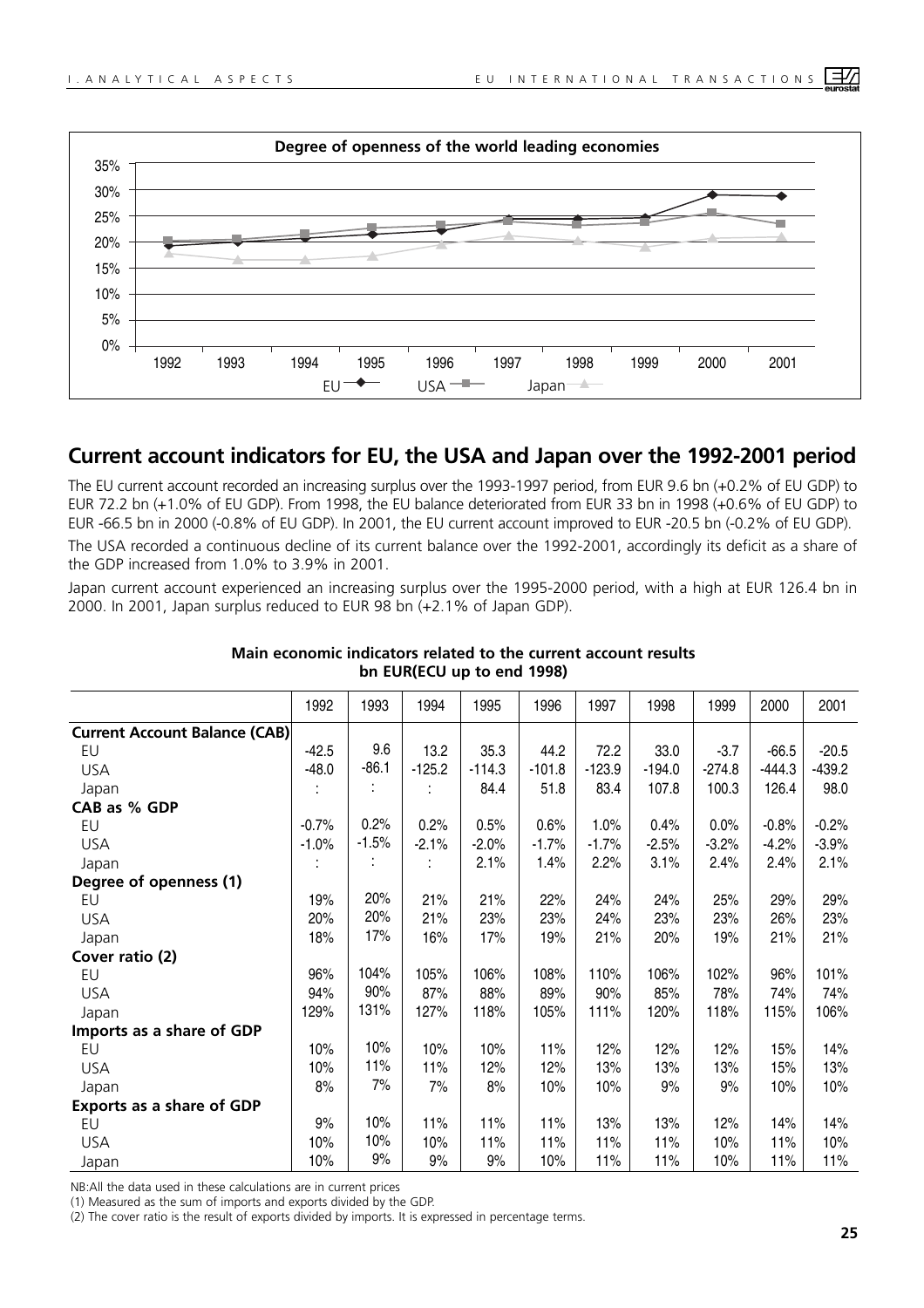## **EU trade in services: slower growth in 2001**

After a remarkable growth of 18% in 2000, trade in services grew by 5% in 2001, recording a value of EUR 618.6 bn. In 1992, extra-EU exchanges of services amounted to EUR 304.5 bn, approximately half the 2001 value. Exports increased more than imports in 2001, for the first time in four years, leading to a higher surplus. Thus, exports of services grew by 5% whereas imports rose by 4% amounting to EUR 313.8 bn and EUR 304.8 bn, respectively.

The EU surplus in trade in services reached EUR 9.0 bn in 2001, exceeding that registered in 2000 by EUR 2.4 bn. The growth of the services' surplus broke the trend begun in 1998, when the surplus started to shrink continuously, after reaching a record surplus of EUR 16.2 bn in 1997.



## **Composition of trade in services remained unchanged in 2001**

No major changes were to be reported in the respective shares of the main categories of services in relation to the total. The leading subcomponents persisted: *other business services*, *transportation* and *travel* accounted for three quarters of EU total external transactions in services. Far behind came *royalties* & *licence fees* (6%), *financial services* (5%), *computer and information services* and *construction services* (each 3%). Finally, *services in insurance*, *communication, government,* and *personal*, *cultural* and *recreational* stood steady at 2%.

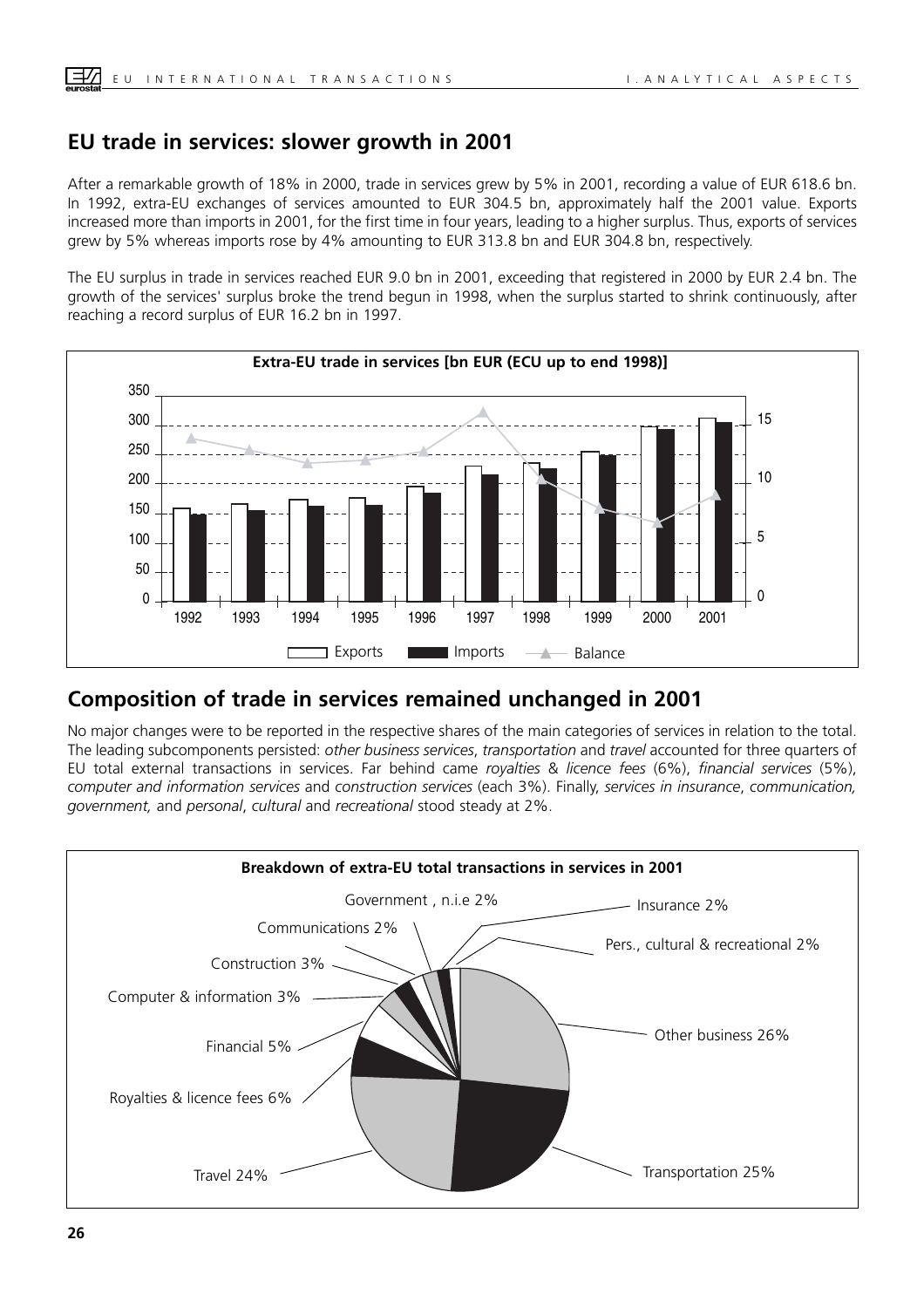## **EU services in 2001: transactions in computer and information services grew by 18%**

Despite the slower growth in trade in services, transactions in *computer* and *information services* grew strongly by 18% in 2001, nearly at the same pace as in 2000, when they expanded by 19%. In contrast, exchanges of *financial services* contracted by 2% in 2001, after increasing by 37% and 31% in 2000 and 1999, respectively. Imports and exports of *air transport* decreased by 1% and 4%, respectively.



As in 2000, the main contribution to the EU surplus in the balance of services came from *financial services* with EUR 9.7 bn. This surplus was, however, EUR 1.6 bn lower than in 2000. *Air transport* also contributed significantly to the overall surplus in services with EUR 6.0 bn. Surpluses were also obtained in *construction* (EUR 3.6 bn), *insurance* (EUR 4.6 bn) and *computer and information services* (EUR 4.4 bn).

The EU deficit in *travel* increased to EUR 5.6 bn in 2001 from EUR 2.3 bn in 2000. The deficit in *royalties and licence fees* increased to EUR 8.7 bn in 2001 (EUR 1.1 bn more than in 2000) and has become a structural phenomenon in the EU, predominantly due to the amount of the deficit incurred with the USA, i.e. EUR 10.2 bn in 2001. Finally, the deficit recorded in *other business services* in 2000 (EUR -4.9 bn) practically disappeared in 2001 (EUR -0.2 bn).

## **Euro-zone's balance of services in surplus in 2001**

The euro-zone's<sup>5</sup> exports and imports of services in 2001 were 10% higher than in 2000, reaching EUR 316.2 bn and EUR 313.8 bn, respectively. In 2001, the euro-zone balance of services shifted from a deficit of EUR 10 bn to a surplus of EUR 2.4 bn. The improvement in the balance of services for the euro-zone was higher (EUR +12.4 bn) than the one achieved by the EU (EUR +2.4 bn).

<sup>5</sup> Greece joined the euro-zone in 2001. Hence, the number of Member States in the euro-zone went from 11 in 2000 to 12 in 2001. Greece traditionally presents a surplus in the balance of services, both with partners EU and extra-EU, which has contributed to the improvement in the balance of services of the euro-zone.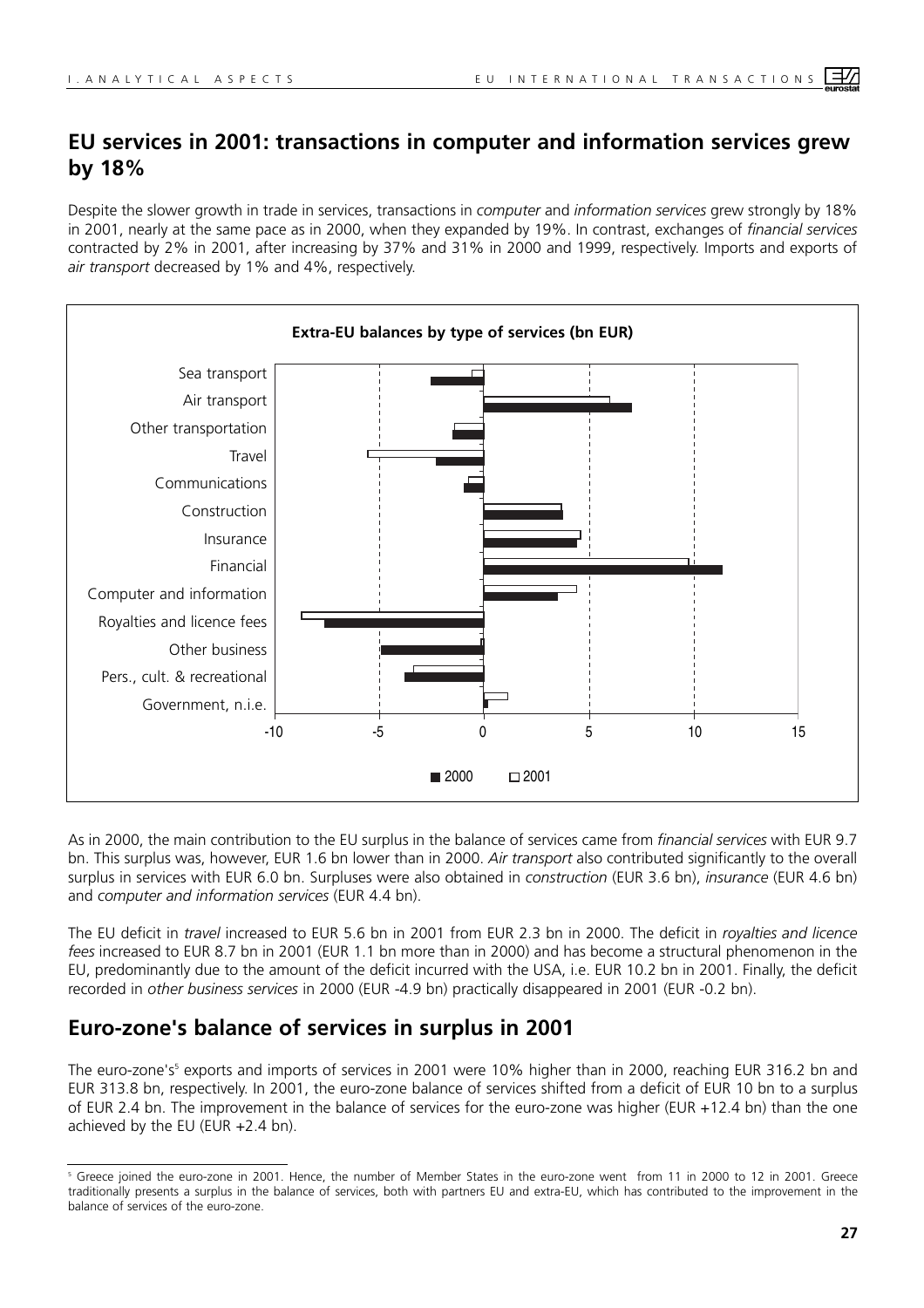|                                     |       | Exports       | Imports |               |        | <b>Net</b>    |
|-------------------------------------|-------|---------------|---------|---------------|--------|---------------|
|                                     | EU    | <b>EUR-12</b> | EU      | <b>EUR-12</b> | EU     | <b>EUR-12</b> |
| <b>Services</b>                     | 313.8 | 316.2         | 304.8   | 313.8         | 9.0    | 2.4           |
| Transportation                      | 78.1  | 76.2          | 74.1    | 70.5          | 4.0    | 5.8           |
| Sea transport                       | 36.0  | 32.5          | 36.6    | 34.4          | $-0.6$ | $-1.9$        |
| Air transport                       | 32.6  | 31.7          | 26.5    | 22.4          | 6.0    | 9.3           |
| Other transportation                | 9.5   | 12.0          | 10.9    | 13.7          | $-1.4$ | $-1.6$        |
| Travel                              | 71.9  | 88.5          | 77.4    | 66.1          | $-5.6$ | 22.3          |
| Other services                      | 163.9 | 151.5         | 153.3   | 177.2         | 10.6   | $-25.7$       |
| Communications services             | 6.2   | 7.5           | 6.9     | 8.5           | $-0.7$ | $-1.0$        |
| Construction services               | 10.0  | 11.1          | 6.4     | 7.4           | 3.7    | 3.7           |
| Insurance services                  | 7.9   | 5.0           | 3.3     | 4.5           | 4.6    | 0.6           |
| Financial services                  | 21.2  | 16.1          | 11.5    | 13.7          | 9.7    | 2.4           |
| Computer and information serv.      | 11.9  | 12.6          | 7.5     | 9.7           | 4.4    | 2.9           |
| Royalties and licence fees          | 13.7  | 8.0           | 22.4    | 21.1          | $-8.7$ | $-13.1$       |
| Other business services             | 82.5  | 79.2          | 82.7    | 98.4          | $-0.2$ | $-19.2$       |
| Pers., cult. and recreational serv. | 3.3   | 3.1           | 6.6     | 8.0           | $-3.4$ | $-4.9$        |
| Government services, n.i.e          | 7.1   | 8.8           | 6.0     | 5.8           | 1.1    | 3.0           |
| Services not allocated              | 0.0   | 0.0           | 0.0     | 0.0           | 0.0    | 0.0           |

#### **Comparison between extra-EU and extra-euro-zone trade in services in 2001 (bn EUR)**

Two main factors explain the improvement in the euro-zone balance of services. First, the *travel* surplus grew by EUR 7.4 bn, from EUR 14.9 bn in 2000 to EUR 22.3 bn in 2001. Second, the deficit in *sea transport* decreased by EUR 5.8 bn, from EUR 7.7 bn in 2000 to EUR 1.9 bn. On the other side, higher deficits were recorded in *royalties and license fees* and *other business services*, which increased by EUR 2.3 bn and EUR 3.4, respectively.

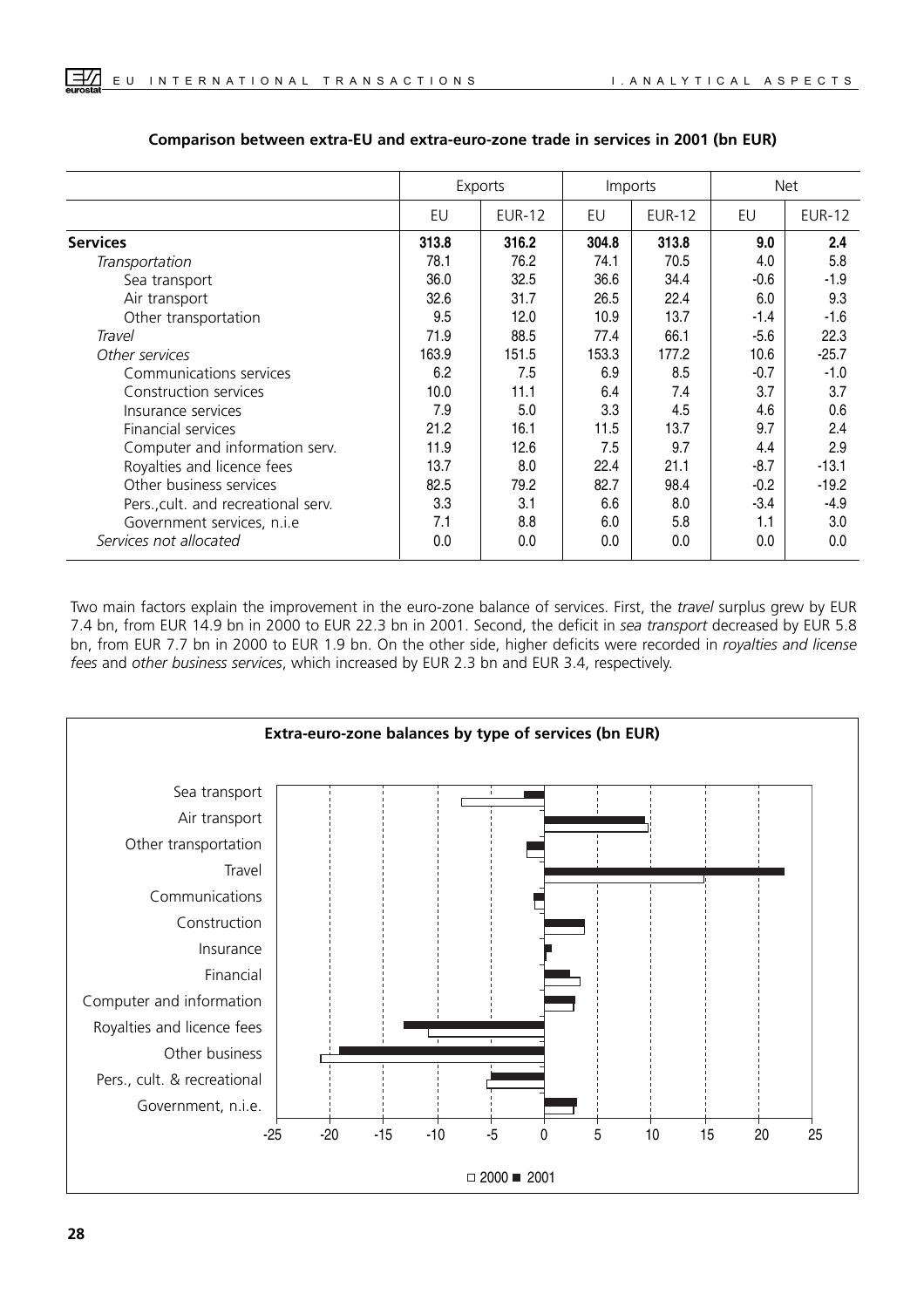## **Euro-zone partners in trade in services**

The USA was the largest recipient of euro-zone services outside the group of non-euro-zone countries in 2001. Exports to the USA amounted to EUR 81.6 bn, EUR 9.8 bn more than in 2000. At the same time, the USA was the main provider of services to the euro-zone; imports of services from the USA went up to EUR 90.5 bn in 2001, from EUR 82.5 in 2000. Thus, the deficit with this partner narrowed to EUR 9.0 bn. However, it must be highlighted that there was a gap of EUR 7.1 bn between the euro-zone's balance with the USA and the EU's, since the EU achieved a EUR 1.9 bn deficit with the USA in 2001. This was chiefly due to the considerable bilateral surplus of EUR 8.3 bn attained by the United Kingdom.

#### **Geographical breakdown of the extra-euro-zone trade in services (bn EUR)**

|                                          |       | <b>Exports</b> |         |       | <b>Imports</b> |           | <b>Net</b> |        |           |  |
|------------------------------------------|-------|----------------|---------|-------|----------------|-----------|------------|--------|-----------|--|
|                                          | 2000  | 2001           | Var (%) | 2000  | 2001           | Var $(%)$ | 2000       | 2001   | Var (abs) |  |
| Extra-EUR-12                             | 280.7 | 316.2          | 12.7    | 290.7 | 313.8          | 7.9       | $-10.0$    | 2.4    | 12.4      |  |
| EU without euro-zone $(1)$               | 87.9  | 98.1           | 11.6    | 77.8  | 82.0           | 5.4       | 10.1       | 16.1   | 6.0       |  |
| European Free Trade Association(2)       | 30.9  | 36.9           | 19.3    | 30.3  | 33.1           | 9.0       | 0.6        | 3.8    | 3.2       |  |
| Other European Countries (3)             | 19.6  | 23.3           | 19.2    | 25.6  | 29.7           | 16.1      | -6.0       | $-6.4$ | $-0.4$    |  |
| Africa                                   | 12.2  | 14.2           | 15.8    | 15.2  | 16.2           | 6.9       | $-2.9$     | $-2.1$ | 0.9       |  |
| America (excluding USA)                  | 16.8  | 17.3           | 3.0     | 17.4  | 17.5           | 0.2       | $-0.6$     | $-0.1$ | 0.5       |  |
| <b>USA</b>                               | 71.7  | 81.6           | 13.7    | 82.5  | 90.5           | 9.8       | $-10.7$    | $-9.0$ | 1.8       |  |
| Asia (excluding Japan)                   | 21.0  | 24.2           | 14.9    | 28.2  | 29.6           | 4.9       | $-7.1$     | $-5.4$ | 1.7       |  |
| Japan                                    | 11.8  | 11.9           | 0.7     | 7.2   | 8.2            | 13.2      | 4.6        | 3.7    | $-0.9$    |  |
| Australia, Oceania and other territories | 2.4   | 3.0            | 26.6    | 3.1   | 2.7            | $-12.0$   | $-0.7$     | 0.3    | 1.0       |  |

( 1 ) EU Member States not in the euro-zone: Denmark, Greece (in 2000), Sweden, and the United Kingdom

( 2 ) European Free Trade Association: Iceland, Liechtenstein, Norway and Switzerland

( 3 ) European countries other than EU and EFTA countries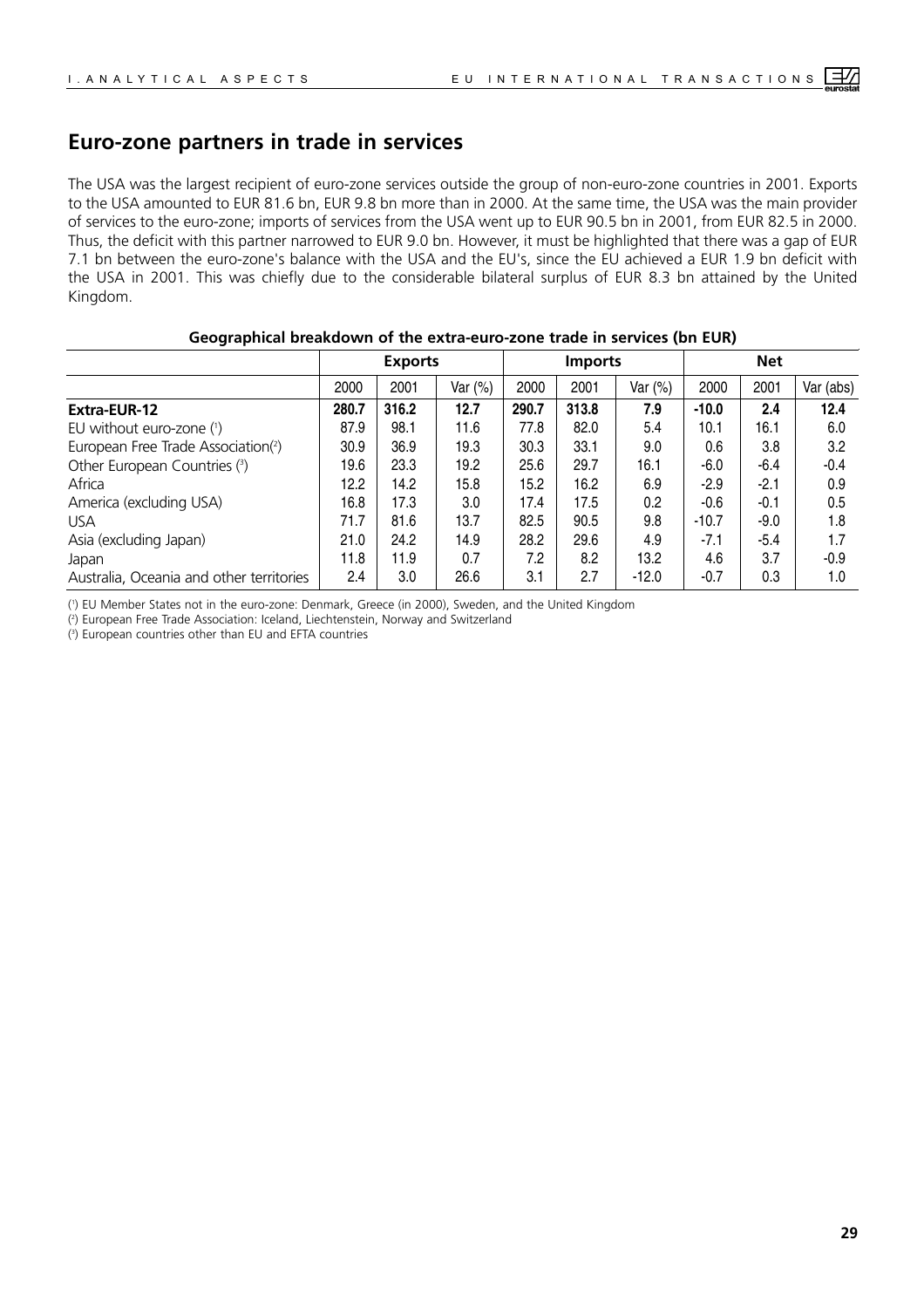## <span id="page-22-0"></span>**II** DESCRIPTION OF THE TABLES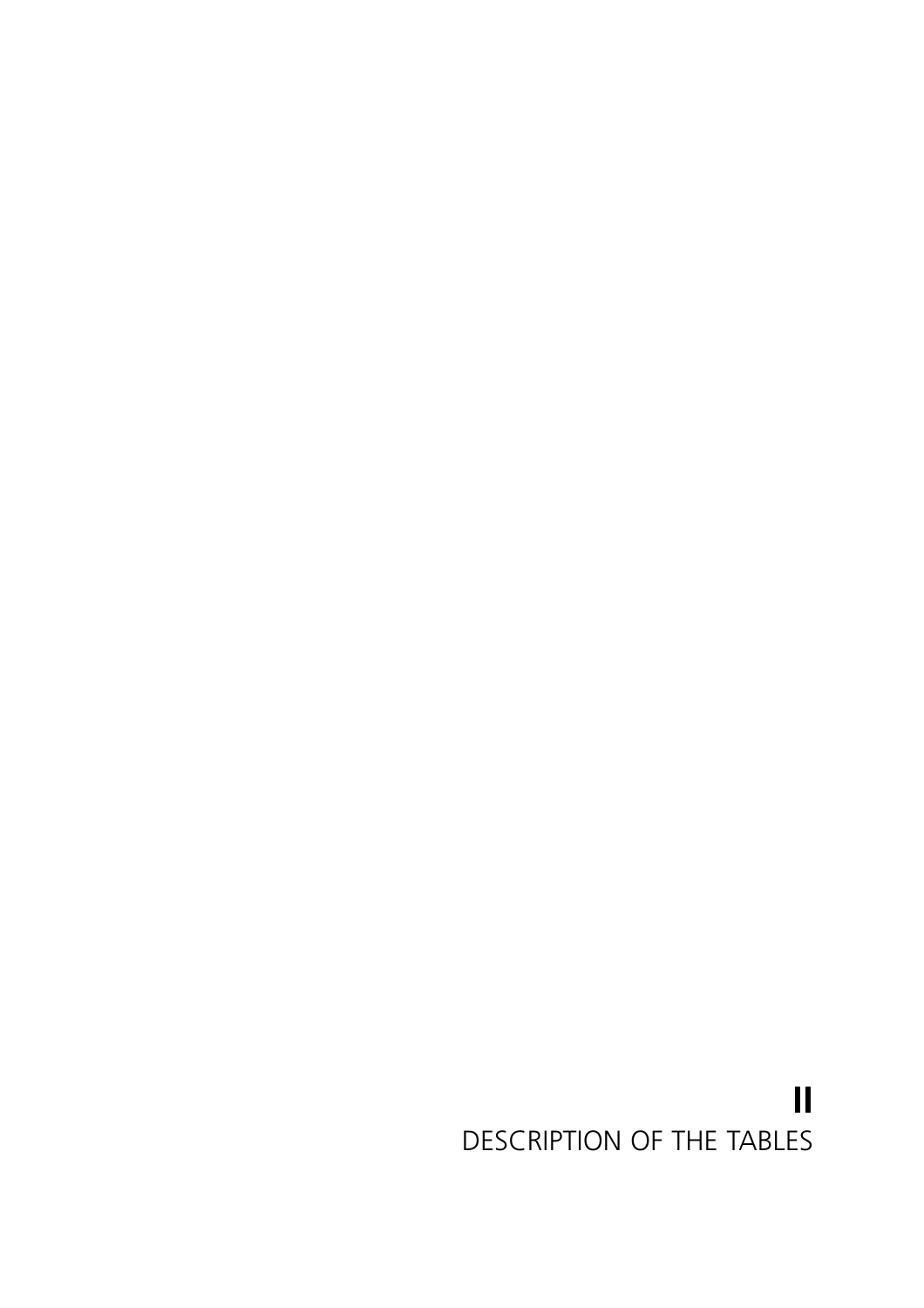## **Which table contains the information that you want?**

## **Figures for all the different current international transactions with the main partners**

From tables 2.1.1. and 2.1.2., a user can obtain information

- ☛ on **exports, imports** and **net** flows, expressed in million of **EUR**;
- ☛ for the year **2001**;
- ☛ of the **EU-15** (table 2.1.1) and the **Euro-zone** (table 2.1.2);
- ☛ in relation to **World** (including intra zone flows), **rest of the world** (extra-EU-15/extra-EUR-12), **Canada**, **USA** and **Japan**;
- ☛ for the **main current account items of the Balance of Payments** and **47 items of internationally tradable services**.

For example:

From table 2.1.1., in **2001**, the **EU-15** has **exported EUR 6201 million** towards, and **imported EUR 6934 million** of **communications services** from the **rest of the world** (extra-EU-15).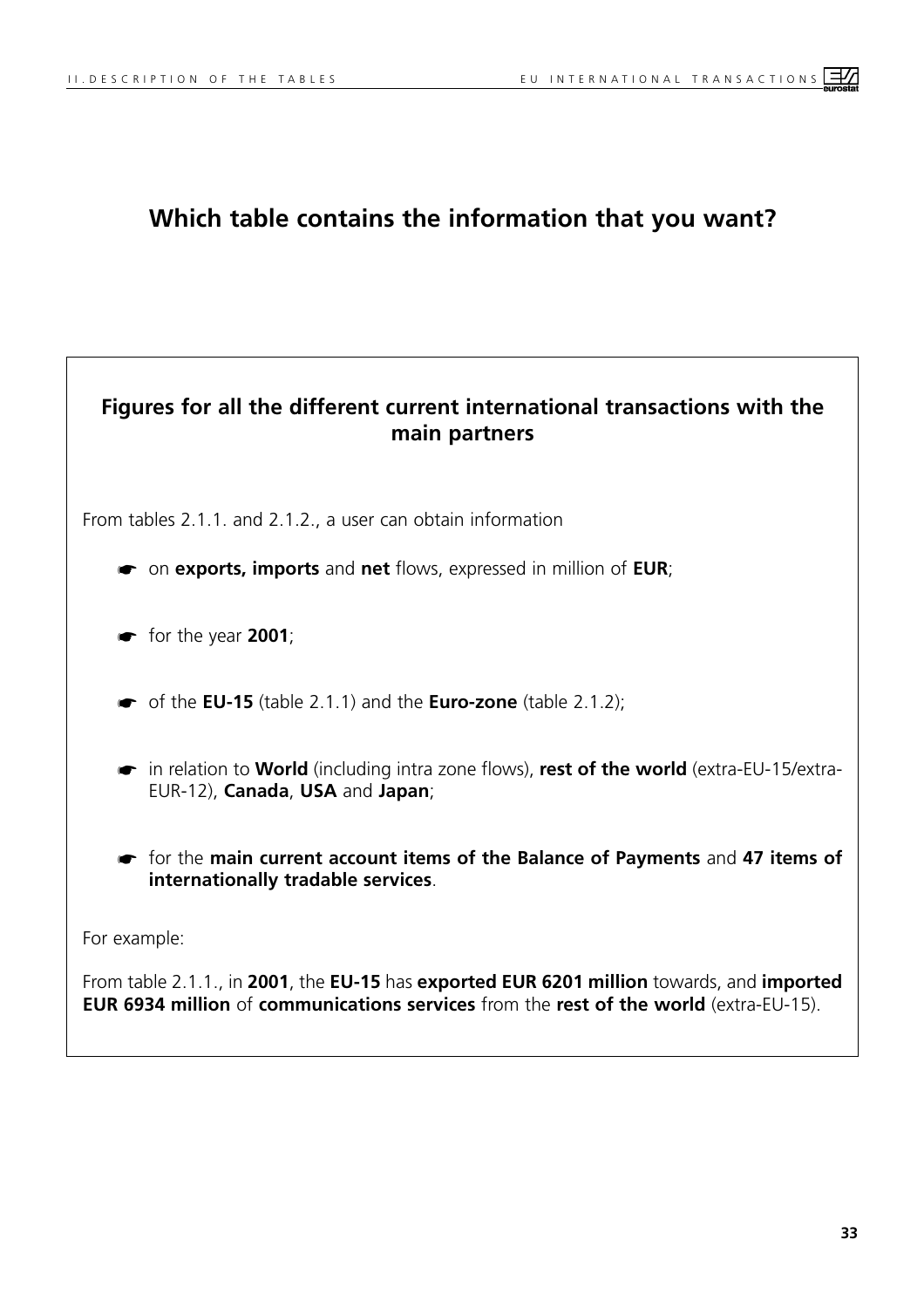## **A more precise geographical detail of the main current international transactions**

Each table of this set refers to one item of the current account.

Tables 2.2.1. to 2.2.23. report information

- ☛ on **exports, imports** and **net** flows, expressed in million of **EUR**;
- ☛ for the year **2001**;
- ☛ of **23 items of the current account** (goods, services, transportation, travel, communications services, income…);

☛ of the **EU-15**, the **EUR-12**, **Norway**, **USA** and **Japan** (in columns);

☛ in relation to **50 partner countries and zones**.

For example:

- From table 2.2.2., in **2001** the **exports** of **services** towards **Africa** were of **EUR 19464 million** for **EU-15** when they were of **EUR 14156 million** for **EUR-12**, **EUR 1398 million** for **Japan** and **EUR 93 million** for **Norway**.
- From table 2.2.13., in **2001** the **EU-15** imported **computer and information services** from **the USA** for **EUR 4386 million** and from **Asia** for **EUR 1015 million**.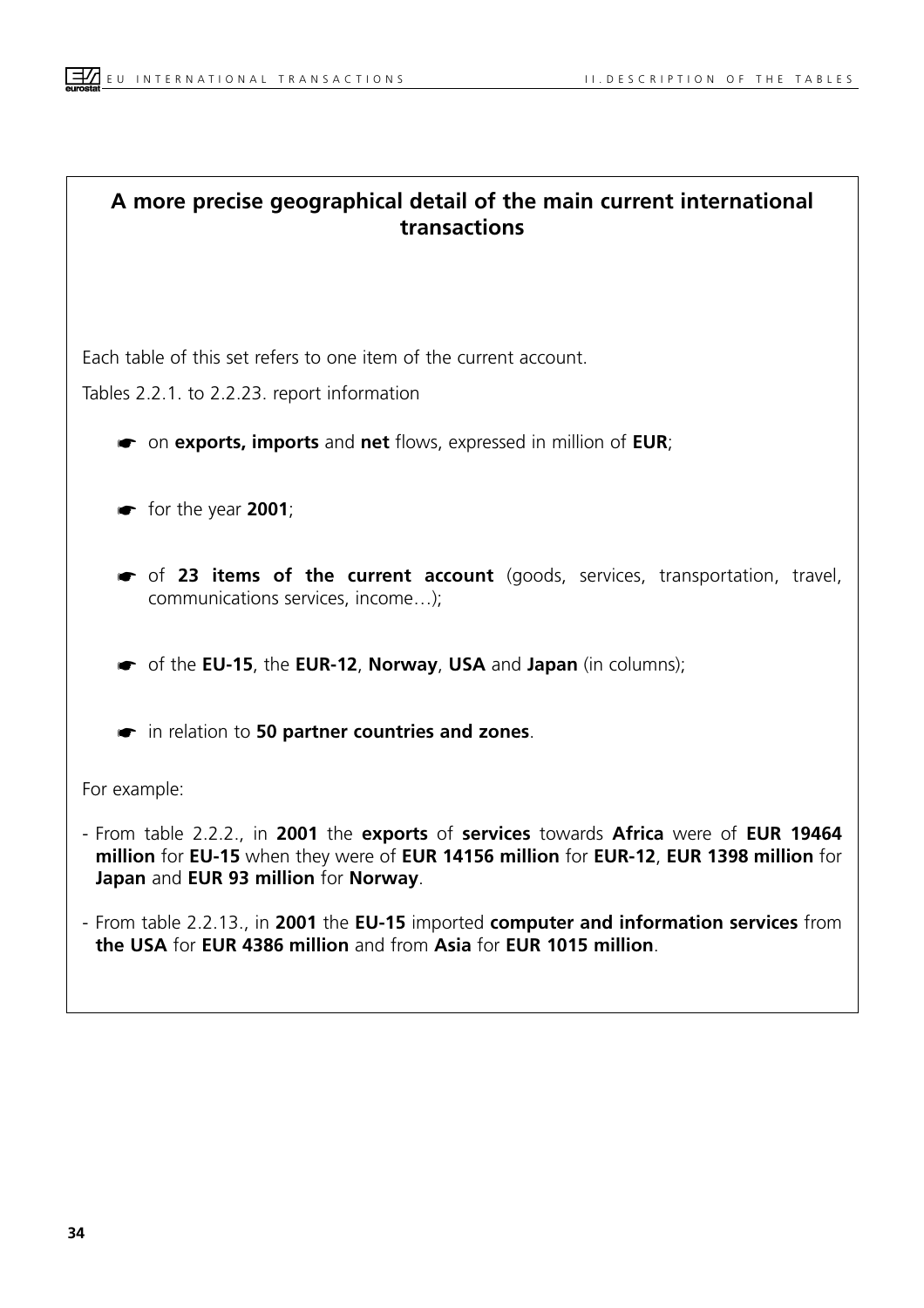| <b>Historical series since 1991</b>                                                                                                                                   |
|-----------------------------------------------------------------------------------------------------------------------------------------------------------------------|
|                                                                                                                                                                       |
| Each table of this set reports data of the European Union trade with one partner.                                                                                     |
| From tables 2.3.1. to 2.3.6., a user can find information                                                                                                             |
| • on exports, imports and net flows, expressed in million of EUR (million of ECU to end<br>1998;                                                                      |
| $\bullet$ of the EU (EU-12 in 1991; EU-15 from 1992 onwards);                                                                                                         |
| in relation to partners World, intra-EU, extra-EU, Canada, USA and Japan;                                                                                             |
| $\bullet$ for the years 1991 to 2001;                                                                                                                                 |
| or for the main current account items of the Balance of Payments and 47 items of<br>internationally tradable services.                                                |
| For example:                                                                                                                                                          |
| - From table 2.3.3., in construction services the EU has been in surplus with the rest of the<br>world from 1991 (ECU 3188 million) to 2001 (EUR 3656 million).       |
| - We can also see from table 2.3.6. that <b>services</b> exports from the <b>EU</b> to Japan doubled<br>between 1991 (ECU 8593 million) and 2001 (EUR 17613 million). |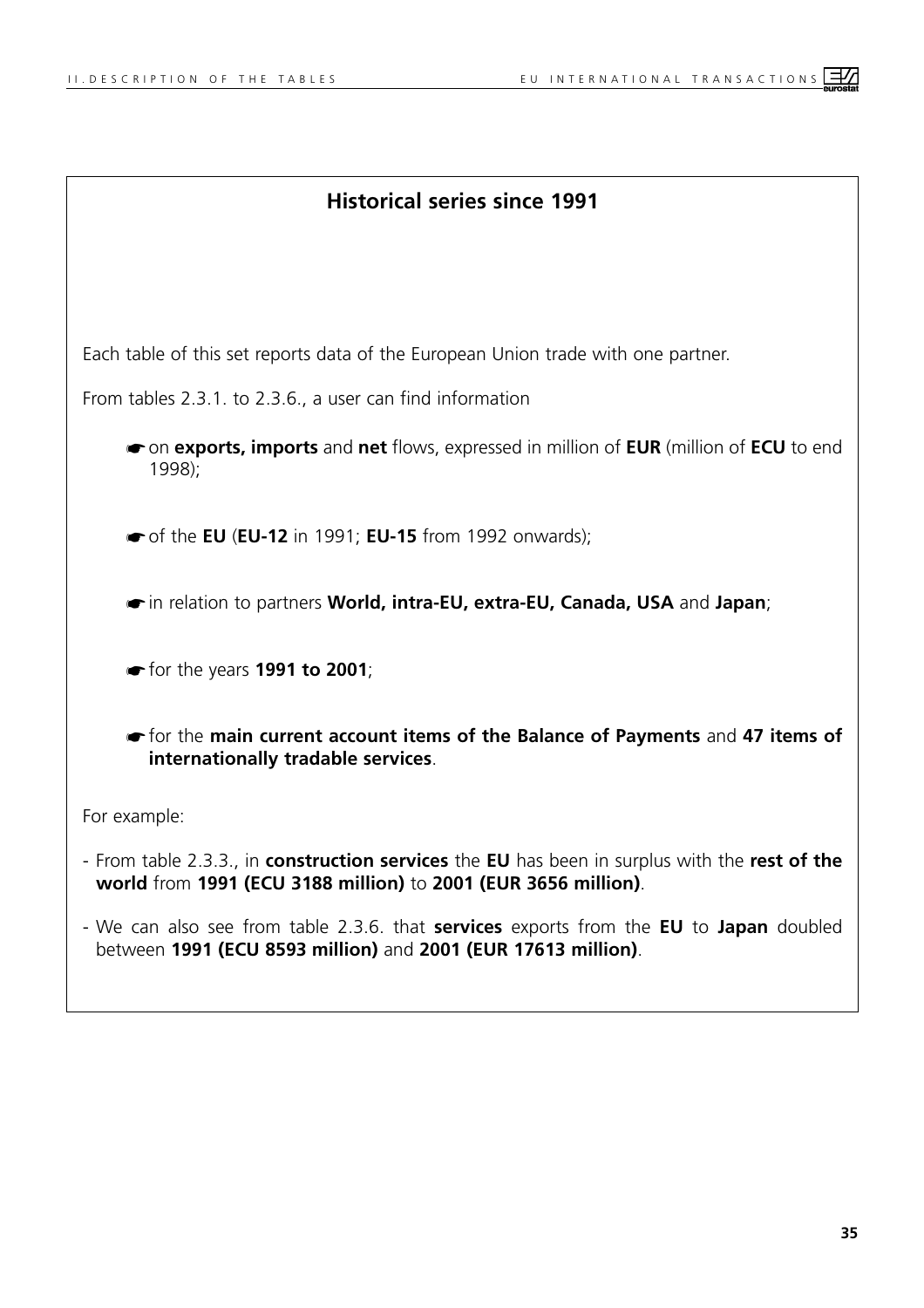## <span id="page-26-0"></span>**III** STATISTICAL TABLES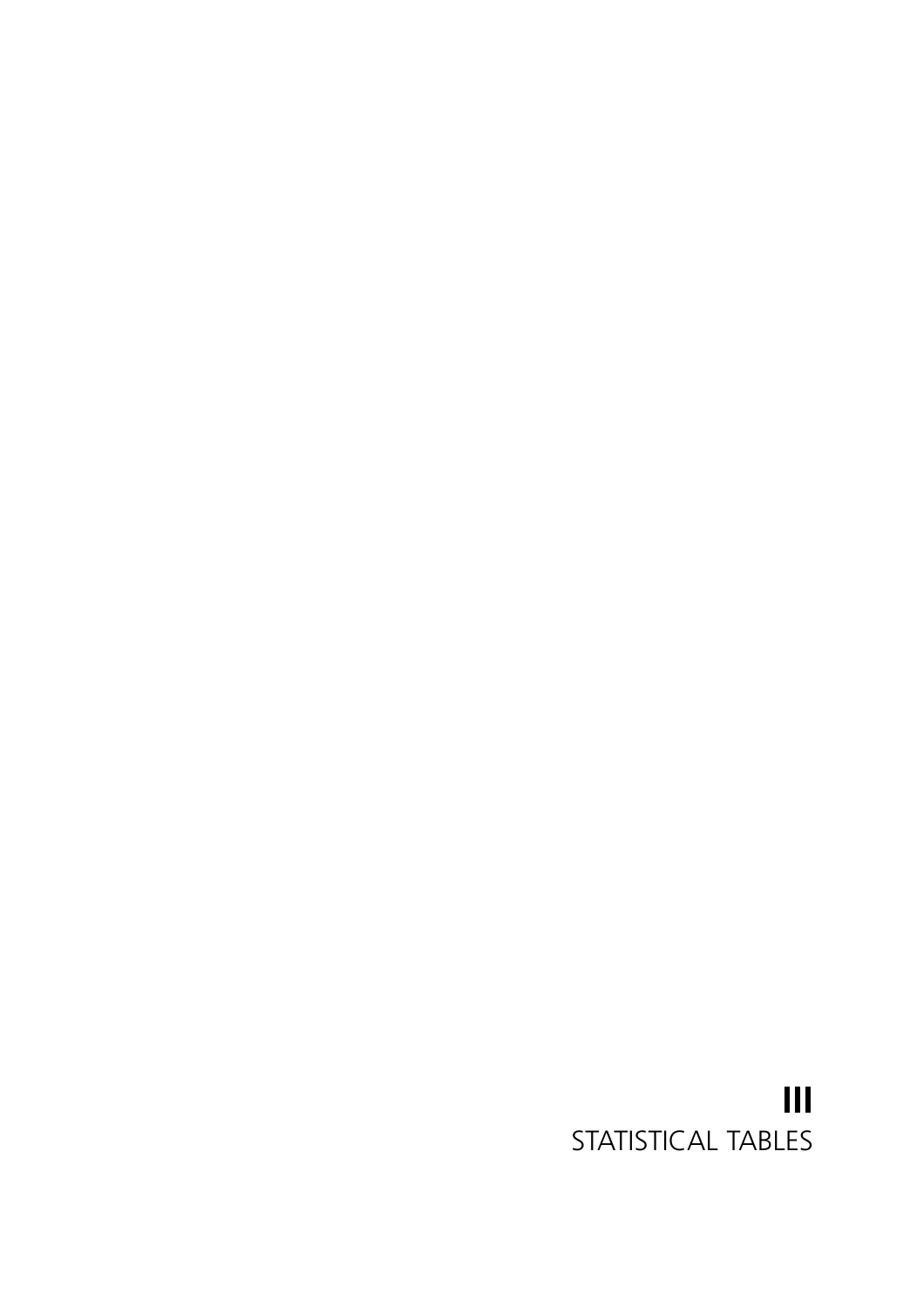## <span id="page-27-0"></span>**2.1.1. Complete EU-15 item breakdown with World, extra-EU-15, Canada, USA, Japan as partners**

**Year: 2001**

### **Reporter: EU-15**

|                                      |                     |         |              | extra-EU-15                |         |           |                |                |                |                       |                       |           | (Mio EUR)            |                       |                |
|--------------------------------------|---------------------|---------|--------------|----------------------------|---------|-----------|----------------|----------------|----------------|-----------------------|-----------------------|-----------|----------------------|-----------------------|----------------|
|                                      |                     | World   |              |                            |         |           |                | Canada         |                |                       | <b>USA</b>            |           |                      | Japan                 |                |
|                                      | Credit              | Debit   | Net          | Credit                     | Debit   | Net       | Credit         | Debit          | Net            | Credit                | Debit                 | Net       | Credit               | Debit                 | Net            |
| GOODS*                               | 2.521.646 2.423.525 |         | 98.121       | 959.776                    | 960.259 | -483      | 21.137         | 16.731         |                | 4.406 236.557 185.429 |                       | 51.127    | 44.693               | 72.970                | 28.277         |
| <b>SERVICES</b>                      | 707.574             | 702.809 | 4.765        | 313.806                    | 304.763 | 9.043     | 6.424          | 6.587          |                |                       | -163 120.754 122.676  | $-1.922$  | 17.613               | 11.149                | 6.464          |
| <b>Transportation</b>                | 161.478             | 159.499 | 1.979        | 78.082                     | 74.059  | 4.023     | 1.820          | 1.612          | 208            | 31.461                | 24.372                | 7.088     | 5.261                | 3.426                 | 1.834          |
| Sea transport                        | 69.125              | 69.741  | $-616$       | 36.011                     | 36.561  | $-550$    | 462            | 484            | $-22$          | 18.257                | 14.149                | 4.108     | 1.555                | 1.965                 | $-410$         |
| Passenger transport on sea           | 2.075               | 1.243   | 833          | 806                        | 194     | 611       | 27             | 0              | 27             | 469                   | 28                    | 441       | $\overline{2}$       | $\mathbf 0$           | $\overline{2}$ |
| Freight transport on sea             | 55.007              | 44.624  | 10.383       | 29.694                     | 22.903  | 6.791     | 366            | 296            | 71             | 16.207                | 7.244                 | 8.962     | 1.217                | 1.544                 | $-327$         |
| Supp., aux. and other services       | 12.043              | 23.875  | $-11.832$    | 5.510                      | 13.464  | $-7.954$  | 69             | 188            | $-119$         | 1.582                 | 6.877                 | $-5.295$  | 337                  | 420                   | $-83$          |
| Air transport                        | 59.441              | 51.936  | 7.505        | 32.560                     | 26.550  | 6.010     | 1.178          | 1.001          | 177            | 10.874                | 8.151                 | 2.723     | 3.386                | 1.150                 | 2.237          |
| Passenger transport by air           | 38.132              | 28.641  | 9.490        | 21.326                     | 13.563  | 7.763     | 894            | 614            | 280            | 7.645                 | 3.247                 | 4.399     | 2.385                | 412                   | 1.973          |
| Freight transport by air             | 7.170               | 6.917   | 253          | 4.689                      | 3.583   | 1.106     | 97             | 87             | 10             | 1.634                 | 1.494                 | 140       | 634                  | 235                   | 398            |
| Supp., aux. and other services       | 14.142              | 16.380  | $-2.238$     | 6.544                      | 9.403   | $-2.859$  | 187            | 300            | $-113$         | 1.595                 | 3.412                 | $-1.817$  | 365                  | 502                   | $-136$         |
| Other transportation                 | 32.911              | 37.805  | $-4.895$     | 9.513                      | 10.944  | $-1.431$  | 180            | 129            | 52             | 2.328                 | 2.072                 | 256       | 317                  | 312                   | $\overline{4}$ |
| Rail transport                       | 4.079               | 4.658   | $-579$       | 1.378                      | 1.065   | 313       | 25             | 28             | $-3$           | 276                   | 165                   | 111       | 27                   | 34                    | $-7$           |
| Road transport                       | 24.947              | 26.832  | $-1.885$     | 6.376                      | 6.799   | $-423$    | 76             | 75             | $\mathbf{1}$   | 1.364                 | 966                   | 398       | 184                  | 122                   | 61             |
| Inland waterway transport            | 688                 | 736     | $-48$        | 143                        | 116     | 27        | $\overline{1}$ | $\overline{2}$ | $-1$           | 41                    | 18                    | 22        | $\overline{4}$       | 1                     | 3              |
| Pipeline transport                   | 904                 | 1.196   | $-292$       | 267                        | 519     | $-252$    | 1              | $\overline{4}$ | $-3$           | 20                    | 34                    | $-14$     | $\overline{2}$       | 6                     | $-4$           |
| Travel                               | 196.903             | 196.484 | 419          | 71.866                     | 77.445  | $-5.579$  | 2.042          | 2.401          | -359           | 26.094                | 24.849                | 1.244     | 4.291                | 882                   | 3.409          |
| <b>Other services</b>                | 349.195             | 346.828 | 2.367        | 163.859                    | 153.260 | 10.599    | 2.559          | 2.573          | $-14$          | 63.200                | 73.456                | $-10.256$ | 8.064                | 6.843                 | 1.222          |
| <b>Communications services</b>       | 16.260              | 18.977  | $-2.717$     | 6.201                      | 6.934   | $-732$    | 166            | 303            | $-137$         | 2.480                 | 2.563                 | -83       | 85                   | 131                   | $-46$          |
| Postal and courier services          | 2.619               | 3.597   | $-978$       | 839                        | 813     | 26        | 24             | 25             | $-1$           | 375                   | 227                   | 148       | 19                   | 24                    | $-6$           |
| Telecommunication services           | 13.642              | 15.382  | $-1.739$     | 5.362                      | 6.120   | $-758$    | 143            | 279            | $-136$         | 2.104                 | 2.336                 | $-232$    | 64                   | 104                   | $-40$          |
| <b>Construction services</b>         | 17.740              | 13.299  | 4.441        | 10.046                     | 6.390   | 3.656     | 54             | 47             | $\overline{7}$ | 1.697                 | 985                   | 712       | 99                   | 116                   | $-17$          |
| Construction abroad                  | 16.321              | 10.180  | 6.141        | 9.668                      | 5.520   | 4.147     | 51             | 37             | 14             | 1.561                 | 862                   | 698       | 97                   | 100                   | $-3$           |
| Constr. in the compiling economy     | 1.418               | 3.120   | $-1.702$     | 379                        | 869     | $-490$    | 3              | 9              | -6             | 136                   | 123                   | 13        | 3                    | 16                    | $-13$          |
| Insurance services                   | 16.915              | 12.669  | 4.246        | 7.892                      | 3.285   | 4.606     | $-167$         | $-322$         | 155            | 1.899                 | 1.171                 | 728       | 434                  | 441                   | $-7$           |
| <b>Financial services</b>            | 49.485              | 27.388  | 22.097       | 21.248                     | 11.502  | 9.746     | 298            | 119            | 179            | 7.528                 | 4.918                 | 2.610     | 2.427                | 1.344                 | 1.082          |
| Computer and information services    | 26.719              | 19.050  | 7.669        | 11.880                     | 7.457   | 4.423     | 274            | 134            | 140            | 4.186                 | 4.386                 | $-199$    | 436                  | 209                   | 227            |
| Computer services                    | 23.077              | 15.590  | 7.487        | 9.513                      | 6.212   | 3.300     | 176            | 116            | 60             | 3.464                 | 3.771                 | $-307$    | 386                  | 187                   | 199            |
| Information services                 | 3.643               | 3.456   | 187          | 2.367                      | 1.245   | 1.122     | 98             | 17             | 81             | 722                   | 616                   | 106       | 50                   | 23                    | 28             |
| Royalties and licence fees           | 22.933              | 35.748  | $-12.815$    | 13.700                     | 22.416  | $-8.716$  | 284            | 212            | 72             | 6.900                 | 17.082                | $-10.182$ | 1.225                | 897                   | 328            |
| Other business services              | 178.713             | 191.001 | $-12.288$    | 82.503                     | 82.669  | $-167$    | 1.528          | 1.893          | $-365$         | 33.083                | 36.290                | $-3.207$  | 3.139                | 3.517                 | $-378$         |
| Merch. & other trade-related serv.   | 40.143              | 35.947  | 4.196        | 19.532                     | 16.582  | 2.950     | 470            | 204            | 266            | 7.931                 | 4.959                 | 2.972     | 328                  | 714                   | $-387$         |
| Merchanting                          | 17.827              | 0       | 17.827       | 10.727                     | 0       | 10.727    | 296            | $\mathbf 0$    | 296            | 4.559                 | 0                     | 4.559     | $-115$               | $\mathbf 0$           | $-115$         |
| Other trade-related services         | 22.315              | 35.947  | $-13.632$    | 8.806                      | 16.582  | $-7.775$  | 172            | 203            | $-31$          | 3.373                 | 4.959                 | $-1.587$  | 443                  | 714                   | $-272$         |
| Operational leasing                  | 6.566               | 9.997   | $-3.431$     | 2.853                      | 3.779   | $-926$    | 16             | 33             | $-17$          | 789                   | 1.871                 | $-1.082$  | 43                   | 124                   | $-80$          |
| Misc. business, pro. & tech. serv.   | 132.003             | 145.055 | $-13.052$    | 60.119                     | 62.306  | $-2.187$  | 1.041          | 1.655          | -614           | 24.363                | 29.458                | $-5.095$  | 2.766                | 2.682                 | 84             |
| Legal, acc, man. cons. & pub. rel    | 23.562              | 28.698  | $-5.136$     | 10.527                     | 12.868  | $-2.341$  | 256            | 283            | $-27$          | 4.323                 | 6.367                 | $-2.044$  | 474                  | 500                   | $-26$          |
| Adv., market research & polling      | 13.199              | 16.750  | $-3.551$     | 5.698                      | 6.954   | $-1.256$  | 46             | 153            | $-107$         | 3.265                 | 3.034                 | 232       | 197                  | 273                   | $-76$          |
| Research and development             | 15.993              | 15.679  | 314          | 7.805                      | 6.782   | 1.024     | 148            | 256            | $-108$         | 4.384                 | 4.089                 | 295       | 630                  | 286                   | 345            |
| Architectural, engin. & other tech   | 20.383              | 21.715  | $-1.332$     | 10.572                     | 9.920   | 652       | 170            | 455            | $-285$         | 3.264                 | 4.098                 | $-834$    | 689                  | 444                   | 245            |
| Agric., mining & on-site process.    | 1.145               | 1.850   | $-704$       | 460                        | 663     | $-202$    | 12             | 15             | $-3$           | 139                   | 248                   | $-109$    | 12                   | 24                    | $-13$          |
| Other                                | 37.286              | 36.326  | 959          | 17.195                     | 14.247  | 2.948     | 257            | 336            | $-79$          | 5.386                 | 6.157                 | $-771$    | 441                  | 743                   | $-302$         |
| Serv. between affiliated ent., nie   | 20.438              | 24.033  | $-3.595$     | 7.861                      | 10.873  | $-3.013$  | 148            | 158            | $-10$          | 3.602                 | 5.467                 | $-1.865$  | 323                  | 412                   | $-89$          |
| Pers., cultural & recreational serv. | 7.712               | 14.033  | $-6.320$     | 3.282                      | 6.634   | $-3.352$  | 40             | 123            | $-83$          | 1.474                 | 4.202                 | $-2.728$  | 157                  | 61                    | 95             |
| Audio-visual and related serv.       | 4.836               | 9.807   | $-4.971$     | 2.157                      | 5.049   | $-2.892$  | 22             | 90             | $-68$          | 1.077                 | 3.685                 | $-2.608$  | 114                  | 36                    | 78             |
| Other pers., cult. & recr. Serv.     | 2.875               | 4.224   | $-1.349$     | 1.123                      | 1.583   | -460      | 18             | 32             | -14            | 396                   | 515                   | $-119$    | 43                   | 24                    | 19             |
| Government services, n i e           | 12.716              | 14.665  | $-1.949$     | 7.108                      | 5.974   | 1.133     | 83             | 65             | 18             | 3.954                 | 1.860                 | 2.094     | 62                   | 123                   | -61            |
| Services not allocated               | -2                  | $-3$    | $\mathbf{1}$ | $-2$                       | $-1$    | $-1$      | 3              | $\overline{1}$ | 2              | $-1$                  | $-2$                  | 1         | $\cdot$ <sub>3</sub> | $-2$                  | $-1$           |
| <b>INCOME</b>                        | 734.012             | 780.387 | -46.376      | 304.440                    | 300.632 | 3.808     | 7.677          | 5.583          |                | 2.094 119.576 112.541 |                       | 7.036     | 18.429               | 27.314                | $-8.885$       |
| Compensation of employees            | 26.089              | 21.703  | 4.386        | 11.209                     | 6.249   | 4.960     | 94             | 102            | -8             | 2.471                 | 1.309                 | 1.162     | 123                  | 103                   | 20             |
| Investment income                    | 707.924             | 758.685 | $-50.761$    | 293.235                    | 294.383 | $-1.149$  | 7.581          | 5.481          |                |                       | 2.100 117.106 111.232 | 5.874     | 18.308               | 27.212                | $-8.904$       |
| <b>CURRENT TRANSFERS</b>             | 229.689             | 274.095 | -44.406      | 36.750                     | 69.601  | $-32.851$ | 994            | 1.324          |                | -330 15.699 15.329    |                       | 370       | 742                  | 825                   | -83            |
| <b>CURRENT ACCOUNT</b>               | 4.192.923 4.180.818 |         |              | 12.105 1.614.772 1.635.254 |         |           | -20.482 36.233 | 30.222         |                |                       | 6.011 492.586 435.926 | 56.660    |                      | 81.477 112.241 30.764 |                |

\* Concerning the implementation of the principle of consignment in the allocation of intra-EU imports of goods, see methodological note page 7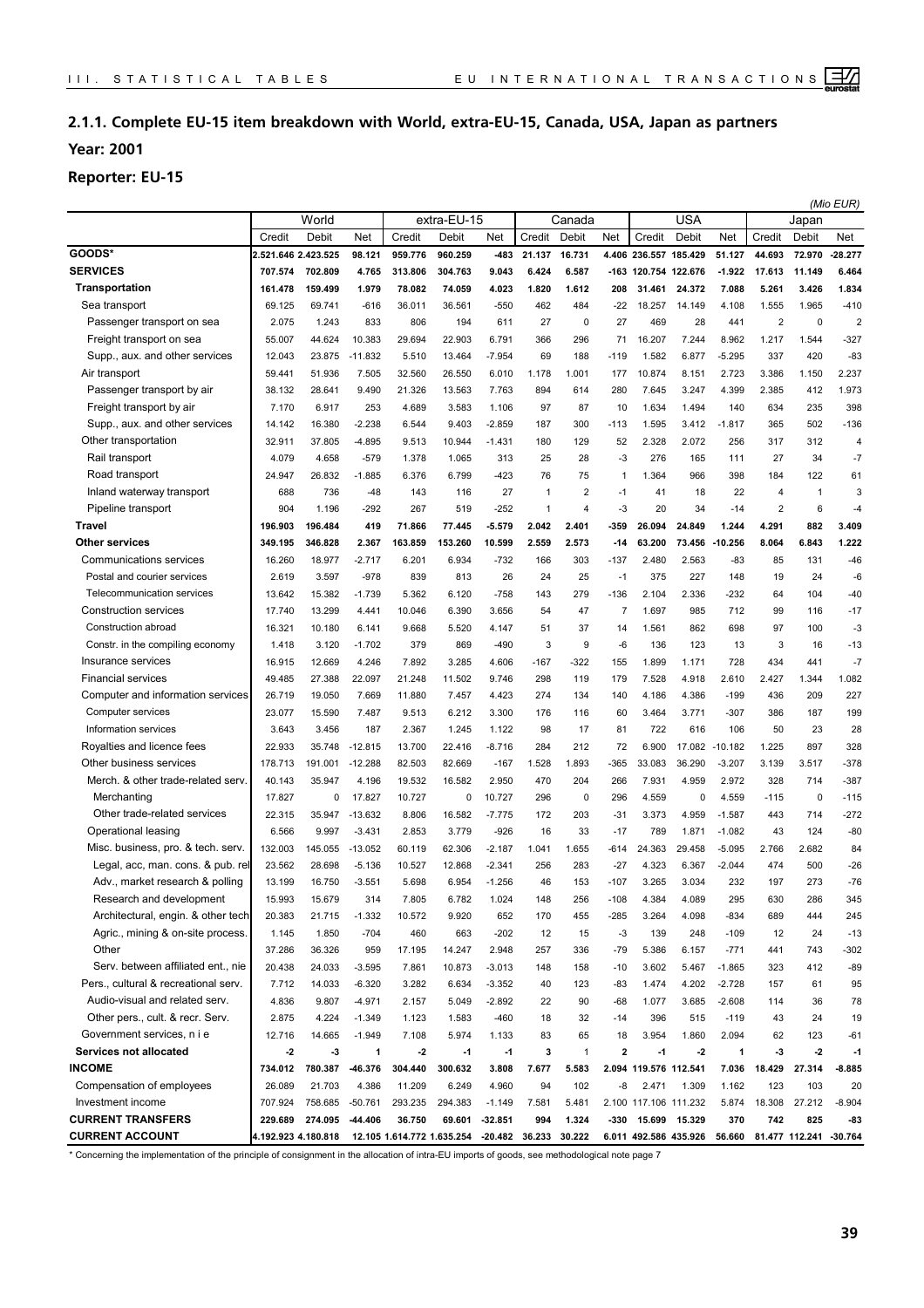## **2.1.2. Complete Euro-zone item breakdown with extra-euro-zone, Canada, USA, Japan as partners Year: 2001**

#### **Reporter: EUR-12**

|                                      |         |                      |                |                         |                      |                      |                      |            |                      | (Mio EUR)               |              |                      |  |
|--------------------------------------|---------|----------------------|----------------|-------------------------|----------------------|----------------------|----------------------|------------|----------------------|-------------------------|--------------|----------------------|--|
|                                      |         | extra-euro-zone      |                |                         | Canada               |                      |                      | <b>USA</b> |                      |                         | Japan        |                      |  |
|                                      | Credit  | Debit                | Net            | Credit                  | Debit                | Net                  | Credit               | Debit      | Net                  | Credit                  | Debit        | Net                  |  |
| <b>GOODS</b>                         | ÷       | $\ddot{\phantom{a}}$ | ÷              | ÷                       | ÷                    | ÷                    | ÷                    | ÷          | ÷                    | ÷                       | ÷            | ÷                    |  |
| <b>SERVICES</b>                      | 316.193 | 313.764              | 2.429          | 3.879                   | 4.422                | $-543$               | 81.554               | 90.543     | $-8.989$             | 11.874                  | 8.151        | 3.723                |  |
| Transportation                       | 76.249  | 70.471               | 5.777          | 1.261                   | 1.116                | 145                  | 19.948               | 14.803     | 5.146                | 4.265                   | 2.579        | 1.686                |  |
| Sea transport                        | 32.538  | 34.432               | $-1.895$       | 321                     | 321                  | $-1$                 | 10.326               | 7.625      | 2.700                | 1.062                   | 1.416        | $-355$               |  |
| Passenger transport on sea           | 786     | 449                  | 337            | 1                       | 0                    | $\overline{1}$       | 38                   | 13         | 25                   | $\overline{\mathbf{c}}$ | $\mathbf 0$  | $\overline{2}$       |  |
| Freight transport on sea             | 25.044  | 22.792               | 2.252          | 274                     | 174                  | 100                  | 9.022                | 4.036      | 4.985                | 821                     | 1.143        | $-323$               |  |
| Supp., aux. and other services       | 6.705   | 11.192               | $-4.487$       | 46                      | 147                  | $-101$               | 1.266                | 3.576      | $-2.311$             | 240                     | 272          | $-32$                |  |
| Air transport                        | 31.672  | 22.358               | 9.315          | 785                     | 679                  | 106                  | 7.602                | 5.222      | 2.379                | 2.930                   | 860          | 2.070                |  |
| Passenger transport by air           | 20.625  | 12.553               | 8.072          | 608                     | 428                  | 180                  | 5.059                | 2.198      | 2.861                | 2.032                   | 334          | 1.697                |  |
| Freight transport by air             | 4.815   | 3.495                | 1.320          | 80                      | 55                   | 25                   | 1.491                | 1.289      | 202                  | 571                     | 220          | 350                  |  |
| Supp., aux. and other services       | 6.231   | 6.309                | $-78$          | 97                      | 195                  | $-98$                | 1.051                | 1.737      | $-686$               | 326                     | 305          | 22                   |  |
| Other transportation                 | 12.039  | 13.681               | $-1.643$       | 156                     | 117                  | 39                   | 2.020                | 1.955      | 65                   | 270                     | 303          | $-33$                |  |
| Rail transport                       | 1.619   | 1.444                | 175            | 13                      | 28                   | $-15$                | 243                  | 161        | 82                   | 21                      | 34           | $-13$                |  |
| Road transport                       | 8.535   | 8.555                | $-20$          | 69                      | 66                   | 3                    | 1.094                | 861        | 233                  | 146                     | 113          | 33                   |  |
| Inland waterway transport            | 201     | 145                  | 56             | 1                       | $\overline{2}$       | $-1$                 | 41                   | 18         | 22                   | 4                       | $\mathbf{1}$ | 3                    |  |
| Pipeline transport                   | 220     | 634                  | $-415$         | $\mathbf{1}$            | $\overline{4}$       | $-3$                 | 20                   | 34         | $-14$                | $\overline{\mathbf{c}}$ | 6            | $-4$                 |  |
| <b>Travel</b>                        | 88.485  | 66.136               | 22.349         | 1.458                   | 1.540                | $-82$                | 20.592               | 16.194     | 4.398                | 3.623                   | 579          | 3.044                |  |
| <b>Other services</b>                | 151.460 | 177.157              | 25.697         | 1.157                   | 1.766                | -609                 | 41.015               | 59.549     | $-18.533$            | 3.988                   | 4.995        | $-1.007$             |  |
| Communications services              | 7.501   | 8.522                | $-1.022$       | 112                     | 243                  | $-132$               | 2.095                | 2.009      | 85                   | 72                      | 104          | $-32$                |  |
| Postal and courier services          | 1.142   | 1.803                | $-661$         | 15                      | 16                   | $-1$                 | 326                  | 182        | 144                  | 18                      | 18           | $\mathbf 0$          |  |
| Telecommunication services           | 6.360   | 6.718                | $-358$         | 97                      | 227                  | $-130$               | 1.767                | 1.827      | $-60$                | 52                      | 85           | $-32$                |  |
| <b>Construction services</b>         | 11.134  | 7.435                | 3.700          | 47                      | 46                   | 0                    | 1.637                | 963        | 675                  | 97                      | 116          | $-19$                |  |
| Construction abroad                  | 10.748  | 6.327                | 4.422          | 45                      | 37                   | 8                    | 1.514                | 845        | 669                  | 96                      | 100          | $-4$                 |  |
| Constr. in the compiling economy     | 386     | 1.107                | $-721$         | $\overline{\mathbf{c}}$ | 8                    | $-6$                 | 123                  | 118        | 5                    | $\overline{\mathbf{c}}$ | 16           | $-13$                |  |
| Insurance services                   | 5.048   | 4.486                | 562            | $-666$                  | $-344$               | $-322$               | 479                  | 931        | $-452$               | 136                     | 388          | $-253$               |  |
| <b>Financial services</b>            | 16.133  | 13.724               | 2.409          | 158                     | 80                   | 77                   | 3.199                | 3.476      | $-277$               | 1.017                   | 883          | 134                  |  |
| Computer and information services    | 12.619  | 9.747                | 2.871          | 252                     | 113                  | 138                  | 2.929                | 3.798      | $-869$               | 316                     | 182          | 134                  |  |
| Computer services                    | 10.495  | 8.375                | 2.120          | 156                     | 99                   | 57                   | 2.356                | 3.321      | $-965$               | 311                     | 164          | 147                  |  |
| Information services                 | 2.124   | 1.372                | 752            | 96                      | 14                   | 82                   | 572                  | 478        | 94                   | 5                       | 18           | $-13$                |  |
| Royalties and licence fees           | 7.963   | 21.053               | $-13.090$      | 130                     | 139                  | -9                   | 3.460                | 12.919     | $-9.460$             | 582                     | 495          | 87                   |  |
| Other business services              | 79.189  | 98.383               | $-19.195$      | 1.024                   | 1.319                | $-295$               | 22.876               | 30.365     | $-7.489$             | 1.632                   | 2.683        | $-1.050$             |  |
| Merch. & other trade-related serv.   | 20.631  | 20.837               | $-206$         | 419                     | 197                  | 223                  | 6.918                | 4.794      | 2.124                | 4                       | 681          | $-677$               |  |
| Merchanting                          | 11.463  | $\mathbf 0$          | 11.463         | 291                     | 0                    | 291                  | 4.278                | 0          | 4.278                | $-200$                  | $\mathbf 0$  | $-200$               |  |
| Other trade-related services         | 9.169   | 20.837               | $-11.668$      | 127                     | 197                  | $-70$                | 2.641                | 4.794      | $-2.153$             | 204                     | 681          | $-477$               |  |
| Operational leasing                  | 3.222   | 4.079                | $-857$         | 14                      | 20                   | $-6$                 | 638                  | 1.678      | $-1.040$             | 43                      | 123          | $-81$                |  |
| Misc. business, pro. & tech. serv.   | 55.338  | 73.467               | $-18.129$      | 590                     | 1.101                | $-511$               | 15.320               | 23.892     | $-8.572$             | 1.584                   | 1.882        | $-298$               |  |
| Legal, acc, man. cons. & pub. rel    | 10.045  | 17.174               | $-7.129$       | 116                     | 231                  | -114                 | 2.532                | 5.556      | $-3.024$             | 252                     | 467          | $-215$               |  |
| Adv., market research & polling      | 6.077   | 8.484                | $-2.407$       | 23                      | 103                  | $-79$                | 2.548                | 2.338      | 211                  | 153                     | 218          | $-65$                |  |
| Research and development             | 6.759   | 6.754                | 5              | 67                      | 162                  | $-95$                | 2.290                | 3.044      | $-754$               | 368                     | 235          | 133                  |  |
| Architectural, engin. & other tech   | 7.569   | 10.402               | $-2.834$       | 97                      | 215                  | $-118$               | 1.708                | 2.963      | $-1.256$             | 253                     | 266          | $-13$                |  |
| Agric., mining & on-site process.    | 517     | 765                  | $-249$         | 8                       | 15                   | $-7$                 | 122                  | 230        | $-108$               | 11                      | 24           | $-13$                |  |
| Other                                | 14.218  | 15.348               | $-1.130$       | 166                     | 236                  | $-70$                | 3.060                | 4.618      | $-1.558$             | 259                     | 290          | $-31$                |  |
| Serv. between affiliated ent., nie   | 10.153  | 14.540               | $-4.387$       | 111                     | 141                  | $-30$                | 3.060                | 5.144      | $-2.084$             | 287                     | 380          | $-93$                |  |
| Pers., cultural & recreational serv. | 3.079   | 8.023                | $-4.944$       | 35                      | 111                  | $-77$                | 887                  | 3.676      | $-2.789$             | 83                      | 48           | 35                   |  |
| Audio-visual and related serv.       | 1.626   | 6.026                | $-4.399$       | 17                      | 79                   | $-62$                | 563                  | 3.215      | $-2.652$             | 48                      | 23           | 25                   |  |
| Other pers., cult. & recr. Serv.     | 1.452   | 1.997                | $-545$         | 18                      | 32                   | $-14$                | 322                  | 459        | $-137$               | 36                      | 24           | 12                   |  |
| Government services, n i e           | 8.795   | 5.785                | 3.010          | 68                      | 58                   | 10                   | 3.455                | 1.414      | 2.041                | 52                      | 93           | -41                  |  |
| Services not allocated               | $-1$    | $-1$                 | 0              | 3                       | 1                    | $\overline{2}$       | $-1$                 | $-2$       | 1                    | $\cdot$ 3               | $-2$         | -1                   |  |
| <b>INCOME</b>                        | ÷       | $\ddot{\phantom{a}}$ | ÷              | ÷                       | ÷                    | ÷                    | ÷                    | ÷          | ÷                    | ÷                       | ÷            | ÷                    |  |
| Compensation of employees            |         | $\ddot{\phantom{a}}$ | t              | $\ddot{\phantom{a}}$    | $\ddot{\cdot}$       | ÷                    | t                    |            | $\ddot{\phantom{a}}$ | ÷                       | ÷            | $\ddot{\phantom{a}}$ |  |
| Investment income                    |         | $\ddot{\cdot}$       | $\ddot{\cdot}$ | $\ddot{\phantom{a}}$    | $\ddot{\phantom{a}}$ | $\ddot{\phantom{a}}$ | $\ddot{\phantom{a}}$ |            | $\ddot{\phantom{a}}$ | ÷                       | ÷            | ÷                    |  |
| <b>CURRENT TRANSFERS</b>             |         | ÷                    | :              | ÷                       | ÷                    | ÷                    | ÷                    | t          | ÷                    | ÷                       | ÷            | ÷                    |  |
| <b>CURRENT ACCOUNT</b>               |         | ÷                    |                |                         | ÷                    |                      |                      |            |                      |                         | ÷            | ÷                    |  |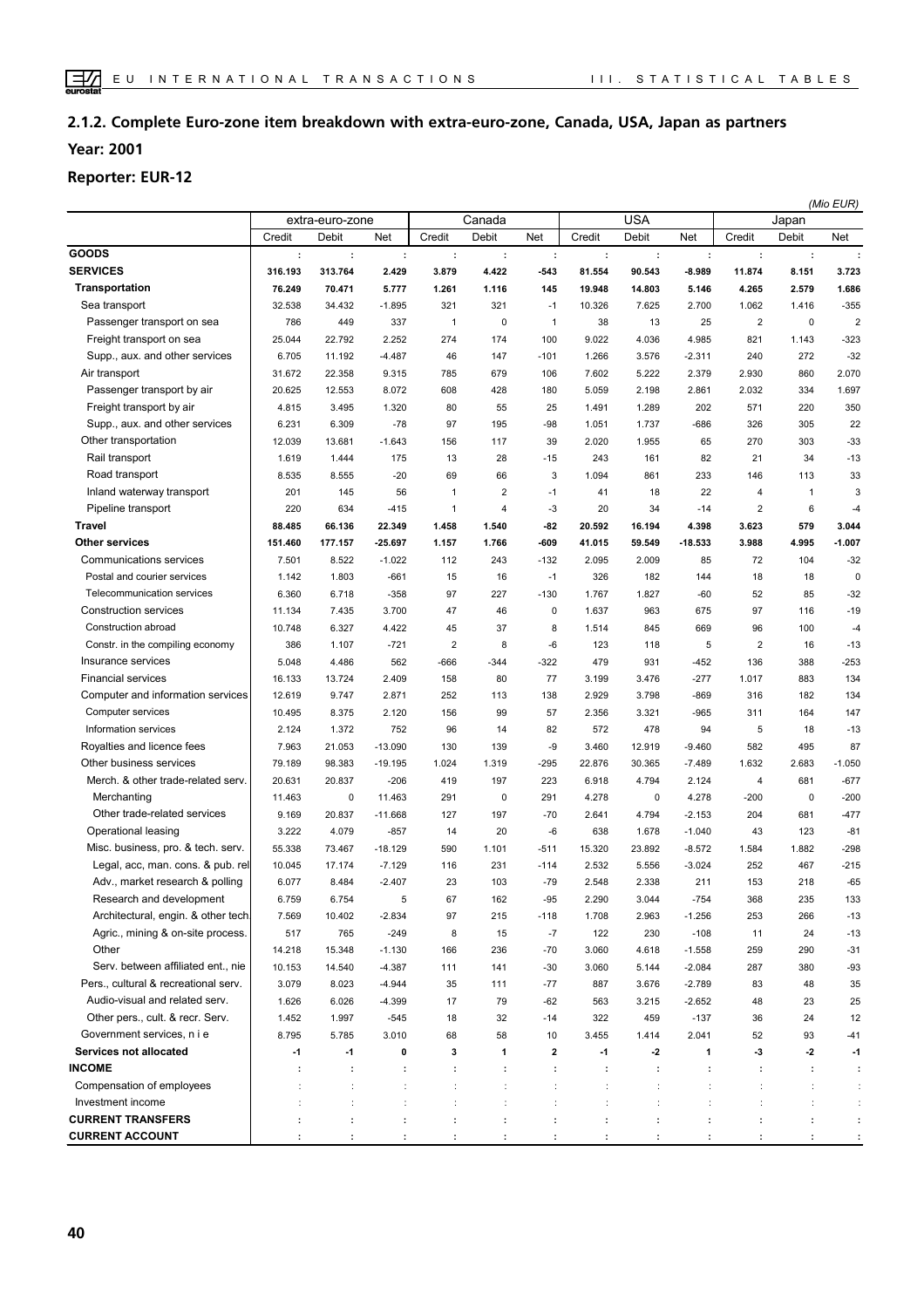#### <span id="page-29-0"></span>**2.2.1. Complete geographical breakdown for EU-15, Euro-zone, Norway, USA and Japan by item**

**Year: 2001**

**Item: Goods(1)**

|                                  |                     |                             |                      |                      |           |                      |             |         | (Mio EUR)              |         |                            |                  |         |                      |                |
|----------------------------------|---------------------|-----------------------------|----------------------|----------------------|-----------|----------------------|-------------|---------|------------------------|---------|----------------------------|------------------|---------|----------------------|----------------|
|                                  |                     | EU-15                       |                      |                      | Euro-zone |                      |             | Norway  |                        |         | $USA^{(3)}$                |                  |         | Japan                |                |
|                                  | Credit              | Debit                       | Net                  | Credit               | Debit     | Net                  | Credit      | Debit   | Net                    | Credit  | Debit                      | Net              | Credit  | Debit                | Net            |
| <b>WORLD</b>                     | 2 521 646 2 423 525 |                             | 98 121               | $\ddot{\phantom{a}}$ | ÷         |                      | 66 683<br>÷ | 37 615  | 29 068                 |         | 805 860 1 279 498 -473 639 |                  | 428 621 | 350 163              | 78 458         |
| <b>INTRA-EU-15<sup>(2)</sup></b> | 1555 976 1460 249   |                             | 95727                |                      |           |                      | 50 464      | 24 726  | 25 737                 | 174 871 | 245 080                    | -70 209          | 68 687  | 44 685               | 24 001         |
| EXTRA-EU-15                      | 959 776             | 960 259                     | $-483$               |                      | ÷         |                      | 16 219      | 12 889  | 3 3 3 0                | 630 988 | 1034418                    | -403 430         | 359 934 | 305 477              | 54 457         |
| <b>EXTRA-EUR-12</b>              | ÷                   | ÷                           | $\ddot{\phantom{a}}$ |                      | ÷         | ÷                    | ÷           | ÷       | ÷                      | ÷       | ÷                          | ÷                |         | ÷                    |                |
| EFTA (4 countries)               | 100 660             | 103 727                     | $-3067$              | t                    | ÷         | ÷                    | 409         | 613     | -204                   |         |                            | ÷                | ÷       | ÷                    |                |
| Switzerland                      | 72 436              | 59 787                      | 12 649               |                      | ÷         | ÷                    | 244         | 479     | -236                   |         |                            | :                | 1775    | 3 1 6 5              | $-1390$        |
| Norway                           | 25795               | 41 540                      | $-15745$             |                      | ÷         |                      | ÷           | ÷       | ÷                      |         |                            |                  |         |                      |                |
| <b>Other European countries</b>  | 201 456             | 183 026                     | 18 4 29              |                      |           | ÷                    | 2 1 3 4     | 2 3 2 0 | -186                   |         |                            | ÷                |         | ÷                    |                |
| Czech Republic                   | 27 465              | 24 703                      | 2762                 |                      |           |                      |             | ÷       |                        |         |                            |                  |         | $\ddot{\phantom{a}}$ |                |
| Hungary                          | 23 915              | 22 4 63                     | 1452                 |                      |           |                      |             |         |                        |         |                            |                  |         | $\ddot{\cdot}$       |                |
| Poland                           | 35 843              | 25 587                      | 10 256               |                      |           |                      |             |         |                        |         |                            |                  |         | $\ddot{\phantom{a}}$ |                |
| Russia                           | 28 196              | 44 797                      | $-16601$             |                      |           |                      |             | ÷       |                        |         |                            |                  | 787     | 4 0 5 6              | $-3269$        |
| Turkey                           | 19 996              | 19 128                      | 867                  |                      |           | ÷                    | 237         | 131     | 106                    |         |                            |                  | ÷       | $\ddot{\phantom{a}}$ |                |
| Africa                           | 67370               | 80 274                      | $-12904$             |                      |           | ÷                    | 584         | 365     | 219                    |         |                            | ÷                | 4 189   | 4642                 | -453           |
| North African countries          | 32 335              | 40 945                      | $-8610$              |                      |           |                      | ÷           | ÷       |                        |         |                            |                  | ÷       | $\ddot{\phantom{a}}$ | ÷              |
| Morocco                          | 7 500               | 5884                        | 1617                 |                      |           |                      |             |         |                        |         |                            |                  |         | t                    | ÷              |
| Other African countries          | 35 0 35             | 39 328                      | -4 293               |                      |           | ÷                    |             |         |                        |         |                            |                  |         |                      |                |
| America                          | 322 281             | 256 320                     | 65960                |                      |           | ÷                    | 9 3 4 9     | 4 822   | 4528                   | 360 502 |                            | 467 114 -106 612 | 155 344 | 78 771               | 76 573         |
| Canada                           | 21 137              | 16731                       | 4 4 0 6              |                      |           |                      | 2738        | 1 0 7 4 | 1664                   | 182 634 | 244 242                    | $-61609$         | 7 147   | 8 0 8 2              | $-935$         |
| <b>USA</b>                       | 236 557             | 185 429                     | 51 127               |                      |           |                      | 5 1 3 4     | 2 6 6 4 | 2470                   |         |                            |                  | 128 478 | 60 367               | 68 111         |
| Central American countries       | 26 223              | 13801                       | 12421                |                      |           |                      | 1 1 6 3     | 441     | 723                    |         |                            |                  |         |                      |                |
| Mexico                           | 14 852              | 6583                        | 8 2 6 8              |                      |           |                      | ÷           | ÷       |                        | 113 132 | 147 610                    | -34 479          | 4 4 4 3 | 1992                 | 2 4 5 1        |
| South American countries         | 38 042              | 40 105                      | $-2063$              |                      |           |                      | 313         | 643     | $-330$                 |         |                            |                  |         |                      |                |
| Argentina                        | 5 2 1 6             | 5 1 5 1                     | 64                   |                      |           |                      |             |         |                        |         |                            |                  |         | ÷                    |                |
| Brazil                           | 17912               | 16 662                      | 1 2 5 0              |                      |           |                      |             |         |                        |         |                            |                  | 2694    | 2 5 6 4              | 130            |
| Asia                             | 246 118             | 322 521                     | -76 403              |                      |           |                      | 3 5 5 1     | 4 634   | $-1083$                |         |                            |                  | 183 120 | 194 352              | -11 232        |
| Near & Middle East count.        | 63 958              | 40 383                      | 23 574               |                      |           |                      |             |         |                        |         |                            |                  | 12 008  |                      | 46 513 -34 504 |
| Other Near & Mid. East c.        | 7806                | 5732                        | 2073                 |                      |           |                      |             |         |                        |         | ÷                          |                  | ÷       | ÷                    |                |
| Other Asian countries            | 182 159             | 282 139                     | -99 980              |                      |           |                      |             |         |                        |         |                            |                  | 171 112 | 147 840              | 23 27 2        |
| China                            | 29 690              | 66 032                      | -36 342              |                      |           |                      |             |         |                        |         |                            |                  | 33 205  | 59 551               | $-26346$       |
| India                            | 12 2 65             | 12 548                      | $-282$               |                      |           | $\ddot{\phantom{a}}$ |             | ÷       | ÷                      |         |                            |                  | 2 0 9 1 | 2 2 5 3              | $-163$         |
| Japan                            | 44 693              | 72970                       | $-28277$             |                      |           | ÷                    | 1 1 3 1     | 1 3 9 7 | -265                   | 62 902  | 141 226                    | -78 324          | ÷       | $\ddot{\phantom{a}}$ |                |
| Oceania and Polar regions        | 19 157              | 11 717                      | 7 4 4 0              |                      |           | ÷                    | 301         | 204     | 97                     | :       |                            | :                | 10 173  | 17739                | $-7566$        |
| Australia                        | 15012               | 8409                        | 6 603                |                      |           | ÷                    | 122         | 120     | $\overline{2}$         | 11 924  | 7 2 1 6                    | 4 7 0 7          | 8426    | 14 991               | $-6564$        |
| New Zealand                      | 2 3 2 6             | 2573                        | 247                  |                      |           |                      | 20          | 16      | $\boldsymbol{\Lambda}$ |         |                            |                  | 1 2 6 7 | 2 104                | $-837$         |
| International organisations      | 602                 | 239                         | 364                  |                      |           |                      |             |         |                        | 0       | 0                          | 0                | 0       | 0                    | 0              |
| OECD countries                   |                     | 2 120 338 1 975 587 144 751 |                      |                      |           |                      |             |         |                        | ÷       | ÷                          |                  |         | 250 205 154 316      | 95 889         |
| Central & Eastern Europe c.      | 137 766             | 110 999                     | 26 766               |                      |           |                      |             |         |                        |         | ÷                          |                  | ÷       | ÷                    |                |
| <b>NAFTA</b>                     | 272 546             | 208 745                     | 63 802               |                      |           |                      |             |         |                        | 295 766 | 391 853                    | -96 087          | 140 068 | 70 441               | 69 627         |
| <b>ACP</b> countries             | 36 933              | 41 499                      | $-4566$              |                      |           |                      |             |         |                        |         |                            |                  |         |                      | ÷              |
| OPEC                             | 63 884              |                             | 78 000 -14 116       |                      |           |                      |             |         |                        |         |                            |                  |         |                      |                |
| Mediterranean Basin              | 99 559              | 87 375                      | 12 183               |                      |           |                      |             |         |                        |         |                            |                  |         |                      |                |
| Maghreb countries                | 22 5 62             | 27 137                      | $-4575$              |                      |           |                      |             |         |                        |         |                            |                  |         |                      |                |
| Mashrek countries                | 14 182              | 7465                        | 6717                 |                      |           |                      |             |         |                        |         |                            |                  |         |                      |                |
| NICS1                            | 62713               | 70 497                      | $-7784$              |                      |           |                      |             |         |                        |         |                            |                  | 91 473  | 36 092               | 55 381         |
| NICS2A                           | 19 240              |                             | 32 815 -13 575       |                      |           |                      |             |         |                        |         |                            |                  | 32 531  | 28 951               | 3579           |
| NICS2LA                          | 41728               | 32 890                      | 8838                 |                      |           |                      |             |         |                        |         | ÷                          |                  | ÷       | $\ddot{\phantom{a}}$ |                |
| <b>ASEAN</b>                     | 39912               |                             | 61 330 -21 419       |                      |           |                      |             |         |                        |         | ÷                          |                  | 56 424  | 54 396               | 2 0 2 8        |
| CIS countries                    | 38 142              |                             | 54 210 -16 068       |                      |           |                      |             |         |                        |         |                            |                  |         | $\ddot{\phantom{a}}$ |                |
| <b>MERCOSUR</b>                  | 24 122              | 22 559                      | 1563                 |                      |           |                      |             |         |                        |         |                            |                  |         |                      |                |

<sup>(1)</sup> Concerning the implementation of the principle of consignment in the allocation of intra-EU imports of goods, see table page 7

 $(2)$  Net EU-15 with intra-EU-15 = Asymmetry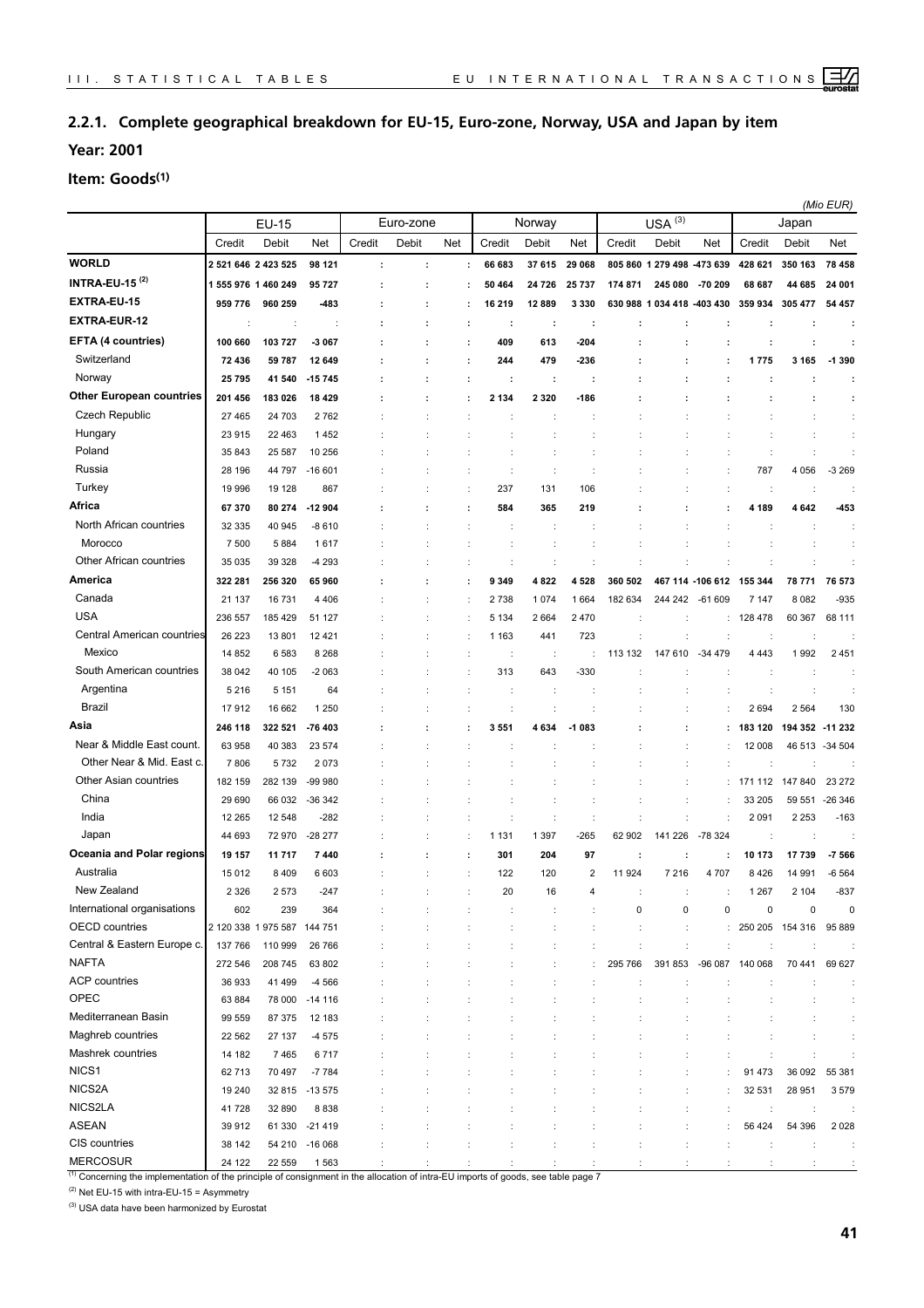#### **Complete geographical breakdown for EU-15, Euro-zone, Norway, USA and Japan by item 2.2.2.**

**Year: 2001**

#### **Item: Services**

|                                 |                      |                      |         |         |           |         |                      |         |         |         | (Mio EUR) |                      |                      |                      |                      |
|---------------------------------|----------------------|----------------------|---------|---------|-----------|---------|----------------------|---------|---------|---------|-----------|----------------------|----------------------|----------------------|----------------------|
|                                 |                      | <b>EU-15</b>         |         |         | Euro-zone |         |                      | Norway  |         |         | USA $(2)$ |                      |                      | Japan                |                      |
|                                 | Credit               | Debit                | Net     | Credit  | Debit     | Net     | Credit               | Debit   | Net     | Credit  | Debit     | Net                  | Credit               | Debit                | Net                  |
| <b>WORLD</b>                    | 707 574              | 702 809              | 4765    | ÷       | ÷         | ÷       | 20 065               | 17 200  | 2865    | 308 464 | 234 868   | 73 596               | 72 084               | 120 987              | -48 903              |
| <b>INTRA-EU-15 (1)</b>          | 386 436              | 392 909              | -6474   |         |           | ÷       | 10 949               | 11930   | $-981$  | 98 090  | 82 300    | 15789                | 14 608               | 23 319               | $-8712$              |
| <b>EXTRA-EU-15</b>              | 313 806              | 304 763              | 9 0 4 3 |         |           | ÷       | 9 1 1 6              | 5 2 7 1 | 3846    | 210 375 | 152 568   | 57807                | 57476                | 97 668               | -40 192              |
| <b>EXTRA-EUR-12</b>             | $\ddot{\phantom{a}}$ | $\ddot{\phantom{a}}$ |         | 316 193 | 313 764   | 2 4 2 9 | ÷                    | ÷       | :       |         | ÷         |                      | ÷                    | ÷                    | ÷                    |
| EFTA (4 countries)              | 49 573               | 40 913               | 8659    | 36 874  | 33 084    | 3789    | 516                  | 596     | -80     |         |           |                      | ÷                    | ÷                    | ÷                    |
| Switzerland                     | 38 466               | 32 673               | 5793    | 32 648  | 28 943    | 3705    | 487                  | 570     | -82     |         |           |                      | 1037                 | 1515                 | -478                 |
| Norway                          | 10 258               | 7310                 | 2948    | 3618    | 3 4 5 3   | 165     | ÷                    | ÷       | ÷       |         |           |                      | ÷                    | ÷                    | ÷                    |
| <b>Other European countries</b> | 29 270               | 37888                | -8 618  | 23 306  | 29 688    | -6 381  | 188                  | 437     | -249    |         |           |                      | ÷                    | ÷                    | ÷                    |
| <b>Czech Republic</b>           | 2802                 | 3 2 5 1              | $-449$  | 2466    | 2830      | $-363$  | ÷                    | ÷       |         |         |           |                      | t                    | t                    | ÷                    |
| Hungary                         | 2701                 | 3 1 2 9              | $-427$  | 2 3 3 2 | 2859      | $-528$  |                      |         |         |         |           |                      |                      |                      | ÷                    |
| Poland                          | 4 0 9 5              | 4749                 | $-654$  | 3 3 1 8 | 3 9 5 0   | $-632$  |                      |         |         |         |           |                      | $\ddot{\phantom{a}}$ | ÷                    |                      |
| Russia                          | 5424                 | 4 6 3 3              | 791     | 4535    | 4 1 3 2   | 403     |                      | ÷       |         |         |           |                      | 98                   | 332                  | $-234$               |
| Turkey                          | 2706                 | 5 6 2 4              | $-2918$ | 2 0 3 7 | 4 5 8 9   | $-2552$ | 5                    | 212     | -207    |         |           |                      | $\ddot{\phantom{a}}$ |                      |                      |
| Africa                          | 19 4 64              | 19688                | $-223$  | 14 156  | 16 219    | $-2063$ | 93                   | 143     | -50     |         |           |                      | 1398                 | 3 6 2 4              | $-2227$              |
| North African countries         | 7583                 | 9807                 | $-2224$ | 6 507   | 8713      | $-2206$ |                      |         |         |         |           |                      |                      |                      |                      |
| Morocco                         | 1 3 4 3              | 2 0 4 3              | $-700$  | 1211    | 1792      | $-581$  |                      |         |         |         |           |                      |                      |                      |                      |
| Other African countries         | 11 880               | 9880                 | 1999    | 7647    | 7 506     | 141     |                      |         |         |         |           |                      |                      |                      |                      |
| America                         | 145 802              | 146 188              | -386    | 98 902  | 107993    | -9 092  | 7 127                | 2521    | 4 606   | 85 577  | 65 328    | 20 249               | 29 400               | 50 366               | -20 966              |
| Canada                          | 6424                 | 6587                 | $-163$  | 3879    | 4 4 2 2   | $-543$  | 311                  | 80      | 232     | 27 003  | 20 561    | 6442                 | 1866                 | 1958                 | $-92$                |
| <b>USA</b>                      | 120 754              | 122 676              | $-1922$ | 81 554  | 90 543    | $-8989$ | 6462                 | 2 2 3 7 | 4 2 2 5 |         |           |                      | 23 0 20              |                      | 39 601 -16 580       |
| Central American countries      | 9 3 7 4              | 9 2 2 7              | 148     | 6425    | 6752      | $-327$  | 258                  | 158     | 100     |         |           |                      | $\ddot{\phantom{a}}$ |                      |                      |
| Mexico                          | 2847                 | 1977                 | 871     | 2 3 2 3 | 1462      | 861     | ÷                    | ÷       |         | 16 146  | 12 459    | 3687                 | 714                  | 690                  | 24                   |
| South American countries        | 9051                 | 7 609                | 1442    | 6931    | 6 2 4 6   | 685     | 96                   | 46      | 50      |         |           |                      | ÷                    | $\ddot{\phantom{a}}$ |                      |
| Argentina                       | 1810                 | 1317                 | 493     | 1463    | 1 0 6 8   | 395     |                      | ÷       |         |         |           |                      | ÷                    | ÷                    |                      |
| Brazil                          | 2927                 | 3 0 8 0              | $-152$  | 2 1 6 1 | 2675      | $-514$  |                      | ÷       |         |         |           |                      | 569                  | 483                  | 86                   |
| Asia                            | 59 200               | 51 586               | 7614    | 36 030  | 37 701    | $-1671$ | 946                  | 1519    | -573    |         |           |                      | 23 295               | 34 24 2              | $-10947$             |
| Near & Middle East count.       | 14 661               | 10 072               | 4589    | 7998    | 7 192     | 805     |                      |         |         |         |           |                      | 268                  | 2 1 0 3              | $-1836$              |
| Other Near & Mid. East c.       | 1561                 | 1481                 | 80      | 1 1 2 7 | 1 1 6 2   | $-35$   |                      |         |         |         |           |                      | $\ddot{\phantom{a}}$ |                      |                      |
| Other Asian countries           | 44 539               | 41 514               | 3 0 2 5 | 28 033  | 30 509    | -2476   |                      |         |         |         | ÷         | ÷                    | 23 0 28              | 32 139               | $-9111$              |
| China                           | 3 4 0 9              | 3987                 | $-578$  | 2491    | 3 2 9 9   | $-808$  |                      |         |         |         | t         |                      | 2620                 | 4 4 1 8              | $-1798$              |
| India                           | 2450                 | 2 5 8 7              | $-138$  | 1409    | 1577      | $-168$  |                      | ÷       |         |         |           |                      | 351                  | 400                  | $-49$                |
| Japan                           | 17613                | 11 149               | 6464    | 11874   | 8 1 5 1   | 3723    | 359                  | 505     | -146    | 34 4 28 | 20786     | 13 642               | ÷                    | ÷                    |                      |
| Oceania and Polar regions       | 6490                 | 5431                 | 1 0 6 0 | 3 0 3 5 | 2695      | 340     | 433                  | 81      | 351     | ÷       | ÷         |                      | 1440                 | 5744                 | -4 304               |
| Australia                       | 5 3 8 2              | 4 4 0 6              | 975     | 2 5 3 8 | 2 1 4 7   | 391     | 208                  | 50      | 159     | 5 3 8 9 | 4 0 64    | 1 3 2 5              | 1 1 5 2              | 2 8 0 4              | $-1652$              |
| New Zealand                     | 807                  | 748                  | 59      | 329     | 313       | 16      | 34                   | 5       | 29      |         |           |                      | 179                  | 509                  | $-330$               |
| International organisations     | 3 0 5 7              | 1969                 | 1 0 8 8 | 2726    | 1779      | 946     |                      |         |         | 6 5 24  | 3 1 2 0   | 3 4 0 4              | 29                   | 16                   | 14                   |
| OECD countries                  | 605 807              | 600 696              | 5 1 1 0 | 458 277 | 460 479   | $-2202$ |                      |         |         | ÷       | ÷         |                      | 46 698               |                      | 77 569 -30 872       |
| Central & Eastern Europe c.     | 16 109               | 19 107               | $-2998$ | 13793   | 16744     | $-2951$ |                      |         |         | ÷       |           |                      | $\ddot{\phantom{a}}$ |                      |                      |
| <b>NAFTA</b>                    | 130 026              | 131 239              | $-1213$ | 87 757  | 96 426    | -8 669  |                      |         |         | 43 149  | 33 0 20   | 10 129               | 25 600               |                      | 42 249 -16 649       |
| <b>ACP</b> countries            | 12 969               | 12 206               | 764     | 8 3 6 5 | 8949      | $-584$  |                      |         |         |         |           |                      |                      |                      |                      |
| OPEC                            | 19 271               | 11 490               | 7781    | 10 151  | 8 0 24    | 2 1 2 7 |                      |         |         |         |           |                      |                      |                      |                      |
| Mediterranean Basin             | 19 569               | 26 050               | $-6481$ | 15 8 28 | 22 072    | $-6244$ |                      |         |         |         |           |                      |                      |                      |                      |
| Maghreb countries               | 5 1 9 8              | 6401                 | $-1202$ | 4717    | 5875      | $-1158$ |                      |         |         |         |           |                      |                      |                      |                      |
| Mashrek countries               | 3550                 | 4 2 3 3              | -683    | 2573    | 3 4 0 0   | $-827$  |                      |         |         |         | ÷         |                      | $\ddot{\phantom{a}}$ |                      |                      |
| NICS1                           | 13 670               | 13 204               | 466     | 8489    | 10 314    | $-1824$ |                      |         |         |         |           |                      | 14 4 38              | 19 698               | $-5259$              |
| NICS2A                          | 3 2 5 0              | 4 4 7 3              | $-1224$ | 1848    | 3 1 9 5   | $-1347$ |                      |         |         |         | ÷         |                      | 3781                 | 5 1 3 4              | $-1353$              |
| NICS2LA                         | 8464                 | 6937                 | 1527    | 6633    | 5715      | 918     |                      | ÷       |         | ÷       | ÷         | $\ddot{\phantom{a}}$ | ÷                    | ÷                    |                      |
| <b>ASEAN</b>                    | 9 1 4 6              | 10 997               | $-1851$ | 5 2 8 2 | 8 2 6 4   | -2982   |                      | ÷       |         | t       | ÷         | ÷                    | 9 2 2 6              | 12 371               | $-3145$              |
| CIS countries                   | 6645                 | 6968                 | $-324$  | 5 5 7 4 | 6 3 8 2   | $-808$  |                      | t       |         | t       | ÷         | ÷                    | ÷                    | ÷                    | $\ddot{\phantom{a}}$ |
| <b>MERCOSUR</b>                 | 4 9 3 0              | 4743                 | 187     | 3792    | 4 0 6 0   | $-268$  | $\ddot{\phantom{a}}$ |         |         |         | ÷         |                      | ÷                    | ÷                    |                      |

 $(1)$  Net EU-15 with intra-EU-15 = Asymmetry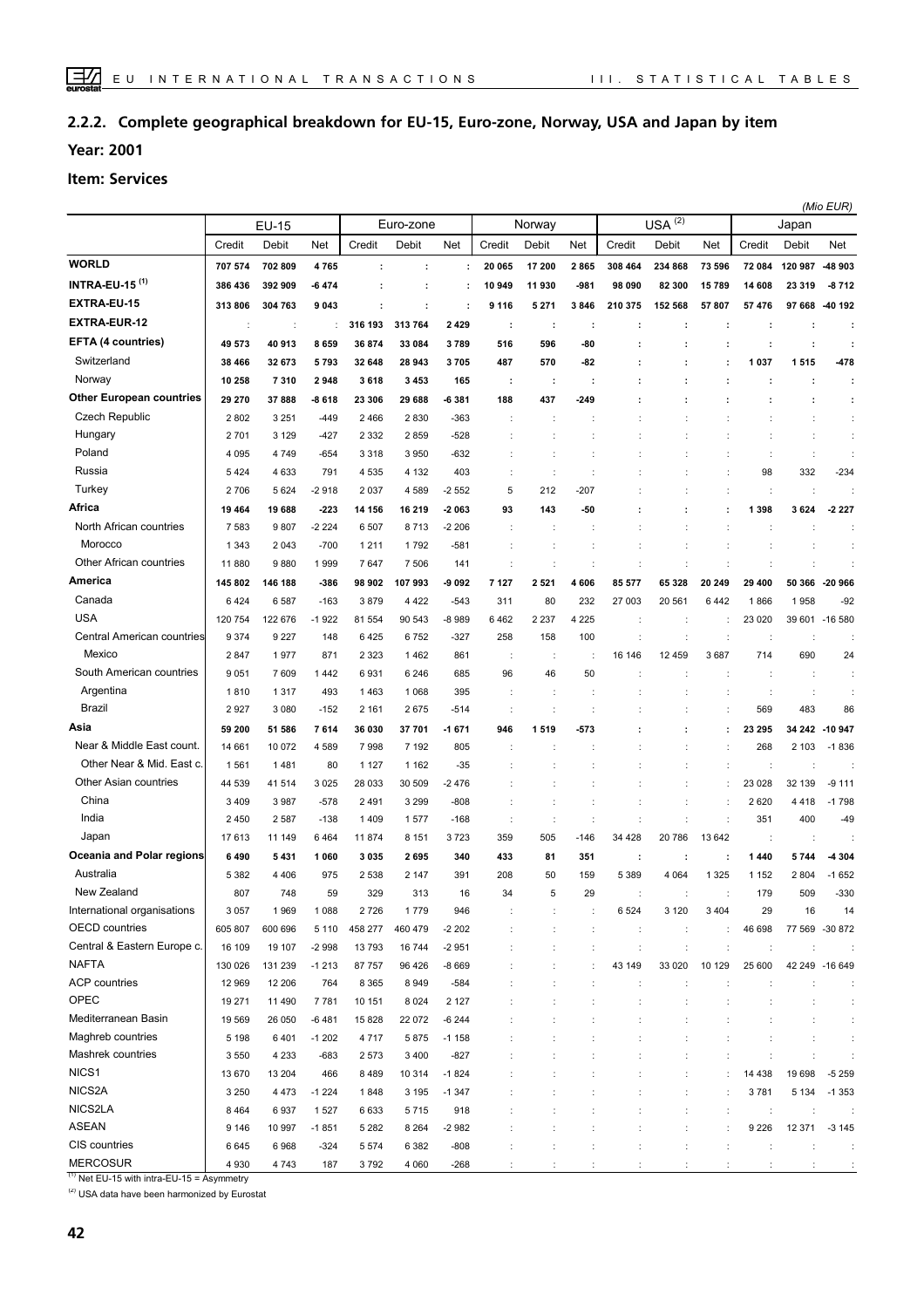#### **2.2.3. Complete geographical breakdown for EU-15, Euro-zone, Norway, USA and Japan by item**

**Year: 2001**

#### **Item: Transportation**

|                                  |         |         |                         |         |           |                  |                |                      |         |                      |                      |                      | (Mio EUR)            |                      |                      |
|----------------------------------|---------|---------|-------------------------|---------|-----------|------------------|----------------|----------------------|---------|----------------------|----------------------|----------------------|----------------------|----------------------|----------------------|
|                                  |         | EU-15   |                         |         | Euro-zone |                  |                | Norway               |         |                      | $USA^{(2)}$          |                      |                      | Japan                |                      |
|                                  | Credit  | Debit   | Net                     | Credit  | Debit     | Net              | Credit         | Debit                | Net     | Credit               | Debit                | Net                  | Credit               | Debit                | <b>Net</b>           |
| <b>WORLD</b>                     | 161 478 | 159 499 | 1979                    | $\cdot$ | ÷         | ÷                | 12 055         | 6406                 | 5 6 4 9 | 51 713               | 68 369               | -16 655              | 26 839               | 36 193               | 9 3 5 4              |
| <b>INTRA-EU-15<sup>(1)</sup></b> | 80 094  | 84 273  | -4 179                  |         |           | ÷                | 5 5 3 3        | 3745                 | 1788    | 15 290               | 23 721               | -8431                | 5892                 | 6 2 3 5              | $-342$               |
| EXTRA-EU-15                      | 78 082  | 74 059  | 4 0 2 3                 | ÷       | ÷         | ÷                | 6522           | 2 661                | 3861    | 36 424               | 44 648               | -8 224               | 20 946               | 29 958               | $-9012$              |
| <b>EXTRA-EUR-12</b>              | ÷       | ÷       | $\ddot{\phantom{a}}$    | 76 249  | 70 471    | 5777             | ÷              | ÷                    | ÷       | t                    | ÷                    | ÷                    | $\cdot$              | ÷                    | ÷                    |
| EFTA (4 countries)               | 9017    | 8 2 8 7 | 730                     | 6 5 6 5 | 6703      | $-139$           | 341            | 351                  | -10     | ÷                    | ÷                    | ÷                    | ÷                    | ÷                    | ÷                    |
| Switzerland                      | 6008    | 5583    | 424                     | 5 2 2 0 | 4932      | 288              | 326            | 341                  | $-15$   | 504                  | 1 1 9 4              | -690                 | 219                  | 282                  | -63                  |
| Norway                           | 2864    | 2490    | 374                     | 1 2 2 2 | 1613      | -391             | ÷              | ÷                    | ÷       | 201                  | 457                  | -256                 | ÷                    | ÷                    | ÷                    |
| <b>Other European countries</b>  | 6 3 0 7 | 10 636  | -4 329                  | 5 2 6 4 | 8 1 1 8   | 2 8 5 4          | 56             | 160                  | -104    |                      | ÷                    |                      |                      | ÷                    | ÷                    |
| <b>Czech Republic</b>            | 557     | 544     | 13                      | 513     | 503       | 10               | ÷              | $\ddot{\phantom{a}}$ |         |                      |                      |                      |                      | ÷                    | ÷                    |
| Hungary                          | 693     | 465     | 227                     | 638     | 434       | 204              |                |                      |         | ÷                    |                      |                      | ÷                    | t                    |                      |
| Poland                           | 788     | 1650    | $-862$                  | 633     | 1 3 0 9   | $-676$           |                | ÷                    |         |                      |                      |                      | ÷                    | $\ddot{\cdot}$       | ÷                    |
| Russia                           | 814     | 2048    | $-1234$                 | 673     | 1875      | $-1202$          |                | $\ddot{\phantom{a}}$ |         |                      | ÷                    |                      | 48                   | 170                  | $-122$               |
| Turkey                           | 681     | 1 1 8 8 | $-506$                  | 576     | 1019      | $-442$           | $\overline{2}$ | 25                   | $-23$   |                      | d                    |                      | ÷                    | t                    |                      |
| Africa                           | 4741    | 6035    | $-1294$                 | 3636    | 4999      | $-1363$          | 58             | 103                  | -46     | 569                  | 923                  | $-354$               | 554                  | 3 1 7 5              | $-2621$              |
| North African countries          | 1536    | 2835    | $-1299$                 | 1 1 8 3 | 2 5 5 2   | $-1370$          |                | ÷                    |         |                      | ÷                    |                      | ÷                    |                      |                      |
| Morocco                          | 347     | 615     | $-267$                  | 302     | 535       | $-233$           |                | ÷                    |         | t                    | ÷                    |                      | ÷                    | $\ddot{\phantom{a}}$ | ÷                    |
| Other African countries          | 3 2 0 4 | 3 2 0 0 | 4                       | 2 4 5 3 | 2 4 4 7   | 6                | ÷              | ÷                    |         | t                    | t                    | ÷                    | $\ddot{\cdot}$       | $\ddot{\cdot}$       | ÷                    |
| America                          | 37932   | 30 013  | 7919                    | 24 889  | 19 071    | 5818             | 5 177          | 767                  | 4410    | 13918                | 11 025               | 2893                 | 8877                 | 13 386               | -4 509               |
| Canada                           | 1820    | 1612    | 208                     | 1 2 6 1 | 1 1 1 6   | 145              | 222            | 37                   | 185     | 4 3 3 2              | 4 4 4 6              | $-114$               | 432                  | 661                  | $-229$               |
| <b>USA</b>                       | 31 461  | 24 372  | 7088                    | 19 948  | 14 803    | 5 1 4 6          | 4 6 9 9        | 605                  | 4 0 9 4 | ÷                    | ÷                    | ÷                    | 6 3 8 8              | 5 6 5 7              | 731                  |
| Central American countries       | 1844    | 1698    | 146                     | 1 4 9 5 | 1499      | $-4$             | 163            | 99                   | 64      | ÷                    | $\ddot{\cdot}$       | $\ddot{\phantom{a}}$ | $\cdot$              | ÷                    | ÷                    |
| Mexico                           | 503     | 234     | 268                     | 437     | 211       | 226              |                | ÷                    |         | 1810                 | 2628                 | $-818$               | 109                  | 61                   | 49                   |
| South American countries         | 2783    | 2 3 2 0 | 463                     | 2 183   | 1657      | 526              | 92             | 25                   | 67      | ÷                    | ÷                    |                      |                      | $\ddot{\phantom{a}}$ | ÷                    |
| Argentina                        | 504     | 355     | 150                     | 392     | 246       | 146              |                | ÷                    |         | 1010                 | 121                  | 890                  | ÷                    | $\ddot{\phantom{a}}$ | ÷                    |
| Brazil                           | 892     | 894     | $-2$                    | 735     | 771       | $-36$            |                | $\ddot{\phantom{a}}$ |         | 1 3 1 3              | 542                  | 772                  | 170                  | 223                  | $-52$                |
| Asia                             | 17 250  | 17000   | 250                     | 13 055  | 12720     | 335              | 674            | 1 270                | -595    |                      | ÷                    | ÷                    | 9968                 | 10828                | -860                 |
| Near & Middle East count.        | 3 0 0 2 | 2 2 3 7 | 765                     | 2 182   | 1706      | 476              |                |                      |         |                      |                      |                      | 477                  | 601                  | $-124$               |
| Other Near & Mid. East c.        | 439     | 438     | $\overline{\mathbf{c}}$ | 314     | 331       | $-17$            |                |                      |         |                      |                      |                      | $\cdot$              | $\cdot$              |                      |
| Other Asian countries            | 14 248  | 14 763  | $-516$                  | 10873   | 11 014    | $-142$           |                |                      |         |                      |                      |                      | 9491                 | 10 227               | $-736$               |
| China                            | 1074    | 1 2 2 4 | $-150$                  | 922     | 1 0 3 0   | $-108$           | ÷              | ÷                    |         | 1 3 4 9              | 1555                 | $-207$               | 1 1 8 9              | 1 2 0 2              | $-13$                |
| India                            | 985     | 621     | 364                     | 670     | 380       | 289              | ÷              | $\ddot{\cdot}$       |         | 325                  | 241                  | 84                   | 96                   | 86                   | 9                    |
| Japan                            | 5 2 6 1 | 3426    | 1834                    | 4 2 6 5 | 2579      | 1686             | 270            | 446                  | $-176$  | 6815                 | 6991                 | $-175$               | ÷                    | $\ddot{\phantom{a}}$ |                      |
| Oceania and Polar regions        | 1854    | 1 1 2 6 | 728                     | 960     | 543       | 417              | 388            | 27                   | 361     | ÷                    | ÷                    | ÷                    | 853                  | 1 3 8 1              | $-528$               |
| Australia                        | 1505    | 915     | 590                     | 771     | 418       | 353              | 185            | 9                    | 176     | 712                  | 1 0 8 3              | $-371$               | 717                  | 905                  | $-189$               |
| New Zealand                      | 281     | 129     | 152                     | 144     | 58        | 86               | 30             | 0                    | 30      | 290                  | 517                  | 227                  | 103                  | 192                  | -89                  |
| International organisations      | 913     | 729     | 183                     | 827     | 680       | 147              |                | ÷                    | ÷       | 591                  | 1737                 | $-1147$              | 0                    | $\pmb{0}$            | $\mathbf 0$          |
| <b>OECD</b> countries            | 134 023 | 128 302 | 5721                    | 96 286  | 92 414    | 3872             | ÷              | ÷                    | ÷       | $\cdot$              | ÷                    | ÷                    | 16 064               | 16415                | $-351$               |
| Central & Eastern Europe c.      | 3518    | 4 3 5 4 | $-836$                  | 3 1 5 0 | 3692      | $-542$           |                | ÷                    | ÷       | $\ddot{\phantom{a}}$ | $\ddot{\cdot}$       | $\ddot{\phantom{a}}$ | ÷                    | $\ddot{\phantom{a}}$ |                      |
| <b>NAFTA</b>                     | 33 786  | 26 217  | 7 5 6 8                 | 21 649  | 16 128    | 5 5 2 0          |                |                      |         | 6 1 4 2              | 7074                 | $-932$               | 6929                 | 6378                 | 551                  |
| <b>ACP</b> countries             | 3 3 4 5 | 3456    | $-111$                  | 2472    | 2 5 8 6   | $-113$           |                | ÷                    |         | ÷                    | ÷                    | $\ddot{\phantom{a}}$ | ÷                    | $\ddot{\phantom{a}}$ | ÷                    |
| OPEC                             | 3 1 6 8 | 3 0 2 4 | 144                     | 2 4 4 0 | 2 4 3 0   | $\boldsymbol{9}$ |                | ÷                    |         | ÷                    | $\ddot{\cdot}$       | ÷                    | $\ddot{\phantom{a}}$ | $\ddot{\cdot}$       | ÷                    |
| Mediterranean Basin              | 4761    | 6973    | $-2212$                 | 3871    | 5951      | $-2081$          |                | t                    |         | ÷                    | ÷                    |                      | t                    | $\ddot{\phantom{a}}$ | $\ddot{\phantom{a}}$ |
| Maghreb countries                | 994     | 1833    | $-839$                  | 801     | 1712      | $-910$           |                |                      |         | ÷                    | t                    |                      |                      | $\ddot{\phantom{a}}$ | ÷                    |
| Mashrek countries                | 866     | 1 2 1 5 | $-349$                  | 592     | 955       | $-363$           |                |                      |         | t                    |                      |                      | ÷                    | $\ddot{\phantom{a}}$ | $\ddot{\phantom{a}}$ |
| NICS1                            | 4 4 5 6 | 5477    | $-1022$                 | 3416    | 4 3 0 4   | $-887$           |                |                      |         | 5 1 2 7              | 8 1 8 3              | $-3056$              | 6 2 6 2              | 6960                 | $-697$               |
| NICS2A                           | 1 1 1 1 | 1474    | $-363$                  | 840     | 1 0 9 1   | $-251$           |                |                      |         | 796                  | 686                  | 111                  | 1401                 | 1586                 | $-185$               |
| NICS2LA                          | 2 2 8 3 | 1726    | 557                     | 1877    | 1458      | 419              |                |                      |         | 4 4 6 7              | 3528                 | 939                  | $\cdot$              | $\ddot{\phantom{a}}$ |                      |
| <b>ASEAN</b>                     | 2865    | 3890    | $-1026$                 | 2 1 9 4 | 2 8 0 3   | $-609$           |                |                      |         | t                    | $\ddot{\phantom{a}}$ | ÷                    | 3 3 9 2              | 3 9 0 9              | $-516$               |
| CIS countries                    | 1 1 1 0 | 3 3 0 3 | $-2193$                 | 953     | 3 1 1 6   | $-2163$          |                | ÷                    |         | t                    | ÷                    | ÷                    | $\ddot{\phantom{a}}$ | ÷                    | ÷                    |
| <b>MERCOSUR</b>                  | 1483    | 1 3 3 9 | 143                     | 1 200   | 1 0 9 3   | 107              |                | ÷                    |         | ÷                    | ÷                    |                      |                      | $\ddot{\phantom{a}}$ | ÷                    |

 $(1)$  Net EU-15 with intra-EU-15 = Asymmetry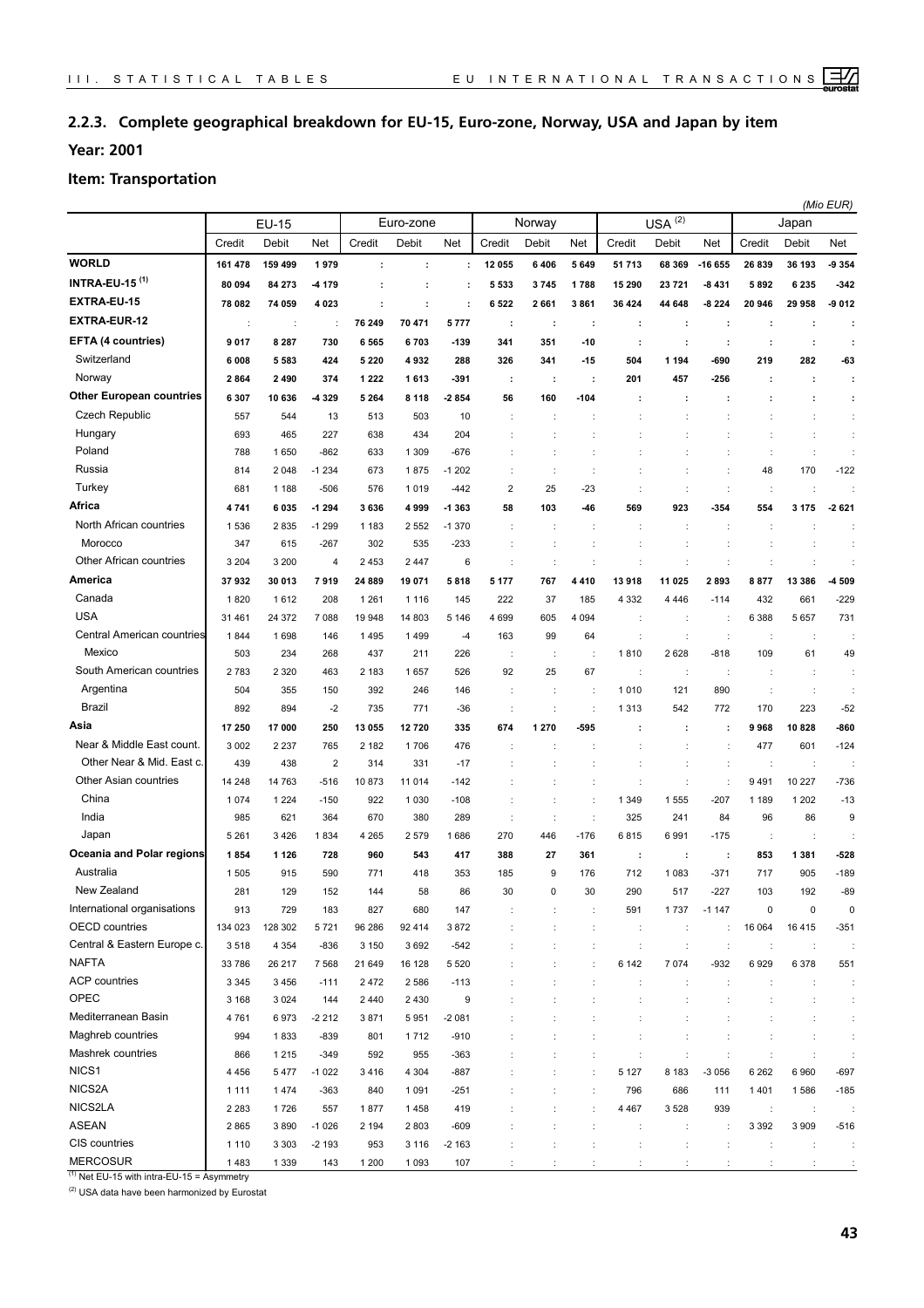#### **Complete geographical breakdown for EU-15, Euro-zone, Norway, USA and Japan by item 2.2.4.**

**Year: 2001**

#### **Item: Sea transport**

|                                 |                      |         |         |                      |         |         |                      |                      |                      |                |                      |                      | (Mio EUR)            |         |                      |  |
|---------------------------------|----------------------|---------|---------|----------------------|---------|---------|----------------------|----------------------|----------------------|----------------|----------------------|----------------------|----------------------|---------|----------------------|--|
|                                 | <b>EU-15</b>         |         |         | Euro-zone            |         |         | Norway               |                      |                      |                | $USA^{(2)}$          |                      | Japan                |         |                      |  |
|                                 | Credit               | Debit   | Net     | Credit               | Debit   | Net     | Credit               | Debit                | Net                  | Credit         | Debit                | Net                  | Credit               | Debit   | Net                  |  |
| <b>WORLD</b>                    | 69 125               | 69 741  | $-616$  | $\ddot{\phantom{a}}$ | ÷       | ÷       | 10 009               | 5 2 0 8              | 4801                 | 14 646         | 24 627               | $-9982$              | 18 355               | 22 823  | 4 4 6 8              |  |
| <b>INTRA-EU-15 (1)</b>          | 30 826               | 32 477  | $-1651$ | ÷                    |         | ÷       | 4 0 0 4              | 3022                 | 982                  | 3625           | 6092                 | $-2467$              | 3 3 0 1              | 2830    | 471                  |  |
| EXTRA-EU-15                     | 36 011               | 36 561  | -550    | ÷                    | ÷       | ÷       | 6005                 | 2 186                | 3819                 | 11 021         | 18 535               | $-7515$              | 15 0 54              | 19 993  | -4939                |  |
| <b>EXTRA-EUR-12</b>             | $\ddot{\phantom{a}}$ | ÷       | ÷       | 32 538               | 34 432  | $-1895$ | ÷                    | ÷                    | ÷                    | ÷              | ÷                    | ÷                    | $\cdot$              | ÷       | ÷                    |  |
| EFTA (4 countries)              | 3504                 | 3 3 9 1 | 114     | 2 3 3 8              | 2622    | $-284$  | 302                  | 184                  | 118                  | ÷              | ÷                    | ÷                    | ÷                    | ÷       | ÷                    |  |
| Switzerland                     | 2020                 | 1694    | 326     | 1548                 | 1 3 8 4 | 164     | 290                  | 180                  | 110                  | 53             | 140                  | $-87$                | 122                  | 109     | 14                   |  |
| Norway                          | 1428                 | 1614    | $-186$  | 745                  | 1 183   | $-438$  | ÷                    | ÷                    | ÷                    | 195            | 427                  | -232                 | ÷                    | ÷       | ÷                    |  |
| <b>Other European countries</b> | 1977                 | 4 2 3 0 | $-2253$ | 1525                 | 3519    | -1993   | 31                   | 120                  | -88                  | ÷              | $\cdot$              | ÷                    | ÷                    | ÷       | ÷                    |  |
| <b>Czech Republic</b>           | 56                   | 84      | $-28$   | 44                   | 64      | $-20$   |                      | ÷                    |                      |                |                      |                      |                      | t       | ÷                    |  |
| Hungary                         | 63                   | 69      | -6      | 61                   | 63      | $-1$    |                      | ÷                    |                      |                |                      |                      | ÷                    | ÷       | $\ddot{\phantom{a}}$ |  |
| Poland                          | 161                  | 446     | $-285$  | 107                  | 269     | $-163$  |                      | ÷                    |                      |                |                      |                      | $\ddot{\phantom{a}}$ | ÷       | ÷                    |  |
| Russia                          | 315                  | 1412    | $-1096$ | 245                  | 1 3 3 8 | $-1093$ |                      | ÷                    |                      |                |                      |                      | 32                   | 65      | $-33$                |  |
| Turkey                          | 211                  | 372     | $-161$  | 144                  | 304     | $-160$  | $\overline{2}$       | 24                   | $-22$                |                |                      | $\ddot{\cdot}$       | ÷                    | ÷       |                      |  |
| Africa                          | 1960                 | 2688    | $-727$  | 1557                 | 2 3 2 3 | $-766$  | 34                   | 102                  | -68                  | 305            | 230                  | 74                   | 538                  | 3 1 4 9 | $-2610$              |  |
| North African countries         | 584                  | 1 1 9 3 | $-609$  | 455                  | 1 0 5 6 | $-601$  |                      | ÷                    |                      | $\ddot{\cdot}$ | $\ddot{\phantom{a}}$ | $\ddot{\phantom{a}}$ | $\ddot{\phantom{a}}$ |         |                      |  |
| Morocco                         | 125                  | 117     | 8       | 109                  | 109     | 1       |                      | ÷                    |                      |                |                      |                      |                      |         |                      |  |
| Other African countries         | 1 3 7 6              | 1495    | $-119$  | 1 1 0 3              | 1 2 6 7 | $-165$  |                      | ÷                    |                      | ÷              |                      |                      |                      |         |                      |  |
| America                         | 20 9 20              | 16873   | 4 0 4 7 | 12 2 64              | 9781    | 2 4 8 3 | 4783                 | 560                  | 4 2 2 3              | 1 2 4 5        | 1569                 | $-324$               | 6906                 | 9 100   | $-2194$              |  |
| Canada                          | 462                  | 484     | $-22$   | 321                  | 321     | -1      | 164                  | 22                   | 142                  | 265            | 430                  | $-165$               | 223                  | 159     | 63                   |  |
| <b>USA</b>                      | 18 257               | 14 149  | 4 108   | 10 326               | 7 6 2 5 | 2 700   | 4 4 5 2              | 428                  | 4 0 24               | ÷              | $\cdot$              |                      | 4786                 | 2 0 4 4 | 2743                 |  |
| Central American countries      | 1 1 5 9              | 1086    | 73      | 878                  | 904     | $-26$   | 77                   | 87                   | -10                  | d              | $\cdot$              | $\ddot{\phantom{a}}$ | $\cdot$              | d       |                      |  |
| Mexico                          | 193                  | 95      | 99      | 167                  | 79      | 88      |                      | ÷                    |                      | 219            | 257                  | $-38$                | 75                   | 57      | 17                   |  |
| South American countries        | 1032                 | 1 1 5 2 | $-120$  | 738                  | 931     | $-194$  | 91                   | 23                   | 68                   | ÷              | ÷                    | $\ddot{\phantom{a}}$ | $\cdot$              | ÷       | ÷                    |  |
| Argentina                       | 157                  | 158     | $-1$    | 123                  | 134     | $-11$   |                      | ÷                    |                      | 36             | 3                    | 33                   | $\cdot$              | ÷       |                      |  |
| Brazil                          | 339                  | 502     | $-163$  | 255                  | 398     | $-142$  | $\ddot{\phantom{a}}$ | ÷                    |                      | 52             | 42                   | 9                    | 75                   | 63      | 12                   |  |
| Asia                            | 6586                 | 8762    | $-2176$ | 4719                 | 6620    | -1901   | 640                  | 1 2 1 0              | 570                  | ÷              | ÷                    | ÷                    | 6725                 | 6337    | 388                  |  |
| Near & Middle East count.       | 1 1 0 4              | 987     | 118     | 788                  | 811     | $-23$   |                      |                      |                      |                | $\ddot{\phantom{a}}$ | ÷                    | 435                  | 498     | $-63$                |  |
| Other Near & Mid. East c.       | 171                  | 161     | 10      | 92                   | 145     | $-53$   |                      |                      |                      | ÷              | $\ddot{\phantom{a}}$ | $\ddot{\phantom{a}}$ | ÷                    | ÷       |                      |  |
| Other Asian countries           | 5480                 | 7776    | $-2296$ | 3930                 | 5810    | $-1880$ |                      |                      |                      | ÷              | ÷                    | $\ddot{\phantom{a}}$ | 6 2 9 0              | 5839    | 451                  |  |
| China                           | 612                  | 883     | $-271$  | 519                  | 745     | $-226$  |                      | ÷                    |                      | 413            | 640                  | $-227$               | 915                  | 661     | 254                  |  |
| India                           | 275                  | 317     | $-41$   | 171                  | 210     | $-39$   | $\ddot{\phantom{a}}$ | $\ddot{\phantom{a}}$ | ÷                    | 139            | 70                   | 69                   | 67                   | 43      | 24                   |  |
| Japan                           | 1555                 | 1965    | $-410$  | 1 0 6 2              | 1416    | $-355$  | 252                  | 430                  | $-177$               | 1944           | 3 2 0 1              | $-1257$              | ÷                    | ÷       |                      |  |
| Oceania and Polar regions       | 886                  | 481     | 405     | 440                  | 273     | 167     | 369                  | 25                   | 344                  | ÷              | ÷                    | ÷                    | 329                  | 545     | $-215$               |  |
| Australia                       | 617                  | 306     | 310     | 290                  | 180     | 110     | 183                  | 9                    | 174                  | 45             | 74                   | $-29$                | 271                  | 277     | $-6$                 |  |
| New Zealand                     | 210                  | 107     | 103     | 109                  | 40      | 69      | 29                   | $\Omega$             | 29                   | 3              | 13                   | 10                   | $\Lambda$            | 39      | 6                    |  |
| International organisations     | 127                  | 108     | 19      | 56                   | 64      | -8      |                      | ÷                    |                      | 591            | 1737                 | $-1147$              | 0                    | 0       | 0                    |  |
| OECD countries                  | 56 894               | 54 640  | 2 2 5 4 | 34 731               | 35 182  | $-451$  |                      |                      | $\ddot{\phantom{a}}$ | ÷              | ÷                    | $\ddot{\phantom{a}}$ | 10 356               | 6946    | 3410                 |  |
| Central & Eastern Europe c.     | 668                  | 1 1 6 8 | $-500$  | 531                  | 801     | $-270$  |                      | ÷                    | ÷                    | ÷              | ÷                    | ÷                    | $\ddot{\phantom{a}}$ | t       |                      |  |
| <b>NAFTA</b>                    | 18912                | 14 728  | 4 1 8 4 | 10812                | 8 0 2 5 | 2 7 8 7 |                      |                      |                      | 484            | 687                  | $-203$               | 5 0 8 4              | 2 2 6 0 | 2824                 |  |
| <b>ACP</b> countries            | 1565                 | 1654    | $-89$   | 1 1 4 3              | 1 3 7 3 | $-230$  |                      |                      |                      | ÷              |                      |                      |                      |         |                      |  |
| OPEC                            | 1 2 2 7              | 1644    | $-417$  | 915                  | 1 3 6 7 | $-453$  |                      |                      |                      | ÷              |                      |                      |                      |         | ÷                    |  |
| Mediterranean Basin             | 1850                 | 2976    | $-1126$ | 1456                 | 2 5 3 3 | $-1078$ |                      |                      |                      | ÷              |                      |                      |                      |         | $\ddot{\phantom{a}}$ |  |
| Maghreb countries               | 365                  | 621     | $-256$  | 325                  | 587     | $-262$  |                      |                      |                      |                |                      |                      |                      |         | ÷                    |  |
| Mashrek countries               | 344                  | 562     | $-218$  | 179                  | 448     | $-269$  |                      |                      |                      |                |                      |                      |                      |         | $\ddot{\phantom{a}}$ |  |
| NICS <sub>1</sub>               | 2 2 4 5              | 3479    | $-1233$ | 1658                 | 2 7 0 3 | $-1045$ |                      |                      |                      | 2415           | 3925                 | $-1510$              | 4 2 3 8              | 4 2 4 7 | -9                   |  |
| NICS2A                          | 392                  | 667     | $-275$  | 226                  | 408     | $-182$  |                      | ÷                    | ÷                    | 225            | 177                  | 49                   | 703                  | 664     | 39                   |  |
| NICS2LA                         | 942                  | 947     | $-4$    | 751                  | 793     | $-42$   |                      | ÷                    | ÷                    | 390            | 373                  | 17                   | $\sim$               | ÷       | $\ddot{\cdot}$       |  |
| <b>ASEAN</b>                    | 1 2 5 3              | 2 0 0 6 | $-754$  | 853                  | 1 2 8 0 | $-427$  |                      |                      | ÷                    | ÷              | ÷                    | $\ddot{\phantom{a}}$ | 2 1 7 1              | 2 3 2 8 | $-156$               |  |
| CIS countries                   | 427                  | 1549    | $-1122$ | 350                  | 1474    | $-1124$ |                      | ÷                    |                      | ÷              | ÷                    | $\ddot{\phantom{a}}$ | ÷                    | ÷       | ÷                    |  |
| <b>MERCOSUR</b>                 | 541                  | 730     | $-189$  | 413                  | 593     | $-180$  | $\ddot{\phantom{a}}$ | ÷                    | ÷                    | ÷              | ÷                    | ÷                    | ÷                    | ÷       | ÷                    |  |

 $(1)$  Net EU-15 with intra-EU-15 = Asymmetry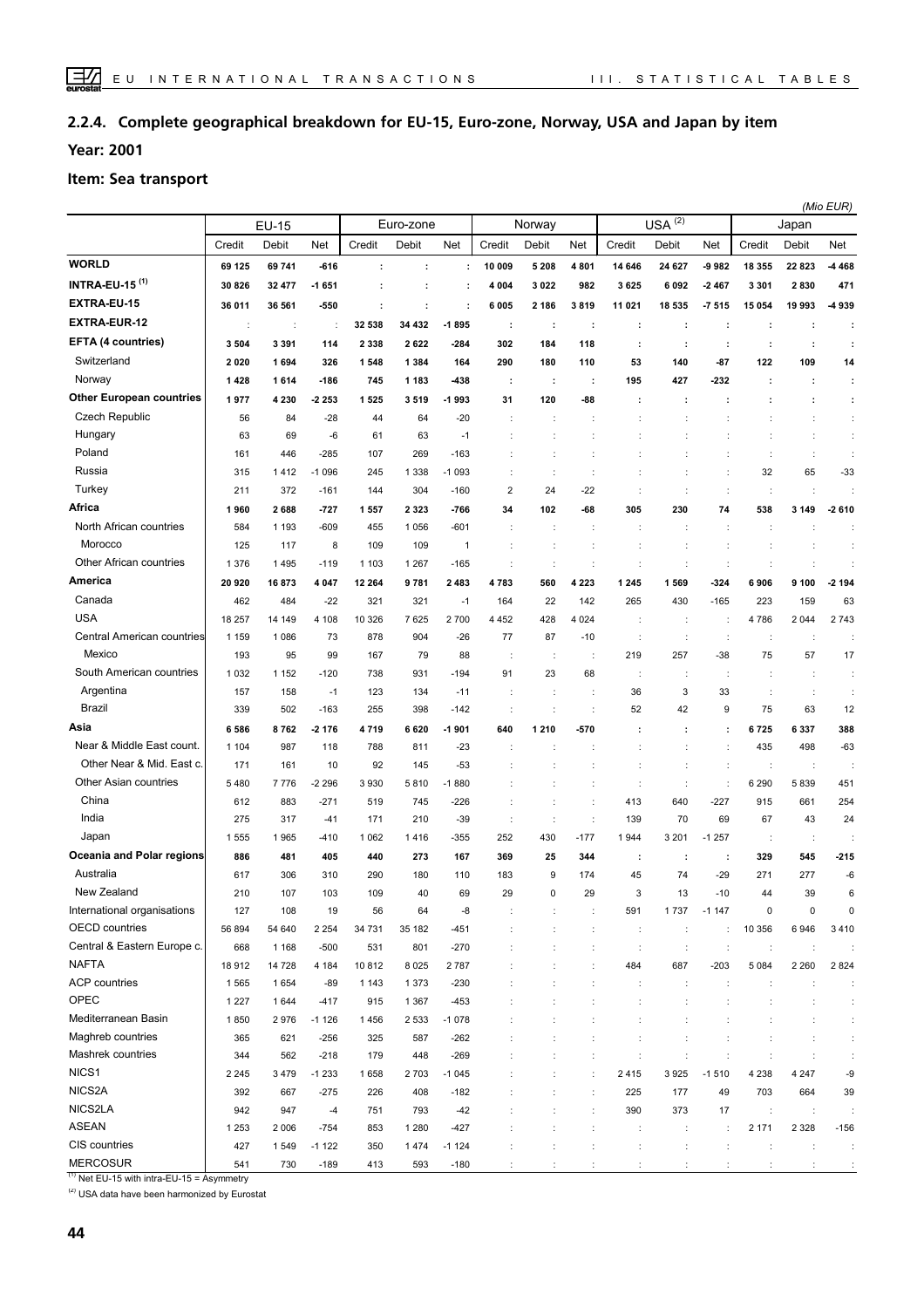#### **2.2.5. Complete geographical breakdown for EU-15, Euro-zone, Norway, USA and Japan by item**

**Year: 2001**

#### **Item: Air transport**

|                                  |              |         |                      |           |         |         |                |             | (Mio EUR)   |         |                      |                      |                      |                      |                      |  |  |
|----------------------------------|--------------|---------|----------------------|-----------|---------|---------|----------------|-------------|-------------|---------|----------------------|----------------------|----------------------|----------------------|----------------------|--|--|
|                                  | <b>EU-15</b> |         |                      | Euro-zone |         |         | Norway         |             |             |         | $USA^{(2)}$          |                      | Japan                |                      |                      |  |  |
|                                  | Credit       | Debit   | Net                  | Credit    | Debit   | Net     | Credit         | Debit       | Net         | Credit  | Debit                | Net                  | Credit               | Debit                | Net                  |  |  |
| <b>WORLD</b>                     | 59 441       | 51 936  | 7505                 | $\cdot$   | ÷       | ÷       | 373            | 919         | -546        | 34 136  | 41 038               | $-6902$              | 8 4 6 0              | 13 274               | -4814                |  |  |
| <b>INTRA-EU-15<sup>(1)</sup></b> | 26 248       | 25 100  | 1 1 4 8              |           |         | ÷       | 233            | 494         | -261        | 11 491  | 17628                | -6 138               | 2589                 | 3 3 8 4              | $-795$               |  |  |
| EXTRA-EU-15                      | 32 560       | 26 550  | 6010                 | ÷         | ÷       | ÷       | 140            | 425         | -285        | 22 645  | 23 4 10              | $-765$               | 5870                 | 9889                 | -4 019               |  |  |
| <b>EXTRA-EUR-12</b>              | ÷            | ÷       | $\ddot{\phantom{a}}$ | 31 672    | 22 358  | 9315    | ÷              | ÷           | ÷           | ÷       | ÷                    | ÷                    | ÷                    | ÷                    | ÷                    |  |  |
| EFTA (4 countries)               | 3 0 6 6      | 2691    | 375                  | 2 4 3 1   | 2 3 3 8 | 93      | 26             | 165         | -139        | ÷       | $\ddot{\phantom{a}}$ | ÷                    | ÷                    | ÷                    | ÷                    |  |  |
| Switzerland                      | 2 2 3 5      | 2 2 7 4 | $-39$                | 2065      | 2 1 3 6 | $-71$   | 24             | 159         | $-135$      | 451     | 1 0 5 4              | -603                 | 97                   | 172                  | $-75$                |  |  |
| Norway                           | 785          | 330     | 455                  | 323       | 139     | 183     | ÷              | ÷           | ÷           | 6       | 29                   | -24                  | ÷                    | ÷                    | ÷                    |  |  |
| <b>Other European countries</b>  | 2 2 7 4      | 3 1 3 1 | $-857$               | 1884      | 1721    | 163     | 12             | 17          | -5          | ÷       | ÷                    | ÷                    | ÷                    | ÷                    | ÷                    |  |  |
| Czech Republic                   | 189          | 160     | 29                   | 173       | 143     | 30      | t              | ÷           |             |         | t                    |                      | t                    | t                    | ÷                    |  |  |
| Hungary                          | 268          | 166     | 102                  | 237       | 144     | 94      |                |             |             |         |                      |                      |                      | $\ddot{\phantom{a}}$ |                      |  |  |
| Poland                           | 252          | 231     | 21                   | 195       | 137     | 58      | ÷              | ÷           |             |         |                      | ÷                    | ÷                    | $\ddot{\cdot}$       | ÷                    |  |  |
| Russia                           | 308          | 363     | $-55$                | 260       | 271     | $-11$   |                | t           |             |         |                      | $\ddot{\cdot}$       | 15                   | 105                  | $-90$                |  |  |
| Turkey                           | 325          | 673     | $-347$               | 292       | 577     | -285    | 0              | 0           | 0           |         | t                    | $\ddot{\phantom{a}}$ | ÷                    | $\ddot{\cdot}$       | ÷                    |  |  |
| Africa                           | 2 3 3 3      | 2840    | $-507$               | 1664      | 2 1 7 7 | -514    | 0              | 1           | 0           | 256     | 693                  | -437                 | 17                   | 25                   | -7                   |  |  |
| North African countries          | 778          | 1456    | $-678$               | 558       | 1 3 1 4 | $-756$  |                | t           |             |         | t                    | $\ddot{\phantom{a}}$ | ÷                    | $\ddot{\phantom{a}}$ | ÷                    |  |  |
| Morocco                          | 160          | 434     | $-274$               | 131       | 363     | -232    |                |             |             |         |                      | $\ddot{\phantom{a}}$ |                      | $\ddot{\phantom{a}}$ | ÷                    |  |  |
| Other African countries          | 1555         | 1 3 8 4 | 170                  | 1 1 0 5   | 864     | 242     | ÷              | ÷           | ÷           |         | t                    | $\ddot{\phantom{a}}$ | ÷                    | $\ddot{\phantom{a}}$ | ÷                    |  |  |
| America                          | 14 095       | 10517   | 3578                 | 10 103    | 6812    | 3 2 9 1 | 101            | 188         | -88         | 10 339  | 6788                 | 3551                 | 1959                 | 4 2 4 9              | -2 290               |  |  |
| Canada                           | 1 1 7 8      | 1 0 0 1 | 177                  | 785       | 679     | 106     | 50             | 14          | 35          | 2 0 4 2 | 1 3 6 2              | 680                  | 209                  | 501                  | $-293$               |  |  |
| <b>USA</b>                       | 10874        | 8 1 5 1 | 2723                 | 7 602     | 5 2 2 2 | 2 3 7 9 | 50             | 163         | -113        | ÷       | t                    | ÷                    | 1591                 | 3578                 | $-1987$              |  |  |
| Central American countries       | 514          | 318     | 197                  | 457       | 307     | 150     | 0              | 11          | $-10$       | ÷       | ÷                    | ÷                    | ÷                    | $\ddot{\phantom{a}}$ | ÷                    |  |  |
| Mexico                           | 258          | 115     | 143                  | 223       | 109     | 114     | t              | t           |             | 1521    | 2 3 6 5              | $-845$               | 34                   | 4                    | 30                   |  |  |
| South American countries         | 1517         | 1 0 4 2 | 475                  | 1 2 5 6   | 604     | 652     | 0              | 0           | 0           | ÷       | ÷                    |                      |                      | $\ddot{\phantom{a}}$ | ÷                    |  |  |
| Argentina                        | 312          | 169     | 142                  | 236       | 85      | 150     | ÷              | ÷           |             | 975     | 118                  | 857                  | ÷                    | $\ddot{\phantom{a}}$ | ÷                    |  |  |
| Brazil                           | 442          | 348     | 94                   | 397       | 330     | 67      |                | ċ           |             | 1 2 6 1 | 499                  | 762                  | 95                   | 159                  | $-64$                |  |  |
| Asia                             | 9 2 3 2      | 5 985   | 3 2 4 6              | 7 177     | 3903    | 3 2 7 4 | 1              | 54          | $-53$       |         | ÷                    | ÷                    | 3 2 3 8              | 4 4 5 9              | -1 221               |  |  |
| Near & Middle East count.        | 1592         | 1 1 0 9 | 484                  | 1 1 3 2   | 766     | 366     |                |             |             |         |                      |                      | 42                   | 103                  | $-61$                |  |  |
| Other Near & Mid. East c.        | 229          | 258     | $-29$                | 189       | 168     | 22      |                |             |             |         |                      | $\ddot{\phantom{a}}$ | ÷                    | $\ddot{\phantom{a}}$ |                      |  |  |
| Other Asian countries            | 7639         | 4876    | 2764                 | 6046      | 3 1 3 6 | 2909    |                |             |             |         | $\ddot{\cdot}$       | $\ddot{\phantom{a}}$ | 3 1 9 6              | 4 3 5 6              | $-1160$              |  |  |
| China                            | 357          | 207     | 150                  | 312       | 159     | 152     | t              | t           | ÷           | 936     | 915                  | 21                   | 273                  | 532                  | $-259$               |  |  |
| India                            | 579          | 273     | 305                  | 374       | 142     | 232     | $\ddot{\cdot}$ | ċ           | ÷           | 186     | 171                  | 15                   | 29                   | 43                   | $-15$                |  |  |
| Japan                            | 3 3 8 6      | 1 1 5 0 | 2 2 3 7              | 2930      | 860     | 2070    | 0              | 15          | -14         | 4778    | 3790                 | 988                  | ÷                    | ÷                    |                      |  |  |
| Oceania and Polar regions        | 808          | 607     | 202                  | 405       | 234     | 171     | 5              | 0           | 5           | ÷       | ÷                    | ÷                    | 523                  | 832                  | -309                 |  |  |
| Australia                        | 751          | 585     | 166                  | 374       | 216     | 158     | 0              | $\mathbf 0$ | $\mathbf 0$ | 623     | 1 0 0 9              | $-387$               | 444                  | 625                  | $-180$               |  |  |
| New Zealand                      | 54           | 18      | 36                   | 28        | 15      | 14      | 0              | 0           | 0           | 274     | 504                  | 230                  | 58                   | 154                  | $-96$                |  |  |
| International organisations      | 753          | 579     | 174                  | 749       | 577     | 172     |                |             |             | 0       | $\pmb{0}$            | $\pmb{0}$            | 0                    | 0                    | $\Omega$             |  |  |
| <b>OECD</b> countries            | 47 281       | 40 237  | 7 0 4 5              | 35 862    | 27 092  | 8770    | ÷              | t           | ÷           | ÷       | ÷                    | ÷                    | 5 6 9 3              | 9406                 | $-3714$              |  |  |
| Central & Eastern Europe c.      | 1 2 8 7      | 841     | 446                  | 1 1 6 9   | 690     | 479     |                | t           | ÷           | ÷       | $\ddot{\phantom{a}}$ | $\ddot{\phantom{a}}$ | ÷                    | $\ddot{\phantom{a}}$ |                      |  |  |
| <b>NAFTA</b>                     | 12 3 11      | 9 2 6 8 | 3 0 4 3              | 8611      | 6011    | 2 5 9 9 |                |             |             | 3 5 6 2 | 3727                 | $-165$               | 1834                 | 4 0 8 3              | $-2250$              |  |  |
| <b>ACP</b> countries             | 1494         | 1441    | 53                   | 1 0 7 4   | 857     | 216     |                | t           | ÷           | ÷       | ÷                    | $\ddot{\phantom{a}}$ | $\ddot{\phantom{a}}$ | ÷                    | ÷                    |  |  |
| OPEC                             | 1670         | 1 1 4 0 | 529                  | 1 2 8 3   | 835     | 448     |                | t           |             |         | ÷                    | ÷                    | t                    | ÷                    | ÷                    |  |  |
| Mediterranean Basin              | 2 187        | 3016    | $-829$               | 1727      | 2 4 5 3 | $-726$  |                |             |             | ÷       |                      |                      |                      | ÷                    | ¢                    |  |  |
| Maghreb countries                | 489          | 1 0 6 8 | $-579$               | 338       | 982     | $-644$  |                |             |             | t       |                      |                      |                      | $\ddot{\phantom{a}}$ | $\ddot{\phantom{a}}$ |  |  |
| Mashrek countries                | 455          | 617     | $-163$               | 355       | 473     | $-118$  |                |             |             | ÷       |                      |                      |                      | $\ddot{\cdot}$       | ¢                    |  |  |
| NICS1                            | 1899         | 1526    | 373                  | 1515      | 1 1 4 3 | 373     |                |             | ÷           | 2712    | 4 2 5 8              | $-1546$              | 2022                 | 2702                 | $-680$               |  |  |
| NICS2A                           | 648          | 702     | $-54$                | 556       | 584     | $-28$   |                |             | ÷           | 571     | 509                  | 62                   | 696                  | 913                  | $-217$               |  |  |
| NICS2LA                          | 1 1 1 3      | 665     | 448                  | 938       | 555     | 383     |                |             |             | 4 0 0 7 | 3 1 4 9              | 858                  | ÷                    | $\ddot{\phantom{a}}$ | ÷                    |  |  |
| <b>ASEAN</b>                     | 1413         | 1652    | $-239$               | 1 1 7 6   | 1 3 0 2 | $-126$  |                |             |             | ÷       | ÷                    | ÷                    | 1217                 | 1568                 | $-351$               |  |  |
| CIS countries                    | 415          | 427     | $-11$                | 361       | 323     | 38      |                |             |             | ÷       | $\ddot{\phantom{a}}$ | $\ddot{\phantom{a}}$ | ÷                    | ÷                    | ¢                    |  |  |
| <b>MERCOSUR</b>                  | 788          | 534     | 254                  | 665       | 427     | 238     |                |             |             |         |                      |                      |                      |                      |                      |  |  |

 $(1)$  Net EU-15 with intra-EU-15 = Asymmetry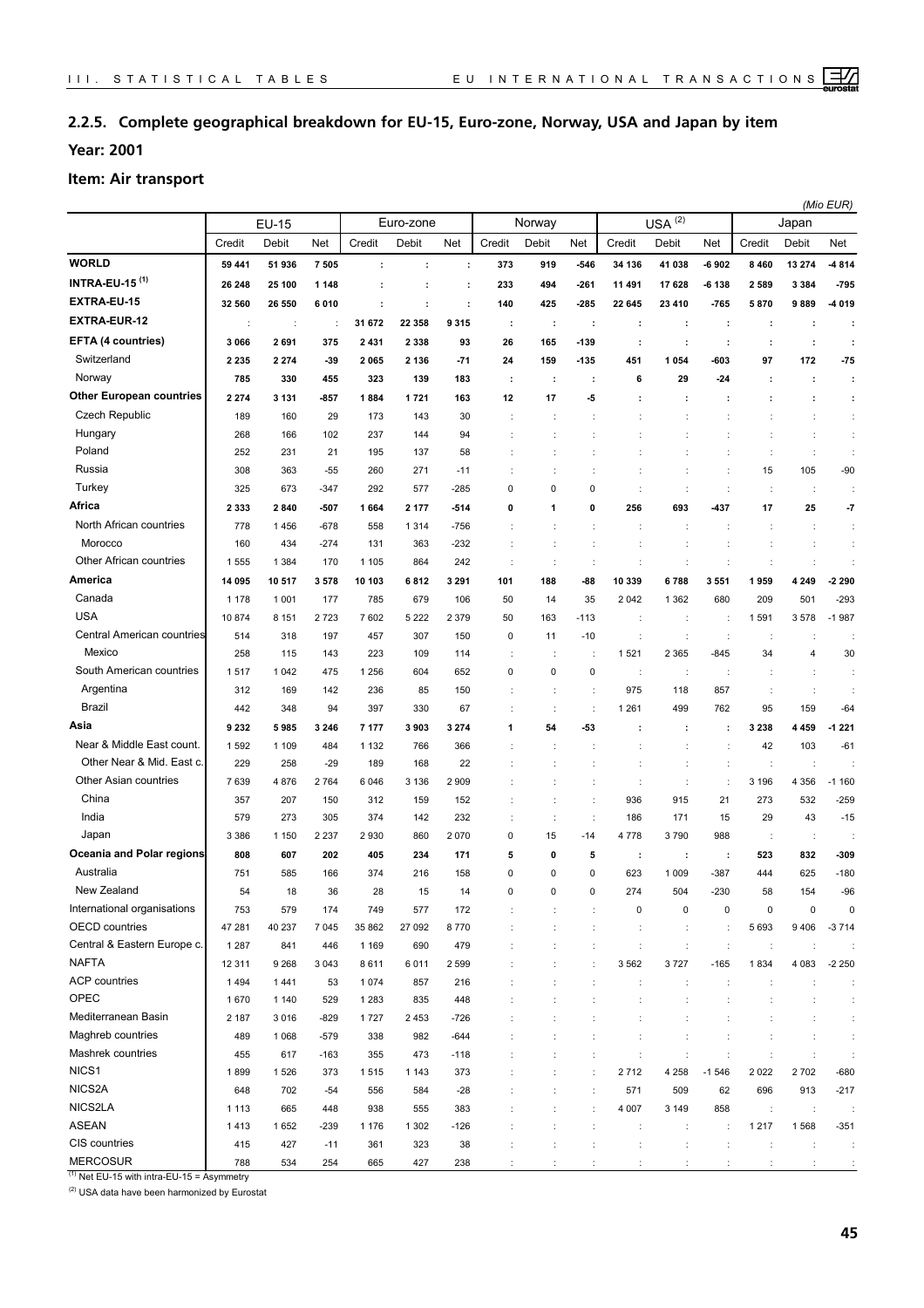#### **Complete geographical breakdown for EU-15, Euro-zone, Norway, USA and Japan by item 2.2.6.**

**Year: 2001**

#### **Item: Other transportation**

|                                  |                      |                        |         |                |         |                |                      |                      |                      |           |                      |                      | (Mio EUR) |       |                      |  |
|----------------------------------|----------------------|------------------------|---------|----------------|---------|----------------|----------------------|----------------------|----------------------|-----------|----------------------|----------------------|-----------|-------|----------------------|--|
|                                  | <b>EU-15</b>         |                        |         | Euro-zone      |         |                | Norway               |                      |                      |           | $USA^{(2)}$          |                      | Japan     |       |                      |  |
|                                  | Credit               | Debit                  | Net     | Credit         | Debit   | Net            | Credit               | Debit                | Net                  | Credit    | Debit                | Net                  | Credit    | Debit | Net                  |  |
| <b>WORLD</b>                     | 32 911               | 37 805                 | -4 895  | ÷              | ÷       | ÷              | 1674                 | 279                  | 1 3 9 5              | 2932      | 2703                 | 229                  | t         | ÷     | ÷                    |  |
| <b>INTRA-EU-15<sup>(1)</sup></b> | 23 021               | 26 687                 | -3 666  | ÷              | ÷       | ÷              | 1 2 9 6              | 228                  | 1068                 | 174       | 0                    | 174                  | ÷         | ÷     | ÷                    |  |
| EXTRA-EU-15                      | 9513                 | 10 944                 | $-1431$ | ÷              | ÷       | ÷              | 378                  | 51                   | 327                  | 2758      | 2703                 | 55                   |           | ÷     | ÷                    |  |
| <b>EXTRA-EUR-12</b>              | $\ddot{\phantom{a}}$ | ÷                      | ÷       | 12 039         | 13 681  | $-1643$        | ÷                    | ÷                    | ÷                    | ÷         | ÷                    | ÷                    |           | ÷     | ÷                    |  |
| EFTA (4 countries)               | 2448                 | 2 2 0 4                | 245     | 1797           | 1742    | 55             | 13                   | 2                    | 11                   |           | ÷                    | ÷                    | t         | ÷     | ÷                    |  |
| Switzerland                      | 1753                 | 1614                   | 139     | 1608           | 1412    | 196            | 12                   | $\mathbf{2}$         | 9                    | 0         | 0                    | 0                    |           | ÷     | ÷                    |  |
| Norway                           | 653                  | 545                    | 107     | 155            | 289     | $-134$         | ÷                    | $\ddot{\phantom{a}}$ | ÷                    | 0         | 0                    | 0                    |           | ÷     | ÷                    |  |
| <b>Other European countries</b>  | 2058                 | 3 2 7 5                | $-1217$ | 1856           | 2878    | $-1022$        | 13                   | 23                   | $-10$                |           | ÷                    |                      |           | ÷     | ÷                    |  |
| Czech Republic                   | 314                  | 298                    | 15      | 298            | 295     | 4              |                      |                      |                      |           |                      |                      |           |       | ÷                    |  |
| Hungary                          | 364                  | 232                    | 132     | 342            | 228     | 113            |                      | ÷                    |                      |           |                      |                      |           | ÷     | ÷                    |  |
| Poland                           | 375                  | 973                    | $-597$  | 331            | 903     | -571           |                      | ÷                    | ÷                    |           |                      |                      |           | ÷     | ÷.                   |  |
| Russia                           | 190                  | 273                    | $-83$   | 167            | 266     | $-99$          |                      | ÷                    |                      |           |                      |                      |           | ÷     | ÷                    |  |
| Turkey                           | 143                  | 143                    | 1       | 138            | 136     | $\overline{2}$ | 0                    | 0                    | 0                    |           |                      |                      |           | ÷     | ÷                    |  |
| Africa                           | 449                  | 506                    | $-57$   | 416            | 498     | $-82$          | 23                   | 1                    | 23                   | 9         | 0                    | 9                    | t         | ÷     | ÷                    |  |
| North African countries          | 175                  | 187                    | $-12$   | 171            | 184     | $-13$          | $\ddot{\phantom{a}}$ | ÷                    | ÷                    |           |                      |                      |           | ÷     | ÷                    |  |
| Morocco                          | 62                   | 61                     | 1       | 61             | 60      | $\overline{1}$ | $\ddot{\phantom{a}}$ | ÷                    | ÷                    |           |                      |                      |           |       | ÷                    |  |
| Other African countries          | 273                  | 321                    | $-48$   | 245            | 316     | -71            | ÷                    | ÷                    | ÷                    |           | ÷                    |                      |           | ÷     | ÷                    |  |
| <b>America</b>                   | 2918                 | 2622                   | 296     | 2 5 2 4        | 2478    | 45             | 293                  | 18                   | 274                  | 2 3 3 4   | 2667                 | -334                 |           | ÷     | $\ddot{\phantom{a}}$ |  |
| Canada                           | 180                  | 129                    | 52      | 156            | 117     | 39             | 9                    | $\mathbf{1}$         | 8                    | 2025      | 2654                 | -629                 |           |       | ÷                    |  |
| <b>USA</b>                       | 2 3 2 8              | 2072                   | 256     | 2 0 2 0        | 1955    | 65             | 197                  | 14                   | 183                  |           |                      |                      |           |       | ÷                    |  |
| Central American countries       | 171                  | 294                    | $-123$  | 160            | 288     | $-128$         | 86                   | $\mathbf{1}$         | 85                   |           | ÷                    |                      |           |       | ÷                    |  |
| Mexico                           | 53                   | 24                     | 29      | 50             | 24      | 26             |                      | $\ddot{\phantom{a}}$ | $\ddot{\cdot}$       | 70        | $\overline{7}$       | 64                   |           |       | ÷                    |  |
| South American countries         | 232                  | 126                    | 106     | 187            | 122     | 65             | 1                    | $\overline{2}$       | -1                   |           | t                    |                      |           |       | ÷                    |  |
| Argentina                        | 34                   | 26                     | 8       | 31             | 25      | 6              |                      |                      | $\ddot{\phantom{a}}$ | 0         | 0                    | $\mathbf 0$          |           |       | ÷                    |  |
| <b>Brazil</b>                    | 111                  | 48                     | 64      | 83             | 46      | 37             | ÷                    | ÷                    | ÷                    | 0         | 0                    | 0                    |           |       | ÷                    |  |
| Asia                             | 1431                 | 2 2 5 2                | -821    | 1 1 5 7        | 2 196   | -1 039         | 33                   | 5                    | 28                   |           | ÷                    |                      |           | ÷     | ÷                    |  |
| Near & Middle East count.        | 303                  | 139                    | 163     | 261            | 127     | 133            |                      |                      | t                    |           |                      |                      |           | ÷     | ÷                    |  |
| Other Near & Mid. East c.        | 41                   | 20                     | 21      | 34             | 19      | 15             |                      |                      |                      |           |                      |                      |           | ÷     | ÷                    |  |
| Other Asian countries            | 1 1 3 0              | 2 1 1 1                | $-981$  | 898            | 2 0 6 7 | $-1169$        |                      |                      | $\ddot{\phantom{a}}$ |           | t                    |                      |           | d     | ÷                    |  |
| China                            | 103                  | 133                    | $-30$   | 91             | 125     | -34            |                      | ÷                    | ÷                    | 0         | 0                    | $\mathbf 0$          |           | ÷     | $\ddot{\phantom{a}}$ |  |
| India                            | 133                  | 32                     | 101     | 127            | 29      | 97             | ÷                    | ÷                    | ÷                    | 0         | 0                    | 0                    |           | ÷     | $\ddot{\phantom{a}}$ |  |
| Japan                            | 317                  | 312                    | 4       | 270            | 303     | $-33$          | 18                   | $\overline{2}$       | 16                   | 94        | 0                    | 94                   |           | ÷     | ċ                    |  |
| Oceania and Polar regions        | 159                  | 39                     | 120     | 114            | 37      | 77             | 14                   | 1                    | 12                   | ÷         | ÷                    | ÷                    | t         | ÷     | ÷                    |  |
| Australia                        | 135                  | 22                     | 114     | 105            | 20      | 85             | $\overline{2}$       | 1                    | $\mathbf{1}$         | 45        | 0                    | 45                   |           | ÷     | ÷                    |  |
| New Zealand                      | 18                   | $\boldsymbol{\Lambda}$ | 13      | $\overline{7}$ | 3       | 3              | $\overline{1}$       | $\Omega$             | $\overline{1}$       | 13        | $\Omega$             | 13                   |           |       |                      |  |
| International organisations      | 33                   | 42                     | -9      | 22             | 38      | $-17$          |                      |                      | ÷                    | 0         | 0                    | 0                    |           |       | ÷                    |  |
| <b>OECD</b> countries            | 29 846               | 33 410                 | $-3565$ | 25 691         | 30 138  | $-4447$        |                      | ÷                    | ÷                    | ÷         | ÷                    | $\ddot{\phantom{a}}$ |           |       | ÷                    |  |
| Central & Eastern Europe c.      | 1564                 | 2 3 4 5                | $-782$  | 1451           | 2 2 0 1 | $-750$         |                      |                      | ÷                    | ÷         | $\ddot{\cdot}$       | $\ddot{\cdot}$       |           |       | ÷.                   |  |
| <b>NAFTA</b>                     | 2561                 | 2 2 2 5                | 336     | 2 2 2 5        | 2 0 9 6 | 130            |                      |                      | $\ddot{\phantom{a}}$ | 2096      | 2661                 | $-565$               |           |       | ÷.                   |  |
| <b>ACP</b> countries             | 283                  | 359                    | $-76$   | 252            | 353     | $-101$         |                      |                      | ÷                    | ÷         | t                    |                      |           |       | ÷.                   |  |
| OPEC                             | 272                  | 240                    | 32      | 242            | 228     | 13             |                      |                      |                      |           |                      |                      |           |       | ÷                    |  |
| Mediterranean Basin              | 726                  | 980                    | $-253$  | 690            | 964     | $-274$         |                      |                      |                      |           |                      |                      |           |       | ÷.                   |  |
| Maghreb countries                | 140                  | 143                    | $-3$    | 138            | 141     | $-3$           |                      |                      |                      |           |                      |                      |           |       | ÷.                   |  |
| Mashrek countries                | 69                   | 35                     | 33      | 60             | 33      | 27             |                      |                      |                      |           |                      |                      |           |       | ÷                    |  |
| NICS1                            | 316                  | 474                    | $-158$  | 248            | 459     | $-211$         |                      |                      |                      | 0         | 0                    | 0                    |           |       | ÷                    |  |
| NICS2A                           | 70                   | 106                    | $-36$   | 57             | 100     | $-43$          |                      |                      | ÷                    | $\pmb{0}$ | 0                    | 0                    |           |       | ÷                    |  |
| NICS2LA                          | 228                  | 114                    | 115     | 188            | 109     | 79             |                      |                      | ÷                    | 70        | $\overline{7}$       | 64                   |           | ÷     | ÷                    |  |
| <b>ASEAN</b>                     | 199                  | 231                    | $-32$   | 165            | 220     | $-55$          | $\ddot{\cdot}$       | ÷                    | ÷                    | ÷         | $\ddot{\phantom{a}}$ | ÷                    | ÷         | ÷     | ÷                    |  |
| CIS countries                    | 268                  | 1 3 2 9                | $-1060$ | 242            | 1 3 1 9 | $-1078$        | ÷                    | ÷                    | $\ddot{\phantom{a}}$ | t         | ÷                    | ÷                    | ÷         | ÷     | ÷                    |  |
| <b>MERCOSUR</b>                  | 151                  | 77                     | 74      | 119            | 74      | 45             |                      |                      |                      |           |                      |                      |           |       | ÷                    |  |

 $(1)$  Net EU-15 with intra-EU-15 = Asymmetry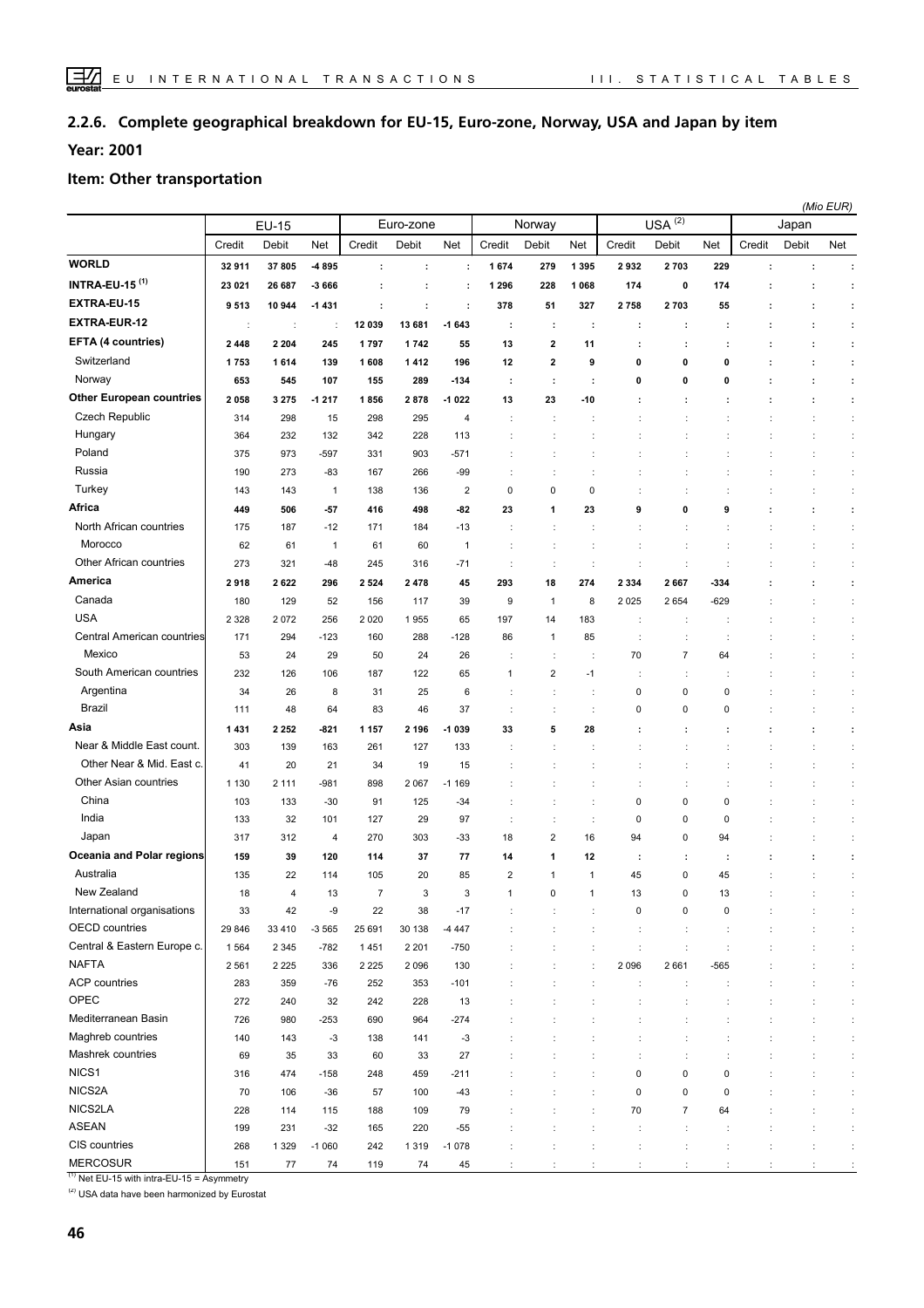## **2.2.7. Complete geographical breakdown for EU-15, Euro-zone, Norway, USA and Japan by item**

**Year: 2001**

**Item: Travel**

|                                  |              |         |         |           |         |          | (Mio EUR)    |                |        |                      |           |                      |              |                      |                |
|----------------------------------|--------------|---------|---------|-----------|---------|----------|--------------|----------------|--------|----------------------|-----------|----------------------|--------------|----------------------|----------------|
|                                  | <b>EU-15</b> |         |         | Euro-zone |         |          | Norway       |                |        |                      | USA $(2)$ |                      | Japan        |                      |                |
|                                  | Credit       | Debit   | Net     | Credit    | Debit   | Net      | Credit       | Debit          | Net    | Credit               | Debit     | Net                  | Credit       | Debit                | Net            |
| <b>WORLD</b>                     | 196 903      | 196 484 | 419     | ÷         | ÷       | ÷        | 2 1 5 7      | 4787           | -2 630 | 101 150              | 70 377    | 30 773               | 3699         | 29 617               | $-25918$       |
| <b>INTRA-EU-15<sup>(1)</sup></b> | 122 898      | 117 369 | 5 5 2 8 | ÷         | ÷       | ÷        | 1769         | 4 2 5 5        | -2486  | 25 675               | 22 906    | 2769                 | 493          | 4885                 | -4392          |
| EXTRA-EU-15                      | 71866        | 77 445  | -5579   | ÷         | ÷       | ÷        | 387          | 531            | -144   | 75 475               | 47 472    | 28 004               | 3 2 0 6      |                      | 24 732 21 526  |
| <b>EXTRA-EUR-12</b>              | ÷            | ÷       | ÷       | 88 485    | 66 136  | 22 349   | ÷            |                | ÷      | ÷                    | ÷         | ÷                    |              | ÷                    |                |
| <b>EFTA (4 countries)</b>        | 15 139       | 9869    | 5270    | 12 138    | 7927    | 4 2 1 1  | 43           | 9              | 35     | ÷                    | ÷         | ÷                    | ÷            | $\ddot{\phantom{a}}$ |                |
| Switzerland                      | 11 395       | 7988    | 3 4 0 7 | 10 674    | 7 241   | 3433     | 42           | 1              | 41     | 1 1 5 4              | 809       | 345                  | 12           | 489                  | $-477$         |
| Norway                           | 3 4 7 1      | 1656    | 1815    | 1 2 6 1   | 598     | 663      | ÷            | ÷              | ÷      | 461                  | 258       | 203                  | $\cdot$      | ÷                    | ÷              |
| <b>Other European countries</b>  | 7 209        | 14 532  | -7323   | 5717      | 10722   | -5 005   | 60           | 189            | $-129$ |                      |           | ÷                    |              | ÷                    | ÷              |
| <b>Czech Republic</b>            | 627          | 1 3 3 0 | $-703$  | 527       | 1 1 3 3 | $-606$   |              |                |        |                      |           |                      |              | $\ddot{\cdot}$       | ÷              |
| Hungary                          | 374          | 1 2 7 0 | $-896$  | 284       | 1 1 5 1 | $-866$   |              |                |        |                      |           |                      |              | $\ddot{\cdot}$       | ÷              |
| Poland                           | 1 1 5 1      | 1 3 1 4 | $-163$  | 992       | 1 0 8 3 | $-91$    |              |                |        |                      |           |                      |              | ÷                    | ÷              |
| Russia                           | 1570         | 739     | 831     | 1 3 5 3   | 621     | 733      |              | ÷              |        |                      |           | $\ddot{\phantom{a}}$ | 22           | 39                   | $-17$          |
| Turkey                           | 500          | 3 0 6 3 | $-2563$ | 287       | 2 3 8 2 | $-2095$  | 0            | 184            | -184   | ÷                    | ÷         | ÷                    | ÷            | $\ddot{\phantom{a}}$ |                |
| Africa                           | 4680         | 8 1 0 2 | $-3422$ | 3482      | 6 5 0 7 | -3 0 2 4 | 4            | 5              | $-1$   | 2489                 | 1648      | 841                  | 3            | 42                   | -40            |
| North African countries          | 2 2 7 6      | 4995    | $-2719$ | 2079      | 4 3 6 7 | -2 287   | ÷            | ÷              | ÷      | ÷                    | ÷         | ÷                    | ÷            | $\ddot{\phantom{a}}$ | ÷              |
| Morocco                          | 261          | 935     | $-674$  | 223       | 799     | $-576$   |              | ÷              |        |                      |           | $\ddot{\phantom{a}}$ |              | $\ddot{\phantom{a}}$ | ÷              |
| Other African countries          | 2 4 0 5      | 3 1 0 8 | $-703$  | 1 4 0 4   | 2 1 4 1 | $-737$   |              | t              | ÷      | ÷                    |           |                      | ÷            | $\ddot{\phantom{a}}$ |                |
| America                          | 31 281       | 32768   | $-1487$ | 24 507    | 21 772  | 2735     | 245          | 312            | -67    | 34 976               | 26 936    | 8 0 4 0              | 954          | 8 609                | 7654           |
| Canada                           | 2042         | 2 4 0 1 | $-359$  | 1458      | 1 540   | $-82$    | 30           | $\mathbf{1}$   | 28     | 8 3 5 8              | 7 3 9 1   | 967                  | 208          | 831                  | $-623$         |
| <b>USA</b>                       | 26 094       | 24 849  | 1 2 4 4 | 20 592    | 16 194  | 4 3 9 8  | 213          | 304            | $-91$  |                      | ÷         | $\ddot{\phantom{a}}$ | 616          | 7635                 | $-7020$        |
| Central American countries       | 1 1 9 7      | 3523    | $-2326$ | 947       | 2 3 9 2 | -1445    | $\mathbf{1}$ | $\overline{2}$ | $-1$   | ÷                    | ÷         | ÷                    | ÷            | ÷                    | ÷              |
| Mexico                           | 643          | 972     | $-328$  | 558       | 673     | $-115$   |              | ÷              | ÷      | 7414                 | 7725      | $-311$               | 17           | 63                   | $-46$          |
| South American countries         | 1938         | 1982    | -44     | 1512      | 1646    | $-134$   | 1            | $\overline{4}$ | -3     | ÷                    | ÷         | $\ddot{\phantom{a}}$ | ÷            | ÷                    | ÷              |
| Argentina                        | 510          | 287     | 223     | 415       | 226     | 189      |              |                |        | 1312                 | 458       | 854                  |              | ÷                    | ÷              |
| Brazil                           | 813          | 853     | $-40$   | 629       | 739     | $-110$   |              |                |        | 2444                 | 943       | 1501                 | 105          | 52                   | 52             |
| Asia                             | 11 190       | 9 1 6 5 | 2025    | 6940      | 5 640   | 1 300    | 21           | 14             | 7      |                      |           | ÷                    | 2051         | 11758                | -9 707         |
| Near & Middle East count.        | 2658         | 1804    | 853     | 1 4 0 5   | 1 1 7 6 | 230      |              |                |        |                      |           | $\ddot{\phantom{a}}$ | 6            | 63                   | $-57$          |
| Other Near & Mid. East c.        | 356          | 330     | 27      | 217       | 268     | $-51$    |              |                |        |                      |           |                      | ÷            | ÷                    |                |
| Other Asian countries            | 8531         | 7 3 5 9 | 1 1 7 2 | 5 5 3 4   | 4 4 6 3 | 1071     |              |                |        |                      |           |                      | 2044         | 11 695               | $-9650$        |
| China                            | 556          | 934     | $-378$  | 259       | 673     | $-413$   |              |                |        | 2 4 0 9              | 1 3 9 1   | 1018                 | 351          | 1752                 | $-1400$        |
| India                            | 542          | 947     | $-405$  | 188       | 409     | $-220$   |              | t              | ÷      | 2 2 7 3              | 814       | 1459                 | 32           | 81                   | -49            |
| Japan                            | 4 2 9 1      | 882     | 3 4 0 9 | 3 6 2 3   | 579     | 3 0 4 4  | 20           | 4              | 17     | 11 172               | 3 0 5 0   | 8 1 2 2              | ÷            | ÷                    |                |
| Oceania and Polar regions        | 1957         | 2550    | $-593$  | 852       | 978     | $-126$   | 26           | 9              | 17     | ÷                    | ÷         | ÷                    | 132          | 3493                 | -3 360         |
| Australia                        | 1678         | 1987    | $-309$  | 764       | 736     | 27       | 9            | 3              | 6      | 1776                 | 1852      | $-76$                | 109          | 1 1 6 2              | $-1054$        |
| New Zealand                      | 256          | 441     | -185    | 74        | 133     | -59      |              |                | 3      | 649                  | 909       | -261                 | 24           | 271                  | -247           |
| International organisations      | 112          | 34      | 78      | 89        | 13      | 76       |              |                |        | 971                  | 24        | 947                  | $\mathbf 0$  | 0                    | $\mathbf 0$    |
| <b>OECD</b> countries            | 176 223      | 166 084 | 10 139  | 152 267   | 118 535 | 33 733   |              |                | ÷      | ÷                    | ÷         | ÷                    | 1963         |                      | 18 698 -16 735 |
| Central & Eastern Europe c.      | 4 0 1 3      | 7 3 3 8 | $-3325$ | 3427      | 6511    | $-3083$  |              | t              | ÷      | $\ddot{\phantom{a}}$ | ÷         | $\cdot$              | ÷            | ÷                    |                |
| <b>NAFTA</b>                     | 28 7 78      | 28 221  | 558     | 22 606    | 18 404  | 4 2 0 2  |              | ÷              | ÷      | 15772                | 15 115    | 656                  | 840          | 8529                 | $-7688$        |
| <b>ACP</b> countries             | 2 2 8 9      | 4 1 9 5 | $-1906$ | 1468      | 2897    | $-1429$  |              | t              |        | d                    | ÷         | ÷                    | ÷            | $\ddot{\phantom{a}}$ |                |
| OPEC                             | 2957         | 1941    | 1016    | 2 188     | 1 3 5 6 | 832      |              |                |        | $\ddot{\phantom{a}}$ | ÷         |                      | ÷            | $\ddot{\phantom{a}}$ | ÷              |
| Mediterranean Basin              | 5632         | 11 690  | $-6058$ | 4616      | 9755    | $-5139$  |              |                |        | t                    |           | ÷                    | ÷            | $\ddot{\phantom{a}}$ | ÷              |
| Maghreb countries                | 1879         | 3 2 9 8 | $-1419$ | 1819      | 2988    | $-1170$  |              | t              |        | ÷                    | ÷         | ÷                    | ÷            | $\ddot{\phantom{a}}$ | ÷              |
| Mashrek countries                | 710          | 1910    | $-1201$ | 437       | 1 5 6 5 | $-1128$  |              |                | ÷      | t                    | ÷         | ÷                    | ÷            | ÷                    | ÷              |
| NICS1                            | 1928         | 1 3 3 3 | 595     | 1 0 7 5   | 812     | 263      |              |                |        | 6 1 1 9              | 3 1 7 9   | 2940                 | 1313         | 6971                 | $-5658$        |
| NICS2A                           | 558          | 1631    | $-1073$ | 221       | 992     | $-771$   |              |                | ÷      | 1813                 | 1535      | 278                  | 255          | 1917                 | $-1662$        |
| NICS2LA                          | 2 0 8 0      | 2 2 3 1 | $-151$  | 1696      | 1740    | $-45$    |              | t              |        | 11771                | 9610      | 2 1 6 1              | $\mathbb{R}$ | $\ddot{\phantom{a}}$ |                |
| <b>ASEAN</b>                     | 1 0 4 9      | 2679    | $-1631$ | 472       | 1753    | $-1281$  |              | ÷              |        | $\ddot{\phantom{a}}$ | ÷         | ÷                    | 365          | 3680                 | $-3315$        |
| CIS countries                    | 1783         | 1 0 4 0 | 742     | 1 5 2 0   | 893     | 628      |              |                |        | t                    |           |                      | ÷            |                      |                |
| <b>MERCOSUR</b>                  | 1 3 5 2      | 1 1 6 9 | 183     | 1 0 7 0   | 990     | 80       |              |                |        |                      |           |                      |              |                      |                |

 $(1)$  Net EU-15 with intra-EU-15 = Asymmetry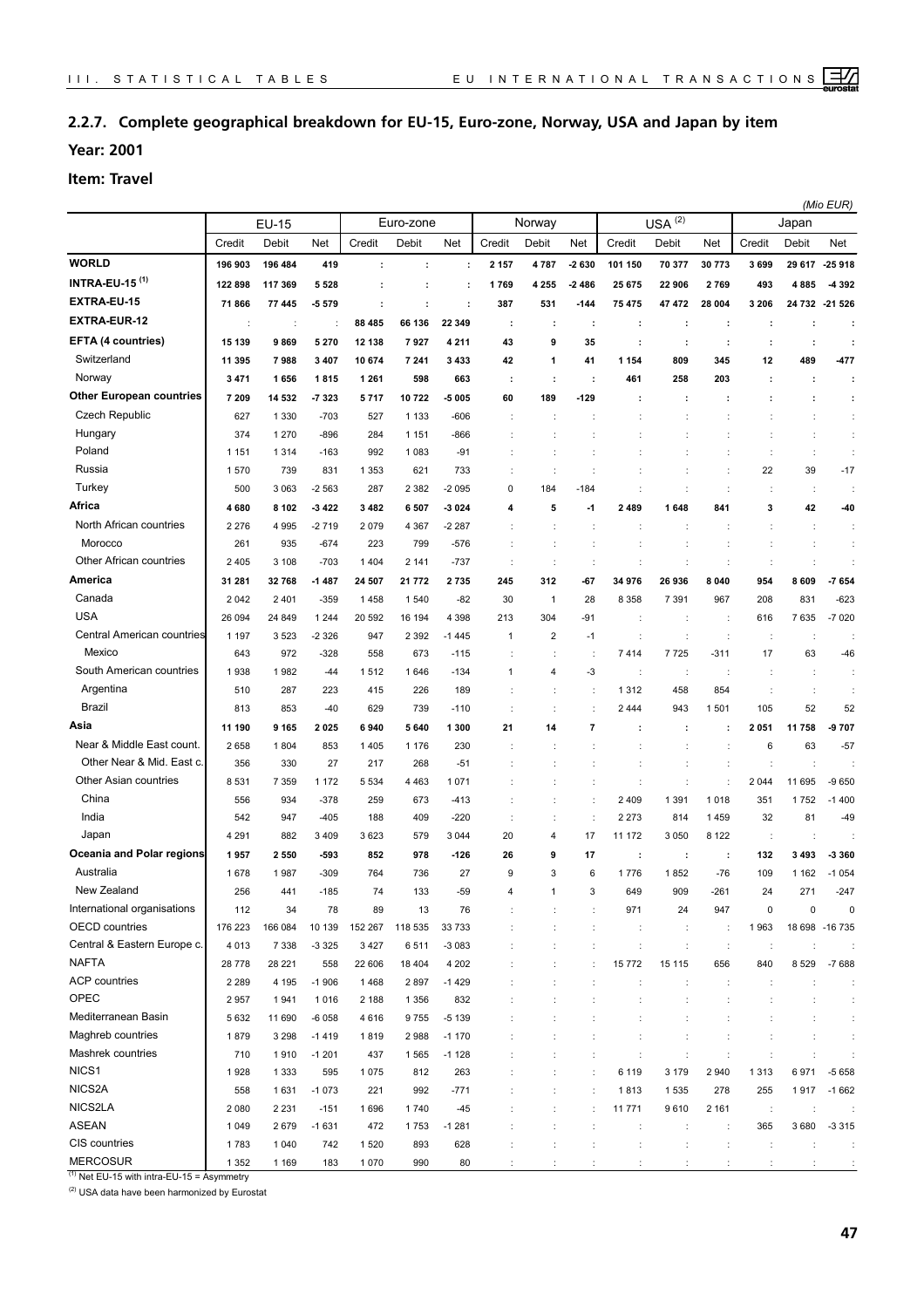#### **Complete geographical breakdown for EU-15, Euro-zone, Norway, USA and Japan by item 2.2.8.**

**Year: 2001**

#### **Item: Other services**

|                                 |         |                      |          |         |           |              |                |                        |                      |                      |             |                      |         | (Mio EUR) |                 |
|---------------------------------|---------|----------------------|----------|---------|-----------|--------------|----------------|------------------------|----------------------|----------------------|-------------|----------------------|---------|-----------|-----------------|
|                                 |         | <b>EU-15</b>         |          |         | Euro-zone |              |                | Norway                 |                      |                      | $USA^{(2)}$ |                      |         | Japan     |                 |
|                                 | Credit  | Debit                | Net      | Credit  | Debit     | Net          | Credit         | Debit                  | Net                  | Credit               | Debit       | Net                  | Credit  | Debit     | Net             |
| <b>WORLD</b>                    | 349 195 | 346 828              | 2 3 6 7  | ÷       | ÷         | ÷            | 5853           | 6008                   | $-155$               | 155 601              | 96 122      | 59 479               | 41 546  |           | 55 177 - 13 632 |
| <b>INTRA-EU-15 (1)</b>          | 183 443 | 191 266              | -7823    |         | ÷         | ÷            | 3647           | 3930                   | -283                 | 57 125               | 35 674      | 21 451               | 8 2 2 0 | 12 200    | -3979           |
| EXTRA-EU-15                     | 163859  | 153 260              | 10 599   | ÷       | ÷         | ÷            | 2 2 0 7        | 2078                   | 129                  | 98 476               | 60 448      | 38 028               | 33 326  | 42 978    | 9652            |
| <b>EXTRA-EUR-12</b>             | ÷       | $\ddot{\phantom{a}}$ |          | 151 460 | 177 157   | -25 697      | ÷              | ÷                      | ÷                    | ÷                    | ÷           | ÷                    | ÷       | ÷         | ÷               |
| EFTA (4 countries)              | 25 417  | 22762                | 2656     | 18 171  | 18 457    | -286         | 132            | 236                    | $-105$               |                      | ÷           | ÷                    | ÷       | ÷         | ÷               |
| Switzerland                     | 21 065  | 19 105               | 1960     | 16756   | 16773     | $-16$        | 119            | 227                    | -108                 |                      |             | ÷                    | 805     | 744       | 61              |
| Norway                          | 3921    | 3 1 6 8              | 753      | 1 1 3 4 | 1 2 4 6   | $-112$       | ÷              | ÷                      | ÷                    |                      |             |                      | ÷       | ÷         | ÷               |
| <b>Other European countries</b> | 15754   | 12721                | 3 0 3 2  | 12 3 25 | 10 849    | 1 4 7 6      | 72             | 88                     | $-16$                |                      |             |                      |         |           | ÷               |
| <b>Czech Republic</b>           | 1619    | 1 3 7 8              | 241      | 1427    | 1 1 9 4   | 233          |                |                        |                      |                      |             |                      |         | t         | ÷               |
| Hungary                         | 1634    | 1 3 9 2              | 242      | 1408    | 1 2 7 4   | 134          |                |                        |                      |                      |             |                      |         | ÷         | ÷               |
| Poland                          | 2 1 5 5 | 1785                 | 370      | 1693    | 1 5 5 9   | 134          |                |                        |                      |                      |             |                      | ÷       | ÷         | ÷               |
| Russia                          | 3 0 3 6 | 1846                 | 1 1 9 0  | 2 5 0 5 | 1 6 3 8   | 867          |                |                        |                      |                      |             |                      | 29      | 123       | $-94$           |
| Turkey                          | 1526    | 1375                 | 151      | 1 1 7 5 | 1 1 9 0   | $-15$        | 3              | 3                      | 0                    |                      |             | ÷                    | ÷       | ÷         |                 |
| Africa                          | 10 044  | 5550                 | 4 4 9 5  | 7039    | 4712      | 2 3 2 7      | 32             | 35                     | -3                   |                      |             | ÷                    | 839     | 407       | 432             |
| North African countries         | 3770    | 1979                 | 1791     | 3 2 4 4 | 1796      | 1449         | $\ddot{\cdot}$ |                        |                      |                      |             |                      | ÷       | ÷         |                 |
| Morocco                         | 737     | 492                  | 245      | 688     | 456       | 231          |                |                        |                      |                      |             |                      |         |           |                 |
| Other African countries         | 6 2 7 3 | 3569                 | 2 7 0 4  | 3793    | 2915      | 878          | ÷              | ÷                      | ÷                    |                      |             |                      |         |           |                 |
| America                         | 76 586  | 83 403               | $-6818$  | 49 502  | 67 146    | -17 644      | 1705           | 1442                   | 263                  | 36 683               | 27 367      | 9316                 | 19 567  | 28 374    | $-8806$         |
| Canada                          | 2 5 5 9 | 2573                 | $-14$    | 1 1 5 7 | 1766      | $-609$       | 59             | 41                     | 18                   | 14 313               | 8724        | 5 5 8 9              | 1 2 2 7 | 466       | 761             |
| <b>USA</b>                      | 63 200  | 73 456               | $-10256$ | 41 015  | 59 549    | -18 533      | 1549           | 1 3 2 8                | 222                  | ÷                    |             |                      | 16 016  | 26 308    | $-10291$        |
| Central American countries      | 6 3 3 3 | 4 0 0 8              | 2 3 2 5  | 3984    | 2 8 6 3   | 1 1 2 1      | 94             | 57                     | 37                   |                      |             | ÷                    | ÷       |           |                 |
| Mexico                          | 1704    | 772                  | 932      | 1 3 3 0 | 579       | 751          |                |                        | d                    | 6922                 | 2 106       | 4816                 | 589     | 566       | 23              |
| South American countries        | 4 3 3 0 | 3 3 0 7              | 1 0 2 3  | 3 2 3 6 | 2 9 4 4   | 293          | 3              | 17                     | $-14$                |                      |             |                      |         | ÷         | ÷               |
| Argentina                       | 796     | 675                  | 121      | 656     | 595       | 61           | ÷              |                        |                      |                      |             |                      | ÷       | ÷         |                 |
| Brazil                          | 1 2 2 4 | 1 3 3 3              | $-108$   | 800     | 1 1 6 5   | -366         | $\ddot{\cdot}$ | ÷                      | d                    |                      |             | t                    | 294     | 208       | 86              |
| Asia                            | 30 761  | 25 4 23              | 5339     | 16 036  | 19 342    | -3 306       | 250            | 235                    | 15                   |                      |             | ÷                    | 11 278  | 11 656    | $-378$          |
| Near & Middle East count.       | 9 0 0 2 | 6032                 | 2970     | 4410    | 4 3 1 2   | 99           |                |                        |                      |                      |             |                      | $-215$  | 1439      | $-1654$         |
| Other Near & Mid. East c.       | 764     | 711                  | 53       | 595     | 561       | 35           |                |                        |                      |                      |             | $\ddot{\cdot}$       | ÷       | ÷         |                 |
| Other Asian countries           | 21 760  | 19 3 9 2             | 2 3 6 8  | 11 626  | 15 032    | -3406        |                |                        |                      |                      |             | $\ddot{\cdot}$       | 11 493  | 10 217    | 1 2 7 6         |
| China                           | 1778    | 1827                 | $-49$    | 1 3 0 8 | 1 5 9 5   | $-287$       | ÷              |                        |                      |                      |             | $\ddot{\phantom{a}}$ | 1 0 8 0 | 1465      | $-385$          |
| India                           | 922     | 1 0 2 1              | $-99$    | 549     | 788       | $-239$       | ÷              | ÷                      | ÷                    | ÷                    | ÷           | $\ddot{\phantom{a}}$ | 224     | 233       | -9              |
| Japan                           | 8 0 6 4 | 6843                 | 1 2 2 2  | 3988    | 4 9 9 5   | $-1007$      | 69             | 55                     | 13                   | 16 440               | 10745       | 5695                 | ÷       | ÷         |                 |
| Oceania and Polar regions       | 2679    | 1757                 | 923      | 1 2 2 3 | 1 1 7 6   | 47           | 19             | 46                     | $-27$                | ÷                    | ÷           | ÷                    | 455     | 870       | -415            |
| Australia                       | 2 2 0 1 | 1506                 | 695      | 1 0 0 5 | 993       | 12           | 14             | 37                     | $-23$                | 2 9 0 1              | 1 1 2 9     | 1772                 | 328     | 735       | $-407$          |
| New Zealand                     | 270     | 174                  | 96       | 111     | 118       | $-7$         | 1              | $\boldsymbol{\Lambda}$ | -3                   |                      |             |                      | 52      | 47        | 5               |
| International organisations     | 2028    | 1 2 0 8              | 820      | 1805    | 1 0 8 8   | 717          |                |                        |                      | 4 9 6 2              | 1 3 5 8     | 3 6 0 4              | 29      | 16        | 14              |
| <b>OECD</b> countries           | 295 561 | 306 309              | $-10748$ | 209 724 | 249 529   | -39 805      |                |                        | $\ddot{\phantom{a}}$ | $\ddot{\phantom{a}}$ | ÷           | ÷                    | 28 671  |           | 42 458 -13 787  |
| Central & Eastern Europe c.     | 8578    | 7416                 | 1 1 6 2  | 7 2 1 6 | 6 5 4 2   | 673          |                |                        | ÷                    | ÷                    | ÷           | $\ddot{\cdot}$       | ÷       | ÷         |                 |
| <b>NAFTA</b>                    | 67 463  | 76 798               | $-9335$  | 43 503  |           | 61891 -18388 |                |                        |                      | 21 235               | 10 830      | 10 4 05              | 17833   | 27 340    | $-9508$         |
| <b>ACP</b> countries            | 7 3 3 2 | 4 5 5 4              | 2778     | 4 4 2 2 | 3 4 6 5   | 956          |                |                        |                      |                      |             |                      |         |           | ÷               |
| OPEC                            | 13 148  | 6526                 | 6622     | 5 5 2 6 | 4 2 3 9   | 1 2 8 7      |                |                        |                      |                      |             |                      |         |           |                 |
| Mediterranean Basin             | 9 1 7 6 | 7 3 9 1              | 1784     | 7 3 4 1 | 6 3 7 1   | 970          |                |                        |                      |                      |             |                      |         |           |                 |
| Maghreb countries               | 2 3 2 5 | 1 2 6 9              | 1 0 5 6  | 2 0 9 7 | 1 1 7 6   | 922          |                |                        |                      |                      |             |                      |         |           |                 |
| Mashrek countries               | 1972    | 1 1 0 6              | 867      | 1542    | 878       | 664          |                |                        |                      |                      |             |                      |         |           |                 |
| NICS <sub>1</sub>               | 7 2 8 7 | 6 3 9 2              | 895      | 3998    | 5 1 9 6   | $-1198$      |                |                        |                      |                      |             | $\ddot{\phantom{a}}$ | 6864    | 5765      | 1 0 9 9         |
| NICS2A                          | 1577    | 1 3 6 7              | 210      | 784     | 1 1 1 2   | $-328$       |                |                        |                      |                      |             | $\ddot{\phantom{a}}$ | 2 1 2 4 | 1629      | 495             |
| NICS2LA                         | 4 100   | 2983                 | 1 1 1 8  | 3 0 5 9 | 2 5 1 8   | 541          |                |                        |                      |                      |             | $\ddot{\phantom{a}}$ | ÷       | $\cdot$   |                 |
| <b>ASEAN</b>                    | 5 2 3 3 | 4 4 2 8              | 806      | 2618    | 3708      | $-1091$      |                |                        | t                    |                      |             | $\ddot{\phantom{a}}$ | 5 4 6 7 | 4782      | 685             |
| CIS countries                   | 3749    | 2626                 | 1 1 2 3  | 3 0 9 8 | 2 3 7 5   | 723          | ÷              |                        | ÷                    |                      | ÷           | $\ddot{\phantom{a}}$ | ÷       | ÷         | ÷               |
| <b>MERCOSUR</b>                 | 2099    | 2 2 3 5              | $-136$   | 1 5 2 4 | 1976      | $-452$       |                |                        |                      |                      |             |                      |         | ÷         |                 |

 $(1)$  Net EU-15 with intra-EU-15 = Asymmetry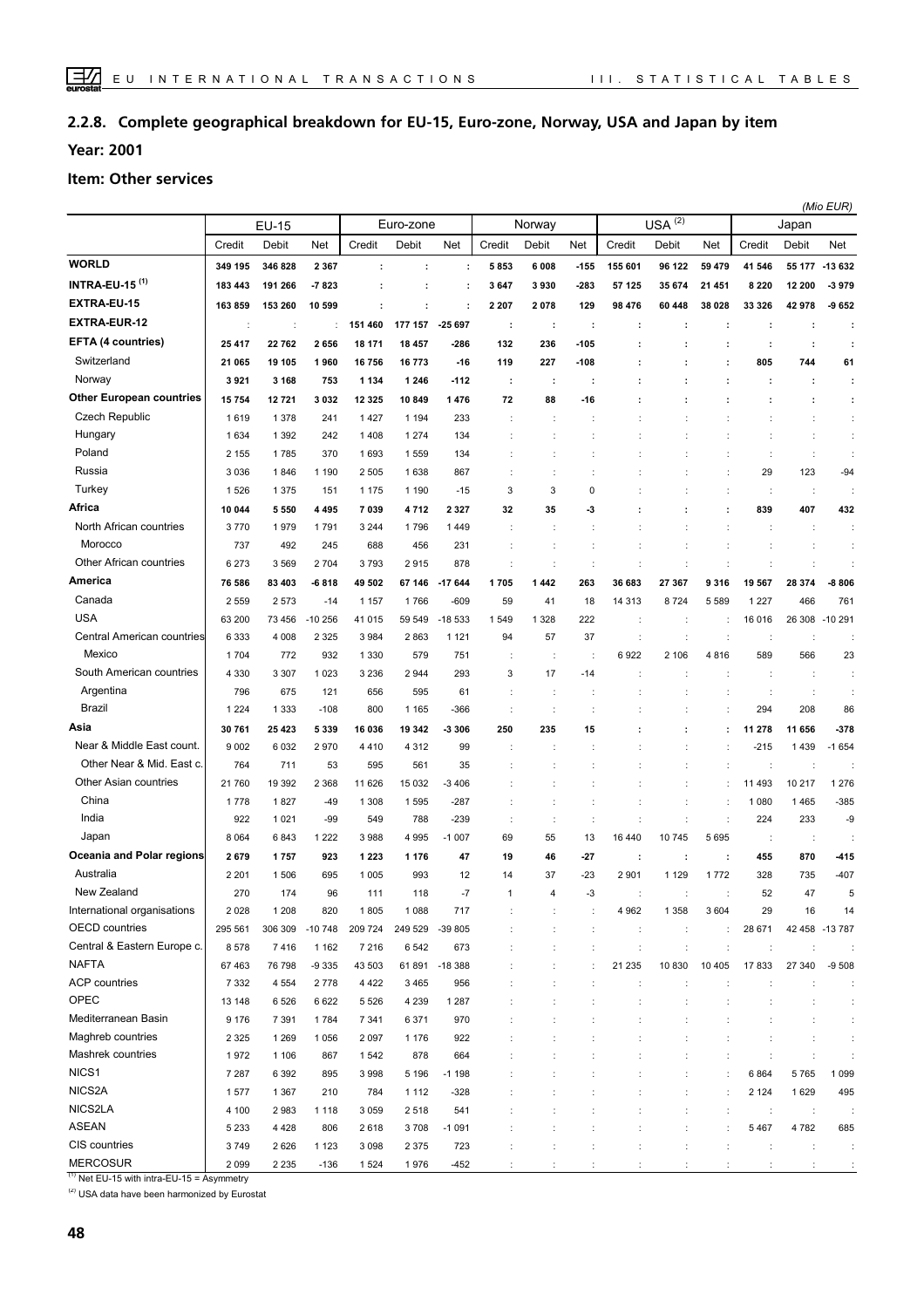## **2.2.9. Complete geographical breakdown for EU-15, Euro-zone, Norway, USA and Japan by item**

## **Year: 2001**

#### **Item: Communications services**

|                                  |         |            |         |                      |              |                         |                          |             |                      |                      |                |                      |                      |                         | (Mio EUR)            |
|----------------------------------|---------|------------|---------|----------------------|--------------|-------------------------|--------------------------|-------------|----------------------|----------------------|----------------|----------------------|----------------------|-------------------------|----------------------|
|                                  |         | EU-15      |         |                      | Euro-zone    |                         |                          | Norway      |                      |                      | $USA^{(2)}$    |                      |                      | Japan                   |                      |
|                                  | Credit  | Debit      | Net     | Credit               | Debit        | Net                     | Credit                   | Debit       | Net                  | Credit               | Debit          | Net                  | Credit               | Debit                   | Net                  |
| <b>WORLD</b>                     | 16 260  | 18 977     | $-2717$ | $\ddot{\phantom{a}}$ | ÷            | ÷                       | 328                      | 218         | 109                  | 5645                 | 5 2 7 9        | 366                  | 803                  | 1 1 9 6                 | -393                 |
| <b>INTRA-EU-15<sup>(1)</sup></b> | 9988    | 11971      | -1983   | ÷                    | ÷            | ÷                       | 240                      | 158         | 82                   | 1 504                | 768            | 736                  | 97                   | 134                     | $-38$                |
| EXTRA-EU-15                      | 6 201   | 6934       | $-732$  | ÷                    | ÷            | ÷                       | 88                       | 61          | 27                   | 4 1 4 1              | 4511           | -370                 | 707                  | 1 0 6 2                 | -355                 |
| <b>EXTRA-EUR-12</b>              | ÷       | ÷          | ÷       | 7 501                | 8522         | $-1022$                 | ÷                        | ÷           | ÷                    | ÷                    | ÷              | ÷                    | ÷                    | ÷                       | ÷                    |
| EFTA (4 countries)               | 936     | 874        | 62      | 688                  | 631          | 57                      | $\overline{\phantom{a}}$ | 3           | 4                    |                      |                | ÷                    | ÷                    | ÷                       | ÷                    |
| Switzerland                      | 697     | 635        | 62      | 624                  | 563          | 61                      | $\overline{\phantom{a}}$ | 3           | 4                    | ÷                    |                | ÷                    | 3                    | 6                       | -4                   |
| Norway                           | 229     | 230        | $-1$    | 58                   | 63           | -5                      | ÷                        | ÷           | ÷                    |                      |                | ÷                    | $\cdot$              | ÷                       | ÷                    |
| <b>Other European countries</b>  | 805     | 1 0 9 9    | $-294$  | 687                  | 875          | $-188$                  | 4                        | 2           | 2                    |                      |                | ÷                    |                      | ÷                       | ÷                    |
| Czech Republic                   | 83      | 85         | $-2$    | 73                   | 71           | $\overline{\mathbf{c}}$ |                          |             |                      |                      |                |                      |                      | $\ddot{\cdot}$          | ÷                    |
| Hungary                          | 93      | 77         | 16      | 88                   | 65           | 23                      |                          |             |                      |                      |                |                      |                      | $\ddot{\phantom{a}}$    | ÷                    |
| Poland                           | 121     | 130        | -9      | 99                   | 98           | 1                       |                          | ÷           |                      |                      |                |                      | ÷                    | $\ddot{\phantom{a}}$    | ÷                    |
| Russia                           | 125     | 142        | $-17$   | 97                   | 119          | $-22$                   |                          |             |                      |                      |                |                      | 3                    | 4                       | $-1$                 |
| Turkey                           | 76      | 150        | $-75$   | 65                   | 122          | $-57$                   | 0                        | 0           | 0                    |                      |                |                      |                      | $\ddot{\phantom{a}}$    | ÷                    |
| Africa                           | 393     | 476        | -83     | 268                  | 283          | $-15$                   | 1                        | 0           | 1                    |                      |                | ÷                    | 3                    | 3                       | 0                    |
| North African countries          | 133     | 225        | $-92$   | 116                  | 185          | $-69$                   |                          | ÷           |                      |                      |                |                      |                      | $\ddot{\phantom{a}}$    | ÷                    |
| Morocco                          | 45      | 125        | -80     | 41                   | 113          | $-71$                   |                          | ÷           |                      |                      | ÷              |                      | ÷                    | $\ddot{\cdot}$          | ÷                    |
| Other African countries          | 260     | 250        | 10      | 153                  | 97           | 55                      | ÷                        | ÷           | ÷                    | ÷                    | ÷              | ÷                    | ÷                    | $\ddot{\phantom{a}}$    | ÷                    |
| America                          | 3 0 3 9 | 3 2 4 0    | $-201$  | 2446                 | 2 5 4 8      | $-101$                  | 71                       | 53          | 19                   | 1740                 | 2 1 4 5        | -405                 | 350                  | 466                     | $-117$               |
| Canada                           | 166     | 303        | $-137$  | 112                  | 243          | $-132$                  | $\overline{\mathbf{c}}$  | 0           | $\overline{2}$       | 597                  | 242            | 355                  | 6                    | 10                      | $-5$                 |
| <b>USA</b>                       | 2480    | 2 5 6 3    | -83     | 2 0 9 5              | 2 0 0 9      | 85                      | 70                       | 53          | 17                   | ÷                    | ÷              | ÷                    | 336                  | 410                     | $-75$                |
| Central American countries       | 218     | 125        | 93      | 80                   | 82           | $-1$                    | $\pmb{0}$                | $\mathbf 0$ | $\mathbf 0$          | $\ddot{\cdot}$       | ÷              | $\ddot{\phantom{a}}$ | ÷                    | $\ddot{\phantom{a}}$    | ÷                    |
| Mexico                           | 34      | 21         | 14      | 25                   | 19           | 6                       |                          | t           |                      | 481                  | 889            | $-408$               | 0                    | $\overline{\mathbf{c}}$ | $-2$                 |
| South American countries         | 172     | 240        | -68     | 158                  | 214          | -56                     | 0                        | 0           | 0                    |                      |                |                      |                      | $\ddot{\phantom{a}}$    | ÷                    |
| Argentina                        | 52      | 25         | 27      | 50                   | 23           | 27                      |                          |             |                      |                      |                |                      | ÷                    | $\ddot{\phantom{a}}$    | ÷                    |
| Brazil                           | 66      | 28         | 38      | 64                   | 24           | 39                      |                          |             |                      |                      |                |                      | 5                    | 21                      | $-17$                |
| Asia                             | 800     | 1017       | $-217$  | 520                  | 579          | -59                     | 3                        | 2           |                      |                      |                | ÷                    | 328                  | 528                     | $-201$               |
| Near & Middle East count.        | 295     | 291        | 4       | 175                  | 158          | 17                      |                          |             |                      |                      |                |                      | 20                   | 15                      | 6                    |
| Other Near & Mid. East c.        | 51      | 47         | 4       | 37                   | 28           | 9                       |                          |             |                      |                      |                |                      | ÷                    | $\ddot{\phantom{a}}$    |                      |
| Other Asian countries            | 504     | 726        | $-222$  | 344                  | 421          | $-77$                   |                          |             |                      |                      |                |                      | 307                  | 513                     | $-206$               |
| China                            | 70      | 58         | 12      | 58                   | 39           | 19                      |                          | ÷           |                      | t                    | $\ddot{\cdot}$ | $\ddot{\phantom{a}}$ | 62                   | 124                     | $-63$                |
| India                            | 46      | 79         | $-33$   | 32                   | 40           | -8                      |                          | ÷           | $\ddot{\phantom{a}}$ | $\ddot{\phantom{a}}$ | ÷              | $\ddot{\phantom{a}}$ | 6                    | 8                       | $-2$                 |
| Japan                            | 85      | 131        | $-46$   | 72                   | 104          | $-32$                   | 1                        | 0           | $\mathsf 0$          | 336                  | 105            | 231                  | ÷                    | $\ddot{\phantom{a}}$    | ÷                    |
| Oceania and Polar regions        | 167     | 166        | 2       | 78                   | 58           | 21                      | 0                        | 0           | 0                    | ÷                    | ÷              | ÷                    | 19                   | 50                      | -30                  |
| Australia                        | 134     | 120        | 14      | 66                   | 43           | 23                      | 0                        | $\mathbf 0$ | $\mathsf 0$          | 179                  | 77             | 102                  | 14                   | 45                      | $-31$                |
| New Zealand                      | 30      | 42         | $-13$   | 11                   | 13           | -3                      |                          |             |                      |                      |                |                      |                      |                         |                      |
| International organisations      | 16      | $\sqrt{2}$ | 14      | 15                   | $\mathbf{1}$ | 14                      |                          |             |                      | 0                    | 182            | $-182$               | $\pmb{0}$            | 0                       | $\mathbf 0$          |
| OECD countries                   | 14 27 2 | 16 508     | $-2236$ | 11 518               | 13 268       | $-1750$                 |                          | ÷           | ÷                    | $\ddot{\cdot}$       | ÷              | ÷                    | 551                  | 666                     | $-115$               |
| Central & Eastern Europe c.      | 511     | 692        | $-182$  | 454                  | 569          | $-115$                  |                          | ÷           | ÷                    | þ                    | ÷              | $\ddot{\phantom{a}}$ | $\ddot{\phantom{a}}$ | $\ddot{\phantom{a}}$    | ÷                    |
| <b>NAFTA</b>                     | 2682    | 2885       | $-203$  | 2 2 3 2              | 2 2 6 9      | $-37$                   |                          |             |                      | 1078                 | 1 1 3 1        | $-53$                | 341                  | 422                     | $-81$                |
| <b>ACP</b> countries             | 298     | 259        | 39      | 159                  | 119          | 40                      |                          | ÷           |                      | ÷                    | ÷              | ÷                    | ÷                    | $\ddot{\cdot}$          | $\ddot{\cdot}$       |
| OPEC                             | 218     | 184        | 34      | 143                  | 94           | 49                      |                          | ÷           |                      | $\ddot{\cdot}$       | ÷              | ÷                    | ÷                    | ÷                       | ÷                    |
| Mediterranean Basin              | 485     | 779        | $-294$  | 405                  | 609          | $-205$                  |                          |             |                      |                      |                |                      |                      | $\ddot{\phantom{a}}$    | $\ddot{\phantom{a}}$ |
| Maghreb countries                | 91      | 166        | $-75$   | 83                   | 145          | $-62$                   |                          |             |                      |                      |                |                      |                      | $\ddot{\phantom{a}}$    | $\ddot{\cdot}$       |
| Mashrek countries                | 72      | 99         | $-27$   | 49                   | 62           | $-14$                   |                          |             |                      |                      |                |                      | ÷                    | $\ddot{\phantom{a}}$    | $\ddot{\cdot}$       |
| NICS1                            | 179     | 214        | $-36$   | 120                  | 139          | $-18$                   |                          |             |                      |                      |                |                      | 177                  | 236                     | $-59$                |
| NICS2A                           | 47      | 70         | $-23$   | 25                   | 39           | $-14$                   |                          |             |                      |                      |                |                      | 34                   | 91                      | $-57$                |
| NICS2LA                          | 163     | 95         | 68      | 146                  | 79           | 67                      |                          |             |                      |                      |                |                      | ÷                    | $\ddot{\phantom{a}}$    | ÷                    |
| <b>ASEAN</b>                     | 138     | 207        | $-69$   | 87                   | 124          | $-37$                   |                          |             |                      |                      |                |                      | 63                   | 155                     | $-91$                |
| CIS countries                    | 164     | 190        | $-26$   | 130                  | 160          | $-30$                   |                          |             |                      |                      |                |                      | ÷                    | $\ddot{\phantom{a}}$    | $\ddot{\cdot}$       |
| MERCOSUR                         | 119     | 123        | $-4$    | 114                  | 116          | $-2$                    |                          |             |                      |                      |                |                      |                      |                         | ÷                    |

 $(1)$  Net EU-15 with intra-EU-15 = Asymmetry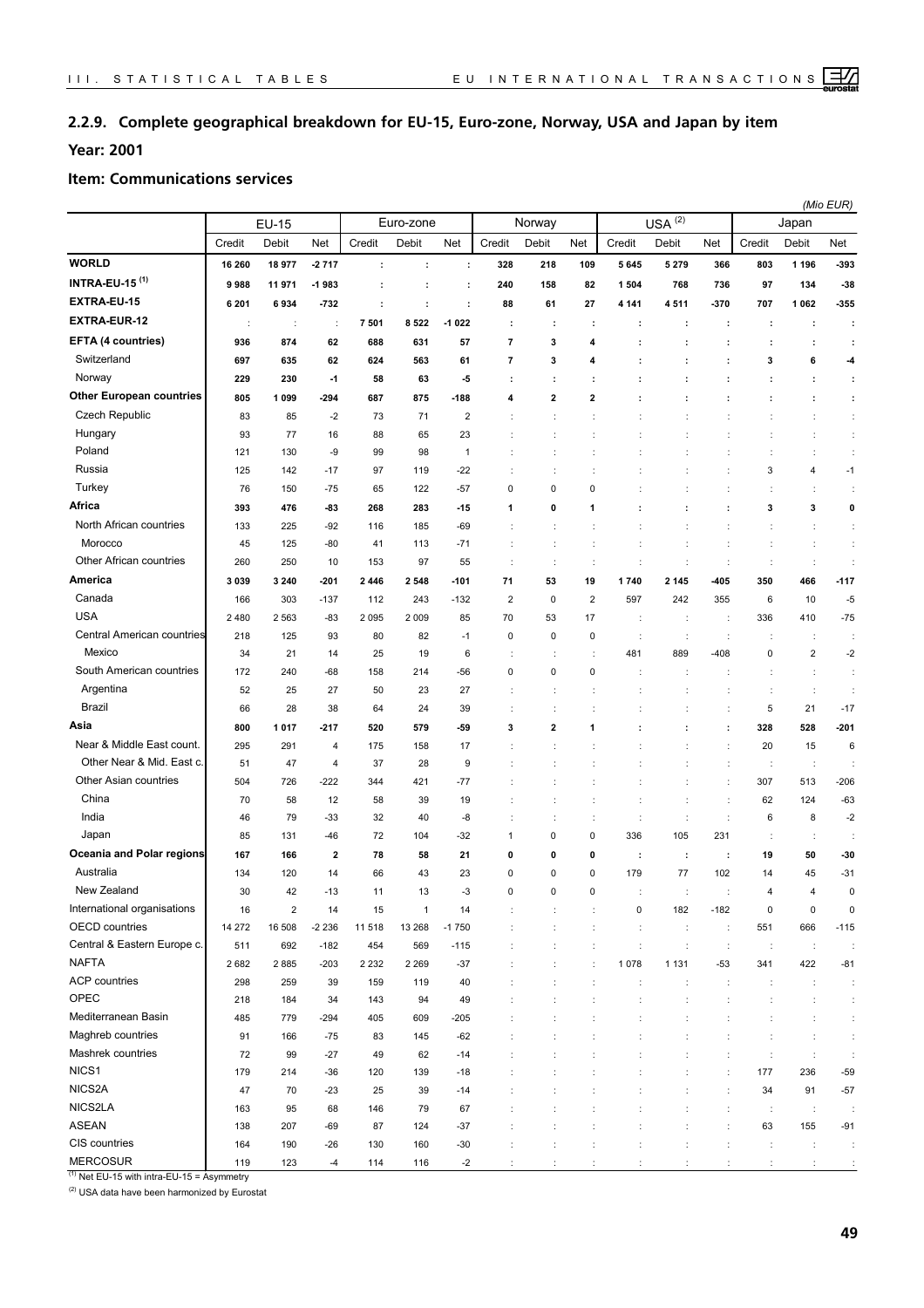#### **Complete geographical breakdown for EU-15, Euro-zone, Norway, USA and Japan by item 2.2.10.**

**Year: 2001**

#### **Item: Construction services**

|                                  |                      |                      |                |         |           |                |           |                      |             |                      |                         |                      |                      | (Mio EUR)            |                      |
|----------------------------------|----------------------|----------------------|----------------|---------|-----------|----------------|-----------|----------------------|-------------|----------------------|-------------------------|----------------------|----------------------|----------------------|----------------------|
|                                  |                      | <b>EU-15</b>         |                |         | Euro-zone |                |           | Norway               |             |                      | $USA^{(2)}$             |                      |                      | Japan                |                      |
|                                  | Credit               | Debit                | Net            | Credit  | Debit     | Net            | Credit    | Debit                | Net         | Credit               | Debit                   | Net                  | Credit               | Debit                | Net                  |
| <b>WORLD</b>                     | 17740                | 13 299               | 4 4 4 1        | ÷       | ÷         | ÷              | 97        | 25                   | 72          | 2929                 | 526                     | 2 4 0 3              | 5 3 5 1              | 4 2 6 7              | 1 0 8 4              |
| <b>INTRA-EU-15<sup>(1)</sup></b> | 7620                 | 6868                 | 753            | ÷       | ÷         | ÷              | 80        | 23                   | 58          | 271                  | 100                     | 171                  | 157                  | 736                  | $-579$               |
| EXTRA-EU-15                      | 10 046               | 6 3 9 0              | 3656           | ÷       | ÷         | ÷              | 17        | 3                    | 14          | 2657                 | 425                     | 2 2 3 2              | 5 1 9 4              | 3531                 | 1663                 |
| EXTRA-EUR-12                     | $\ddot{\phantom{a}}$ | $\ddot{\phantom{a}}$ | ÷              | 11 134  | 7 4 3 5   | 3700           | ÷         | ÷                    | ÷           | ÷                    | ÷                       | ÷                    |                      | ÷                    | ÷                    |
| EFTA (4 countries)               | 995                  | 759                  | 237            | 804     | 693       | 111            | 1         | 0                    | 1           | ÷                    | ÷                       | ÷                    | ÷                    | ÷                    | ÷                    |
| Switzerland                      | 516                  | 557                  | -41            | 499     | 544       | -46            | 1         | 0                    | 1           |                      | 1                       | $\ddot{\phantom{a}}$ | 7                    | 9                    | $-2$                 |
| Norway                           | 445                  | 180                  | 265            | 276     | 127       | 149            |           | ÷                    | ÷           | 3                    | 8                       | -4                   |                      | ÷                    | ÷                    |
| <b>Other European countries</b>  | 1562                 | 1 3 5 6              | 206            | 1464    | 1 2 9 3   | 171            | 1         | 1                    | 0           |                      |                         |                      |                      | ÷                    | ÷                    |
| <b>Czech Republic</b>            | 169                  | 132                  | 36             | 165     | 123       | 42             |           |                      |             |                      |                         |                      |                      | t                    | ÷                    |
| Hungary                          | 110                  | 94                   | 16             | 107     | 92        | 14             |           |                      |             |                      |                         |                      |                      |                      | ÷                    |
| Poland                           | 242                  | 378                  | $-136$         | 225     | 362       | $-137$         |           | t                    |             |                      | t                       |                      | ÷                    | ÷                    | ÷                    |
| Russia                           | 439                  | 238                  | 201            | 437     | 237       | 200            |           |                      |             |                      | ÷                       |                      | 2                    | $\mathbf{1}$         | $\mathbf{1}$         |
| Turkey                           | 178                  | 145                  | 33             | 176     | 145       | 31             | 0         | 0                    | $\pmb{0}$   |                      | $\ddot{\cdot}$          | $\ddot{\phantom{a}}$ | $\ddot{\cdot}$       | ÷                    | ÷                    |
| Africa                           | 1707                 | 484                  | 1 2 2 4        | 1671    | 451       | 1 2 2 0        | 1         | 0                    | 1           | 180                  | 74                      | 106                  | 555                  | 182                  | 373                  |
| North African countries          | 524                  | 169                  | 355            | 512     | 162       | 350            |           | $\ddot{\cdot}$       |             | ÷                    | ÷                       | ÷                    | ÷                    | t                    | ÷                    |
| Morocco                          | 28                   | 34                   | $-5$           | 28      | 33        | -5             |           | $\ddot{\phantom{a}}$ |             |                      |                         |                      |                      | ÷                    | ÷                    |
| Other African countries          | 1 1 8 3              | 313                  | 870            | 1 1 5 9 | 287       | 871            |           | ÷                    | ÷           | İ                    |                         |                      |                      | ÷                    | ÷                    |
| America                          | 2627                 | 1553                 | 1074           | 2452    | 1492      | 960            | 13        | 1                    | 12          | 1312                 | 111                     | 1 201                | 1 407                | 1 0 8 0              | 327                  |
| Canada                           | 54                   | 47                   | $\overline{7}$ | 47      | 46        | 0              | 0         | 0                    | $\mathbf 0$ | 681                  | 64                      | 617                  | 3                    | 9                    | -6                   |
| <b>USA</b>                       | 1697                 | 985                  | 712            | 1637    | 963       | 675            | 13        | 0                    | 12          |                      | ÷                       | $\ddot{\phantom{a}}$ | 509                  | 466                  | 42                   |
| Central American countries       | 524                  | 278                  | 246            | 454     | 247       | 208            | 0         | 0                    | $\mathbf 0$ | $\ddot{\phantom{a}}$ | $\ddot{\phantom{a}}$    | $\ddot{\phantom{a}}$ | ÷                    | $\ddot{\phantom{a}}$ |                      |
| Mexico                           | 255                  | 82                   | 173            | 255     | 82        | 173            |           | ÷                    |             | 50                   | 10                      | 40                   | 364                  | 505                  | $-141$               |
| South American countries         | 346                  | 238                  | 108            | 313     | 235       | 78             | 0         | 0                    | 0           | ÷                    | ÷                       | $\ddot{\phantom{a}}$ | ÷                    | ÷                    | ÷                    |
| Argentina                        | 45                   | 52                   | $-7$           | 45      | 52        | $-7$           |           | t                    |             | 12                   | $\pmb{0}$               | 12                   | ÷                    | ÷                    |                      |
| <b>Brazil</b>                    | 117                  | 90                   | 27             | 107     | 89        | 18             |           | ÷                    |             | 300                  | 10                      | 290                  | 71                   | 16                   | 55                   |
| Asia                             | 3025                 | 2 186                | 839            | 2933    | 2 1 1 8   | 815            | 0         | 0                    | 0           | ÷                    | $\cdot$                 | ÷                    | 3 0 8 4              | 2084                 | 1 000                |
| Near & Middle East count.        | 1 2 3 9              | 1022                 | 217            | 1 2 0 9 | 994       | 216            |           | t                    |             |                      | $\ddot{\cdot}$          | ÷                    | 907                  | 640                  | 267                  |
| Other Near & Mid. East c.        | 87                   | 74                   | 13             | 81      | 66        | 15             |           |                      |             | t                    | ÷                       | ÷                    | ÷                    | ÷                    |                      |
| Other Asian countries            | 1785                 | 1 1 6 2              | 624            | 1724    | 1 1 2 3   | 601            |           |                      |             | ÷                    | ÷                       | ÷                    | 2 177                | 1444                 | 733                  |
| China                            | 213                  | 173                  | 40             | 209     | 172       | 36             |           |                      | ÷           | 299                  | $\overline{\mathbf{c}}$ | 297                  | 253                  | 121                  | 132                  |
| India                            | 224                  | 71                   | 153            | 222     | 70        | 152            |           | ÷                    | ÷           | 13                   | 6                       | 8                    | 52                   | 41                   | 11                   |
| Japan                            | 99                   | 116                  | $-17$          | 97      | 116       | $-19$          | $\pmb{0}$ | 0                    | $\mathbf 0$ | 55                   | 11                      | 44                   | ÷                    | ÷                    |                      |
| Oceania and Polar regions        | 67                   | 49                   | 18             | 64      | 47        | 18             | 0         | 0                    | 0           | ÷                    | ÷                       | ÷                    | 54                   | 53                   | 1                    |
| Australia                        | 52                   | 35                   | 17             | 50      | 34        | 16             | 0         | 0                    | $\mathbf 0$ | 27                   | 19                      | 8                    | $\overline{7}$       | 21                   | $-14$                |
| New Zealand                      | 13                   | 12                   | $\overline{1}$ | 13      | 11        | $\overline{2}$ | $\Omega$  | $\Omega$             | $\Omega$    | <b>G</b>             | $\Omega$                | -ค                   | $\Omega$             | $\mathbf{1}$         | $-1$                 |
| International organisations      | 12                   | $\mathbf{1}$         | 11             | 10      | $\pmb{0}$ | 10             |           |                      |             | 0                    | $\pmb{0}$               | 0                    | 0                    | 0                    | $\pmb{0}$            |
| <b>OECD</b> countries            | 11 558               | 9829                 | 1730           | 10 530  | 9 2 3 9   | 1 2 9 1        |           |                      |             | ÷                    | $\ddot{\phantom{a}}$    | ÷                    | 1 0 8 8              | 1876                 | $-788$               |
| Central & Eastern Europe c.      | 760                  | 893                  | $-133$         | 696     | 838       | $-142$         |           | t                    | ÷           | ÷                    | ÷                       | ÷                    | $\ddot{\phantom{a}}$ | $\ddot{\phantom{a}}$ | ÷                    |
| <b>NAFTA</b>                     | 2 0 0 5              | 1 1 1 6              | 889            | 1938    | 1 0 9 3   | 845            |           |                      |             | 731                  | 74                      | 658                  | 876                  | 981                  | $-105$               |
| ACP countries                    | 1 2 8 1              | 382                  | 899            | 1 2 2 9 | 353       | 876            |           |                      |             | ÷                    | ÷                       |                      | ÷                    | ÷                    | ÷                    |
| OPEC                             | 1789                 | 1091                 | 699            | 1776    | 1 0 8 5   | 690            |           |                      |             | $\ddot{\cdot}$       |                         |                      |                      | ÷                    | ÷                    |
| Mediterranean Basin              | 967                  | 600                  | 368            | 914     | 560       | 354            |           |                      |             | ÷                    |                         |                      |                      | ÷                    | ÷                    |
| Maghreb countries                | 261                  | 91                   | 170            | 255     | 89        | 166            |           |                      |             |                      |                         |                      |                      | t                    | ÷                    |
| Mashrek countries                | 264                  | 105                  | 160            | 253     | 94        | 159            |           |                      |             | $\ddot{\phantom{a}}$ |                         |                      |                      | ÷                    | $\ddot{\phantom{a}}$ |
| NICS <sub>1</sub>                | 750                  | 453                  | 296            | 727     | 435       | 292            |           |                      |             | 127                  | $\ddot{\cdot}$          | ÷                    | 419                  | 514                  | $-96$                |
| NICS2A                           | 210                  | 155                  | 55             | 199     | 149       | 50             |           | $\ddot{\cdot}$       | ÷           | 49                   | 4                       | 45                   | 753                  | 418                  | 335                  |
| NICS2LA                          | 434                  | 235                  | 199            | 420     | 234       | 186            |           |                      | ÷           | 376                  | 20                      | 356                  | $\ddot{\phantom{a}}$ | $\cdot$              | ÷                    |
| <b>ASEAN</b>                     | 733                  | 457                  | 276            | 711     | 444       | 267            |           |                      | ÷           | ÷                    | ÷                       | ÷                    | 1470                 | 927                  | 544                  |
| CIS countries                    | 556                  | 318                  | 237            | 548     | 316       | 232            |           | ÷                    | ÷           | $\ddot{\phantom{a}}$ | ÷                       | $\ddot{\cdot}$       | ÷                    | ÷                    | ÷                    |
| <b>MERCOSUR</b>                  | 165                  | 144                  | 21             | 153     | 143       | 10             | ÷         | ÷                    | ÷           | ÷                    | $\ddot{\phantom{a}}$    | ÷                    | ÷                    | $\ddot{\cdot}$       | ÷                    |

 $(1)$  Net EU-15 with intra-EU-15 = Asymmetry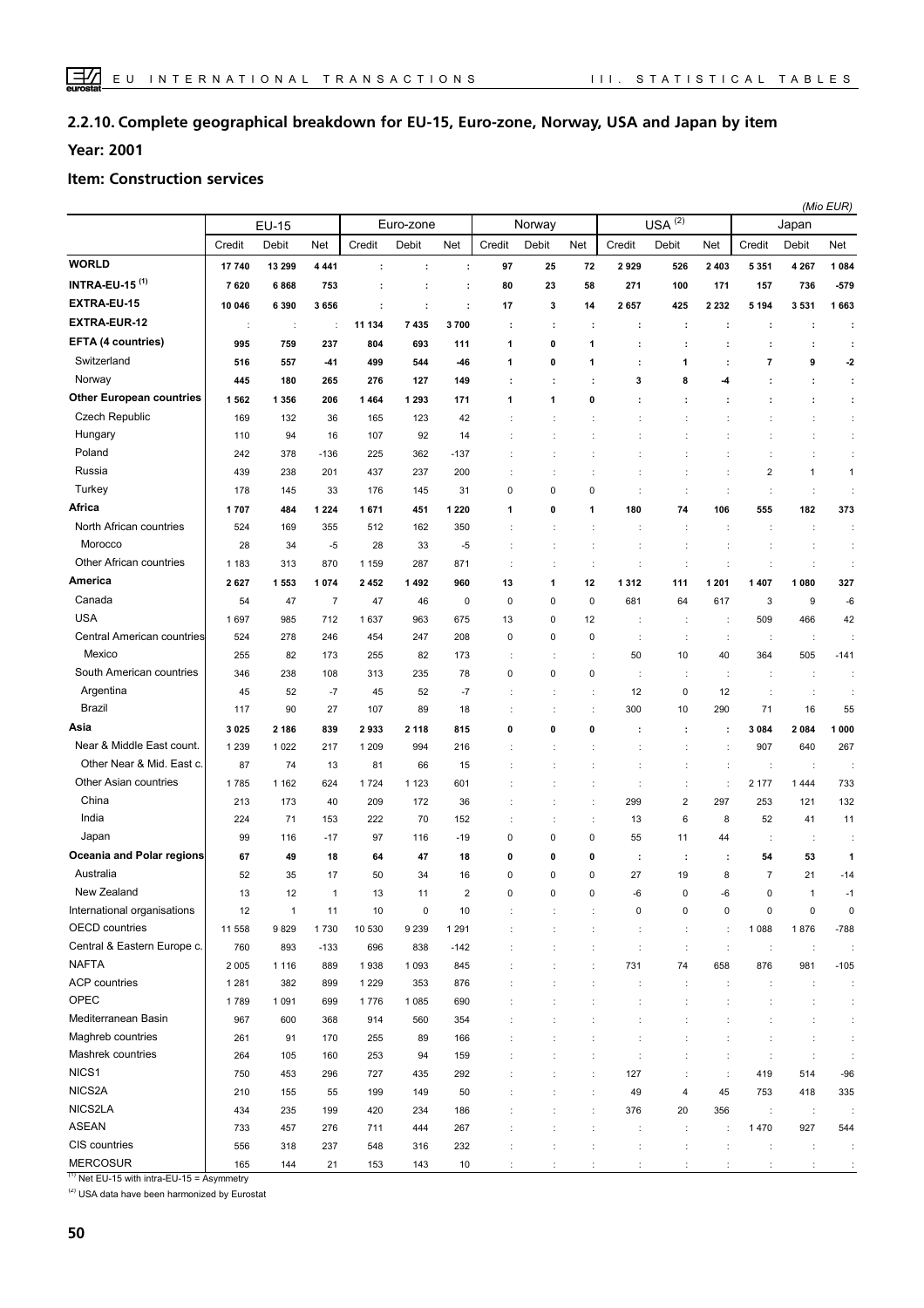## **2.2.11. Complete geographical breakdown for EU-15, Euro-zone, Norway, USA and Japan by item**

**Year: 2001**

#### **Item: Insurance services**

|                                  |         |         |                      |         |           |             |                          |                      |                |                         |                      |                      |                      | (Mio EUR)            |                      |
|----------------------------------|---------|---------|----------------------|---------|-----------|-------------|--------------------------|----------------------|----------------|-------------------------|----------------------|----------------------|----------------------|----------------------|----------------------|
|                                  |         | EU-15   |                      |         | Euro-zone |             |                          | Norway               |                |                         | $USA^{(2)}$          |                      |                      | Japan                |                      |
|                                  | Credit  | Debit   | Net                  | Credit  | Debit     | Net         | Credit                   | Debit                | Net            | Credit                  | Debit                | Net                  | Credit               | Debit                | Net                  |
| <b>WORLD</b>                     | 16915   | 12 669  | 4 2 4 6              | ÷       | ÷         | ÷           | 464                      | 663                  | $-200$         | 20                      | 5478                 | -5458                | $-117$               | 2969                 | $-3086$              |
| <b>INTRA-EU-15<sup>(1)</sup></b> | 8821    | 9 3 6 2 | $-541$               | ÷       | ÷         | ÷           | 303                      | 479                  | $-176$         | -612                    | -3678                | 3 0 6 6              | $-109$               | 1432                 | $-1541$              |
| EXTRA-EU-15                      | 7892    | 3 2 8 5 | 4 60 6               | ÷       | ÷         | ÷           | 161                      | 185                  | $-24$          | 632                     | 9 1 5 6              | $-8524$              | $-7$                 | 1538                 | $-1,545$             |
| <b>EXTRA-EUR-12</b>              | ÷       | ÷       | $\ddot{\phantom{a}}$ | 5 0 4 8 | 4486      | 562         | ÷                        | ÷                    | ÷              | ÷                       | ÷                    | ÷                    | ÷                    | ÷                    | ÷                    |
| EFTA (4 countries)               | 1 1 8 8 | 694     | 493                  | 800     | 549       | 251         | $\overline{7}$           | 11                   | -4             | ÷                       | ÷                    | ÷                    | ÷                    | ÷                    | ÷                    |
| Switzerland                      | 996     | 527     | 469                  | 796     | 451       | 346         | $\overline{\phantom{a}}$ | 11                   | -4             | $-57$                   | $-575$               | 518                  | 34                   | 98                   | -63                  |
| Norway                           | 188     | 141     | 46                   | 19      | 79        | -60         | ÷                        | ÷                    | ÷              | -28                     | 29                   | -57                  | ÷                    | ÷                    | ÷                    |
| <b>Other European countries</b>  | 744     | 324     | 420                  | 557     | 269       | 288         | 4                        | 4                    | 0              | ÷                       | ÷                    | ÷                    | ÷                    | ÷                    | ÷                    |
| Czech Republic                   | 79      | 41      | 38                   | 69      | 37        | 32          |                          | t                    |                | t                       | t                    |                      | t                    | $\ddot{\phantom{a}}$ | ÷                    |
| Hungary                          | 108     | 17      | 90                   | 105     | 14        | 91          |                          | ÷                    |                | ÷                       |                      |                      | ÷                    | t                    | ÷                    |
| Poland                           | 59      | 19      | 41                   | 47      | 13        | 34          |                          | ÷                    |                |                         | ÷                    |                      | $\ddot{\cdot}$       | t                    | ÷                    |
| Russia                           | 86      | 73      | 13                   | 39      | 67        | $-28$       |                          | ÷                    |                |                         |                      |                      | 0                    | 5                    | $-5$                 |
| Turkey                           | 94      | 29      | 65                   | 56      | 22        | 34          | 0                        | 0                    | 0              |                         |                      |                      | t                    | t                    | ÷                    |
| Africa                           | 351     | 133     | 218                  | 82      | 106       | $-24$       | 1                        | 0                    | 0              | $\overline{\mathbf{r}}$ | 3                    | 3                    | 5                    | 6                    | $-2$                 |
| North African countries          | 65      | 55      | 10                   | 38      | 48        | $-10$       |                          |                      |                |                         |                      |                      | İ                    | $\ddot{\phantom{a}}$ | ÷                    |
| Morocco                          | 20      | 12      | 8                    | 13      | 11        | 3           |                          | ÷                    |                | ÷                       | t                    | $\ddot{\phantom{a}}$ | ÷                    | $\ddot{\phantom{a}}$ | ÷                    |
| Other African countries          | 286     | 74      | 212                  | 43      | 54        | $-11$       | ÷                        | ÷                    | ÷              | ÷                       | ÷                    | ÷                    | ÷                    | $\ddot{\cdot}$       | ÷                    |
| America                          | 3898    | 1 1 6 3 | 2735                 | 1 048   | 851       | 196         | 135                      | 159                  | $-24$          | 801                     | 9694                 | -8 893               | $-110$               | 1072                 | $-1182$              |
| Canada                           | $-167$  | $-322$  | 155                  | -666    | -344      | $-322$      | 4                        | 3                    | $\mathbf{1}$   | 236                     | 413                  | $-178$               | 4                    | 12                   | -8                   |
| <b>USA</b>                       | 1899    | 1 1 7 1 | 728                  | 479     | 931       | $-452$      | 120                      | 143                  | $-23$          | ÷                       | ÷                    | $\ddot{\phantom{a}}$ | $-133$               | 806                  | $-939$               |
| Central American countries       | 1462    | 224     | 1 2 3 8              | 837     | 194       | 642         | 12                       | 12                   | $\mathsf 0$    | ÷                       | ÷                    | $\ddot{\phantom{a}}$ | ÷                    | $\ddot{\phantom{a}}$ | ÷                    |
| Mexico                           | 158     | 18      | 140                  | 79      | 15        | 64          |                          | t                    |                | 107                     | $-4$                 | 112                  | $\overline{7}$       | 3                    | 5                    |
| South American countries         | 701     | 88      | 613                  | 397     | 69        | 328         | 0                        | 2                    | -2             | ÷                       | ÷                    |                      |                      | ÷                    | ÷                    |
| Argentina                        | 130     | 26      | 104                  | 83      | 18        | 65          |                          | ÷                    |                | $-20$                   | $-7$                 | $-13$                | ÷                    | $\ddot{\phantom{a}}$ | ÷                    |
| Brazil                           | 44      | 22      | 22                   | -6      | 17        | $-23$       |                          |                      |                | 59                      | $-12$                | 71                   | 1                    | 4                    | -3                   |
| Asia                             | 1486    | 881     | 605                  | 431     | 664       | -233        | 13                       | 9                    | 4              | ÷                       | ÷                    | ÷                    | 55                   | 326                  | $-271$               |
| Near & Middle East count.        | 318     | 80      | 237                  | 99      | 65        | 34          |                          |                      |                |                         |                      |                      | 8                    | 61                   | $-52$                |
| Other Near & Mid. East c.        | 67      | 9       | 58                   | 58      | 9         | 49          |                          |                      |                |                         |                      |                      | ÷                    | $\ddot{\phantom{a}}$ |                      |
| Other Asian countries            | 1 1 6 8 | 802     | 366                  | 332     | 599       | $-268$      |                          |                      |                |                         |                      | $\ddot{\cdot}$       | 47                   | 265                  | $-218$               |
| China                            | 82      | 67      | 14                   | 38      | 44        | -6          |                          | t                    | ÷              | $\overline{7}$          | 1                    | 6                    | 17                   | 76                   | $-59$                |
| India                            | 45      | 20      | 25                   | 8       | 11        | $-3$        |                          | t                    |                | 0                       | $-1$                 | $\mathbf{1}$         | 0                    | 5                    | $-5$                 |
| Japan                            | 434     | 441     | $-7$                 | 136     | 388       | $-253$      | 2                        | 1                    | 1              | 6                       | $-20$                | 26                   | ÷                    | ÷                    | ÷                    |
| Oceania and Polar regions        | 165     | 5       | 160                  | -113    | -5        | $-108$      | 1                        | 2                    | -1             | ÷                       | ÷                    | ÷                    | 7                    | 27                   | $-19$                |
| Australia                        | 50      | -9      | 60                   | $-172$  | $-16$     | $-156$      | 0                        | $\mathbf{1}$         | 0              | $-12$                   | $-45$                | 32                   | 6                    | 22                   | $-17$                |
| New Zealand                      | 71      |         | 67                   | 26      |           | 25          | 0                        | 0                    | 0              | 9                       | $-1$                 | 10                   | 0                    | 3                    | -3                   |
| International organisations      | 36      | 12      | 24                   | 34      | 11        | 23          |                          | ÷                    | ÷              | $-203$                  | 45                   | $-248$               | 0                    | $\pmb{0}$            | 0                    |
| OECD countries                   | 12917   | 11 496  | 1420                 | 7890    | 9900      | $-2010$     | ÷                        | $\ddot{\cdot}$       | $\ddot{\cdot}$ | $\sim$                  | $\ddot{\phantom{a}}$ | $\ddot{\phantom{a}}$ | $-187$               | 2 4 0 4              | $-2591$              |
| Central & Eastern Europe c.      | 446     | 167     | 279                  | 394     | 147       | 247         | $\ddot{\cdot}$           | $\ddot{\phantom{a}}$ | $\ddot{\cdot}$ | $\ddot{\phantom{a}}$    | $\ddot{\phantom{a}}$ | $\ddot{\phantom{a}}$ | $\ddot{\phantom{a}}$ | $\ddot{\phantom{a}}$ |                      |
| <b>NAFTA</b>                     | 1890    | 868     | 1 0 2 2              | $-108$  | 603       | $-711$      |                          | t                    | t              | 343                     | 409                  | $-66$                | $-122$               | 821                  | $-943$               |
| <b>ACP</b> countries             | 687     | 127     | 560                  | 169     | 98        | 71          |                          | ÷                    | ÷              | ÷                       | ÷                    | ÷                    | $\ddot{\phantom{a}}$ | ÷                    | ÷                    |
| OPEC                             | 414     | 124     | 290                  | 77      | 94        | $-17$       |                          | ÷                    | ÷              | ÷                       | $\ddot{\phantom{a}}$ | $\ddot{\phantom{a}}$ | ÷                    | ÷                    | ÷                    |
| Mediterranean Basin              | 477     | 184     | 293                  | 271     | 163       | 108         |                          | t                    |                | ÷                       | t                    |                      | $\ddot{\phantom{a}}$ | $\ddot{\phantom{a}}$ | $\ddot{\phantom{a}}$ |
| Maghreb countries                | 52      | 43      | 9                    | 38      | 39        | $\mathsf 0$ |                          |                      | ÷              | ÷                       | t                    |                      | ÷                    | $\ddot{\phantom{a}}$ | ÷                    |
| Mashrek countries                | 79      | 11      | 68                   | 57      | 9         | 48          |                          |                      |                | ÷                       | ÷                    |                      | ÷                    | $\ddot{\phantom{a}}$ | ÷                    |
| NICS1                            | 325     | 189     | 136                  | 90      | 110       | $-20$       |                          |                      |                | 59                      | 21                   | 38                   | $-3$                 | 127                  | $-130$               |
| NICS2A                           | 129     | 57      | 72                   | 35      | 30        | 5           |                          |                      |                | 13                      | 13                   | $\pmb{0}$            | 15                   | 37                   | $-22$                |
| NICS2LA                          | 392     | 86      | 306                  | 184     | 69        | 115         |                          |                      |                | 190                     | $-23$                | 213                  | $\ddot{\phantom{a}}$ | $\ddot{\phantom{a}}$ |                      |
| <b>ASEAN</b>                     | 296     | 105     | 191                  | 78      | 57        | 21          |                          |                      |                | ÷                       | ÷                    | ÷                    | 11                   | 105                  | $-94$                |
| CIS countries                    | 104     | 84      | 20                   | 51      | $77\,$    | $-25$       |                          | ÷                    |                | t                       |                      |                      | ÷                    | $\ddot{\phantom{a}}$ | ÷                    |
| <b>MERCOSUR</b>                  | 187     | 50      | 136                  | 86      | 38        | 48          |                          |                      |                |                         |                      |                      |                      |                      | ÷                    |

 $(1)$  Net EU-15 with intra-EU-15 = Asymmetry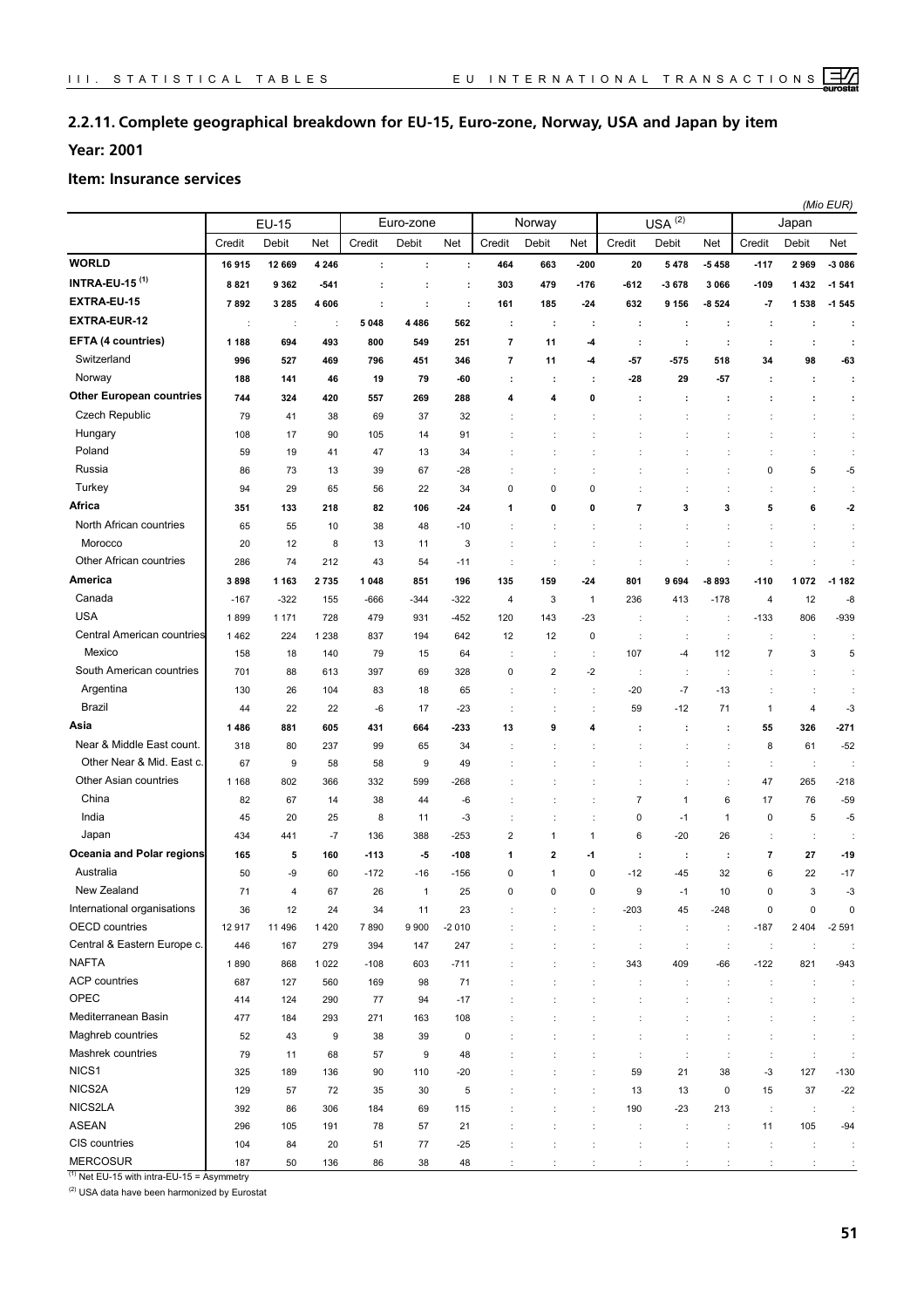#### **Complete geographical breakdown for EU-15, Euro-zone, Norway, USA and Japan by item 2.2.12.**

**Year: 2001**

#### **Item: Financial services**

|                                  |                      |                      |         |         |                |         |                |                      |                         |                      |                      |                      |                          | (Mio EUR)            |                         |
|----------------------------------|----------------------|----------------------|---------|---------|----------------|---------|----------------|----------------------|-------------------------|----------------------|----------------------|----------------------|--------------------------|----------------------|-------------------------|
|                                  |                      | <b>EU-15</b>         |         |         | Euro-zone      |         |                | Norway               |                         |                      | $USA^{(2)}$          |                      |                          | Japan                |                         |
|                                  | Credit               | Debit                | Net     | Credit  | Debit          | Net     | Credit         | Debit                | Net                     | Credit               | Debit                | Net                  | Credit                   | Debit                | Net                     |
| <b>WORLD</b>                     | 49 485               | 27 388               | 22 097  | ÷       | ÷              | ÷       | 342            | 157                  | 186                     | 20 108               | 10 354               | 9754                 | 3031                     | 1841                 | 1 1 9 0                 |
| <b>INTRA-EU-15<sup>(1)</sup></b> | 28 122               | 15789                | 12 333  | ÷       | ÷              | ÷       | 237            | 123                  | 114                     | 7663                 | 5 5 9 2              | 2071                 | 1031                     | 774                  | 257                     |
| EXTRA-EU-15                      | 21 248               | 11 502               | 9746    | ÷       | ÷              | ÷       | 105            | 34                   | 72                      | 12 445               | 4762                 | 7683                 | 2000                     | 1 0 6 7              | 933                     |
| <b>EXTRA-EUR-12</b>              | $\ddot{\phantom{a}}$ | $\ddot{\phantom{a}}$ | ÷       | 16 133  | 13724          | 2 4 0 9 | ÷              | ÷                    | ÷                       | ÷                    | ÷                    | ÷                    | ÷                        | $\ddot{\phantom{a}}$ | ÷                       |
| EFTA (4 countries)               | 4867                 | 2794                 | 2074    | 3531    | 2 4 3 7        | 1 0 9 4 | 5              | 1                    | 4                       | ÷                    | ÷                    | ÷                    | ÷                        | ÷                    | ÷                       |
| Switzerland                      | 4501                 | 2624                 | 1878    | 3 4 3 4 | 2 3 6 5        | 1 0 6 9 | 4              | 1                    | $\overline{\mathbf{2}}$ | 669                  | 456                  | 213                  | 31                       | 17                   | 14                      |
| Norway                           | 311                  | 143                  | 168     | 58      | 47             | 10      | ÷              | ÷                    | ÷                       | 106                  | 51                   | 55                   | ÷                        | ÷                    | ÷                       |
| <b>Other European countries</b>  | 1724                 | 529                  | 1 1 9 5 | 986     | 402            | 584     | 31             | 2                    | 29                      | ÷                    | ÷                    | ÷                    | ÷                        | ÷                    | ÷                       |
| <b>Czech Republic</b>            | 84                   | 39                   | 45      | 71      | 35             | 36      |                | $\ddot{\phantom{a}}$ |                         |                      |                      |                      | İ                        | t                    | $\ddot{\phantom{a}}$    |
| Hungary                          | 102                  | 49                   | 54      | 80      | 43             | 37      |                | ÷                    |                         | t                    |                      |                      | ÷                        | ÷                    | ÷                       |
| Poland                           | 142                  | 50                   | 92      | 103     | 44             | 59      |                | ÷                    |                         |                      | ÷                    |                      | $\ddot{\phantom{a}}$     | ÷                    | ÷                       |
| Russia                           | 198                  | 43                   | 155     | 82      | 28             | 53      |                | $\ddot{\cdot}$       |                         | t                    | ÷                    |                      | $\overline{\mathcal{I}}$ | 2                    | 6                       |
| Turkey                           | 166                  | 46                   | 121     | 93      | 29             | 65      | 1              | 0                    | $\mathbf{1}$            |                      | $\ddot{\phantom{a}}$ |                      | $\ddot{\phantom{a}}$     | ÷                    | ÷                       |
| Africa                           |                      |                      |         |         |                |         |                |                      | 4                       |                      |                      |                      |                          |                      |                         |
| North African countries          | 652                  | 133                  | 519     | 271     | 92             | 179     | 4              | 0                    |                         | 234                  | 36                   | 198                  | 18                       | 0                    | 18                      |
| Morocco                          | 126                  | 38                   | 88      | 87      | 37             | 50      |                | ÷                    |                         | ÷                    | $\ddot{\phantom{a}}$ | ÷                    | ÷                        | ÷                    | ÷                       |
| Other African countries          | 21                   | $\overline{7}$       | 14      | 19      | $\overline{7}$ | 13      |                | t                    |                         |                      |                      |                      |                          | t                    | $\ddot{\phantom{a}}$    |
| America                          | 525                  | 96                   | 429     | 183     | 57             | 127     |                | ÷                    | ÷                       | ÷                    |                      |                      | $\ddot{\phantom{a}}$     | ÷                    | $\ddot{\phantom{a}}$    |
|                                  | 9 1 7 1              | 5612                 | 3559    | 4 1 0 8 | 4 0 3 6        | 72      | 59             | 23                   | 36                      | 6713                 | 2030                 | 4683                 | 1554                     | 860                  | 694                     |
| Canada                           | 298                  | 119                  | 179     | 158     | 80             | 77      | $\mathbf{1}$   | 0                    | $\mathbf{1}$            | 1617                 | 903                  | 714                  | 5                        | 3                    | $\overline{\mathbf{c}}$ |
| <b>USA</b>                       | 7528                 | 4918                 | 2610    | 3 1 9 9 | 3 4 7 6        | $-277$  | 56             | 23                   | 33                      | ÷                    | ÷                    | ÷                    | 1 3 3 0                  | 835                  | 494                     |
| Central American countries       | 1 0 4 4              | 461                  | 582     | 533     | 390            | 143     | $\overline{2}$ | 0                    | $\mathbf{1}$            | t                    | $\cdot$              | $\ddot{\phantom{a}}$ | $\cdot$                  | d                    |                         |
| Mexico                           | 98                   | 34                   | 64      | 48      | 11             | 37      |                | ÷                    |                         | 476                  | 158                  | 319                  | 10                       | 0                    | 10                      |
| South American countries         | 301                  | 111                  | 190     | 218     | 87             | 131     | 0              | 0                    | $\pmb{0}$               | ÷                    | ÷                    | $\ddot{\phantom{a}}$ | $\cdot$                  | ÷                    | ÷                       |
| Argentina                        | 63                   | 17                   | 46      | 54      | 12             | 43      |                |                      | ÷                       | 263                  | 47                   | 216                  | $\cdot$                  | t                    |                         |
| <b>Brazil</b>                    | 93                   | 61                   | 32      | 66      | 52             | 13      | ÷              | ÷                    | ÷                       | 381                  | 70                   | 311                  | 75                       | $\mathbf 2$          | 73                      |
| Asia                             | 4402                 | 2 1 6 7              | 2 2 3 6 | 1830    | 1 3 6 3        | 467     | 6              | 8                    | -2                      | ÷                    | ÷                    | ÷                    | 318                      | 138                  | 180                     |
| Near & Middle East count.        | 439                  | 111                  | 328     | 215     | 59             | 156     |                | $\ddot{\cdot}$       |                         | ÷                    | $\ddot{\phantom{a}}$ | ÷                    | 5                        | 5                    | $\mathbf 0$             |
| Other Near & Mid. East c.        | 46                   | 21                   | 25      | 22      | 8              | 14      |                |                      |                         | ÷                    | ÷                    | ÷                    | $\ddot{\phantom{a}}$     | $\ddot{\cdot}$       |                         |
| Other Asian countries            | 3963                 | 2056                 | 1907    | 1615    | 1 3 0 5        | 310     |                |                      | $\ddot{\phantom{a}}$    | ÷                    | ÷                    | $\ddot{\phantom{a}}$ | 314                      | 133                  | 180                     |
| China                            | 138                  | 53                   | 84      | 58      | 42             | 16      |                | ÷                    | ÷                       | 176                  | 9                    | 167                  | $\overline{7}$           | 4                    | 4                       |
| India                            | 82                   | 22                   | 60      | 32      | 12             | 20      |                | ÷                    | ÷                       | 87                   | 21                   | 66                   | 3                        | 0                    | 3                       |
| Japan                            | 2 4 2 7              | 1 3 4 4              | 1 0 8 2 | 1017    | 883            | 134     | 4              | 3                    | $\mathbf 0$             | 1 2 7 2              | 822                  | 450                  | ÷                        | t                    | ÷                       |
| Oceania and Polar regions        | 376                  | 162                  | 214     | 128     | 125            | 3       | 0              | 1                    | -1                      | ÷                    | ÷                    | ÷                    | 13                       | 6                    | 7                       |
| Australia                        | 303                  | 136                  | 168     | 79      | 99             | $-20$   | 0              | 0                    | $\mathbf 0$             | 373                  | 204                  | 169                  | 13                       | 6                    | $\overline{7}$          |
| New Zealand                      | 26                   | 12                   | 14      | 6       | 12             | -5      | $\Omega$       | $\Omega$             | $\Omega$                | 37                   | 11                   | 26                   | $\pmb{0}$                | 0                    | $\Omega$                |
| International organisations      | 41                   | 102                  | $-61$   | 29      | $\overline{4}$ | 26      |                | ÷                    |                         | 27                   | $10$                 | 17                   | 29                       | 15                   | 14                      |
| OECD countries                   | 44 318               | 25 365               | 18 954  | 24 908  | 19 918         | 4 9 9 0 |                | $\ddot{\phantom{a}}$ | ÷                       | $\ddot{\phantom{a}}$ | $\ddot{\phantom{a}}$ | ÷                    | 2448                     | 1 6 4 4              | 803                     |
| Central & Eastern Europe c.      | 519                  | 218                  | 301     | 422     | 195            | 226     |                | $\ddot{\cdot}$       | ÷                       | ÷                    | ÷                    | ÷                    | $\ddot{\phantom{a}}$     | $\ddot{\phantom{a}}$ | ÷                       |
| <b>NAFTA</b>                     | 7923                 | 5 0 7 1              | 2852    | 3 4 0 4 | 3 5 6 6        | $-162$  |                |                      |                         | 2 0 9 3              | 1 0 6 0              | 1033                 | 1 3 4 4                  | 838                  | 506                     |
| <b>ACP</b> countries             | 783                  | 192                  | 591     | 254     | 127            | 126     |                |                      |                         | ÷                    |                      |                      | ÷                        | ÷                    | ÷                       |
| OPEC                             | 404                  | 98                   | 306     | 248     | 69             | 179     |                |                      |                         | $\ddot{\phantom{a}}$ |                      |                      |                          | ÷                    | ÷                       |
| Mediterranean Basin              | 648                  | 199                  | 448     | 440     | 153            | 287     |                | ÷                    |                         | $\ddot{\cdot}$       | ÷                    |                      | ÷                        | ÷                    | ÷                       |
| Maghreb countries                | 74                   | 20                   | 54      | 59      | 20             | 39      |                |                      |                         |                      |                      |                      |                          | t                    | ÷                       |
| Mashrek countries                | 89                   | 33                   | 57      | 42      | 18             | 24      |                |                      |                         | t                    | ÷                    | $\ddot{\phantom{a}}$ | ÷                        | ÷                    | ÷                       |
| NICS1                            | 1 0 2 9              | 544                  | 485     | 416     | 323            | 93      |                | $\ddot{\phantom{a}}$ | ÷                       | 1584                 | 629                  | 956                  | 232                      | 126                  | 106                     |
| NICS2A                           | 114                  | 52                   | 62      | 36      | 27             | 9       |                | ÷                    | ÷                       | 175                  | 45                   | 130                  | 52                       | $\mathbf{1}$         | 52                      |
| NICS2LA                          | 288                  | 121                  | 167     | 197     | 81             | 116     |                | ÷                    | ÷                       | 1 2 0 5              | 294                  | 911                  | $\sim$                   | $\mathcal{L}$        | ÷                       |
| <b>ASEAN</b>                     | 428                  | 222                  | 206     | 190     | 133            | 57      |                | ÷                    | ÷                       | $\ddot{\phantom{a}}$ | $\ddot{\phantom{a}}$ | ÷                    | 97                       | 33                   | 63                      |
| CIS countries                    | 251                  | 53                   | 198     | 116     | 36             | 80      |                | ÷                    | ÷                       | ÷                    | $\ddot{\phantom{a}}$ | ÷                    | $\ddot{\phantom{a}}$     | ÷                    | ÷                       |
| <b>MERCOSUR</b>                  | 167                  | 79                   | 87      | 130     | 65             | 65      | ÷              | ÷                    | ÷                       | ÷                    | ÷                    | ÷                    | ÷                        | ÷                    | $\ddot{\phantom{a}}$    |

 $(1)$  Net EU-15 with intra-EU-15 = Asymmetry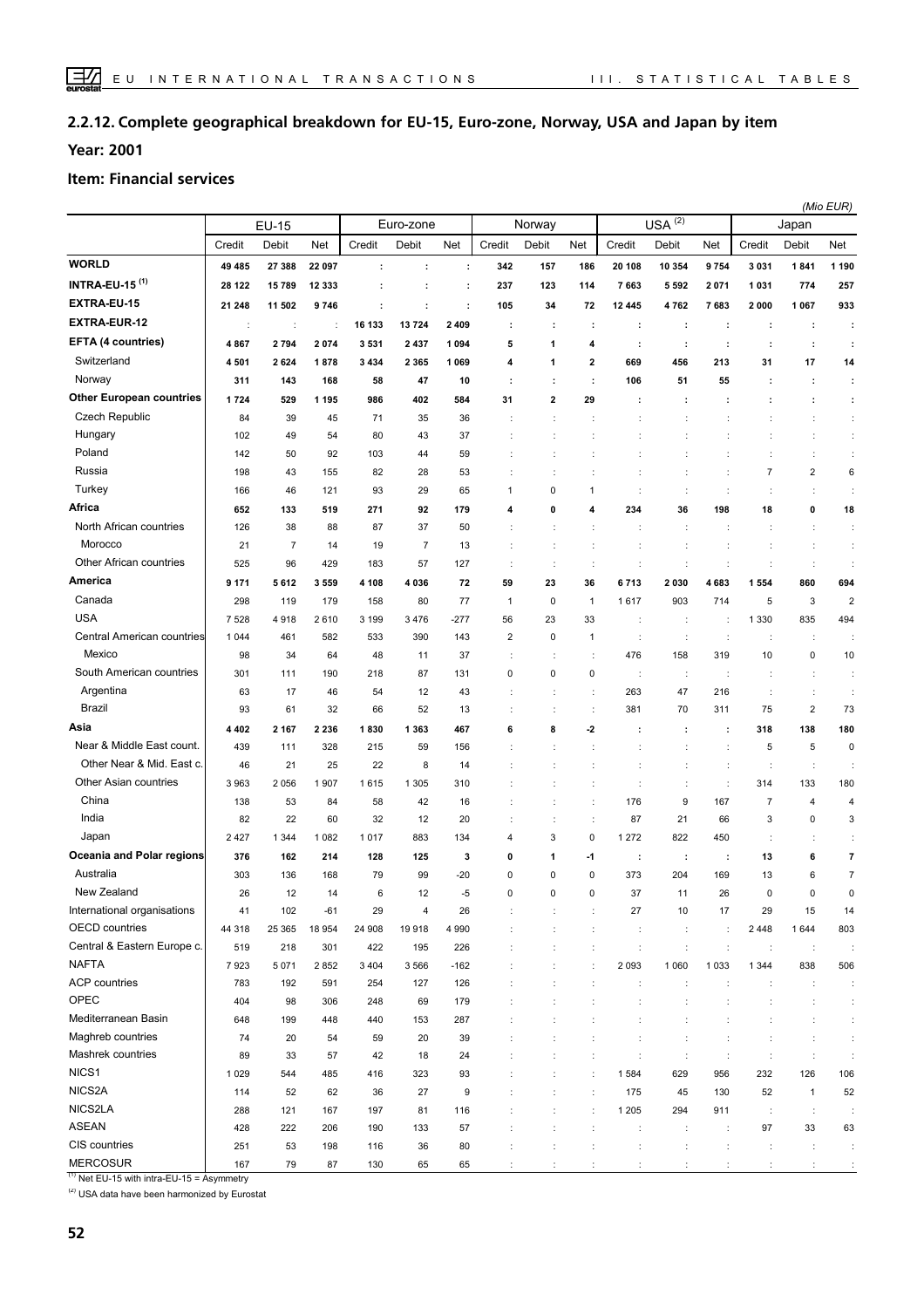## **2.2.13. Complete geographical breakdown for EU-15, Euro-zone, Norway, USA and Japan by item**

## **Year: 2001**

#### **Item: Computer and information services**

| (2)<br>Euro-zone<br>Norway<br><b>USA</b><br><b>EU-15</b><br>Japan<br>Credit<br>Credit<br>Credit<br>Credit<br>Debit<br>Net<br>Debit<br>Net<br>Debit<br>Net<br>Debit<br>Net<br>Credit<br>Debit<br>Net<br>26719<br>19 050<br>7669<br>276<br>174<br>102<br>6628<br>2882<br>3746<br>1577<br>2948<br>$-1371$<br>$\ddot{\phantom{a}}$<br>÷<br>÷<br>14 678<br>3 2 6 6<br>177<br>71<br>106<br>3 2 0 2<br>1 1 9 4<br>2008<br>171<br>407<br>$-236$<br>11 412<br>÷<br>÷<br>÷<br>$-1135$<br>11880<br>7457<br>4 4 2 3<br>÷<br>$\ddot{\phantom{a}}$<br>99<br>103<br>-4<br>3426<br>1688<br>1738<br>1406<br>2541<br>÷<br>12 619<br>9747<br>2871<br>÷<br>÷<br>÷<br>÷<br>÷<br>÷<br>÷<br>÷<br>÷<br>÷<br>÷<br>÷<br>3 0 5 9<br>1 0 5 0<br>2009<br>1486<br>11<br>0<br>10<br>2 3 5 1<br>865<br>÷<br>÷<br>$\ddot{\phantom{a}}$<br>÷<br>$\ddot{\phantom{a}}$<br>÷<br>Switzerland<br>800<br>1438<br>$\overline{\phantom{a}}$<br>0<br>6<br>193<br>54<br>138<br>52<br>48<br>4<br>2610<br>862<br>1748<br>2 2 3 8<br>Norway<br>97<br>413<br>166<br>248<br>45<br>53<br>29<br>8<br>21<br>÷<br>÷<br>÷<br>÷<br>÷<br>÷<br>1 2 3 9<br>456<br>783<br>977<br>384<br>592<br>5<br>1<br>4<br>÷<br>÷<br>÷<br>÷<br>÷<br>÷<br>Czech Republic<br>62<br>86<br>130<br>49<br>81<br>÷<br>148<br>$\ddot{\phantom{a}}$<br>Hungary<br>$\ddot{\cdot}$<br>122<br>175<br>126<br>49<br>116<br>6<br>$\ddot{\phantom{a}}$<br>Poland<br>$\ddot{\cdot}$<br>163<br>61<br>102<br>138<br>54<br>84<br>$\ddot{\phantom{a}}$<br>÷<br>÷<br>Russia<br>122<br>37<br>76<br>0<br>0<br>0<br>85<br>110<br>34<br>Turkey<br>21<br>0<br>0<br>$\mathbf 0$<br>107<br>86<br>81<br>18<br>63<br>$\ddot{\phantom{a}}$<br>÷<br>÷<br>2<br>302<br>372<br>204<br>168<br>0<br>0<br>133<br>0<br>$-2$<br>519<br>217<br>0<br>North African countries<br>169<br>137<br>26<br>143<br>24<br>113<br>$\ddot{\phantom{a}}$<br>÷<br>÷<br>Morocco<br>8<br>54<br>45<br>53<br>8<br>45<br>$\ddot{\cdot}$<br>÷<br>÷<br>÷<br>Other African countries<br>235<br>350<br>190<br>160<br>179<br>56<br>÷<br>$\ddot{\cdot}$<br>÷<br>÷<br>÷<br>÷<br>÷<br>÷<br>÷<br>4035<br>$-23$<br>1 4 0 9<br>1 0 0 6<br>403<br>1 0 3 7<br>1748<br>$-711$<br>5 1 6 6<br>4651<br>515<br>3765<br>$-270$<br>73<br>96<br>Canada<br>$\mathbf{1}$<br>3<br>$-41$<br>274<br>134<br>140<br>252<br>113<br>138<br>$\mathbf{1}$<br>0<br>741<br>798<br>$-57$<br>44<br><b>USA</b><br>4 186<br>4 3 8 6<br>2929<br>3798<br>$-869$<br>1028<br>1699<br>$-671$<br>$-199$<br>72<br>96<br>-24<br>÷<br>÷<br>÷<br>Central American countries<br>260<br>206<br>230<br>50<br>180<br>$\pmb{0}$<br>$\mathbf 0$<br>$\mathbf 0$<br>55<br>÷<br>÷<br>÷<br>÷<br>÷<br>$\ddot{\phantom{a}}$<br>Mexico<br>$\mathbf 2$<br>101<br>89<br>33<br>131<br>0<br>$\overline{\mathbf{c}}$<br>106<br>15<br>91<br>12<br>164<br>t<br>South American countries<br>72<br>0<br>$\mathbf 0$<br>445<br>76<br>369<br>357<br>284<br>0<br>÷<br>÷<br>Argentina<br>77<br>6<br>43<br>19<br>65<br>19<br>58<br>49<br>÷<br>84<br>$\ddot{\phantom{a}}$<br>Brazil<br>$\overline{\mathbf{c}}$<br>$-2$<br>221<br>45<br>159<br>42<br>190<br>12<br>178<br>0<br>177<br>117<br>824<br>2<br>8<br>312<br>608<br>-296<br>1596<br>1015<br>581<br>1074<br>250<br>10<br>÷<br>÷<br>÷<br>Near & Middle East count.<br>425<br>257<br>258<br>219<br>39<br>$\mathbf 0$<br>13<br>$-13$<br>168<br>$\ddot{\phantom{a}}$<br>Other Near & Mid. East c.<br>39<br>29<br>26<br>$\overline{7}$<br>10<br>19<br>÷<br>$\ddot{\phantom{a}}$<br>Other Asian countries<br>604<br>312<br>$-283$<br>1 1 7 3<br>758<br>415<br>818<br>213<br>$\ddot{\phantom{a}}$<br>$\ddot{\phantom{a}}$<br>595<br>÷<br>China<br>22<br>$\overline{7}$<br>$-92$<br>38<br>16<br>99<br>64<br>66<br>80<br>41<br>39<br>131<br>India<br>$\overline{2}$<br>171<br>$-127$<br>24<br>105<br>$-81$<br>140<br>$-74$<br>51<br>$-49$<br>÷<br>66<br>44<br>Japan<br>436<br>316<br>0<br>$\mathbf{1}$<br>425<br>209<br>227<br>182<br>134<br>163<br>262<br>$\ddot{\phantom{a}}$<br>1<br>÷<br>120<br>6<br>$-129$<br>175<br>38<br>137<br>31<br>90<br>0<br>-1<br>134<br>1<br>÷<br>÷<br>÷<br>Australia<br>36<br>116<br>104<br>29<br>75<br>0<br>$\overline{4}$<br>$-3$<br>240<br>39<br>201<br>5<br>131<br>$-126$<br>152<br>New Zealand<br>11<br>15<br>0<br>0<br>0<br>0<br>27<br>3<br>23<br>5<br>11<br>0<br>5<br>0<br>$\mathbf{1}$<br>39<br>36<br>$\pmb{0}$<br>36<br>0<br>0<br>40<br>4<br>$-1$<br>OECD countries<br>1 2 7 9<br>23 621<br>17 528<br>6093<br>18 101<br>14 387<br>3714<br>2 3 6 4<br>$-1085$<br>$\ddot{\cdot}$<br>$\ddot{\phantom{a}}$<br>$\ddot{\phantom{a}}$<br>÷<br>÷<br>Central & Eastern Europe c.<br>835<br>333<br>502<br>655<br>292<br>363<br>$\ddot{\phantom{a}}$<br>$\ddot{\phantom{a}}$<br>$\ddot{\phantom{a}}$<br>÷<br>÷<br>$\ddot{\phantom{a}}$<br>t<br><b>NAFTA</b><br>4 5 6 5<br>4 5 3 6<br>29<br>3 2 8 1<br>3925<br>$-644$<br>905<br>831<br>74<br>1 0 3 2<br>1743<br>$-710$<br>÷<br><b>ACP</b> countries<br>392<br>279<br>184<br>95<br>195<br>196<br>$\ddot{\phantom{a}}$<br>÷<br>÷<br>÷<br>$\ddot{\phantom{a}}$<br>÷<br>OPEC<br>122<br>275<br>113<br>161<br>433<br>310<br>$\ddot{\phantom{a}}$<br>÷<br>$\ddot{\phantom{a}}$<br>÷<br>÷<br>÷<br>Mediterranean Basin<br>640<br>312<br>328<br>502<br>246<br>256<br>÷<br>$\ddot{\cdot}$<br>$\ddot{\phantom{a}}$<br>Maghreb countries<br>17<br>96<br>101<br>15<br>85<br>113<br>÷<br>÷<br>$\ddot{\phantom{a}}$<br>Mashrek countries<br>75<br>13<br>62<br>50<br>11<br>40<br>÷<br>÷<br>÷<br>$\ddot{\phantom{a}}$<br>÷<br>$\ddot{\phantom{a}}$<br>NICS1<br>291<br>354<br>223<br>131<br>252<br>192<br>60<br>324<br>113<br>211<br>312<br>$-21$<br>NICS2A |                                  |     |    |    |    |    |    |  |    |    |    |    | (Mio EUR) |        |
|------------------------------------------------------------------------------------------------------------------------------------------------------------------------------------------------------------------------------------------------------------------------------------------------------------------------------------------------------------------------------------------------------------------------------------------------------------------------------------------------------------------------------------------------------------------------------------------------------------------------------------------------------------------------------------------------------------------------------------------------------------------------------------------------------------------------------------------------------------------------------------------------------------------------------------------------------------------------------------------------------------------------------------------------------------------------------------------------------------------------------------------------------------------------------------------------------------------------------------------------------------------------------------------------------------------------------------------------------------------------------------------------------------------------------------------------------------------------------------------------------------------------------------------------------------------------------------------------------------------------------------------------------------------------------------------------------------------------------------------------------------------------------------------------------------------------------------------------------------------------------------------------------------------------------------------------------------------------------------------------------------------------------------------------------------------------------------------------------------------------------------------------------------------------------------------------------------------------------------------------------------------------------------------------------------------------------------------------------------------------------------------------------------------------------------------------------------------------------------------------------------------------------------------------------------------------------------------------------------------------------------------------------------------------------------------------------------------------------------------------------------------------------------------------------------------------------------------------------------------------------------------------------------------------------------------------------------------------------------------------------------------------------------------------------------------------------------------------------------------------------------------------------------------------------------------------------------------------------------------------------------------------------------------------------------------------------------------------------------------------------------------------------------------------------------------------------------------------------------------------------------------------------------------------------------------------------------------------------------------------------------------------------------------------------------------------------------------------------------------------------------------------------------------------------------------------------------------------------------------------------------------------------------------------------------------------------------------------------------------------------------------------------------------------------------------------------------------------------------------------------------------------------------------------------------------------------------------------------------------------------------------------------------------------------------------------------------------------------------------------------------------------------------------------------------------------------------------------------------------------------------------------------------------------------------------------------------------------------------------------------------------------------------------------------------------------------------------------------------------------------------------------------------------------------------------------------------------------------------------------------------------------------------------------------------------------------------------------------------------------------------------------------------------------------------------------------------------------------------------------------------------------------------------------------------------------------------------------------------------------------------------------------------------------------------------------------------------------------------------------------------------------------------------------------------------------------------------------------------------------------------------------------------------------|----------------------------------|-----|----|----|----|----|----|--|----|----|----|----|-----------|--------|
|                                                                                                                                                                                                                                                                                                                                                                                                                                                                                                                                                                                                                                                                                                                                                                                                                                                                                                                                                                                                                                                                                                                                                                                                                                                                                                                                                                                                                                                                                                                                                                                                                                                                                                                                                                                                                                                                                                                                                                                                                                                                                                                                                                                                                                                                                                                                                                                                                                                                                                                                                                                                                                                                                                                                                                                                                                                                                                                                                                                                                                                                                                                                                                                                                                                                                                                                                                                                                                                                                                                                                                                                                                                                                                                                                                                                                                                                                                                                                                                                                                                                                                                                                                                                                                                                                                                                                                                                                                                                                                                                                                                                                                                                                                                                                                                                                                                                                                                                                                                                                                                                                                                                                                                                                                                                                                                                                                                                                                                                                                                                                |                                  |     |    |    |    |    |    |  |    |    |    |    |           |        |
|                                                                                                                                                                                                                                                                                                                                                                                                                                                                                                                                                                                                                                                                                                                                                                                                                                                                                                                                                                                                                                                                                                                                                                                                                                                                                                                                                                                                                                                                                                                                                                                                                                                                                                                                                                                                                                                                                                                                                                                                                                                                                                                                                                                                                                                                                                                                                                                                                                                                                                                                                                                                                                                                                                                                                                                                                                                                                                                                                                                                                                                                                                                                                                                                                                                                                                                                                                                                                                                                                                                                                                                                                                                                                                                                                                                                                                                                                                                                                                                                                                                                                                                                                                                                                                                                                                                                                                                                                                                                                                                                                                                                                                                                                                                                                                                                                                                                                                                                                                                                                                                                                                                                                                                                                                                                                                                                                                                                                                                                                                                                                |                                  |     |    |    |    |    |    |  |    |    |    |    |           |        |
|                                                                                                                                                                                                                                                                                                                                                                                                                                                                                                                                                                                                                                                                                                                                                                                                                                                                                                                                                                                                                                                                                                                                                                                                                                                                                                                                                                                                                                                                                                                                                                                                                                                                                                                                                                                                                                                                                                                                                                                                                                                                                                                                                                                                                                                                                                                                                                                                                                                                                                                                                                                                                                                                                                                                                                                                                                                                                                                                                                                                                                                                                                                                                                                                                                                                                                                                                                                                                                                                                                                                                                                                                                                                                                                                                                                                                                                                                                                                                                                                                                                                                                                                                                                                                                                                                                                                                                                                                                                                                                                                                                                                                                                                                                                                                                                                                                                                                                                                                                                                                                                                                                                                                                                                                                                                                                                                                                                                                                                                                                                                                | <b>WORLD</b>                     |     |    |    |    |    |    |  |    |    |    |    |           |        |
|                                                                                                                                                                                                                                                                                                                                                                                                                                                                                                                                                                                                                                                                                                                                                                                                                                                                                                                                                                                                                                                                                                                                                                                                                                                                                                                                                                                                                                                                                                                                                                                                                                                                                                                                                                                                                                                                                                                                                                                                                                                                                                                                                                                                                                                                                                                                                                                                                                                                                                                                                                                                                                                                                                                                                                                                                                                                                                                                                                                                                                                                                                                                                                                                                                                                                                                                                                                                                                                                                                                                                                                                                                                                                                                                                                                                                                                                                                                                                                                                                                                                                                                                                                                                                                                                                                                                                                                                                                                                                                                                                                                                                                                                                                                                                                                                                                                                                                                                                                                                                                                                                                                                                                                                                                                                                                                                                                                                                                                                                                                                                | <b>INTRA-EU-15<sup>(1)</sup></b> |     |    |    |    |    |    |  |    |    |    |    |           |        |
|                                                                                                                                                                                                                                                                                                                                                                                                                                                                                                                                                                                                                                                                                                                                                                                                                                                                                                                                                                                                                                                                                                                                                                                                                                                                                                                                                                                                                                                                                                                                                                                                                                                                                                                                                                                                                                                                                                                                                                                                                                                                                                                                                                                                                                                                                                                                                                                                                                                                                                                                                                                                                                                                                                                                                                                                                                                                                                                                                                                                                                                                                                                                                                                                                                                                                                                                                                                                                                                                                                                                                                                                                                                                                                                                                                                                                                                                                                                                                                                                                                                                                                                                                                                                                                                                                                                                                                                                                                                                                                                                                                                                                                                                                                                                                                                                                                                                                                                                                                                                                                                                                                                                                                                                                                                                                                                                                                                                                                                                                                                                                | EXTRA-EU-15                      |     |    |    |    |    |    |  |    |    |    |    |           |        |
|                                                                                                                                                                                                                                                                                                                                                                                                                                                                                                                                                                                                                                                                                                                                                                                                                                                                                                                                                                                                                                                                                                                                                                                                                                                                                                                                                                                                                                                                                                                                                                                                                                                                                                                                                                                                                                                                                                                                                                                                                                                                                                                                                                                                                                                                                                                                                                                                                                                                                                                                                                                                                                                                                                                                                                                                                                                                                                                                                                                                                                                                                                                                                                                                                                                                                                                                                                                                                                                                                                                                                                                                                                                                                                                                                                                                                                                                                                                                                                                                                                                                                                                                                                                                                                                                                                                                                                                                                                                                                                                                                                                                                                                                                                                                                                                                                                                                                                                                                                                                                                                                                                                                                                                                                                                                                                                                                                                                                                                                                                                                                | <b>EXTRA-EUR-12</b>              |     |    |    |    |    |    |  |    |    |    |    |           |        |
|                                                                                                                                                                                                                                                                                                                                                                                                                                                                                                                                                                                                                                                                                                                                                                                                                                                                                                                                                                                                                                                                                                                                                                                                                                                                                                                                                                                                                                                                                                                                                                                                                                                                                                                                                                                                                                                                                                                                                                                                                                                                                                                                                                                                                                                                                                                                                                                                                                                                                                                                                                                                                                                                                                                                                                                                                                                                                                                                                                                                                                                                                                                                                                                                                                                                                                                                                                                                                                                                                                                                                                                                                                                                                                                                                                                                                                                                                                                                                                                                                                                                                                                                                                                                                                                                                                                                                                                                                                                                                                                                                                                                                                                                                                                                                                                                                                                                                                                                                                                                                                                                                                                                                                                                                                                                                                                                                                                                                                                                                                                                                | EFTA (4 countries)               |     |    |    |    |    |    |  |    |    |    |    |           |        |
|                                                                                                                                                                                                                                                                                                                                                                                                                                                                                                                                                                                                                                                                                                                                                                                                                                                                                                                                                                                                                                                                                                                                                                                                                                                                                                                                                                                                                                                                                                                                                                                                                                                                                                                                                                                                                                                                                                                                                                                                                                                                                                                                                                                                                                                                                                                                                                                                                                                                                                                                                                                                                                                                                                                                                                                                                                                                                                                                                                                                                                                                                                                                                                                                                                                                                                                                                                                                                                                                                                                                                                                                                                                                                                                                                                                                                                                                                                                                                                                                                                                                                                                                                                                                                                                                                                                                                                                                                                                                                                                                                                                                                                                                                                                                                                                                                                                                                                                                                                                                                                                                                                                                                                                                                                                                                                                                                                                                                                                                                                                                                |                                  |     |    |    |    |    |    |  |    |    |    |    |           |        |
|                                                                                                                                                                                                                                                                                                                                                                                                                                                                                                                                                                                                                                                                                                                                                                                                                                                                                                                                                                                                                                                                                                                                                                                                                                                                                                                                                                                                                                                                                                                                                                                                                                                                                                                                                                                                                                                                                                                                                                                                                                                                                                                                                                                                                                                                                                                                                                                                                                                                                                                                                                                                                                                                                                                                                                                                                                                                                                                                                                                                                                                                                                                                                                                                                                                                                                                                                                                                                                                                                                                                                                                                                                                                                                                                                                                                                                                                                                                                                                                                                                                                                                                                                                                                                                                                                                                                                                                                                                                                                                                                                                                                                                                                                                                                                                                                                                                                                                                                                                                                                                                                                                                                                                                                                                                                                                                                                                                                                                                                                                                                                |                                  |     |    |    |    |    |    |  |    |    |    |    |           |        |
|                                                                                                                                                                                                                                                                                                                                                                                                                                                                                                                                                                                                                                                                                                                                                                                                                                                                                                                                                                                                                                                                                                                                                                                                                                                                                                                                                                                                                                                                                                                                                                                                                                                                                                                                                                                                                                                                                                                                                                                                                                                                                                                                                                                                                                                                                                                                                                                                                                                                                                                                                                                                                                                                                                                                                                                                                                                                                                                                                                                                                                                                                                                                                                                                                                                                                                                                                                                                                                                                                                                                                                                                                                                                                                                                                                                                                                                                                                                                                                                                                                                                                                                                                                                                                                                                                                                                                                                                                                                                                                                                                                                                                                                                                                                                                                                                                                                                                                                                                                                                                                                                                                                                                                                                                                                                                                                                                                                                                                                                                                                                                | <b>Other European countries</b>  |     |    |    |    |    |    |  |    |    |    |    |           |        |
|                                                                                                                                                                                                                                                                                                                                                                                                                                                                                                                                                                                                                                                                                                                                                                                                                                                                                                                                                                                                                                                                                                                                                                                                                                                                                                                                                                                                                                                                                                                                                                                                                                                                                                                                                                                                                                                                                                                                                                                                                                                                                                                                                                                                                                                                                                                                                                                                                                                                                                                                                                                                                                                                                                                                                                                                                                                                                                                                                                                                                                                                                                                                                                                                                                                                                                                                                                                                                                                                                                                                                                                                                                                                                                                                                                                                                                                                                                                                                                                                                                                                                                                                                                                                                                                                                                                                                                                                                                                                                                                                                                                                                                                                                                                                                                                                                                                                                                                                                                                                                                                                                                                                                                                                                                                                                                                                                                                                                                                                                                                                                |                                  |     |    |    |    |    |    |  |    |    |    |    |           |        |
|                                                                                                                                                                                                                                                                                                                                                                                                                                                                                                                                                                                                                                                                                                                                                                                                                                                                                                                                                                                                                                                                                                                                                                                                                                                                                                                                                                                                                                                                                                                                                                                                                                                                                                                                                                                                                                                                                                                                                                                                                                                                                                                                                                                                                                                                                                                                                                                                                                                                                                                                                                                                                                                                                                                                                                                                                                                                                                                                                                                                                                                                                                                                                                                                                                                                                                                                                                                                                                                                                                                                                                                                                                                                                                                                                                                                                                                                                                                                                                                                                                                                                                                                                                                                                                                                                                                                                                                                                                                                                                                                                                                                                                                                                                                                                                                                                                                                                                                                                                                                                                                                                                                                                                                                                                                                                                                                                                                                                                                                                                                                                |                                  |     |    |    |    |    |    |  |    |    |    |    |           |        |
|                                                                                                                                                                                                                                                                                                                                                                                                                                                                                                                                                                                                                                                                                                                                                                                                                                                                                                                                                                                                                                                                                                                                                                                                                                                                                                                                                                                                                                                                                                                                                                                                                                                                                                                                                                                                                                                                                                                                                                                                                                                                                                                                                                                                                                                                                                                                                                                                                                                                                                                                                                                                                                                                                                                                                                                                                                                                                                                                                                                                                                                                                                                                                                                                                                                                                                                                                                                                                                                                                                                                                                                                                                                                                                                                                                                                                                                                                                                                                                                                                                                                                                                                                                                                                                                                                                                                                                                                                                                                                                                                                                                                                                                                                                                                                                                                                                                                                                                                                                                                                                                                                                                                                                                                                                                                                                                                                                                                                                                                                                                                                |                                  |     |    |    |    |    |    |  |    |    |    |    |           |        |
|                                                                                                                                                                                                                                                                                                                                                                                                                                                                                                                                                                                                                                                                                                                                                                                                                                                                                                                                                                                                                                                                                                                                                                                                                                                                                                                                                                                                                                                                                                                                                                                                                                                                                                                                                                                                                                                                                                                                                                                                                                                                                                                                                                                                                                                                                                                                                                                                                                                                                                                                                                                                                                                                                                                                                                                                                                                                                                                                                                                                                                                                                                                                                                                                                                                                                                                                                                                                                                                                                                                                                                                                                                                                                                                                                                                                                                                                                                                                                                                                                                                                                                                                                                                                                                                                                                                                                                                                                                                                                                                                                                                                                                                                                                                                                                                                                                                                                                                                                                                                                                                                                                                                                                                                                                                                                                                                                                                                                                                                                                                                                |                                  |     |    |    |    |    |    |  |    |    |    |    |           |        |
|                                                                                                                                                                                                                                                                                                                                                                                                                                                                                                                                                                                                                                                                                                                                                                                                                                                                                                                                                                                                                                                                                                                                                                                                                                                                                                                                                                                                                                                                                                                                                                                                                                                                                                                                                                                                                                                                                                                                                                                                                                                                                                                                                                                                                                                                                                                                                                                                                                                                                                                                                                                                                                                                                                                                                                                                                                                                                                                                                                                                                                                                                                                                                                                                                                                                                                                                                                                                                                                                                                                                                                                                                                                                                                                                                                                                                                                                                                                                                                                                                                                                                                                                                                                                                                                                                                                                                                                                                                                                                                                                                                                                                                                                                                                                                                                                                                                                                                                                                                                                                                                                                                                                                                                                                                                                                                                                                                                                                                                                                                                                                |                                  |     |    |    |    |    |    |  |    |    |    |    |           |        |
|                                                                                                                                                                                                                                                                                                                                                                                                                                                                                                                                                                                                                                                                                                                                                                                                                                                                                                                                                                                                                                                                                                                                                                                                                                                                                                                                                                                                                                                                                                                                                                                                                                                                                                                                                                                                                                                                                                                                                                                                                                                                                                                                                                                                                                                                                                                                                                                                                                                                                                                                                                                                                                                                                                                                                                                                                                                                                                                                                                                                                                                                                                                                                                                                                                                                                                                                                                                                                                                                                                                                                                                                                                                                                                                                                                                                                                                                                                                                                                                                                                                                                                                                                                                                                                                                                                                                                                                                                                                                                                                                                                                                                                                                                                                                                                                                                                                                                                                                                                                                                                                                                                                                                                                                                                                                                                                                                                                                                                                                                                                                                | Africa                           |     |    |    |    |    |    |  |    |    |    |    |           |        |
|                                                                                                                                                                                                                                                                                                                                                                                                                                                                                                                                                                                                                                                                                                                                                                                                                                                                                                                                                                                                                                                                                                                                                                                                                                                                                                                                                                                                                                                                                                                                                                                                                                                                                                                                                                                                                                                                                                                                                                                                                                                                                                                                                                                                                                                                                                                                                                                                                                                                                                                                                                                                                                                                                                                                                                                                                                                                                                                                                                                                                                                                                                                                                                                                                                                                                                                                                                                                                                                                                                                                                                                                                                                                                                                                                                                                                                                                                                                                                                                                                                                                                                                                                                                                                                                                                                                                                                                                                                                                                                                                                                                                                                                                                                                                                                                                                                                                                                                                                                                                                                                                                                                                                                                                                                                                                                                                                                                                                                                                                                                                                |                                  |     |    |    |    |    |    |  |    |    |    |    |           |        |
|                                                                                                                                                                                                                                                                                                                                                                                                                                                                                                                                                                                                                                                                                                                                                                                                                                                                                                                                                                                                                                                                                                                                                                                                                                                                                                                                                                                                                                                                                                                                                                                                                                                                                                                                                                                                                                                                                                                                                                                                                                                                                                                                                                                                                                                                                                                                                                                                                                                                                                                                                                                                                                                                                                                                                                                                                                                                                                                                                                                                                                                                                                                                                                                                                                                                                                                                                                                                                                                                                                                                                                                                                                                                                                                                                                                                                                                                                                                                                                                                                                                                                                                                                                                                                                                                                                                                                                                                                                                                                                                                                                                                                                                                                                                                                                                                                                                                                                                                                                                                                                                                                                                                                                                                                                                                                                                                                                                                                                                                                                                                                |                                  |     |    |    |    |    |    |  |    |    |    |    |           |        |
|                                                                                                                                                                                                                                                                                                                                                                                                                                                                                                                                                                                                                                                                                                                                                                                                                                                                                                                                                                                                                                                                                                                                                                                                                                                                                                                                                                                                                                                                                                                                                                                                                                                                                                                                                                                                                                                                                                                                                                                                                                                                                                                                                                                                                                                                                                                                                                                                                                                                                                                                                                                                                                                                                                                                                                                                                                                                                                                                                                                                                                                                                                                                                                                                                                                                                                                                                                                                                                                                                                                                                                                                                                                                                                                                                                                                                                                                                                                                                                                                                                                                                                                                                                                                                                                                                                                                                                                                                                                                                                                                                                                                                                                                                                                                                                                                                                                                                                                                                                                                                                                                                                                                                                                                                                                                                                                                                                                                                                                                                                                                                |                                  |     |    |    |    |    |    |  |    |    |    |    |           |        |
|                                                                                                                                                                                                                                                                                                                                                                                                                                                                                                                                                                                                                                                                                                                                                                                                                                                                                                                                                                                                                                                                                                                                                                                                                                                                                                                                                                                                                                                                                                                                                                                                                                                                                                                                                                                                                                                                                                                                                                                                                                                                                                                                                                                                                                                                                                                                                                                                                                                                                                                                                                                                                                                                                                                                                                                                                                                                                                                                                                                                                                                                                                                                                                                                                                                                                                                                                                                                                                                                                                                                                                                                                                                                                                                                                                                                                                                                                                                                                                                                                                                                                                                                                                                                                                                                                                                                                                                                                                                                                                                                                                                                                                                                                                                                                                                                                                                                                                                                                                                                                                                                                                                                                                                                                                                                                                                                                                                                                                                                                                                                                | America                          |     |    |    |    |    |    |  |    |    |    |    |           |        |
|                                                                                                                                                                                                                                                                                                                                                                                                                                                                                                                                                                                                                                                                                                                                                                                                                                                                                                                                                                                                                                                                                                                                                                                                                                                                                                                                                                                                                                                                                                                                                                                                                                                                                                                                                                                                                                                                                                                                                                                                                                                                                                                                                                                                                                                                                                                                                                                                                                                                                                                                                                                                                                                                                                                                                                                                                                                                                                                                                                                                                                                                                                                                                                                                                                                                                                                                                                                                                                                                                                                                                                                                                                                                                                                                                                                                                                                                                                                                                                                                                                                                                                                                                                                                                                                                                                                                                                                                                                                                                                                                                                                                                                                                                                                                                                                                                                                                                                                                                                                                                                                                                                                                                                                                                                                                                                                                                                                                                                                                                                                                                |                                  |     |    |    |    |    |    |  |    |    |    |    |           |        |
|                                                                                                                                                                                                                                                                                                                                                                                                                                                                                                                                                                                                                                                                                                                                                                                                                                                                                                                                                                                                                                                                                                                                                                                                                                                                                                                                                                                                                                                                                                                                                                                                                                                                                                                                                                                                                                                                                                                                                                                                                                                                                                                                                                                                                                                                                                                                                                                                                                                                                                                                                                                                                                                                                                                                                                                                                                                                                                                                                                                                                                                                                                                                                                                                                                                                                                                                                                                                                                                                                                                                                                                                                                                                                                                                                                                                                                                                                                                                                                                                                                                                                                                                                                                                                                                                                                                                                                                                                                                                                                                                                                                                                                                                                                                                                                                                                                                                                                                                                                                                                                                                                                                                                                                                                                                                                                                                                                                                                                                                                                                                                |                                  |     |    |    |    |    |    |  |    |    |    |    |           |        |
|                                                                                                                                                                                                                                                                                                                                                                                                                                                                                                                                                                                                                                                                                                                                                                                                                                                                                                                                                                                                                                                                                                                                                                                                                                                                                                                                                                                                                                                                                                                                                                                                                                                                                                                                                                                                                                                                                                                                                                                                                                                                                                                                                                                                                                                                                                                                                                                                                                                                                                                                                                                                                                                                                                                                                                                                                                                                                                                                                                                                                                                                                                                                                                                                                                                                                                                                                                                                                                                                                                                                                                                                                                                                                                                                                                                                                                                                                                                                                                                                                                                                                                                                                                                                                                                                                                                                                                                                                                                                                                                                                                                                                                                                                                                                                                                                                                                                                                                                                                                                                                                                                                                                                                                                                                                                                                                                                                                                                                                                                                                                                |                                  |     |    |    |    |    |    |  |    |    |    |    |           |        |
|                                                                                                                                                                                                                                                                                                                                                                                                                                                                                                                                                                                                                                                                                                                                                                                                                                                                                                                                                                                                                                                                                                                                                                                                                                                                                                                                                                                                                                                                                                                                                                                                                                                                                                                                                                                                                                                                                                                                                                                                                                                                                                                                                                                                                                                                                                                                                                                                                                                                                                                                                                                                                                                                                                                                                                                                                                                                                                                                                                                                                                                                                                                                                                                                                                                                                                                                                                                                                                                                                                                                                                                                                                                                                                                                                                                                                                                                                                                                                                                                                                                                                                                                                                                                                                                                                                                                                                                                                                                                                                                                                                                                                                                                                                                                                                                                                                                                                                                                                                                                                                                                                                                                                                                                                                                                                                                                                                                                                                                                                                                                                |                                  |     |    |    |    |    |    |  |    |    |    |    |           |        |
|                                                                                                                                                                                                                                                                                                                                                                                                                                                                                                                                                                                                                                                                                                                                                                                                                                                                                                                                                                                                                                                                                                                                                                                                                                                                                                                                                                                                                                                                                                                                                                                                                                                                                                                                                                                                                                                                                                                                                                                                                                                                                                                                                                                                                                                                                                                                                                                                                                                                                                                                                                                                                                                                                                                                                                                                                                                                                                                                                                                                                                                                                                                                                                                                                                                                                                                                                                                                                                                                                                                                                                                                                                                                                                                                                                                                                                                                                                                                                                                                                                                                                                                                                                                                                                                                                                                                                                                                                                                                                                                                                                                                                                                                                                                                                                                                                                                                                                                                                                                                                                                                                                                                                                                                                                                                                                                                                                                                                                                                                                                                                |                                  |     |    |    |    |    |    |  |    |    |    |    |           |        |
|                                                                                                                                                                                                                                                                                                                                                                                                                                                                                                                                                                                                                                                                                                                                                                                                                                                                                                                                                                                                                                                                                                                                                                                                                                                                                                                                                                                                                                                                                                                                                                                                                                                                                                                                                                                                                                                                                                                                                                                                                                                                                                                                                                                                                                                                                                                                                                                                                                                                                                                                                                                                                                                                                                                                                                                                                                                                                                                                                                                                                                                                                                                                                                                                                                                                                                                                                                                                                                                                                                                                                                                                                                                                                                                                                                                                                                                                                                                                                                                                                                                                                                                                                                                                                                                                                                                                                                                                                                                                                                                                                                                                                                                                                                                                                                                                                                                                                                                                                                                                                                                                                                                                                                                                                                                                                                                                                                                                                                                                                                                                                |                                  |     |    |    |    |    |    |  |    |    |    |    |           |        |
|                                                                                                                                                                                                                                                                                                                                                                                                                                                                                                                                                                                                                                                                                                                                                                                                                                                                                                                                                                                                                                                                                                                                                                                                                                                                                                                                                                                                                                                                                                                                                                                                                                                                                                                                                                                                                                                                                                                                                                                                                                                                                                                                                                                                                                                                                                                                                                                                                                                                                                                                                                                                                                                                                                                                                                                                                                                                                                                                                                                                                                                                                                                                                                                                                                                                                                                                                                                                                                                                                                                                                                                                                                                                                                                                                                                                                                                                                                                                                                                                                                                                                                                                                                                                                                                                                                                                                                                                                                                                                                                                                                                                                                                                                                                                                                                                                                                                                                                                                                                                                                                                                                                                                                                                                                                                                                                                                                                                                                                                                                                                                |                                  |     |    |    |    |    |    |  |    |    |    |    |           |        |
|                                                                                                                                                                                                                                                                                                                                                                                                                                                                                                                                                                                                                                                                                                                                                                                                                                                                                                                                                                                                                                                                                                                                                                                                                                                                                                                                                                                                                                                                                                                                                                                                                                                                                                                                                                                                                                                                                                                                                                                                                                                                                                                                                                                                                                                                                                                                                                                                                                                                                                                                                                                                                                                                                                                                                                                                                                                                                                                                                                                                                                                                                                                                                                                                                                                                                                                                                                                                                                                                                                                                                                                                                                                                                                                                                                                                                                                                                                                                                                                                                                                                                                                                                                                                                                                                                                                                                                                                                                                                                                                                                                                                                                                                                                                                                                                                                                                                                                                                                                                                                                                                                                                                                                                                                                                                                                                                                                                                                                                                                                                                                | Asia                             |     |    |    |    |    |    |  |    |    |    |    |           |        |
|                                                                                                                                                                                                                                                                                                                                                                                                                                                                                                                                                                                                                                                                                                                                                                                                                                                                                                                                                                                                                                                                                                                                                                                                                                                                                                                                                                                                                                                                                                                                                                                                                                                                                                                                                                                                                                                                                                                                                                                                                                                                                                                                                                                                                                                                                                                                                                                                                                                                                                                                                                                                                                                                                                                                                                                                                                                                                                                                                                                                                                                                                                                                                                                                                                                                                                                                                                                                                                                                                                                                                                                                                                                                                                                                                                                                                                                                                                                                                                                                                                                                                                                                                                                                                                                                                                                                                                                                                                                                                                                                                                                                                                                                                                                                                                                                                                                                                                                                                                                                                                                                                                                                                                                                                                                                                                                                                                                                                                                                                                                                                |                                  |     |    |    |    |    |    |  |    |    |    |    |           |        |
|                                                                                                                                                                                                                                                                                                                                                                                                                                                                                                                                                                                                                                                                                                                                                                                                                                                                                                                                                                                                                                                                                                                                                                                                                                                                                                                                                                                                                                                                                                                                                                                                                                                                                                                                                                                                                                                                                                                                                                                                                                                                                                                                                                                                                                                                                                                                                                                                                                                                                                                                                                                                                                                                                                                                                                                                                                                                                                                                                                                                                                                                                                                                                                                                                                                                                                                                                                                                                                                                                                                                                                                                                                                                                                                                                                                                                                                                                                                                                                                                                                                                                                                                                                                                                                                                                                                                                                                                                                                                                                                                                                                                                                                                                                                                                                                                                                                                                                                                                                                                                                                                                                                                                                                                                                                                                                                                                                                                                                                                                                                                                |                                  |     |    |    |    |    |    |  |    |    |    |    |           |        |
|                                                                                                                                                                                                                                                                                                                                                                                                                                                                                                                                                                                                                                                                                                                                                                                                                                                                                                                                                                                                                                                                                                                                                                                                                                                                                                                                                                                                                                                                                                                                                                                                                                                                                                                                                                                                                                                                                                                                                                                                                                                                                                                                                                                                                                                                                                                                                                                                                                                                                                                                                                                                                                                                                                                                                                                                                                                                                                                                                                                                                                                                                                                                                                                                                                                                                                                                                                                                                                                                                                                                                                                                                                                                                                                                                                                                                                                                                                                                                                                                                                                                                                                                                                                                                                                                                                                                                                                                                                                                                                                                                                                                                                                                                                                                                                                                                                                                                                                                                                                                                                                                                                                                                                                                                                                                                                                                                                                                                                                                                                                                                |                                  |     |    |    |    |    |    |  |    |    |    |    |           |        |
|                                                                                                                                                                                                                                                                                                                                                                                                                                                                                                                                                                                                                                                                                                                                                                                                                                                                                                                                                                                                                                                                                                                                                                                                                                                                                                                                                                                                                                                                                                                                                                                                                                                                                                                                                                                                                                                                                                                                                                                                                                                                                                                                                                                                                                                                                                                                                                                                                                                                                                                                                                                                                                                                                                                                                                                                                                                                                                                                                                                                                                                                                                                                                                                                                                                                                                                                                                                                                                                                                                                                                                                                                                                                                                                                                                                                                                                                                                                                                                                                                                                                                                                                                                                                                                                                                                                                                                                                                                                                                                                                                                                                                                                                                                                                                                                                                                                                                                                                                                                                                                                                                                                                                                                                                                                                                                                                                                                                                                                                                                                                                |                                  |     |    |    |    |    |    |  |    |    |    |    |           |        |
|                                                                                                                                                                                                                                                                                                                                                                                                                                                                                                                                                                                                                                                                                                                                                                                                                                                                                                                                                                                                                                                                                                                                                                                                                                                                                                                                                                                                                                                                                                                                                                                                                                                                                                                                                                                                                                                                                                                                                                                                                                                                                                                                                                                                                                                                                                                                                                                                                                                                                                                                                                                                                                                                                                                                                                                                                                                                                                                                                                                                                                                                                                                                                                                                                                                                                                                                                                                                                                                                                                                                                                                                                                                                                                                                                                                                                                                                                                                                                                                                                                                                                                                                                                                                                                                                                                                                                                                                                                                                                                                                                                                                                                                                                                                                                                                                                                                                                                                                                                                                                                                                                                                                                                                                                                                                                                                                                                                                                                                                                                                                                |                                  |     |    |    |    |    |    |  |    |    |    |    |           |        |
|                                                                                                                                                                                                                                                                                                                                                                                                                                                                                                                                                                                                                                                                                                                                                                                                                                                                                                                                                                                                                                                                                                                                                                                                                                                                                                                                                                                                                                                                                                                                                                                                                                                                                                                                                                                                                                                                                                                                                                                                                                                                                                                                                                                                                                                                                                                                                                                                                                                                                                                                                                                                                                                                                                                                                                                                                                                                                                                                                                                                                                                                                                                                                                                                                                                                                                                                                                                                                                                                                                                                                                                                                                                                                                                                                                                                                                                                                                                                                                                                                                                                                                                                                                                                                                                                                                                                                                                                                                                                                                                                                                                                                                                                                                                                                                                                                                                                                                                                                                                                                                                                                                                                                                                                                                                                                                                                                                                                                                                                                                                                                |                                  |     |    |    |    |    |    |  |    |    |    |    |           |        |
|                                                                                                                                                                                                                                                                                                                                                                                                                                                                                                                                                                                                                                                                                                                                                                                                                                                                                                                                                                                                                                                                                                                                                                                                                                                                                                                                                                                                                                                                                                                                                                                                                                                                                                                                                                                                                                                                                                                                                                                                                                                                                                                                                                                                                                                                                                                                                                                                                                                                                                                                                                                                                                                                                                                                                                                                                                                                                                                                                                                                                                                                                                                                                                                                                                                                                                                                                                                                                                                                                                                                                                                                                                                                                                                                                                                                                                                                                                                                                                                                                                                                                                                                                                                                                                                                                                                                                                                                                                                                                                                                                                                                                                                                                                                                                                                                                                                                                                                                                                                                                                                                                                                                                                                                                                                                                                                                                                                                                                                                                                                                                | Oceania and Polar regions        |     |    |    |    |    |    |  |    |    |    |    |           |        |
|                                                                                                                                                                                                                                                                                                                                                                                                                                                                                                                                                                                                                                                                                                                                                                                                                                                                                                                                                                                                                                                                                                                                                                                                                                                                                                                                                                                                                                                                                                                                                                                                                                                                                                                                                                                                                                                                                                                                                                                                                                                                                                                                                                                                                                                                                                                                                                                                                                                                                                                                                                                                                                                                                                                                                                                                                                                                                                                                                                                                                                                                                                                                                                                                                                                                                                                                                                                                                                                                                                                                                                                                                                                                                                                                                                                                                                                                                                                                                                                                                                                                                                                                                                                                                                                                                                                                                                                                                                                                                                                                                                                                                                                                                                                                                                                                                                                                                                                                                                                                                                                                                                                                                                                                                                                                                                                                                                                                                                                                                                                                                |                                  |     |    |    |    |    |    |  |    |    |    |    |           |        |
|                                                                                                                                                                                                                                                                                                                                                                                                                                                                                                                                                                                                                                                                                                                                                                                                                                                                                                                                                                                                                                                                                                                                                                                                                                                                                                                                                                                                                                                                                                                                                                                                                                                                                                                                                                                                                                                                                                                                                                                                                                                                                                                                                                                                                                                                                                                                                                                                                                                                                                                                                                                                                                                                                                                                                                                                                                                                                                                                                                                                                                                                                                                                                                                                                                                                                                                                                                                                                                                                                                                                                                                                                                                                                                                                                                                                                                                                                                                                                                                                                                                                                                                                                                                                                                                                                                                                                                                                                                                                                                                                                                                                                                                                                                                                                                                                                                                                                                                                                                                                                                                                                                                                                                                                                                                                                                                                                                                                                                                                                                                                                |                                  |     |    |    |    |    |    |  |    |    |    |    |           |        |
|                                                                                                                                                                                                                                                                                                                                                                                                                                                                                                                                                                                                                                                                                                                                                                                                                                                                                                                                                                                                                                                                                                                                                                                                                                                                                                                                                                                                                                                                                                                                                                                                                                                                                                                                                                                                                                                                                                                                                                                                                                                                                                                                                                                                                                                                                                                                                                                                                                                                                                                                                                                                                                                                                                                                                                                                                                                                                                                                                                                                                                                                                                                                                                                                                                                                                                                                                                                                                                                                                                                                                                                                                                                                                                                                                                                                                                                                                                                                                                                                                                                                                                                                                                                                                                                                                                                                                                                                                                                                                                                                                                                                                                                                                                                                                                                                                                                                                                                                                                                                                                                                                                                                                                                                                                                                                                                                                                                                                                                                                                                                                | International organisations      |     |    |    |    |    |    |  |    |    |    |    |           |        |
|                                                                                                                                                                                                                                                                                                                                                                                                                                                                                                                                                                                                                                                                                                                                                                                                                                                                                                                                                                                                                                                                                                                                                                                                                                                                                                                                                                                                                                                                                                                                                                                                                                                                                                                                                                                                                                                                                                                                                                                                                                                                                                                                                                                                                                                                                                                                                                                                                                                                                                                                                                                                                                                                                                                                                                                                                                                                                                                                                                                                                                                                                                                                                                                                                                                                                                                                                                                                                                                                                                                                                                                                                                                                                                                                                                                                                                                                                                                                                                                                                                                                                                                                                                                                                                                                                                                                                                                                                                                                                                                                                                                                                                                                                                                                                                                                                                                                                                                                                                                                                                                                                                                                                                                                                                                                                                                                                                                                                                                                                                                                                |                                  |     |    |    |    |    |    |  |    |    |    |    |           |        |
|                                                                                                                                                                                                                                                                                                                                                                                                                                                                                                                                                                                                                                                                                                                                                                                                                                                                                                                                                                                                                                                                                                                                                                                                                                                                                                                                                                                                                                                                                                                                                                                                                                                                                                                                                                                                                                                                                                                                                                                                                                                                                                                                                                                                                                                                                                                                                                                                                                                                                                                                                                                                                                                                                                                                                                                                                                                                                                                                                                                                                                                                                                                                                                                                                                                                                                                                                                                                                                                                                                                                                                                                                                                                                                                                                                                                                                                                                                                                                                                                                                                                                                                                                                                                                                                                                                                                                                                                                                                                                                                                                                                                                                                                                                                                                                                                                                                                                                                                                                                                                                                                                                                                                                                                                                                                                                                                                                                                                                                                                                                                                |                                  |     |    |    |    |    |    |  |    |    |    |    |           |        |
|                                                                                                                                                                                                                                                                                                                                                                                                                                                                                                                                                                                                                                                                                                                                                                                                                                                                                                                                                                                                                                                                                                                                                                                                                                                                                                                                                                                                                                                                                                                                                                                                                                                                                                                                                                                                                                                                                                                                                                                                                                                                                                                                                                                                                                                                                                                                                                                                                                                                                                                                                                                                                                                                                                                                                                                                                                                                                                                                                                                                                                                                                                                                                                                                                                                                                                                                                                                                                                                                                                                                                                                                                                                                                                                                                                                                                                                                                                                                                                                                                                                                                                                                                                                                                                                                                                                                                                                                                                                                                                                                                                                                                                                                                                                                                                                                                                                                                                                                                                                                                                                                                                                                                                                                                                                                                                                                                                                                                                                                                                                                                |                                  |     |    |    |    |    |    |  |    |    |    |    |           |        |
|                                                                                                                                                                                                                                                                                                                                                                                                                                                                                                                                                                                                                                                                                                                                                                                                                                                                                                                                                                                                                                                                                                                                                                                                                                                                                                                                                                                                                                                                                                                                                                                                                                                                                                                                                                                                                                                                                                                                                                                                                                                                                                                                                                                                                                                                                                                                                                                                                                                                                                                                                                                                                                                                                                                                                                                                                                                                                                                                                                                                                                                                                                                                                                                                                                                                                                                                                                                                                                                                                                                                                                                                                                                                                                                                                                                                                                                                                                                                                                                                                                                                                                                                                                                                                                                                                                                                                                                                                                                                                                                                                                                                                                                                                                                                                                                                                                                                                                                                                                                                                                                                                                                                                                                                                                                                                                                                                                                                                                                                                                                                                |                                  |     |    |    |    |    |    |  |    |    |    |    |           |        |
|                                                                                                                                                                                                                                                                                                                                                                                                                                                                                                                                                                                                                                                                                                                                                                                                                                                                                                                                                                                                                                                                                                                                                                                                                                                                                                                                                                                                                                                                                                                                                                                                                                                                                                                                                                                                                                                                                                                                                                                                                                                                                                                                                                                                                                                                                                                                                                                                                                                                                                                                                                                                                                                                                                                                                                                                                                                                                                                                                                                                                                                                                                                                                                                                                                                                                                                                                                                                                                                                                                                                                                                                                                                                                                                                                                                                                                                                                                                                                                                                                                                                                                                                                                                                                                                                                                                                                                                                                                                                                                                                                                                                                                                                                                                                                                                                                                                                                                                                                                                                                                                                                                                                                                                                                                                                                                                                                                                                                                                                                                                                                |                                  |     |    |    |    |    |    |  |    |    |    |    |           |        |
|                                                                                                                                                                                                                                                                                                                                                                                                                                                                                                                                                                                                                                                                                                                                                                                                                                                                                                                                                                                                                                                                                                                                                                                                                                                                                                                                                                                                                                                                                                                                                                                                                                                                                                                                                                                                                                                                                                                                                                                                                                                                                                                                                                                                                                                                                                                                                                                                                                                                                                                                                                                                                                                                                                                                                                                                                                                                                                                                                                                                                                                                                                                                                                                                                                                                                                                                                                                                                                                                                                                                                                                                                                                                                                                                                                                                                                                                                                                                                                                                                                                                                                                                                                                                                                                                                                                                                                                                                                                                                                                                                                                                                                                                                                                                                                                                                                                                                                                                                                                                                                                                                                                                                                                                                                                                                                                                                                                                                                                                                                                                                |                                  |     |    |    |    |    |    |  |    |    |    |    |           |        |
|                                                                                                                                                                                                                                                                                                                                                                                                                                                                                                                                                                                                                                                                                                                                                                                                                                                                                                                                                                                                                                                                                                                                                                                                                                                                                                                                                                                                                                                                                                                                                                                                                                                                                                                                                                                                                                                                                                                                                                                                                                                                                                                                                                                                                                                                                                                                                                                                                                                                                                                                                                                                                                                                                                                                                                                                                                                                                                                                                                                                                                                                                                                                                                                                                                                                                                                                                                                                                                                                                                                                                                                                                                                                                                                                                                                                                                                                                                                                                                                                                                                                                                                                                                                                                                                                                                                                                                                                                                                                                                                                                                                                                                                                                                                                                                                                                                                                                                                                                                                                                                                                                                                                                                                                                                                                                                                                                                                                                                                                                                                                                |                                  |     |    |    |    |    |    |  |    |    |    |    |           |        |
|                                                                                                                                                                                                                                                                                                                                                                                                                                                                                                                                                                                                                                                                                                                                                                                                                                                                                                                                                                                                                                                                                                                                                                                                                                                                                                                                                                                                                                                                                                                                                                                                                                                                                                                                                                                                                                                                                                                                                                                                                                                                                                                                                                                                                                                                                                                                                                                                                                                                                                                                                                                                                                                                                                                                                                                                                                                                                                                                                                                                                                                                                                                                                                                                                                                                                                                                                                                                                                                                                                                                                                                                                                                                                                                                                                                                                                                                                                                                                                                                                                                                                                                                                                                                                                                                                                                                                                                                                                                                                                                                                                                                                                                                                                                                                                                                                                                                                                                                                                                                                                                                                                                                                                                                                                                                                                                                                                                                                                                                                                                                                |                                  |     |    |    |    |    |    |  |    |    |    |    |           |        |
|                                                                                                                                                                                                                                                                                                                                                                                                                                                                                                                                                                                                                                                                                                                                                                                                                                                                                                                                                                                                                                                                                                                                                                                                                                                                                                                                                                                                                                                                                                                                                                                                                                                                                                                                                                                                                                                                                                                                                                                                                                                                                                                                                                                                                                                                                                                                                                                                                                                                                                                                                                                                                                                                                                                                                                                                                                                                                                                                                                                                                                                                                                                                                                                                                                                                                                                                                                                                                                                                                                                                                                                                                                                                                                                                                                                                                                                                                                                                                                                                                                                                                                                                                                                                                                                                                                                                                                                                                                                                                                                                                                                                                                                                                                                                                                                                                                                                                                                                                                                                                                                                                                                                                                                                                                                                                                                                                                                                                                                                                                                                                |                                  |     |    |    |    |    |    |  |    |    |    |    |           |        |
|                                                                                                                                                                                                                                                                                                                                                                                                                                                                                                                                                                                                                                                                                                                                                                                                                                                                                                                                                                                                                                                                                                                                                                                                                                                                                                                                                                                                                                                                                                                                                                                                                                                                                                                                                                                                                                                                                                                                                                                                                                                                                                                                                                                                                                                                                                                                                                                                                                                                                                                                                                                                                                                                                                                                                                                                                                                                                                                                                                                                                                                                                                                                                                                                                                                                                                                                                                                                                                                                                                                                                                                                                                                                                                                                                                                                                                                                                                                                                                                                                                                                                                                                                                                                                                                                                                                                                                                                                                                                                                                                                                                                                                                                                                                                                                                                                                                                                                                                                                                                                                                                                                                                                                                                                                                                                                                                                                                                                                                                                                                                                | NICS2LA                          | 118 | 59 | 59 | 79 | 52 | 27 |  | 88 | 52 | 36 | 10 | 130       | $-120$ |
| 55<br>80<br>364<br>366<br>75<br>292<br>423<br>368<br>444<br>÷<br>$\ddot{\phantom{a}}$<br>÷                                                                                                                                                                                                                                                                                                                                                                                                                                                                                                                                                                                                                                                                                                                                                                                                                                                                                                                                                                                                                                                                                                                                                                                                                                                                                                                                                                                                                                                                                                                                                                                                                                                                                                                                                                                                                                                                                                                                                                                                                                                                                                                                                                                                                                                                                                                                                                                                                                                                                                                                                                                                                                                                                                                                                                                                                                                                                                                                                                                                                                                                                                                                                                                                                                                                                                                                                                                                                                                                                                                                                                                                                                                                                                                                                                                                                                                                                                                                                                                                                                                                                                                                                                                                                                                                                                                                                                                                                                                                                                                                                                                                                                                                                                                                                                                                                                                                                                                                                                                                                                                                                                                                                                                                                                                                                                                                                                                                                                                     | <b>ASEAN</b>                     |     |    |    |    |    |    |  |    |    |    |    |           |        |
| 172<br>291<br>194<br>98<br>193<br>21<br>259<br>302<br>$-43$<br>÷<br>÷<br>÷                                                                                                                                                                                                                                                                                                                                                                                                                                                                                                                                                                                                                                                                                                                                                                                                                                                                                                                                                                                                                                                                                                                                                                                                                                                                                                                                                                                                                                                                                                                                                                                                                                                                                                                                                                                                                                                                                                                                                                                                                                                                                                                                                                                                                                                                                                                                                                                                                                                                                                                                                                                                                                                                                                                                                                                                                                                                                                                                                                                                                                                                                                                                                                                                                                                                                                                                                                                                                                                                                                                                                                                                                                                                                                                                                                                                                                                                                                                                                                                                                                                                                                                                                                                                                                                                                                                                                                                                                                                                                                                                                                                                                                                                                                                                                                                                                                                                                                                                                                                                                                                                                                                                                                                                                                                                                                                                                                                                                                                                     | CIS countries                    |     |    |    |    |    |    |  |    |    |    |    |           |        |
| 104<br>168<br>52<br>117<br>152<br>48<br>$\ddot{\phantom{a}}$<br>t<br>÷<br>$\ddot{\phantom{a}}$<br>$\ddot{\phantom{a}}$<br>÷<br>64<br>247<br>242<br>61<br>180<br>311<br>÷<br>÷<br>÷<br>÷                                                                                                                                                                                                                                                                                                                                                                                                                                                                                                                                                                                                                                                                                                                                                                                                                                                                                                                                                                                                                                                                                                                                                                                                                                                                                                                                                                                                                                                                                                                                                                                                                                                                                                                                                                                                                                                                                                                                                                                                                                                                                                                                                                                                                                                                                                                                                                                                                                                                                                                                                                                                                                                                                                                                                                                                                                                                                                                                                                                                                                                                                                                                                                                                                                                                                                                                                                                                                                                                                                                                                                                                                                                                                                                                                                                                                                                                                                                                                                                                                                                                                                                                                                                                                                                                                                                                                                                                                                                                                                                                                                                                                                                                                                                                                                                                                                                                                                                                                                                                                                                                                                                                                                                                                                                                                                                                                        | <b>MERCOSUR</b>                  |     |    |    |    |    |    |  |    |    |    |    |           |        |

 $(1)$  Net EU-15 with intra-EU-15 = Asymmetry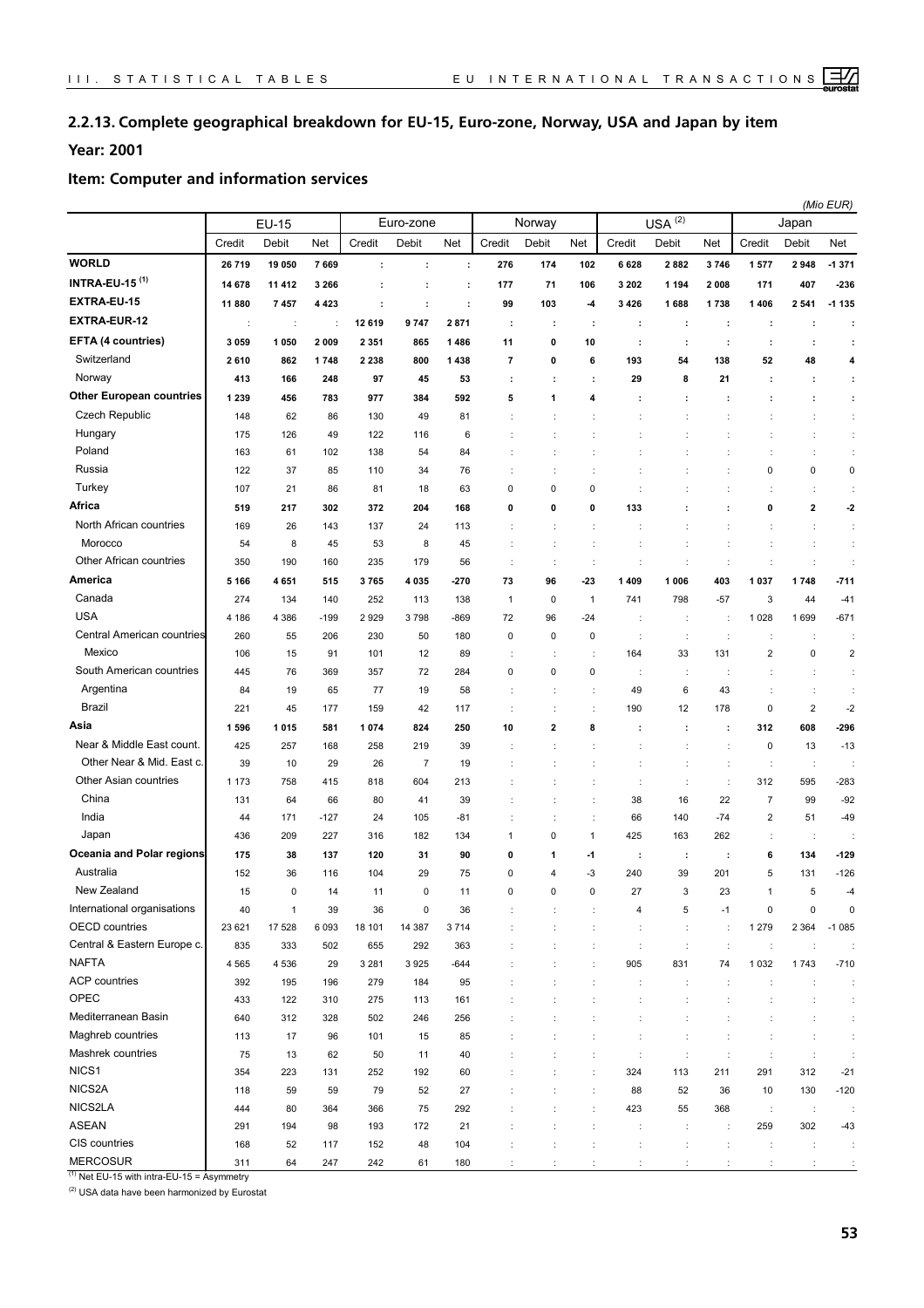#### **Complete geographical breakdown for EU-15, Euro-zone, Norway, USA and Japan by item 2.2.14.**

**Year: 2001**

#### **Item: Royalties and license fees**

| $USA^{(2)}$<br>Euro-zone<br>Norway<br><b>EU-15</b><br>Japan<br>Credit<br>Debit<br>Credit<br>Debit<br>Net<br>Credit<br>Credit<br>Credit<br>Net<br>Net<br>Debit<br>Net<br>Debit<br>Net<br>Debit<br><b>WORLD</b><br>22 933<br>35 748<br>$-12815$<br>173<br>368<br>$-195$<br>42 802<br>18 081<br>24 7 21<br>11 675<br>12 412<br>$-737$<br>÷<br>÷<br>÷<br><b>INTRA-EU-15 (1)</b><br>$-504$<br>9 1 0 8<br>13 241<br>224<br>-102<br>-4 133<br>121<br>18 076<br>7 1 7 8<br>10897<br>2 1 5 8<br>2 6 6 2<br>÷<br>÷<br>÷<br>EXTRA-EU-15<br>9750<br>-233<br>13700<br>22 416<br>$-8716$<br>52<br>144<br>-92<br>24 7 27<br>10 903<br>13824<br>9518<br>÷<br>÷<br>÷<br><b>EXTRA-EUR-12</b><br>7963<br>21 053<br>$-13090$<br>÷<br>$\ddot{\phantom{a}}$<br>÷<br>÷<br>÷<br>÷<br>÷<br>÷<br>÷<br>÷<br>÷<br>÷<br>EFTA (4 countries)<br>2 3 8 6<br>$-1000$<br>$\overline{\mathbf{2}}$<br>20<br>1 3 8 6<br>1030<br>1883<br>-853<br>-18<br>÷<br>÷<br>÷<br>÷<br>÷<br>÷<br>Switzerland<br>1098<br>2 2 1 1<br>966<br>1803<br>-838<br>$\overline{\mathbf{2}}$<br>20<br>$-18$<br>1741<br>1829<br>-88<br>75<br>284<br>-209<br>$-1114$<br>Norway<br>71<br>261<br>130<br>131<br>54<br>48<br>6<br>÷<br>÷<br>159<br>87<br>÷<br>÷<br>÷<br>÷<br><b>Other European countries</b><br>669<br>542<br>127<br>433<br>479<br>0<br>1<br>-46<br>1<br>÷<br>÷<br>÷<br>÷<br>÷<br><b>Czech Republic</b><br>72<br>65<br>76<br>3<br>64<br>÷<br>1<br>Hungary<br>8<br>110<br>102<br>93<br>94<br>0<br>÷<br>÷<br>÷<br>Poland<br>168<br>61<br>106<br>108<br>44<br>64<br>÷<br>÷<br>÷<br>Russia<br>39<br>72<br>16<br>$\pmb{0}$<br>$\mathbf{1}$<br>$-1$<br>$-33$<br>68<br>-52<br>$\ddot{\cdot}$<br>Turkey<br>38<br>48<br>34<br>0<br>72<br>34<br>13<br>÷<br>1<br>$\mathbf{1}$<br>÷<br>÷<br>Africa<br>5<br>0<br>6<br>357<br>62<br>57<br>383<br>181<br>202<br>180<br>167<br>13<br>0<br>0<br>363<br>North African countries<br>72<br>90<br>83<br>$-49$<br>$-18$<br>34<br>÷<br>÷<br>÷<br>÷<br>t<br>$\ddot{\phantom{a}}$<br>Morocco<br>13<br>13<br>15<br>-2<br>15<br>-2<br>d<br>Other African countries<br>311<br>91<br>219<br>146<br>84<br>62<br>$\ddot{\phantom{a}}$<br>÷<br>America<br>17706<br>$-9887$<br>120<br>2460<br>3731<br>6 3 5 8<br>8 3 5 6<br>$-1998$<br>7819<br>3947<br>13414<br>-9 467<br>45<br>$-75$<br>6 191<br>Canada<br>2<br>65<br>824<br>284<br>212<br>72<br>130<br>139<br>-9<br>$\mathbf{1}$<br>$-1$<br>2472<br>1 3 2 0<br>1 1 5 2<br>890<br><b>USA</b><br>6900<br>17 082<br>8 2 6 8<br>$-3070$<br>$-10182$<br>3460<br>12919<br>-9 460<br>119<br>$-77$<br>5 1 9 8<br>41<br>$\ddot{\phantom{a}}$<br>÷<br>÷<br>Central American countries<br>280<br>294<br>120<br>$-128$<br>3<br>0<br>3<br>$-14$<br>248<br>$\ddot{\phantom{a}}$<br>÷<br>÷<br>÷<br>Mexico<br>232<br>100<br>92<br>1077<br>168<br>0<br>168<br>45<br>187<br>16<br>83<br>1 1 6 9<br>South American countries<br>$\pmb{0}$<br>0<br>0<br>248<br>105<br>143<br>131<br>94<br>36<br>÷<br>$\ddot{\phantom{a}}$<br>÷<br>÷<br>Argentina<br>21<br>21<br>224<br>70<br>28<br>42<br>44<br>23<br>246<br>$\ddot{\phantom{a}}$<br>÷<br>÷<br>Brazil<br>$\overline{2}$<br>5<br>62<br>61<br>42<br>66<br>124<br>44<br>81<br>19<br>÷<br>÷<br>813<br>811<br>Asia<br>2<br>1913<br>3078<br>1450<br>1628<br>1052<br>966<br>86<br>3<br>1<br>2902<br>989<br>÷<br>÷<br>Near & Middle East count.<br>52<br>21<br>66<br>$-45$<br>118<br>133<br>$-15$<br>94<br>$-43$<br>$\ddot{\phantom{a}}$<br>÷<br>Other Near & Mid. East c.<br>$\overline{7}$<br>18<br>3<br>13<br>$-11$<br>$-10$<br>÷<br>÷<br>÷<br>÷<br>Other Asian countries<br>2960<br>1 0 0 0<br>872<br>$\ddot{\phantom{a}}$<br>2881<br>923<br>1958<br>1 3 1 7<br>1643<br>129<br>÷<br>t<br>÷<br>China<br>10<br>549<br>349<br>154<br>122<br>33<br>103<br>108<br>-5<br>÷<br>559<br>371<br>22<br>India<br>$\overline{2}$<br>23<br>87<br>67<br>3<br>64<br>54<br>28<br>26<br>18<br>÷<br>89<br>-4<br>÷<br>Japan<br>1 2 2 5<br>897<br>328<br>582<br>495<br>87<br>$\mathbf{1}$<br>0<br>7748<br>5 0 3 4<br>2713<br>$\mathbf{1}$<br>÷<br>÷<br>Oceania and Polar regions<br>299<br>3<br>-5<br>68<br>40<br>29<br>134<br>165<br>94<br>50<br>43<br>-1<br>÷<br>÷<br>÷<br>Australia<br>785<br>93<br>692<br>260<br>86<br>$\pmb{0}$<br>66<br>39<br>28<br>119<br>140<br>41<br>45<br>1<br>$\mathbf{1}$<br>New Zealand<br>33<br>105<br>104<br>$\mathcal{D}$<br>9<br>24<br>$\overline{7}$<br>5<br>$\overline{2}$<br>$\Omega$<br>$\Omega$<br>$\Omega$<br>$\overline{1}$<br>$\mathbf{1}$<br>$\overline{1}$<br>International organisations<br>$\boldsymbol{7}$<br>16<br>-9<br>$\overline{4}$<br>14<br>$-10$<br>2 2 8 3<br>916<br>1 3 6 8<br>$\pmb{0}$<br>0<br>$\mathbf 0$<br>OECD countries<br>26 333 - 15 919<br>11 400<br>$-2475$<br>20 0 20<br>34 311 -14 292<br>10413<br>8925<br>÷<br>÷<br>$\ddot{\phantom{a}}$<br>÷<br>Central & Eastern Europe c.<br>295<br>463<br>337<br>126<br>353<br>58<br>$\ddot{\phantom{a}}$<br>t<br>÷<br>÷<br>÷<br>÷<br>÷<br><b>NAFTA</b><br>17 339<br>13 0 74<br>8 3 3 3<br>7416<br>$-9923$<br>3689<br>$-9385$<br>3641<br>1411<br>2 2 3 0<br>6 2 5 6<br>$-2078$<br><b>ACP</b> countries<br>303<br>124<br>179<br>142<br>107<br>34<br>÷<br>$\ddot{\phantom{a}}$<br>÷<br>÷<br>OPEC<br>152<br>55<br>141<br>140<br>$-11$<br>-86<br>÷<br>Mediterranean Basin<br>237<br>256<br>287<br>138<br>$-99$<br>$-31$<br>÷<br>Maghreb countries<br>21<br>59<br>$-38$<br>21<br>58<br>$-37$<br>Mashrek countries<br>57<br>32<br>25<br>16<br>22<br>-6<br>$\ddot{\phantom{a}}$<br>÷<br>NICS <sub>1</sub><br>1 2 6 5<br>177<br>1088<br>169<br>159<br>10<br>3513<br>155<br>3 3 5 7<br>1 2 5 9<br>809<br>450<br>$\ddot{\phantom{a}}$<br>NICS2A<br>96<br>977<br>29<br>949<br>48<br>150<br>45<br>51<br>372<br>$\cdot$<br>198<br>$\ddot{\phantom{a}}$<br>÷<br>$\ddot{\phantom{a}}$<br>NICS2LA<br>210<br>124<br>2 2 9 2<br>194<br>2 0 9 8<br>124<br>317<br>86<br>$\ddot{\phantom{a}}$<br>$\ddot{\phantom{a}}$<br>441<br>$\ddot{\phantom{a}}$<br>÷<br>÷<br><b>ASEAN</b><br>1474<br>1 1 7 9<br>115<br>1 0 6 4<br>144<br>97<br>47<br>$\ddot{\phantom{a}}$<br>$\ddot{\phantom{a}}$<br>821<br>653<br>÷<br>÷<br>÷<br>CIS countries<br>94<br>$-45$<br>21<br>88<br>$-67$<br>49<br>÷<br>$\ddot{\phantom{a}}$<br>÷<br>÷<br>÷<br>÷<br>÷<br>÷<br>÷<br><b>MERCOSUR</b><br>67<br>200<br>77<br>123<br>110<br>44<br>÷<br>÷<br>÷<br>÷<br>÷<br>÷<br>$\ddot{\phantom{a}}$<br>÷<br>÷ |  |  |  |  |  |  |  | (Mio EUR) |
|-------------------------------------------------------------------------------------------------------------------------------------------------------------------------------------------------------------------------------------------------------------------------------------------------------------------------------------------------------------------------------------------------------------------------------------------------------------------------------------------------------------------------------------------------------------------------------------------------------------------------------------------------------------------------------------------------------------------------------------------------------------------------------------------------------------------------------------------------------------------------------------------------------------------------------------------------------------------------------------------------------------------------------------------------------------------------------------------------------------------------------------------------------------------------------------------------------------------------------------------------------------------------------------------------------------------------------------------------------------------------------------------------------------------------------------------------------------------------------------------------------------------------------------------------------------------------------------------------------------------------------------------------------------------------------------------------------------------------------------------------------------------------------------------------------------------------------------------------------------------------------------------------------------------------------------------------------------------------------------------------------------------------------------------------------------------------------------------------------------------------------------------------------------------------------------------------------------------------------------------------------------------------------------------------------------------------------------------------------------------------------------------------------------------------------------------------------------------------------------------------------------------------------------------------------------------------------------------------------------------------------------------------------------------------------------------------------------------------------------------------------------------------------------------------------------------------------------------------------------------------------------------------------------------------------------------------------------------------------------------------------------------------------------------------------------------------------------------------------------------------------------------------------------------------------------------------------------------------------------------------------------------------------------------------------------------------------------------------------------------------------------------------------------------------------------------------------------------------------------------------------------------------------------------------------------------------------------------------------------------------------------------------------------------------------------------------------------------------------------------------------------------------------------------------------------------------------------------------------------------------------------------------------------------------------------------------------------------------------------------------------------------------------------------------------------------------------------------------------------------------------------------------------------------------------------------------------------------------------------------------------------------------------------------------------------------------------------------------------------------------------------------------------------------------------------------------------------------------------------------------------------------------------------------------------------------------------------------------------------------------------------------------------------------------------------------------------------------------------------------------------------------------------------------------------------------------------------------------------------------------------------------------------------------------------------------------------------------------------------------------------------------------------------------------------------------------------------------------------------------------------------------------------------------------------------------------------------------------------------------------------------------------------------------------------------------------------------------------------------------------------------------------------------------------------------------------------------------------------------------------------------------------------------------------------------------------------------------------------------------------------------------------------------------------------------------------------------------------------------------------------------------------------------------------------------------------------------------------------------------------------------------------------------------------------------------------------------------------------------------------------------------------------------------------------------------------------------------------------------------------------------------------------------------------------------------------------------------------------------------------------------------------------|--|--|--|--|--|--|--|-----------|
|                                                                                                                                                                                                                                                                                                                                                                                                                                                                                                                                                                                                                                                                                                                                                                                                                                                                                                                                                                                                                                                                                                                                                                                                                                                                                                                                                                                                                                                                                                                                                                                                                                                                                                                                                                                                                                                                                                                                                                                                                                                                                                                                                                                                                                                                                                                                                                                                                                                                                                                                                                                                                                                                                                                                                                                                                                                                                                                                                                                                                                                                                                                                                                                                                                                                                                                                                                                                                                                                                                                                                                                                                                                                                                                                                                                                                                                                                                                                                                                                                                                                                                                                                                                                                                                                                                                                                                                                                                                                                                                                                                                                                                                                                                                                                                                                                                                                                                                                                                                                                                                                                                                                                                                                                                                                                                                                                                                                                                                                                                                                                                                                                                                                                                                                                                                                                                                                                                                                                                                                                                                                                                                                                                                                                                                                               |  |  |  |  |  |  |  |           |
|                                                                                                                                                                                                                                                                                                                                                                                                                                                                                                                                                                                                                                                                                                                                                                                                                                                                                                                                                                                                                                                                                                                                                                                                                                                                                                                                                                                                                                                                                                                                                                                                                                                                                                                                                                                                                                                                                                                                                                                                                                                                                                                                                                                                                                                                                                                                                                                                                                                                                                                                                                                                                                                                                                                                                                                                                                                                                                                                                                                                                                                                                                                                                                                                                                                                                                                                                                                                                                                                                                                                                                                                                                                                                                                                                                                                                                                                                                                                                                                                                                                                                                                                                                                                                                                                                                                                                                                                                                                                                                                                                                                                                                                                                                                                                                                                                                                                                                                                                                                                                                                                                                                                                                                                                                                                                                                                                                                                                                                                                                                                                                                                                                                                                                                                                                                                                                                                                                                                                                                                                                                                                                                                                                                                                                                                               |  |  |  |  |  |  |  |           |
|                                                                                                                                                                                                                                                                                                                                                                                                                                                                                                                                                                                                                                                                                                                                                                                                                                                                                                                                                                                                                                                                                                                                                                                                                                                                                                                                                                                                                                                                                                                                                                                                                                                                                                                                                                                                                                                                                                                                                                                                                                                                                                                                                                                                                                                                                                                                                                                                                                                                                                                                                                                                                                                                                                                                                                                                                                                                                                                                                                                                                                                                                                                                                                                                                                                                                                                                                                                                                                                                                                                                                                                                                                                                                                                                                                                                                                                                                                                                                                                                                                                                                                                                                                                                                                                                                                                                                                                                                                                                                                                                                                                                                                                                                                                                                                                                                                                                                                                                                                                                                                                                                                                                                                                                                                                                                                                                                                                                                                                                                                                                                                                                                                                                                                                                                                                                                                                                                                                                                                                                                                                                                                                                                                                                                                                                               |  |  |  |  |  |  |  |           |
|                                                                                                                                                                                                                                                                                                                                                                                                                                                                                                                                                                                                                                                                                                                                                                                                                                                                                                                                                                                                                                                                                                                                                                                                                                                                                                                                                                                                                                                                                                                                                                                                                                                                                                                                                                                                                                                                                                                                                                                                                                                                                                                                                                                                                                                                                                                                                                                                                                                                                                                                                                                                                                                                                                                                                                                                                                                                                                                                                                                                                                                                                                                                                                                                                                                                                                                                                                                                                                                                                                                                                                                                                                                                                                                                                                                                                                                                                                                                                                                                                                                                                                                                                                                                                                                                                                                                                                                                                                                                                                                                                                                                                                                                                                                                                                                                                                                                                                                                                                                                                                                                                                                                                                                                                                                                                                                                                                                                                                                                                                                                                                                                                                                                                                                                                                                                                                                                                                                                                                                                                                                                                                                                                                                                                                                                               |  |  |  |  |  |  |  |           |
|                                                                                                                                                                                                                                                                                                                                                                                                                                                                                                                                                                                                                                                                                                                                                                                                                                                                                                                                                                                                                                                                                                                                                                                                                                                                                                                                                                                                                                                                                                                                                                                                                                                                                                                                                                                                                                                                                                                                                                                                                                                                                                                                                                                                                                                                                                                                                                                                                                                                                                                                                                                                                                                                                                                                                                                                                                                                                                                                                                                                                                                                                                                                                                                                                                                                                                                                                                                                                                                                                                                                                                                                                                                                                                                                                                                                                                                                                                                                                                                                                                                                                                                                                                                                                                                                                                                                                                                                                                                                                                                                                                                                                                                                                                                                                                                                                                                                                                                                                                                                                                                                                                                                                                                                                                                                                                                                                                                                                                                                                                                                                                                                                                                                                                                                                                                                                                                                                                                                                                                                                                                                                                                                                                                                                                                                               |  |  |  |  |  |  |  |           |
|                                                                                                                                                                                                                                                                                                                                                                                                                                                                                                                                                                                                                                                                                                                                                                                                                                                                                                                                                                                                                                                                                                                                                                                                                                                                                                                                                                                                                                                                                                                                                                                                                                                                                                                                                                                                                                                                                                                                                                                                                                                                                                                                                                                                                                                                                                                                                                                                                                                                                                                                                                                                                                                                                                                                                                                                                                                                                                                                                                                                                                                                                                                                                                                                                                                                                                                                                                                                                                                                                                                                                                                                                                                                                                                                                                                                                                                                                                                                                                                                                                                                                                                                                                                                                                                                                                                                                                                                                                                                                                                                                                                                                                                                                                                                                                                                                                                                                                                                                                                                                                                                                                                                                                                                                                                                                                                                                                                                                                                                                                                                                                                                                                                                                                                                                                                                                                                                                                                                                                                                                                                                                                                                                                                                                                                                               |  |  |  |  |  |  |  |           |
|                                                                                                                                                                                                                                                                                                                                                                                                                                                                                                                                                                                                                                                                                                                                                                                                                                                                                                                                                                                                                                                                                                                                                                                                                                                                                                                                                                                                                                                                                                                                                                                                                                                                                                                                                                                                                                                                                                                                                                                                                                                                                                                                                                                                                                                                                                                                                                                                                                                                                                                                                                                                                                                                                                                                                                                                                                                                                                                                                                                                                                                                                                                                                                                                                                                                                                                                                                                                                                                                                                                                                                                                                                                                                                                                                                                                                                                                                                                                                                                                                                                                                                                                                                                                                                                                                                                                                                                                                                                                                                                                                                                                                                                                                                                                                                                                                                                                                                                                                                                                                                                                                                                                                                                                                                                                                                                                                                                                                                                                                                                                                                                                                                                                                                                                                                                                                                                                                                                                                                                                                                                                                                                                                                                                                                                                               |  |  |  |  |  |  |  |           |
|                                                                                                                                                                                                                                                                                                                                                                                                                                                                                                                                                                                                                                                                                                                                                                                                                                                                                                                                                                                                                                                                                                                                                                                                                                                                                                                                                                                                                                                                                                                                                                                                                                                                                                                                                                                                                                                                                                                                                                                                                                                                                                                                                                                                                                                                                                                                                                                                                                                                                                                                                                                                                                                                                                                                                                                                                                                                                                                                                                                                                                                                                                                                                                                                                                                                                                                                                                                                                                                                                                                                                                                                                                                                                                                                                                                                                                                                                                                                                                                                                                                                                                                                                                                                                                                                                                                                                                                                                                                                                                                                                                                                                                                                                                                                                                                                                                                                                                                                                                                                                                                                                                                                                                                                                                                                                                                                                                                                                                                                                                                                                                                                                                                                                                                                                                                                                                                                                                                                                                                                                                                                                                                                                                                                                                                                               |  |  |  |  |  |  |  |           |
|                                                                                                                                                                                                                                                                                                                                                                                                                                                                                                                                                                                                                                                                                                                                                                                                                                                                                                                                                                                                                                                                                                                                                                                                                                                                                                                                                                                                                                                                                                                                                                                                                                                                                                                                                                                                                                                                                                                                                                                                                                                                                                                                                                                                                                                                                                                                                                                                                                                                                                                                                                                                                                                                                                                                                                                                                                                                                                                                                                                                                                                                                                                                                                                                                                                                                                                                                                                                                                                                                                                                                                                                                                                                                                                                                                                                                                                                                                                                                                                                                                                                                                                                                                                                                                                                                                                                                                                                                                                                                                                                                                                                                                                                                                                                                                                                                                                                                                                                                                                                                                                                                                                                                                                                                                                                                                                                                                                                                                                                                                                                                                                                                                                                                                                                                                                                                                                                                                                                                                                                                                                                                                                                                                                                                                                                               |  |  |  |  |  |  |  |           |
|                                                                                                                                                                                                                                                                                                                                                                                                                                                                                                                                                                                                                                                                                                                                                                                                                                                                                                                                                                                                                                                                                                                                                                                                                                                                                                                                                                                                                                                                                                                                                                                                                                                                                                                                                                                                                                                                                                                                                                                                                                                                                                                                                                                                                                                                                                                                                                                                                                                                                                                                                                                                                                                                                                                                                                                                                                                                                                                                                                                                                                                                                                                                                                                                                                                                                                                                                                                                                                                                                                                                                                                                                                                                                                                                                                                                                                                                                                                                                                                                                                                                                                                                                                                                                                                                                                                                                                                                                                                                                                                                                                                                                                                                                                                                                                                                                                                                                                                                                                                                                                                                                                                                                                                                                                                                                                                                                                                                                                                                                                                                                                                                                                                                                                                                                                                                                                                                                                                                                                                                                                                                                                                                                                                                                                                                               |  |  |  |  |  |  |  |           |
|                                                                                                                                                                                                                                                                                                                                                                                                                                                                                                                                                                                                                                                                                                                                                                                                                                                                                                                                                                                                                                                                                                                                                                                                                                                                                                                                                                                                                                                                                                                                                                                                                                                                                                                                                                                                                                                                                                                                                                                                                                                                                                                                                                                                                                                                                                                                                                                                                                                                                                                                                                                                                                                                                                                                                                                                                                                                                                                                                                                                                                                                                                                                                                                                                                                                                                                                                                                                                                                                                                                                                                                                                                                                                                                                                                                                                                                                                                                                                                                                                                                                                                                                                                                                                                                                                                                                                                                                                                                                                                                                                                                                                                                                                                                                                                                                                                                                                                                                                                                                                                                                                                                                                                                                                                                                                                                                                                                                                                                                                                                                                                                                                                                                                                                                                                                                                                                                                                                                                                                                                                                                                                                                                                                                                                                                               |  |  |  |  |  |  |  |           |
|                                                                                                                                                                                                                                                                                                                                                                                                                                                                                                                                                                                                                                                                                                                                                                                                                                                                                                                                                                                                                                                                                                                                                                                                                                                                                                                                                                                                                                                                                                                                                                                                                                                                                                                                                                                                                                                                                                                                                                                                                                                                                                                                                                                                                                                                                                                                                                                                                                                                                                                                                                                                                                                                                                                                                                                                                                                                                                                                                                                                                                                                                                                                                                                                                                                                                                                                                                                                                                                                                                                                                                                                                                                                                                                                                                                                                                                                                                                                                                                                                                                                                                                                                                                                                                                                                                                                                                                                                                                                                                                                                                                                                                                                                                                                                                                                                                                                                                                                                                                                                                                                                                                                                                                                                                                                                                                                                                                                                                                                                                                                                                                                                                                                                                                                                                                                                                                                                                                                                                                                                                                                                                                                                                                                                                                                               |  |  |  |  |  |  |  |           |
|                                                                                                                                                                                                                                                                                                                                                                                                                                                                                                                                                                                                                                                                                                                                                                                                                                                                                                                                                                                                                                                                                                                                                                                                                                                                                                                                                                                                                                                                                                                                                                                                                                                                                                                                                                                                                                                                                                                                                                                                                                                                                                                                                                                                                                                                                                                                                                                                                                                                                                                                                                                                                                                                                                                                                                                                                                                                                                                                                                                                                                                                                                                                                                                                                                                                                                                                                                                                                                                                                                                                                                                                                                                                                                                                                                                                                                                                                                                                                                                                                                                                                                                                                                                                                                                                                                                                                                                                                                                                                                                                                                                                                                                                                                                                                                                                                                                                                                                                                                                                                                                                                                                                                                                                                                                                                                                                                                                                                                                                                                                                                                                                                                                                                                                                                                                                                                                                                                                                                                                                                                                                                                                                                                                                                                                                               |  |  |  |  |  |  |  |           |
|                                                                                                                                                                                                                                                                                                                                                                                                                                                                                                                                                                                                                                                                                                                                                                                                                                                                                                                                                                                                                                                                                                                                                                                                                                                                                                                                                                                                                                                                                                                                                                                                                                                                                                                                                                                                                                                                                                                                                                                                                                                                                                                                                                                                                                                                                                                                                                                                                                                                                                                                                                                                                                                                                                                                                                                                                                                                                                                                                                                                                                                                                                                                                                                                                                                                                                                                                                                                                                                                                                                                                                                                                                                                                                                                                                                                                                                                                                                                                                                                                                                                                                                                                                                                                                                                                                                                                                                                                                                                                                                                                                                                                                                                                                                                                                                                                                                                                                                                                                                                                                                                                                                                                                                                                                                                                                                                                                                                                                                                                                                                                                                                                                                                                                                                                                                                                                                                                                                                                                                                                                                                                                                                                                                                                                                                               |  |  |  |  |  |  |  |           |
|                                                                                                                                                                                                                                                                                                                                                                                                                                                                                                                                                                                                                                                                                                                                                                                                                                                                                                                                                                                                                                                                                                                                                                                                                                                                                                                                                                                                                                                                                                                                                                                                                                                                                                                                                                                                                                                                                                                                                                                                                                                                                                                                                                                                                                                                                                                                                                                                                                                                                                                                                                                                                                                                                                                                                                                                                                                                                                                                                                                                                                                                                                                                                                                                                                                                                                                                                                                                                                                                                                                                                                                                                                                                                                                                                                                                                                                                                                                                                                                                                                                                                                                                                                                                                                                                                                                                                                                                                                                                                                                                                                                                                                                                                                                                                                                                                                                                                                                                                                                                                                                                                                                                                                                                                                                                                                                                                                                                                                                                                                                                                                                                                                                                                                                                                                                                                                                                                                                                                                                                                                                                                                                                                                                                                                                                               |  |  |  |  |  |  |  |           |
|                                                                                                                                                                                                                                                                                                                                                                                                                                                                                                                                                                                                                                                                                                                                                                                                                                                                                                                                                                                                                                                                                                                                                                                                                                                                                                                                                                                                                                                                                                                                                                                                                                                                                                                                                                                                                                                                                                                                                                                                                                                                                                                                                                                                                                                                                                                                                                                                                                                                                                                                                                                                                                                                                                                                                                                                                                                                                                                                                                                                                                                                                                                                                                                                                                                                                                                                                                                                                                                                                                                                                                                                                                                                                                                                                                                                                                                                                                                                                                                                                                                                                                                                                                                                                                                                                                                                                                                                                                                                                                                                                                                                                                                                                                                                                                                                                                                                                                                                                                                                                                                                                                                                                                                                                                                                                                                                                                                                                                                                                                                                                                                                                                                                                                                                                                                                                                                                                                                                                                                                                                                                                                                                                                                                                                                                               |  |  |  |  |  |  |  |           |
|                                                                                                                                                                                                                                                                                                                                                                                                                                                                                                                                                                                                                                                                                                                                                                                                                                                                                                                                                                                                                                                                                                                                                                                                                                                                                                                                                                                                                                                                                                                                                                                                                                                                                                                                                                                                                                                                                                                                                                                                                                                                                                                                                                                                                                                                                                                                                                                                                                                                                                                                                                                                                                                                                                                                                                                                                                                                                                                                                                                                                                                                                                                                                                                                                                                                                                                                                                                                                                                                                                                                                                                                                                                                                                                                                                                                                                                                                                                                                                                                                                                                                                                                                                                                                                                                                                                                                                                                                                                                                                                                                                                                                                                                                                                                                                                                                                                                                                                                                                                                                                                                                                                                                                                                                                                                                                                                                                                                                                                                                                                                                                                                                                                                                                                                                                                                                                                                                                                                                                                                                                                                                                                                                                                                                                                                               |  |  |  |  |  |  |  |           |
|                                                                                                                                                                                                                                                                                                                                                                                                                                                                                                                                                                                                                                                                                                                                                                                                                                                                                                                                                                                                                                                                                                                                                                                                                                                                                                                                                                                                                                                                                                                                                                                                                                                                                                                                                                                                                                                                                                                                                                                                                                                                                                                                                                                                                                                                                                                                                                                                                                                                                                                                                                                                                                                                                                                                                                                                                                                                                                                                                                                                                                                                                                                                                                                                                                                                                                                                                                                                                                                                                                                                                                                                                                                                                                                                                                                                                                                                                                                                                                                                                                                                                                                                                                                                                                                                                                                                                                                                                                                                                                                                                                                                                                                                                                                                                                                                                                                                                                                                                                                                                                                                                                                                                                                                                                                                                                                                                                                                                                                                                                                                                                                                                                                                                                                                                                                                                                                                                                                                                                                                                                                                                                                                                                                                                                                                               |  |  |  |  |  |  |  |           |
|                                                                                                                                                                                                                                                                                                                                                                                                                                                                                                                                                                                                                                                                                                                                                                                                                                                                                                                                                                                                                                                                                                                                                                                                                                                                                                                                                                                                                                                                                                                                                                                                                                                                                                                                                                                                                                                                                                                                                                                                                                                                                                                                                                                                                                                                                                                                                                                                                                                                                                                                                                                                                                                                                                                                                                                                                                                                                                                                                                                                                                                                                                                                                                                                                                                                                                                                                                                                                                                                                                                                                                                                                                                                                                                                                                                                                                                                                                                                                                                                                                                                                                                                                                                                                                                                                                                                                                                                                                                                                                                                                                                                                                                                                                                                                                                                                                                                                                                                                                                                                                                                                                                                                                                                                                                                                                                                                                                                                                                                                                                                                                                                                                                                                                                                                                                                                                                                                                                                                                                                                                                                                                                                                                                                                                                                               |  |  |  |  |  |  |  |           |
|                                                                                                                                                                                                                                                                                                                                                                                                                                                                                                                                                                                                                                                                                                                                                                                                                                                                                                                                                                                                                                                                                                                                                                                                                                                                                                                                                                                                                                                                                                                                                                                                                                                                                                                                                                                                                                                                                                                                                                                                                                                                                                                                                                                                                                                                                                                                                                                                                                                                                                                                                                                                                                                                                                                                                                                                                                                                                                                                                                                                                                                                                                                                                                                                                                                                                                                                                                                                                                                                                                                                                                                                                                                                                                                                                                                                                                                                                                                                                                                                                                                                                                                                                                                                                                                                                                                                                                                                                                                                                                                                                                                                                                                                                                                                                                                                                                                                                                                                                                                                                                                                                                                                                                                                                                                                                                                                                                                                                                                                                                                                                                                                                                                                                                                                                                                                                                                                                                                                                                                                                                                                                                                                                                                                                                                                               |  |  |  |  |  |  |  |           |
|                                                                                                                                                                                                                                                                                                                                                                                                                                                                                                                                                                                                                                                                                                                                                                                                                                                                                                                                                                                                                                                                                                                                                                                                                                                                                                                                                                                                                                                                                                                                                                                                                                                                                                                                                                                                                                                                                                                                                                                                                                                                                                                                                                                                                                                                                                                                                                                                                                                                                                                                                                                                                                                                                                                                                                                                                                                                                                                                                                                                                                                                                                                                                                                                                                                                                                                                                                                                                                                                                                                                                                                                                                                                                                                                                                                                                                                                                                                                                                                                                                                                                                                                                                                                                                                                                                                                                                                                                                                                                                                                                                                                                                                                                                                                                                                                                                                                                                                                                                                                                                                                                                                                                                                                                                                                                                                                                                                                                                                                                                                                                                                                                                                                                                                                                                                                                                                                                                                                                                                                                                                                                                                                                                                                                                                                               |  |  |  |  |  |  |  |           |
|                                                                                                                                                                                                                                                                                                                                                                                                                                                                                                                                                                                                                                                                                                                                                                                                                                                                                                                                                                                                                                                                                                                                                                                                                                                                                                                                                                                                                                                                                                                                                                                                                                                                                                                                                                                                                                                                                                                                                                                                                                                                                                                                                                                                                                                                                                                                                                                                                                                                                                                                                                                                                                                                                                                                                                                                                                                                                                                                                                                                                                                                                                                                                                                                                                                                                                                                                                                                                                                                                                                                                                                                                                                                                                                                                                                                                                                                                                                                                                                                                                                                                                                                                                                                                                                                                                                                                                                                                                                                                                                                                                                                                                                                                                                                                                                                                                                                                                                                                                                                                                                                                                                                                                                                                                                                                                                                                                                                                                                                                                                                                                                                                                                                                                                                                                                                                                                                                                                                                                                                                                                                                                                                                                                                                                                                               |  |  |  |  |  |  |  |           |
|                                                                                                                                                                                                                                                                                                                                                                                                                                                                                                                                                                                                                                                                                                                                                                                                                                                                                                                                                                                                                                                                                                                                                                                                                                                                                                                                                                                                                                                                                                                                                                                                                                                                                                                                                                                                                                                                                                                                                                                                                                                                                                                                                                                                                                                                                                                                                                                                                                                                                                                                                                                                                                                                                                                                                                                                                                                                                                                                                                                                                                                                                                                                                                                                                                                                                                                                                                                                                                                                                                                                                                                                                                                                                                                                                                                                                                                                                                                                                                                                                                                                                                                                                                                                                                                                                                                                                                                                                                                                                                                                                                                                                                                                                                                                                                                                                                                                                                                                                                                                                                                                                                                                                                                                                                                                                                                                                                                                                                                                                                                                                                                                                                                                                                                                                                                                                                                                                                                                                                                                                                                                                                                                                                                                                                                                               |  |  |  |  |  |  |  |           |
|                                                                                                                                                                                                                                                                                                                                                                                                                                                                                                                                                                                                                                                                                                                                                                                                                                                                                                                                                                                                                                                                                                                                                                                                                                                                                                                                                                                                                                                                                                                                                                                                                                                                                                                                                                                                                                                                                                                                                                                                                                                                                                                                                                                                                                                                                                                                                                                                                                                                                                                                                                                                                                                                                                                                                                                                                                                                                                                                                                                                                                                                                                                                                                                                                                                                                                                                                                                                                                                                                                                                                                                                                                                                                                                                                                                                                                                                                                                                                                                                                                                                                                                                                                                                                                                                                                                                                                                                                                                                                                                                                                                                                                                                                                                                                                                                                                                                                                                                                                                                                                                                                                                                                                                                                                                                                                                                                                                                                                                                                                                                                                                                                                                                                                                                                                                                                                                                                                                                                                                                                                                                                                                                                                                                                                                                               |  |  |  |  |  |  |  |           |
|                                                                                                                                                                                                                                                                                                                                                                                                                                                                                                                                                                                                                                                                                                                                                                                                                                                                                                                                                                                                                                                                                                                                                                                                                                                                                                                                                                                                                                                                                                                                                                                                                                                                                                                                                                                                                                                                                                                                                                                                                                                                                                                                                                                                                                                                                                                                                                                                                                                                                                                                                                                                                                                                                                                                                                                                                                                                                                                                                                                                                                                                                                                                                                                                                                                                                                                                                                                                                                                                                                                                                                                                                                                                                                                                                                                                                                                                                                                                                                                                                                                                                                                                                                                                                                                                                                                                                                                                                                                                                                                                                                                                                                                                                                                                                                                                                                                                                                                                                                                                                                                                                                                                                                                                                                                                                                                                                                                                                                                                                                                                                                                                                                                                                                                                                                                                                                                                                                                                                                                                                                                                                                                                                                                                                                                                               |  |  |  |  |  |  |  |           |
|                                                                                                                                                                                                                                                                                                                                                                                                                                                                                                                                                                                                                                                                                                                                                                                                                                                                                                                                                                                                                                                                                                                                                                                                                                                                                                                                                                                                                                                                                                                                                                                                                                                                                                                                                                                                                                                                                                                                                                                                                                                                                                                                                                                                                                                                                                                                                                                                                                                                                                                                                                                                                                                                                                                                                                                                                                                                                                                                                                                                                                                                                                                                                                                                                                                                                                                                                                                                                                                                                                                                                                                                                                                                                                                                                                                                                                                                                                                                                                                                                                                                                                                                                                                                                                                                                                                                                                                                                                                                                                                                                                                                                                                                                                                                                                                                                                                                                                                                                                                                                                                                                                                                                                                                                                                                                                                                                                                                                                                                                                                                                                                                                                                                                                                                                                                                                                                                                                                                                                                                                                                                                                                                                                                                                                                                               |  |  |  |  |  |  |  |           |
|                                                                                                                                                                                                                                                                                                                                                                                                                                                                                                                                                                                                                                                                                                                                                                                                                                                                                                                                                                                                                                                                                                                                                                                                                                                                                                                                                                                                                                                                                                                                                                                                                                                                                                                                                                                                                                                                                                                                                                                                                                                                                                                                                                                                                                                                                                                                                                                                                                                                                                                                                                                                                                                                                                                                                                                                                                                                                                                                                                                                                                                                                                                                                                                                                                                                                                                                                                                                                                                                                                                                                                                                                                                                                                                                                                                                                                                                                                                                                                                                                                                                                                                                                                                                                                                                                                                                                                                                                                                                                                                                                                                                                                                                                                                                                                                                                                                                                                                                                                                                                                                                                                                                                                                                                                                                                                                                                                                                                                                                                                                                                                                                                                                                                                                                                                                                                                                                                                                                                                                                                                                                                                                                                                                                                                                                               |  |  |  |  |  |  |  |           |
|                                                                                                                                                                                                                                                                                                                                                                                                                                                                                                                                                                                                                                                                                                                                                                                                                                                                                                                                                                                                                                                                                                                                                                                                                                                                                                                                                                                                                                                                                                                                                                                                                                                                                                                                                                                                                                                                                                                                                                                                                                                                                                                                                                                                                                                                                                                                                                                                                                                                                                                                                                                                                                                                                                                                                                                                                                                                                                                                                                                                                                                                                                                                                                                                                                                                                                                                                                                                                                                                                                                                                                                                                                                                                                                                                                                                                                                                                                                                                                                                                                                                                                                                                                                                                                                                                                                                                                                                                                                                                                                                                                                                                                                                                                                                                                                                                                                                                                                                                                                                                                                                                                                                                                                                                                                                                                                                                                                                                                                                                                                                                                                                                                                                                                                                                                                                                                                                                                                                                                                                                                                                                                                                                                                                                                                                               |  |  |  |  |  |  |  |           |
|                                                                                                                                                                                                                                                                                                                                                                                                                                                                                                                                                                                                                                                                                                                                                                                                                                                                                                                                                                                                                                                                                                                                                                                                                                                                                                                                                                                                                                                                                                                                                                                                                                                                                                                                                                                                                                                                                                                                                                                                                                                                                                                                                                                                                                                                                                                                                                                                                                                                                                                                                                                                                                                                                                                                                                                                                                                                                                                                                                                                                                                                                                                                                                                                                                                                                                                                                                                                                                                                                                                                                                                                                                                                                                                                                                                                                                                                                                                                                                                                                                                                                                                                                                                                                                                                                                                                                                                                                                                                                                                                                                                                                                                                                                                                                                                                                                                                                                                                                                                                                                                                                                                                                                                                                                                                                                                                                                                                                                                                                                                                                                                                                                                                                                                                                                                                                                                                                                                                                                                                                                                                                                                                                                                                                                                                               |  |  |  |  |  |  |  |           |
|                                                                                                                                                                                                                                                                                                                                                                                                                                                                                                                                                                                                                                                                                                                                                                                                                                                                                                                                                                                                                                                                                                                                                                                                                                                                                                                                                                                                                                                                                                                                                                                                                                                                                                                                                                                                                                                                                                                                                                                                                                                                                                                                                                                                                                                                                                                                                                                                                                                                                                                                                                                                                                                                                                                                                                                                                                                                                                                                                                                                                                                                                                                                                                                                                                                                                                                                                                                                                                                                                                                                                                                                                                                                                                                                                                                                                                                                                                                                                                                                                                                                                                                                                                                                                                                                                                                                                                                                                                                                                                                                                                                                                                                                                                                                                                                                                                                                                                                                                                                                                                                                                                                                                                                                                                                                                                                                                                                                                                                                                                                                                                                                                                                                                                                                                                                                                                                                                                                                                                                                                                                                                                                                                                                                                                                                               |  |  |  |  |  |  |  |           |
|                                                                                                                                                                                                                                                                                                                                                                                                                                                                                                                                                                                                                                                                                                                                                                                                                                                                                                                                                                                                                                                                                                                                                                                                                                                                                                                                                                                                                                                                                                                                                                                                                                                                                                                                                                                                                                                                                                                                                                                                                                                                                                                                                                                                                                                                                                                                                                                                                                                                                                                                                                                                                                                                                                                                                                                                                                                                                                                                                                                                                                                                                                                                                                                                                                                                                                                                                                                                                                                                                                                                                                                                                                                                                                                                                                                                                                                                                                                                                                                                                                                                                                                                                                                                                                                                                                                                                                                                                                                                                                                                                                                                                                                                                                                                                                                                                                                                                                                                                                                                                                                                                                                                                                                                                                                                                                                                                                                                                                                                                                                                                                                                                                                                                                                                                                                                                                                                                                                                                                                                                                                                                                                                                                                                                                                                               |  |  |  |  |  |  |  |           |
|                                                                                                                                                                                                                                                                                                                                                                                                                                                                                                                                                                                                                                                                                                                                                                                                                                                                                                                                                                                                                                                                                                                                                                                                                                                                                                                                                                                                                                                                                                                                                                                                                                                                                                                                                                                                                                                                                                                                                                                                                                                                                                                                                                                                                                                                                                                                                                                                                                                                                                                                                                                                                                                                                                                                                                                                                                                                                                                                                                                                                                                                                                                                                                                                                                                                                                                                                                                                                                                                                                                                                                                                                                                                                                                                                                                                                                                                                                                                                                                                                                                                                                                                                                                                                                                                                                                                                                                                                                                                                                                                                                                                                                                                                                                                                                                                                                                                                                                                                                                                                                                                                                                                                                                                                                                                                                                                                                                                                                                                                                                                                                                                                                                                                                                                                                                                                                                                                                                                                                                                                                                                                                                                                                                                                                                                               |  |  |  |  |  |  |  |           |
|                                                                                                                                                                                                                                                                                                                                                                                                                                                                                                                                                                                                                                                                                                                                                                                                                                                                                                                                                                                                                                                                                                                                                                                                                                                                                                                                                                                                                                                                                                                                                                                                                                                                                                                                                                                                                                                                                                                                                                                                                                                                                                                                                                                                                                                                                                                                                                                                                                                                                                                                                                                                                                                                                                                                                                                                                                                                                                                                                                                                                                                                                                                                                                                                                                                                                                                                                                                                                                                                                                                                                                                                                                                                                                                                                                                                                                                                                                                                                                                                                                                                                                                                                                                                                                                                                                                                                                                                                                                                                                                                                                                                                                                                                                                                                                                                                                                                                                                                                                                                                                                                                                                                                                                                                                                                                                                                                                                                                                                                                                                                                                                                                                                                                                                                                                                                                                                                                                                                                                                                                                                                                                                                                                                                                                                                               |  |  |  |  |  |  |  |           |
|                                                                                                                                                                                                                                                                                                                                                                                                                                                                                                                                                                                                                                                                                                                                                                                                                                                                                                                                                                                                                                                                                                                                                                                                                                                                                                                                                                                                                                                                                                                                                                                                                                                                                                                                                                                                                                                                                                                                                                                                                                                                                                                                                                                                                                                                                                                                                                                                                                                                                                                                                                                                                                                                                                                                                                                                                                                                                                                                                                                                                                                                                                                                                                                                                                                                                                                                                                                                                                                                                                                                                                                                                                                                                                                                                                                                                                                                                                                                                                                                                                                                                                                                                                                                                                                                                                                                                                                                                                                                                                                                                                                                                                                                                                                                                                                                                                                                                                                                                                                                                                                                                                                                                                                                                                                                                                                                                                                                                                                                                                                                                                                                                                                                                                                                                                                                                                                                                                                                                                                                                                                                                                                                                                                                                                                                               |  |  |  |  |  |  |  |           |
|                                                                                                                                                                                                                                                                                                                                                                                                                                                                                                                                                                                                                                                                                                                                                                                                                                                                                                                                                                                                                                                                                                                                                                                                                                                                                                                                                                                                                                                                                                                                                                                                                                                                                                                                                                                                                                                                                                                                                                                                                                                                                                                                                                                                                                                                                                                                                                                                                                                                                                                                                                                                                                                                                                                                                                                                                                                                                                                                                                                                                                                                                                                                                                                                                                                                                                                                                                                                                                                                                                                                                                                                                                                                                                                                                                                                                                                                                                                                                                                                                                                                                                                                                                                                                                                                                                                                                                                                                                                                                                                                                                                                                                                                                                                                                                                                                                                                                                                                                                                                                                                                                                                                                                                                                                                                                                                                                                                                                                                                                                                                                                                                                                                                                                                                                                                                                                                                                                                                                                                                                                                                                                                                                                                                                                                                               |  |  |  |  |  |  |  |           |
|                                                                                                                                                                                                                                                                                                                                                                                                                                                                                                                                                                                                                                                                                                                                                                                                                                                                                                                                                                                                                                                                                                                                                                                                                                                                                                                                                                                                                                                                                                                                                                                                                                                                                                                                                                                                                                                                                                                                                                                                                                                                                                                                                                                                                                                                                                                                                                                                                                                                                                                                                                                                                                                                                                                                                                                                                                                                                                                                                                                                                                                                                                                                                                                                                                                                                                                                                                                                                                                                                                                                                                                                                                                                                                                                                                                                                                                                                                                                                                                                                                                                                                                                                                                                                                                                                                                                                                                                                                                                                                                                                                                                                                                                                                                                                                                                                                                                                                                                                                                                                                                                                                                                                                                                                                                                                                                                                                                                                                                                                                                                                                                                                                                                                                                                                                                                                                                                                                                                                                                                                                                                                                                                                                                                                                                                               |  |  |  |  |  |  |  |           |
|                                                                                                                                                                                                                                                                                                                                                                                                                                                                                                                                                                                                                                                                                                                                                                                                                                                                                                                                                                                                                                                                                                                                                                                                                                                                                                                                                                                                                                                                                                                                                                                                                                                                                                                                                                                                                                                                                                                                                                                                                                                                                                                                                                                                                                                                                                                                                                                                                                                                                                                                                                                                                                                                                                                                                                                                                                                                                                                                                                                                                                                                                                                                                                                                                                                                                                                                                                                                                                                                                                                                                                                                                                                                                                                                                                                                                                                                                                                                                                                                                                                                                                                                                                                                                                                                                                                                                                                                                                                                                                                                                                                                                                                                                                                                                                                                                                                                                                                                                                                                                                                                                                                                                                                                                                                                                                                                                                                                                                                                                                                                                                                                                                                                                                                                                                                                                                                                                                                                                                                                                                                                                                                                                                                                                                                                               |  |  |  |  |  |  |  |           |
|                                                                                                                                                                                                                                                                                                                                                                                                                                                                                                                                                                                                                                                                                                                                                                                                                                                                                                                                                                                                                                                                                                                                                                                                                                                                                                                                                                                                                                                                                                                                                                                                                                                                                                                                                                                                                                                                                                                                                                                                                                                                                                                                                                                                                                                                                                                                                                                                                                                                                                                                                                                                                                                                                                                                                                                                                                                                                                                                                                                                                                                                                                                                                                                                                                                                                                                                                                                                                                                                                                                                                                                                                                                                                                                                                                                                                                                                                                                                                                                                                                                                                                                                                                                                                                                                                                                                                                                                                                                                                                                                                                                                                                                                                                                                                                                                                                                                                                                                                                                                                                                                                                                                                                                                                                                                                                                                                                                                                                                                                                                                                                                                                                                                                                                                                                                                                                                                                                                                                                                                                                                                                                                                                                                                                                                                               |  |  |  |  |  |  |  |           |
|                                                                                                                                                                                                                                                                                                                                                                                                                                                                                                                                                                                                                                                                                                                                                                                                                                                                                                                                                                                                                                                                                                                                                                                                                                                                                                                                                                                                                                                                                                                                                                                                                                                                                                                                                                                                                                                                                                                                                                                                                                                                                                                                                                                                                                                                                                                                                                                                                                                                                                                                                                                                                                                                                                                                                                                                                                                                                                                                                                                                                                                                                                                                                                                                                                                                                                                                                                                                                                                                                                                                                                                                                                                                                                                                                                                                                                                                                                                                                                                                                                                                                                                                                                                                                                                                                                                                                                                                                                                                                                                                                                                                                                                                                                                                                                                                                                                                                                                                                                                                                                                                                                                                                                                                                                                                                                                                                                                                                                                                                                                                                                                                                                                                                                                                                                                                                                                                                                                                                                                                                                                                                                                                                                                                                                                                               |  |  |  |  |  |  |  |           |
|                                                                                                                                                                                                                                                                                                                                                                                                                                                                                                                                                                                                                                                                                                                                                                                                                                                                                                                                                                                                                                                                                                                                                                                                                                                                                                                                                                                                                                                                                                                                                                                                                                                                                                                                                                                                                                                                                                                                                                                                                                                                                                                                                                                                                                                                                                                                                                                                                                                                                                                                                                                                                                                                                                                                                                                                                                                                                                                                                                                                                                                                                                                                                                                                                                                                                                                                                                                                                                                                                                                                                                                                                                                                                                                                                                                                                                                                                                                                                                                                                                                                                                                                                                                                                                                                                                                                                                                                                                                                                                                                                                                                                                                                                                                                                                                                                                                                                                                                                                                                                                                                                                                                                                                                                                                                                                                                                                                                                                                                                                                                                                                                                                                                                                                                                                                                                                                                                                                                                                                                                                                                                                                                                                                                                                                                               |  |  |  |  |  |  |  |           |
|                                                                                                                                                                                                                                                                                                                                                                                                                                                                                                                                                                                                                                                                                                                                                                                                                                                                                                                                                                                                                                                                                                                                                                                                                                                                                                                                                                                                                                                                                                                                                                                                                                                                                                                                                                                                                                                                                                                                                                                                                                                                                                                                                                                                                                                                                                                                                                                                                                                                                                                                                                                                                                                                                                                                                                                                                                                                                                                                                                                                                                                                                                                                                                                                                                                                                                                                                                                                                                                                                                                                                                                                                                                                                                                                                                                                                                                                                                                                                                                                                                                                                                                                                                                                                                                                                                                                                                                                                                                                                                                                                                                                                                                                                                                                                                                                                                                                                                                                                                                                                                                                                                                                                                                                                                                                                                                                                                                                                                                                                                                                                                                                                                                                                                                                                                                                                                                                                                                                                                                                                                                                                                                                                                                                                                                                               |  |  |  |  |  |  |  |           |
|                                                                                                                                                                                                                                                                                                                                                                                                                                                                                                                                                                                                                                                                                                                                                                                                                                                                                                                                                                                                                                                                                                                                                                                                                                                                                                                                                                                                                                                                                                                                                                                                                                                                                                                                                                                                                                                                                                                                                                                                                                                                                                                                                                                                                                                                                                                                                                                                                                                                                                                                                                                                                                                                                                                                                                                                                                                                                                                                                                                                                                                                                                                                                                                                                                                                                                                                                                                                                                                                                                                                                                                                                                                                                                                                                                                                                                                                                                                                                                                                                                                                                                                                                                                                                                                                                                                                                                                                                                                                                                                                                                                                                                                                                                                                                                                                                                                                                                                                                                                                                                                                                                                                                                                                                                                                                                                                                                                                                                                                                                                                                                                                                                                                                                                                                                                                                                                                                                                                                                                                                                                                                                                                                                                                                                                                               |  |  |  |  |  |  |  |           |
|                                                                                                                                                                                                                                                                                                                                                                                                                                                                                                                                                                                                                                                                                                                                                                                                                                                                                                                                                                                                                                                                                                                                                                                                                                                                                                                                                                                                                                                                                                                                                                                                                                                                                                                                                                                                                                                                                                                                                                                                                                                                                                                                                                                                                                                                                                                                                                                                                                                                                                                                                                                                                                                                                                                                                                                                                                                                                                                                                                                                                                                                                                                                                                                                                                                                                                                                                                                                                                                                                                                                                                                                                                                                                                                                                                                                                                                                                                                                                                                                                                                                                                                                                                                                                                                                                                                                                                                                                                                                                                                                                                                                                                                                                                                                                                                                                                                                                                                                                                                                                                                                                                                                                                                                                                                                                                                                                                                                                                                                                                                                                                                                                                                                                                                                                                                                                                                                                                                                                                                                                                                                                                                                                                                                                                                                               |  |  |  |  |  |  |  |           |
|                                                                                                                                                                                                                                                                                                                                                                                                                                                                                                                                                                                                                                                                                                                                                                                                                                                                                                                                                                                                                                                                                                                                                                                                                                                                                                                                                                                                                                                                                                                                                                                                                                                                                                                                                                                                                                                                                                                                                                                                                                                                                                                                                                                                                                                                                                                                                                                                                                                                                                                                                                                                                                                                                                                                                                                                                                                                                                                                                                                                                                                                                                                                                                                                                                                                                                                                                                                                                                                                                                                                                                                                                                                                                                                                                                                                                                                                                                                                                                                                                                                                                                                                                                                                                                                                                                                                                                                                                                                                                                                                                                                                                                                                                                                                                                                                                                                                                                                                                                                                                                                                                                                                                                                                                                                                                                                                                                                                                                                                                                                                                                                                                                                                                                                                                                                                                                                                                                                                                                                                                                                                                                                                                                                                                                                                               |  |  |  |  |  |  |  |           |
|                                                                                                                                                                                                                                                                                                                                                                                                                                                                                                                                                                                                                                                                                                                                                                                                                                                                                                                                                                                                                                                                                                                                                                                                                                                                                                                                                                                                                                                                                                                                                                                                                                                                                                                                                                                                                                                                                                                                                                                                                                                                                                                                                                                                                                                                                                                                                                                                                                                                                                                                                                                                                                                                                                                                                                                                                                                                                                                                                                                                                                                                                                                                                                                                                                                                                                                                                                                                                                                                                                                                                                                                                                                                                                                                                                                                                                                                                                                                                                                                                                                                                                                                                                                                                                                                                                                                                                                                                                                                                                                                                                                                                                                                                                                                                                                                                                                                                                                                                                                                                                                                                                                                                                                                                                                                                                                                                                                                                                                                                                                                                                                                                                                                                                                                                                                                                                                                                                                                                                                                                                                                                                                                                                                                                                                                               |  |  |  |  |  |  |  |           |
|                                                                                                                                                                                                                                                                                                                                                                                                                                                                                                                                                                                                                                                                                                                                                                                                                                                                                                                                                                                                                                                                                                                                                                                                                                                                                                                                                                                                                                                                                                                                                                                                                                                                                                                                                                                                                                                                                                                                                                                                                                                                                                                                                                                                                                                                                                                                                                                                                                                                                                                                                                                                                                                                                                                                                                                                                                                                                                                                                                                                                                                                                                                                                                                                                                                                                                                                                                                                                                                                                                                                                                                                                                                                                                                                                                                                                                                                                                                                                                                                                                                                                                                                                                                                                                                                                                                                                                                                                                                                                                                                                                                                                                                                                                                                                                                                                                                                                                                                                                                                                                                                                                                                                                                                                                                                                                                                                                                                                                                                                                                                                                                                                                                                                                                                                                                                                                                                                                                                                                                                                                                                                                                                                                                                                                                                               |  |  |  |  |  |  |  |           |
|                                                                                                                                                                                                                                                                                                                                                                                                                                                                                                                                                                                                                                                                                                                                                                                                                                                                                                                                                                                                                                                                                                                                                                                                                                                                                                                                                                                                                                                                                                                                                                                                                                                                                                                                                                                                                                                                                                                                                                                                                                                                                                                                                                                                                                                                                                                                                                                                                                                                                                                                                                                                                                                                                                                                                                                                                                                                                                                                                                                                                                                                                                                                                                                                                                                                                                                                                                                                                                                                                                                                                                                                                                                                                                                                                                                                                                                                                                                                                                                                                                                                                                                                                                                                                                                                                                                                                                                                                                                                                                                                                                                                                                                                                                                                                                                                                                                                                                                                                                                                                                                                                                                                                                                                                                                                                                                                                                                                                                                                                                                                                                                                                                                                                                                                                                                                                                                                                                                                                                                                                                                                                                                                                                                                                                                                               |  |  |  |  |  |  |  |           |
|                                                                                                                                                                                                                                                                                                                                                                                                                                                                                                                                                                                                                                                                                                                                                                                                                                                                                                                                                                                                                                                                                                                                                                                                                                                                                                                                                                                                                                                                                                                                                                                                                                                                                                                                                                                                                                                                                                                                                                                                                                                                                                                                                                                                                                                                                                                                                                                                                                                                                                                                                                                                                                                                                                                                                                                                                                                                                                                                                                                                                                                                                                                                                                                                                                                                                                                                                                                                                                                                                                                                                                                                                                                                                                                                                                                                                                                                                                                                                                                                                                                                                                                                                                                                                                                                                                                                                                                                                                                                                                                                                                                                                                                                                                                                                                                                                                                                                                                                                                                                                                                                                                                                                                                                                                                                                                                                                                                                                                                                                                                                                                                                                                                                                                                                                                                                                                                                                                                                                                                                                                                                                                                                                                                                                                                                               |  |  |  |  |  |  |  |           |
|                                                                                                                                                                                                                                                                                                                                                                                                                                                                                                                                                                                                                                                                                                                                                                                                                                                                                                                                                                                                                                                                                                                                                                                                                                                                                                                                                                                                                                                                                                                                                                                                                                                                                                                                                                                                                                                                                                                                                                                                                                                                                                                                                                                                                                                                                                                                                                                                                                                                                                                                                                                                                                                                                                                                                                                                                                                                                                                                                                                                                                                                                                                                                                                                                                                                                                                                                                                                                                                                                                                                                                                                                                                                                                                                                                                                                                                                                                                                                                                                                                                                                                                                                                                                                                                                                                                                                                                                                                                                                                                                                                                                                                                                                                                                                                                                                                                                                                                                                                                                                                                                                                                                                                                                                                                                                                                                                                                                                                                                                                                                                                                                                                                                                                                                                                                                                                                                                                                                                                                                                                                                                                                                                                                                                                                                               |  |  |  |  |  |  |  |           |
|                                                                                                                                                                                                                                                                                                                                                                                                                                                                                                                                                                                                                                                                                                                                                                                                                                                                                                                                                                                                                                                                                                                                                                                                                                                                                                                                                                                                                                                                                                                                                                                                                                                                                                                                                                                                                                                                                                                                                                                                                                                                                                                                                                                                                                                                                                                                                                                                                                                                                                                                                                                                                                                                                                                                                                                                                                                                                                                                                                                                                                                                                                                                                                                                                                                                                                                                                                                                                                                                                                                                                                                                                                                                                                                                                                                                                                                                                                                                                                                                                                                                                                                                                                                                                                                                                                                                                                                                                                                                                                                                                                                                                                                                                                                                                                                                                                                                                                                                                                                                                                                                                                                                                                                                                                                                                                                                                                                                                                                                                                                                                                                                                                                                                                                                                                                                                                                                                                                                                                                                                                                                                                                                                                                                                                                                               |  |  |  |  |  |  |  |           |
|                                                                                                                                                                                                                                                                                                                                                                                                                                                                                                                                                                                                                                                                                                                                                                                                                                                                                                                                                                                                                                                                                                                                                                                                                                                                                                                                                                                                                                                                                                                                                                                                                                                                                                                                                                                                                                                                                                                                                                                                                                                                                                                                                                                                                                                                                                                                                                                                                                                                                                                                                                                                                                                                                                                                                                                                                                                                                                                                                                                                                                                                                                                                                                                                                                                                                                                                                                                                                                                                                                                                                                                                                                                                                                                                                                                                                                                                                                                                                                                                                                                                                                                                                                                                                                                                                                                                                                                                                                                                                                                                                                                                                                                                                                                                                                                                                                                                                                                                                                                                                                                                                                                                                                                                                                                                                                                                                                                                                                                                                                                                                                                                                                                                                                                                                                                                                                                                                                                                                                                                                                                                                                                                                                                                                                                                               |  |  |  |  |  |  |  |           |

 $\frac{(1)}{(1)}$  Net EU-15 with intra-EU-15 = Asymmetry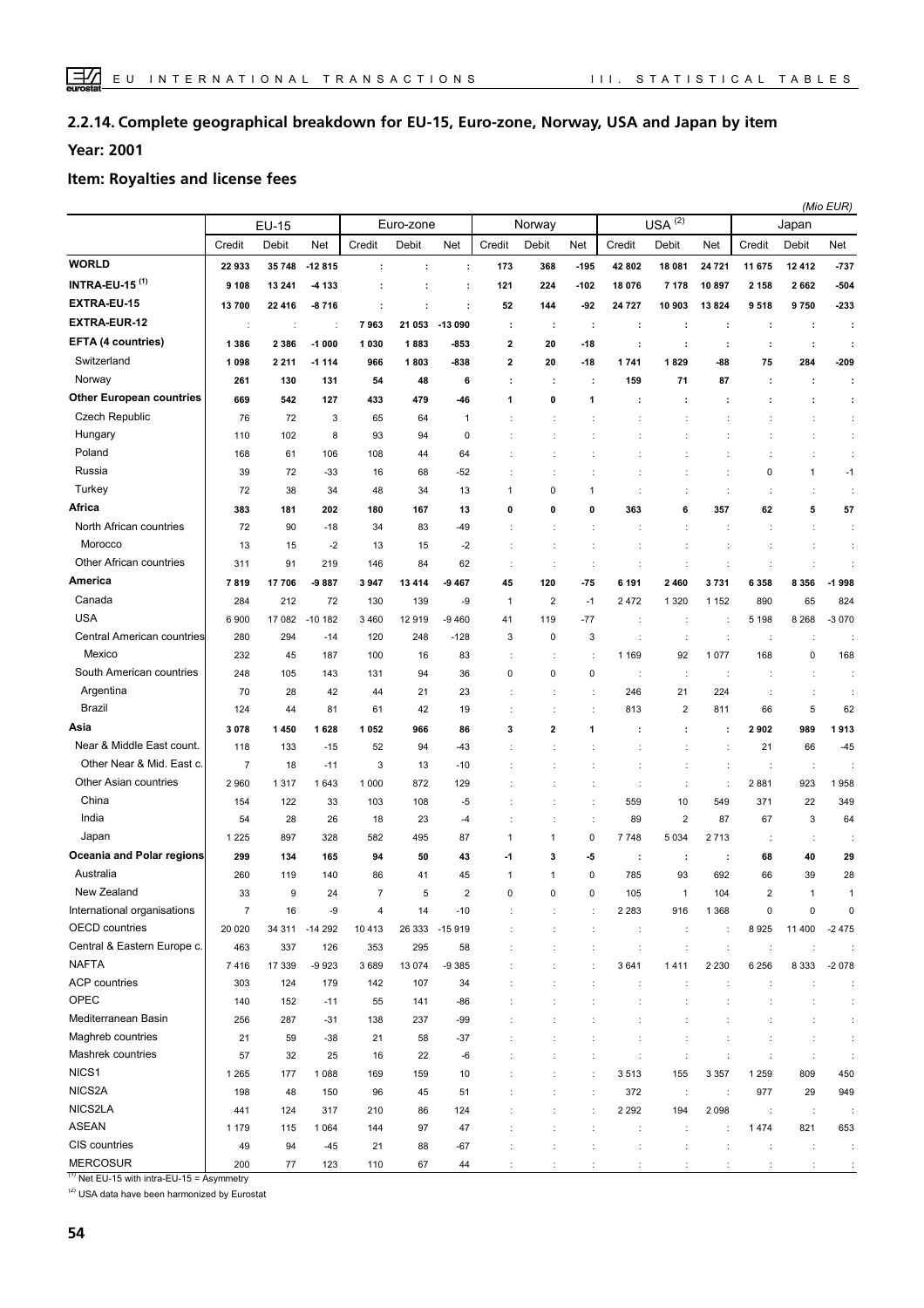## **2.2.15. Complete geographical breakdown for EU-15, Euro-zone, Norway, USA and Japan by item**

**Year: 2001**

#### **Item: Other business services**

|                                  |         |         |                      |          |                 |            |              |         |                      |         |                   |                      |                | (Mio EUR)            |                |
|----------------------------------|---------|---------|----------------------|----------|-----------------|------------|--------------|---------|----------------------|---------|-------------------|----------------------|----------------|----------------------|----------------|
|                                  |         | EU-15   |                      |          | Euro-zone       |            |              | Norway  |                      |         | (2)<br><b>USA</b> |                      |                | Japan                |                |
|                                  | Credit  | Debit   | Net                  | Credit   | Debit           | <b>Net</b> | Credit       | Debit   | Net                  | Credit  | Debit             | Net                  | Credit         | Debit                | Net            |
| <b>WORLD</b>                     | 178 713 | 191 001 | $-12288$             | ÷        | ÷               | ÷          | 3756         | 3875    | $-119$               | 47 648  | 31 783            | 15865                | 18 146         | 26 622               | $-8476$        |
| <b>INTRA-EU-15<sup>(1)</sup></b> | 95 510  | 107 621 | $-12110$             |          | ÷               |            | 2 2 2 2      | 2 5 2 9 | -307                 | 16 658  | 14 964            | 1694                 | 4558           | 5497                 | -939           |
| EXTRA-EU-15                      | 82 503  | 82 669  | $-167$               | ÷        | ÷               | ÷          | 1 5 3 4      | 1 3 4 6 | 188                  | 30 990  | 16819             | 14 170               | 13 587         | 21 125               | $-7538$        |
| <b>EXTRA-EUR-12</b>              | t       | ÷       | $\ddot{\phantom{a}}$ | 79 189   | 98 383          | -19 195    | ÷            | ÷       | ÷                    | ÷       |                   | ÷                    | ÷              | ÷                    |                |
| EFTA (4 countries)               | 12 131  | 12 957  | $-826$               | 8 2 6 8  | 10 336          | -2 069     | 83           | 185     | -103                 |         |                   | ÷                    | ÷              | $\ddot{\phantom{a}}$ |                |
| Switzerland                      | 9964    | 10 567  | $-603$               | 7562     | 9 2 3 6         | $-1674$    | 77           | 179     | -102                 |         |                   | ÷                    | 577            | 208                  | 369            |
| Norway                           | 1920    | 2064    | $-144$               | 516      | 794             | $-278$     | ÷            | ÷       | ÷                    |         |                   | ÷                    | ÷              | ÷                    | ÷              |
| <b>Other European countries</b>  | 8416    | 7 1 1 2 | 1 3 0 5              | 6869     | 6 2 3 4         | 635        | 17           | 61      | 44                   |         |                   |                      |                | ÷                    | ÷              |
| Czech Republic                   | 953     | 878     | 75                   | 835      | 757             | 78         |              |         |                      |         |                   |                      |                |                      | ÷              |
| Hungary                          | 863     | 763     | 100                  | 752      | 695             | 57         |              |         |                      |         |                   |                      |                | $\ddot{\phantom{a}}$ | ÷              |
| Poland                           | 1 1 6 0 | 986     | 174                  | 913      | 862             | 51         |              | ÷       |                      |         |                   |                      | ÷              | ÷                    | ÷              |
| Russia                           | 1919    | 1 1 0 4 | 815                  | 1652     | 959             | 693        |              |         |                      |         |                   |                      | 14             | 88                   | $-75$          |
| Turkey                           | 764     | 817     | $-53$                | 609      | 701             | $-92$      | 0            | 2       | $-1$                 |         |                   |                      | ÷              | ÷                    | ÷              |
| Africa                           | 5400    | 2806    | 2595                 | 3 9 0 1  | 2461            | 1441       | 17           | 25      | -8                   |         |                   |                      | 196            | 155                  | 41             |
| North African countries          | 2 5 5 0 | 1 1 7 7 | 1 3 7 3              | 2 2 2 0  | 1075            | 1 1 4 5    |              |         |                      |         |                   |                      | ÷              | $\ddot{\phantom{a}}$ | ÷              |
| Morocco                          | 509     | 248     | 261                  | 478      | 230             | 248        |              |         |                      |         |                   |                      |                | $\ddot{\phantom{a}}$ | ÷              |
| Other African countries          | 2853    | 1631    | 1 2 2 1              | 1683     | 1 3 8 8         | 295        |              | ÷       | ÷                    |         | t                 |                      | ÷              | $\ddot{\phantom{a}}$ | ÷              |
| America                          | 38 974  | 42 462  | $-3488$              | 27 131   | 34 873          | $-7742$    | 1 2 2 6      | 858     | 368                  | 13 544  | 8 1 3 9           | 5 4 0 6              | 8456           | 13 276               | -4820          |
| Canada                           | 1528    | 1893    | $-365$               | 1 0 2 4  | 1 3 1 9         | $-295$     | 39           | 29      | 11                   | 6685    | 4 3 6 6           | 2 3 1 9              | 313            | 298                  | 15             |
| <b>USA</b>                       | 33 083  | 36 290  | $-3207$              | 22 876   | 30 365          | $-7489$    | 1 1 0 8      | 775     | 333                  | ÷       | ÷                 | ÷                    | 7 2 4 4        | 12 4 65              | $-5221$        |
| Central American countries       | 2 3 8 2 | 2 2 5 5 | 126                  | 1651     | 1 3 9 5         | 257        | 77           | 43      | 34                   |         | ÷                 |                      | ÷              | $\ddot{\cdot}$       | ÷              |
| Mexico                           | 769     | 496     | 273                  | 701      | 377             | 324        |              | ÷       |                      | 2974    | 648               | 2 3 2 7              | 36             | 47                   | $-11$          |
| South American countries         | 1962    | 1997    | $-35$                | 1582     | 1784            | $-203$     | $\mathbf{1}$ | 10      | -9                   |         |                   |                      |                | $\ddot{\phantom{a}}$ |                |
| Argentina                        | 328     | 406     | $-77$                | 287      | 367             | $-80$      |              |         |                      |         |                   |                      |                | $\ddot{\cdot}$       |                |
| Brazil                           | 520     | 943     | $-423$               | 329      | 811             | $-482$     |              |         |                      |         |                   |                      | 75             | 137                  | $-62$          |
| Asia                             | 15 359  | 15 332  | 28                   | 7703     | 11829           | 4 1 2 7    | 180          | 184     | -3                   |         |                   |                      | 3945           | 6521                 | $-2576$        |
| Near & Middle East count.        | 5939    | 3728    | 2 2 1 1              | 2 2 8 2  | 2472            | $-191$     |              |         |                      |         |                   |                      | $-1184$        | 579                  | $-1763$        |
| Other Near & Mid. East c.        | 428     | 463     | $-35$                | 347      | 374             | $-28$      |              |         |                      |         |                   |                      |                | $\ddot{\phantom{a}}$ |                |
| Other Asian countries            | 9420    | 11 602  | $-2181$              | 5421     | 9 3 5 5         | -3 934     |              |         |                      |         |                   |                      | 5 1 2 9        | 5942                 | $-813$         |
| China                            | 951     | 1 2 1 3 | $-262$               | 742      | 1 0 8 6         | -344       |              |         |                      |         | ÷                 | $\ddot{\phantom{a}}$ | 340            | 967                  | $-628$         |
| India                            | 353     | 483     | $-130$               | 200      | 395             | $-195$     | ÷            | ÷       | $\ddot{\phantom{a}}$ | ÷       | ÷                 | ÷                    | 90             | 111                  | $-21$          |
| Japan                            | 3 1 3 9 | 3517    | $-378$               | 1632     | 2683            | $-1050$    | 52           | 41      | 12                   | 4 9 5 6 | 2896              | 2 0 6 0              | ÷              | $\ddot{\phantom{a}}$ |                |
| Oceania and Polar regions        | 1 3 0 3 | 1037    | 266                  | 811      | 755             | 56         | 18           | 33      | -15                  | ÷       | ÷                 | ÷                    | 255            | 511                  | -256           |
| Australia                        | 1 1 4 2 | 925     | 218                  | 755      | 665             | 90         | 12           | 29      | $-18$                | 604     | 499               | 105                  | 191            | 442                  | $-250$         |
| New Zealand                      | 68      | 78      | $-10$                | 35       | 62              | $-27$      |              |         |                      |         |                   |                      |                | 28                   | 12             |
| International organisations      | 625     | 754     | $-129$               | 604      | 740             | $-135$     |              |         |                      | 1720    | 197               | 1523                 | $\overline{1}$ | 0                    | $\overline{1}$ |
| <b>OECD</b> countries            | 152 155 | 167 849 | $-15694$             | 113 301  | 140 343 -27 041 |            |              | ÷       | ÷                    | ÷       | ÷                 | ÷                    | 13 678         | 19839                | $-6160$        |
| Central & Eastern Europe c.      | 4758    | 4 1 4 6 | 612                  | 4 0 5 4  | 3670            | 384        |              | ÷       | ÷                    | ÷       | ÷                 | ÷                    | ÷              | $\ddot{\phantom{a}}$ |                |
| <b>NAFTA</b>                     | 35 378  | 38 677  | $-3298$              | 24 5 9 9 | 32 058          | $-7459$    |              |         |                      | 9659    | 5013              | 4 6 4 5              | 7 5 9 3        | 12 810               | $-5217$        |
| <b>ACP</b> countries             | 3 1 5 7 | 2 3 0 3 | 854                  | 1995     | 1662            | 333        |              |         |                      | ÷       | ÷                 |                      |                | $\ddot{\phantom{a}}$ | ÷              |
| OPEC                             | 9477    | 4 4 7 9 | 4 9 9 8              | 2828     | 2 4 2 6         | 402        |              | ÷       |                      | t       | ÷                 |                      | ÷              | $\ddot{\phantom{a}}$ | ÷              |
| Mediterranean Basin              | 5 3 6 1 | 4 2 6 9 | 1 0 9 2              | 4 4 3 7  | 3741            | 697        |              |         |                      |         |                   |                      |                |                      | ÷              |
| Maghreb countries                | 1622    | 755     | 866                  | 1461     | 698             | 763        |              |         |                      |         |                   |                      |                |                      | ÷              |
| Mashrek countries                | 1 2 6 5 | 683     | 582                  | 1 0 3 9  | 556             | 483        |              |         |                      |         |                   |                      |                | $\ddot{\phantom{a}}$ | ÷              |
| NICS1                            | 3 1 7 5 | 4 4 4 1 | $-1266$              | 2088     | 3716            | $-1629$    |              |         |                      |         |                   |                      | 4 2 5 4        | 3422                 | 832            |
| NICS2A                           | 705     | 851     | $-146$               | 284      | 708             | $-423$     |              |         |                      |         |                   |                      | 223            | 870                  | $-648$         |
| NICS2LA                          | 1815    | 1950    | $-134$               | 1477     | 1654            | $-177$     |              |         |                      |         |                   |                      | ÷              | $\ddot{\phantom{a}}$ |                |
| <b>ASEAN</b>                     | 2 0 4 8 | 2855    | $-807$               | 1 1 5 1  | 2 4 3 6         | $-1285$    |              |         |                      |         |                   |                      | 1998           | 2 2 7 0              | $-271$         |
| CIS countries                    | 2 3 1 0 | 1620    | 690                  | 1980     | 1453            | 527        |              |         |                      |         |                   |                      |                | $\ddot{\phantom{a}}$ | ÷              |
| <b>MERCOSUR</b>                  | 880     | 1435    | $-554$               | 648      | 1 2 6 0         | $-612$     |              |         |                      |         |                   |                      |                |                      |                |

 $(1)$  Net EU-15 with intra-EU-15 = Asymmetry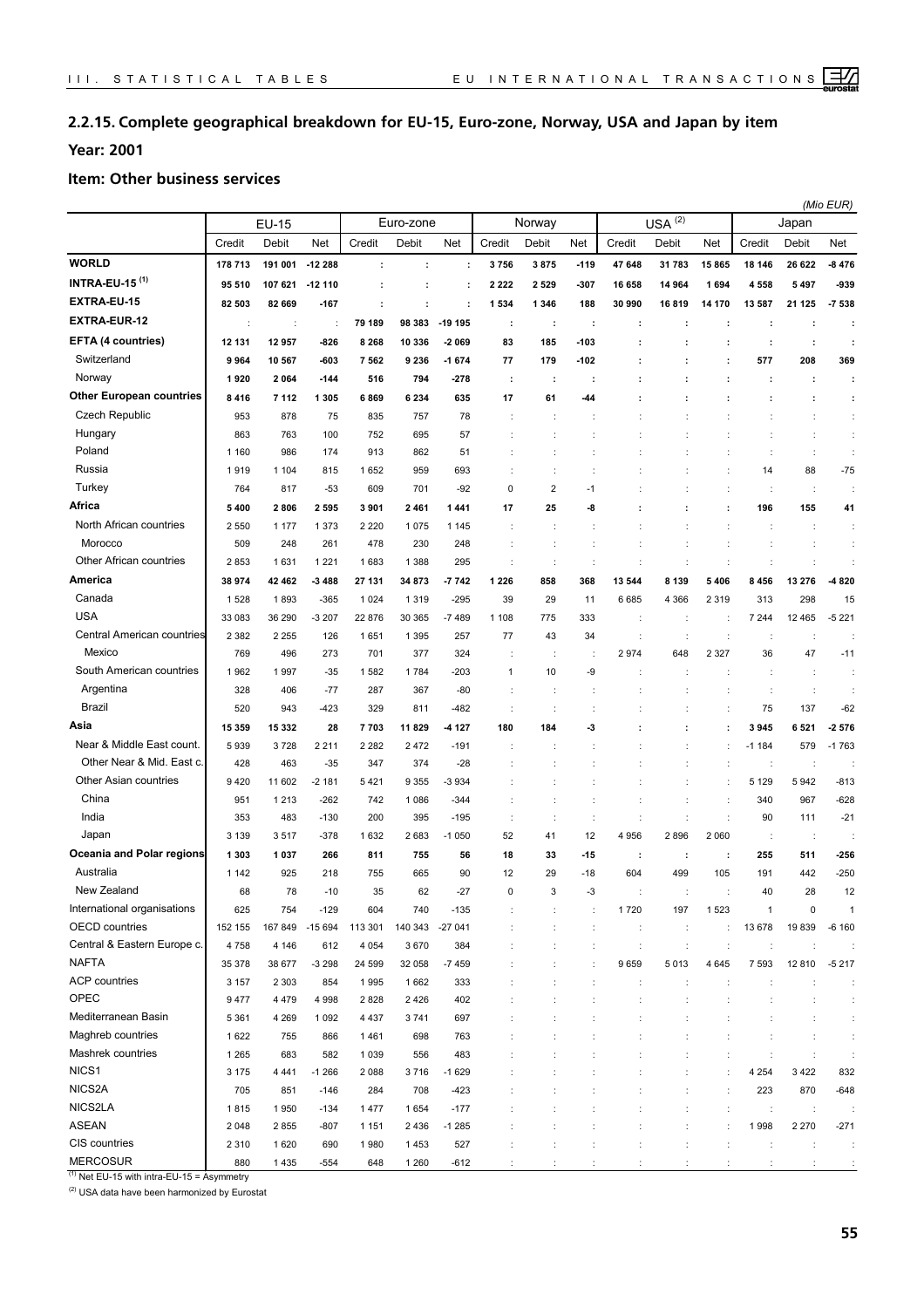#### **Complete geographical breakdown for EU-15, Euro-zone, Norway, USA and Japan by item 2.2.16.**

**Year: 2001**

#### **Item: Personal, cultural and recreational services**

|                                 |                         |                      |                |                      |                      |                      |                         |                      |                      |                      |                        |                      |                         |                         | (Mio EUR)            |
|---------------------------------|-------------------------|----------------------|----------------|----------------------|----------------------|----------------------|-------------------------|----------------------|----------------------|----------------------|------------------------|----------------------|-------------------------|-------------------------|----------------------|
|                                 |                         | <b>EU-15</b>         |                |                      | Euro-zone            |                      |                         | Norway               |                      |                      | $USA^{\overline{(2)}}$ |                      |                         | Japan                   |                      |
|                                 | Credit                  | Debit                | Net            | Credit               | Debit                | Net                  | Credit                  | Debit                | Net                  | Credit               | Debit                  | Net                  | Credit                  | Debit                   | Net                  |
| <b>WORLD</b>                    | 7712                    | 14 033               | $-6320$        | ÷                    | $\ddot{\phantom{a}}$ | ÷                    | 247                     | 380                  | $-133$               | 10 952               | 2033                   | 8919                 | 132                     | 1 555                   | $-1423$              |
| <b>INTRA-EU-15 (1)</b>          | 4315                    | 7 3 4 9              | $-3034$        | ÷                    | ÷                    | $\ddot{\phantom{a}}$ | 204                     | 259                  | $-55$                | 6 3 2 1              | 873                    | 5 4 4 8              | 29                      | 371                     | $-341$               |
| EXTRA-EU-15                     | 3 2 8 2                 | 6634                 | -3 3 5 2       | $\ddot{\phantom{a}}$ | $\ddot{\phantom{a}}$ | ÷                    | 43                      | 121                  | $-78$                | 4631                 | 1 1 6 0                | 3 4 7 1              | 102                     | 1 1 8 4                 | $-1082$              |
| <b>EXTRA-EUR-12</b>             | ÷                       | $\ddot{\phantom{a}}$ | ÷              | 3 0 7 9              | 8 0 2 3              | 4 9 4 4              | ÷                       | $\cdot$              | ÷                    | ÷                    | ÷                      | ÷                    | ÷                       | ÷                       | $\cdot$              |
| <b>EFTA (4 countries)</b>       | 771                     | 1 0 6 4              | $-292$         | 638                  | 918                  | $-280$               | 3                       | 7                    | -5                   |                      |                        | $\ddot{\phantom{a}}$ | ÷                       | ÷                       |                      |
| Switzerland                     | 636                     | 990                  | $-354$         | 602                  | 889                  | $-287$               | $\overline{\mathbf{2}}$ | 6                    | -4                   | $\ddot{\phantom{a}}$ | 85                     | $\ddot{\phantom{a}}$ | 19                      | 61                      | -41                  |
| Norway                          | 123                     | 66                   | 57             | 34                   | 23                   | 11                   | ÷                       | $\cdot$              | $\cdot$              | 37                   | 5                      | 32                   |                         | ÷                       | ÷                    |
| <b>Other European countries</b> | 317                     | 460                  | $-143$         | 206                  | 437                  | $-232$               | 1                       | 0                    | 1                    | ÷                    |                        | $\cdot$              |                         | ÷                       | ÷                    |
| <b>Czech Republic</b>           | 17                      | 44                   | $-27$          | 12                   | 43                   | $-31$                |                         | t                    |                      |                      |                        |                      |                         | ÷                       | ÷                    |
| Hungary                         | 57                      | 137                  | $-80$          | 51                   | 137                  | $-86$                |                         |                      |                      |                      |                        |                      |                         | ÷                       | ÷                    |
| Poland                          | 79                      | 56                   | 22             | 52                   | 52                   | $\mathbf 0$          |                         |                      |                      |                      |                        |                      |                         | t                       | $\ddot{\phantom{a}}$ |
| Russia                          | 17                      | 29                   | $-12$          | 13                   | 28                   | $-15$                |                         |                      |                      |                      |                        | $\ddot{\cdot}$       | 0                       | $\overline{\mathbf{c}}$ | $-2$                 |
| Turkey                          | 35                      | 57                   | $-22$          | 29                   | 57                   | $-29$                | 0                       | 0                    | 0                    | ÷                    |                        | $\ddot{\phantom{a}}$ | ÷                       | ÷                       | ÷                    |
| Africa                          | 95                      | 160                  | $-65$          | 69                   | 147                  | $-78$                | 1                       | 1                    | $-1$                 | 123                  | 118                    | 5                    | 0                       | 1                       | $-1$                 |
| North African countries         | 25                      | 77                   | $-52$          | 25                   | 77                   | $-51$                |                         | ÷                    | ÷                    | ÷                    | ÷                      | ÷                    | ÷                       | ÷                       | ÷                    |
| Morocco                         | 8                       | 13                   | -5             | 8                    | 12                   | -5                   |                         | ÷                    | ÷                    | ÷                    | ÷                      | ÷                    | ÷                       | $\ddot{\phantom{a}}$    | ÷                    |
| Other African countries         | 70                      | 84                   | $-14$          | 44                   | 71                   | $-28$                | $\ddot{\phantom{a}}$    | $\ddot{\phantom{a}}$ | ÷                    | t                    | ÷                      | $\ddot{\phantom{a}}$ | $\ddot{\phantom{a}}$    | $\ddot{\phantom{a}}$    | $\ddot{\phantom{a}}$ |
| America                         | 1643                    | 4568                 | $-2925$        | 1 0 0 4              | 4 0 0 5              | $-3000$              | 36                      | 102                  | -66                  | 1998                 | 614                    | 1 3 8 4              | 49                      | 876                     | $-827$               |
| Canada                          | 40                      | 123                  | $-83$          | 35                   | 111                  | $-77$                | $\mathbf{1}$            | 5                    | $-4$                 | 894                  | 323                    | 571                  | $\overline{2}$          | $\overline{4}$          | $-2$                 |
| <b>USA</b>                      | 1474                    | 4 2 0 2              | $-2728$        | 887                  | 3676                 | $-2789$              | 35                      | 97                   | $-62$                |                      | ÷                      | $\ddot{\phantom{a}}$ | 46                      | 861                     | $-815$               |
| Central American countries      | 84                      | 80                   | 5              | 44                   | 65                   | $-22$                | 0                       | 0                    | 0                    | ÷                    | ÷                      | $\ddot{\phantom{a}}$ | ÷                       | ÷                       | ÷                    |
| Mexico                          | 34                      | 28                   | $\overline{7}$ | 13                   | 21                   | -8                   |                         | ÷                    | $\ddot{\phantom{a}}$ | 312                  | 86                     | 226                  | 0                       | 0                       | $\pmb{0}$            |
| South American countries        | 43                      | 167                  | $-124$         | 38                   | 155                  | $-118$               | 0                       | 0                    | 0                    | $\ddot{\phantom{a}}$ | ÷                      | ÷                    | ÷                       | t                       | ÷                    |
| Argentina                       | 9                       | 58                   | $-50$          | 8                    | 49                   | $-40$                |                         | $\ddot{\cdot}$       | $\ddot{\cdot}$       | 130                  | 21                     | 109                  |                         | ÷                       | ÷                    |
| <b>Brazil</b>                   | 14                      | 46                   | $-31$          | 9                    | 46                   | $-36$                |                         | ÷                    | ÷                    | 303                  | 39                     | 264                  | 0                       | 6                       | -6                   |
| Asia                            | 355                     | 281                  | 74             | 219                  | 239                  | $-20$                | $\mathbf{2}$            | 7                    | -5                   | ÷                    | ÷                      | ÷                    | 30                      | 77                      | -47                  |
| Near & Middle East count.       | 70                      | 54                   | 16             | 46                   | 46                   | $\mathbf 0$          |                         |                      |                      |                      |                        |                      | 0                       | 4                       | $-4$                 |
| Other Near & Mid. East c.       | 7                       | 8                    | $-1$           | $\overline{7}$       | 6                    | -1                   |                         |                      |                      |                      |                        |                      | ÷                       | ÷                       | ÷                    |
| Other Asian countries           | 283                     | 225                  | 57             | 171                  | 192                  | $-21$                |                         |                      |                      | t                    | ÷                      | $\ddot{\cdot}$       | 30                      | 74                      | $-43$                |
| China                           | 8                       | 18                   | $-10$          | $\overline{7}$       | 18                   | $-11$                |                         |                      |                      | 40                   | 32                     | $\overline{7}$       | $\overline{2}$          | 10                      | -8                   |
| India                           | 1                       | 13                   | $-12$          | $\mathbf{1}$         | 9                    | -8                   |                         | ÷                    | ÷                    | 24                   | 25                     | $-1$                 | 0                       | $\pmb{0}$               | $\mathbf 0$          |
| Japan                           | 157                     | 61                   | 95             | 83                   | 48                   | 35                   | $\mathbf{1}$            | 4                    | $-2$                 | 964                  | 130                    | 834                  | ÷                       | ÷                       | ÷                    |
| Oceania and Polar regions       | 96                      | 95                   | 1              | 29                   | 58                   | $-29$                | $\mathbf{1}$            | 5                    | -4                   | ÷                    | ÷                      | ÷                    | $\overline{\mathbf{2}}$ | 13                      | $-11$                |
| Australia                       | 86                      | 84                   | 2              | 28                   | 49                   | $-21$                | 0                       | 2                    | $-2$                 | 399                  | 88                     | 311                  | $\overline{\mathbf{c}}$ | 11                      | -9                   |
| New Zealand                     | 8                       | 9                    | $-1$           | $\mathbf 0$          | $\overline{7}$       | $-7$                 | 0                       | 0                    | $\mathbf 0$          | 73                   | $\overline{4}$         | 69                   | 0                       | $\overline{2}$          | $-2$                 |
| International organisations     | $\overline{\mathbf{c}}$ | $\sqrt{2}$           | $\pmb{0}$      | $\mathbf 2$          | $\mathbf{1}$         | $\mathbf{1}$         | ÷                       | ÷                    | ÷                    | 129                  | $\mathbf{1}$           | 128                  | $\pmb{0}$               | $\pmb{0}$               | $\mathbf 0$          |
| OECD countries                  | 7 0 9 2                 | 13 2 3 7             | $-6144$        | 5 2 3 4              | 11776                | $-6542$              |                         |                      | $\ddot{\phantom{a}}$ | ÷                    | ÷                      | $\ddot{\phantom{a}}$ | 107                     | 1 4 7 6                 | $-1.369$             |
| Central & Eastern Europe c.     | 178                     | 302                  | $-125$         | 136                  | 293                  | $-157$               | $\ddot{\phantom{a}}$    | t                    | ÷                    | ÷                    | $\ddot{\phantom{a}}$   | $\ddot{\phantom{a}}$ | $\ddot{\phantom{a}}$    | $\ddot{\phantom{a}}$    | ÷                    |
| <b>NAFTA</b>                    | 1550                    | 4 3 5 2              | $-2802$        | 936                  | 3808                 | $-2872$              | ÷                       | ÷                    | ÷                    | 1 2 0 6              | 410                    | 797                  | 48                      | 865                     | $-817$               |
| <b>ACP</b> countries            | 79                      | 99                   | $-20$          | 44                   | 84                   | $-40$                |                         | ÷                    | ÷                    | ÷                    | $\ddot{\phantom{a}}$   | $\ddot{\cdot}$       | $\ddot{\phantom{a}}$    | $\ddot{\phantom{a}}$    | $\ddot{\phantom{a}}$ |
| OPEC                            | 74                      | 36                   | 39             | 40                   | 31                   | 9                    |                         | $\ddot{\phantom{a}}$ | ÷                    | ċ                    | t                      |                      | t                       | $\ddot{\phantom{a}}$    | $\ddot{\phantom{a}}$ |
| Mediterranean Basin             | 115                     | 241                  | $-126$         | 101                  | 233                  | $-132$               |                         |                      |                      | ÷                    | t                      | $\ddot{\cdot}$       | ÷                       | ÷                       | $\ddot{\phantom{a}}$ |
| Maghreb countries               | 19                      | 50                   | $-31$          | 19                   | 50                   | $-31$                |                         | ÷                    |                      | $\ddot{\phantom{a}}$ | $\ddot{\phantom{a}}$   | ÷                    | ÷                       | $\ddot{\phantom{a}}$    | $\ddot{\phantom{a}}$ |
| Mashrek countries               | 12                      | 33                   | $-21$          | 12                   | 31                   | $-19$                |                         | ÷                    | ÷                    | $\ddot{\phantom{a}}$ | ÷                      | $\ddot{\phantom{a}}$ | ÷                       | $\ddot{\cdot}$          | $\ddot{\phantom{a}}$ |
| NICS1                           | 78                      | 85                   | $-7$           | 54                   | 71                   | $-16$                |                         | $\ddot{\cdot}$       | ÷                    | 343                  | ÷                      | $\ddot{\phantom{a}}$ | 28                      | 55                      | $-28$                |
| NICS2A                          | 19                      | 21                   | $-2$           | 12                   | 19                   | $-7$                 |                         |                      | ÷                    | 75                   | ÷                      | ÷                    | $\mathbf{1}$            | 6                       | -6                   |
| NICS2LA                         | 57                      | 140                  | $-83$          | 30                   | 122                  | -92                  |                         |                      | ÷                    | 789                  | 153                    | 637                  | ÷                       | $\ddot{\cdot}$          | ÷                    |
| ASEAN                           | 40                      | 50                   | $-10$          | 28                   | 43                   | $-14$                |                         | $\ddot{\cdot}$       | ÷                    | $\ddot{\phantom{a}}$ | $\ddot{\phantom{a}}$   | ÷                    | 6                       | 13                      | -6                   |
| CIS countries                   | 23                      | 48                   | $-25$          | 18                   | 46                   | $-28$                |                         |                      |                      | ċ                    | t                      | $\ddot{\phantom{a}}$ |                         | $\ddot{\phantom{a}}$    | ÷                    |
| <b>MERCOSUR</b>                 | 24                      | 148                  | $-124$         | 19                   | 138                  | $-119$               |                         |                      |                      | $\cdot$              |                        |                      |                         |                         |                      |

 $(1)$  Net EU-15 with intra-EU-15 = Asymmetry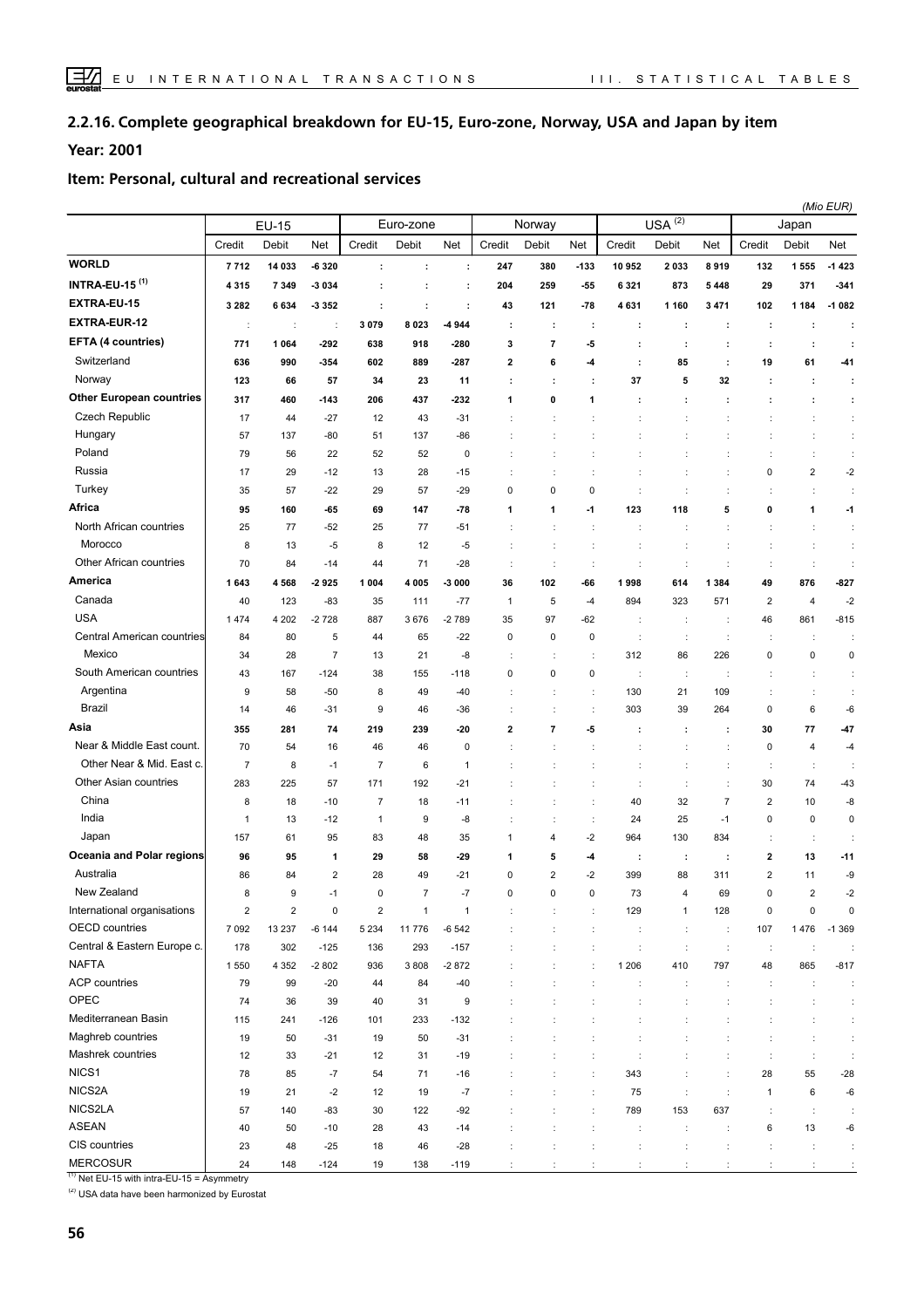## **2.2.17. Complete geographical breakdown for EU-15, Euro-zone, Norway, USA and Japan by item**

## **Year: 2001**

#### **Item: Government services, n.i.e.**

|                                  |         | EU-15  |                         |                      | Euro-zone                 |                      |                          | Norway                   |                |                      | $USA^{(2)}$    |                      |                | Japan                | (Mio EUR)            |
|----------------------------------|---------|--------|-------------------------|----------------------|---------------------------|----------------------|--------------------------|--------------------------|----------------|----------------------|----------------|----------------------|----------------|----------------------|----------------------|
|                                  | Credit  | Debit  | Net                     | Credit               | Debit                     | Net                  | Credit                   | Debit                    | Net            | Credit               | Debit          | Net                  | Credit         | Debit                | Net                  |
| <b>WORLD</b>                     | 12716   | 14 665 | $-1949$                 | $\ddot{\phantom{a}}$ |                           | :                    | 171                      | 147                      | 23             | 18869                | 19707          | $-837$               | 945            | 1 3 6 6              | -421                 |
| <b>INTRA-EU-15<sup>(1)</sup></b> | 5 2 8 1 | 7657   | $-2376$                 | $\ddot{\phantom{a}}$ | $\ddot{\phantom{a}}$<br>÷ | ÷                    | 63                       | 65                       | $-3$           | 4 0 4 2              | 8683           | -4 641               | 129            | 189                  | -60                  |
| EXTRA-EU-15                      |         |        |                         |                      |                           |                      |                          |                          |                |                      |                |                      |                |                      |                      |
| <b>EXTRA-EUR-12</b>              | 7 1 0 8 | 5974   | 1 1 3 3                 | $\ddot{\phantom{a}}$ | $\ddot{\phantom{a}}$      | $\ddot{\phantom{a}}$ | 108                      | 82                       | 26             | 14 827               | 11 024         | 3803                 | 816            | 1 1 7 8              | -362                 |
|                                  | ÷       | ÷      | ÷                       | 8795                 | 5785                      | 3 0 1 0              | $\cdot$                  | ÷                        | ÷              | ÷                    | ÷              | ÷                    | ÷              | ÷                    | ÷                    |
| EFTA (4 countries)               | 83      | 184    | $-101$                  | 61                   | 145                       | -84                  | 13                       | 8                        | 5              | t                    |                | ÷                    | ÷              | $\ddot{\phantom{a}}$ | ÷                    |
| Switzerland                      | 46      | 132    | -85                     | 35                   | 121                       | $-86$                | 13                       | $\overline{\phantom{a}}$ | 6              | t                    | ÷              | ÷                    | 9              | 12                   | $-3$                 |
| Norway                           | 31      | 50     | $-19$                   | 24                   | 23                        | 0                    | ÷                        | ÷                        | ÷              | ÷                    | ÷              | $\ddot{\phantom{a}}$ | ÷              | ÷                    | ÷                    |
| <b>Other European countries</b>  | 277     | 845    | -569                    | 146                  | 477                       | $-331$               | $\overline{\phantom{a}}$ | 16                       | -8             |                      |                | ÷                    | ÷              | ÷                    | ÷                    |
| Czech Republic                   | 13      | 25     | $-13$                   | 9                    | 16                        | $-7$                 | $\ddot{\phantom{a}}$     |                          | t              |                      |                |                      |                | $\ddot{\cdot}$       | ÷                    |
| Hungary                          | 16      | 29     | $-13$                   | 11                   | 20                        | -9                   | ÷                        |                          | ÷              |                      |                | $\ddot{\phantom{a}}$ |                | $\ddot{\phantom{a}}$ | ÷                    |
| Poland                           | 21      | 45     | -24                     | 8                    | 31                        | $-23$                | ÷                        | ÷                        | f,             |                      |                | $\ddot{\phantom{a}}$ | ÷              | ÷                    | ÷                    |
| Russia                           | 91      | 108    | $-17$                   | 60                   | 98                        | $-38$                |                          |                          | ÷              |                      |                | $\ddot{\cdot}$       | 3              | 21                   | $-18$                |
| Turkey                           | 33      | 73     | $-40$                   | 19                   | 62                        | $-44$                | $\mathbf 0$              | 1                        | $-1$           |                      |                |                      |                | ÷                    | t                    |
| Africa                           | 543     | 960    | -417                    | 223                  | 799                       | $-575$               | $\overline{7}$           | 7                        | 0              |                      |                | ÷                    | 0              | 52                   | $-52$                |
| North African countries          | 106     | 120    | $-14$                   | 75                   | 103                       | $-27$                |                          |                          |                |                      |                |                      |                | $\ddot{\cdot}$       | ÷                    |
| Morocco                          | 41      | 31     | 10                      | 36                   | 28                        | $\overline{7}$       | ÷                        | ÷                        | ÷              |                      |                | $\ddot{\phantom{a}}$ | ÷              | ÷                    | ÷                    |
| Other African countries          | 435     | 839    | $-404$                  | 146                  | 696                       | $-550$               | $\ddot{\cdot}$           | ÷                        | ÷              | ÷                    | ÷              | $\ddot{\cdot}$       | ÷              | ÷                    | $\ddot{\cdot}$       |
| America                          | 4 2 4 6 | 2447   | 1799                    | 3598                 | 1892                      | 1706                 | 48                       | 29                       | 19             | 2975                 | 1 169          | 1806                 | 467            | 636                  | $-168$               |
| Canada                           | 83      | 65     | 18                      | 68                   | 58                        | 10                   | 11                       | $\overline{2}$           | 9              | 392                  | 296            | 96                   | $\overline{2}$ | 20                   | $-18$                |
| <b>USA</b>                       | 3954    | 1860   | 2 0 9 4                 | 3 4 5 5              | 1414                      | 2 0 4 1              | 35                       | 22                       | 13             | ÷                    | ÷              | ÷                    | 458            | 497                  | $-39$                |
| Central American countries       | 79      | 235    | $-156$                  | 34                   | 191                       | $-157$               | $\pmb{0}$                | $\mathbf{1}$             | $-1$           | t                    | ÷              | ÷                    | ÷              | ÷                    | ÷                    |
| Mexico                           | 15      | 31     | $-15$                   | 6                    | 23                        | $-17$                | $\ddot{\phantom{a}}$     | ÷                        | d              | 1 1 8 8              | 195            | 992                  | $\mathbf 0$    | 8                    | -8                   |
| South American countries         | 110     | 283    | $-173$                  | 42                   | 229                       | $-187$               | $\overline{2}$           | 4                        | -2             |                      |                |                      |                |                      | ÷                    |
| Argentina                        | 15      | 43     | $-28$                   | 6                    | 34                        | $-27$                |                          |                          |                |                      |                |                      | ÷              | $\ddot{\phantom{a}}$ | ÷                    |
| Brazil                           | 23      | 55     | $-33$                   | 10                   | 43                        | $-33$                | $\ddot{\cdot}$           |                          |                |                      |                | $\ddot{\cdot}$       | $\overline{2}$ | 19                   | $-17$                |
| Asia                             | 661     | 1096   | -435                    | 275                  | 763                       | -487                 | 32                       | 21                       | 11             |                      |                | ÷                    | 299            | 386                  | -86                  |
| Near & Middle East count.        | 159     | 356    | $-197$                  | 75                   | 205                       | $-130$               |                          |                          |                |                      |                | $\ddot{\cdot}$       | 6              | 59                   | $-52$                |
| Other Near & Mid. East c.        | 31      | 57     | $-27$                   | 14                   | 45                        | $-31$                |                          |                          |                |                      |                |                      | ÷              | $\ddot{\phantom{a}}$ |                      |
| Other Asian countries            | 504     | 741    | $-237$                  | 202                  | 559                       | $-357$               |                          |                          |                |                      |                | $\ddot{\cdot}$       | 293            | 327                  | $-34$                |
| China                            | 30      | 59     | $-29$                   | 11                   | 45                        | $-33$                |                          |                          | ÷              | t                    | ÷              | $\ddot{\cdot}$       | 21             | 42                   | $-21$                |
| India                            | 74      | 134    | $-60$                   | 11                   | 121                       | $-110$               | ÷                        | ÷                        | ÷              | $\ddot{\phantom{a}}$ | ÷              | $\ddot{\phantom{a}}$ | 4              | 13                   | -9                   |
| Japan                            | 62      | 123    | -61                     | 52                   | 93                        | -41                  | 6                        | 5                        | $\overline{c}$ | 678                  | 1603           | $-925$               | ÷              | ÷                    | ÷                    |
| Oceania and Polar regions        | 33      | 70     | -38                     | 12                   | 57                        | -45                  | 0                        | 1                        | $-1$           | ÷                    | ÷              | ÷                    | 31             | 37                   | -6                   |
| Australia                        | 21      | 61     | $-40$                   | 10                   | 51                        | $-40$                | $\mathbf 0$              | $\mathbf 0$              | 0              | 307                  | 155            | 152                  | 25             | 20                   | 5                    |
| New Zealand                      | 6       |        | $\overline{\mathbf{c}}$ |                      |                           | -3                   |                          | 0                        | 0              |                      |                |                      | 6              | 6                    | $\mathbf 0$          |
| International organisations      | 1 2 4 7 | 317    | 930                     | 1 0 6 9              | 316                       | 753                  | ÷                        |                          | ÷              | 1 0 0 3              | 3              | 1 0 0 0              | $\pmb{0}$      | $\sqrt{2}$           | $-2$                 |
| <b>OECD</b> countries            | 9609    | 10 187 | $-578$                  | 7828                 | 4 3 6 5                   | 3 4 6 3              | ÷                        | ÷                        | ÷              | ÷                    | ÷              | $\ddot{\phantom{a}}$ | 780            | 789                  | -8                   |
| Central & Eastern Europe c.      | 109     | 329    | $-221$                  | 51                   | 244                       | $-193$               | ÷                        | ÷                        | $\ddot{\cdot}$ | ÷                    | $\ddot{\cdot}$ | $\ddot{\cdot}$       | $\sim$         | $\ddot{\phantom{a}}$ | $\ddot{\phantom{a}}$ |
| <b>NAFTA</b>                     | 4 0 5 4 | 1957   | 2 0 9 7                 | 3 5 3 0              | 1496                      | 2 0 3 4              |                          |                          | ÷              | 1579                 | 491            | 1088                 | 460            | 525                  | $-65$                |
| <b>ACP</b> countries             | 349     | 871    | $-521$                  | 150                  | 731                       | $-581$               |                          |                          | ÷              | ÷                    | ÷              | ÷                    | ÷              | ÷                    | $\ddot{\cdot}$       |
| OPEC                             | 198     | 239    | $-41$                   | 84                   | 185                       | $-102$               |                          | ÷                        | ÷              | ÷                    |                | ÷                    | ÷              | $\ddot{\phantom{a}}$ | ÷                    |
| Mediterranean Basin              | 224     | 520    | $-296$                  | 131                  | 429                       | $-297$               |                          |                          | ÷              | ÷                    |                | $\ddot{\cdot}$       | ÷              |                      | ÷                    |
| Maghreb countries                | 70      | 67     | $\pmb{4}$               | 59                   | 60                        | $-1$                 |                          |                          |                |                      |                |                      |                |                      | ÷                    |
| Mashrek countries                | 57      | 97     | $-40$                   | 22                   | 74                        | -53                  |                          |                          |                |                      |                | $\ddot{\phantom{a}}$ | ÷              | ÷                    | $\ddot{\cdot}$       |
| NICS1                            | 130     | 66     | 64                      | 79                   | 52                        | 28                   |                          |                          |                |                      |                | $\ddot{\cdot}$       | 203            | 162                  | 41                   |
| NICS2A                           | 36      | 55     | $-18$                   | 17                   | 44                        | $-28$                |                          |                          |                |                      |                | $\ddot{\phantom{a}}$ | 54             | 45                   | 9                    |
| NICS2LA                          | 65      | 150    | $-85$                   | 28                   | 116                       | $-88$                |                          |                          |                |                      |                |                      | ÷              | $\ddot{\phantom{a}}$ | ÷                    |
| <b>ASEAN</b>                     | 81      | 222    | $-141$                  | 36                   | 202                       | $-166$               |                          |                          |                |                      |                | $\ddot{\phantom{a}}$ | 90             | 159                  | $-69$                |
| CIS countries                    | 120     | 169    | $-49$                   | 79                   | 154                       | $-74$                |                          |                          |                |                      |                | $\ddot{\cdot}$       | ÷              | $\ddot{\phantom{a}}$ | ÷                    |
| MERCOSUR                         | 46      | 114    | $-68$                   | 22                   | 87                        | $-65$                |                          |                          |                |                      |                |                      |                |                      |                      |

 $(1)$  Net EU-15 with intra-EU-15 = Asymmetry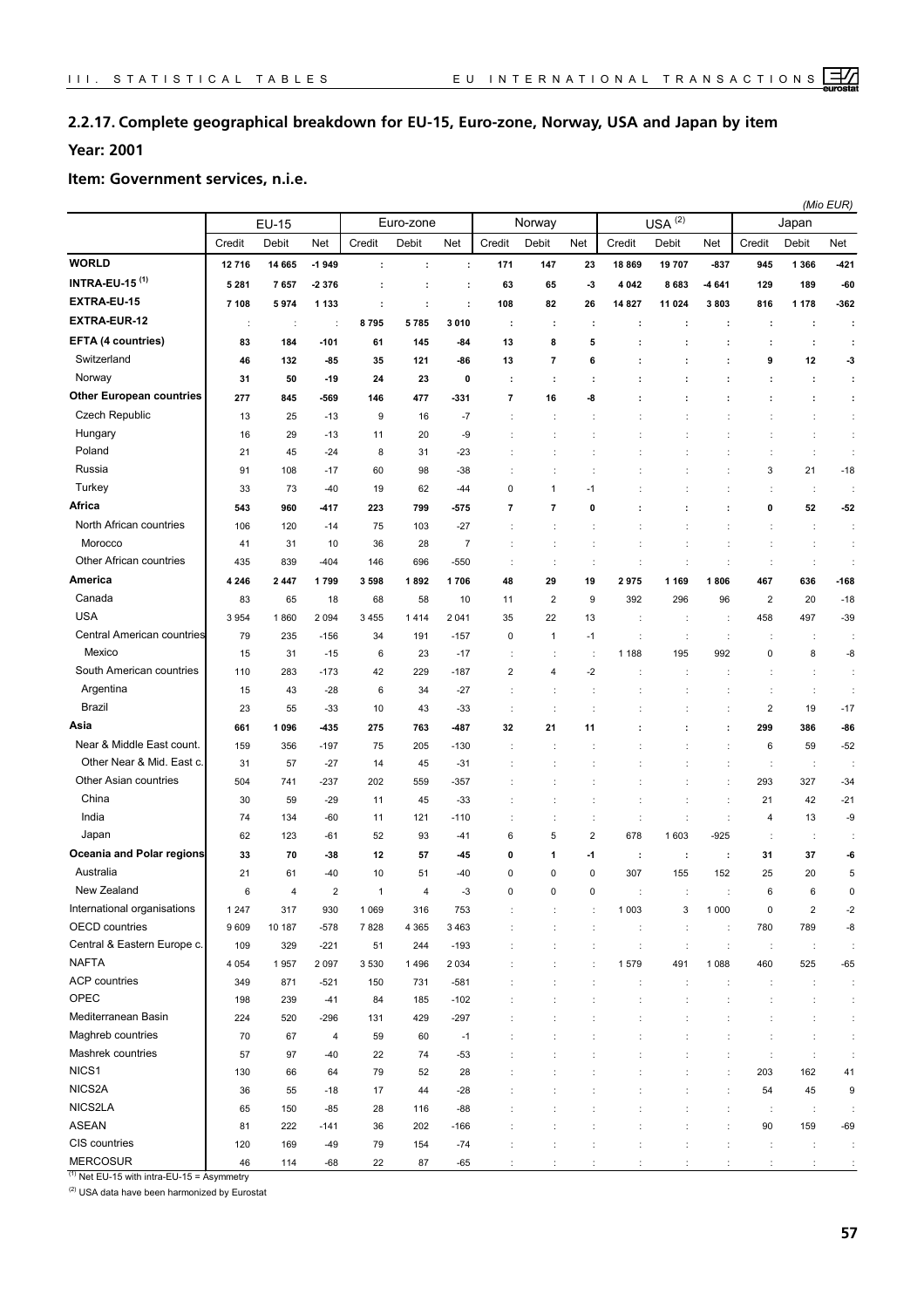#### **Complete geographical breakdown for EU-15, Euro-zone, Norway, USA and Japan by item 2.2.18.**

**Year: 2001**

#### **Item: Services not allocated**

|                                 |                         |                      |                |                           |                |                         |                      |                      |                      |                      |                      |                      |                      |                      | (Mio EUR)            |
|---------------------------------|-------------------------|----------------------|----------------|---------------------------|----------------|-------------------------|----------------------|----------------------|----------------------|----------------------|----------------------|----------------------|----------------------|----------------------|----------------------|
|                                 |                         | <b>EU-15</b>         |                |                           | Euro-zone      |                         |                      | Norway               |                      |                      | $USA^{(2)}$          |                      |                      | Japan                |                      |
|                                 | Credit                  | Debit                | Net            | Credit                    | Debit          | Net                     | Credit               | Debit                | Net                  | Credit               | Debit                | Net                  | Credit               | Debit                | Net                  |
| <b>WORLD</b>                    | $-2$                    | $-3$                 | $\mathbf{1}$   | ÷                         | ÷              | ÷                       | $\pmb{0}$            | $\mathbf 0$          | $\pmb{0}$            | 0                    | $\pmb{0}$            | $\pmb{0}$            | $\pmb{0}$            | 0                    | $\pmb{0}$            |
| INTRA-EU-15 $(1)$               | 1                       | 1                    | 0              | ÷                         | ÷              | $\ddot{\phantom{a}}$    | $\mathbf 0$          | 0                    | $\mathbf 0$          | 0                    | 0                    | $\mathbf 0$          | $\mathbf 0$          | 0                    | 0                    |
| EXTRA-EU-15                     | $-2$                    | $-1$                 | $-1$           | ÷                         | ÷              | ÷                       | 0                    | 0                    | 0                    | 0                    | 0                    | 0                    | 0                    | 0                    | 0                    |
| EXTRA-EUR-12                    | $\ddot{\phantom{a}}$    | $\ddot{\phantom{a}}$ | ÷              | -1                        | $-1$           | 0                       | ÷                    | ÷                    | t                    | ÷                    | ÷                    | ÷                    | ÷                    | ÷                    | ÷                    |
| <b>EFTA (4 countries)</b>       | -1                      | $-4$                 | 3              | $-1$                      | -4             | 3                       | 0                    | 0                    | 0                    | ÷                    | ÷                    |                      | t                    | ÷                    | ÷                    |
| Switzerland                     | -2                      | -3                   | 1              | $-2$                      | -3             | 1                       | 0                    | 0                    | 0                    | 0                    | 0                    | 0                    | 0                    | 0                    | 0                    |
| Norway                          | $\overline{\mathbf{2}}$ | -4                   | 6              | $\overline{\mathbf{2}}$   | -4             | 6                       | ÷                    | ÷                    | ÷                    | ÷                    | 0                    | ÷                    | t                    | ÷                    | ÷                    |
| <b>Other European countries</b> | 0                       | $-1$                 | $\overline{2}$ | $\mathbf 0$               | $-1$           | 2                       | 0                    | 0                    | 0                    | ÷                    | ÷                    |                      | t                    | ÷                    | ÷                    |
| Czech Republic                  | 0                       | $\mathbf 0$          | $\pmb{0}$      | $\pmb{0}$                 | 0              | 0                       | ÷                    | ÷                    | ÷                    |                      |                      |                      |                      |                      | ÷                    |
| Hungary                         | 1                       | $\mathbf{1}$         | 0              | 1                         | $\mathbf{1}$   | 0                       | ÷                    | ÷                    | ÷                    |                      |                      |                      |                      |                      | ÷                    |
| Poland                          | $\overline{2}$          | 0                    | $\overline{c}$ | $\overline{2}$            | 0              | $\overline{\mathbf{c}}$ | $\ddot{\phantom{a}}$ | ÷                    | ÷                    | t                    | $\ddot{\phantom{a}}$ | ÷                    | ÷                    |                      | ÷                    |
| Russia                          | 3                       | $-1$                 | 4              | 3                         | $-1$           | $\overline{4}$          | ÷                    | ÷                    | ÷                    | ÷                    | ÷                    | ÷                    | $\pmb{0}$            | $\pmb{0}$            | $\pmb{0}$            |
| Turkey                          | $-2$                    | $-2$                 | $\mathbf 0$    | $-2$                      | $-2$           | $\mathbf{0}$            | 0                    | 0                    | 0                    |                      | ÷                    | ÷                    | ÷                    | ÷                    | ÷                    |
| Africa                          | 0                       | 1                    | -1             | $\mathbf 0$               | 1              | -1                      | $\mathbf 0$          | 0                    | 0                    | 0                    | ÷                    | ÷                    | 0                    | 0                    | 0                    |
| North African countries         | 1                       | $-2$                 | 3              | $\mathbf{1}$              | $-2$           | 3                       | ÷                    | ÷                    | t                    | ÷                    | ÷                    | ÷                    | ÷                    | ÷                    | ÷                    |
| Morocco                         | $-2$                    | $\mathbf{1}$         | $-3$           | $-2$                      | $\mathbf{1}$   | -3                      | ÷                    | ÷                    | ÷                    | ÷                    | ÷                    | ÷                    | ÷                    | ÷                    | $\ddot{\phantom{a}}$ |
| Other African countries         | -3                      | 3                    | -6             | -3                        | 3              | -6                      | ÷                    | ÷                    | ÷                    | $\ddot{\phantom{a}}$ | ÷                    | t                    | ċ                    | ÷                    | ÷                    |
| America                         | 3                       | 4                    | -1             | 3                         | 4              | -1                      | 0                    | 0                    | 0                    | 0                    | 0                    | 0                    | 0                    | 0                    | $\pmb{0}$            |
| Canada                          | 3                       | $\mathbf{1}$         | $\overline{2}$ | 3                         | $\mathbf{1}$   | $\overline{2}$          | $\pmb{0}$            | 0                    | 0                    | 0                    | $\pmb{0}$            | 0                    | $\pmb{0}$            | 0                    | $\pmb{0}$            |
| <b>USA</b>                      | $-1$                    | $-2$                 | $\mathbf{1}$   | $-1$                      | $-2$           | 1                       | 0                    | 0                    | 0                    | ÷                    | ÷                    | ÷                    | $\pmb{0}$            | 0                    | $\pmb{0}$            |
| Central American countries      | 0                       | $-1$                 | $\mathbf{1}$   | 0                         | $-1$           | $\mathbf{1}$            | 0                    | 0                    | 0                    | ÷                    | ÷                    | ÷                    | ÷                    | ÷                    | $\mathbb{C}$         |
| Mexico                          | $-2$                    | $-1$                 | $-1$           | $-2$                      | $-1$           | -1                      | ÷                    | ÷                    | ÷                    | 0                    | $\pmb{0}$            | 0                    | $\pmb{0}$            | $\pmb{0}$            | $\pmb{0}$            |
| South American countries        | 0                       | 0                    | 0              | $\mathbf 0$               | 0              | $\mathbf 0$             | 0                    | 0                    | 0                    | ÷                    | ÷                    | t                    | ÷                    |                      | $\mathbb{C}$         |
| Argentina                       | 0                       | $\mathbf{1}$         | $-1$           | $\mathbf 0$               | 1              | -1                      | ÷                    | ÷                    | ÷                    | 0                    | 0                    | 0                    | ÷                    | ÷                    | ÷                    |
| <b>Brazil</b>                   | -3                      | $\mathbf 0$          | $-3$           | $-3$                      | 0              | $-3$                    | ÷                    | ÷                    | ÷                    | 0                    | 0                    | 0                    | 0                    | 0                    | $\pmb{0}$            |
| Asia                            | $-2$                    | $-1$                 | 0              | $-2$                      | $-1$           | 0                       | 0                    | 0                    | 0                    | ÷                    | ÷                    | ÷                    | 0                    | 0                    | 0                    |
| Near & Middle East count.       | 0                       | $-1$                 | $\mathbf{1}$   | $\mathbf 0$               | $-1$           | $\mathbf{1}$            | ÷                    | ÷                    | ÷                    |                      | $\cdot$              | ÷                    | 0                    | 0                    | $\pmb{0}$            |
| Other Near & Mid. East c.       | 1                       | 4                    | $-3$           | $\mathbf{1}$              | $\overline{4}$ | -3                      | ÷                    | ÷                    | ÷                    |                      |                      | ÷                    | ÷                    |                      | $\ddot{\phantom{a}}$ |
| Other Asian countries           | 0                       | 0                    | 0              | $\mathbf 0$               | 0              | 0                       |                      | ÷                    | ÷                    | ÷                    |                      | ÷                    | $\pmb{0}$            | $\pmb{0}$            | $\pmb{0}$            |
| China                           | $\overline{2}$          | $\overline{2}$       | 0              | $\overline{2}$            | $\overline{2}$ | 0                       |                      | ÷                    |                      |                      |                      | t                    | 0                    | 0                    | $\pmb{0}$            |
| India                           | 1                       | $-1$                 | $\overline{2}$ | $\mathbf{1}$              | $-1$           | $\overline{\mathbf{c}}$ | ÷                    | ÷                    | ÷                    | 0                    |                      | ÷                    | $\pmb{0}$            | 0                    | $\pmb{0}$            |
| Japan                           | -3                      | $-2$                 | $-1$           | $-3$                      | $-2$           | $-1$                    | $\pmb{0}$            | 0                    | 0                    | 0                    | $\pmb{0}$            | 0                    | ÷                    | ÷                    | ÷                    |
| Oceania and Polar regions       | 0                       | $-2$                 | $\mathbf{2}$   | 0                         | $\cdot$        | $\overline{\mathbf{2}}$ | 0                    | 0                    | 0                    | ÷                    | ÷                    | ÷                    | 0                    | 0                    | 0                    |
| Australia                       | $-2$                    | $-1$                 | $-1$           | $-2$                      | $-1$           | $-1$                    | 0                    | 0                    | 0                    | 0                    | 0                    | 0                    | 0                    | 0                    | 0                    |
| New Zealand                     | $\mathbf 0$             | $\overline{4}$       | $-4$           | $\mathbf 0$               | $\overline{4}$ | $-4$                    | 0                    | 0                    | 0                    | 0                    | 0                    | 0                    | $\mathbf 0$          | $\mathbf 0$          | $\mathbf 0$          |
| International organisations     | 4                       | $-2$                 | 6              | $\overline{4}$            | $-2$           | 6                       | ÷                    | ÷                    | ÷                    | 0                    | 0                    | 0                    | $\pmb{0}$            | $\mathsf 0$          | $\pmb{0}$            |
| OECD countries                  | $-1$                    | $\mathbf{1}$         | $-2$           | $-1$                      | $\mathbf{1}$   | $-2$                    | :                    | $\ddot{\phantom{a}}$ | ÷                    | $\colon$             | $\ddot{\phantom{a}}$ | $\ddot{\phantom{a}}$ | $\pmb{0}$            | $\mathsf 0$          | $\pmb{0}$            |
| Central & Eastern Europe c.     | 0                       | $\mathsf 0$          | 0              | $\pmb{0}$                 | $\pmb{0}$      | $\pmb{0}$               | ÷                    | $\ddot{\phantom{a}}$ | ÷                    | ÷                    | $\ddot{\phantom{a}}$ | $\ddot{\phantom{a}}$ | ÷                    | ÷                    | $\ddot{\phantom{a}}$ |
| <b>NAFTA</b>                    | $-1$                    | 3                    | $-4$           | $-1$                      | 3              | -4                      | ÷                    | ÷                    | $\ddot{\phantom{a}}$ | 0                    | $\pmb{0}$            | $\pmb{0}$            | $\pmb{0}$            | $\pmb{0}$            | $\pmb{0}$            |
| ACP countries                   | 3                       | $\mathbf{1}$         | 3              | $\ensuremath{\mathsf{3}}$ | $\mathbf{1}$   | 3                       | ÷                    | ÷                    | ÷                    | ÷                    | ÷                    | ÷                    | ÷                    | ÷                    | $\ddot{\cdot}$       |
| OPEC                            | $-2$                    | $-1$                 | $-1$           | $-2$                      | $-1$           | $-1$                    | $\ddot{\phantom{a}}$ | $\ddot{\phantom{a}}$ | ÷                    | $\ddot{\phantom{a}}$ | $\ddot{\phantom{a}}$ | $\ddot{\phantom{a}}$ | ÷                    | $\ddot{\phantom{a}}$ | $\ddot{\cdot}$       |
| Mediterranean Basin             | 0                       | $-4$                 | 4              | $\pmb{0}$                 | $-4$           | 4                       | $\ddot{\phantom{a}}$ | ÷                    | $\ddot{\phantom{a}}$ | $\ddot{\phantom{a}}$ | $\ddot{\phantom{a}}$ | ÷                    | $\ddot{\phantom{a}}$ |                      | ÷                    |
| Maghreb countries               | $\pmb{0}$               | $\pmb{0}$            | 0              | $\pmb{0}$                 | $\pmb{0}$      | $\pmb{0}$               | ÷                    | ÷                    | ÷                    | $\ddot{\phantom{a}}$ | $\ddot{\phantom{a}}$ | ÷                    | ÷                    | ÷                    | ÷                    |
| Mashrek countries               | $\overline{\mathbf{c}}$ | $\overline{2}$       | 0              | $\overline{2}$            | $\overline{2}$ | $\mathsf 0$             | ÷                    | ÷                    | ÷                    | ÷                    | ÷                    | ÷                    | $\ddot{\cdot}$       | ÷                    | $\ddot{\cdot}$       |
| NICS1                           | $\pmb{0}$               | $\sqrt{2}$           | $-2$           | $\pmb{0}$                 | $\overline{2}$ | $-2$                    | $\ddot{\phantom{a}}$ | $\ddot{\phantom{a}}$ | ÷                    | 0                    | $\pmb{0}$            | 0                    | $\pmb{0}$            | 0                    | $\pmb{0}$            |
| NICS2A                          | 4                       | $\mathbf{1}$         | 3              | $\overline{4}$            | $\mathbf{1}$   | 3                       | :                    | $\ddot{\phantom{a}}$ | ÷                    | 0                    | 0                    | 0                    | $\pmb{0}$            | $\pmb{0}$            | $\pmb{0}$            |
| NICS2LA                         | 1                       | $-2$                 | 3              | $\mathbf{1}$              | $-2$           | 3                       | ÷                    | ÷                    | ÷                    | 0                    | $\pmb{0}$            | $\mathbf 0$          | ÷                    | ÷                    | ÷                    |
| ASEAN                           | $-1$                    | $\mathsf 0$          | $-1$           | $-1$                      | $\pmb{0}$      | $-1$                    | ÷                    | ÷                    | ÷                    | $\ddot{\phantom{a}}$ | $\ddot{\phantom{a}}$ | $\ddot{\phantom{a}}$ | $\pmb{0}$            | $\pmb{0}$            | $\pmb{0}$            |
| CIS countries                   | 3                       | $-1$                 | 4              | $\ensuremath{\mathsf{3}}$ | $-1$           | $\overline{\mathbf{4}}$ | $\ddot{\phantom{a}}$ | ÷                    | ÷                    | $\ddot{\phantom{a}}$ | ÷                    | $\ddot{\phantom{a}}$ | ċ                    | ÷                    | ÷                    |
| <b>MERCOSUR</b>                 | $-3$                    | $\pmb{0}$            | $-3$           | $-3$                      | $\mathsf 0$    | -3                      | $\cdot$              |                      |                      | $\cdot$              |                      |                      | $\cdot$              | ÷                    | $\cdot$              |

 $(1)$  Net EU-15 with intra-EU-15 = Asymmetry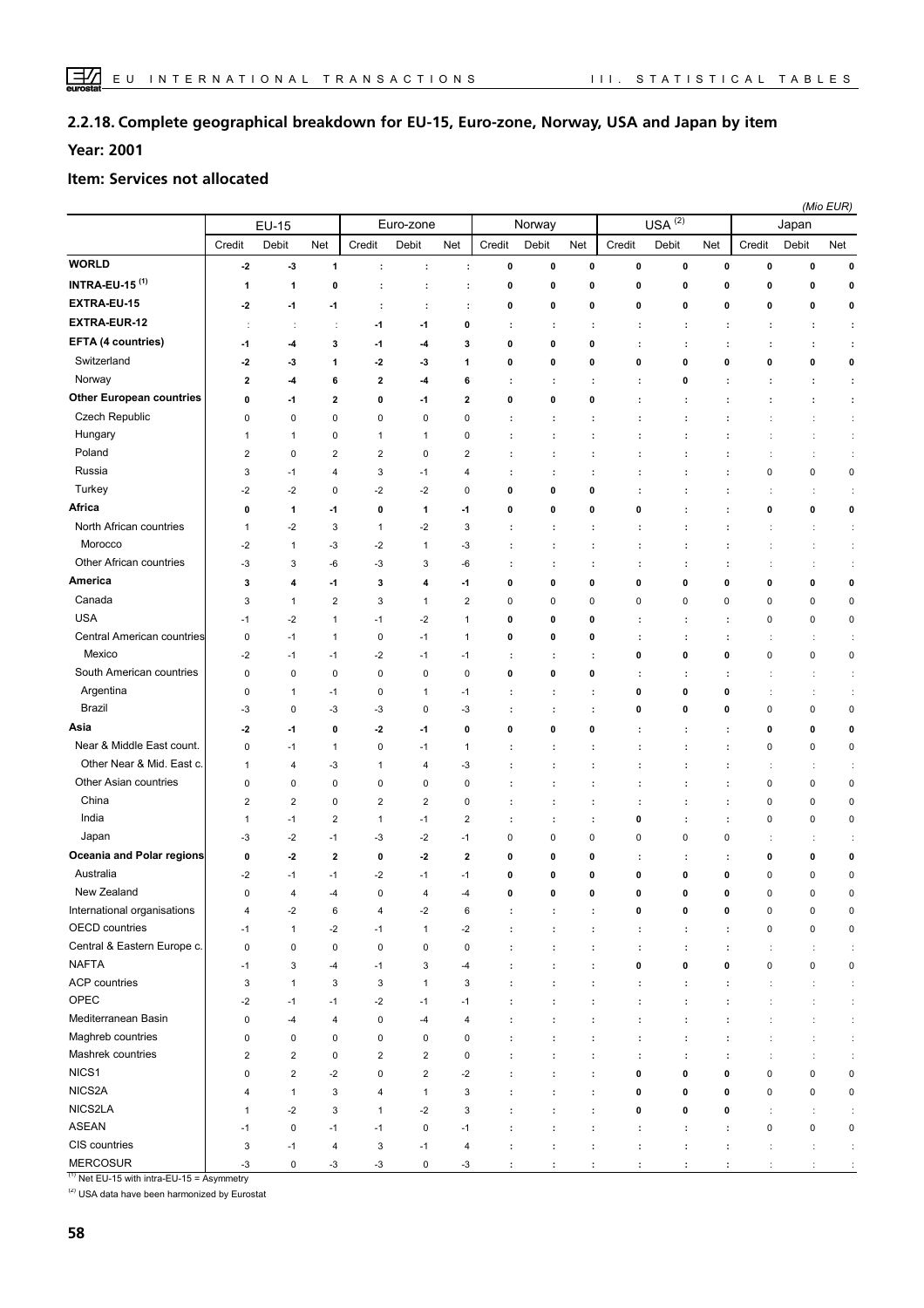## **2.2.19. Complete geographical breakdown for EU-15, Euro-zone, Norway, USA and Japan by item**

**Year: 2001**

#### **Item: Income**

|                                  | <b>EU-15</b> |                    |                      |         |           |     |                |                      |                |         |                      |                      |              |                      | (Mio EUR)            |
|----------------------------------|--------------|--------------------|----------------------|---------|-----------|-----|----------------|----------------------|----------------|---------|----------------------|----------------------|--------------|----------------------|----------------------|
|                                  |              |                    |                      |         | Euro-zone |     |                | Norway               |                |         | $USA^{(2)}$          |                      |              | Japan                |                      |
| <b>WORLD</b>                     | Credit       | Debit              | Net                  | Credit  | Debit     | Net | Credit         | Debit                | Net            | Credit  | Debit                | Net                  | Credit       | Debit                | Net                  |
| <b>INTRA-EU-15<sup>(1)</sup></b> | 734 012      | 780 387<br>470 650 | 46 376               | $\cdot$ | ÷         | ÷   | 8 4 8 1        | 9536                 | $-1055$        | 316 840 | 300 782              | 16 058               | 115 147      | 37 851               | 77 296               |
| EXTRA-EU-15                      | 426 043      |                    | -44 607              |         |           | ÷   | 4 2 1 6        | 5 0 4 6              | -830           | 122 453 | 136 102              | $-13648$             | 29 975       | 17 163               | 12812                |
|                                  | 304 440      | 300 632            | 3808                 |         |           | ÷   | 4 2 6 5        | 4 4 9 0              | -225           | 194 386 | 164 680              | 29 706               | 85 172       | 20 688               | 64 484               |
| <b>EXTRA-EUR-12</b>              | ÷            | ÷                  | $\ddot{\phantom{a}}$ |         |           | ÷   | ÷              | ÷                    | ÷              | ÷       | ÷                    | ÷                    | ÷            | ÷                    | ÷                    |
| EFTA (4 countries)               | 39775        | 49 399             | 9625                 |         |           | ÷   | 49             | 42                   | $\overline{7}$ | ÷       | t                    | ÷                    | ÷            | ÷                    | ÷                    |
| Switzerland                      | 33 071       | 44 658             | $-11587$             |         |           | ÷   | 47             | 42                   | 6              | ÷       |                      | ÷                    | 553          | 939                  | -386                 |
| Norway                           | 6 2 5 4      | 3 3 6 3            | 2890                 |         |           | ÷   | ÷              | ÷                    | ÷              | ÷       | ÷                    | ÷                    | ÷            | ÷                    | $\ddot{\phantom{a}}$ |
| <b>Other European countries</b>  | 24 943       | 26 637             | $-1693$              |         |           | ÷   | 38             | 9                    | 29             |         |                      |                      | t            | ÷                    | ÷                    |
| Czech Republic                   | 1600         | 1420               | 180                  |         |           |     |                | t                    |                |         |                      |                      |              | d                    | ÷                    |
| Hungary                          | 2419         | 1 0 2 4            | 1 3 9 5              |         |           |     |                |                      |                |         |                      |                      | ÷            | ÷                    |                      |
| Poland                           | 2599         | 3657               | $-1058$              |         |           |     | ÷              | ÷                    |                |         |                      | ÷                    | ÷            | $\ddot{\phantom{a}}$ | ÷                    |
| Russia                           | 4 0 7 8      | 2 3 6 1            | 1717                 |         |           |     |                | ÷                    |                |         |                      |                      | 114          | 5                    | 109                  |
| Turkey                           | 3 1 1 4      | 1628               | 1486                 |         |           |     | 1              | 0                    | 1              |         |                      |                      | ÷            | $\ddot{\phantom{a}}$ | ÷                    |
| Africa                           | 10519        | 7507               | 3013                 |         |           |     | 16             | 4                    | 11             |         |                      |                      | 628          | 13                   | 615                  |
| North African countries          | 2853         | 3 1 7 4            | $-321$               |         |           |     |                | t                    |                |         |                      | t                    | ÷            | $\ddot{\phantom{a}}$ | ÷                    |
| Morocco                          | 600          | 361                | 239                  |         |           |     |                | t                    |                |         |                      |                      |              | ÷                    | ÷                    |
| Other African countries          | 7669         | 4 3 3 2            | 3 3 3 6              |         |           |     | ÷              | t                    | ÷              |         |                      | $\ddot{\phantom{a}}$ | ÷            | ÷                    | ÷                    |
| America                          | 163 338      | 142 716            | 20 622               |         |           | ÷   | 3969           | 4 350                | -380           | 94 600  | 61 280               | 33 321               | 60 677       | 8 9 0 6              | 51 771               |
| Canada                           | 7677         | 5 5 8 3            | 2 0 9 4              |         |           | ÷   | 151            | 113                  | 38             | 24 473  | $-1925$              | 26 398               | 2612         | 196                  | 2416                 |
| <b>USA</b>                       | 119 576      | 112 541            | 7036                 |         |           |     | 3748           | 3813                 | -65            | ÷       | ÷                    | ÷                    | 49 444       | 7 0 7 4              | 42 370               |
| Central American countries       | 21 627       | 19 935             | 1691                 |         |           |     | 58             | 418                  | $-360$         | ÷       | t                    | $\ddot{\phantom{a}}$ | ÷            | ÷                    | ÷                    |
| Mexico                           | 2690         | 1 0 0 2            | 1687                 |         |           |     |                | t                    |                | 9633    | 9 0 0 9              | 624                  | 480          | 0                    | 480                  |
| South American countries         | 14 4 45      | 4 6 3 9            | 9806                 |         |           |     | 12             | 6                    | 6              |         |                      |                      |              | ÷                    | ÷                    |
| Argentina                        | 4874         | 808                | 4 0 6 6              |         |           |     |                | ÷                    |                |         |                      | ÷                    | ÷            | ÷                    | ÷                    |
| Brazil                           | 4857         | 1 5 0 5            | 3 3 5 3              |         |           |     |                | ċ                    |                |         |                      |                      | 526          | 3                    | 524                  |
| Asia                             | 48 842       | 64 125             | -15 282              |         |           |     | 159            | 68                   | 90             |         |                      |                      | 16880        | 10 373               | 6 507                |
| Near & Middle East count.        | 5768         | 9433               | $-3665$              |         |           |     |                |                      |                |         |                      |                      | 783          | 265                  | 518                  |
| Other Near & Mid. East c.        | 469          | 1426               | $-957$               |         |           |     |                |                      |                |         |                      |                      | t            | $\ddot{\phantom{a}}$ |                      |
| Other Asian countries            | 43 073       | 54 695             | $-11622$             |         |           |     |                |                      |                |         |                      |                      | 16 097       | 10 108               | 5989                 |
| China                            | 1906         | 2608               | $-702$               |         |           |     | ÷              | t                    |                |         | t                    | $\ddot{\phantom{a}}$ | 1764         | 535                  | 1 2 2 9              |
| India                            | 1 2 8 1      | 1 1 3 1            | 150                  |         |           |     | $\ddot{\cdot}$ | $\ddot{\phantom{a}}$ | $\ddot{\cdot}$ |         |                      | $\ddot{\phantom{a}}$ | 384          | 22                   | 362                  |
| Japan                            | 18 4 29      | 27 314             | $-8885$              |         |           |     | 129            | 49                   | 80             | 11 101  | 33 504               | $-22403$             | ÷            | $\ddot{\cdot}$       |                      |
| Oceania and Polar regions        | 7604         | 2 3 3 2            | 5 2 7 2              |         |           | ÷   | 167            | 44                   | 123            | ÷       | ÷                    | ÷                    | 1869         | 101                  | 1768                 |
| Australia                        | 6 5 0 9      | 1946               | 4 5 6 3              |         |           |     | 32             | 13                   | 19             | 5486    | 329                  | 5 1 5 6              | 1855         | 123                  | 1732                 |
| New Zealand                      | 936          | 274                | 662                  |         |           |     |                | 3                    |                |         |                      |                      | 128          | 36                   | 92                   |
| International organisations      | 7 160        | 3668               | 3491                 |         |           |     |                |                      |                | 30 485  | 13614                | 16871                | 3 2 5 8      | 133                  | 3 1 2 5              |
| <b>OECD</b> countries            | 633 753      | 664 014            | $-30262$             |         |           |     | ÷              | ÷                    |                | ÷       | ÷                    | $\mathbb{C}$         | 86 906       | 26 033               | 60 873               |
| Central & Eastern Europe c.      | 9998         | 9791               | 207                  |         |           |     |                | t                    |                | ÷       | $\ddot{\phantom{a}}$ | ÷                    | $\cdot$      | ÷                    |                      |
| <b>NAFTA</b>                     | 129 943      | 119 124            | 10819                |         |           |     |                |                      |                | 34 107  | 7 0 8 4              | 27 022               | 52 537       | 7 2 7 0              | 45 267               |
| <b>ACP</b> countries             | 13 2 26      | 9876               | 3 3 5 0              |         |           |     |                |                      |                | ÷       |                      | ÷                    | ÷            |                      | ÷                    |
| OPEC                             | 7679         | 10853              | $-3175$              |         |           |     |                | ÷                    |                |         |                      |                      |              |                      | ÷                    |
| Mediterranean Basin              | 9795         | 10 132             | $-337$               |         |           |     |                |                      |                |         |                      |                      |              | ÷                    | ÷                    |
| Maghreb countries                | 1694         | 1559               | 135                  |         |           |     |                |                      |                |         |                      |                      |              |                      |                      |
| Mashrek countries                | 1 2 8 7      | 2432               | $-1145$              |         |           |     |                |                      |                |         |                      |                      |              | ÷                    |                      |
| NICS1                            | 15 199       | 18 9 26            | $-3727$              |         |           |     |                |                      |                |         |                      |                      | 7877         | 9028                 | $-1151$              |
| NICS2A                           | 2874         | 1779               | 1096                 |         |           |     |                |                      |                |         |                      |                      | 3 2 4 0      | 415                  | 2825                 |
| NICS2LA                          | 13 4 8 0     | 3 9 3 0            | 9551                 |         |           |     |                |                      |                |         |                      | t                    | $\mathbb{Z}$ | ÷                    |                      |
| <b>ASEAN</b>                     | 12 599       | 10736              | 1863                 |         |           |     |                |                      |                |         |                      |                      | 8 0 9 2      | 4 8 5 5              | 3 2 3 7              |
| CIS countries                    | 4 5 4 4      | 3 2 1 3            | 1 3 3 1              |         |           |     |                |                      |                |         |                      |                      | ÷            | ÷                    |                      |
| <b>MERCOSUR</b>                  | 9950         | 2452               | 7498                 |         |           |     |                |                      |                |         |                      |                      |              |                      |                      |

 $(1)$  Net EU-15 with intra-EU-15 = Asymmetry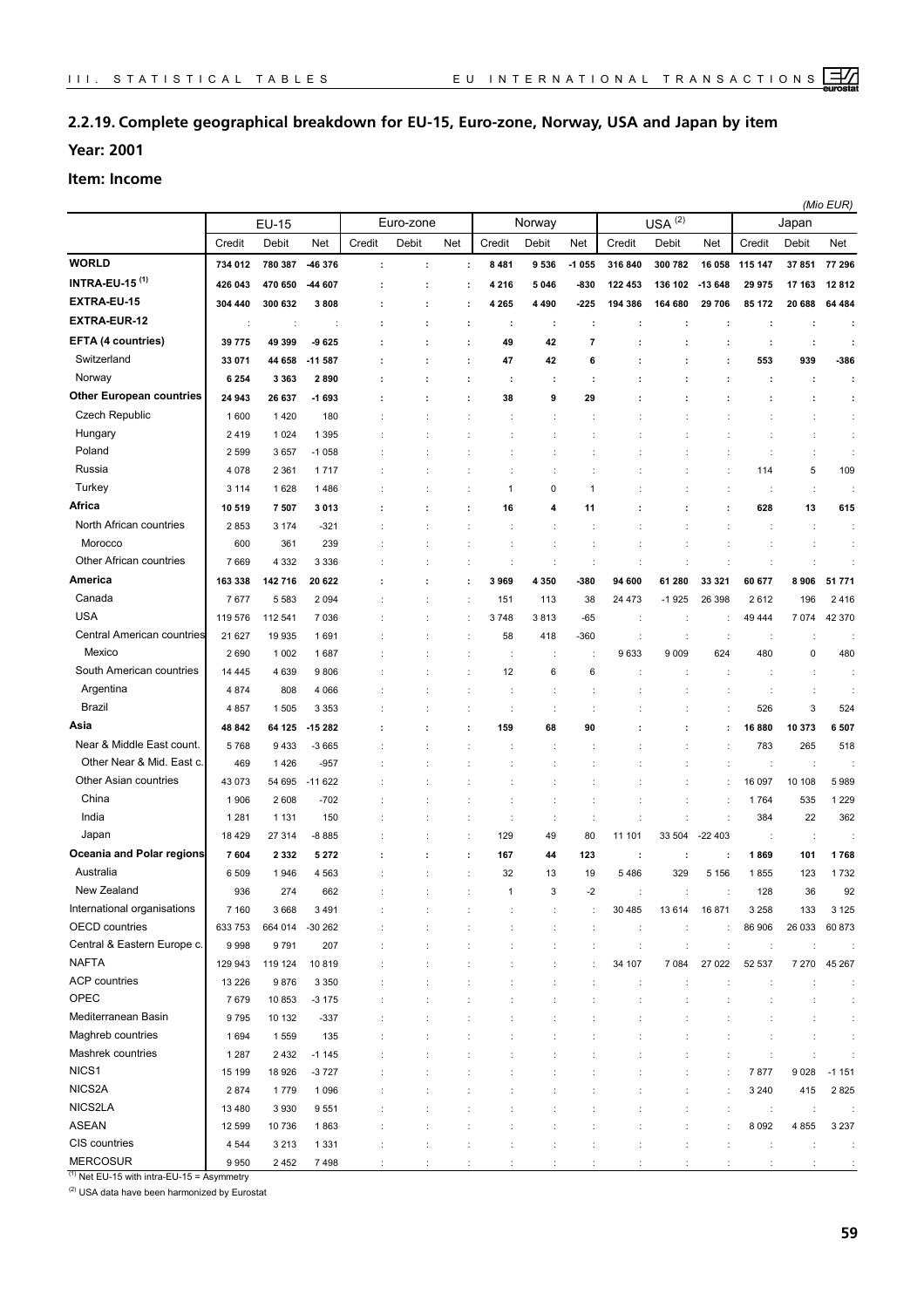#### **Complete geographical breakdown for EU-15, Euro-zone, Norway, USA and Japan by item 2.2.20.**

**Year: 2001**

#### **Item: Compensation of employees**

|                                  |                      |                      |              |                      |           |     |                      |                      |                      |                      |             |                      |                      | (Mio EUR)               |                         |
|----------------------------------|----------------------|----------------------|--------------|----------------------|-----------|-----|----------------------|----------------------|----------------------|----------------------|-------------|----------------------|----------------------|-------------------------|-------------------------|
|                                  |                      | <b>EU-15</b>         |              |                      | Euro-zone |     |                      | Norway               |                      |                      | $USA^{(2)}$ |                      |                      | Japan                   |                         |
|                                  | Credit               | Debit                | Net          | Credit               | Debit     | Net | Credit               | Debit                | Net                  | Credit               | Debit       | Net                  | Credit               | Debit                   | Net                     |
| <b>WORLD</b>                     | 26 089               | 21 703               | 4 3 8 6      | ÷                    | ÷         | ÷   | 283                  | 757                  | -473                 | 2660                 | 9534        | $-6874$              | 237                  | 282                     | -45                     |
| <b>INTRA-EU-15<sup>(1)</sup></b> | 14 642               | 14 671               | $-29$        | ÷                    | ÷         | ÷   | ÷                    | ÷                    | ÷                    | 165                  | 582         | $-416$               | 73                   | 16                      | 57                      |
| EXTRA-EU-15                      | 11 209               | 6 2 4 9              | 4960         | ÷                    | ÷         |     | ÷                    |                      | ÷                    | 2 4 9 4              | 8952        | $-6458$              | 165                  | 267                     | $-102$                  |
| <b>EXTRA-EUR-12</b>              | $\ddot{\phantom{a}}$ | $\ddot{\phantom{a}}$ | ÷            | ÷                    |           |     |                      |                      | ÷                    | ÷                    |             | ÷                    | ÷                    | ÷                       | ÷                       |
| <b>EFTA (4 countries)</b>        | 6 3 9 2              | 643                  | 5749         |                      |           |     |                      |                      |                      |                      |             |                      | ÷                    | ÷                       | ÷                       |
| Switzerland                      | 6 112                | 459                  | 5653         |                      |           |     |                      |                      |                      |                      |             | t                    | 6                    | 8                       | $-2$                    |
| Norway                           | 236                  | 168                  | 68           |                      |           |     |                      |                      |                      |                      |             |                      |                      |                         | ÷                       |
| <b>Other European countries</b>  | 309                  | 3 1 4 4              | -2835        |                      |           |     |                      |                      |                      |                      |             |                      |                      |                         | $\ddot{\phantom{a}}$    |
| Czech Republic                   | 19                   | 291                  | $-272$       |                      |           |     |                      |                      |                      |                      |             |                      |                      | ÷                       | ÷                       |
| Hungary                          | 16                   | 118                  | $-102$       |                      |           |     |                      |                      |                      |                      |             |                      |                      |                         | ÷                       |
| Poland                           | 33                   | 1957                 | $-1924$      |                      |           |     |                      |                      |                      |                      |             |                      |                      |                         | ÷                       |
| Russia                           | 40                   | 57                   | $-17$        |                      |           |     |                      |                      |                      |                      |             | ÷                    | $\pmb{0}$            | 0                       | $\mathbf 0$             |
| Turkey                           | 25                   | 26                   | $-1$         |                      |           |     |                      |                      |                      |                      |             | ÷                    | ÷                    | ÷                       | ÷                       |
| Africa                           | 505                  | 209                  | 296          |                      |           | ÷   | ÷                    |                      | ÷                    | t                    | ÷           | ÷                    | $\overline{7}$       | 1                       | 6                       |
| North African countries          | 133                  | 93                   | 40           |                      |           |     |                      |                      | ÷                    |                      |             | ÷                    | ÷                    | ÷                       | ÷                       |
| Morocco                          | 51                   | 41                   | 10           |                      |           |     |                      | ÷                    | ÷                    | ÷                    |             | ÷                    | ÷                    | ÷                       | ÷                       |
| Other African countries          | 372                  | 117                  | 255          |                      |           |     |                      |                      | ÷                    | t                    |             | ÷                    | ÷                    | ÷                       | ÷                       |
| America                          | 2799                 | 1597                 | 1 2 0 3      |                      |           | ÷   | ÷                    |                      | ÷                    | 234                  | 7831        | $-7597$              | 120                  | 92                      | 28                      |
| Canada                           | 94                   | 102                  | -8           |                      |           |     |                      |                      | ÷                    | 87                   | 420         | $-333$               | $\mathbf 0$          | $\sqrt{2}$              | $-2$                    |
| <b>USA</b>                       | 2471                 | 1 3 0 9              | 1 1 6 2      |                      |           |     |                      |                      |                      | t                    |             | ÷                    | 65                   | 75                      | -9                      |
| Central American countries       | 100                  | 62                   | 38           |                      |           |     |                      |                      |                      | ÷                    |             | ÷                    | ÷                    | ÷                       | ÷                       |
| Mexico                           | 32                   | 15                   | 17           |                      |           |     |                      |                      |                      | 28                   | 7 2 1 1     | $-7183$              | $\pmb{0}$            | $\pmb{0}$               | $\pmb{0}$               |
| South American countries         | 130                  | 115                  | 15           |                      |           |     |                      |                      |                      | ÷                    |             | ÷                    | ÷                    | ÷                       | ÷                       |
| Argentina                        | 19                   | 23                   | -4           |                      |           |     |                      |                      |                      |                      |             | ÷                    | ÷                    | ÷                       | ÷                       |
| Brazil                           | 48                   | 36                   | 11           |                      |           |     |                      |                      |                      |                      |             |                      | $\pmb{0}$            | $\pmb{0}$               | $\pmb{0}$               |
| Asia                             | 535                  | 522                  | 14           |                      |           |     |                      |                      |                      |                      |             | ÷                    | 30                   | 162                     | $-132$                  |
| Near & Middle East count.        | 137                  | 91                   | 46           |                      |           |     |                      |                      |                      |                      |             |                      | $\overline{2}$       | $\pmb{0}$               | $\overline{\mathbf{c}}$ |
| Other Near & Mid. East c.        | 29                   | 28                   | $\mathbf{1}$ |                      |           |     |                      |                      |                      |                      |             |                      | ÷                    | ÷                       |                         |
| Other Asian countries            | 397                  | 433                  | $-35$        |                      |           |     |                      |                      |                      |                      |             |                      | 29                   | 162                     | $-133$                  |
| China                            | 33                   | 52                   | $-19$        |                      |           |     |                      |                      |                      |                      |             | ÷                    | $\overline{2}$       | 6                       | $-4$                    |
| India                            | 28                   | 25                   | 3            |                      |           |     |                      |                      |                      |                      | ÷           | t                    | $\overline{2}$       | $\overline{\mathbf{c}}$ | $\pmb{0}$               |
| Japan                            | 123                  | 103                  | 20           |                      |           |     |                      |                      |                      | 9                    | 94          | $-85$                |                      | ÷                       | ÷                       |
| Oceania and Polar regions        | 53                   | 64                   | $-11$        |                      |           |     |                      |                      |                      | ÷                    | ÷           | $\ddot{\phantom{a}}$ | 1                    | 3                       | $-2$                    |
| Australia                        | 41                   | 49                   | -8           |                      |           |     |                      |                      |                      | 4                    | 23          | $-19$                | 1                    | 1                       | $\mathbf 0$             |
| New Zealand                      | 8                    | 13                   | $-6$         |                      |           |     |                      |                      |                      |                      | ÷           | ÷                    | $\mathbf 0$          | $\overline{2}$          | $-2$                    |
| International organisations      | 635                  | $10$                 | 626          | $\ddot{\phantom{a}}$ |           | ÷   |                      | $\ddot{\phantom{a}}$ | $\ddot{\phantom{a}}$ | 2 1 1 7              | $\mathsf 0$ | 2 1 1 7              | $\pmb{0}$            | $\pmb{0}$               | $\mathbf 0$             |
| OECD countries                   | 23 888               | 19 4 46              | 4 4 4 2      |                      |           |     | $\ddot{\cdot}$       | ÷                    | ÷                    | $\ddot{\phantom{a}}$ | ÷           | $\ddot{\cdot}$       | 149                  | 144                     | $\,6\,$                 |
| Central & Eastern Europe c.      | 132                  | 2860                 | $-2728$      |                      |           | t   |                      | ÷                    | ÷                    | ÷                    | ÷           | $\ddot{\cdot}$       | $\ddot{\phantom{a}}$ | $\ddot{\phantom{a}}$    | ÷                       |
| <b>NAFTA</b>                     | 2600                 | 1427                 | 1 1 7 2      | ÷                    |           | ÷   | $\ddot{\phantom{a}}$ | ÷                    | ÷                    | 115                  | 7630        | $-7515$              | 65                   | 76                      | $-11$                   |
| <b>ACP</b> countries             | 355                  | 135                  | 221          | ÷                    |           | ÷   | ÷                    | ÷                    | $\ddot{\phantom{a}}$ | $\ddot{\phantom{a}}$ | ÷           | $\ddot{\cdot}$       | ÷                    | $\ddot{\phantom{a}}$    | $\ddot{\phantom{a}}$    |
| OPEC                             | 143                  | 71                   | 72           |                      |           | ÷   | ÷                    | ÷                    | ÷                    | t                    |             | ÷                    | ÷                    | ÷                       | ÷                       |
| Mediterranean Basin              | 280                  | 344                  | $-64$        |                      |           |     |                      |                      |                      |                      |             |                      |                      | t                       | $\ddot{\phantom{a}}$    |
| Maghreb countries                | 99                   | 69                   | 30           |                      |           | ÷   |                      | ÷                    | ÷                    |                      |             | ÷                    | ÷                    | ÷                       | ÷                       |
| Mashrek countries                | 55                   | 46                   | 8            |                      |           | t   |                      | ÷                    | ÷                    |                      |             | ÷                    | ÷                    | $\ddot{\phantom{a}}$    | ÷                       |
| NICS1                            | 136                  | 102                  | 34           |                      |           |     |                      | ÷                    | ÷                    |                      |             | ÷                    | $17$                 | 50                      | $-32$                   |
| NICS2A                           | 22                   | 91                   | $-69$        |                      |           |     |                      |                      |                      |                      |             | t                    | $\overline{4}$       | 94                      | $-90$                   |
| NICS2LA                          | 108                  | 90                   | 17           |                      |           |     |                      |                      |                      |                      |             | ÷                    | $\ddot{\phantom{a}}$ | $\ddot{\phantom{a}}$    | ÷                       |
| ASEAN                            | 82                   | 145                  | $-64$        |                      |           |     |                      | ÷                    |                      | ÷                    |             | $\ddot{\phantom{a}}$ | 12                   | 108                     | $-96$                   |
| CIS countries                    | 52                   | 82                   | $-30$        |                      |           | ÷   |                      | ÷                    |                      | t                    |             | t                    | ÷                    | $\ddot{\cdot}$          | ÷                       |
| <b>MERCOSUR</b>                  | $73\,$               | 68                   | 5            | ÷                    | ÷         | ÷   | ÷                    | ÷                    | ÷                    | ÷                    | ÷           | ÷                    | ÷                    | $\ddot{\cdot}$          | ÷                       |

 $\frac{(1)}{(1)}$  Net EU-15 with intra-EU-15 = Asymmetry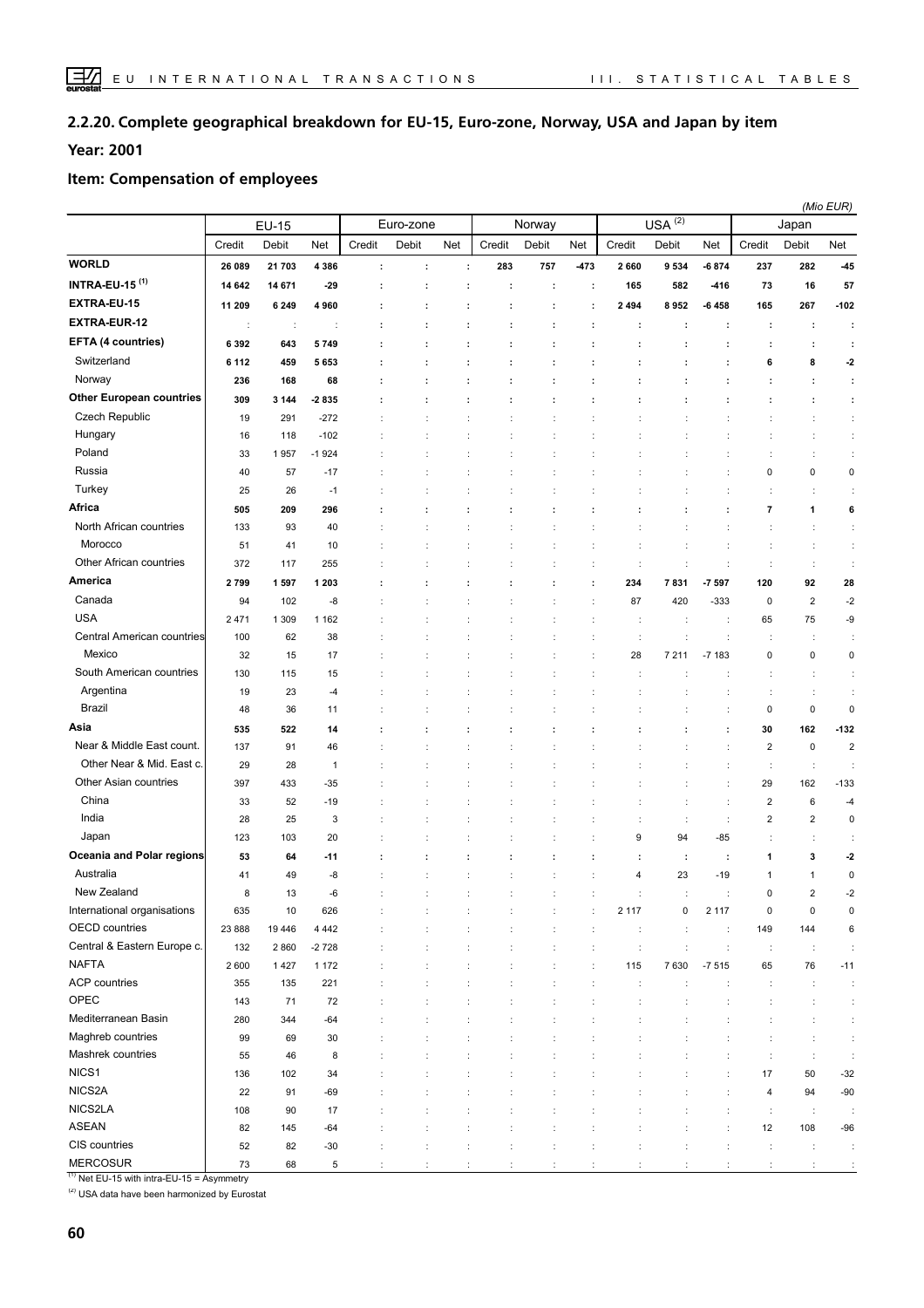## **2.2.21. Complete geographical breakdown for EU-15, Euro-zone, Norway, USA and Japan by item**

## **Year: 2001**

#### **Item: Investment income**

|                                  |                 |              |                      |                      |           |                      |         |        |      |         |                   |                      |         |                         | (Mio EUR) |
|----------------------------------|-----------------|--------------|----------------------|----------------------|-----------|----------------------|---------|--------|------|---------|-------------------|----------------------|---------|-------------------------|-----------|
|                                  |                 | <b>EU-15</b> |                      |                      | Euro-zone |                      |         | Norway |      |         | (2)<br><b>USA</b> |                      |         | Japan                   |           |
|                                  | Credit          | Debit        | Net                  | Credit               | Debit     | Net                  | Credit  | Debit  | Net  | Credit  | Debit             | Net                  | Credit  | Debit                   | Net       |
| <b>WORLD</b>                     | 707924          | 758 685      | -50 761              | $\ddot{\phantom{a}}$ | ÷         | ÷                    | 8 1 9 7 | 8779   | -582 | 314 180 | 291 248           | 22 932               | 114 909 | 37 567                  | 77 341    |
| <b>INTRA-EU-15<sup>(1)</sup></b> | 411 403         | 455 979      | 44 577               | í                    | ÷         |                      | ÷       |        |      | 122 288 | 135 520           | -13 232              | 29 901  | 17 145                  | 12756     |
| EXTRA-EU-15                      | 293 235         | 294 383      | $-1149$              | í                    | ÷         |                      | ÷       |        | ÷    | 191892  | 155 727           | 36 164               | 85 008  | 20 422                  | 64 586    |
| <b>EXTRA-EUR-12</b>              |                 |              | $\ddot{\phantom{a}}$ |                      |           |                      |         |        |      | ÷       |                   | ÷                    | ÷       | ÷                       | ÷         |
| EFTA (4 countries)               | 33 383          | 48 758       | -15 375              |                      |           |                      |         |        |      |         |                   | ÷                    | ÷       | $\ddot{\phantom{a}}$    | ÷         |
| Switzerland                      | 26 959          | 44 200       | -17 242              | t                    |           |                      |         |        |      |         |                   | ÷                    | 547     | 929                     | -383      |
| Norway                           | 6018            | 3 1 9 5      | 2823                 | ÷                    | ÷         | $\ddot{\phantom{0}}$ | ÷       |        | ÷    |         |                   | ÷                    | ÷       | ÷                       | ÷         |
| <b>Other European countries</b>  | 24 634          | 23 492       | 1 1 4 2              |                      |           |                      |         |        |      |         |                   |                      |         | ÷                       | ÷         |
| Czech Republic                   | 1581            | 1 1 3 0      | 451                  |                      |           |                      |         |        |      |         |                   |                      |         |                         | ÷         |
| Hungary                          | 2402            | 905          | 1497                 |                      |           |                      |         |        |      |         |                   |                      |         | ÷                       | ÷         |
| Poland                           | 2565            | 1698         | 868                  |                      |           |                      |         |        |      |         |                   |                      | ÷       | ÷                       | ÷         |
| Russia                           | 4 0 3 7         | 2 3 0 5      | 1731                 |                      |           |                      |         |        |      |         |                   |                      | 114     | 5                       | 109       |
| Turkey                           | 3 0 8 8         | 1601         | 1486                 |                      |           |                      |         |        |      |         |                   |                      | ÷       | ÷                       | ÷         |
| Africa                           | 10 016          | 7 2 9 6      | 2720                 |                      |           |                      |         |        |      |         |                   | ÷                    | 620     | 9                       | 611       |
| North African countries          | 2719            | 3 0 8 2      | $-363$               |                      |           |                      |         |        |      |         |                   |                      | ÷       | $\ddot{\phantom{a}}$    | ÷         |
| Morocco                          | 548             | 319          | 229                  |                      |           |                      |         |        |      |         |                   |                      |         | ÷                       | ÷         |
| Other African countries          | 7 2 9 6         | 4 2 1 4      | 3 0 8 2              |                      |           |                      |         |        |      | ÷       | t                 |                      | ÷       | t                       | ÷         |
| <b>America</b>                   | 160 538         | 141 120      | 19418                |                      |           |                      |         |        |      | 94 366  | 53 448            | 40 918               | 60 557  | 8813                    | 51 745    |
| Canada                           | 7581            | 5481         | 2 100                |                      |           |                      |         |        |      | 24 386  | -2 345            | 26 731               | 2612    | 194                     | 2 4 1 8   |
| <b>USA</b>                       | 117 106         | 111 232      | 5874                 |                      |           |                      |         |        |      | ÷       | ÷                 |                      | 49 380  | 6998                    | 42 381    |
| Central American countries       | 21 5 27         | 19873        | 1653                 |                      |           |                      |         |        |      | ÷       | ÷                 | $\ddot{\phantom{a}}$ | ÷       | $\ddot{\phantom{a}}$    |           |
| Mexico                           | 2657            | 986          | 1671                 |                      |           |                      |         |        |      | 9606    | 1799              | 7807                 | 480     | 0                       | 480       |
| South American countries         | 14 3 12         | 4 5 23       | 9789                 |                      |           |                      |         |        |      |         |                   |                      |         | ÷                       |           |
| Argentina                        | 4 8 5 4         | 787          | 4 0 6 7              |                      |           |                      |         |        |      |         |                   |                      |         | ÷                       |           |
| Brazil                           | 4811            | 1468         | 3 3 4 3              |                      |           |                      |         |        |      |         |                   |                      | 526     | $\overline{\mathbf{c}}$ | 524       |
| Asia                             | 48 307          | 63 606       | -15 299              |                      |           |                      |         |        |      |         |                   |                      | 16850   | 10 212                  | 6638      |
| Near & Middle East count.        | 5 6 3 0         | 9 3 4 2      | $-3712$              |                      |           |                      |         |        |      |         |                   |                      | 781     | 265                     | 516       |
| Other Near & Mid. East c.        | 437             | 1 3 9 8      | $-960$               |                      |           |                      |         |        |      |         |                   |                      |         | $\ddot{\phantom{a}}$    |           |
| Other Asian countries            | 42 676          | 54 263       | $-11587$             |                      |           |                      |         |        |      |         |                   |                      | 16 069  | 9947                    | 6 1 2 2   |
| China                            | 1873            | 2 5 5 5      | $-683$               |                      |           |                      |         |        |      |         | ÷                 | $\ddot{\phantom{a}}$ | 1763    | 531                     | 1 2 3 2   |
| India                            | 1 2 5 3         | 1 1 0 6      | 147                  |                      |           |                      |         |        |      | ÷       |                   | $\ddot{\cdot}$       | 381     | 20                      | 361       |
| Japan                            | 18 308          | 27 212       | $-8904$              |                      |           |                      |         |        |      | 11 092  | 33 410            | $-22318$             | ÷       | $\ddot{\phantom{a}}$    |           |
| Oceania and Polar regions        | 7552            | 2 2 6 8      | 5 2 8 4              |                      |           |                      |         |        | ÷    | ÷       | ÷                 | ÷                    | 1867    | 98                      | 1768      |
| Australia                        | 6466            | 1897         | 4 5 6 9              |                      |           |                      |         |        |      | 5481    | 306               | 5 1 7 5              | 1855    | 123                     | 1732      |
| New Zealand                      | 929             | 259          | 670                  |                      |           |                      |         |        |      |         |                   |                      | 128     | 35                      | 93        |
| International organisations      | 6522            | 3658         | 2864                 |                      |           |                      |         |        |      | 28 368  | 13614             | 14 754               | 3 2 5 8 | 133                     | 3 1 2 5   |
| <b>OECD</b> countries            | 609 861         | 647986       | $-38125$             |                      |           |                      | ÷       | ÷      | ÷    | ÷       | ÷                 | ÷                    | 86 758  | 25 888                  | 60 869    |
| Central & Eastern Europe c.      | 9864            | 6934         | 2930                 |                      |           |                      |         | ÷      |      | ÷       | ÷                 | ÷                    | ÷       | ÷                       |           |
| <b>NAFTA</b>                     | 127 344         | 117 700      | 9644                 |                      |           |                      |         |        |      | 33 992  | -546              | 34 538               | 52 472  | 7 1 9 3                 | 45 280    |
| <b>ACP</b> countries             | 12870           | 9742         | 3 1 2 8              |                      |           |                      |         |        |      | ÷       | ÷                 |                      | ÷       |                         | ÷         |
| OPEC                             | 7 5 3 6         | 10782        | $-3247$              |                      |           |                      |         | ÷      |      | ÷       | ÷                 |                      | ÷       | $\ddot{\phantom{a}}$    | ÷         |
| Mediterranean Basin              | 9515            | 9790         | $-275$               |                      |           |                      |         |        |      |         |                   |                      |         |                         | ÷         |
| Maghreb countries                | 1595            | 1488         | 107                  |                      |           |                      |         |        |      |         |                   |                      |         |                         | ÷         |
| Mashrek countries                | 1 2 3 3         | 2 3 8 6      | $-1154$              |                      |           |                      |         |        |      |         |                   |                      |         |                         |           |
| NICS1                            | 15 065          | 18824        | $-3759$              |                      |           |                      |         |        |      |         |                   |                      | 7860    | 8976                    | $-1116$   |
| NICS2A                           | 2848            | 1685         | 1 1 6 3              |                      |           |                      |         |        |      |         |                   |                      | 3 2 3 9 | 321                     | 2918      |
| NICS2LA                          | 13 372          | 3840         | 9532                 |                      |           |                      |         |        |      |         |                   | $\ddot{\phantom{a}}$ | ÷       | $\ddot{\phantom{a}}$    |           |
| <b>ASEAN</b><br>CIS countries    | 12 5 18         | 10 590       | 1929                 |                      |           |                      |         |        |      |         | $\ddot{\cdot}$    |                      | 8 0 8 0 | 4748                    | 3 3 3 2   |
| <b>MERCOSUR</b>                  | 4 4 9 2<br>9880 | 3 1 3 2      | 1 3 5 9              |                      |           |                      |         |        |      |         |                   |                      | ÷       | ÷<br>÷                  | ÷         |
|                                  |                 | 2 3 8 4      | 7496                 |                      |           |                      |         |        |      |         |                   |                      |         |                         | ÷         |

 $(1)$  Net EU-15 with intra-EU-15 = Asymmetry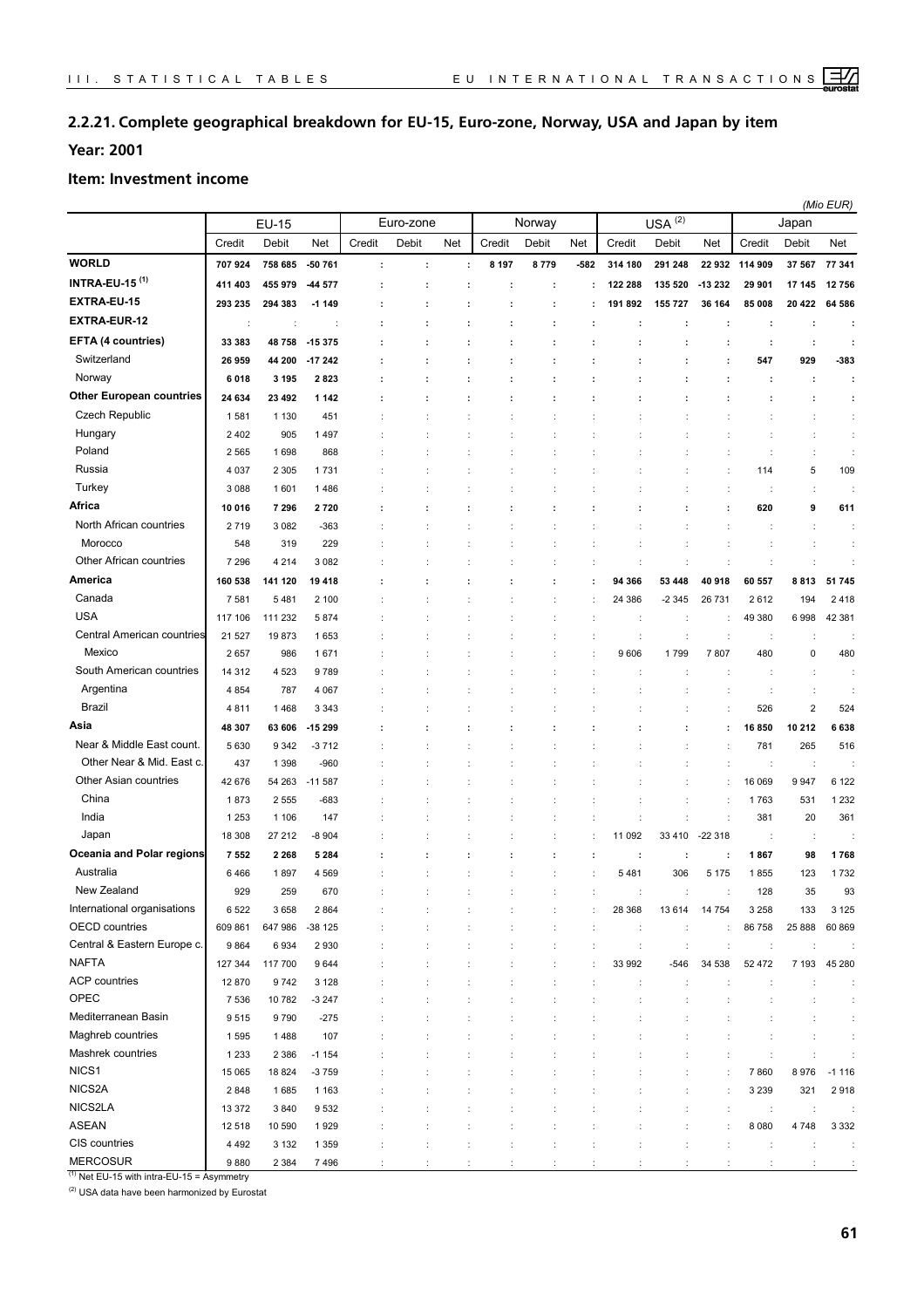#### **Complete geographical breakdown for EU-15, Euro-zone, Norway, USA and Japan by item 2.2.22.**

**Year: 2001**

#### **Item: Current transfers**

|                                 |                      |                 |                 |                      |           |     |                      |                         |                        |        |           |                          |              | (Mio EUR)            |                |
|---------------------------------|----------------------|-----------------|-----------------|----------------------|-----------|-----|----------------------|-------------------------|------------------------|--------|-----------|--------------------------|--------------|----------------------|----------------|
|                                 |                      | <b>EU-15</b>    |                 |                      | Euro-zone |     |                      | Norway                  |                        |        | USA $(2)$ |                          |              | Japan                |                |
|                                 | Credit               | Debit           | Net             | Credit               | Debit     | Net | Credit               | Debit                   | Net                    | Credit | Debit     | Net                      | Credit       | Debit                | Net            |
| <b>WORLD</b>                    | 229 689              | 274 095         | -44 406         | $\ddot{\phantom{a}}$ | ÷         |     | 1645<br>÷            | 3524                    | $-1880$                | 11 690 | 66 925    | -55 235                  | 6875         | 15712                | -8 837         |
| <b>INTRA-EU-15 (1)</b>          | 192 240              | 202 583         | $-10343$        | ÷                    | ÷         | ÷   | 1 0 6 1              | 1 2 1 9                 | -158                   | ÷      | ÷         | 118                      | 2 2 1 6      | 2800                 | $-584$         |
| EXTRA-EU-15                     | 36750                | 69 601          | $-32851$        | ÷                    | ÷         | ÷   | 583                  | 2 3 0 5                 | $-1722$                | ÷      | ÷         | 55 345                   | 4659         | 12912                | $-8253$        |
| <b>EXTRA-EUR-12</b>             | $\ddot{\phantom{a}}$ | ÷               | ÷               |                      | ÷         | ÷   | ÷                    | ÷                       | ÷                      | ÷      |           | ÷                        | ÷            | ÷                    | ÷              |
| EFTA (4 countries)              | 8 0 4 3              | 7 181           | 862             | ÷                    | ÷         | ÷   | 69                   | 449                     | -380                   | ÷      |           | ÷                        | ÷            | ÷                    | ÷              |
| Switzerland                     | 6819                 | 5923            | 896             |                      |           |     | 67                   | 445                     | -378                   |        |           | ÷                        | 220          | 276                  | -56            |
| Norway                          | 807                  | 1 1 1 3         | $-306$          |                      |           | ÷   | ÷                    | ÷                       | ÷                      |        |           | ÷                        | ÷            | ÷                    | ÷              |
| <b>Other European countries</b> | 2 2 4 8              | 9726            | $-7477$         |                      |           | ÷   | 17                   | 89                      | $-72$                  |        |           |                          |              | ÷                    | ÷              |
| Czech Republic                  | 177                  | 402             | $-225$          |                      |           |     |                      | ÷                       |                        |        |           |                          |              | t                    | ÷              |
| Hungary                         | 107                  | 310             | $-203$          |                      |           |     |                      | ÷                       |                        |        |           |                          |              | ÷                    | ÷              |
| Poland                          | 790                  | 1076            | $-286$          |                      |           |     |                      | ÷                       |                        |        |           |                          | ÷            | ÷                    | ÷              |
| Russia                          | 139                  | 517             | $-378$          |                      |           |     |                      |                         |                        |        |           |                          | 6            | 91                   | $-85$          |
| Turkey                          | 193                  | 2930            | $-2738$         |                      |           |     | 0                    | $\overline{\mathbf{c}}$ | $-2$                   |        |           |                          | ÷            | ÷                    |                |
| Africa                          | 1 2 5 2              | 10841           | $-9589$         |                      |           | ÷   | 8                    | 269                     | -261                   |        |           |                          | 11           | 241                  | $-230$         |
| North African countries         | 231                  | 3685            | $-3453$         |                      |           |     | ÷                    | $\ddot{\cdot}$          |                        |        |           |                          | ÷            | ÷                    | ÷              |
| Morocco                         | 74                   | 1880            | $-1807$         |                      |           |     |                      |                         |                        |        |           |                          |              | d                    | $\ddot{\cdot}$ |
| Other African countries         | 1022                 | 7 1 5 7         | $-6135$         |                      |           |     | $\ddot{\phantom{a}}$ | ÷                       |                        |        |           |                          |              |                      |                |
| America                         | 19 010               | 21 772          | $-2762$         |                      |           | ÷   | 434                  | 1 2 2 1                 | -787                   |        |           | $-19542$                 | 2862         | 5 180                | -2319          |
| Canada                          | 994                  | 1 3 2 4         | $-330$          |                      |           |     | 29<br>÷              | 22                      | 6                      |        |           | -831                     | 51           | 155                  | $-105$         |
| <b>USA</b>                      | 15 699               | 15 3 29         | 370             |                      |           |     | 395                  | 1 1 3 8                 | -743                   |        |           |                          | 2 100        | 3832                 | $-1733$        |
| Central American countries      | 1211                 | 1802            | $-591$          |                      |           |     | 9                    | 28                      | $-18$                  |        |           | $\ddot{\cdot}$           |              | ÷                    |                |
| Mexico                          | 254                  | 183             | 71              |                      |           |     |                      | ÷                       |                        |        |           | $-7444$                  | 35           | 39                   | $-4$           |
| South American countries        | 1 0 9 2              | 2799            | $-1706$         |                      |           |     | $\mathbf{1}$         | 33                      | $-32$                  |        |           |                          |              | ÷                    |                |
| Argentina                       | 237                  | 238             | $-1$            |                      |           |     |                      | ÷                       |                        |        |           |                          | ÷            | $\ddot{\phantom{a}}$ |                |
| <b>Brazil</b>                   | 203                  | 685             | $-482$          |                      |           |     | ÷                    | ÷                       |                        |        |           | ÷                        | 8            | 213                  | $-205$         |
| Asia                            | 4 1 1 6              | 9917            | $-5800$         |                      |           |     | 48                   | 265                     | -216                   |        |           | ÷                        | 1420         | 4578                 | -3 158         |
| Near & Middle East count.       | 2 1 0 3              | 2 0 8 4         | 18              |                      |           |     |                      | ÷                       |                        |        |           |                          | 85           | 478                  | $-393$         |
| Other Near & Mid. East c.       | 548                  | 438             | 110             |                      |           |     |                      |                         |                        |        |           | ÷                        | ÷            | ÷                    |                |
| Other Asian countries           | 2011                 | 7831            | $-5820$         |                      |           |     |                      |                         |                        |        |           | $\ddot{\cdot}$           | 1 3 3 5      | 4 100                | $-2765$        |
| China                           | 134                  | 833             | $-699$          |                      |           |     | $\ddot{\phantom{a}}$ | ÷                       |                        |        |           | ÷                        | 156          | 853                  | $-697$         |
| India                           | 82                   | 1 3 1 9         | $-1237$         |                      |           |     | ÷<br>÷               | ÷                       |                        |        | ÷         | ÷                        | 22           | 85                   | $-63$          |
| Japan                           | 742                  | 825             | $-83$           |                      |           |     | 17<br>÷              | 13                      | 4                      |        |           | $-337$                   | ÷            | ÷                    |                |
| Oceania and Polar regions       | 746                  | 1707            | -962            |                      |           | ÷   | 12                   | 21                      | -9                     |        | ÷         |                          | 87           | 230                  | $-143$         |
| Australia                       |                      |                 |                 |                      |           |     |                      |                         |                        | ÷      |           | ÷<br>$-377$              | 79           |                      | $-87$          |
| New Zealand                     | 561<br>111           | 873<br>150      | $-312$<br>$-39$ |                      |           | ÷   | 5<br>$\mathcal{P}$   | 9<br>$\overline{1}$     | $-4$<br>$\overline{1}$ |        |           |                          | 6            | 167<br>37            | -30            |
| International organisations     | 383                  | 7 1 5 3         | $-6770$         |                      |           |     |                      |                         |                        |        |           | -8 875                   | 22           | 2 2 1 3              | $-2191$        |
| OECD countries                  | 219 740              | 233 362 -13 622 |                 |                      |           |     |                      |                         |                        |        |           | ÷                        | 4809         | 8 0 25               | $-3216$        |
| Central & Eastern Europe c.     | 1456                 | 4720            | $-3264$         |                      |           |     |                      |                         |                        | ÷      | ÷         |                          |              | ÷                    | ÷              |
| <b>NAFTA</b>                    | 16 947               | 16836           | 112             |                      |           |     |                      |                         |                        |        |           | $\ddot{\cdot}$<br>-8 275 | ÷<br>2 1 8 5 | 4 0 26               | $-1841$        |
| <b>ACP</b> countries            | 1436                 | 7 0 5 1         | $-5615$         |                      |           |     |                      |                         |                        |        |           |                          |              |                      | ÷              |
| OPEC                            | 2575                 | 2 3 5 0         | 226             |                      |           |     |                      |                         |                        |        |           |                          |              |                      | ÷              |
| Mediterranean Basin             | 1706                 | 10 328          | $-8621$         |                      |           |     |                      |                         |                        |        |           |                          |              |                      | ÷              |
| Maghreb countries               | 167                  | 3 3 9 0         | $-3223$         |                      |           |     |                      |                         |                        |        |           |                          |              |                      |                |
| Mashrek countries               | 596                  | 601             | $-5$            |                      |           |     |                      |                         |                        |        |           |                          |              |                      |                |
| NICS1                           | 610                  | 1 3 3 0         | $-720$          |                      |           |     |                      |                         |                        |        |           |                          | 783          | 1553                 | $-770$         |
| NICS2A                          | 181                  | 1 1 0 4         | $-923$          |                      |           |     |                      |                         |                        |        |           |                          | 264          | 592                  | $-328$         |
| NICS2LA                         | 766                  | 1 2 3 5         | $-470$          |                      |           |     |                      |                         |                        |        |           | ÷                        | $\cdot$      | ÷                    |                |
| <b>ASEAN</b>                    | 461                  | 2 1 1 6         | $-1655$         |                      |           | t   |                      |                         |                        | ÷      | ÷         | ÷                        | 621          | 1671                 | $-1050$        |
| CIS countries                   | 182                  | 1 5 0 4         | $-1323$         |                      |           |     | ÷                    | ÷                       |                        | ÷      | ÷         | ÷                        | ÷            | ÷                    | ÷              |
| <b>MERCOSUR</b>                 | 480                  | 1 0 0 1         | $-522$          | ÷                    |           |     | ÷                    | ÷                       |                        | ÷      | ÷         | ÷                        | ÷            | ÷                    | ÷              |
|                                 |                      |                 |                 |                      |           |     |                      |                         |                        |        |           |                          |              |                      |                |

 $\frac{(1)}{(1)}$  Net EU-15 with intra-EU-15 = Asymmetry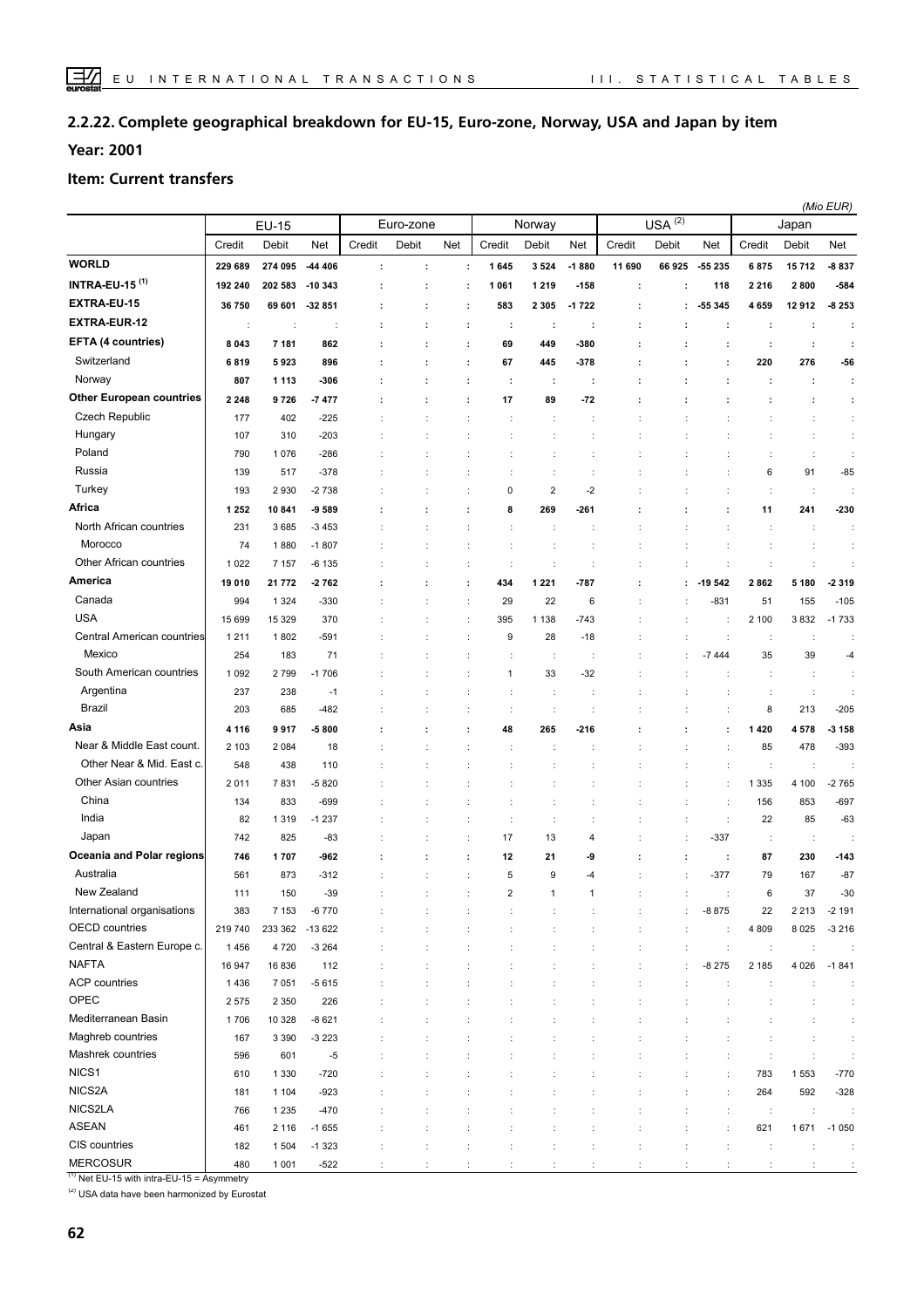## **2.2.23. Complete geographical breakdown for EU-15, Euro-zone, Norway, USA and Japan by item**

**Year: 2001**

#### **Item: Current account**

|                                  |         |                             |                      |        |           |     |             |                      |         |                                    |             |          |                         |                         | (Mio EUR)       |
|----------------------------------|---------|-----------------------------|----------------------|--------|-----------|-----|-------------|----------------------|---------|------------------------------------|-------------|----------|-------------------------|-------------------------|-----------------|
|                                  |         | EU-15                       |                      |        | Euro-zone |     |             | Norway               |         |                                    | $USA^{(2)}$ |          |                         | Japan                   |                 |
|                                  | Credit  | Debit                       | Net                  | Credit | Debit     | Net | Credit      | Debit                | Net     | Credit                             | Debit       | Net      | Credit                  | Debit                   | Net             |
| <b>WORLD</b>                     |         | 4 192 923 4 180 818         | 12 105               | ÷      | ÷         |     | 96 874<br>÷ | 67876                |         | 28 998 1 442 854 1 882 073 439 219 |             |          | 622 727                 | 524 712                 | 98 014          |
| <b>INTRA-EU-15<sup>(1)</sup></b> |         | 2 560 693 2 526 395         | 34 299               |        |           |     | 66 690      | 42 921               | 23768   | ÷                                  |             | -67950   | 115 485                 | 87968                   | 27 517          |
| EXTRA-EU-15                      |         | 1 614 772 1 635 254         | $-20482$             |        |           | ÷   | 30 184      | 24 954               | 5 2 2 9 | ÷                                  |             | -371 262 | 507 242                 | 436 745                 | 70 497          |
| <b>EXTRA-EUR-12</b>              |         |                             | $\ddot{\phantom{a}}$ |        |           | ÷   | ÷           | ÷                    | ÷       | ÷                                  |             |          | ÷                       | ÷                       |                 |
| EFTA (4 countries)               | 198 051 | 201 137                     | $-3086$              |        |           | ÷   | 043<br>1    | 1700                 | -656    |                                    |             |          | ÷                       | ÷                       |                 |
| Switzerland                      | 150 791 | 143 015                     | 7776                 |        |           | ÷   | 846         | 1 536                | -691    | ÷                                  |             |          | 3585                    | 5894                    | $-2309$         |
| Norway                           | 43 114  | 53 280                      | $-10166$             |        |           | ÷   | ÷           | ÷                    | ÷       | ÷                                  |             |          | ÷                       | ÷                       |                 |
| <b>Other European countries</b>  | 257 914 | 256 090                     | 1824                 |        |           |     | 2 3 7 7     | 2 8 5 4              | 477     |                                    |             |          |                         |                         |                 |
| Czech Republic                   | 31 999  | 29 7 58                     | 2 2 4 0              |        |           |     |             |                      |         |                                    |             |          |                         |                         |                 |
| Hungary                          | 29 090  | 26911                       | 2 1 7 8              |        |           |     |             |                      |         |                                    |             |          |                         |                         |                 |
| Poland                           | 43 279  | 34 951                      | 8 3 2 8              |        |           |     |             | $\ddot{\phantom{a}}$ |         |                                    |             |          | $\ddot{\phantom{a}}$    | $\ddot{\phantom{a}}$    |                 |
| Russia                           | 37 838  | 52 305                      | $-14467$             |        |           |     |             | ÷                    |         |                                    |             |          | 1 0 0 6                 | 4 4 8 4                 | $-3478$         |
| Turkey                           | 25 983  | 29 222                      | $-3239$              |        |           |     | 243         | 346                  | $-103$  |                                    |             |          | ÷                       | t                       |                 |
| Africa                           | 98 607  | 115 855                     | -17 248              |        |           | ÷   | 701         | 782                  | -81     |                                    |             |          | 6 2 2 6                 | 8520                    | -2 2 9 5        |
| North African countries          | 43 003  | 57 436                      | $-14433$             |        |           |     |             |                      |         |                                    |             |          |                         |                         |                 |
| Morocco                          | 9517    | 10 107                      | $-590$               |        |           |     |             | ÷                    |         |                                    |             |          |                         |                         |                 |
| Other African countries          | 55 603  | 58 4 20                     | $-2817$              |        |           |     |             | $\ddot{\phantom{a}}$ |         |                                    |             |          | t                       | ÷                       |                 |
| America                          | 650 431 | 566 577                     | 83 854               |        |           |     | 20 880      | 12913                | 7967    | ÷                                  |             | -72 584  | 248 283                 | 143 223 105 060         |                 |
| Canada                           | 36 233  | 30 222                      | 6011                 |        |           |     | 3 2 3 0     | 1 2 8 9              | 1941    |                                    |             | $-29599$ | 11 676                  | 10 392                  | 1 2 8 4         |
| <b>USA</b>                       | 492 586 | 435 926                     | 56 660               |        | ÷         |     | 15 739      | 9852                 | 5887    |                                    |             | ÷        | 203 042                 | 110874                  | 92 168          |
| Central American countries       | 58 436  | 44 601                      | 13835                |        |           |     | 1489        | 1 0 4 4              | 445     |                                    |             |          |                         | ÷                       |                 |
| Mexico                           | 20 643  | 9738                        | 10 905               |        |           |     |             | ÷                    |         |                                    |             | -37 612  | 5673                    | 2721                    | 2952            |
| South American countries         | 62 631  | 54 998                      | 7632                 |        |           |     | 422         | 727                  | $-306$  |                                    |             |          | ÷                       | ÷                       |                 |
| Argentina                        | 12 137  | 7 5 0 4                     | 4 6 3 3              |        |           |     |             |                      |         |                                    |             |          |                         | ÷                       |                 |
| Brazil                           | 25 899  | 21913                       | 3986                 |        |           |     |             |                      |         |                                    |             |          | 3797                    | 3 2 6 4                 | 534             |
| Asia                             | 358 275 | 447 355                     | -89 080              |        |           |     | 4704        | 6486                 | $-1782$ |                                    |             |          | 224 716                 | 243 545                 | -18 829         |
| Near & Middle East count.        | 86 488  | 61 807                      | 24 681               |        |           |     |             |                      |         |                                    |             |          | 13 144                  |                         | 49 359 - 36 215 |
| Other Near & Mid. East c.        | 10 385  | 8981                        | 1404                 |        |           |     |             |                      |         |                                    |             |          | ÷                       |                         |                 |
| Other Asian countries            | 271 787 |                             | 385 547 -113 760     |        |           |     |             |                      |         |                                    |             |          | 211 572                 | 194 187                 | 17 386          |
| China                            | 35 139  | 73 433                      | $-38294$             |        |           |     |             |                      |         |                                    |             |          | 37 746                  |                         | 65 357 - 27 611 |
| India                            | 16 078  | 17498                       | $-1420$              |        |           |     |             | $\ddot{\phantom{a}}$ |         |                                    |             |          | 2848                    | 2760                    | 87              |
| Japan                            | 81 477  | 112 241                     | $-30764$             |        |           |     | 636<br>1    | 1963                 | $-327$  |                                    |             | $-87422$ | $\cdot$                 | ÷                       |                 |
| Oceania and Polar regions        | 33 998  | 21 156                      | 12842                |        |           |     | 912         | 350                  | 562     |                                    |             |          | 13 569                  | 23814                   | -10 245         |
| Australia                        | 27 4 64 | 15 636                      | 11829                |        |           |     | 367         | 192                  | 175     |                                    |             | 10811    | 11 512                  | 18 0 84                 | $-6571$         |
| New Zealand                      | 4 183   | 3746                        | 437                  |        |           |     | 57          | 25                   | 32      |                                    |             |          | 1580                    | 2686                    | -1 106          |
| International organisations      | 11 201  | 13 0 33                     | $-1832$              |        |           |     |             | ÷                    |         |                                    | ÷           | 11 400   | 3 3 1 0                 | 2 3 6 2                 | 948             |
| <b>OECD</b> countries            |         | 3 579 637 3 406 138 173 499 |                      |        |           |     |             | İ                    |         | $\ddot{\phantom{a}}$               | t           | ÷.       |                         | 388 618 265 944 122 674 |                 |
| Central & Eastern Europe c.      | 165 329 | 143 666                     | 21 663               |        |           |     | ÷           | ÷                    |         | ÷                                  | ÷           | ÷        | ÷                       | ÷                       |                 |
| <b>NAFTA</b>                     | 549 462 | 475 885                     | 73 578               |        |           |     |             | ÷                    |         | ÷                                  | ÷           |          | -67 211 220 391 123 986 |                         | 96 404          |
| <b>ACP</b> countries             | 64 563  | 68 356                      | $-3793$              |        |           |     |             | İ                    |         |                                    |             |          | ÷                       |                         |                 |
| OPEC                             | 93 409  | 102 611                     | $-9202$              |        |           |     |             |                      |         |                                    |             |          |                         |                         | ÷               |
| Mediterranean Basin              | 130 626 | 132 908                     | $-2282$              |        |           |     |             |                      |         |                                    |             |          |                         |                         | ÷               |
| Maghreb countries                | 29 619  | 38 402                      | $-8782$              |        |           |     |             | ÷                    |         |                                    |             |          | ÷                       | ÷                       | ÷               |
| Mashrek countries                | 19614   | 14 605                      | 5 0 0 9              |        |           |     |             | t                    |         | ÷                                  |             |          | $\ddot{\cdot}$          | $\ddot{\phantom{a}}$    | ÷               |
| NICS1                            | 92 193  |                             | 103 948 -11 755      |        |           |     |             |                      |         |                                    |             |          | : 114 572               | 66 372                  | 48 200          |
| NICS2A                           | 25 546  |                             | 40 091 -14 544       |        |           |     |             |                      |         |                                    |             |          | 39815                   | 35 092                  | 4 7 2 3         |
| NICS2LA                          | 64 436  | 44 946                      | 19 4 9 0             |        |           |     |             |                      |         |                                    | ÷           |          | ÷                       | $\ddot{\phantom{a}}$    |                 |
| <b>ASEAN</b>                     | 62 118  | 84 994                      | $-22876$             |        |           |     |             |                      |         |                                    | t           |          | 74 364                  | 73 294                  | 1 0 7 0         |
| CIS countries                    | 49 512  | 65 609                      | -16 097              |        |           |     |             |                      |         |                                    |             |          |                         |                         |                 |
| <b>MERCOSUR</b>                  | 39 4 82 | 30 698                      | 8784                 |        |           |     |             |                      |         |                                    |             |          |                         |                         |                 |

 $(1)$  Net EU-15 with intra-EU-15 = Asymmetry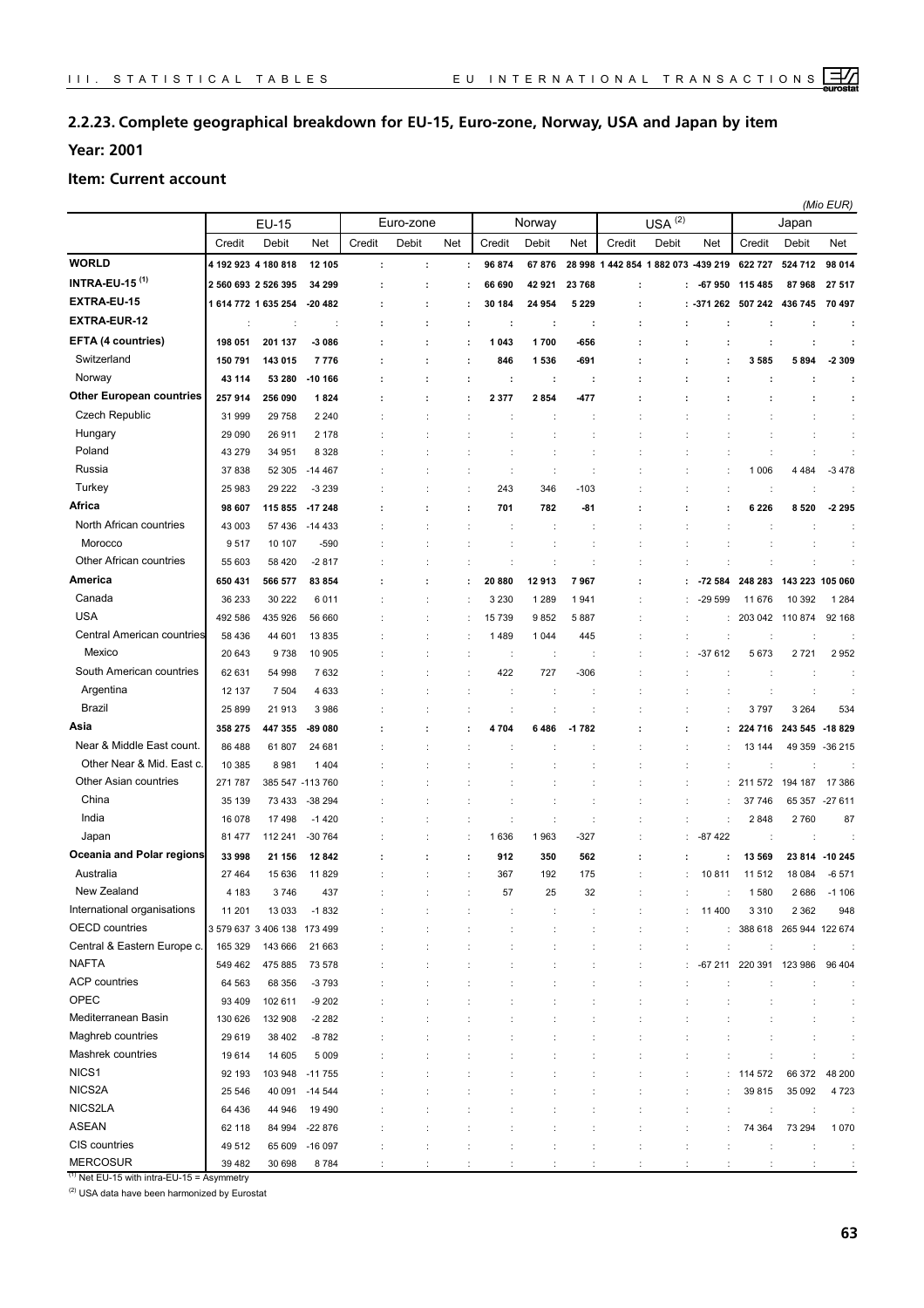#### **Complete EU item breakdown from 1991 to 2001 2.3.1.**

## **Reporter: EU(1)**

## **Partner: World**

|                                              |                      |                      |                               |                      |                      |                                                                                                               |                      |         |         | (Mio EUR (Mio ECU to end 1998)) |         |
|----------------------------------------------|----------------------|----------------------|-------------------------------|----------------------|----------------------|---------------------------------------------------------------------------------------------------------------|----------------------|---------|---------|---------------------------------|---------|
|                                              | 1991                 | 1992                 | 1993                          | 1994                 | 1995                 | 1996                                                                                                          | 1997                 | 1998    | 1999    | 2000                            | 2001    |
|                                              |                      |                      |                               |                      |                      | <b>Credit</b>                                                                                                 |                      |         |         |                                 |         |
| <b>GOODS</b>                                 |                      |                      |                               |                      |                      | 1.063.893 1.208.222 1.222.507 1.366.015 1.539.407 1.636.784 1.851.423 1.964.346 2.063.698 2.452.583 2.521.646 |                      |         |         |                                 |         |
| <b>SERVICES</b>                              | 313.606              | 361.737              | 376.572                       | 398.083              | 400.510              | 440.557                                                                                                       | 496.691              | 520.616 | 577.272 | 675.871                         | 707.574 |
| <b>Transportation</b>                        | 82.945               | 89.011               | 92.149                        | 97.002               | 100.792              | 105.857                                                                                                       | 123.999              | 122.421 | 131.090 | 155.804                         | 161.478 |
| Sea transport                                | 19.139               | 35.852               | 39.167                        | 41.918               | 41.859               | 43.218                                                                                                        | 49.830               | 43.311  | 47.647  | 63.622                          | 69.125  |
| Passenger transport on sea                   | 1.561                | 2.000                | 2.179                         | 2.287                | 2.308                | 2.465                                                                                                         | 2.481                | 1.511   | 1.696   | 2.125                           | 2.075   |
| Freight transport on sea                     | 17.578               | 25.443               | 27.678                        | 30.150               | 30.047               | 31.634                                                                                                        | 38.896               | 31.466  | 35.543  | 50.006                          | 55.007  |
| Supporting, auxiliary and other services     | ÷                    | 8.412                | 9.313                         | 9.481                | 9.509                | 9.120                                                                                                         | 8.453                | 10.333  | 10.408  | 11.491                          | 12.043  |
| Air transport                                | 19.264               | 31.380               | 32.701                        | 34.209               | 36.951               | 39.792                                                                                                        | 47.750               | 50.864  | 54.159  | 60.665                          | 59.441  |
| Passenger transport by air                   | 15.664               | 18.445               | 19.311                        | 20.190               | 21.953               | 24.727                                                                                                        | 31.740               | 32.716  | 35.232  | 39.344                          | 38.132  |
| Freight transport by air                     | 3.600                | 4.169                | 4.581                         | 4.750                | 5.121                | 5.213                                                                                                         | 6.048                | 6.252   | 6.387   | 7.092                           | 7.170   |
| Supporting, auxiliary and other services     |                      | 8.765                | 8.809                         | 9.268                | 9.877                | 9.852                                                                                                         | 9.962                | 11.896  | 12.540  | 14.229                          | 14.142  |
| Other transportation                         | 44.542               | 21.779               | 20.279                        | 20.877               | 21.982               | 22.846                                                                                                        | 26.418               | 28.242  | 29.283  | 31.517                          | 32.911  |
| Rail transport                               |                      |                      |                               | ÷                    |                      | ÷                                                                                                             | ÷                    | 4.162   | 3.850   | 4.320                           | 4.079   |
| Road transport                               |                      |                      |                               | ÷                    |                      |                                                                                                               | $\ddot{\cdot}$       | 20.379  | 22.278  | 23.610                          | 24.947  |
| Inland waterway transport                    |                      |                      | t                             |                      |                      |                                                                                                               | ÷                    | 562     | 563     | 636                             | 688     |
| Pipeline transport                           |                      |                      |                               |                      |                      |                                                                                                               | t                    | 807     | 819     | 971                             | 904     |
| Travel                                       | 83.556               | 111.154              | 114.791                       | 119.815              | 125.242              | 134.845                                                                                                       | 149.292              | 158.997 | 173.024 | 195.998                         | 196.903 |
| <b>Other services</b>                        | 101.707              | 148.754              | 160.022                       | 172.090              | 168.839              | 196.656                                                                                                       | 220.852              | 236.464 | 273.144 | 324.069                         | 349.195 |
| Communications services                      | 3.890                | 4.464                | 4.310                         | 4.623                | 6.238                | 7.132                                                                                                         | 8.147                | 9.531   | 11.941  | 14.662                          | 16.260  |
| Postal and courier services                  |                      | $\ddot{\phantom{a}}$ | t                             | ÷                    | ÷                    | t                                                                                                             | ÷                    | 1.489   | 1.726   | 2.229                           | 2.619   |
| Telecommunication services                   |                      | d                    | t                             | $\ddot{\phantom{a}}$ | $\ddot{\phantom{a}}$ | t                                                                                                             | $\ddot{\phantom{a}}$ | 8.043   | 10.216  | 12.431                          | 13.642  |
| Construction services                        | 9.416                | 13.406               | 14.234                        | 15.062               | 18.459               | 17.682                                                                                                        | 19.921               | 19.534  | 17.839  | 16.967                          | 17.740  |
| Construction abroad                          |                      | ÷                    | ÷                             | ÷                    | ÷                    |                                                                                                               | ÷                    | 18.218  | 16.091  | 15.501                          | 16.321  |
| Construction in the compiling economy        |                      | d                    | ÷                             | ÷                    | $\ddot{\phantom{a}}$ | ÷                                                                                                             | $\ddot{\phantom{a}}$ | 1.316   | 1.749   | 1.466                           | 1.418   |
| Insurance services                           | 3.359                | 8.987                | 10.770                        | 12.501               | 9.298                | 11.322                                                                                                        | 11.680               | 9.607   | 15.389  | 15.235                          | 16.915  |
| <b>Financial services</b>                    | 14.654               | 17.849               | 21.036                        | 24.516               | 16.878               | 21.520                                                                                                        | 26.798               | 27.665  | 36.132  | 50.206                          | 49.485  |
| Computer and information services            |                      | 3.665                | 4.683                         | 5.800                | 6.154                | 7.098                                                                                                         | 9.254                | 11.984  | 19.830  | 23.656                          | 26.719  |
| Computer services                            |                      | d                    | t                             | ÷                    | ÷                    | ÷                                                                                                             | $\ddot{\phantom{a}}$ | 9.299   | 15.193  | 20.063                          | 23.077  |
| Information services                         |                      | ÷                    | t                             | t                    | ÷                    | ÷                                                                                                             | ÷                    | 2.685   | 4.637   | 3.593                           | 3.643   |
| Royalties and licence fees                   | 7.045                | 8.950                | 10.190                        | 11.782               | 11.932               | 14.203                                                                                                        | 16.247               | 17.438  | 19.368  | 22.476                          | 22.933  |
| Other business services                      | 42.269               | 71.017               | 75.114                        | 78.619               | 82.750               | 101.476                                                                                                       | 112.447              | 124.008 | 136.465 | 162.204                         | 178.713 |
| Merchanting and other trade-related serv.    | 14.876               | 14.594               | 14.509                        | 14.475               | 16.173               | 25.398                                                                                                        | 27.310               | 28.502  | 32.181  | 36.535                          | 40.143  |
| Merchanting                                  | 5.446                | 4.935                | 5.050                         | 5.178                | 6.502                | 10.794                                                                                                        | 11.744               | 11.853  | 13.458  | 15.875                          | 17.827  |
| Other trade-related services                 | 9.430                | 9.659                | 9.459                         | 9.297                | 9.671                | 14.604                                                                                                        | 15.565               | 16.650  | 18.723  | 20.660                          | 22.315  |
| Operational leasing                          |                      | 2.587                | 2.956                         | 3.272                | 3.872                | 3.509                                                                                                         | 3.747                | 4.208   | 5.070   | 5.343                           | 6.566   |
| Misc. business, prof. and technical serv.    | 27.393               | 53.838               | 57.649                        | 60.871               | 62.706               | 72.569                                                                                                        | 81.390               | 91.295  | 99.212  | 120.327                         | 132.003 |
| Legal, account., man., cons. and pub. rel.   |                      | 4.750                | 5.069                         | 5.877                | 6.564                | 8.239                                                                                                         | 12.115               | 14.321  | 16.110  | 20.870                          | 23.562  |
| Advertising, market research and polling     | 3.766                | 4.259                | 4.570                         | 4.999                | 5.794                | 6.661                                                                                                         | 7.747                | 8.506   | 8.412   | 11.181                          | 13.199  |
| Research and development                     |                      | 7.208                | 6.695                         | 7.068                | 8.145                | 10.268                                                                                                        | 12.585               | 13.133  | 13.652  | 15.395                          | 15.993  |
| Architectectural, engin. and other technical |                      | 11.209               | 11.902                        | 11.843               | 12.358               | 14.967                                                                                                        | 16.078               | 17.884  | 18.376  | 19.939                          | 20.383  |
| Agric., mining and on-site processing        | $\ddot{\phantom{a}}$ | 966                  | 933                           | 1.217                | 640                  | 519                                                                                                           | 902                  | 1.063   | 932     | 962                             | 1.145   |
| Other                                        | $\ddot{\phantom{a}}$ | 10.147               | 11.951                        | 12.021               | 13.683               | 17.760                                                                                                        | 18.824               | 22.961  | 27.765  | 32.823                          | 37.286  |
| Serv. between affiliated enterprises, nie    | $\ddot{\phantom{a}}$ | 15.300               | 16.530                        | 17.849               | 15.522               | 14.156                                                                                                        | 13.141               | 13.423  | 13.962  | 19.162                          | 20.438  |
| Personal, cultural and recreational services | 4.558                | 5.313                | 5.531                         | 5.845                | 5.356                | 4.374                                                                                                         | 4.976                | 5.472   | 5.842   | 7.934                           | 7.712   |
| Audio-visual and related services            | ÷                    | 2.353                | 2.361                         | 2.604                | 2.482                | 2.472                                                                                                         | 2.906                | 3.250   | 3.381   | 5.090                           | 4.836   |
| Other personal, cultural and recreational    | $\ddot{\phantom{a}}$ | 2.960                | 3.169                         | 3.241                | 2.875                | 1.902                                                                                                         | 2.071                | 2.219   | 2.460   | 2.844                           | 2.875   |
| Government services, n i e                   | 16.516               | 15.106               | 14.159                        | 13.344               | 11.775               | 11.850                                                                                                        | 11.381               | 11.231  | 10.336  | 10.728                          | 12.716  |
| <b>Services not allocated</b>                | 45.398               | 12.817               | 9.611                         | 9.176                | 5.638                | 3.198                                                                                                         | 2.549                | 2.734   | 15      | 0                               | $-2$    |
| <b>INCOME</b>                                | 338.176              | 378.281              | 410.736                       | 411.241              | 379.432              | 397.319                                                                                                       | 457.763              | 505.043 | 544.129 | 701.568                         | 734.012 |
| Compensation of employees                    | 12.275               | 13.432               | 14.310                        | 14.101               | 15.120               | 15.508                                                                                                        | 15.678               | 16.078  | 22.663  | 24.004                          | 26.089  |
| Investment income                            | 325.901              | 364.850              | 396.426                       | 397.140              | 364.311              | 381.811                                                                                                       | 442.083              | 488.964 | 521.465 | 677.564                         | 707.924 |
| <b>CURRENT TRANSFERS<sup>(2)</sup></b>       | 141.291              | 131.682              | 140.583                       | 141.875              | 156.942              | 180.807                                                                                                       | 186.830              | 196.370 | 210.344 | 217.894                         | 229.689 |
| <b>CURRENT ACCOUNT (3)</b>                   |                      |                      | 1.856.966 2.079.921 2.150.399 |                      |                      | 2.317.214 2.476.290 2.655.467 2.992.707 3.186.375 3.395.442 4.047.917 4.192.923                               |                      |         |         |                                 |         |

(1) Until 1991, data refer to EU-12 and from 1992 onwards data refer to EU-15

(2) Includes capital transfers until 1991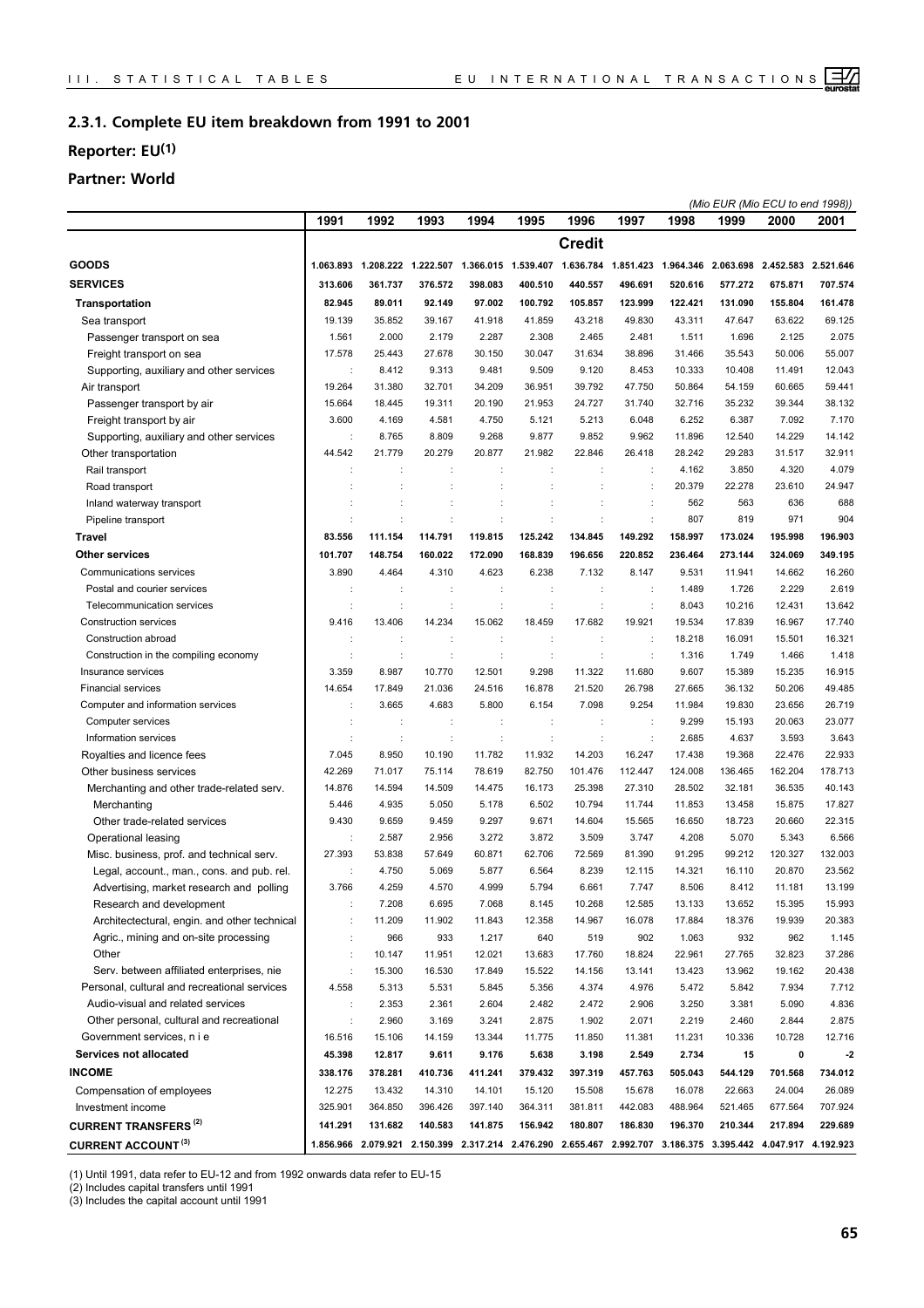#### **Complete EU item breakdown from 1991 to 2001 2.3.1.**

## **Reporter: EU(1)**

## **Partner: World**

|                                              |         |         |                      |         |         |                                                                  |                                                                                                               |                                                   |             | (Mio EUR (Mio ECU to end 1998)) |         |
|----------------------------------------------|---------|---------|----------------------|---------|---------|------------------------------------------------------------------|---------------------------------------------------------------------------------------------------------------|---------------------------------------------------|-------------|---------------------------------|---------|
|                                              | 1991    | 1992    | 1993                 | 1994    | 1995    | 1996                                                             | 1997                                                                                                          | 1998                                              | 1999        | 2000                            | 2001    |
|                                              |         |         |                      |         |         | <b>Debit</b>                                                     |                                                                                                               |                                                   |             |                                 |         |
| <b>GOODS</b>                                 |         |         |                      |         |         | 1.088.933  1.214.316  1.159.483  1.285.879  1.438.327  1.512.664 |                                                                                                               | 1.705.255 1.837.088 1.974.632 2.416.574 2.423.525 |             |                                 |         |
| <b>SERVICES</b>                              | 297.613 | 351.698 | 364.799              | 387.640 | 394.881 | 428.294                                                          | 477.756                                                                                                       | 506.370                                           | 567.106     | 666.104                         | 702.809 |
| <b>Transportation</b>                        | 83.604  | 91.393  | 92.637               | 99.180  | 102.583 | 107.795                                                          | 125.539                                                                                                       | 121.626                                           | 130.178     | 156.700                         | 159.499 |
| Sea transport                                | 23.421  | 39.990  | 42.407               | 46.644  | 46.641  | 48.364                                                           | 57.888                                                                                                        | 47.622                                            | 51.683      | 66.201                          | 69.741  |
| Passenger transport on sea                   | 1.668   | 1.193   | 1.324                | 1.496   | 1.358   | 1.275                                                            | 1.597                                                                                                         | 1.312                                             | 1.217       | 1.297                           | 1.243   |
| Freight transport on sea                     | 21.753  | 28.427  | 29.842               | 32.470  | 32.938  | 34.182                                                           | 37.911                                                                                                        | 32.124                                            | 35.351      | 43.407                          | 44.624  |
| Supporting, auxiliary and other services     | ÷       | 10.371  | 11.240               | 12.677  | 12.345  | 12.908                                                           | 18.379                                                                                                        | 14.186                                            | 15.115      | 21.498                          | 23.875  |
| Air transport                                | 16.990  | 28.907  | 29.098               | 31.000  | 32.922  | 35.469                                                           | 41.634                                                                                                        | 44.966                                            | 47.079      | 54.431                          | 51.936  |
| Passenger transport by air                   | 14.634  | 16.395  | 16.646               | 17.722  | 19.359  | 20.320                                                           | 23.446                                                                                                        | 25.903                                            | 26.842      | 30.182                          | 28.641  |
| Freight transport by air                     | 2.356   | 2.769   | 2.608                | 2.699   | 3.463   | 3.846                                                            | 5.250                                                                                                         | 4.894                                             | 5.730       | 6.623                           | 6.917   |
| Supporting, auxiliary and other services     | ÷       | 9.744   | 9.844                | 10.578  | 10.101  | 11.303                                                           | 12.937                                                                                                        | 14.168                                            | 14.506      | 17.628                          | 16.380  |
| Other transportation                         | 43.192  | 22.495  | 21.133               | 21.536  | 23.020  | 23.961                                                           | 26.018                                                                                                        | 29.037                                            | 31.415      | 36.066                          | 37.805  |
| Rail transport                               |         |         |                      | ÷       |         |                                                                  | ÷                                                                                                             | 4.126                                             | 4.154       | 4.701                           | 4.658   |
| Road transport                               |         |         |                      |         |         |                                                                  | $\ddot{\phantom{a}}$                                                                                          | 20.490                                            | 22.666      | 25.472                          | 26.832  |
| Inland waterway transport                    |         |         | ÷                    | t       |         |                                                                  |                                                                                                               | 684                                               | 589         | 695                             | 736     |
| Pipeline transport                           |         |         |                      | ÷       |         |                                                                  | ÷                                                                                                             | 875                                               | 923         | 1.170                           | 1.196   |
| Travel                                       | 78.346  | 108.201 | 110.101              | 117.102 | 122.288 | 131.011                                                          | 141.911                                                                                                       | 152.902                                           | 171.504     | 193.863                         | 196.484 |
|                                              |         |         | 157.433              |         |         | 187.246                                                          | 208.221                                                                                                       |                                                   |             |                                 |         |
| Other services                               | 95.629  | 145.752 |                      | 166.655 | 166.812 |                                                                  |                                                                                                               | 228.979                                           | 265.404     | 315.542                         | 346.828 |
| Communications services                      | 4.086   | 5.064   | 4.940                | 5.243   | 6.971   | 7.567                                                            | 9.196                                                                                                         | 11.215                                            | 13.304      | 16.787                          | 18.977  |
| Postal and courier services                  |         |         |                      | ÷       | t       |                                                                  | $\ddot{\cdot}$                                                                                                | 2.033                                             | 1.883       | 2.595                           | 3.597   |
| Telecommunication services                   |         | d       | ÷                    | ċ       | ÷       | ċ                                                                | $\ddot{\cdot}$                                                                                                | 9.182                                             | 11.421      | 14.193                          | 15.382  |
| <b>Construction services</b>                 | 5.941   | 9.299   | 10.009               | 10.826  | 13.920  | 12.510                                                           | 14.815                                                                                                        | 13.403                                            | 13.040      | 12.362                          | 13.299  |
| Construction abroad                          | ÷       | ÷       | ÷                    | ÷       | t       | $\ddot{\phantom{a}}$                                             | $\ddot{\phantom{a}}$                                                                                          | 9.878                                             | 9.596       | 9.174                           | 10.180  |
| Construction in the compiling economy        | ÷       | ÷       | ÷                    | ÷       | ÷       | ÷                                                                | $\ddot{\phantom{a}}$                                                                                          | 3.525                                             | 3.442       | 3.188                           | 3.120   |
| Insurance services                           | 4.839   | 9.847   | 10.650               | 11.410  | 7.864   | 8.807                                                            | 8.666                                                                                                         | 9.059                                             | 11.186      | 10.229                          | 12.669  |
| <b>Financial services</b>                    | 11.599  | 13.487  | 15.766               | 19.272  | 10.581  | 12.743                                                           | 15.104                                                                                                        | 15.320                                            | 19.912      | 26.885                          | 27.388  |
| Computer and information services            |         | 4.812   | 5.660                | 6.232   | 6.782   | 6.896                                                            | 8.474                                                                                                         | 10.648                                            | 13.133      | 16.125                          | 19.050  |
| Computer services                            |         |         |                      | ÷       |         |                                                                  |                                                                                                               | 8.264                                             | 10.668      | 13.395                          | 15.590  |
| Information services                         |         | ÷       | $\ddot{\phantom{a}}$ | ÷       | ÷       | $\ddot{\cdot}$                                                   | $\ddot{\phantom{a}}$                                                                                          | 2.386                                             | 2.465       | 2.731                           | 3.456   |
| Royalties and licence fees                   | 12.152  | 14.392  | 15.607               | 16.914  | 18.274  | 22.950                                                           | 25.199                                                                                                        | 28.978                                            | 30.544      | 34.436                          | 35.748  |
| Other business services                      | 43.189  | 70.913  | 75.912               | 77.198  | 82.063  | 94.952                                                           | 105.018                                                                                                       | 119.548                                           | 138.977     | 171.352                         | 191.001 |
| Merchanting and other trade-related serv.    | 15.227  | 16.444  | 16.316               | 16.671  | 18.005  | 22.759                                                           | 23.799                                                                                                        | 25.269                                            | 30.256      | 35.192                          | 35.947  |
| Merchanting                                  | 0       | 0       | 0                    | 0       | 0       | 0                                                                | 0                                                                                                             | 0                                                 | $\mathbf 0$ | $\mathbf 0$                     | 0       |
| Other trade-related services                 | 15.227  | 16.444  | 16.316               | 16.671  | 18.005  | 22.759                                                           | 23.799                                                                                                        | 25.269                                            | 30.256      | 35.192                          | 35.947  |
| Operational leasing                          |         | 3.617   | 4.213                | 4.208   | 4.203   | 3.897                                                            | 4.485                                                                                                         | 5.321                                             | 5.469       | 7.383                           | 9.997   |
| Misc. business, prof. and technical serv.    | 27.962  | 50.852  | 55.383               | 56.320  | 59.855  | 68.294                                                           | 76.733                                                                                                        | 88.956                                            | 103.250     | 128.778                         | 145.055 |
| Legal, account., man., cons. and pub. rel.   |         | 6.337   | 6.273                | 7.034   | 8.952   | 9.816                                                            | 12.671                                                                                                        | 15.447                                            | 18.815      | 25.187                          | 28.698  |
| Advertising, market research and polling     | 5.137   | 6.133   | 6.723                | 6.848   | 8.032   | 9.106                                                            | 9.903                                                                                                         | 11.010                                            | 12.579      | 14.743                          | 16.750  |
| Research and development                     |         | 8.035   | 7.479                | 7.558   | 7.971   | 9.928                                                            | 10.661                                                                                                        | 12.134                                            | 11.817      | 14.689                          | 15.679  |
| Architectectural, engin. and other technical |         | 8.028   | 9.915                | 8.531   | 10.967  | 11.927                                                           | 13.715                                                                                                        | 15.857                                            | 17.023      | 19.058                          | 21.715  |
| Agric., mining and on-site processing        | ÷       | 1.686   | 1.554                | 1.461   | 943     | 914                                                              | 977                                                                                                           | 1.160                                             | 1.190       | 1.315                           | 1.850   |
| Other                                        | ÷       | 5.509   | 7.593                | 7.897   | 8.098   | 12.123                                                           | 14.218                                                                                                        | 18.305                                            | 25.202      | 32.187                          | 36.326  |
| Serv. between affiliated enterprises, nie    | ÷       | 15.138  | 15.846               | 16.988  | 14.890  | 14.480                                                           | 14.588                                                                                                        | 15.042                                            | 16.630      | 21.593                          | 24.033  |
| Personal, cultural and recreational services | 4.780   | 6.865   | 7.083                | 7.558   | 8.419   | 9.262                                                            | 10.643                                                                                                        | 10.459                                            | 12.166      | 14.165                          | 14.033  |
| Audio-visual and related services            | ÷       | 4.148   | 4.560                | 5.059   | 5.825   | 6.219                                                            | 7.065                                                                                                         | 7.112                                             | 8.495       | 9.908                           | 9.807   |
| Other personal, cultural and recreational    |         | 2.717   | 2.524                | 2.499   | 2.594   | 3.043                                                            | 3.580                                                                                                         | 3.347                                             | 3.670       | 4.256                           | 4.224   |
| Government services, n i e                   | 9.042   | 11.073  | 11.803               | 12.002  | 11.938  | 11.561                                                           | 11.105                                                                                                        | 10.350                                            | 13.143      | 13.200                          | 14.665  |
| Services not allocated                       | 40.034  | 6.353   | 4.626                | 4.703   | 3.198   | 2.242                                                            | 2.085                                                                                                         | 2.863                                             | 20          | $-1$                            | $-3$    |
| <b>INCOME</b>                                | 362.245 | 411.412 | 441.385              | 451.417 | 402.224 | 427.403                                                          | 479.842                                                                                                       | 528.715                                           | 578.966     | 727.557                         | 780.387 |
| Compensation of employees                    | 13.241  | 11.307  | 12.375               | 12.080  | 14.347  | 14.775                                                           | 15.664                                                                                                        | 16.400                                            | 17.628      | 19.275                          | 21.703  |
| Investment income                            | 349.005 | 400.106 | 429.009              | 439.335 | 387.877 | 412.628                                                          | 464.179                                                                                                       | 512.313                                           | 561.337     | 708.282                         | 758.685 |
| <b>CURRENT TRANSFERS (2)</b>                 | 165.256 | 163.705 | 170.229              | 175.943 | 182.907 | 210.387                                                          | 211.490                                                                                                       | 222.386                                           | 239.383     | 257.567                         | 274.095 |
| <b>CURRENT ACCOUNT (3)</b>                   |         |         |                      |         |         |                                                                  | 1.914.047 2.141.131 2.135.895 2.300.877 2.418.338 2.578.751 2.874.343 3.094.557 3.360.086 4.067.802 4.180.818 |                                                   |             |                                 |         |

(1) Until 1991, data refer to EU-12 and from 1992 onwards data refer to EU-15

(2) Includes capital transfers until 1991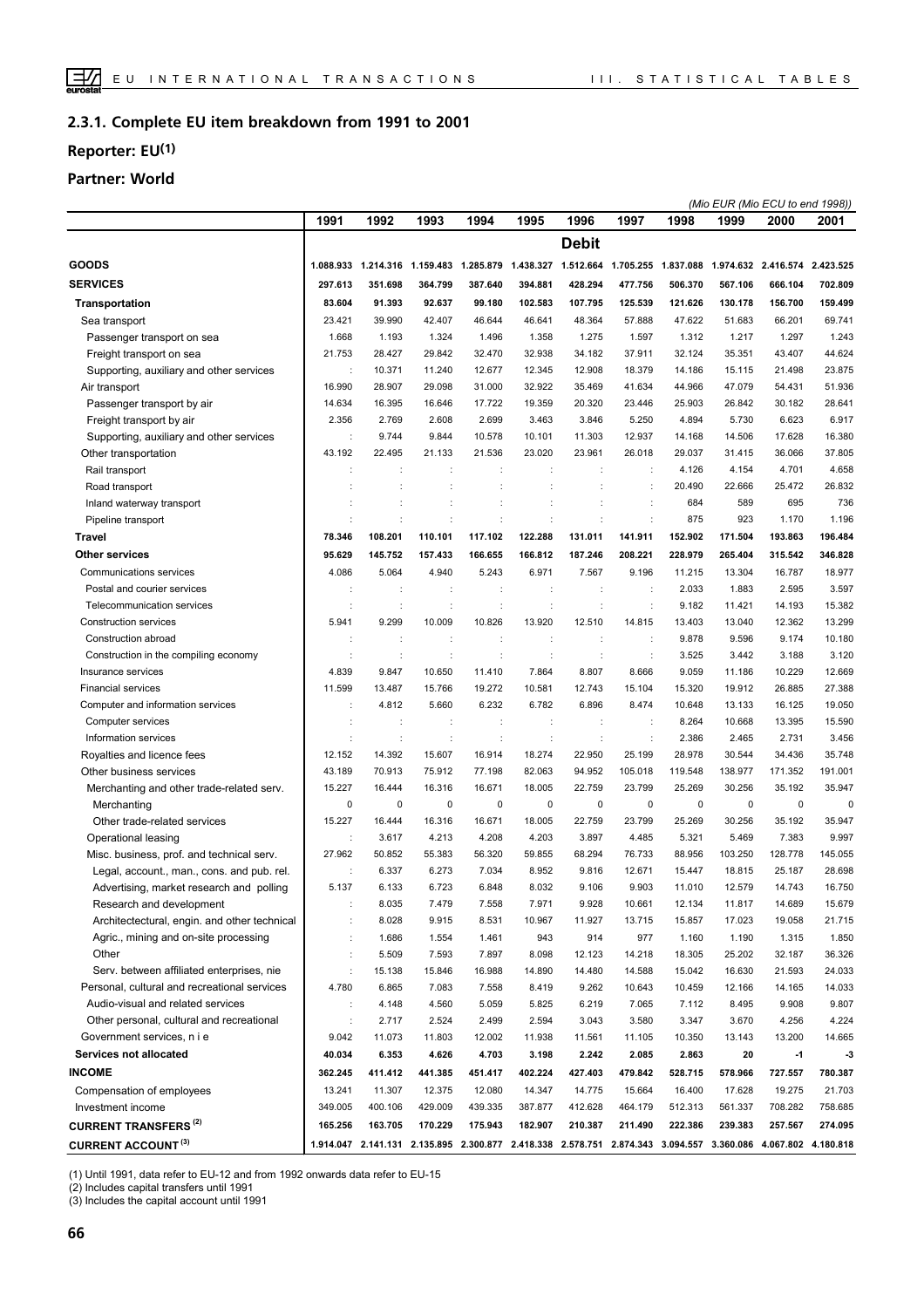#### **Complete EU item breakdown from 1991 to 2001 2.3.1.**

## **Reporter: EU(1)**

## **Partner: World**

|                                              |                      |                      |           |           |                      |                |                      |           | (Mio EUR (Mio ECU to end 1998)) |              |           |
|----------------------------------------------|----------------------|----------------------|-----------|-----------|----------------------|----------------|----------------------|-----------|---------------------------------|--------------|-----------|
|                                              | 1991                 | 1992                 | 1993      | 1994      | 1995                 | 1996           | 1997                 | 1998      | 1999                            | 2000         | 2001      |
|                                              |                      |                      |           |           |                      | <b>Net</b>     |                      |           |                                 |              |           |
| <b>GOODS</b>                                 | $-25.040$            | $-6.094$             | 63.024    | 80.136    | 101.080              | 124.120        | 146.168              | 127.258   | 89.066                          | 36.009       | 98.121    |
| <b>SERVICES</b>                              | 15.994               | 10.039               | 11.773    | 10.444    | 5.629                | 12.263         | 18.935               | 14.246    | 10.166                          | 9.767        | 4.765     |
| <b>Transportation</b>                        | -658                 | -2.382               | -488      | $-2.178$  | $-1.791$             | $-1.937$       | $-1.540$             | 795       | 912                             | -896         | 1.979     |
| Sea transport                                | $-4.282$             | $-4.138$             | $-3.240$  | $-4.726$  | $-4.782$             | $-5.146$       | $-8.058$             | $-4.311$  | $-4.036$                        | $-2.579$     | $-616$    |
| Passenger transport on sea                   | $-108$               | 807                  | 856       | 792       | 950                  | 1.190          | 885                  | 199       | 478                             | 828          | 833       |
| Freight transport on sea                     | $-4.175$             | $-2.983$             | $-2.164$  | $-2.320$  | $-2.891$             | $-2.548$       | 985                  | $-658$    | 192                             | 6.599        | 10.383    |
| Supporting, auxiliary and other services     |                      | $-1.959$             | $-1.927$  | $-3.197$  | $-2.836$             | $-3.788$       | $-9.926$             | $-3.853$  | $-4.707$                        | $-10.007$    | $-11.832$ |
| Air transport                                | 2.274                | 2.473                | 3.604     | 3.209     | 4.029                | 4.323          | 6.117                | 5.898     | 7.079                           | 6.234        | 7.505     |
| Passenger transport by air                   | 1.030                | 2.050                | 2.664     | 2.468     | 2.594                | 4.407          | 8.294                | 6.813     | 8.390                           | 9.162        | 9.490     |
| Freight transport by air                     | 1.244                | 1.400                | 1.973     | 2.051     | 1.658                | 1.367          | 797                  | 1.359     | 657                             | 469          | 253       |
| Supporting, auxiliary and other services     |                      | $-979$               | $-1.035$  | $-1.309$  | $-224$               | $-1.451$       | $-2.975$             | $-2.272$  | $-1.966$                        | $-3.399$     | $-2.238$  |
| Other transportation                         | 1.350                | $-716$               | $-853$    | $-659$    | $-1.038$             | $-1.115$       | 400                  | $-795$    | $-2.132$                        | $-4.548$     | $-4.895$  |
| Rail transport                               |                      | $\ddot{\phantom{a}}$ | ÷         | ÷         | $\ddot{\phantom{a}}$ | ÷              | $\ddot{\phantom{a}}$ | 35        | $-304$                          | $-382$       | $-579$    |
| Road transport                               |                      |                      |           |           |                      |                |                      | $-112$    | $-389$                          | $-1.862$     | $-1.885$  |
| Inland waterway transport                    |                      |                      |           |           |                      |                | t                    | $-122$    | $-26$                           | $-59$        | $-48$     |
| Pipeline transport                           |                      | ÷                    | ÷         | ÷         | ÷                    | $\ddot{\cdot}$ | ÷                    | $-68$     | $-103$                          | $-199$       | $-292$    |
| <b>Travel</b>                                | 5.209                | 2.953                | 4.690     | 2.713     | 2.954                | 3.834          | 7.381                | 6.095     | 1.520                           | 2.135        | 419       |
| <b>Other services</b>                        | 6.078                | 3.002                | 2.589     | 5.435     | 2.027                | 9.410          | 12.631               | 7.485     | 7.740                           | 8.527        | 2.367     |
| Communications services                      | $-196$               | $-600$               | $-631$    | $-620$    | $-733$               | $-434$         | $-1.048$             | $-1.684$  | $-1.363$                        | $-2.125$     | $-2.717$  |
| Postal and courier services                  | ÷                    | ÷                    | ÷         | ÷         | ÷                    | ÷              | ÷                    | $-544$    | $-158$                          | $-365$       | $-978$    |
| Telecommunication services                   | ÷                    | $\ddot{\phantom{a}}$ | ÷         | ÷         | ÷                    | $\ddot{\cdot}$ | $\ddot{\phantom{a}}$ | $-1.139$  | $-1.205$                        | $-1.762$     | $-1.739$  |
| <b>Construction services</b>                 | 3.475                | 4.106                | 4.225     | 4.236     | 4.539                | 5.171          | 5.106                | 6.132     | 4.799                           | 4.606        | 4.441     |
| Construction abroad                          | $\ddot{\phantom{a}}$ |                      | t         | t         |                      |                | $\ddot{\phantom{a}}$ | 8.340     | 6.495                           | 6.327        | 6.141     |
| Construction in the compiling economy        |                      | ÷                    | ÷         | ÷         | ÷                    | ċ              | $\ddot{\phantom{a}}$ | $-2.209$  | $-1.693$                        | $-1.722$     | $-1.702$  |
| Insurance services                           | $-1.481$             | $-860$               | 120       | 1.091     | 1.434                | 2.515          | 3.013                | 548       | 4.203                           | 5.006        | 4.246     |
| <b>Financial services</b>                    | 3.055                | 4.362                | 5.270     | 5.244     | 6.297                | 8.778          | 11.694               | 12.344    | 16.219                          | 23.321       | 22.097    |
| Computer and information services            |                      | $-1.147$             | $-977$    | $-432$    | $-628$               | 202            | 780                  | 1.336     | 6.697                           | 7.531        | 7.669     |
| Computer services                            |                      | ÷                    | ÷         | ÷         | ÷                    | ÷              | ÷                    | 1.035     | 4.524                           | 6.668        | 7.487     |
| Information services                         |                      | ÷                    | ÷         | ÷         | ÷                    | $\ddot{\cdot}$ | ÷                    | 299       | 2.173                           | 863          | 187       |
| Royalties and licence fees                   | $-5.107$             | $-5.442$             | $-5.417$  | $-5.132$  | $-6.342$             | $-8.747$       | $-8.951$             | $-11.540$ | $-11.176$                       | $-11.961$    | $-12.815$ |
| Other business services                      | $-920$               | 104                  | $-797$    | 1.420     | 687                  | 6.524          | 7.429                | 4.459     | $-2.512$                        | $-9.148$     | $-12.288$ |
| Merchanting and other trade-related serv.    | $-351$               | $-1.850$             | $-1.807$  | $-2.196$  | $-1.832$             | 2.639          | 3.511                | 3.233     | 1.926                           | 1.343        | 4.196     |
| Merchanting                                  | 5.446                | 4.935                | 5.050     | 5.178     | 6.502                | 10.794         | 11.744               | 11.853    | 13.458                          | 15.875       | 17.827    |
| Other trade-related services                 | $-5.797$             | $-6.785$             | $-6.857$  | $-7.375$  | $-8.333$             | $-8.155$       | $-8.233$             | $-8.619$  | $-11.532$                       | $-14.532$    | $-13.632$ |
| Operational leasing                          | ÷                    | $-1.030$             | $-1.257$  | $-935$    | $-331$               | $-388$         | $-738$               | $-1.113$  | $-399$                          | $-2.040$     | $-3.431$  |
| Misc. business, prof. and technical serv.    | $-569$               | 2.986                | 2.266     | 4.551     | 2.851                | 4.275          | 4.657                | 2.339     | $-4.038$                        | $-8.451$     | $-13.052$ |
| Legal, account., man., cons. and pub. rel.   | ÷                    | $-1.588$             | $-1.204$  | $-1.156$  | $-2.388$             | $-1.578$       | $-556$               | $-1.126$  | $-2.705$                        | $-4.317$     | $-5.136$  |
| Advertising, market research and polling     | $-1.371$             | $-1.874$             | $-2.153$  | $-1.849$  | $-2.238$             | $-2.446$       | $-2.156$             | $-2.503$  | $-4.167$                        | $-3.563$     | $-3.551$  |
| Research and development                     |                      | $-827$               | $-784$    | $-491$    | 173                  | 340            | 1.924                | 999       | 1.835                           | 706          | 314       |
| Architectectural, engin. and other technical |                      | 3.182                | 1.987     | 3.312     | 1.390                | 3.040          | 2.363                | 2.027     | 1.353                           | 882          | $-1.332$  |
| Agric., mining and on-site processing        |                      | $-721$               | $-622$    | $-244$    | $-303$               | $-395$         | $-75$                | -97       | $-258$                          | $-353$       | $-704$    |
| Other                                        | $\ddot{\phantom{a}}$ | 4.638                | 4.358     | 4.124     | 5.585                | 5.636          | 4.606                | 4.656     | 2.564                           | 636          | 959       |
| Serv. between affiliated enterprises, nie    | $\ddot{\phantom{a}}$ | 163                  | 684       | 860       | 633                  | $-324$         | $-1.447$             | $-1.620$  | $-2.668$                        | $-2.431$     | $-3.595$  |
| Personal, cultural and recreational services | $-223$               | $-1.552$             | $-1.553$  | $-1.714$  | $-3.063$             | $-4.888$       | $-5.667$             | $-4.987$  | $-6.325$                        | $-6.231$     | $-6.320$  |
| Audio-visual and related services            | ÷                    | $-1.795$             | $-2.199$  | $-2.454$  | $-3.343$             | $-3.747$       | -4.159               | $-3.863$  | $-5.115$                        | -4.818       | $-4.971$  |
| Other personal, cultural and recreational    | $\ddot{\phantom{a}}$ | 243                  | 645       | 742       | 281                  | $-1.141$       | $-1.508$             | $-1.128$  | $-1.210$                        | -1.412       | $-1.349$  |
| Government services, n i e                   | 7.474                | 4.033                | 2.356     | 1.342     | $-163$               | 289            | 276                  | 880       | $-2.807$                        | $-2.472$     | $-1.949$  |
| <b>Services not allocated</b>                | 5.364                | 6.464                | 4.985     | 4.473     | 2.440                | 957            | 464                  | $-129$    | -5                              | $\mathbf{1}$ | -1        |
| <b>INCOME</b>                                | $-24.069$            | 33.131               | -30.648   | 40.176    | $-22.792$            | -30.084        | -22.079              | -23.672   | -34.837                         | 25.989       | 46.376    |
| Compensation of employees                    | $-965$               | 2.126                | 1.935     | 2.021     | 773                  | 734            | 13                   | $-322$    | 5.035                           | 4.729        | 4.386     |
| Investment income                            | $-23.104$            | $-35.256$            | $-32.583$ | $-42.195$ | $-23.566$            | $-30.817$      | $-22.096$            | $-23.349$ | $-39.872$                       | $-30.718$    | $-50.761$ |
| <b>CURRENT TRANSFERS<sup>(2)</sup></b>       | -23.965              | -32.024              | -29.647   | -34.068   | -25.966              | -29.580        | -24.660              | $-26.017$ | -29.039                         | -39.673      | -44.406   |
| <b>CURRENT ACCOUNT (3)</b>                   | $-57.081$            | $-61.211$            | 14.504    | 16.337    | 57.951               | 76.717         | 118.364              | 91.818    | 35.356                          | $-19.885$    | 12.105    |

(1) Until 1991, data refer to EU-12 and from 1992 onwards data refer to EU-15

(2) Includes capital transfers until 1991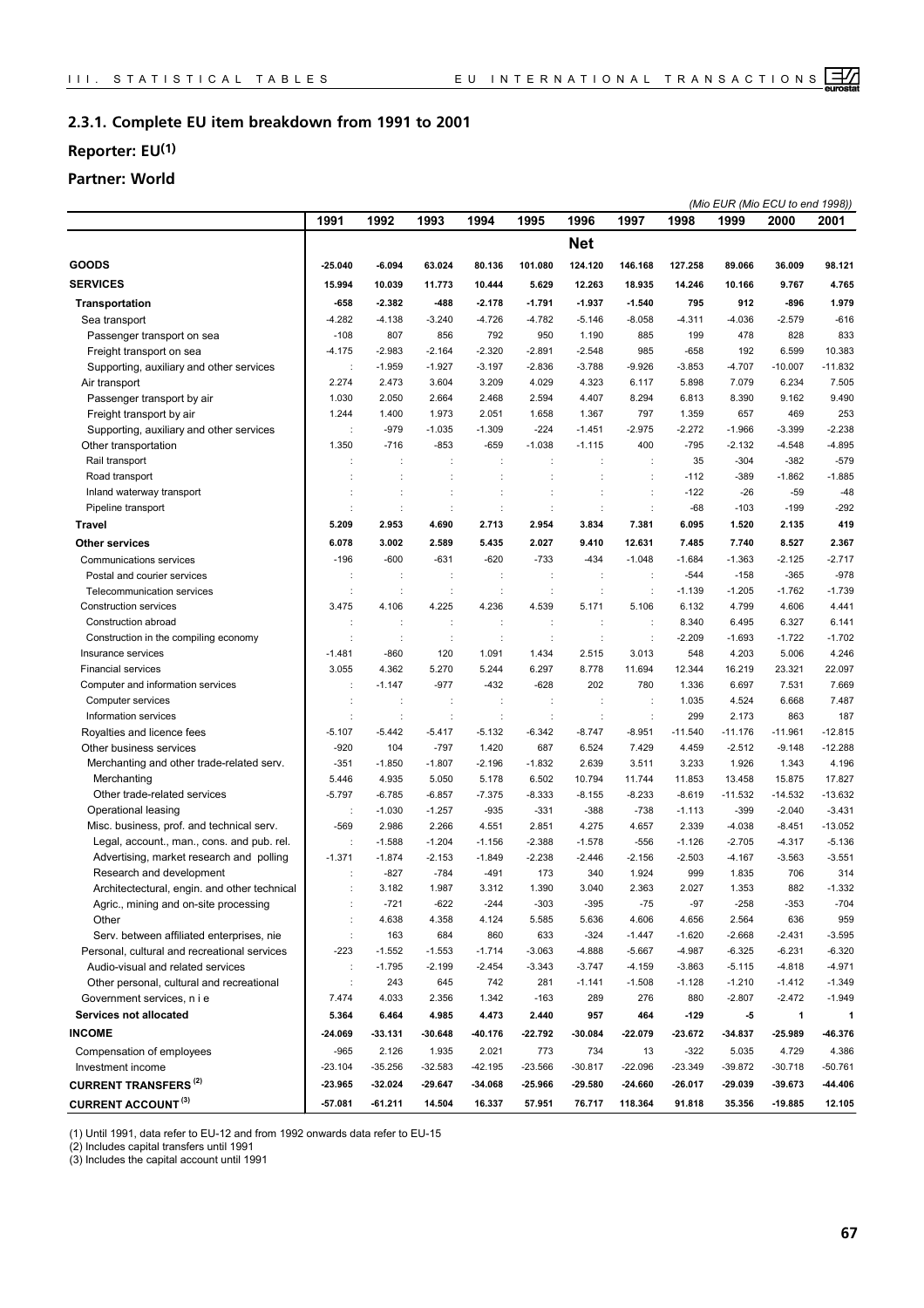#### **Complete EU item breakdown from 1991 to 2001 2.3.2.**

## **Reporter: EU(1)**

## **Partner: intra-EU**

|                                              |         |                      |         |                      |                      |                      |                      |         |         | (Mio EUR (Mio ECU to end 1998))                                                                               |         |
|----------------------------------------------|---------|----------------------|---------|----------------------|----------------------|----------------------|----------------------|---------|---------|---------------------------------------------------------------------------------------------------------------|---------|
|                                              | 1991    | 1992                 | 1993    | 1994                 | 1995                 | 1996                 | 1997                 | 1998    | 1999    | 2000                                                                                                          | 2001    |
|                                              |         |                      |         |                      |                      | <b>Credit</b>        |                      |         |         |                                                                                                               |         |
| <b>GOODS</b>                                 | 648.093 | 800.011              | 776.419 | 872.790              |                      |                      |                      |         |         | 986.777  1.035.469  1.153.795  1.241.493  1.318.695  1.521.978  1.555.976                                     |         |
| <b>SERVICES</b>                              | 147.729 | 193.566              | 206.200 | 219.067              | 221.579              | 241.062              | 262.489              | 280.808 | 314.984 | 370.504                                                                                                       | 386.436 |
| Transportation                               | 35.199  | 42.190               | 45.941  | 49.334               | 53.650               | 55.479               | 60.951               | 61.799  | 66.307  | 77.477                                                                                                        | 80.094  |
| Sea transport                                | 7.403   | 15.736               | 19.130  | 20.886               | 21.207               | 22.568               | 23.627               | 21.099  | 22.106  | 28.560                                                                                                        | 30.826  |
| Passenger transport on sea                   | 627     | 784                  | 951     | 976                  | 1.105                | 1.325                | 1.306                | 727     | 1.012   | 1.251                                                                                                         | 1.258   |
| Freight transport on sea                     | 6.776   | 10.466               | 12.588  | 14.171               | 14.491               | 16.031               | 17.676               | 15.587  | 16.144  | 21.818                                                                                                        | 23.717  |
| Supporting, auxiliary and other services     |         | 4.488                | 5.594   | 5.741                | 5.612                | 5.212                | 4.646                | 4.783   | 4.949   | 5.492                                                                                                         | 5.850   |
| Air transport                                | 6.656   | 12.023               | 12.815  | 13.811               | 16.643               | 16.591               | 19.372               | 21.329  | 23.322  | 26.480                                                                                                        | 26.248  |
| Passenger transport by air                   | 5.597   | 7.350                | 7.839   | 8.386                | 9.773                | 10.578               | 13.089               | 14.104  | 15.324  | 16.812                                                                                                        | 16.317  |
| Freight transport by air                     | 1.060   | 1.365                | 1.534   | 1.736                | 1.794                | 1.772                | 1.983                | 1.974   | 2.045   | 2.294                                                                                                         | 2.419   |
| Supporting, auxiliary and other services     |         | 3.307                | 3.443   | 3.690                | 5.077                | 4.240                | 4.299                | 5.249   | 5.953   | 7.375                                                                                                         | 7.512   |
| Other transportation                         | 21.140  | 14.430               | 13.994  | 14.634               | 15.799               | 16.318               | 17.953               | 19.371  | 20.880  | 22.438                                                                                                        | 23.021  |
| Rail transport                               |         |                      |         | ÷                    |                      | $\ddot{\phantom{a}}$ | $\ddot{\phantom{a}}$ | 2.627   | 2.550   | 2.787                                                                                                         | 2.627   |
| Road transport                               |         |                      |         | ÷                    |                      |                      | $\ddot{\phantom{a}}$ | 15.008  | 16.777  | 17.815                                                                                                        | 18.271  |
|                                              |         |                      |         |                      | t                    |                      |                      | 459     | 484     | 537                                                                                                           | 563     |
| Inland waterway transport                    |         |                      |         | ÷<br>÷               | $\ddot{\cdot}$       | $\ddot{\phantom{a}}$ | $\ddot{\cdot}$<br>÷  | 551     | 603     | 666                                                                                                           | 635     |
| Pipeline transport                           |         |                      |         |                      |                      | ÷                    |                      |         |         |                                                                                                               |         |
| Travel                                       | 45.146  | 69.524               | 74.172  | 77.825               | 80.651               | 84.741               | 90.328               | 97.867  | 109.629 | 119.765                                                                                                       | 122.898 |
| <b>Other services</b>                        | 45.099  | 74.249               | 80.488  | 86.559               | 83.880               | 98.932               | 109.676              | 119.339 | 139.044 | 173.266                                                                                                       | 183.443 |
| Communications services                      | 1.309   | 1.706                | 1.657   | 1.948                | 3.142                | 3.871                | 4.315                | 5.219   | 7.135   | 8.926                                                                                                         | 9.988   |
| Postal and courier services                  |         | ÷                    |         | ÷                    | ÷                    | $\ddot{\phantom{a}}$ | $\ddot{\phantom{a}}$ | 945     | 1.152   | 1.522                                                                                                         | 1.767   |
| Telecommunication services                   |         | ÷                    | ÷       | $\ddot{\phantom{a}}$ | ÷                    | $\ddot{\phantom{a}}$ | ÷                    | 4.274   | 5.982   | 7.405                                                                                                         | 8.220   |
| Construction services                        | 3.399   | 5.560                | 5.649   | 5.368                | 7.256                | 7.307                | 7.525                | 6.859   | 7.228   | 7.153                                                                                                         | 7.620   |
| Construction abroad                          |         | ÷                    | ÷       | ÷                    | $\ddot{\phantom{a}}$ | $\ddot{\phantom{a}}$ | $\ddot{\phantom{a}}$ | 6.082   | 5.967   | 6.086                                                                                                         | 6.612   |
| Construction in the compiling economy        |         | ÷                    |         | ÷                    |                      |                      | $\ddot{\phantom{a}}$ | 776     | 1.262   | 1.066                                                                                                         | 1.007   |
| Insurance services                           | 1.121   | 4.465                | 4.925   | 5.864                | 4.485                | 4.438                | 4.940                | 4.190   | 7.009   | 7.222                                                                                                         | 8.821   |
| <b>Financial services</b>                    | 7.337   | 9.214                | 11.800  | 13.730               | 8.784                | 12.041               | 15.034               | 15.567  | 19.539  | 27.637                                                                                                        | 28.122  |
| Computer and information services            | ÷       | 2.128                | 2.745   | 3.154                | 3.159                | 3.797                | 4.638                | 5.944   | 11.419  | 13.619                                                                                                        | 14.678  |
| Computer services                            |         | ÷                    | ÷       | ÷                    | ÷                    | $\ddot{\phantom{a}}$ | $\ddot{\phantom{a}}$ | 4.921   | 9.154   | 12.354                                                                                                        | 13.450  |
| Information services                         |         | $\ddot{\phantom{a}}$ |         | ÷                    | ÷                    | $\ddot{\phantom{a}}$ | $\ddot{\phantom{a}}$ | 1.023   | 2.264   | 1.265                                                                                                         | 1.228   |
| Royalties and licence fees                   | 2.569   | 3.686                | 4.451   | 5.231                | 5.388                | 6.103                | 6.630                | 7.702   | 7.939   | 8.809                                                                                                         | 9.108   |
| Other business services                      | 23.167  | 40.371               | 41.531  | 43.868               | 44.542               | 54.082               | 59.442               | 65.648  | 71.443  | 91.183                                                                                                        | 95.510  |
| Merchanting and other trade-related serv.    | 8.804   | 10.154               | 9.093   | 9.171                | 8.244                | 13.517               | 15.520               | 15.992  | 17.095  | 24.771                                                                                                        | 20.326  |
| Merchanting                                  | 2.907   | 3.648                | 2.998   | 3.163                | 2.472                | 4.627                | 6.316                | 5.714   | 5.845   | 12.019                                                                                                        | 6.866   |
| Other trade-related services                 | 5.897   | 6.506                | 6.093   | 6.009                | 5.772                | 8.889                | 9.204                | 10.278  | 11.250  | 12.751                                                                                                        | 13.460  |
| Operational leasing                          | ÷       | 1.235                | 1.570   | 1.708                | 2.022                | 2.068                | 2.153                | 2.330   | 2.622   | 2.881                                                                                                         | 3.665   |
| Misc. business, prof. and technical serv.    | 14.363  | 28.983               | 30.872  | 32.989               | 34.278               | 38.497               | 41.769               | 47.325  | 51.727  | 63.530                                                                                                        | 71.519  |
| Legal, account., man., cons. and pub. rel.   |         | 2.513                | 2.713   | 3.068                | 3.474                | 4.099                | 5.995                | 7.280   | 8.462   | 11.137                                                                                                        | 12.969  |
| Advertising, market research and polling     | 2.227   | 2.790                | 2.971   | 3.252                | 3.895                | 4.431                | 5.174                | 5.684   | 5.465   | 6.975                                                                                                         | 7.507   |
| Research and development                     |         | 4.300                | 4.241   | 4.536                | 5.178                | 5.990                | 6.509                | 6.821   | 6.877   | 7.668                                                                                                         | 8.163   |
| Architectectural, engin. and other technical |         | 5.170                | 5.127   | 5.134                | 5.381                | 6.975                | 7.143                | 7.853   | 8.658   | 9.358                                                                                                         | 9.764   |
| Agric., mining and on-site processing        |         | 250                  | 293     | 370                  | 372                  | 304                  | 510                  | 605     | 526     | 545                                                                                                           | 667     |
| Other                                        |         | 4.755                | 5.923   | 5.934                | 7.720                | 8.625                | 9.041                | 11.271  | 13.558  | 16.369                                                                                                        | 19.961  |
| Serv. between affiliated enterprises, nie    | ÷       | 9.205                | 9.603   | 10.697               | 8.257                | 8.074                | 7.400                | 7.811   | 8.180   | 11.476                                                                                                        | 12.487  |
| Personal, cultural and recreational services | 2.020   | 2.376                | 2.628   | 2.668                | 2.630                | 2.404                | 2.708                | 3.297   | 3.329   | 4.471                                                                                                         | 4.315   |
| Audio-visual and related services            | ÷       | 1.106                | 1.193   | 1.182                | 1.347                | 1.287                | 1.454                | 1.944   | 1.952   | 2.881                                                                                                         | 2.648   |
| Other personal, cultural and recreational    |         | 1.271                | 1.436   | 1.486                | 1.284                | 1.116                | 1.254                | 1.352   | 1.376   | 1.590                                                                                                         | 1.668   |
| Government services, n i e                   | 4.176   | 4.742                | 5.102   | 4.726                | 4.492                | 4.891                | 4.446                | 4.915   | 4.003   | 4.242                                                                                                         | 5.281   |
| Services not allocated                       | 22.286  | 7.603                | 5.599   | 5.351                | 3.397                | 1.910                | 1.533                | 1.803   | 4       | -4                                                                                                            | 1       |
| <b>INCOME</b>                                | 156.425 | 190.932              | 218.167 | 223.253              | 214.704              | 226.732              | 254.518              | 284.309 | 312.416 | 395.691                                                                                                       | 426.043 |
| Compensation of employees                    | 5.554   | 6.340                | 6.992   | 7.290                | 7.972                | 8.333                | 8.389                | 8.676   | 12.118  | 13.214                                                                                                        | 14.642  |
| Investment income                            | 150.871 | 184.592              | 211.175 | 215.963              | 206.730              | 218.399              | 246.129              | 275.632 | 300.300 | 382.479                                                                                                       | 411.403 |
| <b>CURRENT TRANSFERS (2)</b>                 | 121.537 | 115.734              | 127.670 | 128.686              | 139.098              | 153.161              | 161.994              | 170.603 | 182.621 | 184.589                                                                                                       | 192.240 |
| <b>CURRENT ACCOUNT (3)</b>                   |         |                      |         |                      |                      |                      |                      |         |         | 1.073.784 1.300.243 1.328.455 1.443.795 1.562.158 1.656.425 1.832.794 1.977.216 2.128.717 2.472.765 2.560.693 |         |
|                                              |         |                      |         |                      |                      |                      |                      |         |         |                                                                                                               |         |

(1) Until 1991, data refer to EU-12 and from 1992 onwards data refer to EU-15

(2) Includes capital transfers until 1991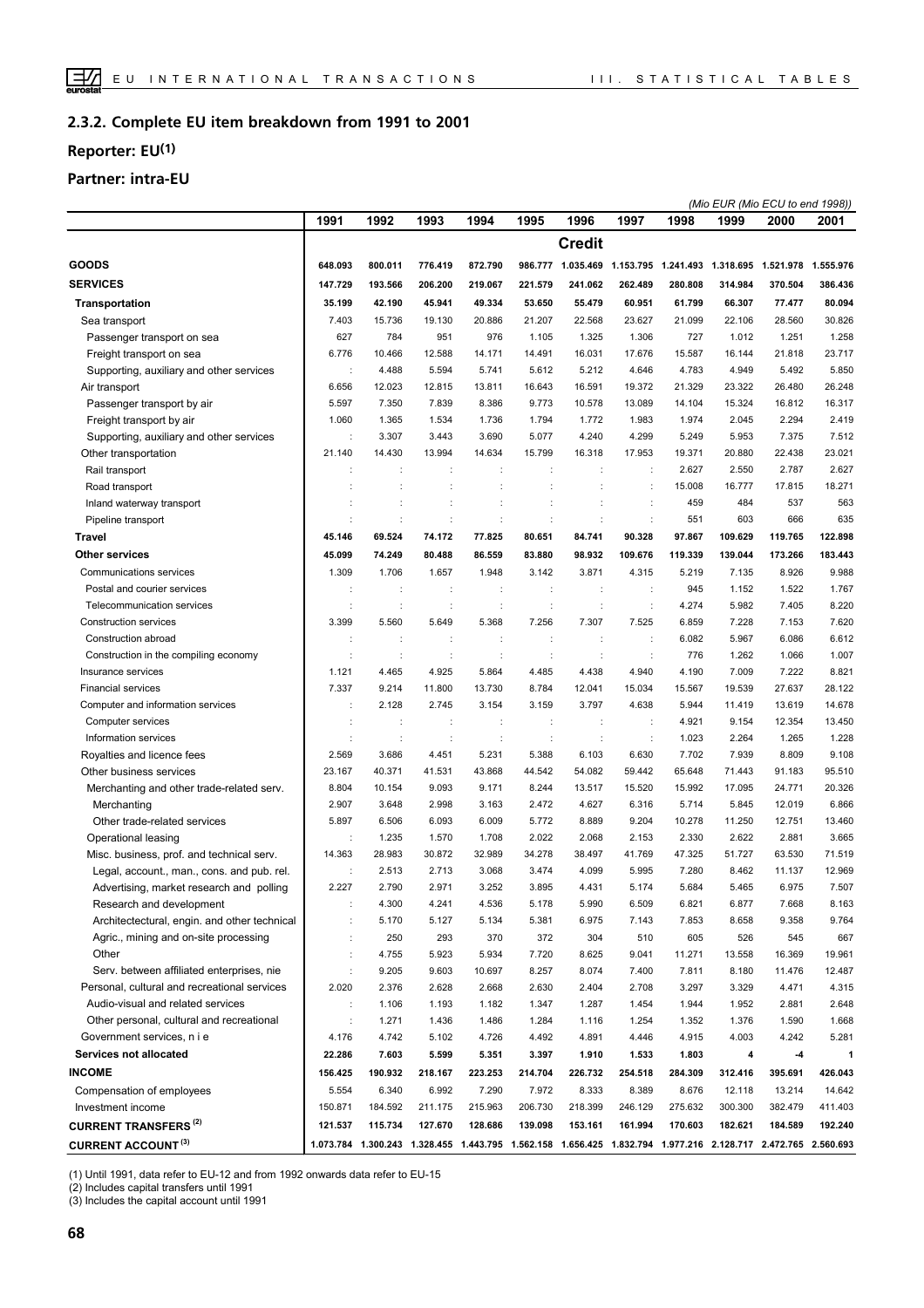#### **Complete EU item breakdown from 1991 to 2001 2.3.2.**

## **Reporter: EU(1)**

## **Partner: intra-EU**

| 1991<br>1992<br>1993<br>1994<br>1995<br>1996<br>1997<br>1998<br>1999<br>2000<br><b>Debit</b><br>GOODS*<br>769.088<br>814.455<br>920.550<br>954.650<br>1.074.673 1.158.815 1.240.989 1.431.664 1.460.249<br>624.331<br>724.836<br><b>SERVICES</b><br>150.233<br>200.106<br>207.379<br>221.541<br>228.143<br>241.702<br>260.067<br>277.829<br>315.981<br>369.418 | 2001<br>392.909<br>84.273<br>32.477 |
|----------------------------------------------------------------------------------------------------------------------------------------------------------------------------------------------------------------------------------------------------------------------------------------------------------------------------------------------------------------|-------------------------------------|
|                                                                                                                                                                                                                                                                                                                                                                |                                     |
|                                                                                                                                                                                                                                                                                                                                                                |                                     |
|                                                                                                                                                                                                                                                                                                                                                                |                                     |
|                                                                                                                                                                                                                                                                                                                                                                |                                     |
| <b>Transportation</b><br>38.731<br>48.596<br>49.570<br>53.272<br>56.206<br>57.023<br>64.101<br>64.697<br>69.710<br>83.269                                                                                                                                                                                                                                      |                                     |
| 10.455<br>20.717<br>22.645<br>24.928<br>24.726<br>24.396<br>27.210<br>23.368<br>24.142<br>30.552<br>Sea transport                                                                                                                                                                                                                                              |                                     |
| 980<br>854<br>1.054<br>879<br>927<br>1.204<br>1.087<br>957<br>Passenger transport on sea<br>911<br>1.106                                                                                                                                                                                                                                                       | 1.041                               |
| 9.475<br>16.530<br>17.866<br>18.032<br>17.216<br>17.937<br>17.259<br>20.256<br>Freight transport on sea<br>15.421<br>16.261                                                                                                                                                                                                                                    | 21.622                              |
| 5.204<br>6.010<br>5.815<br>6.254<br>8.070<br>6.018<br>5.924<br>9.190<br>Supporting, auxiliary and other services<br>4.442                                                                                                                                                                                                                                      | 9.810                               |
| 12.058<br>13.033<br>14.882<br>15.989<br>18.653<br>23.014<br>27.004<br>Air transport<br>6.289<br>12.433<br>20.391                                                                                                                                                                                                                                               | 25.100                              |
| 5.404<br>6.774<br>6.881<br>7.273<br>8.567<br>9.286<br>10.509<br>11.940<br>13.968<br>16.335<br>Passenger transport by air                                                                                                                                                                                                                                       | 14.923                              |
| Freight transport by air<br>885<br>1.214<br>1.616<br>1.595<br>2.320<br>1.961<br>3.196<br>1.262<br>1.111<br>2.535                                                                                                                                                                                                                                               | 3.277                               |
| Supporting, auxiliary and other services<br>4.397<br>4.067<br>4.545<br>4.699<br>5.110<br>5.824<br>6.489<br>6.511<br>7.474                                                                                                                                                                                                                                      | 6.900                               |
| 21.986<br>15.445<br>14.864<br>15.311<br>16.596<br>16.637<br>18.238<br>20.939<br>22.553<br>25.712<br>Other transportation                                                                                                                                                                                                                                       | 26.687                              |
| Rail transport<br>3.147<br>3.562<br>÷<br>÷<br>3.165                                                                                                                                                                                                                                                                                                            | 3.544                               |
| 15.497<br>16.941<br>Road transport<br>÷<br>19.142<br>÷<br>÷<br>÷                                                                                                                                                                                                                                                                                               | 19.884                              |
| 563<br>517<br>Inland waterway transport<br>584<br>t<br>÷                                                                                                                                                                                                                                                                                                       | 649                                 |
| ċ<br>÷<br>515<br>492<br>634<br>Pipeline transport<br>÷<br>÷<br>d<br>÷                                                                                                                                                                                                                                                                                          | 674                                 |
| 84.067<br>89.989<br>104.184                                                                                                                                                                                                                                                                                                                                    | 117.369                             |
| <b>Travel</b><br>43.157<br>68.938<br>69.425<br>74.541<br>78.123<br>81.156<br>116.273                                                                                                                                                                                                                                                                           |                                     |
| <b>Other services</b><br>47.836<br>78.929<br>85.706<br>90.860<br>91.627<br>102.308<br>110.735<br>121.275<br>142.073<br>169.878                                                                                                                                                                                                                                 | 191.266                             |
| Communications services<br>2.228<br>3.379<br>4.099<br>5.838<br>1.450<br>2.320<br>2.083<br>4.778<br>7.514<br>10.132                                                                                                                                                                                                                                             | 11.971                              |
| 1.329<br>1.265<br>1.824<br>Postal and courier services<br>÷<br>÷<br>÷<br>÷<br>÷                                                                                                                                                                                                                                                                                | 2.763                               |
| Telecommunication services<br>4.510<br>6.250<br>÷<br>t<br>d<br>$\ddot{\cdot}$<br>8.308<br>÷<br>÷                                                                                                                                                                                                                                                               | 9.209                               |
| 3.122<br>5.254<br>5.411<br>5.598<br>7.011<br>6.406<br>7.333<br>6.099<br>6.478<br>6.329<br>Construction services                                                                                                                                                                                                                                                | 6.868                               |
| Construction abroad<br>3.649<br>3.769<br>3.887<br>÷<br>t<br>÷                                                                                                                                                                                                                                                                                                  | 4.633                               |
| 2.452<br>2.709<br>2.444<br>Construction in the compiling economy<br>t<br>÷<br>÷<br>÷<br>÷<br>÷                                                                                                                                                                                                                                                                 | 2.231                               |
| 2.781<br>6.132<br>7.036<br>5.789<br>5.874<br>5.608<br>6.021<br>7.784<br>6.814<br>Insurance services<br>5.850                                                                                                                                                                                                                                                   | 9.362                               |
| 7.081<br>8.260<br>9.898<br>11.993<br>6.166<br>7.038<br>8.341<br>8.507<br>11.776<br>15.663<br><b>Financial services</b>                                                                                                                                                                                                                                         | 15.789                              |
| 3.299<br>2.571<br>3.162<br>3.471<br>4.029<br>4.931<br>6.200<br>Computer and information services<br>7.648<br>9.590                                                                                                                                                                                                                                             | 11.412                              |
| 4.582<br>6.012<br>Computer services<br>÷<br>÷<br>÷<br>÷<br>÷<br>$\ddot{\cdot}$<br>7.710                                                                                                                                                                                                                                                                        | 9.239                               |
| Information services<br>1.638<br>1.881<br>÷<br>1.619<br>÷<br>÷<br>÷<br>÷<br>÷                                                                                                                                                                                                                                                                                  | 2.169                               |
| 5.755<br>6.552<br>Royalties and licence fees<br>3.594<br>5.113<br>7.499<br>8.629<br>9.394<br>11.162<br>10.548<br>13.182                                                                                                                                                                                                                                        | 13.241                              |
| Other business services<br>23.804<br>40.200<br>43.315<br>44.095<br>48.100<br>54.763<br>58.803<br>66.037<br>76.757<br>94.089                                                                                                                                                                                                                                    | 107.621                             |
| 7.628<br>8.448<br>8.046<br>8.091<br>8.985<br>11.845<br>11.939<br>12.858<br>15.665<br>18.056<br>Merchanting and other trade-related serv.                                                                                                                                                                                                                       | 19.258                              |
| Merchanting<br>0<br>$\mathbf 0$<br>0<br>0<br>$\mathbf 0$<br>0<br>$\pmb{0}$<br>0<br>0<br>$\mathbf 0$                                                                                                                                                                                                                                                            | 0                                   |
| Other trade-related services<br>7.628<br>8.448<br>8.046<br>8.091<br>8.985<br>11.845<br>11.939<br>12.858<br>15.665<br>18.056                                                                                                                                                                                                                                    | 19.258                              |
| Operational leasing<br>1.606<br>1.973<br>2.079<br>2.268<br>2.239<br>2.905<br>2.967<br>4.026<br>2.499<br>÷                                                                                                                                                                                                                                                      | 6.202                               |
| 16.176<br>33.298<br>33.925<br>40.679<br>44.367<br>50.275<br>72.009<br>Misc. business, prof. and technical serv.<br>30.145<br>36.848<br>58.125                                                                                                                                                                                                                  | 82.163                              |
| Legal, account., man., cons. and pub. rel.<br>3.291<br>3.435<br>3.812<br>4.844<br>5.424<br>6.801<br>8.158<br>9.818<br>13.604                                                                                                                                                                                                                                   | 15.745                              |
| 3.271<br>4.275<br>4.274<br>5.763<br>6.065<br>6.859<br>Advertising, market research and polling<br>3.951<br>5.133<br>7.467<br>8.465                                                                                                                                                                                                                             | 9.770                               |
| Research and development<br>5.464<br>5.434<br>5.599<br>5.918<br>6.774<br>7.039<br>7.712<br>7.371<br>8.870                                                                                                                                                                                                                                                      | 8.859                               |
| Architectectural, engin. and other technical<br>4.979<br>5.914<br>5.425<br>6.242<br>7.037<br>7.684<br>8.537<br>9.185<br>10.059                                                                                                                                                                                                                                 | 11.724                              |
| Agric., mining and on-site processing<br>821<br>780<br>747<br>647<br>640<br>645<br>734<br>725<br>722                                                                                                                                                                                                                                                           | 1.175                               |
| Other<br>2.935<br>4.513<br>4.470<br>5.512<br>7.105<br>8.361<br>10.552<br>14.561<br>18.458                                                                                                                                                                                                                                                                      | 21.802                              |
| Serv. between affiliated enterprises, nie<br>8.712<br>8.945<br>9.597<br>8.552<br>7.939<br>7.772<br>7.719<br>9.002<br>11.831                                                                                                                                                                                                                                    | 13.087                              |
| Personal, cultural and recreational services<br>1.830<br>3.038<br>3.432<br>3.825<br>4.706<br>5.475<br>5.528<br>5.949<br>6.950<br>3.433                                                                                                                                                                                                                         | 7.349                               |
| Audio-visual and related services<br>1.805<br>2.157<br>3.257<br>1.586<br>1.758<br>2.796<br>3.454<br>3.733<br>4.360<br>÷                                                                                                                                                                                                                                        | 4.738                               |
| 1.628<br>2.219<br>Other personal, cultural and recreational<br>÷<br>1.451<br>1.677<br>1.667<br>1.912<br>2.076<br>2.217<br>2.591                                                                                                                                                                                                                                | 2.611                               |
| Government services, n i e<br>4.173<br>6.326<br>6.516<br>6.628<br>6.385<br>6.765<br>6.074<br>5.883<br>7.620<br>7.127                                                                                                                                                                                                                                           | 7.657                               |
| Services not allocated<br>20.510<br>3.644<br>2.680<br>2.867<br>2.188<br>1.214<br>1.163<br>1.867<br>15<br>$-2$                                                                                                                                                                                                                                                  | 1                                   |
| <b>INCOME</b><br>177.726<br>224.657<br>254.953<br>263.738<br>251.747<br>262.220<br>283.144<br>301.003<br>342.865<br>428.584                                                                                                                                                                                                                                    | 470.650                             |
| Compensation of employees<br>7.878<br>7.733<br>8.307<br>8.470<br>9.718<br>10.425<br>10.876<br>11.256<br>12.058<br>13.303                                                                                                                                                                                                                                       | 14.671                              |
| Investment income<br>169.848<br>216.923<br>246.645<br>255.266<br>242.030<br>251.794<br>272.267<br>289.746<br>330.808<br>415.282                                                                                                                                                                                                                                | 455.979                             |
| <b>CURRENT TRANSFERS<sup>(2)</sup></b><br>120.045<br>123.688<br>130.136<br>134.721<br>139.697<br>162.125<br>164.637<br>175.233<br>185.023<br>195.782                                                                                                                                                                                                           | 202.583                             |
| <b>CURRENT ACCOUNT (3)</b><br>1.072.336 1.317.538 1.317.303 1.434.453 1.540.136 1.620.697 1.782.518 1.912.882 2.084.859 2.425.446 2.526.395                                                                                                                                                                                                                    |                                     |

\* break in 1997: please refer to page 7

(1) Until 1991, data refer to EU-12 and from 1992 onwards data refer to EU-15

(2) Includes capital transfers until 1991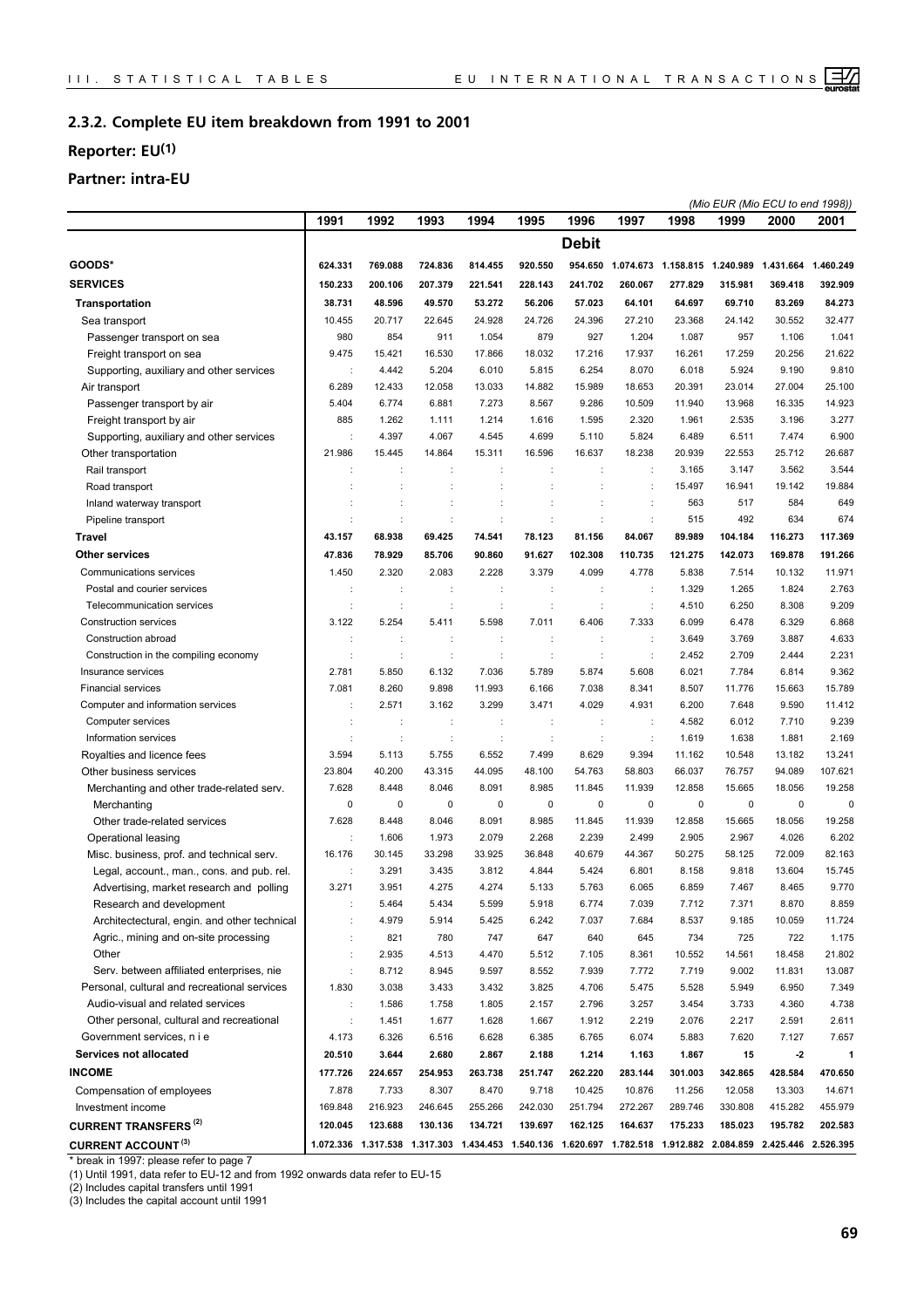#### **Complete EU item breakdown from 1991 to 2001 2.3.2.**

## **Reporter: EU(1)**

## **Partner: intra-EU**

|                                                                         |                   |                                  |                                  |                      |                            |                      |                                |                      | (Mio EUR (Mio ECU to end 1998)) |                      |                    |
|-------------------------------------------------------------------------|-------------------|----------------------------------|----------------------------------|----------------------|----------------------------|----------------------|--------------------------------|----------------------|---------------------------------|----------------------|--------------------|
|                                                                         | 1991              | 1992                             | 1993                             | 1994                 | 1995                       | 1996                 | 1997                           | 1998                 | 1999                            | 2000                 | 2001               |
|                                                                         |                   |                                  |                                  |                      |                            | Net <sup>(4)</sup>   |                                |                      |                                 |                      |                    |
| GOODS*                                                                  | 23.762            | 30.923                           | 51.583                           | 58.335               | 66.227                     | 80.819               | 79.122                         | 82.677               | 77.705                          | 90.315               | 95.727             |
| <b>SERVICES</b>                                                         | $-2.504$          | $-6.540$                         | $-1.179$                         | $-2.474$             | $-6.565$                   | -640                 | 2.422                          | 2.980                | -997                            | 1.086                | $-6.474$           |
| <b>Transportation</b>                                                   | 3.532             | $-6.406$                         | $-3.629$                         | $-3.938$             | $-2.556$                   | $-1.545$             | $-3.150$                       | $-2.898$             | $-3.403$                        | 5.792                | -4.179             |
| Sea transport                                                           | $-3.052$          | $-4.981$                         | $-3.515$                         | $-4.042$             | $-3.519$                   | $-1.828$             | $-3.584$                       | $-2.269$             | $-2.036$                        | $-1.992$             | $-1.651$           |
| Passenger transport on sea                                              | $-353$            | $-71$                            | 40                               | $-79$                | 226                        | 398                  | 102                            | $-360$               | 55                              | 144                  | 217                |
| Freight transport on sea                                                | $-2.700$          | $-4.955$                         | $-3.942$                         | $-3.694$             | $-3.541$                   | $-1.185$             | $-260$                         | $-674$               | $-1.116$                        | 1.562                | 2.095              |
| Supporting, auxiliary and other services                                | ÷                 | 45                               | 390                              | $-269$               | $-203$                     | $-1.043$             | $-3.423$                       | $-1.235$             | $-975$                          | $-3.699$             | $-3.960$           |
| Air transport                                                           | 367               | $-410$                           | 757                              | 778                  | 1.760                      | 601                  | 719                            | 937                  | 308                             | $-524$               | 1.148              |
| Passenger transport by air                                              | 192               | 576                              | 958                              | 1.112                | 1.206                      | 1.292                | 2.579                          | 2.164                | 1.356                           | 477                  | 1.394              |
| Freight transport by air                                                | 175               | 103                              | 422                              | 522                  | 178                        | 178                  | $-337$                         | 13                   | $-490$                          | $-901$               | $-858$             |
| Supporting, auxiliary and other services                                | ÷                 | $-1.090$                         | $-624$                           | $-856$               | 377                        | $-869$               | $-1.525$                       | $-1.240$             | $-557$                          | $-99$                | 612                |
| Other transportation                                                    | $-846$            | $-1.015$                         | $-870$                           | $-677$               | $-797$                     | $-319$               | $-285$                         | $-1.568$             | $-1.673$                        | $-3.274$             | $-3.666$           |
| Rail transport                                                          | ÷                 | ÷                                | ÷                                | ÷                    | t                          | ÷                    | ÷                              | $-538$               | $-597$                          | $-774$               | $-917$             |
| Road transport                                                          |                   |                                  |                                  |                      |                            |                      |                                | $-489$               | $-164$                          | $-1.327$             | $-1.613$           |
| Inland waterway transport                                               |                   |                                  | $\ddot{\phantom{a}}$             | ÷                    | ÷                          |                      | $\ddot{\phantom{a}}$           | $-104$               | $-33$                           | $-47$                | $-87$              |
| Pipeline transport                                                      |                   | ÷                                | ÷                                | $\ddot{\cdot}$       | $\ddot{\cdot}$             | $\ddot{\phantom{a}}$ | $\ddot{\cdot}$                 | 35                   | 111                             | 32                   | $-39$              |
| <b>Travel</b>                                                           | 1.989             | 586                              | 4.747                            | 3.284                | 2.528                      | 3.585                | 6.261                          | 7.878                | 5.446                           | 3.491                | 5.528              |
| Other services                                                          | 2.737             | -4.680                           | $-5.218$                         | -4.301               | $-7.747$                   | $-3.376$             | $-1.059$                       | $-1.936$             | $-3.029$                        | 3.388                | $-7.823$           |
| Communications services                                                 | $-140$            |                                  |                                  |                      |                            |                      |                                | $-619$               |                                 |                      |                    |
| Postal and courier services                                             |                   | $-614$                           | $-426$                           | $-280$               | $-237$                     | $-228$               | $-463$                         | $-384$               | $-379$<br>$-113$                | $-1.205$<br>$-302$   | $-1.983$<br>$-996$ |
| Telecommunication services                                              | ÷                 | ÷<br>÷                           | ÷<br>÷                           | ÷<br>÷               | ÷<br>÷                     | ÷<br>$\ddot{\cdot}$  | ÷<br>÷                         | $-236$               | $-268$                          | $-903$               | $-989$             |
|                                                                         | 277               | 307                              |                                  | $-229$               |                            | 901                  | 192                            | 760                  |                                 | 823                  | 753                |
| Construction services<br>Construction abroad                            |                   |                                  | 238                              |                      | 245                        |                      |                                | 2.434                | 750<br>2.198                    | 2.199                |                    |
|                                                                         |                   | ÷                                | ÷                                | ÷                    | ÷                          | ÷                    | ÷                              |                      |                                 |                      | 1.979              |
| Construction in the compiling economy                                   | $-1.660$          | $\ddot{\phantom{a}}$<br>$-1.384$ | $\ddot{\phantom{a}}$<br>$-1.207$ | ÷<br>$-1.172$        | $\ddot{\cdot}$<br>$-1.304$ | $\ddot{\cdot}$       | $\ddot{\phantom{a}}$<br>$-668$ | $-1.676$<br>$-1.831$ | $-1.447$<br>$-775$              | $-1.377$<br>408      | $-1.224$<br>$-541$ |
| Insurance services                                                      | 256               | 954                              | 1.902                            | 1.737                | 2.619                      | $-1.436$<br>5.003    | 6.693                          | 7.060                | 7.763                           | 11.975               | 12.333             |
| <b>Financial services</b>                                               |                   | $-443$                           | $-417$                           | $-144$               | $-312$                     | $-231$               | $-293$                         | $-256$               | 3.770                           | 4.030                | 3.266              |
| Computer and information services                                       |                   |                                  |                                  |                      |                            |                      |                                | 339                  |                                 |                      | 4.211              |
| Computer services                                                       |                   | ÷                                | ÷                                | ÷                    | ÷                          | ÷                    | ÷                              |                      | 3.142                           | 4.644                | $-941$             |
| Information services                                                    |                   | $\ddot{\phantom{a}}$             | $\ddot{\cdot}$                   | $\ddot{\cdot}$       | ÷                          | $\ddot{\phantom{a}}$ | $\ddot{\phantom{a}}$           | $-596$               | 626                             | $-616$               |                    |
| Royalties and licence fees                                              | $-1.025$          | $-1.427$                         | $-1.304$                         | $-1.320$             | $-2.112$                   | $-2.526$             | $-2.764$                       | $-3.460$             | $-2.608$                        | $-4.373$             | $-4.133$           |
| Other business services                                                 | $-638$            | 171                              | $-1.784$                         | $-226$               | $-3.557$                   | $-681$               | 638                            | $-389$               | $-5.314$                        | $-2.906$             | $-12.110$          |
| Merchanting and other trade-related serv.                               | 1.175             | 1.706                            | 1.047                            | 1.079                | $-741$                     | 1.672                | 3.581                          | 3.134                | 1.430                           | 6.715                | 1.068              |
| Merchanting<br>Other trade-related services                             | 2.907<br>$-1.731$ | 3.648<br>$-1.942$                | 2.998<br>$-1.953$                | 3.163<br>$-2.082$    | 2.472<br>$-3.213$          | 4.627<br>$-2.956$    | 6.316<br>$-2.735$              | 5.714<br>$-2.579$    | 5.845<br>$-4.415$               | 12.019<br>$-5.305$   | 6.866<br>$-5.798$  |
|                                                                         |                   | $-372$                           | $-403$                           | $-370$               | $-246$                     | $-172$               | $-346$                         | $-575$               | $-345$                          |                      | $-2.537$           |
| Operational leasing                                                     |                   | $-1.162$                         | $-2.426$                         |                      |                            | $-2.182$             |                                |                      |                                 | $-1.144$             |                    |
| Misc. business, prof. and technical serv.                               | $-1.813$          |                                  | $-721$                           | $-936$<br>$-744$     | $-2.570$                   |                      | $-2.599$                       | $-2.950$             | $-6.397$                        | $-8.479$             | $-10.644$          |
| Legal, account., man., cons. and pub. rel.                              | $-1.045$          | $-778$                           |                                  |                      | $-1.370$                   | $-1.325$             | $-807$                         | $-879$               | $-1.356$                        | $-2.467$             | $-2.776$           |
| Advertising, market research and polling                                |                   | $-1.161$<br>$-1.165$             | $-1.305$<br>$-1.192$             | $-1.023$<br>$-1.063$ | $-1.237$<br>$-741$         | $-1.332$<br>$-784$   | -891<br>$-530$                 | $-1.174$<br>$-891$   | $-2.002$<br>$-494$              | $-1.490$<br>$-1.202$ | $-2.263$<br>$-697$ |
| Research and development                                                |                   | 191                              | $-787$                           | $-290$               | $-861$                     | $-62$                | $-541$                         | $-684$               | $-528$                          | $-700$               | $-1.961$           |
| Architectectural, engin. and other technical                            |                   |                                  |                                  |                      |                            |                      |                                |                      |                                 |                      |                    |
| Agric., mining and on-site processing<br>Other                          |                   | $-571$                           | $-487$                           | $-378$               | $-274$                     | $-335$               | $-135$                         | $-129$               | $-199$                          | $-177$               | $-507$             |
| Serv. between affiliated enterprises, nie                               | ÷<br>÷            | 1.820<br>493                     | 1.409<br>658                     | 1.464<br>1.100       | 2.207<br>$-295$            | 1.520<br>135         | 679<br>$-371$                  | 719<br>92            | $-1.003$<br>$-822$              | $-2.089$<br>$-354$   | $-1.841$<br>$-600$ |
| Personal, cultural and recreational services                            | 190               | $-662$                           | $-805$                           | $-763$               | $-1.196$                   | $-2.302$             | $-2.767$                       | $-2.232$             | $-2.620$                        | $-2.479$             | $-3.034$           |
| Audio-visual and related services                                       |                   | $-480$                           | -564                             | $-622$               | $-810$                     | $-1.509$             | $-1.803$                       | $-1.510$             | $-1.781$                        | $-1.479$             | $-2.090$           |
|                                                                         | ÷<br>÷            | $-180$                           | $-241$                           | $-142$               | $-383$                     | $-796$               | $-965$                         | $-724$               | $-841$                          | $-1.001$             | $-943$             |
| Other personal, cultural and recreational<br>Government services, n i e | 3                 | $-1.584$                         | $-1.414$                         | $-1.902$             | $-1.893$                   | $-1.874$             | $-1.628$                       | $-968$               | $-3.617$                        | $-2.884$             | $-2.376$           |
|                                                                         |                   |                                  |                                  |                      |                            |                      |                                |                      |                                 | $-2$                 | $\mathbf{0}$       |
| Services not allocated                                                  | 1.776             | 3.960                            | 2.919                            | 2.484                | 1.209                      | 696                  | 371                            | -64                  | $-11$                           |                      |                    |
| <b>INCOME</b>                                                           | $-21.301$         | -33.725                          | -36.786                          | -40.485              | -37.043                    | -35.489              | $-28.626$                      | $-16.694$            | -30.449                         | 32.893               | 44.607             |
| Compensation of employees                                               | $-2.324$          | $-1.394$                         | $-1.315$                         | $-1.180$             | $-1.746$                   | $-2.092$             | $-2.487$                       | $-2.580$             | 61                              | $-89$                | $-29$              |
| Investment income                                                       | $-18.977$         | $-32.331$                        | $-35.470$                        | $-39.303$            | $-35.300$                  | $-33.396$            | $-26.138$                      | $-14.114$            | -30.508                         | $-32.802$            | $-44.577$          |
| <b>CURRENT TRANSFERS (2)</b>                                            | 1.492             | 7.954                            | $-2.466$                         | $-6.035$             | -598                       | $-8.964$             | $-2.642$                       | -4.630               | $-2.402$                        | $-11.192$            | $-10.343$          |
| <b>CURRENT ACCOUNT (3)</b>                                              | 1.449             | $-17.295$                        | 11.151                           | 9.342                | 22.022                     | 35.727               | 50.276                         | 64.334               | 43.858                          | 47.319               | 34.299             |

\* break in 1997: please refer to page 7

(1) Until 1991, data refer to EU-12 and from 1992 onwards data refer to EU-15

(2) Includes capital transfers until 1991

(3) Includes the capital account until 1991

(4) Asymmetry = (credit EU-15 with intra-EU-15) - (debit EU-15 with intra-EU-15)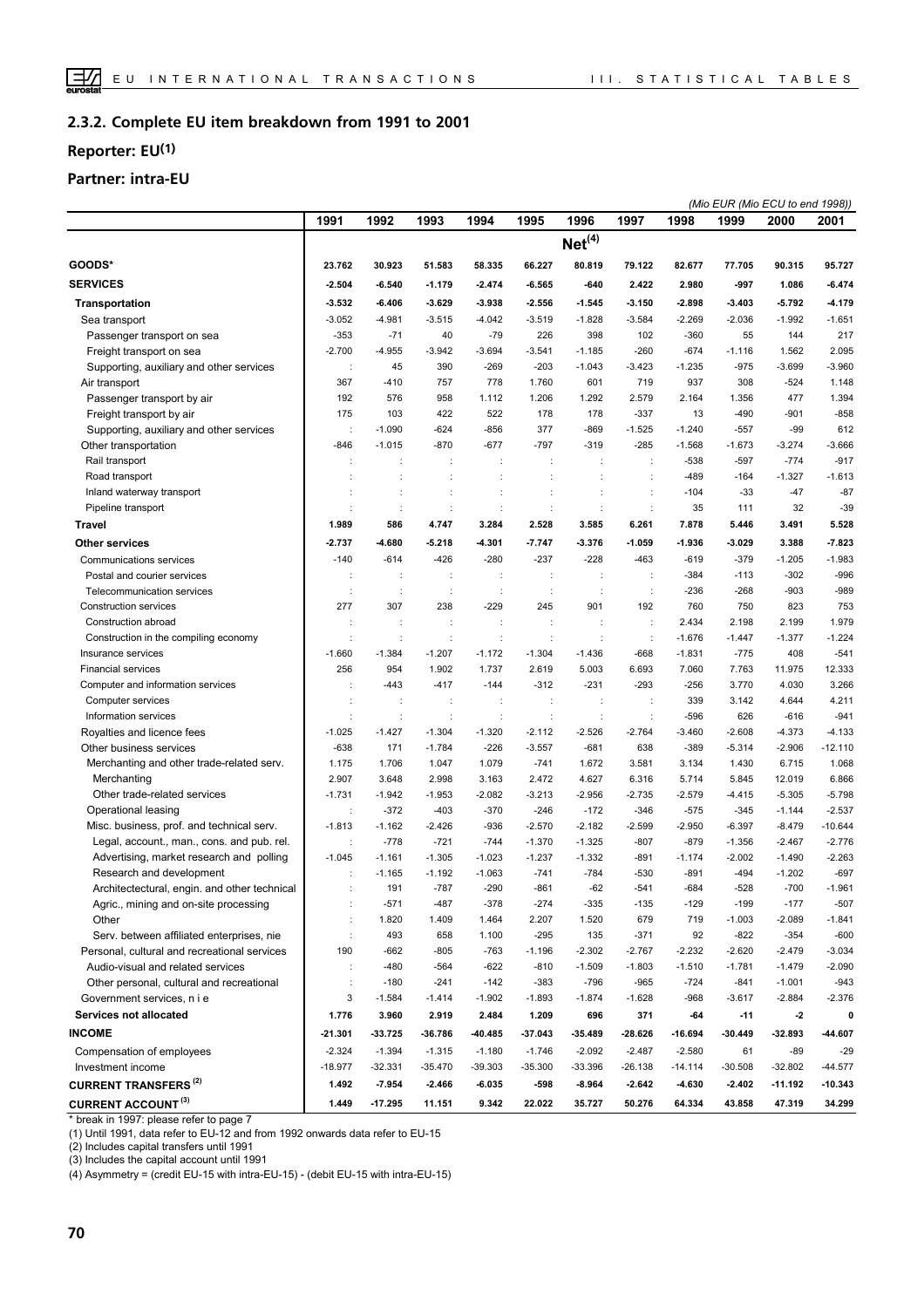#### **Complete EU item breakdown from 1991 to 2001 2.3.3.**

## **Reporter: EU(1)**

## **Partner: extra-EU**

|                                              |                      |         |         |         |                      |               |                                                           |         |         | (Mio EUR (Mio ECU to end 1998)) |         |
|----------------------------------------------|----------------------|---------|---------|---------|----------------------|---------------|-----------------------------------------------------------|---------|---------|---------------------------------|---------|
|                                              | 1991                 | 1992    | 1993    | 1994    | 1995                 | 1996          | 1997                                                      | 1998    | 1999    | 2000                            | 2001    |
|                                              |                      |         |         |         |                      | <b>Credit</b> |                                                           |         |         |                                 |         |
| <b>GOODS</b>                                 | 415.740              | 406.409 | 449.652 | 498.642 | 545.077              | 594.167       | 694.739                                                   | 718.007 | 740.527 | 908.131                         | 959.776 |
| <b>SERVICES</b>                              | 165.073              | 159.191 | 166.603 | 174.285 | 176.250              | 197.196       | 232.072                                                   | 236.778 | 255.373 | 298.902                         | 313.806 |
| <b>Transportation</b>                        | 47.572               | 45.572  | 45.963  | 47.239  | 46.771               | 49.938        | 62.436                                                    | 59.614  | 62.380  | 74.963                          | 78.082  |
| Sea transport                                | 11.661               | 19.875  | 19.902  | 20.830  | 20.536               | 20.533        | 25.977                                                    | 21.892  | 23.751  | 32.351                          | 36.011  |
| Passenger transport on sea                   | 932                  | 1.203   | 1.226   | 1.274   | 1.198                | 1.137         | 1.175                                                     | 781     | 673     | 865                             | 806     |
| Freight transport on sea                     | 10.729               | 14.852  | 14.993  | 15.854  | 15.491               | 15.537        | 21.073                                                    | 15.641  | 18.180  | 26.166                          | 29.694  |
| Supporting, auxiliary and other services     |                      | 3.819   | 3.684   | 3.703   | 3.850                | 3.859         | 3.729                                                     | 5.468   | 4.898   | 5.320                           | 5.510   |
| Air transport                                | 12.585               | 19.087  | 19.850  | 20.304  | 20.193               | 23.063        | 28.147                                                    | 29.186  | 30.563  | 33.875                          | 32.560  |
| Passenger transport by air                   | 10.051               | 10.913  | 11.449  | 11.738  | 12.129               | 14.092        | 18.583                                                    | 18.556  | 19.836  | 22.429                          | 21.326  |
| Freight transport by air                     | 2.534                | 2.779   | 3.039   | 3.006   | 3.292                | 3.407         | 3.943                                                     | 4.043   | 4.290   | 4.677                           | 4.689   |
| Supporting, auxiliary and other services     |                      | 5.394   | 5.362   | 5.562   | 4.772                | 5.563         | 5.622                                                     | 6.587   | 6.436   | 6.767                           | 6.544   |
| Other transportation                         | 23.326               | 6.610   | 6.211   | 6.106   | 6.043                | 6.342         | 8.310                                                     | 8.533   | 8.065   | 8.736                           | 9.513   |
| Rail transport                               |                      |         |         | ÷       |                      |               | ÷                                                         | 1.306   | 1.235   | 1.461                           | 1.378   |
| Road transport                               |                      |         | ÷       | ÷       |                      | ÷             | $\ddot{\cdot}$                                            | 5.242   | 5.218   | 5.562                           | 6.376   |
| Inland waterway transport                    |                      |         |         | t       |                      |               | ÷                                                         | 97      | 94      | 116                             | 143     |
| Pipeline transport                           |                      | ÷       | t       | ÷       | ċ                    | ÷             | ÷                                                         | 246     | 217     | 303                             | 267     |
| <b>Travel</b>                                | 38.203               | 37.445  | 39.352  | 40.913  | 43.617               | 49.810        | 58.632                                                    | 60.683  | 61.773  | 73.815                          | 71.866  |
| <b>Other services</b>                        | 56.178               | 71.694  | 77.528  | 82.792  | 83.847               | 96.339        | 110.163                                                   | 115.637 | 131.213 | 150.125                         | 163.859 |
| Communications services                      | 2.566                | 2.690   | 2.576   | 2.602   | 2.976                | 3.125         | 3.670                                                     | 4.237   | 4.592   | 5.653                           | 6.201   |
| Postal and courier services                  |                      |         | ÷       | ÷       | ÷                    | ÷             | ÷                                                         | 526     | 534     | 687                             | 839     |
| Telecommunication services                   |                      |         | ÷       | ÷       | $\ddot{\phantom{a}}$ | t             | $\ddot{\phantom{a}}$                                      | 3.711   | 4.058   | 4.963                           | 5.362   |
| Construction services                        | 6.005                | 7.741   | 8.559   | 9.665   | 11.267               | 10.415        | 12.368                                                    | 12.625  | 10.543  | 9.725                           | 10.046  |
| Construction abroad                          |                      |         |         | ÷       |                      |               | ÷                                                         | 12.103  | 10.076  | 9.351                           | 9.668   |
| Construction in the compiling economy        |                      | ÷       | t       | ÷       | ÷                    | ÷             | ÷                                                         | 522     | 468     | 374                             | 379     |
| Insurance services                           | 2.236                | 4.056   | 5.530   | 6.280   | 4.723                | 6.783         | 6.736                                                     | 5.297   | 8.223   | 7.829                           | 7.892   |
| <b>Financial services</b>                    | 7.000                | 7.466   | 8.324   | 9.853   | 7.910                | 9.338         | 11.616                                                    | 11.952  | 16.456  | 22.422                          | 21.248  |
| Computer and information services            |                      | 1.462   | 1.908   | 2.609   | 2.953                | 3.257         | 4.574                                                     | 5.934   | 8.304   | 9.913                           | 11.880  |
| Computer services                            |                      | ÷       | ÷       | ÷       | ÷                    | ÷             | ÷                                                         | 4.309   | 5.971   | 7.627                           | 9.513   |
| Information services                         |                      | ÷       | ÷       | ÷       | ÷                    | ÷             | ÷                                                         | 1.625   | 2.335   | 2.287                           | 2.367   |
| Royalties and licence fees                   | 4.473                | 5.243   | 5.712   | 6.520   | 6.504                | 8.078         | 9.596                                                     | 9.672   | 11.362  | 13.578                          | 13.700  |
| Other business services                      | 19.070               | 29.899  | 33.015  | 33.524  | 37.625               | 46.504        | 52.506                                                    | 57.580  | 63.271  | 71.474                          | 82.503  |
| Merchanting and other trade-related serv.    | 6.025                | 4.303   | 5.219   | 5.212   | 7.893                | 11.823        | 11.711                                                    | 12.295  | 13.934  | 12.894                          | 19.532  |
| Merchanting                                  | 2.535                | 1.268   | 1.907   | 1.957   | 4.044                | 6.159         | 5.396                                                     | 5.988   | 6.507   | 5.053                           | 10.727  |
| Other trade-related services                 | 3.489                | 3.033   | 3.313   | 3.255   | 3.849                | 5.662         | 6.315                                                     | 6.307   | 7.426   | 7.843                           | 8.806   |
| Operational leasing                          | $\ddot{ }$           | 1.267   | 1.364   | 1.551   | 1.818                | 1.426         | 1.587                                                     | 1.846   | 2.423   | 2.425                           | 2.853   |
| Misc. business, prof. and technical serv.    | 13.046               | 24.329  | 26.432  | 26.761  | 27.913               | 33.254        | 39.207                                                    | 43.437  | 46.915  | 56.155                          | 60.119  |
| Legal, account., man., cons. and pub. rel.   |                      | 2.193   | 2.332   | 2.636   | 3.016                | 4.024         | 6.029                                                     | 6.947   | 7.551   | 9.603                           | 10.527  |
| Advertising, market research and polling     | 1.540                | 1.428   | 1.584   | 1.723   | 1.864                | 2.197         | 2.551                                                     | 2.793   | 2.917   | 4.197                           | 5.698   |
| Research and development                     |                      | 2.768   | 2.272   | 2.288   | 2.924                | 4.142         | 6.013                                                     | 6.252   | 6.716   | 7.660                           | 7.805   |
| Architectectural, engin. and other technical |                      | 5.917   | 6.733   | 6.424   | 6.834                | 7.784         | 8.871                                                     | 9.921   | 9.627   | 10.472                          | 10.572  |
| Agric., mining and on-site processing        |                      | 710     | 637     | 838     | 249                  | 197           | 383                                                       | 438     | 385     | 392                             | 460     |
| Other                                        |                      | 5.335   | 6.000   | 5.820   | 5.826                | 8.907         | 9.698                                                     | 11.545  | 14.005  | 16.236                          | 17.195  |
| Serv. between affiliated enterprises, nie    |                      | 5.981   | 6.871   | 7.029   | 7.198                | 6.005         | 5.661                                                     | 5.541   | 5.713   | 7.596                           | 7.861   |
| Personal, cultural and recreational services | 2.488                | 2.813   | 2.871   | 3.137   | 2.664                | 1.908         | 2.213                                                     | 2.076   | 2.416   | 3.360                           | 3.282   |
| Audio-visual and related services            | ÷                    | 1.205   | 1.164   | 1.412   | 1.121                | 1.178         | 1.441                                                     | 1.290   | 1.404   | 2.182                           | 2.157   |
| Other personal, cultural and recreational    | $\ddot{\phantom{a}}$ | 1.609   | 1.707   | 1.725   | 1.542                | 730           | 772                                                       | 786     | 1.012   | 1.179                           | 1.123   |
| Government services, n i e                   | 12.340               | 10.324  | 9.033   | 8.603   | 7.227                | 6.931         | 6.886                                                     | 6.263   | 6.045   | 6.170                           | 7.108   |
| Services not allocated                       | 23.119               | 4.482   | 3.762   | 3.340   | 2.015                | 1.109         | 840                                                       | 844     | 8       | 0                               | $-2$    |
| <b>INCOME</b>                                | 178.660              | 157.011 | 161.235 | 159.381 | 166.078              | 168.607       | 202.168                                                   | 217.523 | 228.967 | 302.923                         | 304.440 |
| Compensation of employees                    | 6.721                | 7.026   | 7.282   | 6.783   | 6.938                | 6.903         | 6.881                                                     | 6.859   | 10.299  | 10.506                          | 11.209  |
| Investment income                            | 171.939              | 149.985 | 153.953 | 152.598 | 159.140              | 161.705       | 195.288                                                   | 210.665 | 218.669 | 292.417                         | 293.235 |
| <b>CURRENT TRANSFERS<sup>(2)</sup></b>       | 19.735               | 11.628  | 12.656  | 12.902  | 16.578               | 27.857        | 24.492                                                    | 25.232  | 27.601  | 33.034                          | 36.750  |
| <b>CURRENT ACCOUNT (3)</b>                   | 779.208              | 734.239 | 790.149 | 845.212 | 903.983              |               | 987.828 1.153.473 1.197.544 1.252.468 1.542.989 1.614.772 |         |         |                                 |         |

(1) Until 1991, data refer to EU-12 and from 1992 onwards data refer to EU-15

(2) Includes capital transfers until 1991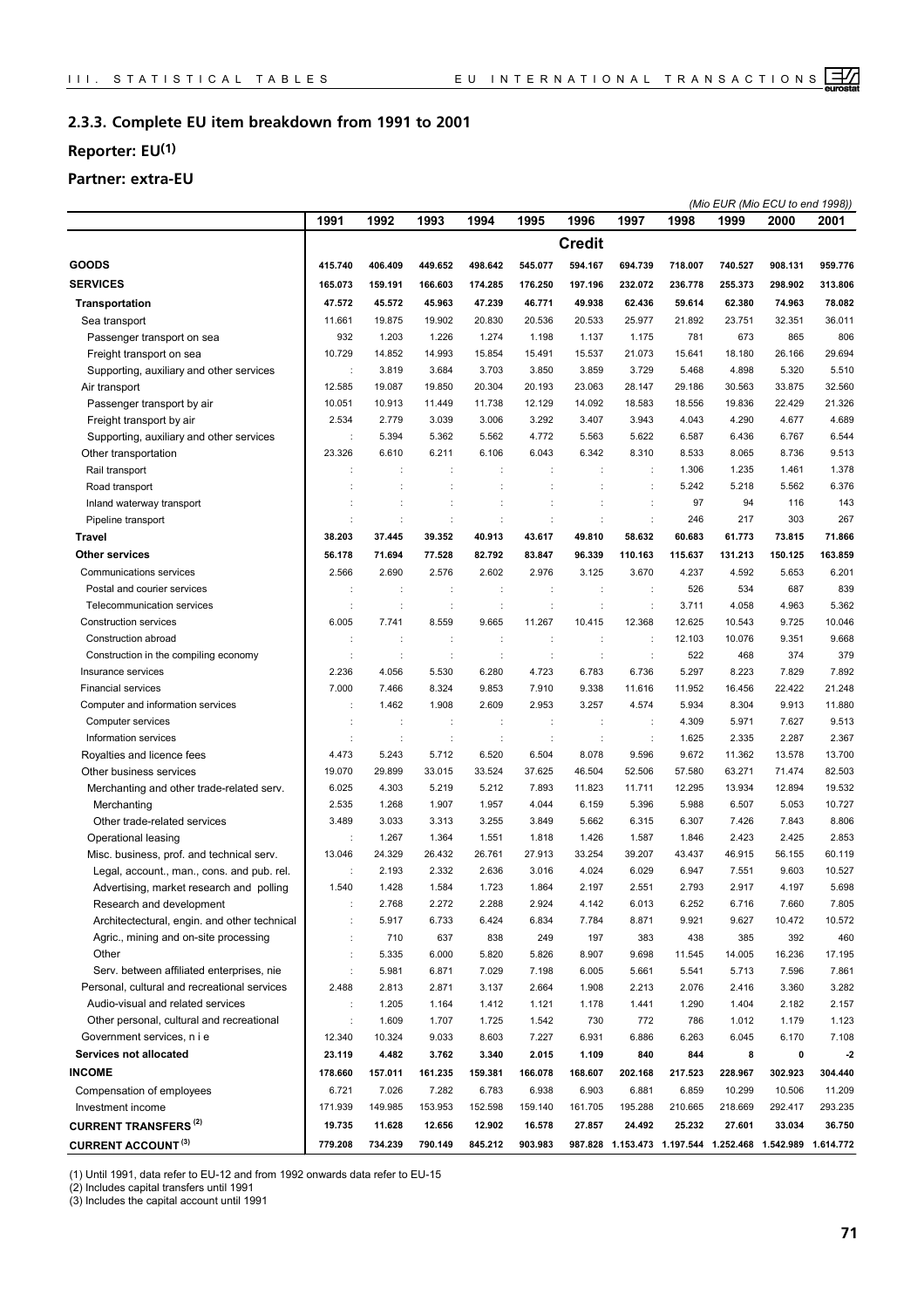#### **Complete EU item breakdown from 1991 to 2001 2.3.3.**

## **Reporter: EU(1)**

## **Partner: extra-EU**

|                                              |         |             |             |         |           |              |                      |                                                           |             | (Mio EUR (Mio ECU to end 1998)) |         |
|----------------------------------------------|---------|-------------|-------------|---------|-----------|--------------|----------------------|-----------------------------------------------------------|-------------|---------------------------------|---------|
|                                              | 1991    | 1992        | 1993        | 1994    | 1995      | 1996         | 1997                 | 1998                                                      | 1999        | 2000                            | 2001    |
|                                              |         |             |             |         |           | <b>Debit</b> |                      |                                                           |             |                                 |         |
| GOODS*                                       | 464.818 | 441.118     | 437.706     | 477.349 | 516.852   | 551.127      | 624.602              | 673.023                                                   | 728.471     | 968.095                         | 960.259 |
| <b>SERVICES</b>                              | 146.651 | 145.351     | 153.699     | 162.433 | 164.233   | 184.359      | 215.889              | 226.332                                                   | 247.371     | 292.253                         | 304.763 |
| <b>Transportation</b>                        | 44.626  | 41.830      | 41.759      | 44.649  | 45.935    | 50.338       | 60.978               | 56.314                                                    | 59.150      | 71.922                          | 74.059  |
| Sea transport                                | 12.854  | 18.973      | 19.521      | 21.407  | 21.738    | 23.812       | 30.515               | 24.014                                                    | 26.885      | 34.872                          | 36.561  |
| Passenger transport on sea                   | 688     | 336         | 412         | 421     | 472       | 346          | 393                  | 224                                                       | 253         | 183                             | 194     |
| Freight transport on sea                     | 12.166  | 12.806      | 13.092      | 14.337  | 14.781    | 16.865       | 19.815               | 15.664                                                    | 17.992      | 23.059                          | 22.903  |
| Supporting, auxiliary and other services     |         | 5.829       | 6.017       | 6.650   | 6.486     | 6.601        | 10.307               | 8.126                                                     | 8.640       | 11.626                          | 13.464  |
| Air transport                                | 10.673  | 16.323      | 16.993      | 17.898  | 17.850    | 19.286       | 22.796               | 24.325                                                    | 23.657      | 26.850                          | 26.550  |
| Passenger transport by air                   | 9.206   | 9.535       | 9.738       | 10.398  | 10.757    | 10.994       | 12.816               | 13.847                                                    | 12.656      | 13.455                          | 13.563  |
| Freight transport by air                     | 1.467   | 1.495       | 1.482       | 1.474   | 1.721     | 2.142        | 2.883                | 2.852                                                     | 3.103       | 3.368                           | 3.583   |
| Supporting, auxiliary and other services     |         | 5.291       | 5.771       | 6.025   | 5.373     | 6.151        | 7.100                | 7.624                                                     | 7.900       | 10.032                          | 9.403   |
| Other transportation                         | 21.099  | 6.535       | 5.247       | 5.343   | 6.346     | 7.239        | 7.668                | 7.977                                                     | 8.607       | 10.201                          | 10.944  |
| Rail transport                               |         |             |             |         |           |              | $\ddot{\phantom{a}}$ | 940                                                       | 980         | 1.099                           | 1.065   |
| Road transport                               |         |             |             |         |           |              | $\ddot{\cdot}$       | 4.882                                                     | 5.476       | 6.191                           | 6.799   |
| Inland waterway transport                    |         |             |             |         |           |              | $\ddot{\cdot}$       | 119                                                       | 93          | 138                             | 116     |
| Pipeline transport                           |         |             |             |         |           |              | ÷                    | 357                                                       | 430         | 536                             | 519     |
| Travel                                       | 34.969  | 37.317      | 39.932      | 41.857  | 43.473    | 49.480       | 57.440               | 62.518                                                    | 66.271      | 76.103                          | 77.445  |
| <b>Other services</b>                        | 47.614  | 63.916      | 70.183      | 74.234  | 73.940    | 83.653       | 96.683               | 106.565                                                   | 121.948     | 144.228                         | 153.260 |
| Communications services                      | 2.630   | 2.692       | 2.816       | 2.996   | 3.484     | 3.415        | 4.371                | 5.300                                                     | 5.648       | 6.601                           | 6.934   |
| Postal and courier services                  |         |             |             |         |           |              |                      | 677                                                       | 593         | 763                             | 813     |
| Telecommunication services                   |         | ÷           | ÷           | ÷       | ÷         | ÷            | ÷                    | 4.623                                                     | 5.055       | 5.841                           | 6.120   |
| <b>Construction services</b>                 | 2.817   | 4.012       | 4.586       | 5.217   | 6.930     | 6.111        | 7.446                | 7.262                                                     | 6.527       | 5.994                           | 6.390   |
| Construction abroad                          | ÷       | ÷           | ÷           | ÷       | ÷         | ÷            | ÷                    | 6.208                                                     | 5.809       | 5.271                           | 5.520   |
| Construction in the compiling economy        |         | ÷           |             | ÷       | ÷         |              | $\ddot{\phantom{a}}$ | 1.053                                                     | 717         | 723                             | 869     |
| Insurance services                           | 2.043   | 3.591       | 4.142       | 3.930   | 1.946     | 2.875        | 3.051                | 2.991                                                     | 3.364       | 3.385                           | 3.285   |
| <b>Financial services</b>                    | 4.511   | 4.766       | 5.785       | 7.218   | 4.251     | 5.603        | 6.677                | 6.715                                                     | 8.034       | 11.099                          | 11.502  |
| Computer and information services            |         | 2.192       | 2.480       | 2.906   | 3.255     | 2.792        | 3.484                | 4.363                                                     | 5.399       | 6.435                           | 7.457   |
| Computer services                            |         |             |             | ÷       | d         |              | ÷                    | 3.623                                                     | 4.600       | 5.609                           | 6.212   |
| Information services                         |         |             |             |         |           |              | $\ddot{\cdot}$       | 741                                                       | 797         | 826                             | 1.245   |
| Royalties and licence fees                   | 8.556   | 9.196       | 9.760       | 10.304  | 10.669    | 14.248       | 15.726               | 17.731                                                    | 19.938      | 21.203                          | 22.416  |
| Other business services                      | 19.312  | 29.693      | 31.822      | 32.299  | 33.442    | 39.357       | 45.765               | 52.942                                                    | 61.521      | 76.357                          | 82.669  |
| Merchanting and other trade-related serv.    | 7.588   | 7.882       | 8.137       | 8.464   | 8.892     | 10.783       | 11.760               | 12.262                                                    | 14.410      | 16.746                          | 16.582  |
| Merchanting                                  | 0       | $\mathbf 0$ | $\mathsf 0$ | 0       | $\pmb{0}$ | $\pmb{0}$    | $\pmb{0}$            | $\mathbf 0$                                               | $\mathbf 0$ | 0                               | 0       |
| Other trade-related services                 | 7.588   | 7.882       | 8.137       | 8.464   | 8.892     | 10.783       | 11.760               | 12.262                                                    | 14.410      | 16.746                          | 16.582  |
| Operational leasing                          | ÷       | 1.890       | 2.130       | 1.995   | 1.926     | 1.643        | 1.976                | 2.395                                                     | 2.491       | 3.334                           | 3.779   |
| Misc. business, prof. and technical serv.    | 11.724  | 19.920      | 21.554      | 21.839  | 22.623    | 26.933       | 32.029               | 38.286                                                    | 44.618      | 56.275                          | 62.306  |
| Legal, account., man., cons. and pub. rel.   | ÷       | 2.874       | 2.721       | 3.160   | 4.044     | 4.262        | 5.810                | 7.231                                                     | 8.945       | 11.468                          | 12.868  |
| Advertising, market research and polling     | 1.860   | 2.143       | 2.430       | 2.539   | 2.865     | 3.315        | 3.797                | 4.115                                                     | 5.057       | 6.255                           | 6.954   |
| Research and development                     | ÷       | 2.402       | 1.980       | 1.929   | 2.015     | 3.060        | 3.583                | 4.385                                                     | 4.414       | 5.778                           | 6.782   |
| Architectectural, engin. and other technical | ÷       | 2.868       | 3.897       | 3.032   | 4.635     | 4.736        | 5.979                | 7.254                                                     | 7.792       | 8.926                           | 9.920   |
| Agric., mining and on-site processing        |         | 848         | 768         | 709     | 279       | 245          | 330                  | 419                                                       | 446         | 578                             | 663     |
| Other                                        | ÷       | 2.463       | 2.951       | 3.348   | 2.516     | 4.860        | 5.812                | 7.646                                                     | 10.451      | 13.561                          | 14.247  |
| Serv. between affiliated enterprises, nie    |         | 6.328       | 6.811       | 7.119   | 6.269     | 6.456        | 6.720                | 7.236                                                     | 7.517       | 9.707                           | 10.873  |
| Personal, cultural and recreational services | 2.876   | 3.269       | 3.641       | 4.078   | 4.552     | 4.529        | 5.152                | 4.866                                                     | 6.194       | 7.140                           | 6.634   |
| Audio-visual and related services            |         | 2.490       | 2.798       | 3.226   | 3.647     | 3.415        | 3.798                | 3.627                                                     | 4.749       | 5.522                           | 5.049   |
| Other personal, cultural and recreational    |         | 777         | 844         | 852     | 904       | 1.113        | 1.355                | 1.239                                                     | 1.446       | 1.617                           | 1.583   |
| Government services, n i e                   | 4.869   | 4.507       | 5.150       | 5.284   | 5.412     | 4.724        | 5.012                | 4.398                                                     | 5.324       | 6.015                           | 5.974   |
| Services not allocated                       | 19.441  | 2.287       | 1.824       | 1.694   | 885       | 888          | 787                  | 935                                                       | 3           | 0                               | $-1$    |
| <b>INCOME</b>                                | 181.752 | 153.051     | 151.050     | 152.889 | 147.427   | 162.525      | 195.431              | 220.630                                                   | 227.687     | 289.187                         | 300.632 |
| Compensation of employees                    | 5.364   | 3.227       | 3.799       | 3.202   | 4.269     | 4.171        | 4.575                | 4.787                                                     | 5.480       | 5.877                           | 6.249   |
| Investment income                            | 176.388 | 149.824     | 147.252     | 149.688 | 143.158   | 158.354      | 190.856              | 215.845                                                   | 222.207     | 283.311                         | 294.383 |
| <b>CURRENT TRANSFERS (2)</b>                 | 44.950  | 37.257      | 38.129      | 39.327  | 40.183    | 45.613       | 45.327               | 44.534                                                    | 52.592      | 59.917                          | 69.601  |
| <b>CURRENT ACCOUNT (3)</b>                   | 838.170 | 776.774     | 780.584     | 831.999 | 868.695   |              |                      | 943.625 1.081.247 1.164.521 1.256.122 1.609.452 1.635.254 |             |                                 |         |
|                                              |         |             |             |         |           |              |                      |                                                           |             |                                 |         |

\* break in 1997: please refer to page 7

(1) Until 1991, data refer to EU-12 and from 1992 onwards data refer to EU-15

(2) Includes capital transfers until 1991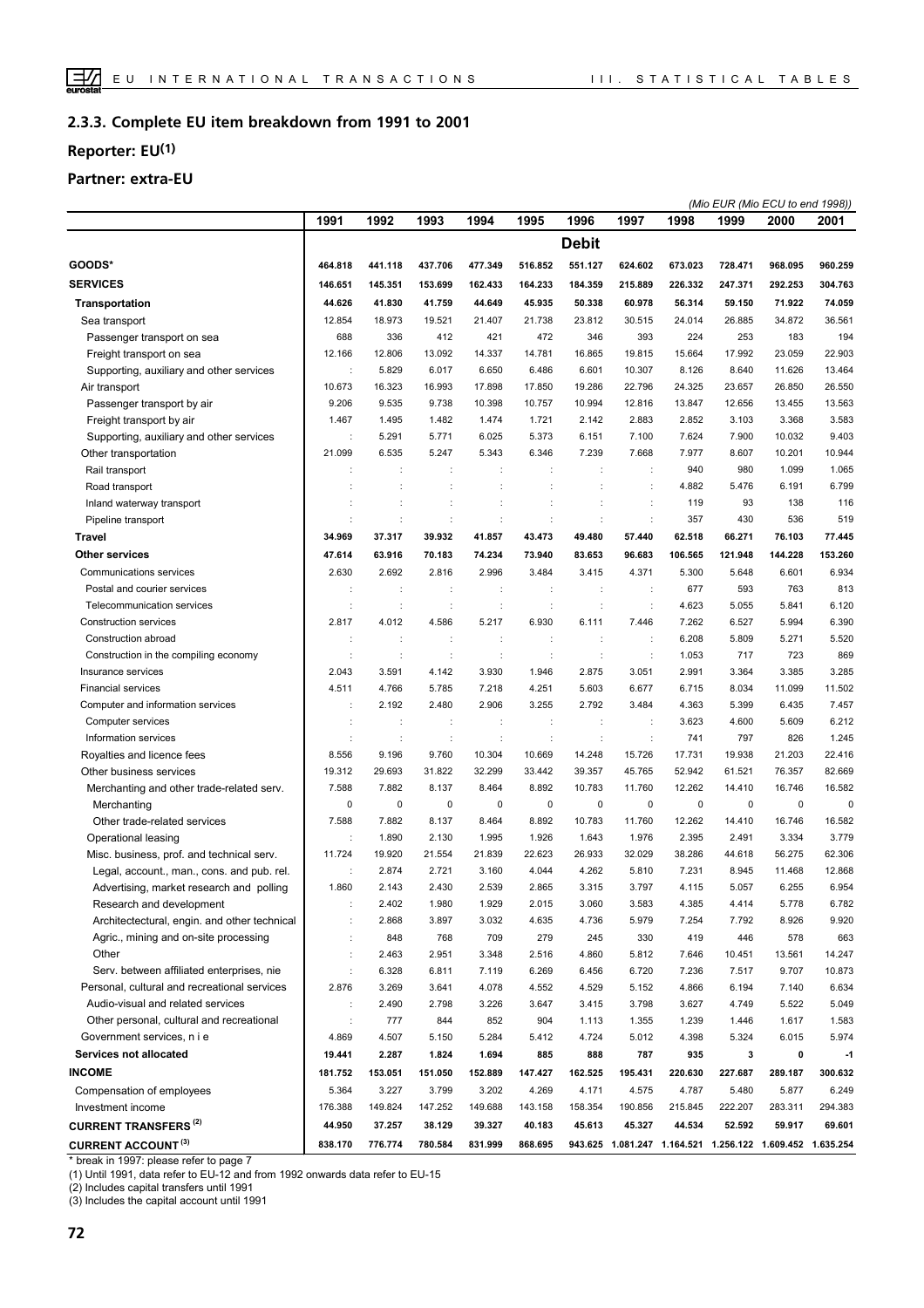#### **Complete EU item breakdown from 1991 to 2001 2.3.3.**

## **Reporter: EU(1)**

## **Partner: extra-EU**

|                                              |                      |                      |          |           |                |                      |           |          | (Mio EUR (Mio ECU to end 1998)) |           |           |
|----------------------------------------------|----------------------|----------------------|----------|-----------|----------------|----------------------|-----------|----------|---------------------------------|-----------|-----------|
|                                              | 1991                 | 1992                 | 1993     | 1994      | 1995           | 1996                 | 1997      | 1998     | 1999                            | 2000      | 2001      |
|                                              |                      |                      |          |           |                | <b>Net</b>           |           |          |                                 |           |           |
| GOODS*                                       | 49.078               | -34.709              | 11.946   | 21.293    | 28.225         | 43.040               | 70.137    | 44.984   | 12.056                          | 59.965    | -483      |
| <b>SERVICES</b>                              | 18.422               | 13.840               | 12.904   | 11.852    | 12.017         | 12.837               | 16.183    | 10.446   | 8.002                           | 6.649     | 9.043     |
| <b>Transportation</b>                        | 2.946                | 3.742                | 4.204    | 2.590     | 836            | -400                 | 1.458     | 3.301    | 3.230                           | 3.041     | 4.023     |
| Sea transport                                | $-1.193$             | 902                  | 381      | $-577$    | $-1.202$       | $-3.280$             | $-4.537$  | $-2.122$ | $-3.133$                        | $-2.521$  | $-550$    |
| Passenger transport on sea                   | 244                  | 868                  | 814      | 853       | 726            | 791                  | 782       | 557      | 420                             | 682       | 611       |
| Freight transport on sea                     | $-1.437$             | 2.045                | 1.901    | 1.517     | 710            | $-1.327$             | 1.258     | $-24$    | 188                             | 3.106     | 6.791     |
| Supporting, auxiliary and other services     |                      | $-2.010$             | $-2.333$ | $-2.947$  | $-2.636$       | $-2.743$             | $-6.578$  | $-2.658$ | $-3.742$                        | $-6.306$  | $-7.954$  |
| Air transport                                | 1.911                | 2.764                | 2.857    | 2.406     | 2.343          | 3.777                | 5.351     | 4.861    | 6.906                           | 7.025     | 6.010     |
| Passenger transport by air                   | 844                  | 1.378                | 1.710    | 1.340     | 1.373          | 3.098                | 5.767     | 4.709    | 7.180                           | 8.975     | 7.763     |
| Freight transport by air                     | 1.067                | 1.285                | 1.557    | 1.531     | 1.570          | 1.265                | 1.061     | 1.190    | 1.187                           | 1.309     | 1.106     |
| Supporting, auxiliary and other services     |                      | 103                  | $-409$   | $-464$    | $-601$         | $-588$               | $-1.478$  | $-1.037$ | $-1.464$                        | $-3.265$  | $-2.859$  |
| Other transportation                         | 2.227                | 74                   | 964      | 763       | $-303$         | $-896$               | 642       | 556      | $-542$                          | $-1.465$  | $-1.431$  |
| Rail transport                               |                      | $\ddot{\phantom{a}}$ | ÷        | ÷         | ÷              | $\ddot{\phantom{a}}$ | ÷         | 366      | 255                             | 362       | 313       |
| Road transport                               |                      |                      |          |           |                |                      |           | 360      | $-259$                          | $-629$    | $-423$    |
| Inland waterway transport                    |                      |                      | ÷        | t         | ÷              | ÷                    | ÷         | $-22$    | $\mathbf{1}$                    | $-21$     | 27        |
| Pipeline transport                           |                      | $\ddot{\phantom{a}}$ | t        | ÷         | t              | ÷                    | ÷         | $-112$   | $-213$                          | $-232$    | $-252$    |
| Travel                                       | 3.234                | 128                  | -580     | $-944$    | 144            | 330                  | 1.193     | $-1.835$ | -4.498                          | $-2.288$  | $-5.579$  |
| <b>Other services</b>                        | 8.565                | 7.778                | 7.345    | 8.558     | 9.907          | 12.685               | 13.480    | 9.072    | 9.265                           | 5.897     | 10.599    |
| Communications services                      | $-64$                | $-2$                 | $-241$   | $-393$    | $-507$         | $-291$               | $-701$    | $-1.063$ | $-1.056$                        | $-949$    | $-732$    |
| Postal and courier services                  | ÷                    | ÷                    | t        | t         |                |                      | ÷         | $-151$   | $-59$                           | $-75$     | 26        |
| Telecommunication services                   | ÷                    | ÷                    | ÷        | ÷         | ÷              | $\ddot{\phantom{a}}$ | ÷         | $-912$   | $-997$                          | $-877$    | $-758$    |
| Construction services                        | 3.188                | 3.728                | 3.974    | 4.448     | 4.337          | 4.304                | 4.922     | 5.363    | 4.016                           | 3.731     | 3.656     |
| Construction abroad                          |                      |                      | t        | ÷         |                |                      | ÷         | 5.894    | 4.267                           | 4.080     | 4.147     |
| Construction in the compiling economy        | ÷                    | ÷                    | ÷        | ÷         | ÷              | $\ddot{\phantom{a}}$ | ÷         | $-531$   | $-249$                          | $-349$    | $-490$    |
| Insurance services                           | 193                  | 465                  | 1.389    | 2.350     | 2.776          | 3.908                | 3.685     | 2.307    | 4.859                           | 4.443     | 4.606     |
| <b>Financial services</b>                    | 2.489                | 2.700                | 2.539    | 2.634     | 3.659          | 3.735                | 4.939     | 5.237    | 8.423                           | 11.323    | 9.746     |
| Computer and information services            |                      | $-730$               | $-571$   | $-297$    | $-303$         | 465                  | 1.090     | 1.571    | 2.905                           | 3.478     | 4.423     |
| Computer services                            |                      | Ĵ.                   |          | ÷         | t              | $\cdot$              | ÷         | 686      | 1.370                           | 2.018     | 3.300     |
| Information services                         |                      | ÷                    | ÷        | ÷         | $\ddot{\cdot}$ | $\ddot{\phantom{a}}$ | ÷         | 884      | 1.537                           | 1.461     | 1.122     |
| Royalties and licence fees                   | $-4.082$             | $-3.953$             | $-4.047$ | $-3.784$  | $-4.165$       | -6.171               | $-6.131$  | $-8.058$ | $-8.576$                        | $-7.625$  | $-8.716$  |
| Other business services                      | $-242$               | 206                  | 1.193    | 1.224     | 4.183          | 7.147                | 6.741     | 4.638    | 1.750                           | $-4.883$  | $-167$    |
| Merchanting and other trade-related serv.    | $-1.563$             | $-3.579$             | $-2.918$ | $-3.252$  | $-999$         | 1.040                | -49       | 33       | $-476$                          | $-3.852$  | 2.950     |
| Merchanting                                  | 2.535                | 1.268                | 1.907    | 1.957     | 4.044          | 6.159                | 5.396     | 5.988    | 6.507                           | 5.053     | 10.727    |
| Other trade-related services                 | $-4.099$             | $-4.849$             | $-4.824$ | $-5.209$  | $-5.044$       | $-5.120$             | $-5.445$  | -5.954   | $-6.984$                        | $-8.903$  | $-7.775$  |
| Operational leasing                          | ÷                    | $-623$               | $-766$   | $-444$    | $-107$         | $-217$               | $-389$    | $-549$   | $-68$                           | $-909$    | $-926$    |
| Misc. business, prof. and technical serv.    | 1.322                | 4.409                | 4.877    | 4.922     | 5.289          | 6.321                | 7.178     | 5.151    | 2.296                           | $-120$    | $-2.187$  |
| Legal, account., man., cons. and pub. rel.   | $\ddot{\phantom{a}}$ | $-680$               | $-388$   | $-524$    | $-1.028$       | $-238$               | 220       | $-284$   | $-1.394$                        | $-1.864$  | $-2.341$  |
| Advertising, market research and polling     | $-320$               | $-715$               | $-845$   | $-816$    | $-1.001$       | -1.118               | $-1.246$  | $-1.322$ | $-2.140$                        | $-2.057$  | $-1.256$  |
| Research and development                     |                      | 366                  | 292      | 359       | 909            | 1.082                | 2.430     | 1.867    | 2.302                           | 1.881     | 1.024     |
| Architectectural, engin. and other technical |                      | 3.049                | 2.836    | 3.391     | 2.199          | 3.048                | 2.892     | 2.667    | 1.835                           | 1.546     | 652       |
| Agric., mining and on-site processing        | $\ddot{\phantom{a}}$ | $-138$               | $-131$   | 129       | $-29$          | $-49$                | 54        | 18       | $-61$                           | -186      | $-202$    |
| Other                                        | $\ddot{\phantom{a}}$ | 2.872                | 3.049    | 2.472     | 3.309          | 4.047                | 3.887     | 3.899    | 3.554                           | 2.675     | 2.948     |
| Serv. between affiliated enterprises, nie    | $\ddot{\phantom{a}}$ | $-347$               | 60       | $-91$     | 929            | $-451$               | $-1.059$  | $-1.695$ | $-1.804$                        | $-2.111$  | $-3.013$  |
| Personal, cultural and recreational services | -389                 | $-455$               | -769     | $-942$    | $-1.888$       | $-2.621$             | $-2.939$  | -2.790   | $-3.778$                        | $-3.780$  | $-3.352$  |
| Audio-visual and related services            | ÷                    | $-1.286$             | $-1.634$ | -1.814    | $-2.525$       | $-2.237$             | $-2.356$  | $-2.338$ | $-3.346$                        | $-3.340$  | $-2.892$  |
| Other personal, cultural and recreational    | $\ddot{\phantom{a}}$ | 831                  | 863      | 873       | 638            | $-383$               | $-584$    | $-453$   | $-434$                          | -438      | $-460$    |
| Government services, n i e                   | 7.471                | 5.817                | 3.883    | 3.320     | 1.815          | 2.207                | 1.873     | 1.865    | 720                             | 155       | 1.133     |
| <b>Services not allocated</b>                | 3.677                | 2.194                | 1.938    | 1.646     | 1.129          | 221                  | 53        | $-91$    | 5                               | 0         | $-1$      |
| <b>INCOME</b>                                | $-3.091$             | 3.960                | 10.185   | 6.491     | 18.651         | 6.082                | 6.737     | $-3.106$ | 1.280                           | 13.737    | 3.808     |
| Compensation of employees                    | 1.357                | 3.799                | 3.484    | 3.582     | 2.669          | 2.732                | 2.306     | 2.072    | 4.819                           | 4.630     | 4.960     |
| Investment income                            | $-4.448$             | 161                  | 6.702    | 2.910     | 15.982         | 3.351                | 4.432     | -5.180   | $-3.538$                        | 9.106     | $-1.149$  |
| <b>CURRENT TRANSFERS<sup>(2)</sup></b>       | $-25.215$            | -25.629              | -25.473  | $-26.425$ | -23.605        | $-17.756$            | $-20.835$ | -19.301  | -24.991                         | $-26.883$ | $-32.851$ |
| <b>CURRENT ACCOUNT (3)</b>                   | 58.962               | 42.535               | 9.564    | 13.213    | 35.288         | 44.203               | 72.225    | 33.023   | $-3.653$                        | -66.464   | $-20.482$ |

\* break in 1997: please refer to page 7

(1) Until 1991, data refer to EU-12 and from 1992 onwards data refer to EU-15

(2) Includes capital transfers until 1991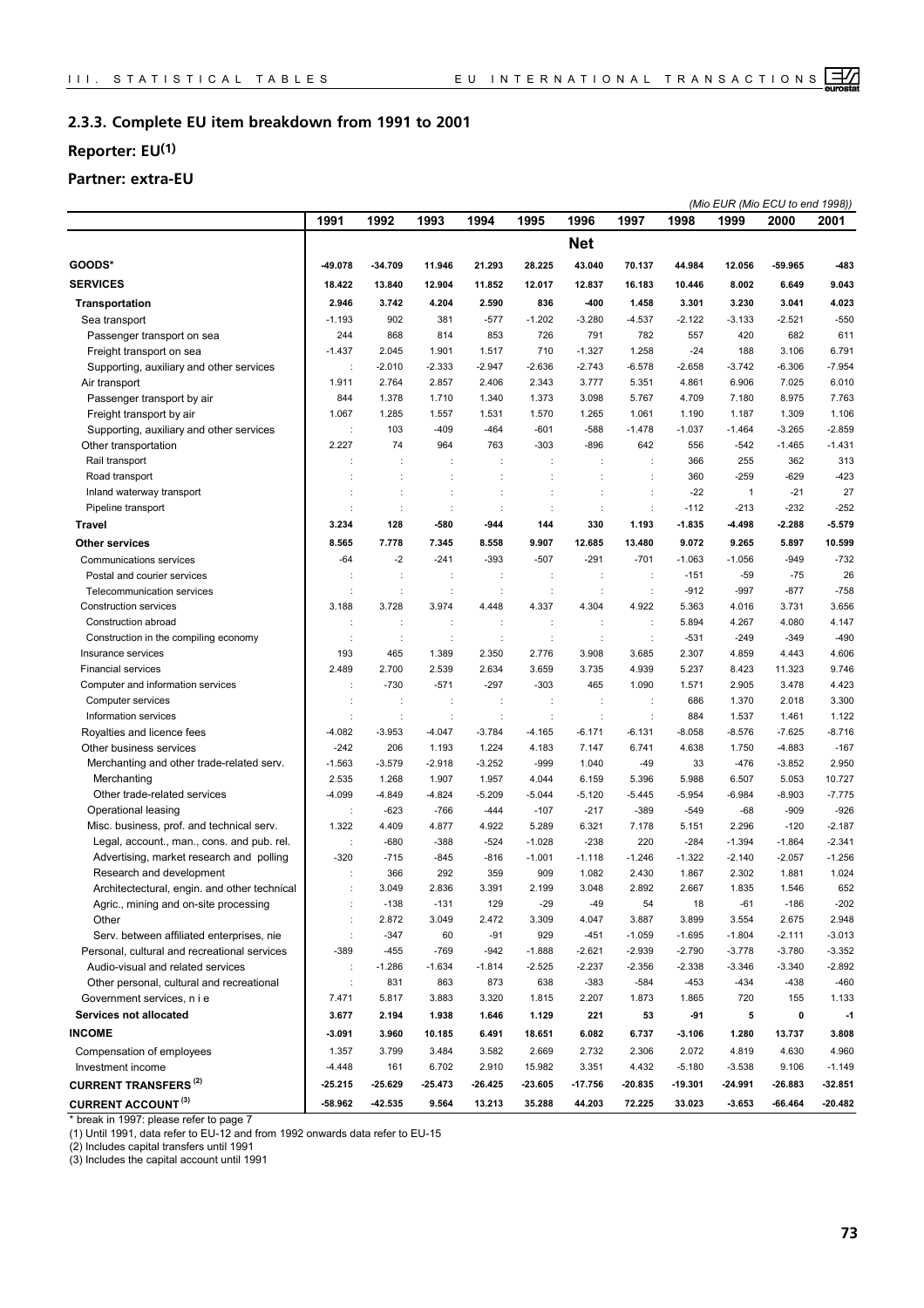#### **Complete EU item breakdown from 1991 to 2001 2.3.4.**

## **Reporter: EU(1)**

## **Partner: Canada**

|                                                                      |          |                      |               |                      |               |                      |                      |               |               | (Mio EUR (Mio ECU to end 1998)) |               |  |
|----------------------------------------------------------------------|----------|----------------------|---------------|----------------------|---------------|----------------------|----------------------|---------------|---------------|---------------------------------|---------------|--|
|                                                                      | 1991     | 1992                 | 1993          | 1994                 | 1995          | 1996                 | 1997                 | 1998          | 1999          | 2000                            | 2001          |  |
|                                                                      |          |                      |               |                      |               | <b>Credit</b>        |                      |               |               |                                 |               |  |
| <b>GOODS</b>                                                         | 9.114    | 9.328                | 8.905         | 10.041               | 10.123        | 10.513               | 13.632               | 14.423        | 16.021        | 19.914                          | 21.137        |  |
| <b>SERVICES</b>                                                      | 3.655    | 4.136                | 4.213         | 3.971                | 3.893         | 4.532                | 5.609                | 5.070         | 5.569         | 6.938                           | 6.424         |  |
| <b>Transportation</b>                                                | 1.238    | 1.300                | 1.241         | 1.280                | 1.100         | 1.337                | 1.587                | 1.682         | 1.540         | 1.902                           | 1.820         |  |
| Sea transport                                                        |          | 287                  | 300           | 328                  | 290           | 376                  | 462                  | 594           | 315           | 435                             | 462           |  |
| Passenger transport on sea                                           |          | ÷                    | ÷             | ÷                    |               | ÷                    | ÷                    | 251           | $\mathbf 0$   | 31                              | 27            |  |
| Freight transport on sea                                             |          | $\ddot{\phantom{a}}$ | ÷             | $\ddot{\cdot}$       | ÷             | ÷                    | $\ddot{\phantom{a}}$ | 248           | 252           | 337                             | 366           |  |
| Supporting, auxiliary and other services                             |          | ÷                    | ÷             | ÷                    | ÷             | ÷                    | ÷                    | 95            | 63            | 68                              | 69            |  |
| Air transport                                                        |          | 915                  | 826           | 851                  | 736           | 859                  | 999                  | 931           | 1.089         | 1.288                           | 1.178         |  |
| Passenger transport by air                                           |          | ÷                    | ÷             | ÷                    | ÷             | $\ddot{\phantom{a}}$ | $\ddot{\phantom{a}}$ | 622           | 727           | 973                             | 894           |  |
| Freight transport by air                                             |          |                      |               |                      |               | $\ddot{\phantom{a}}$ | $\ddot{\phantom{a}}$ | 72            | 81            | 118                             | 97            |  |
| Supporting, auxiliary and other services                             |          | ÷                    | ÷             | ÷                    | ÷             | ÷                    | ÷                    | 235           | 282           | 198                             | 187           |  |
| Other transportation                                                 |          | 96                   | 115           | 102                  | 75            | 103                  | 127                  | 156           | 136           | 177                             | 180           |  |
| Rail transport                                                       |          | $\ddot{\phantom{a}}$ | ÷             | ÷                    | ÷             | ÷                    | $\ddot{\phantom{a}}$ | 26            | 26            | 31                              | 25            |  |
| Road transport                                                       |          | ÷                    | ÷             | ÷                    | ÷             | ÷                    | $\ddot{\cdot}$       | 69            | 64            | 73                              | 76            |  |
| Inland waterway transport                                            |          | ÷                    | ÷             | ÷                    |               |                      | $\ddot{\phantom{a}}$ | 1             | $\mathbf{1}$  | $\overline{\mathbf{c}}$         | 1             |  |
|                                                                      |          | ÷                    | ÷             | ÷                    | ċ             | $\ddot{\phantom{a}}$ | $\ddot{\phantom{a}}$ | $\mathbf{1}$  | $\mathbf{1}$  | $\mathbf{1}$                    | $\mathbf{1}$  |  |
| Pipeline transport                                                   |          |                      |               |                      |               |                      |                      |               |               |                                 |               |  |
| <b>Travel</b>                                                        | 1.079    | 1.266                | 1.499         | 1.260                | 1.298         | 1.319                | 1.671                | 1.615         | 1.710         | 2.203                           | 2.042         |  |
| <b>Other services</b>                                                | 1.253    | 1.474                | 1.405         | 1.365                | 1.458         | 1.858                | 2.339                | 1.763         | 2.318         | 2.833                           | 2.559         |  |
| Communications services                                              |          | 114                  | 89            | 65                   | 72            | 50                   | 77                   | 118           | 121           | 143                             | 166           |  |
| Postal and courier services                                          |          | ÷                    | ÷             | ÷                    | ÷             | $\ddot{\cdot}$       | ÷                    | 9             | 12            | 18                              | 24            |  |
| Telecommunication services                                           |          | $\cdot$              | ÷             | ÷                    | ÷             | $\ddot{\phantom{a}}$ | $\ddot{\phantom{a}}$ | 110           | 108           | 124                             | 143           |  |
| Construction services                                                | ÷        | 100                  | 35            | 40                   | 105           | 117                  | 113                  | 72            | 74            | 67                              | 54            |  |
| Construction abroad                                                  |          |                      |               | t                    |               | $\ddot{\phantom{a}}$ | $\ddot{\phantom{a}}$ | 68            | 72            | 64                              | 51            |  |
| Construction in the compiling economy                                |          | $\ddot{\phantom{a}}$ | ÷             | t                    | ÷             | ÷                    | ÷                    | 4             | 4             | $\overline{2}$                  | 3             |  |
| Insurance services                                                   |          | 136                  | 128           | 194                  | 145           | 284                  | 124                  | $-27$         | 400           | 438                             | $-167$        |  |
| <b>Financial services</b>                                            |          | 189                  | 224           | 193                  | 177           | 141                  | 210                  | 211           | 234           | 409                             | 298           |  |
| Computer and information services                                    |          | 19                   | 118           | 70                   | 147           | 400                  | 271                  | 73            | 186           | 325                             | 274           |  |
| Computer services                                                    |          | $\ddot{\phantom{a}}$ | ÷             | ÷                    | ÷             | $\ddot{\phantom{a}}$ | $\ddot{\phantom{a}}$ | 66            | 154           | 206                             | 176           |  |
| Information services                                                 |          | ÷                    | ÷             | ÷                    | ÷             | $\ddot{\phantom{a}}$ | ÷                    | 6             | 32            | 119                             | 98            |  |
| Royalties and licence fees                                           |          | 156                  | 139           | 142                  | 138           | 143                  | 154                  | 194           | 205           | 323                             | 284           |  |
| Other business services                                              |          | 379                  | 417           | 456                  | 532           | 567                  | 1.257                | 1.003         | 983           | 996                             | 1.528         |  |
| Merchanting and other trade-related serv.                            |          |                      | ÷             |                      |               | ÷                    | $\ddot{\phantom{a}}$ | 261           | 107           | 160                             | 470           |  |
| Merchanting                                                          |          | ÷                    | ÷             | ÷                    |               | $\ddot{\phantom{a}}$ | ÷                    | 213           | 21            | 58                              | 296           |  |
| Other trade-related services                                         |          |                      |               |                      |               |                      |                      | 47            | 85            | 101                             | 172           |  |
| Operational leasing                                                  |          |                      |               |                      |               |                      | $\ddot{\phantom{a}}$ | 14            | 24            | 36                              | 16            |  |
| Misc. business, prof. and technical serv.                            |          |                      |               | ÷                    |               |                      | $\vdots$             | 729           | 846           | 798                             | 1.041         |  |
| Legal, account., man., cons. and pub. rel.                           |          |                      | ÷             | $\ddot{\phantom{a}}$ |               |                      | $\ddot{\phantom{a}}$ | 103           | 121           | 191                             | 256           |  |
| Advertising, market research and polling                             |          |                      |               |                      |               |                      |                      | 37            | 38            | 38                              | 46            |  |
| Research and development                                             |          |                      |               |                      |               |                      | ÷                    | 241           | 265           | 104                             | 148           |  |
| Architectectural, engin. and other technical                         |          |                      |               |                      |               |                      | ÷                    | 134           | 204           | 127                             | 170           |  |
| Agric., mining and on-site processing                                |          |                      |               | $\ddot{\phantom{a}}$ |               |                      | ÷                    | 4             | 4             | $\overline{7}$                  | 12            |  |
| Other                                                                |          |                      |               | ÷                    |               |                      | $\ddot{\phantom{a}}$ | 130           | 134           | 164                             | 257           |  |
| Serv. between affiliated enterprises, nie                            |          | $\ddot{\phantom{a}}$ | ÷             | ÷                    | ÷             | $\cdot$              | ÷                    | 79            | 78            | 164                             | 148           |  |
| Personal, cultural and recreational services                         |          | 45                   | 55            | 57                   | 52            | 40                   | 27                   | 33            | 33            | 48                              | 40            |  |
| Audio-visual and related services                                    |          | ÷                    | ÷             | ÷                    | ÷             | ÷                    | $\ddot{\phantom{a}}$ | 23            | 21            | 30                              | 22            |  |
| Other personal, cultural and recreational                            | ÷        | $\cdot$              | ÷             | $\ddot{\phantom{a}}$ | ÷             | $\ddot{\phantom{a}}$ | ÷                    | 9             | 12            | 18                              | 18            |  |
| Government services, n i e                                           | 357      | 310                  | 200           | 145                  | 88            | 115                  | 105                  | 86            | 82            | 82                              | 83            |  |
| <b>Services not allocated</b>                                        | 85       | 97                   | 67            | 66                   | 37            | 19                   | 11                   | 10            | 1             | 0                               | 3             |  |
| <b>INCOME</b>                                                        | 5.626    | 4.216                | 5.133         | 5.138                | 5.906         | 5.488                | 5.658                | 6.308         | 6.942         | 7.341                           | 7.677         |  |
|                                                                      | 24       | 39                   | 40            | 40                   | 59            | 57                   | 52                   | 52            | 65            | 89                              | 94            |  |
| Compensation of employees<br>Investment income                       | 5.602    | 4.176                | 5.091         | 5.098                | 5.847         | 5.431                | 5.607                |               | 6.877         | 7.250                           | 7.581         |  |
|                                                                      |          |                      |               |                      |               |                      |                      | 6.256         |               |                                 |               |  |
| <b>CURRENT TRANSFERS<sup>(2)</sup></b><br><b>CURRENT ACCOUNT (3)</b> | 419<br>÷ | 192<br>17.829        | 271<br>18.519 | 207<br>19.357        | 347<br>20.269 | 1.153<br>21.687      | 847<br>25.745        | 771<br>26.573 | 805<br>29.338 | 1.010<br>35.203                 | 994<br>36.233 |  |
|                                                                      |          |                      |               |                      |               |                      |                      |               |               |                                 |               |  |

(1) Until 1991, data refer to EU-12 and from 1992 onwards data refer to EU-15

(2) Includes capital transfers until 1991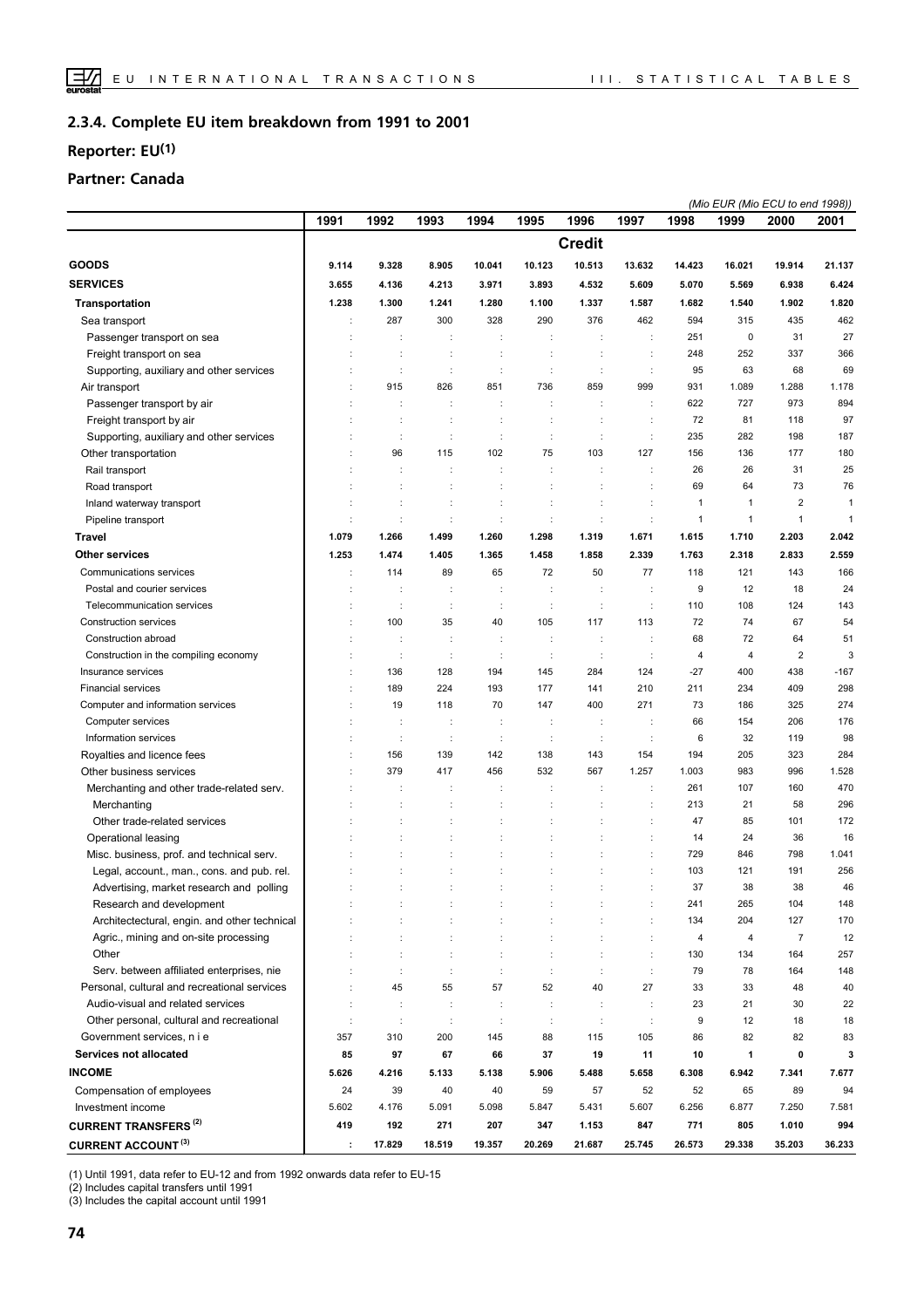#### **Complete EU item breakdown from 1991 to 2001 2.3.4.**

## **Reporter: EU(1)**

## **Partner: Canada**

|                                              |       |                      |                      |                      |                |                      |                      |                         |                | (Mio EUR (Mio ECU to end 1998)) |                |
|----------------------------------------------|-------|----------------------|----------------------|----------------------|----------------|----------------------|----------------------|-------------------------|----------------|---------------------------------|----------------|
|                                              | 1991  | 1992                 | 1993                 | 1994                 | 1995           | 1996                 | 1997                 | 1998                    | 1999           | 2000                            | 2001           |
|                                              |       |                      |                      |                      |                | <b>Debit</b>         |                      |                         |                |                                 |                |
| GOODS*                                       | 8.665 | 8.877                | 7.897                | 9.013                | 10.422         | 10.534               | 11.841               | 12.347                  | 14.481         | 17.839                          | 16.731         |
| <b>SERVICES</b>                              | 2.512 | 3.229                | 3.445                | 3.657                | 3.885          | 4.194                | 5.013                | 5.213                   | 5.876          | 6.595                           | 6.587          |
| <b>Transportation</b>                        | 805   | 924                  | 1.026                | 1.121                | 1.239          | 1.143                | 1.536                | 1.480                   | 1.516          | 1.515                           | 1.612          |
| Sea transport                                |       | 265                  | 331                  | 353                  | 392            | 364                  | 457                  | 443                     | 374            | 476                             | 484            |
| Passenger transport on sea                   |       | ÷                    |                      | ÷                    |                | ÷                    | ÷                    | 29                      | 0              | $\mathbf 0$                     | $\mathbf 0$    |
| Freight transport on sea                     |       |                      |                      |                      |                | $\ddot{\cdot}$       | $\ddot{\phantom{a}}$ | 261                     | 219            | 284                             | 296            |
| Supporting, auxiliary and other services     |       | ÷                    | ÷                    | ÷                    | ÷              | ÷                    | $\ddot{\phantom{a}}$ | 151                     | 157            | 192                             | 188            |
| Air transport                                |       | 590                  | 625                  | 699                  | 771            | 691                  | 993                  | 951                     | 1.041          | 920                             | 1.001          |
| Passenger transport by air                   |       | ÷                    | ÷                    | ÷                    | ÷              | ÷                    | ÷                    | 619                     | 658            | 533                             | 614            |
| Freight transport by air                     |       |                      |                      | t                    |                | ÷                    | $\ddot{\cdot}$       | 118                     | 115            | 104                             | 87             |
| Supporting, auxiliary and other services     |       | ÷                    | ÷                    | ÷                    | ÷              | ÷                    | ÷                    | 211                     | 270            | 286                             | 300            |
| Other transportation                         |       | 69                   | 69                   | 68                   | 75             | 88                   | 86                   | 85                      | 102            | 119                             | 129            |
| Rail transport                               |       |                      |                      | ÷                    |                |                      | ÷                    | 15                      | 19             | 29                              | 28             |
| Road transport                               |       |                      |                      | t                    | t              | t                    | $\ddot{\phantom{a}}$ | 47                      | 64             | 65                              | 75             |
| Inland waterway transport                    |       |                      |                      | t                    | ÷              |                      |                      | 2                       | $\overline{2}$ | 3                               | $\overline{2}$ |
| Pipeline transport                           | ÷     | $\ddot{\phantom{a}}$ | $\ddot{\phantom{a}}$ | ÷                    | ÷              | ÷                    | ÷                    | 4                       | 5              | 5                               | 4              |
| Travel                                       | 774   | 1.030                | 1.309                | 1.303                | 1.378          | 1.711                | 2.018                | 2.013                   | 2.253          | 2.375                           | 2.401          |
| <b>Other services</b>                        | 912   | 1.234                | 1.085                | 1.203                | 1.242          | 1.323                | 1.447                | 1.713                   | 2.109          | 2.707                           | 2.573          |
| Communications services                      |       | 108                  | 91                   | 94                   | 80             | 52                   | 80                   | 108                     | 183            | 273                             | 303            |
| Postal and courier services                  |       |                      | ÷                    | ÷                    | ÷              | ÷                    | ÷                    | 26                      | 22             | 32                              | 25             |
| Telecommunication services                   |       |                      | ÷                    | ÷                    | $\ddot{\cdot}$ | $\ddot{\cdot}$       |                      | 81                      | 161            | 240                             | 279            |
| Construction services                        |       | 122                  | 34                   | 34                   | 96             | 103                  | 136                  | 98                      | 41             | 55                              | 47             |
| Construction abroad                          |       |                      | ÷                    | ÷                    | ÷              | ÷                    | $\ddot{\cdot}$       | 86                      | 36             | 47                              | 37             |
| Construction in the compiling economy        |       | ÷                    | ÷                    | ÷                    | ÷              | ÷                    | ÷                    | 12                      | 4              | $\overline{7}$                  | 9              |
| Insurance services                           |       | 79                   | 31                   | 71                   | 34             | 74                   | 58                   | 92                      | 76             | -45                             | $-322$         |
| <b>Financial services</b>                    |       | 94                   | 122                  | 65                   | 50             | 60                   | 75                   | 72                      | 62             | 104                             | 119            |
| Computer and information services            |       | 30                   | 23                   | 26                   | 32             | 43                   | 78                   | 85                      | 89             | 99                              | 134            |
| Computer services                            |       |                      |                      | ÷                    |                |                      | $\ddot{\phantom{a}}$ | 71                      | 75             | 84                              | 116            |
| Information services                         |       | ÷                    | ÷                    | ÷                    | ÷              | ÷                    | ÷                    | 15                      | 13             | 15                              | 17             |
| Royalties and licence fees                   |       | 49                   | 58                   | 72                   | 114            | 159                  | 144                  | 239                     | 193            | 260                             | 212            |
| Other business services                      |       | 375                  | 339                  | 425                  | 511            | 619                  | 673                  | 828                     | 1.247          | 1.722                           | 1.893          |
| Merchanting and other trade-related serv.    |       |                      | ÷                    | ÷                    | ÷              | ÷                    | ÷                    | 100                     | 210            | 277                             | 204            |
| Merchanting                                  |       |                      | ÷                    | ÷                    | t              | t                    | ÷                    | 0                       | 0              | $\mathbf 0$                     | $\mathbf 0$    |
| Other trade-related services                 |       |                      |                      | ÷                    | ÷              |                      | ÷                    | 100                     | 210            | 277                             | 203            |
| Operational leasing                          |       |                      |                      |                      |                |                      | $\ddot{\phantom{a}}$ | 18                      | 14             | 29                              | 33             |
| Misc. business, prof. and technical serv.    |       |                      |                      |                      |                |                      | ÷                    | 707                     | 1.020          | 1.418                           | 1.655          |
| Legal, account., man., cons. and pub. rel.   |       |                      |                      | t                    | ÷              |                      |                      | 131                     | 186            | 260                             | 283            |
| Advertising, market research and polling     |       |                      |                      |                      |                |                      |                      | 62                      | 88             | 129                             | 153            |
| Research and development                     |       |                      |                      | ÷                    |                |                      | ÷                    | 120                     | 98             | 124                             | 256            |
| Architectectural, engin. and other technical |       |                      |                      | ÷                    |                |                      | ÷                    | 165                     | 378            | 391                             | 455            |
| Agric., mining and on-site processing        |       |                      |                      | ÷                    | $\ddot{\cdot}$ | ÷                    | ÷                    | 8                       | 8              | 15                              | 15             |
| Other                                        |       |                      |                      | $\ddot{\phantom{a}}$ | $\ddot{\cdot}$ | $\ddot{\cdot}$       | ÷                    | 126                     | 176            | 377                             | 336            |
| Serv. between affiliated enterprises, nie    |       | ÷                    | ÷                    | ÷                    | ÷              | ÷                    | ÷                    | 97                      | 87             | 121                             | 158            |
| Personal, cultural and recreational services |       | 99                   | 123                  | 134                  | 155            | 75                   | 70                   | 87                      | 89             | 117                             | 123            |
| Audio-visual and related services            |       | ÷                    | ÷                    | $\ddot{\phantom{a}}$ | ÷              | ÷                    | $\ddot{\phantom{a}}$ | 61                      | 63             | 86                              | 90             |
| Other personal, cultural and recreational    |       | $\ddot{\phantom{a}}$ | $\ddot{\cdot}$       | $\ddot{\phantom{a}}$ | $\sim$         | $\ddot{\phantom{a}}$ | $\ddot{\phantom{a}}$ | 27                      | 24             | 31                              | 32             |
| Government services, n i e                   | 90    | 277                  | 259                  | 277                  | 169            | 136                  | 133                  | 105                     | 127            | 124                             | 65             |
| <b>Services not allocated</b>                | 21    | 42                   | 24                   | 30                   | 27             | 17                   | 13                   | $\overline{\mathbf{7}}$ | $\cdot$        | $-3$                            | 1              |
| <b>INCOME</b>                                | 2.986 | 2.144                | 2.283                | 2.987                | 2.339          | 2.527                | 2.896                | 2.705                   | 4.501          | 5.440                           | 5.583          |
| Compensation of employees                    | 73    | 44                   | 46                   | 34                   | 45             | 51                   | 62                   | 59                      | 90             | 96                              | 102            |
| Investment income                            | 2.913 | 2.099                | 2.236                | 2.953                | 2.294          | 2.476                | 2.836                | 2.644                   | 4.410          | 5.345                           | 5.481          |
| <b>CURRENT TRANSFERS<sup>(2)</sup></b>       | 790   | 917                  | 867                  | 982                  | 1.124          | 1.263                | 1.174                | 1.061                   | 1.206          | 1.269                           | 1.324          |
| <b>CURRENT ACCOUNT (3)</b>                   | ÷     | 15.169               | 14.488               | 16.638               | 17.770         | 18.518               | 20.925               | 21.327                  | 26.066         | 31.143                          | 30.222         |
|                                              |       |                      |                      |                      |                |                      |                      |                         |                |                                 |                |

\* break in 1997: please refer to page 7

(1) Until 1991, data refer to EU-12 and from 1992 onwards data refer to EU-15

(2) Includes capital transfers until 1991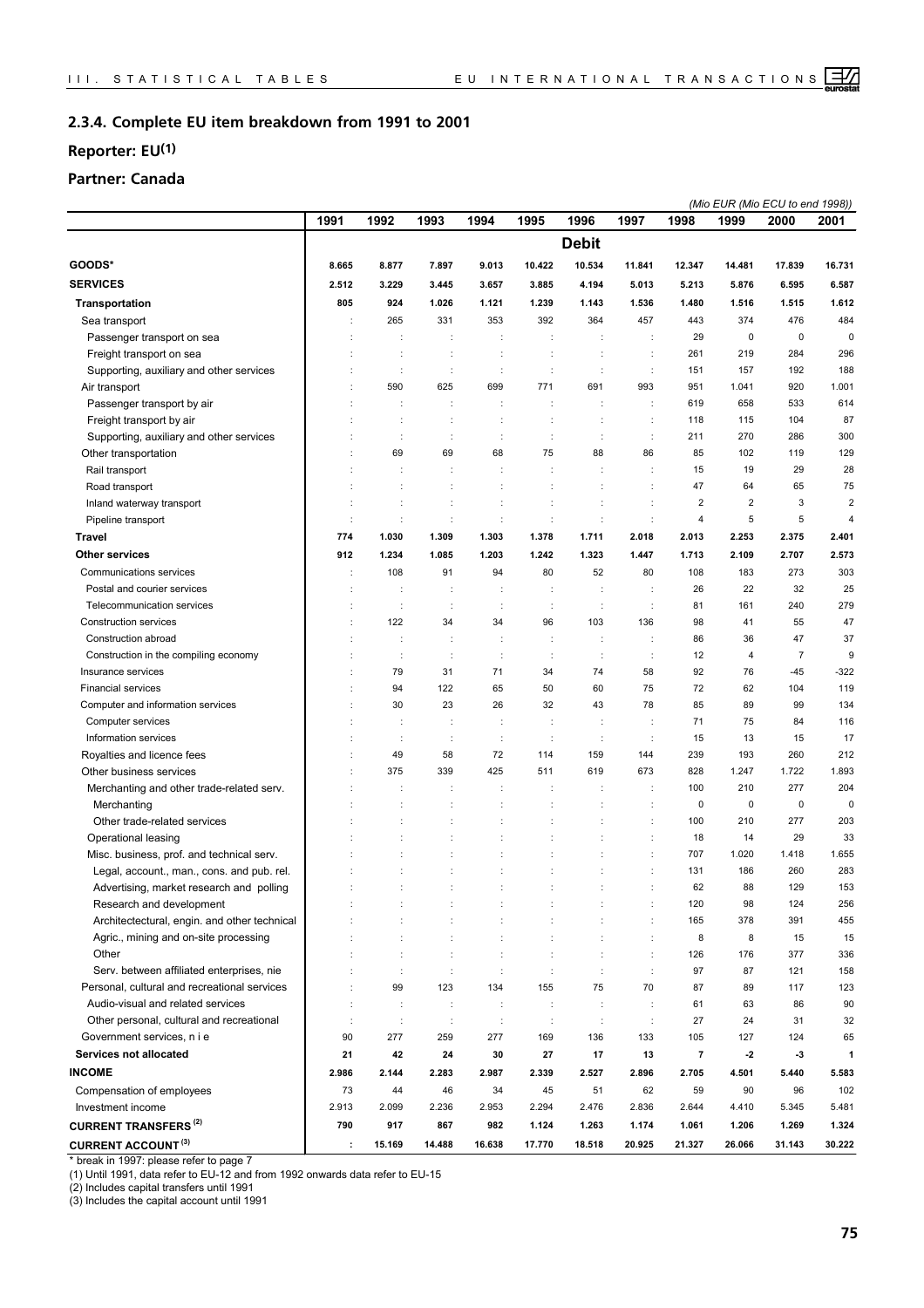#### **Complete EU item breakdown from 1991 to 2001 2.3.4.**

## **Reporter: EU(1)**

## **Partner: Canada**

|                                                                                        |        |                      |                      |                      |                      |                      |                                              |                | (Mio EUR (Mio ECU to end 1998)) |                          |                 |
|----------------------------------------------------------------------------------------|--------|----------------------|----------------------|----------------------|----------------------|----------------------|----------------------------------------------|----------------|---------------------------------|--------------------------|-----------------|
|                                                                                        | 1991   | 1992                 | 1993                 | 1994                 | 1995                 | 1996                 | 1997                                         | 1998           | 1999                            | 2000                     | 2001            |
|                                                                                        |        |                      |                      |                      |                      | <b>Net</b>           |                                              |                |                                 |                          |                 |
| GOODS*                                                                                 | 449    | 451                  | 1.008                | 1.028                | $-299$               | $-21$                | 1.790                                        | 2.076          | 1.539                           | 2.075                    | 4.406           |
| <b>SERVICES</b>                                                                        | 1.143  | 907                  | 768                  | 314                  | 9                    | 338                  | 595                                          | -143           | -307                            | 343                      | $-163$          |
| <b>Transportation</b>                                                                  | 433    | 376                  | 215                  | 159                  | $-139$               | 194                  | 51                                           | 202            | 24                              | 388                      | 208             |
| Sea transport                                                                          | ÷      | 23                   | $-32$                | $-24$                | $-102$               | 12                   | 5                                            | 151            | $-60$                           | $-41$                    | $-22$           |
| Passenger transport on sea                                                             |        |                      | ÷                    |                      |                      |                      |                                              | 223            | $\mathbf 0$                     | 30                       | 27              |
| Freight transport on sea                                                               |        |                      | t                    | ÷                    |                      |                      | ÷                                            | $-14$          | 32                              | 54                       | 71              |
| Supporting, auxiliary and other services                                               |        | ÷                    | $\ddot{\phantom{a}}$ | ÷                    | $\ddot{\phantom{a}}$ | $\ddot{\phantom{a}}$ | ÷                                            | $-56$          | -94                             | $-124$                   | $-119$          |
| Air transport                                                                          |        | 324                  | 200                  | 152                  | $-35$                | 168                  | 6                                            | $-20$          | 48                              | 369                      | 177             |
| Passenger transport by air                                                             | ÷      | ÷                    | ÷                    | ÷                    | $\ddot{\cdot}$       |                      | $\ddot{\phantom{a}}$                         | $\overline{2}$ | 68                              | 440                      | 280             |
| Freight transport by air                                                               |        | t                    | t                    | ÷                    | t                    | t                    | $\ddot{\phantom{a}}$                         | $-45$          | $-34$                           | 13                       | 10              |
| Supporting, auxiliary and other services                                               |        | ÷                    | ÷                    | ÷                    |                      | $\ddot{\phantom{a}}$ |                                              | 24             | 12                              | -89                      | $-113$          |
| Other transportation                                                                   |        | 27                   | 46                   | 34                   | 0                    | 16                   | 41                                           | 71             | 34                              | 59                       | 52              |
| Rail transport                                                                         |        |                      | t                    | $\ddot{\phantom{a}}$ |                      | $\ddot{\cdot}$       | $\ddot{\phantom{a}}$                         | 10             | $\overline{7}$                  | $\overline{2}$           | $-3$            |
| Road transport                                                                         |        |                      | ÷                    |                      |                      |                      | $\ddot{\phantom{a}}$                         | 21             | $\mathbf 0$                     | 8                        | $\mathbf{1}$    |
| Inland waterway transport                                                              | ÷      |                      | ÷                    | $\ddot{\phantom{a}}$ | ÷                    | $\ddot{\cdot}$       | $\ddot{\phantom{a}}$                         | $-2$           | -1                              | $-1$                     | $-1$            |
| Pipeline transport                                                                     |        | $\ddot{\phantom{a}}$ | t                    | ċ                    |                      | $\ddot{\phantom{a}}$ | $\vdots$                                     | -3             | $-4$                            | $-4$                     | $-3$            |
| <b>Travel</b>                                                                          | 305    | 236                  | 190                  | -43                  | -79                  | -393                 | $-347$                                       | -398           | -544                            | $-173$                   | -359            |
| <b>Other services</b>                                                                  | 340    | 239                  | 320                  | 162                  | 217                  | 535                  | 892                                          | 50             | 210                             | 126                      | $-14$           |
| Communications services                                                                |        | 6                    | $-2$                 | $-28$                | $-7$                 | $-3$                 | $-3$                                         | 11             | $-62$                           | $-130$                   | $-137$          |
| Postal and courier services                                                            | ÷      | ÷                    | ÷                    | ÷                    |                      | $\ddot{\cdot}$       | $\ddot{\cdot}$                               | $-18$          | $-10$                           | $-14$                    | $-1$            |
| Telecommunication services                                                             |        | ÷                    | $\ddot{\cdot}$       | $\ddot{\phantom{a}}$ | $\ddot{\phantom{a}}$ | $\ddot{\phantom{a}}$ | $\ddot{\cdot}$                               | 28             | $-53$                           | $-116$                   | $-136$          |
| <b>Construction services</b>                                                           | ÷      | $-22$                | $\overline{2}$       | 6                    | 9                    | 14                   | -23                                          | -26            | 33                              | 12                       | $\overline{7}$  |
| Construction abroad                                                                    |        | ÷                    | ÷                    | ÷                    | t                    | ÷                    | $\ddot{\phantom{a}}$                         | $-18$          | 36                              | 17                       | 14              |
| Construction in the compiling economy                                                  |        | $\ddot{\phantom{a}}$ | $\ddot{\phantom{a}}$ | ċ                    |                      | $\ddot{\phantom{a}}$ | $\ddot{\phantom{a}}$                         | -8             | $-1$                            | $-5$                     | -6              |
| Insurance services                                                                     |        | 57                   | 97                   | 123                  | 111                  | 210                  | 66                                           | $-119$         | 324                             | 483                      | 155             |
| <b>Financial services</b>                                                              | ÷      | 95                   | 102                  | 129                  | 127                  | 81                   | 136                                          | 139            | 172                             | 305                      | 179             |
| Computer and information services                                                      |        | $-11$                | 95                   | 44                   | 115                  | 357                  | 193                                          | $-12$          | 97                              | 226                      | 140             |
| Computer services                                                                      |        | ÷                    | ÷                    | ÷                    | ÷                    | $\ddot{\phantom{a}}$ | $\ddot{\phantom{a}}$                         | $-4$           | 79                              | 122                      | 60              |
| Information services                                                                   | ÷      | $\ddot{\phantom{a}}$ | ÷                    | $\ddot{\phantom{a}}$ | ÷                    | ÷                    | $\ddot{\cdot}$                               | -8             | 20                              | 104                      | 81              |
| Royalties and licence fees                                                             |        | 107                  | 81                   | 70                   | 24                   | $-16$                | 10                                           | $-45$          | 12                              | 62                       | 72              |
| Other business services                                                                |        | $\overline{4}$       | 78                   | 31                   | 21                   | $-52$                | 584                                          | 175            | $-264$                          | $-726$                   | $-365$          |
| Merchanting and other trade-related serv.                                              |        |                      |                      |                      |                      |                      |                                              | 161            | $-103$                          | $-117$                   | 266             |
| Merchanting                                                                            |        |                      |                      |                      |                      |                      |                                              | 213            | 21                              | 58                       | 296             |
| Other trade-related services                                                           |        |                      |                      | ÷                    |                      | t                    | $\vdots$                                     | $-53$          | $-126$                          | $-176$                   | $-31$           |
| Operational leasing                                                                    |        |                      |                      | $\ddot{\phantom{a}}$ |                      |                      | $\ddot{\phantom{a}}$<br>$\ddot{\phantom{a}}$ | $-4$<br>22     | 10<br>$-174$                    | $\overline{7}$<br>$-619$ | $-17$<br>$-614$ |
| Misc. business, prof. and technical serv.                                              |        |                      |                      | ÷                    |                      | t                    | $\ddot{\cdot}$                               | $-28$          | $-65$                           | $-69$                    | $-27$           |
| Legal, account., man., cons. and pub. rel.<br>Advertising, market research and polling |        |                      |                      |                      |                      |                      |                                              | $-25$          | $-50$                           | $-92$                    | $-107$          |
| Research and development                                                               |        |                      | ÷                    | ÷                    | $\ddot{\phantom{a}}$ |                      | $\ddot{\phantom{a}}$                         | 121            | 168                             | $-19$                    | $-108$          |
| Architectectural, engin. and other technical                                           |        |                      |                      |                      |                      |                      |                                              | $-31$          | $-173$                          | $-263$                   | $-285$          |
| Agric., mining and on-site processing                                                  |        | ÷                    | ÷                    | ÷                    | ÷                    |                      | $\ddot{\phantom{a}}$                         | -4             | $-4$                            | -8                       | -3              |
| Other                                                                                  |        |                      |                      | $\ddot{\phantom{a}}$ |                      |                      | ÷                                            | 4              | $-43$                           | $-213$                   | $-79$           |
| Serv. between affiliated enterprises, nie                                              |        | ÷                    | $\ddot{\cdot}$       | ÷                    | $\ddot{\phantom{a}}$ | $\ddot{\phantom{a}}$ | ÷                                            | -18            | -8                              | 44                       | $-10$           |
| Personal, cultural and recreational services                                           |        | $-53$                | $-68$                | $-77$                | $-103$               | $-35$                | $-43$                                        | $-54$          | -55                             | $-68$                    | $-83$           |
| Audio-visual and related services                                                      | ÷      | ÷                    | ÷                    | ÷                    | ÷                    | $\ddot{\phantom{a}}$ | ÷                                            | $-38$          | $-42$                           | $-57$                    | $-68$           |
| Other personal, cultural and recreational                                              |        | $\ddot{\phantom{a}}$ | ÷                    | ÷                    | ÷                    | $\ddot{\phantom{a}}$ | $\ddot{\phantom{a}}$                         | $-18$          | $-13$                           | $-14$                    | $-14$           |
| Government services, n i e                                                             | 267    | 33                   | $-59$                | $-132$               | -80                  | $-21$                | -28                                          | $-19$          | $-45$                           | $-42$                    | 18              |
| Services not allocated                                                                 | 65     | 55                   | 43                   | 36                   | 10                   | 2                    | $-2$                                         | 3              | 3                               | 3                        | $\overline{2}$  |
| <b>INCOME</b>                                                                          | 2.641  | 2.072                | 2.850                | 2.151                | 3.567                | 2.961                | 2.762                                        | 3.603          | 2.442                           | 1.901                    | 2.094           |
| Compensation of employees                                                              | $-49$  | $-5$                 | -6                   | 6                    | 14                   | 6                    | $-10$                                        | $-7$           | $-25$                           | $-7$                     | -8              |
| Investment income                                                                      | 2.690  | 2.077                | 2.855                | 2.145                | 3.552                | 2.955                | 2.771                                        | 3.612          | 2.467                           | 1.905                    | 2.100           |
| <b>CURRENT TRANSFERS<sup>(2)</sup></b>                                                 |        |                      |                      |                      |                      |                      |                                              |                |                                 |                          |                 |
|                                                                                        | $-372$ | $-724$               | -596                 | $-775$               | $-777$               | $-110$               | $-327$                                       | -291           | -400                            | $-259$                   | -330            |
| <b>CURRENT ACCOUNT (3)</b>                                                             | ÷      | 2.660                | 4.031                | 2.719                | 2.499                | 3.168                | 4.820                                        | 5.246          | 3.272                           | 4.060                    | 6.011           |

\* break in 1997: please refer to page 7

(1) Until 1991, data refer to EU-12 and from 1992 onwards data refer to EU-15

(2) Includes capital transfers until 1991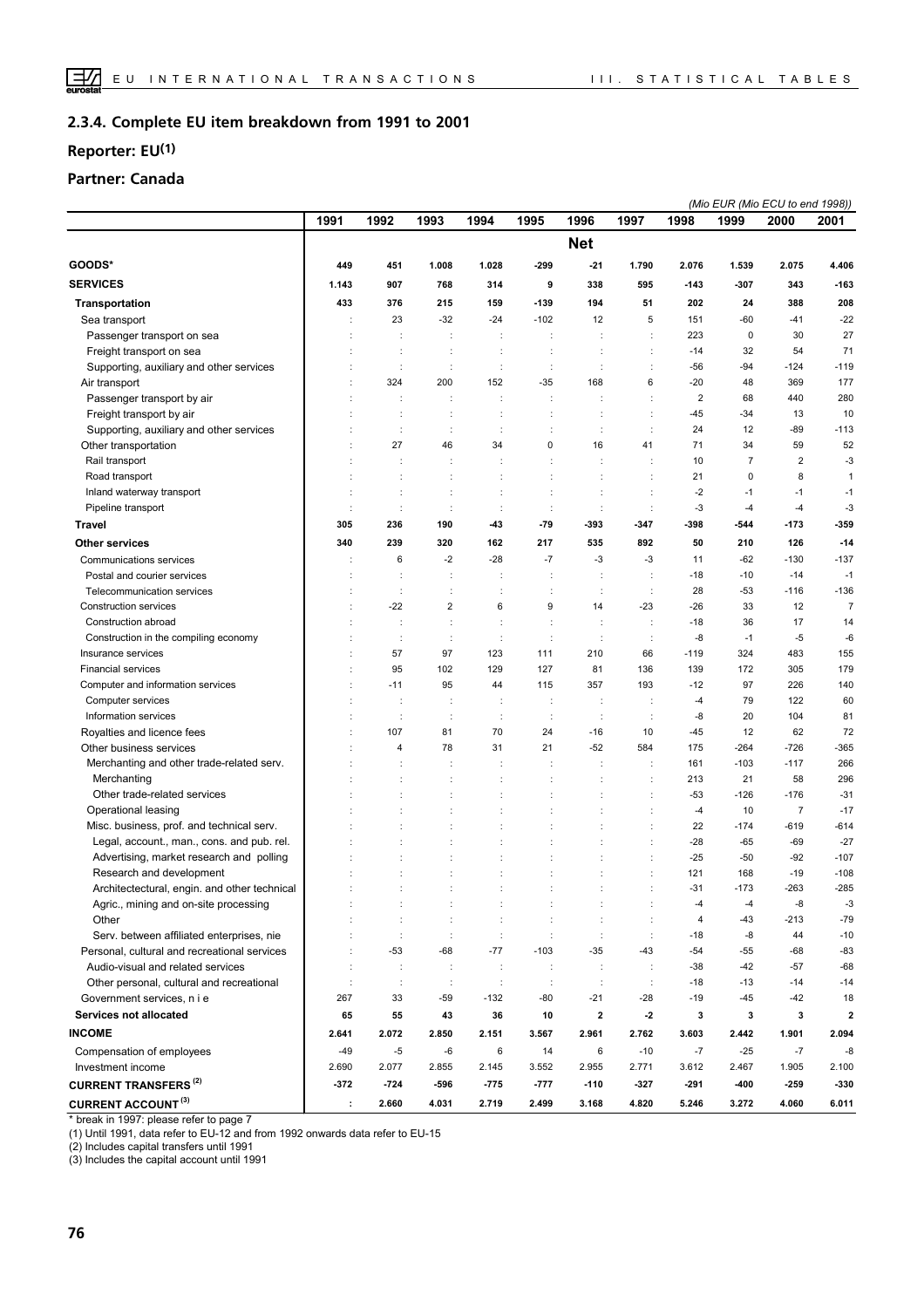#### **Complete EU item breakdown from 1991 to 2001 2.3.5.**

## **Reporter: EU(1)**

## **Partner: USA**

|                                              |                      |                      |         |         |                      |                |                      |         |          | (Mio EUR (Mio ECU to end 1998)) |         |
|----------------------------------------------|----------------------|----------------------|---------|---------|----------------------|----------------|----------------------|---------|----------|---------------------------------|---------|
|                                              | 1991                 | 1992                 | 1993    | 1994    | 1995                 | 1996           | 1997                 | 1998    | 1999     | 2000                            | 2001    |
|                                              |                      |                      |         |         |                      | <b>Credit</b>  |                      |         |          |                                 |         |
| <b>GOODS</b>                                 | 71.140               | 83.994               | 92.703  | 104.683 | 109.683              | 119.235        | 146.974              | 158.623 | 180.443  | 227.876                         | 236.557 |
| <b>SERVICES</b>                              | 55.044               | 59.634               | 61.934  | 64.811  | 60.249               | 65.276         | 81.340               | 80.339  | 95.175   | 120.633                         | 120.754 |
| <b>Transportation</b>                        | 15.864               | 15.409               | 15.331  | 15.788  | 15.110               | 15.491         | 19.888               | 16.594  | 22.844   | 29.948                          | 31.461  |
| Sea transport                                |                      | 8.205                | 7.919   | 8.213   | 7.676                | 7.085          | 9.085                | 5.618   | 10.333   | 16.274                          | 18.257  |
| Passenger transport on sea                   |                      | 807                  | 810     | 834     | 517                  | 732            | 786                  | 348     | 472      | 540                             | 469     |
| Freight transport on sea                     |                      | 6.490                | 6.228   | 6.460   | 6.134                | 5.344          | 7.376                | 4.126   | 8.541    | 14.203                          | 16.207  |
| Supporting, auxiliary and other services     |                      | 907                  | 880     | 918     | 1.025                | 1.010          | 925                  | 1.145   | 1.321    | 1.531                           | 1.582   |
| Air transport                                | $\ddot{\phantom{a}}$ | 5.702                | 5.830   | 5.948   | 6.058                | 6.906          | 8.817                | 9.023   | 10.512   | 11.562                          | 10.874  |
| Passenger transport by air                   | ÷                    | 3.642                | 3.548   | 3.744   | 4.131                | 4.858          | 6.381                | 6.272   | 7.253    | 8.258                           | 7.645   |
| Freight transport by air                     | ÷                    | 924                  | 1.102   | 933     | 1.060                | 1.147          | 1.384                | 1.411   | 1.631    | 1.670                           | 1.634   |
| Supporting, auxiliary and other services     | $\ddot{\phantom{a}}$ | 1.136                | 1.179   | 1.271   | 867                  | 900            | 1.051                | 1.339   | 1.629    | 1.635                           | 1.595   |
| Other transportation                         | ÷                    | 1.501                | 1.582   | 1.630   | 1.378                | 1.500          | 1.988                | 1.953   | 1.998    | 2.112                           | 2.328   |
| Rail transport                               |                      |                      | ÷       | ÷       | t                    |                | ÷                    | 226     | 281      | 298                             | 276     |
| Road transport                               |                      |                      |         | ÷       |                      |                | $\ddot{\cdot}$       | 1.136   | 1.122    | 1.138                           | 1.364   |
| Inland waterway transport                    |                      |                      |         |         |                      |                | ÷                    | 21      | 20       | 27                              | 41      |
| Pipeline transport                           |                      | d                    |         | ÷       | ÷                    | ċ              | ÷                    | 26      | 27       | 29                              | 20      |
| Travel                                       | 11.907               | 13.237               | 13.709  | 13.965  | 14.364               | 13.405         | 16.452               | 18.128  | 21.531   | 27.057                          | 26.094  |
| <b>Other services</b>                        | 26.279               | 29.386               | 31.539  | 34.045  | 29.958               | 36.074         | 44.668               | 45.054  | 50.798   | 63.626                          | 63.200  |
| Communications services                      |                      | 1.077                | 1.046   | 1.026   | 965                  | 1.456          | 1.428                | 1.500   | 2.073    | 2.496                           | 2.480   |
| Postal and courier services                  |                      |                      |         | t       |                      |                | ÷                    | 261     | 295      | 354                             | 375     |
| Telecommunication services                   | ÷                    | $\ddot{\phantom{a}}$ | ÷       | ÷       | ÷                    | ÷              | ÷                    | 1.239   | 1.777    | 2.141                           | 2.104   |
| <b>Construction services</b>                 |                      | 1.005                | 1.142   | 1.236   | 2.017                | 1.668          | 1.916                | 2.639   | 1.919    | 2.058                           | 1.697   |
| Construction abroad                          | ÷                    | ÷                    | ÷       | ÷       | $\ddot{\phantom{a}}$ | $\ddot{\cdot}$ | $\ddot{\phantom{a}}$ | 2.500   | 1.792    | 1.911                           | 1.561   |
| Construction in the compiling economy        |                      | d                    | ÷       | t       | ÷                    | ÷              | ÷                    | 139     | 127      | 148                             | 136     |
| Insurance services                           | ÷                    | 2.096                | 3.105   | 3.223   | 2.334                | 3.136          | 3.833                | 2.483   | 3.399    | 3.452                           | 1.899   |
| <b>Financial services</b>                    | $\ddot{\phantom{a}}$ | 3.621                | 4.017   | 5.509   | 3.389                | 3.809          | 4.462                | 4.456   | 5.511    | 8.321                           | 7.528   |
| Computer and information services            |                      | 598                  | 802     | 1.256   | 1.413                | 1.366          | 1.781                | 2.385   | 2.969    | 4.147                           | 4.186   |
| Computer services                            |                      | ÷                    | ÷       | ÷       | ÷                    | ÷              | ÷                    | 1.891   | 2.367    | 3.505                           | 3.464   |
| Information services                         |                      | þ                    |         |         |                      |                |                      | 494     | 602      | 643                             | 722     |
| Royalties and licence fees                   | $\ddot{\phantom{a}}$ | 2.603                | 2.742   | 3.163   | 3.217                | 4.451          | 4.773                | 5.179   | 6.026    | 6.772                           | 6.900   |
| Other business services                      |                      | 11.191               | 12.487  | 12.349  | 11.463               | 15.409         | 21.819               | 22.282  | 24.820   | 31.534                          | 33.083  |
| Merchanting and other trade-related serv.    | ÷                    | 3.375                | 4.028   | 3.594   | 2.242                | 3.276          | 6.866                | 5.605   | 5.276    | 7.209                           | 7.931   |
| Merchanting                                  | ÷                    | 2.484                | 3.017   | 2.363   | 863                  | 1.247          | 4.604                | 3.252   | 2.399    | 4.032                           | 4.559   |
| Other trade-related services                 | ÷                    | 891                  | 1.011   | 1.231   | 1.377                | 2.029          | 2.262                | 2.352   | 2.877    | 3.179                           | 3.373   |
| Operational leasing                          |                      | 293                  | 317     | 414     | 650                  | 396            | 423                  | 611     | 810      | 793                             | 789     |
| Misc. business, prof. and technical serv.    |                      | 7.523                | 8.142   | 8.341   | 8.571                | 11.739         | 14.531               | 16.066  | 18.735   | 23.532                          | 24.363  |
| Legal, account., man., cons. and pub. rel.   | ÷                    | 651                  | 699     | 860     | 1.104                | 1.520          | 2.287                | 2.792   | 3.368    | 4.185                           | 4.323   |
| Advertising, market research and polling     |                      | 491                  | 508     | 541     | 659                  | 836            | 949                  | 996     | 1.174    | 2.022                           | 3.265   |
| Research and development                     | ÷                    | 1.417                | 1.106   | 1.187   | 1.314                | 1.826          | 3.393                | 3.181   | 3.893    | 4.764                           | 4.384   |
| Architectectural, engin. and other technical |                      | 883                  | 1.199   | 1.089   | 1.271                | 2.156          | 2.324                | 2.864   | 2.946    | 3.566                           | 3.264   |
| Agric., mining and on-site processing        | ÷                    | 151                  | 139     | 159     | 92                   | 53             | 109                  | 124     | 111      | 93                              | 139     |
| Other                                        | $\ddot{\phantom{a}}$ | 1.060                | 1.424   | 1.385   | 1.452                | 2.499          | 2.839                | 3.422   | 4.478    | 5.287                           | 5.386   |
| Serv. between affiliated enterprises, nie    | $\ddot{\phantom{a}}$ | 2.871                | 3.070   | 3.119   | 2.680                | 2.845          | 2.631                | 2.687   | 2.762    | 3.613                           | 3.602   |
| Personal, cultural and recreational services | $\ddot{\phantom{a}}$ | 936                  | 927     | 1.016   | 1.019                | 946            | 1.007                | 943     | 1.145    | 1.635                           | 1.474   |
| Audio-visual and related services            | $\ddot{\cdot}$       | 659                  | 602     | 707     | 769                  | 690            | 711                  | 602     | 687      | 1.188                           | 1.077   |
| Other personal, cultural and recreational    | $\ddot{\phantom{a}}$ | 278                  | 324     | 308     | 249                  | 256            | 297                  | 340     | 458      | 447                             | 396     |
| Government services, n i e                   | 8.620                | 6.258                | 5.270   | 5.267   | 4.141                | 3.836          | 3.650                | 3.188   | 2.938    | 3.206                           | 3.954   |
| <b>Services not allocated</b>                | 994                  | 1.603                | 1.356   | 1.013   | 816                  | 306            | 332                  | 563     | $\bf{2}$ | $\mathbf{1}$                    | $-1$    |
| <b>INCOME</b>                                | 51.542               | 38.839               | 55.524  | 57.151  | 57.889               | 60.381         | 80.234               | 91.017  | 90.475   | 119.183                         | 119.576 |
| Compensation of employees                    | 1.702                | 2.070                | 2.079   | 1.644   | 1.917                | 1.901          | 1.939                | 1.781   | 2.251    | 2.525                           | 2.471   |
| Investment income                            | 49.840               | 36.769               | 53.443  | 55.506  | 55.972               | 58.480         | 78.296               | 89.235  | 88.224   | 116.658                         | 117.106 |
| <b>CURRENT TRANSFERS<sup>(2)</sup></b>       | 3.687                | 3.429                | 3.516   | 3.562   | 4.155                | 10.100         | 7.684                | 7.988   | 10.572   | 13.355                          | 15.699  |
| <b>CURRENT ACCOUNT (3)</b>                   | ÷                    | 185.897              | 213.678 | 230.208 | 231.975              | 254.991        | 316.231              | 337.969 | 376.667  | 481.046                         | 492.586 |

(1) Until 1991, data refer to EU-12 and from 1992 onwards data refer to EU-15

(2) Includes capital transfers until 1991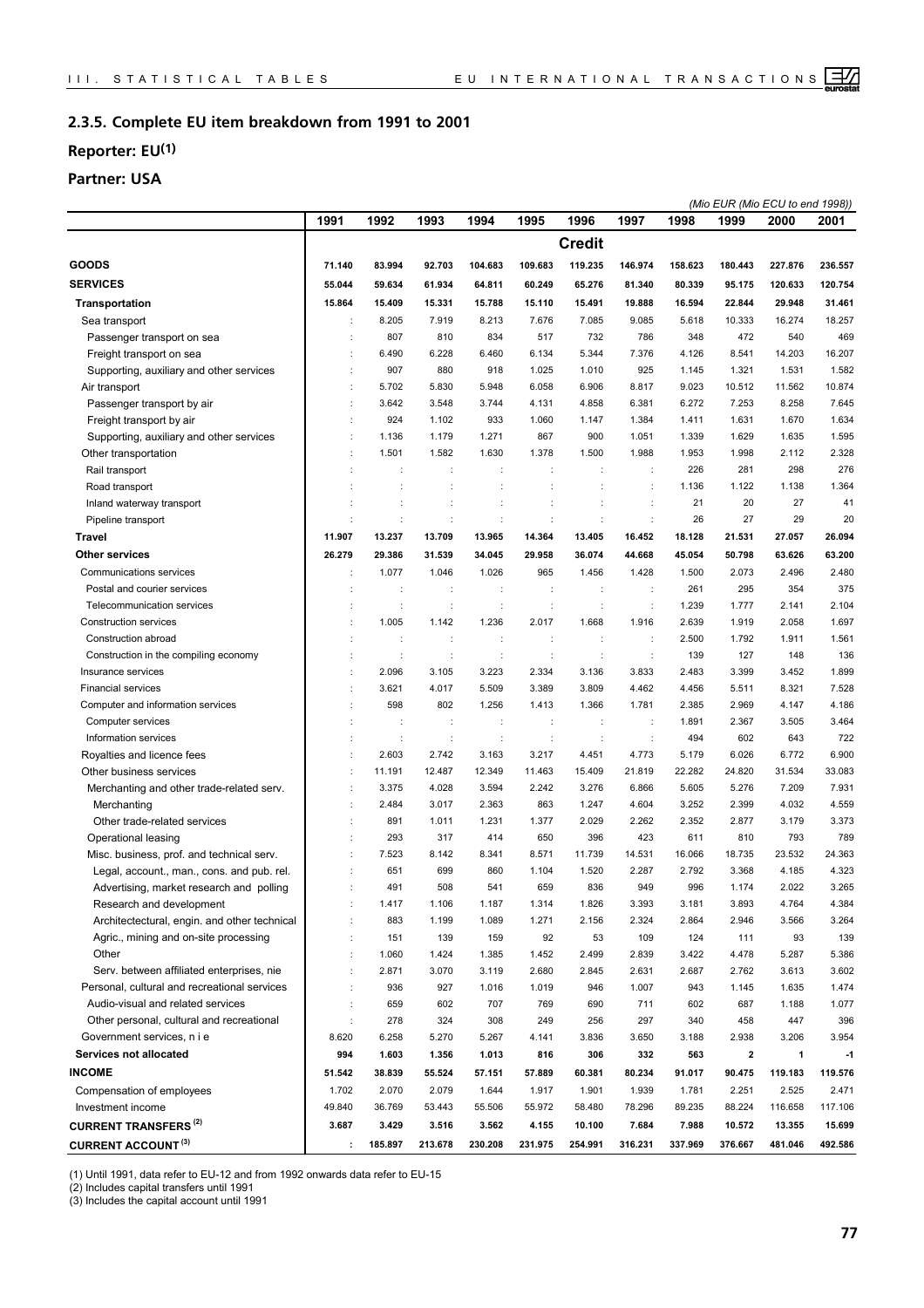#### **Complete EU item breakdown from 1991 to 2001 2.3.5.**

## **Reporter: EU(1)**

## **Partner: USA**

|                                              |        |         |         |          |                      |                      |                      |         |         | (Mio EUR (Mio ECU to end 1998)) |             |
|----------------------------------------------|--------|---------|---------|----------|----------------------|----------------------|----------------------|---------|---------|---------------------------------|-------------|
|                                              | 1991   | 1992    | 1993    | 1994     | 1995                 | 1996                 | 1997                 | 1998    | 1999    | 2000                            | 2001        |
|                                              |        |         |         |          |                      | <b>Debit</b>         |                      |         |         |                                 |             |
| GOODS*                                       | 85.271 | 92.232  | 91.597  | 98.473   | 106.009              | 114.494              | 132.286              | 146.771 | 149.633 | 192.204                         | 185.429     |
| <b>SERVICES</b>                              | 48.936 | 54.526  | 57.038  | 59.198   | 57.621               | 63.431               | 75.508               | 81.166  | 100.474 | 118.499                         | 122.676     |
| <b>Transportation</b>                        | 13.942 | 11.357  | 10.865  | 11.705   | 11.834               | 14.535               | 17.958               | 15.070  | 18.140  | 22.087                          | 24.372      |
| Sea transport                                | ÷      | 5.351   | 5.086   | 5.509    | 5.458                | 7.212                | 9.170                | 5.988   | 8.899   | 12.130                          | 14.149      |
| Passenger transport on sea                   | ÷      | 109     | 115     | 118      | 118                  | 127                  | 103                  | 38      | 32      | 25                              | 28          |
| Freight transport on sea                     | ÷      | 2.846   | 2.815   | 2.978    | 3.075                | 4.783                | 5.653                | 3.685   | 5.261   | 6.487                           | 7.244       |
| Supporting, auxiliary and other services     | ÷      | 2.396   | 2.154   | 2.414    | 2.264                | 2.302                | 3.414                | 2.263   | 3.604   | 5.617                           | 6.877       |
| Air transport                                | ÷      | 4.854   | 4.870   | 5.318    | 5.544                | 6.250                | 7.303                | 7.580   | 7.549   | 8.171                           | 8.151       |
| Passenger transport by air                   | ÷      | 2.694   | 2.791   | 3.092    | 3.303                | 3.707                | 4.012                | 3.975   | 3.518   | 3.359                           | 3.247       |
| Freight transport by air                     | ÷      | 550     | 540     | 604      | 582                  | 750                  | 1.074                | 1.134   | 1.343   | 1.298                           | 1.494       |
| Supporting, auxiliary and other services     | ÷      | 1.608   | 1.539   | 1.622    | 1.659                | 1.792                | 2.217                | 2.472   | 2.689   | 3.513                           | 3.412       |
| Other transportation                         | ÷      | 1.153   | 908     | 875      | 833                  | 1.074                | 1.485                | 1.501   | 1.691   | 1.786                           | 2.072       |
| Rail transport                               |        |         | ÷       | ÷        | ÷                    |                      | $\ddot{\phantom{a}}$ | 137     | 159     | 149                             | 165         |
| Road transport                               |        |         |         |          |                      |                      |                      | 672     | 808     | 755                             | 966         |
| Inland waterway transport                    | ÷      |         |         |          |                      |                      | $\ddot{\phantom{a}}$ | 20      | 13      | 23                              | 18          |
| Pipeline transport                           |        | ċ       |         | $\vdots$ | ċ                    |                      | $\vdots$             | 26      | 31      | 37                              | 34          |
| Travel                                       | 10.776 | 14.194  | 14.529  | 15.205   | 15.614               | 14.477               | 17.492               | 19.151  | 22.732  | 25.574                          | 24.849      |
| Other services                               | 23.907 | 28.061  | 30.866  | 31.754   | 29.926               | 34.081               | 39.738               | 46.356  | 59.603  | 70.841                          | 73.456      |
|                                              |        |         |         |          |                      |                      |                      |         |         |                                 |             |
| Communications services                      |        | 664     | 730     | 809      | 963                  | 1.220                | 1.253                | 1.464   | 1.821   | 2.322                           | 2.563       |
| Postal and courier services                  |        |         |         | ÷        |                      |                      | $\ddot{\cdot}$       | 158     | 156     | 205                             | 227         |
| Telecommunication services                   | ÷      | ÷       | ÷       | ÷        | $\ddot{\phantom{a}}$ | ÷                    | ÷                    | 1.305   | 1.663   | 2.118                           | 2.336       |
| <b>Construction services</b>                 |        | 569     | 803     | 739      | 1.264                | 857                  | 1.060                | 1.563   | 1.298   | 952                             | 985         |
| Construction abroad                          | ÷      | ÷       | ÷       | ÷        | t                    | $\ddot{\phantom{a}}$ | $\ddot{\phantom{a}}$ | 1.339   | 1.172   | 838                             | 862         |
| Construction in the compiling economy        |        | ÷       | t       | d        | ÷                    | $\ddot{\phantom{a}}$ | $\ddot{\phantom{a}}$ | 224     | 126     | 113                             | 123         |
| Insurance services                           | ÷      | 1.502   | 2.097   | 1.531    | 266                  | 508                  | 700                  | 782     | 822     | 1.130                           | 1.171       |
| <b>Financial services</b>                    | ÷      | 2.450   | 3.078   | 4.204    | 1.613                | 2.233                | 2.755                | 2.934   | 3.161   | 4.678                           | 4.918       |
| Computer and information services            | ÷      | 1.469   | 1.655   | 1.973    | 2.159                | 1.638                | 1.994                | 2.573   | 3.480   | 4.135                           | 4.386       |
| Computer services                            | t      | ÷       | ÷       | ÷        | ÷                    | $\ddot{\phantom{a}}$ | $\ddot{\phantom{a}}$ | 2.238   | 3.039   | 3.657                           | 3.771       |
| Information services                         |        |         |         |          |                      |                      |                      | 335     | 439     | 477                             | 616         |
| Royalties and licence fees                   | ÷      | 7.136   | 7.511   | 7.471    | 7.664                | 9.799                | 11.065               | 11.614  | 16.317  | 16.953                          | 17.082      |
| Other business services                      | t      | 10.987  | 11.422  | 11.253   | 11.263               | 13.931               | 16.812               | 21.199  | 26.491  | 33.858                          | 36.290      |
| Merchanting and other trade-related serv.    | ÷      | 1.415   | 1.484   | 1.594    | 1.636                | 2.239                | 2.538                | 3.289   | 5.079   | 5.945                           | 4.959       |
| Merchanting                                  | ÷      | 0       | 0       | 0        | 0                    | 0                    | 0                    | 0       | 0       | 0                               | $\mathbf 0$ |
| Other trade-related services                 | ÷      | 1.415   | 1.484   | 1.594    | 1.636                | 2.239                | 2.538                | 3.289   | 5.079   | 5.945                           | 4.959       |
| Operational leasing                          | ÷      | 555     | 634     | 503      | 667                  | 768                  | 897                  | 1.344   | 1.578   | 1.577                           | 1.871       |
| Misc. business, prof. and technical serv.    | ÷      | 9.019   | 9.305   | 9.155    | 8.960                | 10.928               | 13.377               | 16.566  | 19.836  | 26.336                          | 29.458      |
| Legal, account., man., cons. and pub. rel.   | ÷      | 1.187   | 1.109   | 1.275    | 1.502                | 1.759                | 2.460                | 3.254   | 4.327   | 5.831                           | 6.367       |
| Advertising, market research and polling     |        | 799     | 853     | 892      | 958                  | 1.132                | 1.352                | 1.437   | 1.888   | 2.637                           | 3.034       |
| Research and development                     | ÷      | 1.555   | 1.134   | 1.157    | 950                  | 1.676                | 2.028                | 2.427   | 2.528   | 3.289                           | 4.089       |
| Architectectural, engin. and other technical | ÷      | 1.052   | 1.531   | 1.043    | 1.323                | 1.682                | 2.525                | 3.230   | 3.044   | 3.977                           | 4.098       |
| Agric., mining and on-site processing        | ÷      | 389     | 363     | 273      | 115                  | 78                   | 128                  | 155     | 156     | 225                             | 248         |
| Other                                        | ÷      | 884     | 1.047   | 1.182    | 1.511                | 1.898                | 2.321                | 3.111   | 4.507   | 5.883                           | 6.157       |
| Serv. between affiliated enterprises, nie    | ÷      | 3.155   | 3.267   | 3.334    | 2.603                | 2.697                | 2.560                | 2.949   | 3.387   | 4.495                           | 5.467       |
| Personal, cultural and recreational services | ÷      | 1.892   | 2.081   | 2.225    | 2.604                | 2.223                | 2.887                | 2.940   | 4.228   | 4.721                           | 4.202       |
| Audio-visual and related services            | t      | 1.599   | 1.750   | 1.924    | 2.315                | 1.891                | 2.454                | 2.535   | 3.639   | 4.099                           | 3.685       |
| Other personal, cultural and recreational    | ÷      | 294     | 331     | 301      | 291                  | 332                  | 435                  | 405     | 587     | 623                             | 515         |
| Government services, n i e                   | 1.381  | 1.391   | 1.488   | 1.550    | 2.132                | 1.674                | 1.212                | 1.288   | 1.985   | 2.090                           | 1.860       |
| Services not allocated                       | 310    | 915     | 778     | 533      | 245                  | 339                  | 320                  | 588     | $-1$    | $-2$                            | $-2$        |
| <b>INCOME</b>                                | 53.353 | 44.490  | 51.399  | 57.145   | 50.457               | 58.640               | 73.248               | 81.622  | 86.211  | 107.797                         | 112.541     |
| Compensation of employees                    | 1.768  | 962     | 1.180   | 864      | 909                  | 995                  | 1.087                | 1.266   | 1.649   | 1.801                           | 1.309       |
| Investment income                            | 51.585 | 43.529  | 50.218  | 56.282   | 49.546               | 57.644               | 72.160               | 80.356  | 84.561  | 105.995                         | 111.232     |
| <b>CURRENT TRANSFERS<sup>(2)</sup></b>       | 8.744  | 5.338   | 5.077   | 4.916    | 6.256                | 8.161                | 8.437                | 8.299   | 11.571  | 12.446                          | 15.329      |
| <b>CURRENT ACCOUNT (3)</b>                   | ÷      | 196.586 | 205.109 | 219.731  | 220.343              | 244.726              | 289.479              | 317.857 | 347.888 | 430.945                         | 435.926     |

\* break in 1997: please refer to page 7

(1) Until 1991, data refer to EU-12 and from 1992 onwards data refer to EU-15

(2) Includes capital transfers until 1991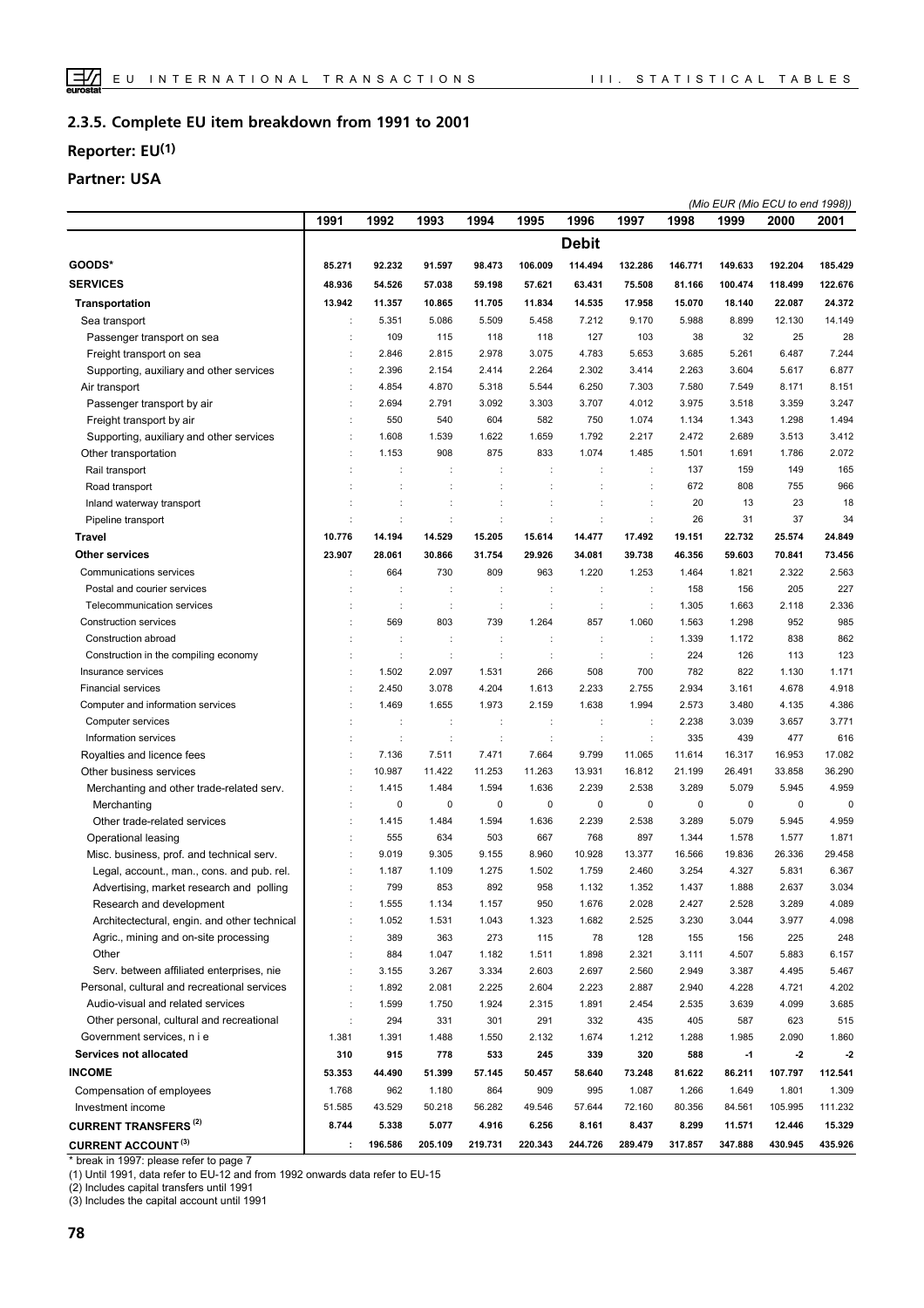#### **Complete EU item breakdown from 1991 to 2001 2.3.5.**

## **Reporter: EU(1)**

## **Partner: USA**

|                                              |                      |                      |                      |          |                |                      |                      |          | (Mio EUR (Mio ECU to end 1998)) |           |              |
|----------------------------------------------|----------------------|----------------------|----------------------|----------|----------------|----------------------|----------------------|----------|---------------------------------|-----------|--------------|
|                                              | 1991                 | 1992                 | 1993                 | 1994     | 1995           | 1996                 | 1997                 | 1998     | 1999                            | 2000      | 2001         |
|                                              |                      |                      |                      |          |                | <b>Net</b>           |                      |          |                                 |           |              |
| GOODS*                                       | -14.131              | $-8.238$             | 1.107                | 6.210    | 3.674          | 4.742                | 14.688               | 11.853   | 30.810                          | 35.672    | 51.127       |
| <b>SERVICES</b>                              | 6.109                | 5.108                | 4.897                | 5.613    | 2.628          | 1.844                | 5.832                | $-827$   | $-5.298$                        | 2.134     | $-1.922$     |
| <b>Transportation</b>                        | 1.922                | 4.052                | 4.466                | 4.083    | 3.276          | 956                  | 1.930                | 1.525    | 4.704                           | 7.862     | 7.088        |
| Sea transport                                |                      | 2.854                | 2.833                | 2.704    | 2.217          | $-127$               | -85                  | $-370$   | 1.434                           | 4.144     | 4.108        |
| Passenger transport on sea                   |                      | 699                  | 695                  | 715      | 399            | 605                  | 683                  | 310      | 440                             | 515       | 441          |
| Freight transport on sea                     |                      | 3.644                | 3.413                | 3.482    | 3.059          | 560                  | 1.723                | 441      | 3.280                           | 7.716     | 8.962        |
| Supporting, auxiliary and other services     |                      | $-1.489$             | $-1.274$             | $-1.495$ | $-1.239$       | $-1.293$             | $-2.489$             | $-1.118$ | $-2.282$                        | $-4.086$  | $-5.295$     |
| Air transport                                |                      | 848                  | 960                  | 630      | 514            | 655                  | 1.513                | 1.443    | 2.963                           | 3.390     | 2.723        |
| Passenger transport by air                   |                      | 948                  | 758                  | 652      | 829            | 1.151                | 2.368                | 2.297    | 3.735                           | 4.899     | 4.399        |
| Freight transport by air                     |                      | 374                  | 561                  | 329      | 478            | 397                  | 310                  | 277      | 288                             | 372       | 140          |
| Supporting, auxiliary and other services     |                      | $-472$               | $-360$               | $-351$   | $-792$         | $-892$               | $-1.166$             | $-1.133$ | $-1.060$                        | $-1.878$  | $-1.817$     |
| Other transportation                         |                      | 348                  | 675                  | 755      | 545            | 426                  | 503                  | 452      | 307                             | 326       | 256          |
| Rail transport                               |                      |                      | ÷                    | ÷        | ÷              | ÷                    | ÷                    | 88       | 122                             | 149       | 111          |
| Road transport                               |                      |                      |                      |          |                |                      |                      | 463      | 314                             | 382       | 398          |
| Inland waterway transport                    |                      |                      | ÷                    | t        |                |                      | ÷                    | 2        | $\overline{7}$                  | 4         | 22           |
| Pipeline transport                           |                      |                      | ÷                    | ÷        | $\ddot{\cdot}$ | $\ddot{\cdot}$       | $\ddot{\phantom{a}}$ | 0        | $-5$                            | -8        | $-14$        |
| Travel                                       | 1.131                | -957                 | $-820$               | $-1.240$ | $-1.250$       | $-1.072$             | $-1.040$             | $-1.023$ | $-1.200$                        | 1.484     | 1.244        |
| <b>Other services</b>                        | 2.372                | 1.325                | 673                  | 2.291    | 32             | 1.993                | 4.930                | $-1.302$ | $-8.805$                        | $-7.215$  | $-10.256$    |
| Communications services                      |                      | 414                  | 316                  | 218      | $\overline{2}$ | 236                  | 175                  | 37       | 252                             | 174       | $-83$        |
| Postal and courier services                  |                      | ÷                    | ÷                    | ÷        | ÷              | ÷                    | ÷                    | 103      | 139                             | 149       | 148          |
| Telecommunication services                   |                      | $\ddot{\phantom{a}}$ | $\ddot{\phantom{a}}$ | ÷        | ÷              | $\ddot{\phantom{a}}$ | $\ddot{\phantom{a}}$ | $-66$    | 113                             | 23        | $-232$       |
| Construction services                        |                      | 435                  | 339                  | 498      | 754            | 811                  | 856                  | 1.076    | 621                             | 1.106     | 712          |
| Construction abroad                          |                      |                      |                      | ÷        |                | t                    | ÷                    | 1.161    | 620                             | 1.073     | 698          |
| Construction in the compiling economy        |                      | ÷                    | ÷                    | ÷        | $\ddot{\cdot}$ | ÷                    | $\ddot{\phantom{a}}$ | $-85$    | $\mathbf{1}$                    | 35        | 13           |
| Insurance services                           |                      | 594                  | 1.008                | 1.692    | 2.068          | 2.628                | 3.133                | 1.702    | 2.577                           | 2.322     | 728          |
| <b>Financial services</b>                    |                      | 1.171                | 938                  | 1.305    | 1.777          | 1.577                | 1.707                | 1.522    | 2.350                           | 3.643     | 2.610        |
| Computer and information services            |                      | $-870$               | $-853$               | $-716$   | $-745$         | $-272$               | $-214$               | $-188$   | $-511$                          | 12        | $-199$       |
| Computer services                            |                      |                      | ÷                    | ÷        | ÷              | ÷                    | ÷                    | $-347$   | $-673$                          | $-151$    | $-307$       |
| Information services                         |                      | $\ddot{\phantom{a}}$ | ÷                    | ÷        | ÷              | $\ddot{\cdot}$       | ÷                    | 159      | 163                             | 166       | 106          |
| Royalties and licence fees                   |                      | $-4.533$             | $-4.769$             | $-4.309$ | $-4.447$       | $-5.348$             | $-6.292$             | $-6.435$ | $-10.292$                       | $-10.181$ | $-10.182$    |
| Other business services                      |                      | 204                  | 1.065                | 1.096    | 200            | 1.478                | 5.007                | 1.083    | $-1.671$                        | $-2.324$  | $-3.207$     |
| Merchanting and other trade-related serv.    | $\ddot{\phantom{a}}$ | 1.960                | 2.544                | 1.999    | 606            | 1.037                | 4.328                | 2.316    | 197                             | 1.264     | 2.972        |
| Merchanting                                  |                      | 2.484                | 3.017                | 2.363    | 863            | 1.247                | 4.604                | 3.252    | 2.399                           | 4.032     | 4.559        |
| Other trade-related services                 |                      | $-524$               | $-473$               | $-363$   | $-258$         | $-210$               | $-275$               | $-937$   | $-2.201$                        | $-2.767$  | $-1.587$     |
| Operational leasing                          |                      | $-262$               | $-317$               | $-89$    | $-17$          | $-372$               | $-474$               | $-733$   | $-768$                          | $-784$    | $-1.082$     |
| Misc. business, prof. and technical serv.    |                      | $-1.496$             | $-1.162$             | $-814$   | $-389$         | 811                  | 1.154                | $-501$   | $-1.101$                        | $-2.804$  | $-5.095$     |
| Legal, account., man., cons. and pub. rel.   |                      | $-536$               | $-411$               | $-415$   | $-398$         | $-239$               | $-173$               | $-462$   | $-959$                          | $-1.646$  | $-2.044$     |
| Advertising, market research and polling     |                      | $-309$               | $-346$               | $-352$   | $-299$         | $-296$               | $-403$               | -442     | $-714$                          | -614      | 232          |
| Research and development                     |                      | $-138$               | $-28$                | 30       | 364            | 150                  | 1.364                | 754      | 1.365                           | 1.475     | 295          |
| Architectectural, engin. and other technical |                      | $-169$               | $-333$               | 46       | $-53$          | 474                  | $-201$               | $-367$   | $-98$                           | -411      | $-834$       |
| Agric., mining and on-site processing        |                      | $-238$               | $-224$               | $-114$   | $-23$          | $-24$                | $-19$                | $-32$    | $-45$                           | $-132$    | $-109$       |
| Other                                        |                      | 176                  | 376                  | 203      | $-59$          | 601                  | 518                  | 311      | $-28$                           | $-596$    | $-771$       |
| Serv. between affiliated enterprises, nie    |                      | $-284$               | $-198$               | $-215$   | 77             | 148                  | 71                   | $-262$   | $-624$                          | $-881$    | $-1.865$     |
| Personal, cultural and recreational services |                      | $-955$               | $-1.153$             | $-1.210$ | $-1.585$       | $-1.278$             | $-1.879$             | $-1.998$ | $-3.083$                        | $-3.086$  | $-2.728$     |
| Audio-visual and related services            |                      | $-940$               | $-1.148$             | $-1.216$ | $-1.546$       | $-1.201$             | $-1.743$             | $-1.933$ | $-2.951$                        | $-2.911$  | $-2.608$     |
| Other personal, cultural and recreational    |                      | $-16$                | -6                   | 8        | $-41$          | $-77$                | $-138$               | $-65$    | $-129$                          | $-176$    | $-119$       |
| Government services, n i e                   | 7.239                | 4.866                | 3.782                | 3.717    | 2.009          | 2.163                | 2.438                | 1.900    | 953                             | 1.115     | 2.094        |
| Services not allocated                       | 684                  | 688                  | 578                  | 480      | 570            | -33                  | 12                   | $-26$    | 3                               | 3         | $\mathbf{1}$ |
| <b>INCOME</b>                                | $-1.812$             | $-5.651$             | 4.125                | 6        | 7.433          | 1.741                | 6.986                | 9.396    | 4.264                           | 11.386    | 7.036        |
| Compensation of employees                    | -66                  | 1.108                | 900                  | 781      | 1.008          | 905                  | 852                  | 515      | 602                             | 724       | 1.162        |
| Investment income                            | $-1.746$             | $-6.760$             | 3.225                | $-776$   | 6.426          | 836                  | 6.136                | 8.879    | 3.663                           | 10.663    | 5.874        |
| <b>CURRENT TRANSFERS<sup>(2)</sup></b>       | $-5.057$             | $-1.909$             | $-1.561$             | $-1.353$ | $-2.100$       | 1.940                | -753                 | $-311$   | -999                            | 909       | 370          |
| <b>CURRENT ACCOUNT (3)</b>                   | ÷                    | $-10.689$            | 8.569                | 10.477   | 11.632         | 10.265               | 26.752               | 20.112   | 28.778                          | 50.101    | 56.660       |

\* break in 1997: please refer to page 7

(1) Until 1991, data refer to EU-12 and from 1992 onwards data refer to EU-15

(2) Includes capital transfers until 1991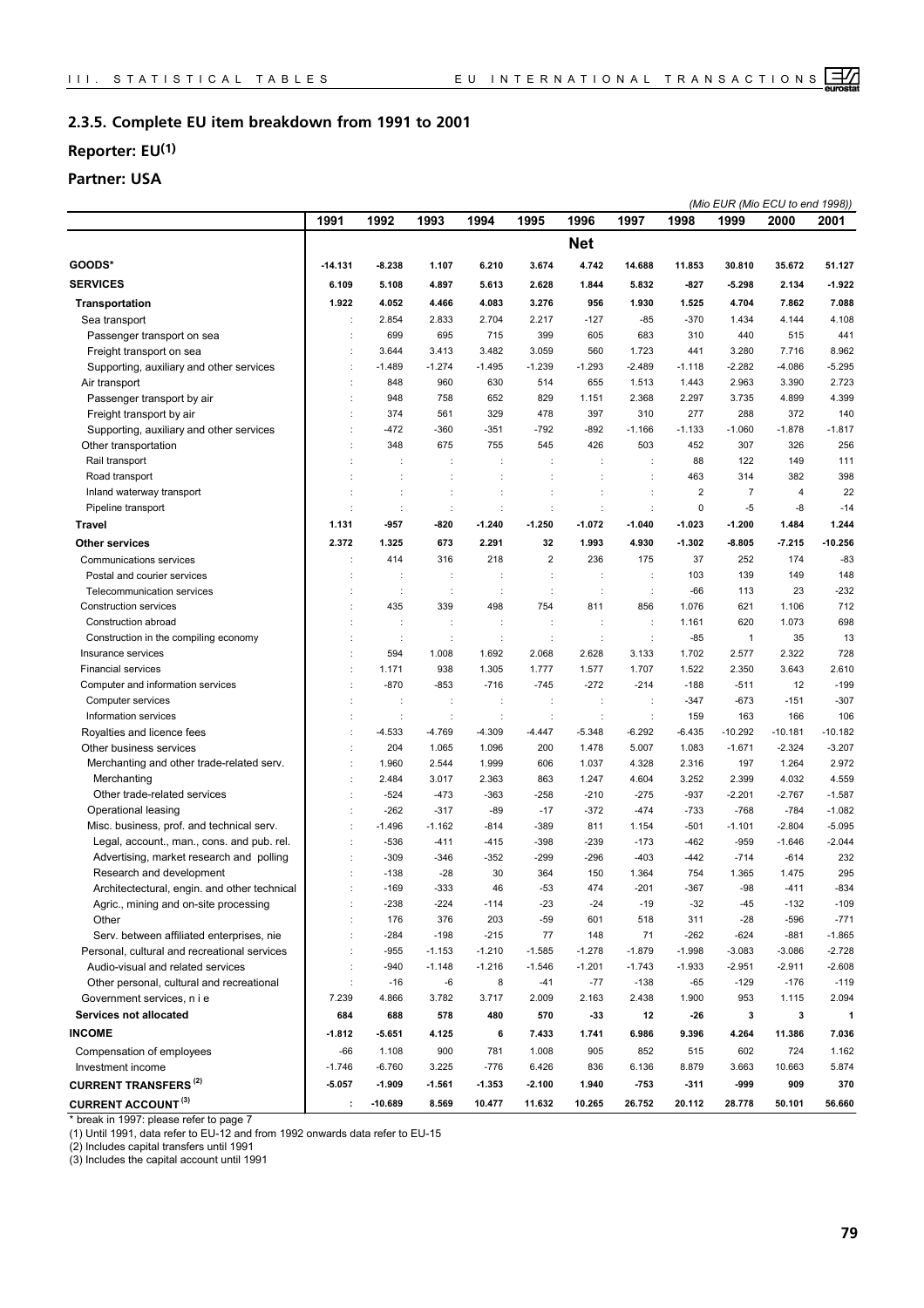#### **Complete EU item breakdown from 1991 to 2001 2.3.6.**

## **Reporter: EU(1)**

## **Partner: Japan**

|                                              |        |                      |                |                      |                |                      |                      |                | (Mio EUR (Mio ECU to end 1998)) |                |                |
|----------------------------------------------|--------|----------------------|----------------|----------------------|----------------|----------------------|----------------------|----------------|---------------------------------|----------------|----------------|
|                                              | 1991   | 1992                 | 1993           | 1994                 | 1995           | 1996                 | 1997                 | 1998           | 1999                            | 2000           | 2001           |
|                                              |        |                      |                |                      |                | <b>Credit</b>        |                      |                |                                 |                |                |
| <b>GOODS</b>                                 | 21.704 | 21.977               | 22.942         | 27.229               | 30.752         | 33.078               | 33.340               | 30.287         | 35.718                          | 43.939         | 44.693         |
| <b>SERVICES</b>                              | 8.593  | 9.873                | 10.662         | 10.914               | 10.955         | 13.342               | 14.577               | 14.508         | 16.199                          | 18.014         | 17.613         |
| Transportation                               | 2.760  | 3.103                | 3.480          | 3.519                | 3.750          | 4.019                | 4.272                | 4.409          | 4.270                           | 4.770          | 5.261          |
| Sea transport                                | ÷      | 1.017                | 1.114          | 1.147                | 1.233          | 1.210                | 1.422                | 1.301          | 1.227                           | 1.447          | 1.555          |
| Passenger transport on sea                   |        | 23                   | 25             | 24                   | 44             | 21                   | 19                   | 11             | $\mathbf{1}$                    | $\mathbf{1}$   | $\overline{2}$ |
| Freight transport on sea                     |        | 763                  | 847            | 913                  | 954            | 933                  | 1.179                | 945            | 915                             | 1.109          | 1.217          |
| Supporting, auxiliary and other services     | ÷      | 230                  | 242            | 209                  | 237            | 256                  | 225                  | 343            | 312                             | 337            | 337            |
| Air transport                                | ċ      | 1.852                | 2.179          | 2.167                | 2.314          | 2.569                | 2.581                | 2.779          | 2.764                           | 3.085          | 3.386          |
| Passenger transport by air                   | ÷      | 1.384                | 1.642          | 1.671                | 1.709          | 1.883                | 1.951                | 1.967          | 1.972                           | 2.208          | 2.385          |
| Freight transport by air                     |        | 329                  | 369            | 338                  | 466            | 497                  | 416                  | 502            | 499                             | 553            | 634            |
| Supporting, auxiliary and other services     | ÷      | 142                  | 169            | 159                  | 139            | 189                  | 214                  | 310            | 292                             | 323            | 365            |
| Other transportation                         | ÷      | 232                  | 184            | 201                  | 203            | 239                  | 269                  | 329            | 280                             | 237            | 317            |
| Rail transport                               |        |                      |                | ÷                    |                | ÷                    | t                    | 39             | 34                              | 21             | 27             |
| Road transport                               |        |                      | t              | ÷                    |                |                      | $\ddot{\phantom{a}}$ | 168            | 147                             | 139            | 184            |
| Inland waterway transport                    |        |                      |                |                      |                |                      |                      | 3              | $\overline{2}$                  | $\overline{2}$ | $\overline{4}$ |
| Pipeline transport                           | ÷      | ÷                    | $\ddot{\cdot}$ | $\ddot{\phantom{a}}$ | $\ddot{\cdot}$ | $\ddot{\cdot}$       | $\ddot{\phantom{a}}$ | $\overline{2}$ | $\overline{1}$                  | $\overline{2}$ | $\overline{2}$ |
| <b>Travel</b>                                | 1.589  | 1.844                | 2.114          | 2.312                | 2.600          | 4.636                | 4.824                | 4.498          | 4.724                           | 5.060          | 4.291          |
| Other services                               | 3.875  | 4.597                | 4.849          | 4.843                | 4.506          | 4.626                | 5.453                | 5.567          | 7.203                           | 8.185          | 8.064          |
| Communications services                      |        | 111                  | 83             | 88                   | 93             | 59                   | 84                   | 84             | 79                              | 68             | 85             |
| Postal and courier services                  |        |                      | ÷              | ÷                    |                | ÷                    | $\ddot{\phantom{a}}$ | 14             | 8                               | 12             | 19             |
| Telecommunication services                   |        | ÷                    | ÷              |                      |                | t                    |                      | 70             | 69                              | 55             | 64             |
| Construction services                        | ÷      | 170                  | 112            | 97                   | 250            | 147                  | 155                  | 260            | 174                             | 130            | 99             |
| Construction abroad                          |        | ÷                    | t              | ÷                    | t              | $\ddot{\phantom{a}}$ | $\ddot{\phantom{a}}$ | 245            | 169                             | 120            | 97             |
| Construction in the compiling economy        | ÷      | ÷                    | ÷              | ÷                    | ÷              | $\ddot{\phantom{a}}$ | $\ddot{\phantom{a}}$ | 16             | 5                               | $\overline{7}$ | 3              |
| Insurance services                           | ÷      | 170                  | 337            | 350                  | 369            | 375                  | 290                  | 355            | 470                             | 282            | 434            |
| <b>Financial services</b>                    | ÷      | 892                  | 818            | 561                  | 901            | 673                  | 989                  | 841            | 1.871                           | 2.724          | 2.427          |
| Computer and information services            |        | 54                   | 67             | 84                   | 109            | 101                  | 119                  | 228            | 220                             | 353            | 436            |
| Computer services                            |        |                      |                | d                    |                | t                    | $\ddot{\phantom{a}}$ | 205            | 176                             | 300            | 386            |
| Information services                         |        | $\ddot{\phantom{a}}$ | ÷              | $\ddot{\phantom{a}}$ | $\ddot{\cdot}$ | $\ddot{\phantom{a}}$ | $\ddot{\phantom{a}}$ | 23             | 42                              | 53             | 50             |
| Royalties and licence fees                   |        | 703                  | 825            | 928                  | 842            | 858                  | 876                  | 863            | 1.045                           | 1.183          | 1.225          |
| Other business services                      | ÷      | 2.253                | 2.350          | 2.486                | 1.775          | 2.250                | 2.754                | 2.754          | 3.138                           | 3.186          | 3.139          |
| Merchanting and other trade-related serv.    | ÷      | 784                  | 946            | 862                  | 363            | 580                  | 876                  | 666            | 711                             | 583            | 328            |
| Merchanting                                  | ÷      | 553                  | 667            | 596                  | 123            | 258                  | 599                  | 345            | 370                             | 167            | $-115$         |
| Other trade-related services                 | ÷      | 230                  | 279            | 265                  | 240            | 321                  | 276                  | 321            | 342                             | 415            | 443            |
| Operational leasing                          |        | 52                   | 25             | 35                   | 47             | 69                   | 59                   | 70             | 37                              | 67             | 43             |
| Misc. business, prof. and technical serv.    | t      | 1.416                | 1.379          | 1.590                | 1.365          | 1.601                | 1.820                | 2.021          | 2.390                           | 2.537          | 2.766          |
| Legal, account., man., cons. and pub. rel.   |        | 165                  | 131            | 159                  | 167            | 228                  | 293                  | 329            | 374                             | 468            | 474            |
| Advertising, market research and polling     |        | 120                  | 141            | 131                  | 149            | 158                  | 190                  | 163            | 154                             | 173            | 197            |
| Research and development                     |        | 51                   | 57             | 74                   | 115            | 283                  | 309                  | 406            | 484                             | 465            | 630            |
| Architectectural, engin. and other technical | ÷      | 257                  | 199            | 235                  | 155            | 341                  | 434                  | 460            | 560                             | 660            | 689            |
| Agric., mining and on-site processing        | ÷      | 6                    | $\overline{7}$ | 8                    | 11             | 5                    | 10                   | 11             | 10                              | $\overline{7}$ | 12             |
| Other                                        | ÷      | 319                  | 286            | 353                  | 338            | 216                  | 235                  | 314            | 415                             | 439            | 441            |
| Serv. between affiliated enterprises, nie    | ÷      | 498                  | 561            | 630                  | 428            | 371                  | 350                  | 338            | 393                             | 324            | 323            |
| Personal, cultural and recreational services | t      | 180                  | 178            | 185                  | 81             | 80                   | 87                   | 112            | 149                             | 187            | 157            |
| Audio-visual and related services            | ÷      | 87                   | 80             | 96                   | 25             | 47                   | 47                   | 71             | 110                             | 141            | 114            |
| Other personal, cultural and recreational    | t      | 94                   | 98             | 88                   | 57             | 32                   | 40                   | 41             | 40                              | 45             | 43             |
| Government services, n i e                   | 55     | 68                   | 82             | 61                   | 86             | 85                   | 100                  | 71             | 56                              | 73             | 62             |
| Services not allocated                       | 369    | 328                  | 220            | 241                  | 99             | 61                   | 28                   | 34             | 1                               | $-1$           | -3             |
| <b>INCOME</b>                                | 29.731 | 22.578               | 20.589         | 19.765               | 20.718         | 15.676               | 16.911               | 15.156         | 14.628                          | 19.461         | 18.429         |
| Compensation of employees                    | 84     | 65                   | 93             | 87                   | 178            | 100                  | 102                  | 97             | 104                             | 107            | 123            |
| Investment income                            | 29.647 | 22.514               | 20.496         | 19.676               | 20.541         | 15.575               | 16.811               | 15.059         | 14.524                          | 19.353         | 18.308         |
| <b>CURRENT TRANSFERS (2)</b>                 | 662    | 346                  | 403            | 457                  | 550            | 915                  | 723                  | 738            | 780                             | 822            | 742            |
| <b>CURRENT ACCOUNT (3)</b>                   | ÷      | 54.774               | 54.595         | 58.363               | 62.973         | 63.011               | 65.553               | 60.690         | 67.324                          | 82.236         | 81.477         |

(1) Until 1991, data refer to EU-12 and from 1992 onwards data refer to EU-15

(2) Includes capital transfers until 1991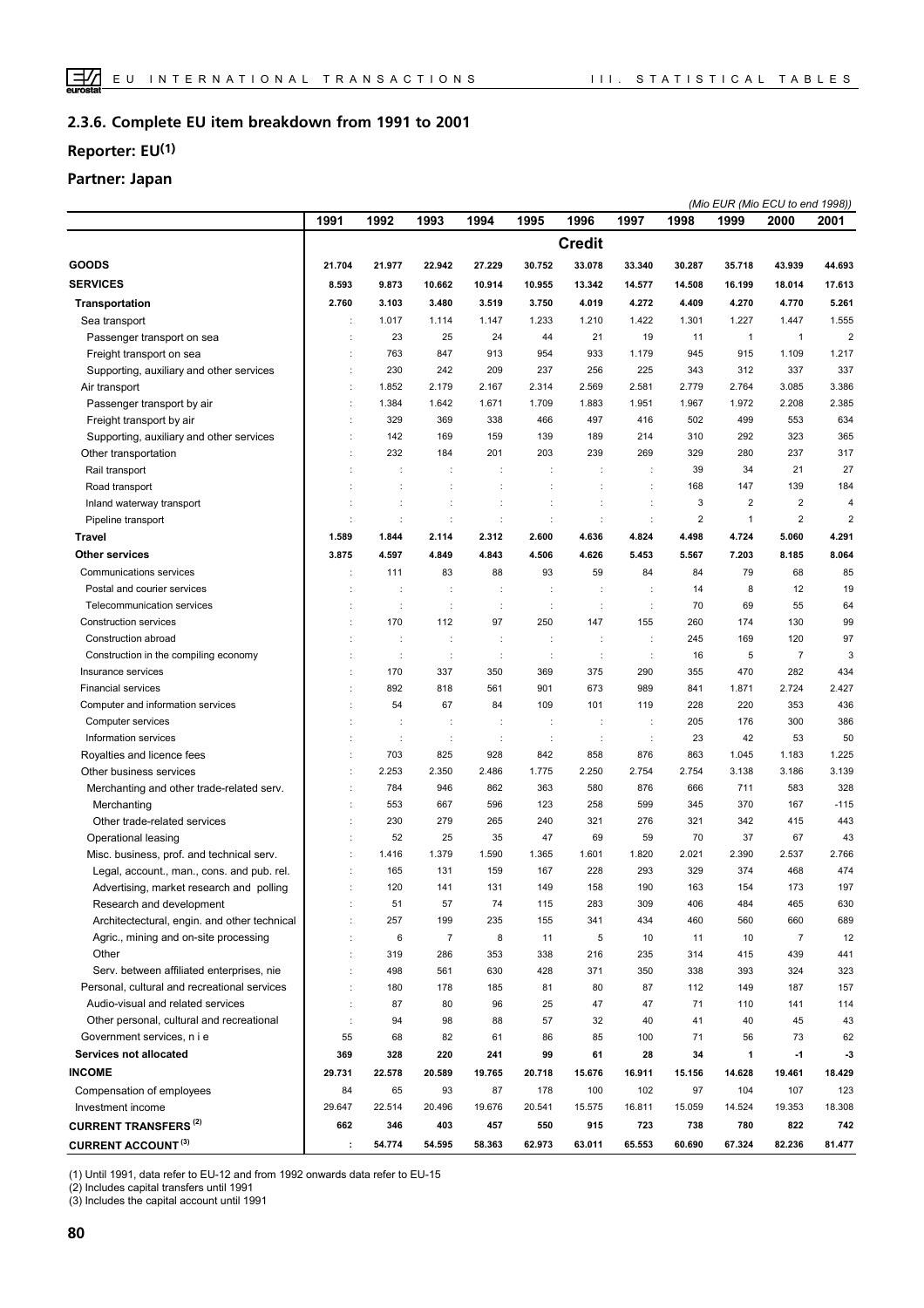#### **Complete EU item breakdown from 1991 to 2001 2.3.6.**

## **Reporter: EU(1)**

## **Partner: Japan**

|                                              |                      |                      |        |                      |                      |              |                      |        |                | (Mio EUR (Mio ECU to end 1998)) |                |
|----------------------------------------------|----------------------|----------------------|--------|----------------------|----------------------|--------------|----------------------|--------|----------------|---------------------------------|----------------|
|                                              | 1991                 | 1992                 | 1993   | 1994                 | 1995                 | 1996         | 1997                 | 1998   | 1999           | 2000                            | 2001           |
|                                              |                      |                      |        |                      |                      | <b>Debit</b> |                      |        |                |                                 |                |
| GOODS*                                       | 51.589               | 54.435               | 50.662 | 52.371               | 53.673               | 51.518       | 57.315               | 60.327 | 69.281         | 83.883                          | 72.970         |
| <b>SERVICES</b>                              | 4.840                | 6.084                | 6.445  | 6.629                | 6.871                | 7.229        | 7.805                | 7.890  | 8.594          | 10.407                          | 11.149         |
| <b>Transportation</b>                        | 2.122                | 2.783                | 2.682  | 2.921                | 2.726                | 2.884        | 3.176                | 3.043  | 3.196          | 3.558                           | 3.426          |
| Sea transport                                | ÷                    | 1.536                | 1.426  | 1.598                | 1.618                | 1.540        | 1.825                | 1.732  | 1.922          | 2.032                           | 1.965          |
| Passenger transport on sea                   |                      | 6                    | 9      | 9                    | 64                   | 20           | 26                   | 3      | 5              | $\overline{2}$                  | $\mathbf 0$    |
| Freight transport on sea                     | ÷                    | 1.081                | 1.080  | 1.078                | 1.128                | 1.074        | 1.218                | 1.353  | 1.477          | 1.604                           | 1.544          |
| Supporting, auxiliary and other services     | ÷                    | 450                  | 336    | 508                  | 426                  | 445          | 580                  | 375    | 438            | 426                             | 420            |
| Air transport                                | ÷                    | 972                  | 1.041  | 1.097                | 920                  | 1.144        | 1.139                | 1.072  | 1.025          | 1.234                           | 1.150          |
| Passenger transport by air                   |                      | 315                  | 321    | 338                  | 309                  | 490          | 439                  | 404    | 348            | 426                             | 412            |
| Freight transport by air                     |                      | 184                  | 169    | 170                  | 122                  | 174          | 181                  | 151    | 183            | 233                             | 235            |
| Supporting, auxiliary and other services     | ÷                    | 475                  | 553    | 591                  | 489                  | 481          | 518                  | 518    | 492            | 574                             | 502            |
| Other transportation                         |                      | 276                  | 215    | 226                  | 187                  | 201          | 213                  | 239    | 250            | 294                             | 312            |
| Rail transport                               |                      | ÷                    | ÷      | ÷                    | ÷                    | ÷            | ÷                    | 22     | 24             | 32                              | 34             |
| Road transport                               |                      |                      | t      | t                    |                      | t            | $\ddot{\cdot}$       | 114    | 123            | 120                             | 122            |
| Inland waterway transport                    | ÷                    | ÷                    | ÷      | ÷                    | ÷                    | ÷            | ÷                    | 3      | $\overline{2}$ | $\overline{2}$                  | $\overline{1}$ |
| Pipeline transport                           | $\ddot{\phantom{a}}$ | ÷                    | ÷      | $\ddot{\phantom{a}}$ | $\ddot{\phantom{a}}$ | d            | $\ddot{\phantom{a}}$ | 4      | 5              | 6                               | 6              |
| <b>Travel</b>                                | 440                  | 629                  | 676    | 729                  | 804                  | 879          | 863                  | 807    | 836            | 1.030                           | 882            |
| <b>Other services</b>                        | 2.169                | 2.487                | 2.967  | 2.867                | 3.279                | 3.435        | 3.752                | 4.020  | 4.563          | 5.820                           | 6.843          |
| Communications services                      |                      | 100                  | 77     | 86                   | 104                  | 73           | 97                   | 120    | 89             | 143                             | 131            |
| Postal and courier services                  |                      | d                    | ÷      | t                    |                      | ÷            | $\ddot{\phantom{a}}$ | 29     | 18             | 28                              | 24             |
| Telecommunication services                   | ÷                    | $\ddot{\phantom{a}}$ | ÷      | ÷                    | ÷                    | ÷            | ÷                    | 90     | 72             | 113                             | 104            |
| Construction services                        |                      | 52                   | 60     | 48                   | 231                  | 145          | 184                  | 254    | 202            | 102                             | 116            |
| Construction abroad                          |                      |                      | t      | ÷                    |                      | t            | $\ddot{\cdot}$       | 227    | 195            | 87                              | 100            |
| Construction in the compiling economy        |                      | d                    | ÷      | ÷                    | ÷                    | ÷            | ÷                    | 27     | $\overline{7}$ | 15                              | 16             |
| Insurance services                           |                      | 15                   | 119    | 145                  | 130                  | 113          | 136                  | 123    | 160            | 156                             | 441            |
| <b>Financial services</b>                    |                      | 523                  | 587    | 128                  | 335                  | 356          | 495                  | 454    | 769            | 1.193                           | 1.344          |
| Computer and information services            |                      | 53                   | 77     | 87                   | 57                   | 58           | 67                   | 96     | 76             | 185                             | 209            |
| Computer services                            |                      | $\ddot{\phantom{a}}$ | ÷      | ÷                    | t                    | ÷            | ÷                    | 73     | 60             | 164                             | 187            |
| Information services                         |                      | ÷                    | ÷      | t                    | ÷                    | ÷            | ÷                    | 22     | 17             | 20                              | 23             |
| Royalties and licence fees                   | ÷                    | 356                  | 387    | 520                  | 569                  | 757          | 817                  | 960    | 839            | 941                             | 897            |
| Other business services                      |                      | 1.239                | 1.505  | 1.681                | 1.682                | 1.769        | 1.786                | 1.869  | 2.297          | 2.937                           | 3.517          |
| Merchanting and other trade-related serv.    |                      | 293                  | 341    | 306                  | 416                  | 461          | 378                  | 388    | 357            | 583                             | 714            |
| Merchanting                                  |                      | 0                    | 0      | 0                    | 0                    | 0            | 0                    | 0      | $\mathbf 0$    | $\mathbf 0$                     | 0              |
| Other trade-related services                 |                      | 293                  | 341    | 306                  | 416                  | 461          | 378                  | 388    | 357            | 583                             | 714            |
| Operational leasing                          |                      | 118                  | 132    | 150                  | 174                  | 184          | 121                  | 113    | 104            | 166                             | 124            |
| Misc. business, prof. and technical serv.    |                      | 828                  | 1.033  | 1.224                | 1.091                | 1.125        | 1.287                | 1.368  | 1.837          | 2.189                           | 2.682          |
| Legal, account., man., cons. and pub. rel.   |                      | 112                  | 131    | 132                  | 176                  | 158          | 175                  | 242    | 244            | 313                             | 500            |
| Advertising, market research and polling     |                      | 123                  | 193    | 176                  | 181                  | 188          | 220                  | 193    | 257            | 252                             | 273            |
| Research and development                     |                      | 86                   | 87     | 98                   | 76                   | 94           | 100                  | 124    | 187            | 222                             | 286            |
| Architectectural, engin. and other technical |                      | 112                  | 155    | 157                  | 164                  | 147          | 222                  | 196    | 342            | 308                             | 444            |
| Agric., mining and on-site processing        |                      | 11                   | 17     | 16                   | 12                   | 10           | 8                    | 10     | 11             | $\overline{7}$                  | 24             |
| Other                                        |                      | 93                   | 135    | 180                  | 131                  | 243          | 272                  | 313    | 510            | 703                             | 743            |
| Serv. between affiliated enterprises, nie    | $\ddot{\phantom{a}}$ | 290                  | 317    | 466                  | 352                  | 284          | 288                  | 290    | 286            | 381                             | 412            |
| Personal, cultural and recreational services | $\ddot{\phantom{a}}$ | 55                   | 45     | 63                   | 60                   | 79           | 61                   | 50     | 42             | 56                              | 61             |
| Audio-visual and related services            | $\ddot{\phantom{a}}$ | 28                   | 21     | 40                   | 37                   | 47           | 33                   | 29     | 20             | 35                              | 36             |
| Other personal, cultural and recreational    | $\ddot{\phantom{a}}$ | 27                   | 24     | 23                   | 23                   | 32           | 27                   | 22     | 22             | 22                              | 24             |
| Government services, n i e                   | 77                   | 93                   | 106    | 109                  | 112                  | 89           | 110                  | 93     | 89             | 105                             | 123            |
| Services not allocated                       | 109                  | 184                  | 119    | 108                  | 63                   | 31           | 13                   | 20     | 0              | $-2$                            | $-2$           |
| <b>INCOME</b>                                | 20.652               | 17.420               | 14.938 | 15.429               | 14.735               | 16.426       | 17.303               | 18.924 | 19.915         | 30.194                          | 27.314         |
| Compensation of employees                    | 97                   | 76                   | 85     | 77                   | 130                  | 96           | 88                   | 83     | 90             | 102                             | 103            |
| Investment income                            | 20.555               | 17.345               | 14.852 | 15.351               | 14.605               | 16.331       | 17.215               | 18.841 | 19.826         | 30.093                          | 27.212         |
| <b>CURRENT TRANSFERS<sup>(2)</sup></b>       | 314                  | 336                  | 414    | 450                  | 654                  | 1.164        | 889                  | 696    | 740            | 822                             | 825            |
| <b>CURRENT ACCOUNT (3)</b>                   | ÷                    | 78.277               | 72.458 | 74.874               | 75.933               | 76.340       | 83.313               | 87.837 | 98.532         | 125.308                         | 112.241        |

\* break in 1997: please refer to page 7

(1) Until 1991, data refer to EU-12 and from 1992 onwards data refer to EU-15

(2) Includes capital transfers until 1991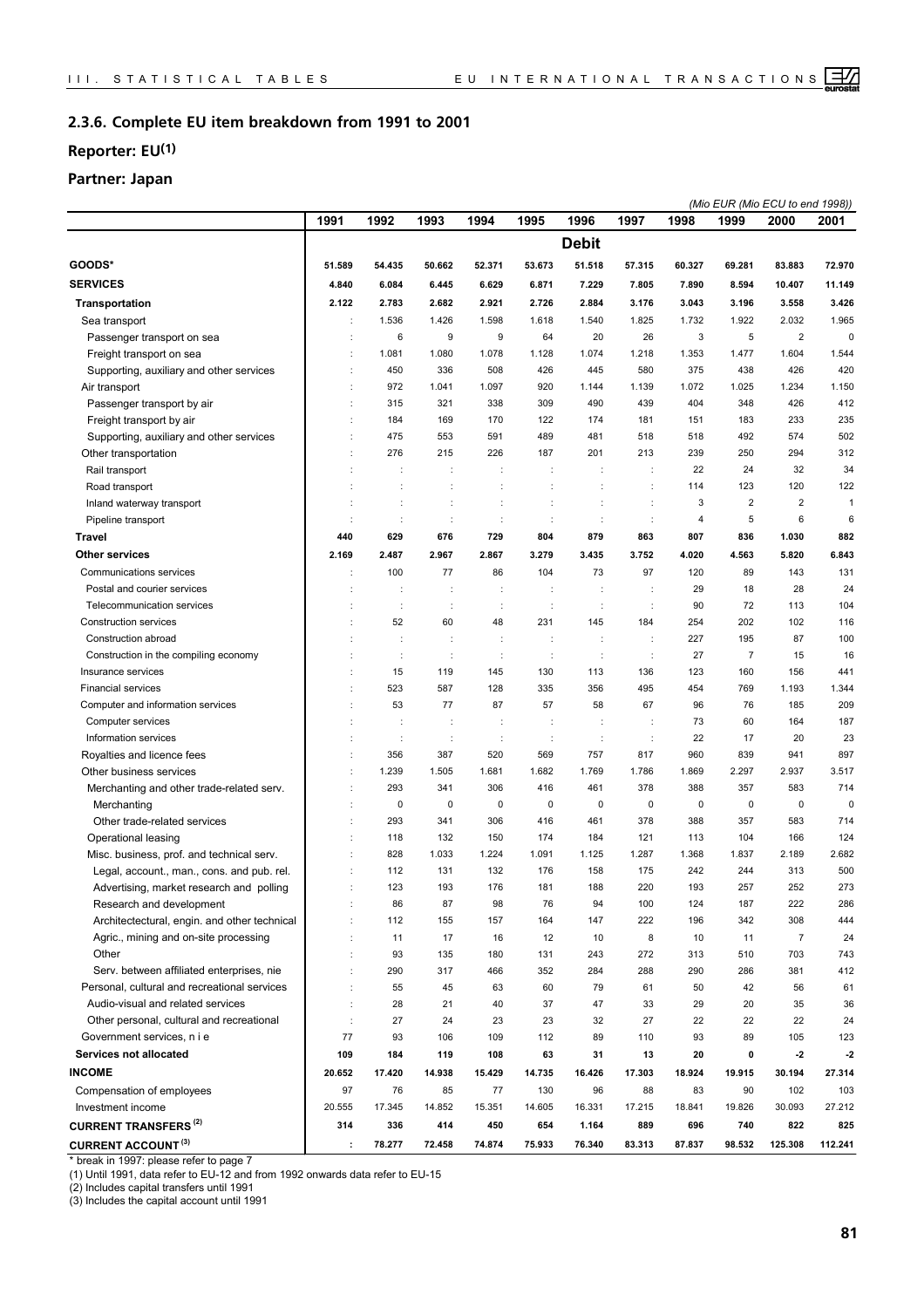#### **Complete EU item breakdown from 1991 to 2001 2.3.6.**

## **Reporter: EU(1)**

### **Partner: Japan**

| 1991<br>1992<br>1993<br>1994<br>1995<br>1996<br>1997<br>1998<br>1999<br>2000<br>2001<br><b>Net</b><br>GOODS*<br>$-29.885$<br>32.458<br>$-27.720$<br>$-25.142$<br>$-22.921$<br>$-18.440$<br>23.975<br>-33.563<br>-39.944<br>$-28.277$<br>-30.039<br><b>SERVICES</b><br>3.752<br>3.788<br>4.218<br>4.285<br>4.084<br>6.113<br>6.772<br>6.618<br>7.604<br>7.607<br>6.464<br><b>Transportation</b><br>637<br>320<br>797<br>598<br>1.024<br>1.096<br>1.366<br>1.074<br>1.211<br>1.834<br>1.135<br>$-519$<br>$-312$<br>$-450$<br>$-386$<br>$-329$<br>$-403$<br>$-431$<br>$-695$<br>$-585$<br>$-410$<br>Sea transport<br>16<br>$-21$<br>8<br>$-1$<br>$\overline{2}$<br>Passenger transport on sea<br>17<br>15<br>$\mathbf{1}$<br>-6<br>$-4$<br>÷<br>$-318$<br>$-233$<br>$-175$<br>$-141$<br>$-39$<br>$-408$<br>$-562$<br>-495<br>$-327$<br>Freight transport on sea<br>$-164$<br>÷<br>$-220$<br>$-94$<br>$-299$<br>$-189$<br>$-189$<br>$-355$<br>$-32$<br>$-127$<br>$-88$<br>$-83$<br>Supporting, auxiliary and other services<br>÷<br>880<br>1.070<br>1.394<br>1.425<br>1.442<br>1.708<br>1.738<br>1.851<br>2.237<br>Air transport<br>÷<br>1.138<br>1.069<br>1.400<br>1.392<br>1.562<br>1.782<br>1.973<br>Passenger transport by air<br>1.321<br>1.333<br>1.513<br>1.625<br>÷<br>398<br>201<br>344<br>324<br>351<br>315<br>320<br>Freight transport by air<br>144<br>168<br>235<br>÷<br>$-333$<br>$-384$<br>$-432$<br>$-349$<br>$-292$<br>$-304$<br>$-208$<br>$-200$<br>$-250$<br>$-136$<br>Supporting, auxiliary and other services<br>$-44$<br>$-32$<br>$-24$<br>16<br>39<br>56<br>90<br>30<br>$-57$<br>$\overline{4}$<br>Other transportation<br>÷<br>10<br>$-11$<br>$-7$<br>Rail transport<br>÷<br>÷<br>÷<br>18<br>÷<br>t<br>÷<br>54<br>24<br>19<br>61<br>Road transport<br>$\mathbf 0$<br>$\mathbf 0$<br>3<br>Inland waterway transport<br>t<br>t<br>$\ddot{\phantom{a}}$<br>1<br>÷<br>Pipeline transport<br>$-2$<br>$-3$<br>÷<br>÷<br>$\ddot{\phantom{a}}$<br>$\ddot{\phantom{a}}$<br>$\ddot{\phantom{a}}$<br>$-4$<br>-4<br><b>Travel</b><br>1.215<br>1.582<br>1.796<br>3.692<br>3.888<br>4.030<br>3.409<br>1.148<br>1.438<br>3.757<br>3.961<br>1.222<br>1.707<br>1.882<br>1.547<br>2.365<br>Other services<br>2.110<br>1.976<br>1.227<br>1.191<br>1.701<br>2.641<br>Communications services<br>11<br>5<br>$\overline{\mathbf{c}}$<br>$-12$<br>$-13$<br>$-13$<br>$-36$<br>-9<br>$-75$<br>$-46$<br>Postal and courier services<br>-6<br>$-16$<br>$-10$<br>$-16$<br>÷<br>÷<br>÷<br>÷<br>Telecommunication services<br>÷<br>÷<br>÷<br>$\ddot{\phantom{a}}$<br>$-20$<br>$-3$<br>$-57$<br>$-40$<br>$\ddot{\phantom{a}}$<br>÷<br>÷<br>20<br>$-17$<br>Construction services<br>118<br>51<br>49<br>3<br>$-29$<br>6<br>$-27$<br>28<br>Construction abroad<br>$-26$<br>33<br>$-3$<br>17<br>÷<br>÷<br>÷<br>$\ddot{\phantom{a}}$<br>Construction in the compiling economy<br>-8<br>$\ddot{\phantom{a}}$<br>÷<br>÷<br>÷<br>÷<br>÷<br>$-11$<br>$-1$<br>$-13$<br>155<br>204<br>239<br>261<br>153<br>232<br>310<br>126<br>$-7$<br>218<br>Insurance services<br>369<br>231<br>434<br>566<br>317<br>494<br>387<br>1.102<br>1.531<br>1.082<br><b>Financial services</b><br>227<br>$\mathbf{1}$<br>$-3$<br>52<br>51<br>132<br>144<br>168<br>Computer and information services<br>$-10$<br>43<br>÷<br>Computer services<br>132<br>135<br>199<br>117<br>$\ddot{\phantom{a}}$<br>÷<br>$\ddot{\phantom{a}}$<br>÷<br>Information services<br>25<br>33<br>28<br>$\ddot{\phantom{a}}$<br>÷<br>$\ddot{\phantom{a}}$<br>÷<br>$\ddot{\cdot}$<br>÷<br>÷<br>1<br>347<br>408<br>274<br>100<br>59<br>$-97$<br>206<br>242<br>328<br>Royalties and licence fees<br>÷<br>437<br>93<br>886<br>249<br>$-378$<br>Other business services<br>1.014<br>845<br>805<br>481<br>967<br>841<br>÷<br>$-387$<br>491<br>605<br>119<br>498<br>278<br>353<br>$\mathbf 0$<br>Merchanting and other trade-related serv.<br>556<br>$-54$<br>÷<br>553<br>667<br>596<br>123<br>258<br>599<br>345<br>370<br>167<br>$-115$<br>Merchanting<br>Other trade-related services<br>$-63$<br>$-62$<br>$-176$<br>$-168$<br>$-272$<br>$-41$<br>$-140$<br>$-102$<br>$-67$<br>$-15$<br>÷<br>$-80$<br>$-66$<br>$-107$<br>$-126$<br>$-61$<br>$-67$<br>$-99$<br>Operational leasing<br>$-114$<br>$-115$<br>$-43$<br>÷<br>588<br>346<br>365<br>273<br>477<br>533<br>653<br>553<br>348<br>84<br>Misc. business, prof. and technical serv.<br>52<br>$\mathbf 0$<br>-9<br>70<br>87<br>130<br>155<br>$-26$<br>Legal, account., man., cons. and pub. rel.<br>27<br>118<br>$-3$<br>$-45$<br>$-103$<br>$-79$<br>$-76$<br>Advertising, market research and polling<br>$-52$<br>$-32$<br>$-30$<br>-30<br>$-30$<br>282<br>297<br>$-35$<br>$-30$<br>39<br>189<br>208<br>243<br>345<br>Research and development<br>$-24$<br>145<br>44<br>79<br>-9<br>194<br>212<br>264<br>218<br>353<br>245<br>Architectectural, engin. and other technical<br>Agric., mining and on-site processing<br>$-5$<br>$-10$<br>0<br>$-5$<br>$\overline{\mathbf{c}}$<br>$\pmb{0}$<br>$-13$<br>-8<br>1<br>$-1$<br>Other<br>225<br>207<br>$-27$<br>$-37$<br>$-264$<br>$-302$<br>151<br>173<br>1<br>$-94$<br>÷<br>Serv. between affiliated enterprises, nie<br>208<br>245<br>164<br>76<br>87<br>62<br>47<br>107<br>$-57$<br>$-89$<br>÷<br>Personal, cultural and recreational services<br>125<br>134<br>122<br>21<br>$\mathbf{1}$<br>26<br>62<br>108<br>132<br>95<br>÷<br>Audio-visual and related services<br>59<br>60<br>57<br>$-12$<br>$-1$<br>42<br>106<br>78<br>13<br>90<br>÷<br>74<br>19<br>18<br>24<br>Other personal, cultural and recreational<br>÷<br>67<br>65<br>34<br>1<br>13<br>19<br>$-22$<br>$-25$<br>$-25$<br>$-49$<br>$-26$<br>$-10$<br>$-23$<br>$-33$<br>$-33$<br>Government services, n i e<br>$-4$<br>-61<br>Services not allocated<br>144<br>101<br>36<br>30<br>14<br>$\mathbf{1}$<br>$\mathbf{1}$<br>260<br>132<br>15<br>-1<br><b>INCOME</b><br>9.079<br>5.158<br>5.652<br>4.336<br>5.983<br>$-750$<br>-392<br>$-3.768$<br>$-5.288$<br>$-10.733$<br>$-8.885$<br>Compensation of employees<br>$-11$<br>8<br>10<br>48<br>4<br>14<br>14<br>14<br>5<br>20<br>$-13$<br>9.092<br>5.169<br>5.644<br>4.325<br>5.935<br>$-3.781$<br>$-5.302$<br>$-10.740$<br>$-8.904$<br>Investment income<br>-756<br>$-404$<br><b>CURRENT TRANSFERS (2)</b><br>348<br>10<br>$-12$<br>7<br>$-104$<br>-250<br>$-166$<br>42<br>40<br>0<br>-83<br>÷ |                            |         |           |           |         |           |           |           | (Mio EUR (Mio ECU to end 1998)) |        |         |
|-------------------------------------------------------------------------------------------------------------------------------------------------------------------------------------------------------------------------------------------------------------------------------------------------------------------------------------------------------------------------------------------------------------------------------------------------------------------------------------------------------------------------------------------------------------------------------------------------------------------------------------------------------------------------------------------------------------------------------------------------------------------------------------------------------------------------------------------------------------------------------------------------------------------------------------------------------------------------------------------------------------------------------------------------------------------------------------------------------------------------------------------------------------------------------------------------------------------------------------------------------------------------------------------------------------------------------------------------------------------------------------------------------------------------------------------------------------------------------------------------------------------------------------------------------------------------------------------------------------------------------------------------------------------------------------------------------------------------------------------------------------------------------------------------------------------------------------------------------------------------------------------------------------------------------------------------------------------------------------------------------------------------------------------------------------------------------------------------------------------------------------------------------------------------------------------------------------------------------------------------------------------------------------------------------------------------------------------------------------------------------------------------------------------------------------------------------------------------------------------------------------------------------------------------------------------------------------------------------------------------------------------------------------------------------------------------------------------------------------------------------------------------------------------------------------------------------------------------------------------------------------------------------------------------------------------------------------------------------------------------------------------------------------------------------------------------------------------------------------------------------------------------------------------------------------------------------------------------------------------------------------------------------------------------------------------------------------------------------------------------------------------------------------------------------------------------------------------------------------------------------------------------------------------------------------------------------------------------------------------------------------------------------------------------------------------------------------------------------------------------------------------------------------------------------------------------------------------------------------------------------------------------------------------------------------------------------------------------------------------------------------------------------------------------------------------------------------------------------------------------------------------------------------------------------------------------------------------------------------------------------------------------------------------------------------------------------------------------------------------------------------------------------------------------------------------------------------------------------------------------------------------------------------------------------------------------------------------------------------------------------------------------------------------------------------------------------------------------------------------------------------------------------------------------------------------------------------------------------------------------------------------------------------------------------------------------------------------------------------------------------------------------------------------------------------------------------------------------------------------------------------------------------------------------------------------------------------------------------------------------------------------------------------------------------------------------------------------------------------------------------------------------------------------------------------------------------------------------------------------------------------------------------------------------------------------------------------------------------------------------------------------------------------------------------------------------------------------------------------------------------------------------------------------------------------------------------------------------------------------------------------------------------------------------------------------------------------------------------------------------------------------------------------------------------------------------------------------------------------------------------------------------------------------------------------------------------------------------------------------------------------------------------------------------------------------------------|----------------------------|---------|-----------|-----------|---------|-----------|-----------|-----------|---------------------------------|--------|---------|
|                                                                                                                                                                                                                                                                                                                                                                                                                                                                                                                                                                                                                                                                                                                                                                                                                                                                                                                                                                                                                                                                                                                                                                                                                                                                                                                                                                                                                                                                                                                                                                                                                                                                                                                                                                                                                                                                                                                                                                                                                                                                                                                                                                                                                                                                                                                                                                                                                                                                                                                                                                                                                                                                                                                                                                                                                                                                                                                                                                                                                                                                                                                                                                                                                                                                                                                                                                                                                                                                                                                                                                                                                                                                                                                                                                                                                                                                                                                                                                                                                                                                                                                                                                                                                                                                                                                                                                                                                                                                                                                                                                                                                                                                                                                                                                                                                                                                                                                                                                                                                                                                                                                                                                                                                                                                                                                                                                                                                                                                                                                                                                                                                                                                                                                                                                                                                                                                                                                                                                                                                                                                                                                                                                                                                                                                                                                               |                            |         |           |           |         |           |           |           |                                 |        |         |
|                                                                                                                                                                                                                                                                                                                                                                                                                                                                                                                                                                                                                                                                                                                                                                                                                                                                                                                                                                                                                                                                                                                                                                                                                                                                                                                                                                                                                                                                                                                                                                                                                                                                                                                                                                                                                                                                                                                                                                                                                                                                                                                                                                                                                                                                                                                                                                                                                                                                                                                                                                                                                                                                                                                                                                                                                                                                                                                                                                                                                                                                                                                                                                                                                                                                                                                                                                                                                                                                                                                                                                                                                                                                                                                                                                                                                                                                                                                                                                                                                                                                                                                                                                                                                                                                                                                                                                                                                                                                                                                                                                                                                                                                                                                                                                                                                                                                                                                                                                                                                                                                                                                                                                                                                                                                                                                                                                                                                                                                                                                                                                                                                                                                                                                                                                                                                                                                                                                                                                                                                                                                                                                                                                                                                                                                                                                               |                            |         |           |           |         |           |           |           |                                 |        |         |
|                                                                                                                                                                                                                                                                                                                                                                                                                                                                                                                                                                                                                                                                                                                                                                                                                                                                                                                                                                                                                                                                                                                                                                                                                                                                                                                                                                                                                                                                                                                                                                                                                                                                                                                                                                                                                                                                                                                                                                                                                                                                                                                                                                                                                                                                                                                                                                                                                                                                                                                                                                                                                                                                                                                                                                                                                                                                                                                                                                                                                                                                                                                                                                                                                                                                                                                                                                                                                                                                                                                                                                                                                                                                                                                                                                                                                                                                                                                                                                                                                                                                                                                                                                                                                                                                                                                                                                                                                                                                                                                                                                                                                                                                                                                                                                                                                                                                                                                                                                                                                                                                                                                                                                                                                                                                                                                                                                                                                                                                                                                                                                                                                                                                                                                                                                                                                                                                                                                                                                                                                                                                                                                                                                                                                                                                                                                               |                            |         |           |           |         |           |           |           |                                 |        |         |
|                                                                                                                                                                                                                                                                                                                                                                                                                                                                                                                                                                                                                                                                                                                                                                                                                                                                                                                                                                                                                                                                                                                                                                                                                                                                                                                                                                                                                                                                                                                                                                                                                                                                                                                                                                                                                                                                                                                                                                                                                                                                                                                                                                                                                                                                                                                                                                                                                                                                                                                                                                                                                                                                                                                                                                                                                                                                                                                                                                                                                                                                                                                                                                                                                                                                                                                                                                                                                                                                                                                                                                                                                                                                                                                                                                                                                                                                                                                                                                                                                                                                                                                                                                                                                                                                                                                                                                                                                                                                                                                                                                                                                                                                                                                                                                                                                                                                                                                                                                                                                                                                                                                                                                                                                                                                                                                                                                                                                                                                                                                                                                                                                                                                                                                                                                                                                                                                                                                                                                                                                                                                                                                                                                                                                                                                                                                               |                            |         |           |           |         |           |           |           |                                 |        |         |
|                                                                                                                                                                                                                                                                                                                                                                                                                                                                                                                                                                                                                                                                                                                                                                                                                                                                                                                                                                                                                                                                                                                                                                                                                                                                                                                                                                                                                                                                                                                                                                                                                                                                                                                                                                                                                                                                                                                                                                                                                                                                                                                                                                                                                                                                                                                                                                                                                                                                                                                                                                                                                                                                                                                                                                                                                                                                                                                                                                                                                                                                                                                                                                                                                                                                                                                                                                                                                                                                                                                                                                                                                                                                                                                                                                                                                                                                                                                                                                                                                                                                                                                                                                                                                                                                                                                                                                                                                                                                                                                                                                                                                                                                                                                                                                                                                                                                                                                                                                                                                                                                                                                                                                                                                                                                                                                                                                                                                                                                                                                                                                                                                                                                                                                                                                                                                                                                                                                                                                                                                                                                                                                                                                                                                                                                                                                               |                            |         |           |           |         |           |           |           |                                 |        |         |
|                                                                                                                                                                                                                                                                                                                                                                                                                                                                                                                                                                                                                                                                                                                                                                                                                                                                                                                                                                                                                                                                                                                                                                                                                                                                                                                                                                                                                                                                                                                                                                                                                                                                                                                                                                                                                                                                                                                                                                                                                                                                                                                                                                                                                                                                                                                                                                                                                                                                                                                                                                                                                                                                                                                                                                                                                                                                                                                                                                                                                                                                                                                                                                                                                                                                                                                                                                                                                                                                                                                                                                                                                                                                                                                                                                                                                                                                                                                                                                                                                                                                                                                                                                                                                                                                                                                                                                                                                                                                                                                                                                                                                                                                                                                                                                                                                                                                                                                                                                                                                                                                                                                                                                                                                                                                                                                                                                                                                                                                                                                                                                                                                                                                                                                                                                                                                                                                                                                                                                                                                                                                                                                                                                                                                                                                                                                               |                            |         |           |           |         |           |           |           |                                 |        |         |
|                                                                                                                                                                                                                                                                                                                                                                                                                                                                                                                                                                                                                                                                                                                                                                                                                                                                                                                                                                                                                                                                                                                                                                                                                                                                                                                                                                                                                                                                                                                                                                                                                                                                                                                                                                                                                                                                                                                                                                                                                                                                                                                                                                                                                                                                                                                                                                                                                                                                                                                                                                                                                                                                                                                                                                                                                                                                                                                                                                                                                                                                                                                                                                                                                                                                                                                                                                                                                                                                                                                                                                                                                                                                                                                                                                                                                                                                                                                                                                                                                                                                                                                                                                                                                                                                                                                                                                                                                                                                                                                                                                                                                                                                                                                                                                                                                                                                                                                                                                                                                                                                                                                                                                                                                                                                                                                                                                                                                                                                                                                                                                                                                                                                                                                                                                                                                                                                                                                                                                                                                                                                                                                                                                                                                                                                                                                               |                            |         |           |           |         |           |           |           |                                 |        |         |
|                                                                                                                                                                                                                                                                                                                                                                                                                                                                                                                                                                                                                                                                                                                                                                                                                                                                                                                                                                                                                                                                                                                                                                                                                                                                                                                                                                                                                                                                                                                                                                                                                                                                                                                                                                                                                                                                                                                                                                                                                                                                                                                                                                                                                                                                                                                                                                                                                                                                                                                                                                                                                                                                                                                                                                                                                                                                                                                                                                                                                                                                                                                                                                                                                                                                                                                                                                                                                                                                                                                                                                                                                                                                                                                                                                                                                                                                                                                                                                                                                                                                                                                                                                                                                                                                                                                                                                                                                                                                                                                                                                                                                                                                                                                                                                                                                                                                                                                                                                                                                                                                                                                                                                                                                                                                                                                                                                                                                                                                                                                                                                                                                                                                                                                                                                                                                                                                                                                                                                                                                                                                                                                                                                                                                                                                                                                               |                            |         |           |           |         |           |           |           |                                 |        |         |
|                                                                                                                                                                                                                                                                                                                                                                                                                                                                                                                                                                                                                                                                                                                                                                                                                                                                                                                                                                                                                                                                                                                                                                                                                                                                                                                                                                                                                                                                                                                                                                                                                                                                                                                                                                                                                                                                                                                                                                                                                                                                                                                                                                                                                                                                                                                                                                                                                                                                                                                                                                                                                                                                                                                                                                                                                                                                                                                                                                                                                                                                                                                                                                                                                                                                                                                                                                                                                                                                                                                                                                                                                                                                                                                                                                                                                                                                                                                                                                                                                                                                                                                                                                                                                                                                                                                                                                                                                                                                                                                                                                                                                                                                                                                                                                                                                                                                                                                                                                                                                                                                                                                                                                                                                                                                                                                                                                                                                                                                                                                                                                                                                                                                                                                                                                                                                                                                                                                                                                                                                                                                                                                                                                                                                                                                                                                               |                            |         |           |           |         |           |           |           |                                 |        |         |
|                                                                                                                                                                                                                                                                                                                                                                                                                                                                                                                                                                                                                                                                                                                                                                                                                                                                                                                                                                                                                                                                                                                                                                                                                                                                                                                                                                                                                                                                                                                                                                                                                                                                                                                                                                                                                                                                                                                                                                                                                                                                                                                                                                                                                                                                                                                                                                                                                                                                                                                                                                                                                                                                                                                                                                                                                                                                                                                                                                                                                                                                                                                                                                                                                                                                                                                                                                                                                                                                                                                                                                                                                                                                                                                                                                                                                                                                                                                                                                                                                                                                                                                                                                                                                                                                                                                                                                                                                                                                                                                                                                                                                                                                                                                                                                                                                                                                                                                                                                                                                                                                                                                                                                                                                                                                                                                                                                                                                                                                                                                                                                                                                                                                                                                                                                                                                                                                                                                                                                                                                                                                                                                                                                                                                                                                                                                               |                            |         |           |           |         |           |           |           |                                 |        |         |
|                                                                                                                                                                                                                                                                                                                                                                                                                                                                                                                                                                                                                                                                                                                                                                                                                                                                                                                                                                                                                                                                                                                                                                                                                                                                                                                                                                                                                                                                                                                                                                                                                                                                                                                                                                                                                                                                                                                                                                                                                                                                                                                                                                                                                                                                                                                                                                                                                                                                                                                                                                                                                                                                                                                                                                                                                                                                                                                                                                                                                                                                                                                                                                                                                                                                                                                                                                                                                                                                                                                                                                                                                                                                                                                                                                                                                                                                                                                                                                                                                                                                                                                                                                                                                                                                                                                                                                                                                                                                                                                                                                                                                                                                                                                                                                                                                                                                                                                                                                                                                                                                                                                                                                                                                                                                                                                                                                                                                                                                                                                                                                                                                                                                                                                                                                                                                                                                                                                                                                                                                                                                                                                                                                                                                                                                                                                               |                            |         |           |           |         |           |           |           |                                 |        |         |
|                                                                                                                                                                                                                                                                                                                                                                                                                                                                                                                                                                                                                                                                                                                                                                                                                                                                                                                                                                                                                                                                                                                                                                                                                                                                                                                                                                                                                                                                                                                                                                                                                                                                                                                                                                                                                                                                                                                                                                                                                                                                                                                                                                                                                                                                                                                                                                                                                                                                                                                                                                                                                                                                                                                                                                                                                                                                                                                                                                                                                                                                                                                                                                                                                                                                                                                                                                                                                                                                                                                                                                                                                                                                                                                                                                                                                                                                                                                                                                                                                                                                                                                                                                                                                                                                                                                                                                                                                                                                                                                                                                                                                                                                                                                                                                                                                                                                                                                                                                                                                                                                                                                                                                                                                                                                                                                                                                                                                                                                                                                                                                                                                                                                                                                                                                                                                                                                                                                                                                                                                                                                                                                                                                                                                                                                                                                               |                            |         |           |           |         |           |           |           |                                 |        |         |
|                                                                                                                                                                                                                                                                                                                                                                                                                                                                                                                                                                                                                                                                                                                                                                                                                                                                                                                                                                                                                                                                                                                                                                                                                                                                                                                                                                                                                                                                                                                                                                                                                                                                                                                                                                                                                                                                                                                                                                                                                                                                                                                                                                                                                                                                                                                                                                                                                                                                                                                                                                                                                                                                                                                                                                                                                                                                                                                                                                                                                                                                                                                                                                                                                                                                                                                                                                                                                                                                                                                                                                                                                                                                                                                                                                                                                                                                                                                                                                                                                                                                                                                                                                                                                                                                                                                                                                                                                                                                                                                                                                                                                                                                                                                                                                                                                                                                                                                                                                                                                                                                                                                                                                                                                                                                                                                                                                                                                                                                                                                                                                                                                                                                                                                                                                                                                                                                                                                                                                                                                                                                                                                                                                                                                                                                                                                               |                            |         |           |           |         |           |           |           |                                 |        |         |
|                                                                                                                                                                                                                                                                                                                                                                                                                                                                                                                                                                                                                                                                                                                                                                                                                                                                                                                                                                                                                                                                                                                                                                                                                                                                                                                                                                                                                                                                                                                                                                                                                                                                                                                                                                                                                                                                                                                                                                                                                                                                                                                                                                                                                                                                                                                                                                                                                                                                                                                                                                                                                                                                                                                                                                                                                                                                                                                                                                                                                                                                                                                                                                                                                                                                                                                                                                                                                                                                                                                                                                                                                                                                                                                                                                                                                                                                                                                                                                                                                                                                                                                                                                                                                                                                                                                                                                                                                                                                                                                                                                                                                                                                                                                                                                                                                                                                                                                                                                                                                                                                                                                                                                                                                                                                                                                                                                                                                                                                                                                                                                                                                                                                                                                                                                                                                                                                                                                                                                                                                                                                                                                                                                                                                                                                                                                               |                            |         |           |           |         |           |           |           |                                 |        |         |
|                                                                                                                                                                                                                                                                                                                                                                                                                                                                                                                                                                                                                                                                                                                                                                                                                                                                                                                                                                                                                                                                                                                                                                                                                                                                                                                                                                                                                                                                                                                                                                                                                                                                                                                                                                                                                                                                                                                                                                                                                                                                                                                                                                                                                                                                                                                                                                                                                                                                                                                                                                                                                                                                                                                                                                                                                                                                                                                                                                                                                                                                                                                                                                                                                                                                                                                                                                                                                                                                                                                                                                                                                                                                                                                                                                                                                                                                                                                                                                                                                                                                                                                                                                                                                                                                                                                                                                                                                                                                                                                                                                                                                                                                                                                                                                                                                                                                                                                                                                                                                                                                                                                                                                                                                                                                                                                                                                                                                                                                                                                                                                                                                                                                                                                                                                                                                                                                                                                                                                                                                                                                                                                                                                                                                                                                                                                               |                            |         |           |           |         |           |           |           |                                 |        |         |
|                                                                                                                                                                                                                                                                                                                                                                                                                                                                                                                                                                                                                                                                                                                                                                                                                                                                                                                                                                                                                                                                                                                                                                                                                                                                                                                                                                                                                                                                                                                                                                                                                                                                                                                                                                                                                                                                                                                                                                                                                                                                                                                                                                                                                                                                                                                                                                                                                                                                                                                                                                                                                                                                                                                                                                                                                                                                                                                                                                                                                                                                                                                                                                                                                                                                                                                                                                                                                                                                                                                                                                                                                                                                                                                                                                                                                                                                                                                                                                                                                                                                                                                                                                                                                                                                                                                                                                                                                                                                                                                                                                                                                                                                                                                                                                                                                                                                                                                                                                                                                                                                                                                                                                                                                                                                                                                                                                                                                                                                                                                                                                                                                                                                                                                                                                                                                                                                                                                                                                                                                                                                                                                                                                                                                                                                                                                               |                            |         |           |           |         |           |           |           |                                 |        |         |
|                                                                                                                                                                                                                                                                                                                                                                                                                                                                                                                                                                                                                                                                                                                                                                                                                                                                                                                                                                                                                                                                                                                                                                                                                                                                                                                                                                                                                                                                                                                                                                                                                                                                                                                                                                                                                                                                                                                                                                                                                                                                                                                                                                                                                                                                                                                                                                                                                                                                                                                                                                                                                                                                                                                                                                                                                                                                                                                                                                                                                                                                                                                                                                                                                                                                                                                                                                                                                                                                                                                                                                                                                                                                                                                                                                                                                                                                                                                                                                                                                                                                                                                                                                                                                                                                                                                                                                                                                                                                                                                                                                                                                                                                                                                                                                                                                                                                                                                                                                                                                                                                                                                                                                                                                                                                                                                                                                                                                                                                                                                                                                                                                                                                                                                                                                                                                                                                                                                                                                                                                                                                                                                                                                                                                                                                                                                               |                            |         |           |           |         |           |           |           |                                 |        |         |
|                                                                                                                                                                                                                                                                                                                                                                                                                                                                                                                                                                                                                                                                                                                                                                                                                                                                                                                                                                                                                                                                                                                                                                                                                                                                                                                                                                                                                                                                                                                                                                                                                                                                                                                                                                                                                                                                                                                                                                                                                                                                                                                                                                                                                                                                                                                                                                                                                                                                                                                                                                                                                                                                                                                                                                                                                                                                                                                                                                                                                                                                                                                                                                                                                                                                                                                                                                                                                                                                                                                                                                                                                                                                                                                                                                                                                                                                                                                                                                                                                                                                                                                                                                                                                                                                                                                                                                                                                                                                                                                                                                                                                                                                                                                                                                                                                                                                                                                                                                                                                                                                                                                                                                                                                                                                                                                                                                                                                                                                                                                                                                                                                                                                                                                                                                                                                                                                                                                                                                                                                                                                                                                                                                                                                                                                                                                               |                            |         |           |           |         |           |           |           |                                 |        |         |
|                                                                                                                                                                                                                                                                                                                                                                                                                                                                                                                                                                                                                                                                                                                                                                                                                                                                                                                                                                                                                                                                                                                                                                                                                                                                                                                                                                                                                                                                                                                                                                                                                                                                                                                                                                                                                                                                                                                                                                                                                                                                                                                                                                                                                                                                                                                                                                                                                                                                                                                                                                                                                                                                                                                                                                                                                                                                                                                                                                                                                                                                                                                                                                                                                                                                                                                                                                                                                                                                                                                                                                                                                                                                                                                                                                                                                                                                                                                                                                                                                                                                                                                                                                                                                                                                                                                                                                                                                                                                                                                                                                                                                                                                                                                                                                                                                                                                                                                                                                                                                                                                                                                                                                                                                                                                                                                                                                                                                                                                                                                                                                                                                                                                                                                                                                                                                                                                                                                                                                                                                                                                                                                                                                                                                                                                                                                               |                            |         |           |           |         |           |           |           |                                 |        |         |
|                                                                                                                                                                                                                                                                                                                                                                                                                                                                                                                                                                                                                                                                                                                                                                                                                                                                                                                                                                                                                                                                                                                                                                                                                                                                                                                                                                                                                                                                                                                                                                                                                                                                                                                                                                                                                                                                                                                                                                                                                                                                                                                                                                                                                                                                                                                                                                                                                                                                                                                                                                                                                                                                                                                                                                                                                                                                                                                                                                                                                                                                                                                                                                                                                                                                                                                                                                                                                                                                                                                                                                                                                                                                                                                                                                                                                                                                                                                                                                                                                                                                                                                                                                                                                                                                                                                                                                                                                                                                                                                                                                                                                                                                                                                                                                                                                                                                                                                                                                                                                                                                                                                                                                                                                                                                                                                                                                                                                                                                                                                                                                                                                                                                                                                                                                                                                                                                                                                                                                                                                                                                                                                                                                                                                                                                                                                               |                            |         |           |           |         |           |           |           |                                 |        |         |
|                                                                                                                                                                                                                                                                                                                                                                                                                                                                                                                                                                                                                                                                                                                                                                                                                                                                                                                                                                                                                                                                                                                                                                                                                                                                                                                                                                                                                                                                                                                                                                                                                                                                                                                                                                                                                                                                                                                                                                                                                                                                                                                                                                                                                                                                                                                                                                                                                                                                                                                                                                                                                                                                                                                                                                                                                                                                                                                                                                                                                                                                                                                                                                                                                                                                                                                                                                                                                                                                                                                                                                                                                                                                                                                                                                                                                                                                                                                                                                                                                                                                                                                                                                                                                                                                                                                                                                                                                                                                                                                                                                                                                                                                                                                                                                                                                                                                                                                                                                                                                                                                                                                                                                                                                                                                                                                                                                                                                                                                                                                                                                                                                                                                                                                                                                                                                                                                                                                                                                                                                                                                                                                                                                                                                                                                                                                               |                            |         |           |           |         |           |           |           |                                 |        |         |
|                                                                                                                                                                                                                                                                                                                                                                                                                                                                                                                                                                                                                                                                                                                                                                                                                                                                                                                                                                                                                                                                                                                                                                                                                                                                                                                                                                                                                                                                                                                                                                                                                                                                                                                                                                                                                                                                                                                                                                                                                                                                                                                                                                                                                                                                                                                                                                                                                                                                                                                                                                                                                                                                                                                                                                                                                                                                                                                                                                                                                                                                                                                                                                                                                                                                                                                                                                                                                                                                                                                                                                                                                                                                                                                                                                                                                                                                                                                                                                                                                                                                                                                                                                                                                                                                                                                                                                                                                                                                                                                                                                                                                                                                                                                                                                                                                                                                                                                                                                                                                                                                                                                                                                                                                                                                                                                                                                                                                                                                                                                                                                                                                                                                                                                                                                                                                                                                                                                                                                                                                                                                                                                                                                                                                                                                                                                               |                            |         |           |           |         |           |           |           |                                 |        |         |
|                                                                                                                                                                                                                                                                                                                                                                                                                                                                                                                                                                                                                                                                                                                                                                                                                                                                                                                                                                                                                                                                                                                                                                                                                                                                                                                                                                                                                                                                                                                                                                                                                                                                                                                                                                                                                                                                                                                                                                                                                                                                                                                                                                                                                                                                                                                                                                                                                                                                                                                                                                                                                                                                                                                                                                                                                                                                                                                                                                                                                                                                                                                                                                                                                                                                                                                                                                                                                                                                                                                                                                                                                                                                                                                                                                                                                                                                                                                                                                                                                                                                                                                                                                                                                                                                                                                                                                                                                                                                                                                                                                                                                                                                                                                                                                                                                                                                                                                                                                                                                                                                                                                                                                                                                                                                                                                                                                                                                                                                                                                                                                                                                                                                                                                                                                                                                                                                                                                                                                                                                                                                                                                                                                                                                                                                                                                               |                            |         |           |           |         |           |           |           |                                 |        |         |
|                                                                                                                                                                                                                                                                                                                                                                                                                                                                                                                                                                                                                                                                                                                                                                                                                                                                                                                                                                                                                                                                                                                                                                                                                                                                                                                                                                                                                                                                                                                                                                                                                                                                                                                                                                                                                                                                                                                                                                                                                                                                                                                                                                                                                                                                                                                                                                                                                                                                                                                                                                                                                                                                                                                                                                                                                                                                                                                                                                                                                                                                                                                                                                                                                                                                                                                                                                                                                                                                                                                                                                                                                                                                                                                                                                                                                                                                                                                                                                                                                                                                                                                                                                                                                                                                                                                                                                                                                                                                                                                                                                                                                                                                                                                                                                                                                                                                                                                                                                                                                                                                                                                                                                                                                                                                                                                                                                                                                                                                                                                                                                                                                                                                                                                                                                                                                                                                                                                                                                                                                                                                                                                                                                                                                                                                                                                               |                            |         |           |           |         |           |           |           |                                 |        |         |
|                                                                                                                                                                                                                                                                                                                                                                                                                                                                                                                                                                                                                                                                                                                                                                                                                                                                                                                                                                                                                                                                                                                                                                                                                                                                                                                                                                                                                                                                                                                                                                                                                                                                                                                                                                                                                                                                                                                                                                                                                                                                                                                                                                                                                                                                                                                                                                                                                                                                                                                                                                                                                                                                                                                                                                                                                                                                                                                                                                                                                                                                                                                                                                                                                                                                                                                                                                                                                                                                                                                                                                                                                                                                                                                                                                                                                                                                                                                                                                                                                                                                                                                                                                                                                                                                                                                                                                                                                                                                                                                                                                                                                                                                                                                                                                                                                                                                                                                                                                                                                                                                                                                                                                                                                                                                                                                                                                                                                                                                                                                                                                                                                                                                                                                                                                                                                                                                                                                                                                                                                                                                                                                                                                                                                                                                                                                               |                            |         |           |           |         |           |           |           |                                 |        |         |
|                                                                                                                                                                                                                                                                                                                                                                                                                                                                                                                                                                                                                                                                                                                                                                                                                                                                                                                                                                                                                                                                                                                                                                                                                                                                                                                                                                                                                                                                                                                                                                                                                                                                                                                                                                                                                                                                                                                                                                                                                                                                                                                                                                                                                                                                                                                                                                                                                                                                                                                                                                                                                                                                                                                                                                                                                                                                                                                                                                                                                                                                                                                                                                                                                                                                                                                                                                                                                                                                                                                                                                                                                                                                                                                                                                                                                                                                                                                                                                                                                                                                                                                                                                                                                                                                                                                                                                                                                                                                                                                                                                                                                                                                                                                                                                                                                                                                                                                                                                                                                                                                                                                                                                                                                                                                                                                                                                                                                                                                                                                                                                                                                                                                                                                                                                                                                                                                                                                                                                                                                                                                                                                                                                                                                                                                                                                               |                            |         |           |           |         |           |           |           |                                 |        |         |
|                                                                                                                                                                                                                                                                                                                                                                                                                                                                                                                                                                                                                                                                                                                                                                                                                                                                                                                                                                                                                                                                                                                                                                                                                                                                                                                                                                                                                                                                                                                                                                                                                                                                                                                                                                                                                                                                                                                                                                                                                                                                                                                                                                                                                                                                                                                                                                                                                                                                                                                                                                                                                                                                                                                                                                                                                                                                                                                                                                                                                                                                                                                                                                                                                                                                                                                                                                                                                                                                                                                                                                                                                                                                                                                                                                                                                                                                                                                                                                                                                                                                                                                                                                                                                                                                                                                                                                                                                                                                                                                                                                                                                                                                                                                                                                                                                                                                                                                                                                                                                                                                                                                                                                                                                                                                                                                                                                                                                                                                                                                                                                                                                                                                                                                                                                                                                                                                                                                                                                                                                                                                                                                                                                                                                                                                                                                               |                            |         |           |           |         |           |           |           |                                 |        |         |
|                                                                                                                                                                                                                                                                                                                                                                                                                                                                                                                                                                                                                                                                                                                                                                                                                                                                                                                                                                                                                                                                                                                                                                                                                                                                                                                                                                                                                                                                                                                                                                                                                                                                                                                                                                                                                                                                                                                                                                                                                                                                                                                                                                                                                                                                                                                                                                                                                                                                                                                                                                                                                                                                                                                                                                                                                                                                                                                                                                                                                                                                                                                                                                                                                                                                                                                                                                                                                                                                                                                                                                                                                                                                                                                                                                                                                                                                                                                                                                                                                                                                                                                                                                                                                                                                                                                                                                                                                                                                                                                                                                                                                                                                                                                                                                                                                                                                                                                                                                                                                                                                                                                                                                                                                                                                                                                                                                                                                                                                                                                                                                                                                                                                                                                                                                                                                                                                                                                                                                                                                                                                                                                                                                                                                                                                                                                               |                            |         |           |           |         |           |           |           |                                 |        |         |
|                                                                                                                                                                                                                                                                                                                                                                                                                                                                                                                                                                                                                                                                                                                                                                                                                                                                                                                                                                                                                                                                                                                                                                                                                                                                                                                                                                                                                                                                                                                                                                                                                                                                                                                                                                                                                                                                                                                                                                                                                                                                                                                                                                                                                                                                                                                                                                                                                                                                                                                                                                                                                                                                                                                                                                                                                                                                                                                                                                                                                                                                                                                                                                                                                                                                                                                                                                                                                                                                                                                                                                                                                                                                                                                                                                                                                                                                                                                                                                                                                                                                                                                                                                                                                                                                                                                                                                                                                                                                                                                                                                                                                                                                                                                                                                                                                                                                                                                                                                                                                                                                                                                                                                                                                                                                                                                                                                                                                                                                                                                                                                                                                                                                                                                                                                                                                                                                                                                                                                                                                                                                                                                                                                                                                                                                                                                               |                            |         |           |           |         |           |           |           |                                 |        |         |
|                                                                                                                                                                                                                                                                                                                                                                                                                                                                                                                                                                                                                                                                                                                                                                                                                                                                                                                                                                                                                                                                                                                                                                                                                                                                                                                                                                                                                                                                                                                                                                                                                                                                                                                                                                                                                                                                                                                                                                                                                                                                                                                                                                                                                                                                                                                                                                                                                                                                                                                                                                                                                                                                                                                                                                                                                                                                                                                                                                                                                                                                                                                                                                                                                                                                                                                                                                                                                                                                                                                                                                                                                                                                                                                                                                                                                                                                                                                                                                                                                                                                                                                                                                                                                                                                                                                                                                                                                                                                                                                                                                                                                                                                                                                                                                                                                                                                                                                                                                                                                                                                                                                                                                                                                                                                                                                                                                                                                                                                                                                                                                                                                                                                                                                                                                                                                                                                                                                                                                                                                                                                                                                                                                                                                                                                                                                               |                            |         |           |           |         |           |           |           |                                 |        |         |
|                                                                                                                                                                                                                                                                                                                                                                                                                                                                                                                                                                                                                                                                                                                                                                                                                                                                                                                                                                                                                                                                                                                                                                                                                                                                                                                                                                                                                                                                                                                                                                                                                                                                                                                                                                                                                                                                                                                                                                                                                                                                                                                                                                                                                                                                                                                                                                                                                                                                                                                                                                                                                                                                                                                                                                                                                                                                                                                                                                                                                                                                                                                                                                                                                                                                                                                                                                                                                                                                                                                                                                                                                                                                                                                                                                                                                                                                                                                                                                                                                                                                                                                                                                                                                                                                                                                                                                                                                                                                                                                                                                                                                                                                                                                                                                                                                                                                                                                                                                                                                                                                                                                                                                                                                                                                                                                                                                                                                                                                                                                                                                                                                                                                                                                                                                                                                                                                                                                                                                                                                                                                                                                                                                                                                                                                                                                               |                            |         |           |           |         |           |           |           |                                 |        |         |
|                                                                                                                                                                                                                                                                                                                                                                                                                                                                                                                                                                                                                                                                                                                                                                                                                                                                                                                                                                                                                                                                                                                                                                                                                                                                                                                                                                                                                                                                                                                                                                                                                                                                                                                                                                                                                                                                                                                                                                                                                                                                                                                                                                                                                                                                                                                                                                                                                                                                                                                                                                                                                                                                                                                                                                                                                                                                                                                                                                                                                                                                                                                                                                                                                                                                                                                                                                                                                                                                                                                                                                                                                                                                                                                                                                                                                                                                                                                                                                                                                                                                                                                                                                                                                                                                                                                                                                                                                                                                                                                                                                                                                                                                                                                                                                                                                                                                                                                                                                                                                                                                                                                                                                                                                                                                                                                                                                                                                                                                                                                                                                                                                                                                                                                                                                                                                                                                                                                                                                                                                                                                                                                                                                                                                                                                                                                               |                            |         |           |           |         |           |           |           |                                 |        |         |
|                                                                                                                                                                                                                                                                                                                                                                                                                                                                                                                                                                                                                                                                                                                                                                                                                                                                                                                                                                                                                                                                                                                                                                                                                                                                                                                                                                                                                                                                                                                                                                                                                                                                                                                                                                                                                                                                                                                                                                                                                                                                                                                                                                                                                                                                                                                                                                                                                                                                                                                                                                                                                                                                                                                                                                                                                                                                                                                                                                                                                                                                                                                                                                                                                                                                                                                                                                                                                                                                                                                                                                                                                                                                                                                                                                                                                                                                                                                                                                                                                                                                                                                                                                                                                                                                                                                                                                                                                                                                                                                                                                                                                                                                                                                                                                                                                                                                                                                                                                                                                                                                                                                                                                                                                                                                                                                                                                                                                                                                                                                                                                                                                                                                                                                                                                                                                                                                                                                                                                                                                                                                                                                                                                                                                                                                                                                               |                            |         |           |           |         |           |           |           |                                 |        |         |
|                                                                                                                                                                                                                                                                                                                                                                                                                                                                                                                                                                                                                                                                                                                                                                                                                                                                                                                                                                                                                                                                                                                                                                                                                                                                                                                                                                                                                                                                                                                                                                                                                                                                                                                                                                                                                                                                                                                                                                                                                                                                                                                                                                                                                                                                                                                                                                                                                                                                                                                                                                                                                                                                                                                                                                                                                                                                                                                                                                                                                                                                                                                                                                                                                                                                                                                                                                                                                                                                                                                                                                                                                                                                                                                                                                                                                                                                                                                                                                                                                                                                                                                                                                                                                                                                                                                                                                                                                                                                                                                                                                                                                                                                                                                                                                                                                                                                                                                                                                                                                                                                                                                                                                                                                                                                                                                                                                                                                                                                                                                                                                                                                                                                                                                                                                                                                                                                                                                                                                                                                                                                                                                                                                                                                                                                                                                               |                            |         |           |           |         |           |           |           |                                 |        |         |
|                                                                                                                                                                                                                                                                                                                                                                                                                                                                                                                                                                                                                                                                                                                                                                                                                                                                                                                                                                                                                                                                                                                                                                                                                                                                                                                                                                                                                                                                                                                                                                                                                                                                                                                                                                                                                                                                                                                                                                                                                                                                                                                                                                                                                                                                                                                                                                                                                                                                                                                                                                                                                                                                                                                                                                                                                                                                                                                                                                                                                                                                                                                                                                                                                                                                                                                                                                                                                                                                                                                                                                                                                                                                                                                                                                                                                                                                                                                                                                                                                                                                                                                                                                                                                                                                                                                                                                                                                                                                                                                                                                                                                                                                                                                                                                                                                                                                                                                                                                                                                                                                                                                                                                                                                                                                                                                                                                                                                                                                                                                                                                                                                                                                                                                                                                                                                                                                                                                                                                                                                                                                                                                                                                                                                                                                                                                               |                            |         |           |           |         |           |           |           |                                 |        |         |
|                                                                                                                                                                                                                                                                                                                                                                                                                                                                                                                                                                                                                                                                                                                                                                                                                                                                                                                                                                                                                                                                                                                                                                                                                                                                                                                                                                                                                                                                                                                                                                                                                                                                                                                                                                                                                                                                                                                                                                                                                                                                                                                                                                                                                                                                                                                                                                                                                                                                                                                                                                                                                                                                                                                                                                                                                                                                                                                                                                                                                                                                                                                                                                                                                                                                                                                                                                                                                                                                                                                                                                                                                                                                                                                                                                                                                                                                                                                                                                                                                                                                                                                                                                                                                                                                                                                                                                                                                                                                                                                                                                                                                                                                                                                                                                                                                                                                                                                                                                                                                                                                                                                                                                                                                                                                                                                                                                                                                                                                                                                                                                                                                                                                                                                                                                                                                                                                                                                                                                                                                                                                                                                                                                                                                                                                                                                               |                            |         |           |           |         |           |           |           |                                 |        |         |
|                                                                                                                                                                                                                                                                                                                                                                                                                                                                                                                                                                                                                                                                                                                                                                                                                                                                                                                                                                                                                                                                                                                                                                                                                                                                                                                                                                                                                                                                                                                                                                                                                                                                                                                                                                                                                                                                                                                                                                                                                                                                                                                                                                                                                                                                                                                                                                                                                                                                                                                                                                                                                                                                                                                                                                                                                                                                                                                                                                                                                                                                                                                                                                                                                                                                                                                                                                                                                                                                                                                                                                                                                                                                                                                                                                                                                                                                                                                                                                                                                                                                                                                                                                                                                                                                                                                                                                                                                                                                                                                                                                                                                                                                                                                                                                                                                                                                                                                                                                                                                                                                                                                                                                                                                                                                                                                                                                                                                                                                                                                                                                                                                                                                                                                                                                                                                                                                                                                                                                                                                                                                                                                                                                                                                                                                                                                               |                            |         |           |           |         |           |           |           |                                 |        |         |
|                                                                                                                                                                                                                                                                                                                                                                                                                                                                                                                                                                                                                                                                                                                                                                                                                                                                                                                                                                                                                                                                                                                                                                                                                                                                                                                                                                                                                                                                                                                                                                                                                                                                                                                                                                                                                                                                                                                                                                                                                                                                                                                                                                                                                                                                                                                                                                                                                                                                                                                                                                                                                                                                                                                                                                                                                                                                                                                                                                                                                                                                                                                                                                                                                                                                                                                                                                                                                                                                                                                                                                                                                                                                                                                                                                                                                                                                                                                                                                                                                                                                                                                                                                                                                                                                                                                                                                                                                                                                                                                                                                                                                                                                                                                                                                                                                                                                                                                                                                                                                                                                                                                                                                                                                                                                                                                                                                                                                                                                                                                                                                                                                                                                                                                                                                                                                                                                                                                                                                                                                                                                                                                                                                                                                                                                                                                               |                            |         |           |           |         |           |           |           |                                 |        |         |
|                                                                                                                                                                                                                                                                                                                                                                                                                                                                                                                                                                                                                                                                                                                                                                                                                                                                                                                                                                                                                                                                                                                                                                                                                                                                                                                                                                                                                                                                                                                                                                                                                                                                                                                                                                                                                                                                                                                                                                                                                                                                                                                                                                                                                                                                                                                                                                                                                                                                                                                                                                                                                                                                                                                                                                                                                                                                                                                                                                                                                                                                                                                                                                                                                                                                                                                                                                                                                                                                                                                                                                                                                                                                                                                                                                                                                                                                                                                                                                                                                                                                                                                                                                                                                                                                                                                                                                                                                                                                                                                                                                                                                                                                                                                                                                                                                                                                                                                                                                                                                                                                                                                                                                                                                                                                                                                                                                                                                                                                                                                                                                                                                                                                                                                                                                                                                                                                                                                                                                                                                                                                                                                                                                                                                                                                                                                               |                            |         |           |           |         |           |           |           |                                 |        |         |
|                                                                                                                                                                                                                                                                                                                                                                                                                                                                                                                                                                                                                                                                                                                                                                                                                                                                                                                                                                                                                                                                                                                                                                                                                                                                                                                                                                                                                                                                                                                                                                                                                                                                                                                                                                                                                                                                                                                                                                                                                                                                                                                                                                                                                                                                                                                                                                                                                                                                                                                                                                                                                                                                                                                                                                                                                                                                                                                                                                                                                                                                                                                                                                                                                                                                                                                                                                                                                                                                                                                                                                                                                                                                                                                                                                                                                                                                                                                                                                                                                                                                                                                                                                                                                                                                                                                                                                                                                                                                                                                                                                                                                                                                                                                                                                                                                                                                                                                                                                                                                                                                                                                                                                                                                                                                                                                                                                                                                                                                                                                                                                                                                                                                                                                                                                                                                                                                                                                                                                                                                                                                                                                                                                                                                                                                                                                               |                            |         |           |           |         |           |           |           |                                 |        |         |
|                                                                                                                                                                                                                                                                                                                                                                                                                                                                                                                                                                                                                                                                                                                                                                                                                                                                                                                                                                                                                                                                                                                                                                                                                                                                                                                                                                                                                                                                                                                                                                                                                                                                                                                                                                                                                                                                                                                                                                                                                                                                                                                                                                                                                                                                                                                                                                                                                                                                                                                                                                                                                                                                                                                                                                                                                                                                                                                                                                                                                                                                                                                                                                                                                                                                                                                                                                                                                                                                                                                                                                                                                                                                                                                                                                                                                                                                                                                                                                                                                                                                                                                                                                                                                                                                                                                                                                                                                                                                                                                                                                                                                                                                                                                                                                                                                                                                                                                                                                                                                                                                                                                                                                                                                                                                                                                                                                                                                                                                                                                                                                                                                                                                                                                                                                                                                                                                                                                                                                                                                                                                                                                                                                                                                                                                                                                               |                            |         |           |           |         |           |           |           |                                 |        |         |
|                                                                                                                                                                                                                                                                                                                                                                                                                                                                                                                                                                                                                                                                                                                                                                                                                                                                                                                                                                                                                                                                                                                                                                                                                                                                                                                                                                                                                                                                                                                                                                                                                                                                                                                                                                                                                                                                                                                                                                                                                                                                                                                                                                                                                                                                                                                                                                                                                                                                                                                                                                                                                                                                                                                                                                                                                                                                                                                                                                                                                                                                                                                                                                                                                                                                                                                                                                                                                                                                                                                                                                                                                                                                                                                                                                                                                                                                                                                                                                                                                                                                                                                                                                                                                                                                                                                                                                                                                                                                                                                                                                                                                                                                                                                                                                                                                                                                                                                                                                                                                                                                                                                                                                                                                                                                                                                                                                                                                                                                                                                                                                                                                                                                                                                                                                                                                                                                                                                                                                                                                                                                                                                                                                                                                                                                                                                               |                            |         |           |           |         |           |           |           |                                 |        |         |
|                                                                                                                                                                                                                                                                                                                                                                                                                                                                                                                                                                                                                                                                                                                                                                                                                                                                                                                                                                                                                                                                                                                                                                                                                                                                                                                                                                                                                                                                                                                                                                                                                                                                                                                                                                                                                                                                                                                                                                                                                                                                                                                                                                                                                                                                                                                                                                                                                                                                                                                                                                                                                                                                                                                                                                                                                                                                                                                                                                                                                                                                                                                                                                                                                                                                                                                                                                                                                                                                                                                                                                                                                                                                                                                                                                                                                                                                                                                                                                                                                                                                                                                                                                                                                                                                                                                                                                                                                                                                                                                                                                                                                                                                                                                                                                                                                                                                                                                                                                                                                                                                                                                                                                                                                                                                                                                                                                                                                                                                                                                                                                                                                                                                                                                                                                                                                                                                                                                                                                                                                                                                                                                                                                                                                                                                                                                               |                            |         |           |           |         |           |           |           |                                 |        |         |
|                                                                                                                                                                                                                                                                                                                                                                                                                                                                                                                                                                                                                                                                                                                                                                                                                                                                                                                                                                                                                                                                                                                                                                                                                                                                                                                                                                                                                                                                                                                                                                                                                                                                                                                                                                                                                                                                                                                                                                                                                                                                                                                                                                                                                                                                                                                                                                                                                                                                                                                                                                                                                                                                                                                                                                                                                                                                                                                                                                                                                                                                                                                                                                                                                                                                                                                                                                                                                                                                                                                                                                                                                                                                                                                                                                                                                                                                                                                                                                                                                                                                                                                                                                                                                                                                                                                                                                                                                                                                                                                                                                                                                                                                                                                                                                                                                                                                                                                                                                                                                                                                                                                                                                                                                                                                                                                                                                                                                                                                                                                                                                                                                                                                                                                                                                                                                                                                                                                                                                                                                                                                                                                                                                                                                                                                                                                               |                            |         |           |           |         |           |           |           |                                 |        |         |
|                                                                                                                                                                                                                                                                                                                                                                                                                                                                                                                                                                                                                                                                                                                                                                                                                                                                                                                                                                                                                                                                                                                                                                                                                                                                                                                                                                                                                                                                                                                                                                                                                                                                                                                                                                                                                                                                                                                                                                                                                                                                                                                                                                                                                                                                                                                                                                                                                                                                                                                                                                                                                                                                                                                                                                                                                                                                                                                                                                                                                                                                                                                                                                                                                                                                                                                                                                                                                                                                                                                                                                                                                                                                                                                                                                                                                                                                                                                                                                                                                                                                                                                                                                                                                                                                                                                                                                                                                                                                                                                                                                                                                                                                                                                                                                                                                                                                                                                                                                                                                                                                                                                                                                                                                                                                                                                                                                                                                                                                                                                                                                                                                                                                                                                                                                                                                                                                                                                                                                                                                                                                                                                                                                                                                                                                                                                               |                            |         |           |           |         |           |           |           |                                 |        |         |
|                                                                                                                                                                                                                                                                                                                                                                                                                                                                                                                                                                                                                                                                                                                                                                                                                                                                                                                                                                                                                                                                                                                                                                                                                                                                                                                                                                                                                                                                                                                                                                                                                                                                                                                                                                                                                                                                                                                                                                                                                                                                                                                                                                                                                                                                                                                                                                                                                                                                                                                                                                                                                                                                                                                                                                                                                                                                                                                                                                                                                                                                                                                                                                                                                                                                                                                                                                                                                                                                                                                                                                                                                                                                                                                                                                                                                                                                                                                                                                                                                                                                                                                                                                                                                                                                                                                                                                                                                                                                                                                                                                                                                                                                                                                                                                                                                                                                                                                                                                                                                                                                                                                                                                                                                                                                                                                                                                                                                                                                                                                                                                                                                                                                                                                                                                                                                                                                                                                                                                                                                                                                                                                                                                                                                                                                                                                               |                            |         |           |           |         |           |           |           |                                 |        |         |
|                                                                                                                                                                                                                                                                                                                                                                                                                                                                                                                                                                                                                                                                                                                                                                                                                                                                                                                                                                                                                                                                                                                                                                                                                                                                                                                                                                                                                                                                                                                                                                                                                                                                                                                                                                                                                                                                                                                                                                                                                                                                                                                                                                                                                                                                                                                                                                                                                                                                                                                                                                                                                                                                                                                                                                                                                                                                                                                                                                                                                                                                                                                                                                                                                                                                                                                                                                                                                                                                                                                                                                                                                                                                                                                                                                                                                                                                                                                                                                                                                                                                                                                                                                                                                                                                                                                                                                                                                                                                                                                                                                                                                                                                                                                                                                                                                                                                                                                                                                                                                                                                                                                                                                                                                                                                                                                                                                                                                                                                                                                                                                                                                                                                                                                                                                                                                                                                                                                                                                                                                                                                                                                                                                                                                                                                                                                               |                            |         |           |           |         |           |           |           |                                 |        |         |
|                                                                                                                                                                                                                                                                                                                                                                                                                                                                                                                                                                                                                                                                                                                                                                                                                                                                                                                                                                                                                                                                                                                                                                                                                                                                                                                                                                                                                                                                                                                                                                                                                                                                                                                                                                                                                                                                                                                                                                                                                                                                                                                                                                                                                                                                                                                                                                                                                                                                                                                                                                                                                                                                                                                                                                                                                                                                                                                                                                                                                                                                                                                                                                                                                                                                                                                                                                                                                                                                                                                                                                                                                                                                                                                                                                                                                                                                                                                                                                                                                                                                                                                                                                                                                                                                                                                                                                                                                                                                                                                                                                                                                                                                                                                                                                                                                                                                                                                                                                                                                                                                                                                                                                                                                                                                                                                                                                                                                                                                                                                                                                                                                                                                                                                                                                                                                                                                                                                                                                                                                                                                                                                                                                                                                                                                                                                               |                            |         |           |           |         |           |           |           |                                 |        |         |
|                                                                                                                                                                                                                                                                                                                                                                                                                                                                                                                                                                                                                                                                                                                                                                                                                                                                                                                                                                                                                                                                                                                                                                                                                                                                                                                                                                                                                                                                                                                                                                                                                                                                                                                                                                                                                                                                                                                                                                                                                                                                                                                                                                                                                                                                                                                                                                                                                                                                                                                                                                                                                                                                                                                                                                                                                                                                                                                                                                                                                                                                                                                                                                                                                                                                                                                                                                                                                                                                                                                                                                                                                                                                                                                                                                                                                                                                                                                                                                                                                                                                                                                                                                                                                                                                                                                                                                                                                                                                                                                                                                                                                                                                                                                                                                                                                                                                                                                                                                                                                                                                                                                                                                                                                                                                                                                                                                                                                                                                                                                                                                                                                                                                                                                                                                                                                                                                                                                                                                                                                                                                                                                                                                                                                                                                                                                               |                            |         |           |           |         |           |           |           |                                 |        |         |
|                                                                                                                                                                                                                                                                                                                                                                                                                                                                                                                                                                                                                                                                                                                                                                                                                                                                                                                                                                                                                                                                                                                                                                                                                                                                                                                                                                                                                                                                                                                                                                                                                                                                                                                                                                                                                                                                                                                                                                                                                                                                                                                                                                                                                                                                                                                                                                                                                                                                                                                                                                                                                                                                                                                                                                                                                                                                                                                                                                                                                                                                                                                                                                                                                                                                                                                                                                                                                                                                                                                                                                                                                                                                                                                                                                                                                                                                                                                                                                                                                                                                                                                                                                                                                                                                                                                                                                                                                                                                                                                                                                                                                                                                                                                                                                                                                                                                                                                                                                                                                                                                                                                                                                                                                                                                                                                                                                                                                                                                                                                                                                                                                                                                                                                                                                                                                                                                                                                                                                                                                                                                                                                                                                                                                                                                                                                               |                            |         |           |           |         |           |           |           |                                 |        |         |
|                                                                                                                                                                                                                                                                                                                                                                                                                                                                                                                                                                                                                                                                                                                                                                                                                                                                                                                                                                                                                                                                                                                                                                                                                                                                                                                                                                                                                                                                                                                                                                                                                                                                                                                                                                                                                                                                                                                                                                                                                                                                                                                                                                                                                                                                                                                                                                                                                                                                                                                                                                                                                                                                                                                                                                                                                                                                                                                                                                                                                                                                                                                                                                                                                                                                                                                                                                                                                                                                                                                                                                                                                                                                                                                                                                                                                                                                                                                                                                                                                                                                                                                                                                                                                                                                                                                                                                                                                                                                                                                                                                                                                                                                                                                                                                                                                                                                                                                                                                                                                                                                                                                                                                                                                                                                                                                                                                                                                                                                                                                                                                                                                                                                                                                                                                                                                                                                                                                                                                                                                                                                                                                                                                                                                                                                                                                               |                            |         |           |           |         |           |           |           |                                 |        |         |
|                                                                                                                                                                                                                                                                                                                                                                                                                                                                                                                                                                                                                                                                                                                                                                                                                                                                                                                                                                                                                                                                                                                                                                                                                                                                                                                                                                                                                                                                                                                                                                                                                                                                                                                                                                                                                                                                                                                                                                                                                                                                                                                                                                                                                                                                                                                                                                                                                                                                                                                                                                                                                                                                                                                                                                                                                                                                                                                                                                                                                                                                                                                                                                                                                                                                                                                                                                                                                                                                                                                                                                                                                                                                                                                                                                                                                                                                                                                                                                                                                                                                                                                                                                                                                                                                                                                                                                                                                                                                                                                                                                                                                                                                                                                                                                                                                                                                                                                                                                                                                                                                                                                                                                                                                                                                                                                                                                                                                                                                                                                                                                                                                                                                                                                                                                                                                                                                                                                                                                                                                                                                                                                                                                                                                                                                                                                               |                            |         |           |           |         |           |           |           |                                 |        |         |
|                                                                                                                                                                                                                                                                                                                                                                                                                                                                                                                                                                                                                                                                                                                                                                                                                                                                                                                                                                                                                                                                                                                                                                                                                                                                                                                                                                                                                                                                                                                                                                                                                                                                                                                                                                                                                                                                                                                                                                                                                                                                                                                                                                                                                                                                                                                                                                                                                                                                                                                                                                                                                                                                                                                                                                                                                                                                                                                                                                                                                                                                                                                                                                                                                                                                                                                                                                                                                                                                                                                                                                                                                                                                                                                                                                                                                                                                                                                                                                                                                                                                                                                                                                                                                                                                                                                                                                                                                                                                                                                                                                                                                                                                                                                                                                                                                                                                                                                                                                                                                                                                                                                                                                                                                                                                                                                                                                                                                                                                                                                                                                                                                                                                                                                                                                                                                                                                                                                                                                                                                                                                                                                                                                                                                                                                                                                               |                            |         |           |           |         |           |           |           |                                 |        |         |
|                                                                                                                                                                                                                                                                                                                                                                                                                                                                                                                                                                                                                                                                                                                                                                                                                                                                                                                                                                                                                                                                                                                                                                                                                                                                                                                                                                                                                                                                                                                                                                                                                                                                                                                                                                                                                                                                                                                                                                                                                                                                                                                                                                                                                                                                                                                                                                                                                                                                                                                                                                                                                                                                                                                                                                                                                                                                                                                                                                                                                                                                                                                                                                                                                                                                                                                                                                                                                                                                                                                                                                                                                                                                                                                                                                                                                                                                                                                                                                                                                                                                                                                                                                                                                                                                                                                                                                                                                                                                                                                                                                                                                                                                                                                                                                                                                                                                                                                                                                                                                                                                                                                                                                                                                                                                                                                                                                                                                                                                                                                                                                                                                                                                                                                                                                                                                                                                                                                                                                                                                                                                                                                                                                                                                                                                                                                               |                            |         |           |           |         |           |           |           |                                 |        |         |
|                                                                                                                                                                                                                                                                                                                                                                                                                                                                                                                                                                                                                                                                                                                                                                                                                                                                                                                                                                                                                                                                                                                                                                                                                                                                                                                                                                                                                                                                                                                                                                                                                                                                                                                                                                                                                                                                                                                                                                                                                                                                                                                                                                                                                                                                                                                                                                                                                                                                                                                                                                                                                                                                                                                                                                                                                                                                                                                                                                                                                                                                                                                                                                                                                                                                                                                                                                                                                                                                                                                                                                                                                                                                                                                                                                                                                                                                                                                                                                                                                                                                                                                                                                                                                                                                                                                                                                                                                                                                                                                                                                                                                                                                                                                                                                                                                                                                                                                                                                                                                                                                                                                                                                                                                                                                                                                                                                                                                                                                                                                                                                                                                                                                                                                                                                                                                                                                                                                                                                                                                                                                                                                                                                                                                                                                                                                               |                            |         |           |           |         |           |           |           |                                 |        |         |
|                                                                                                                                                                                                                                                                                                                                                                                                                                                                                                                                                                                                                                                                                                                                                                                                                                                                                                                                                                                                                                                                                                                                                                                                                                                                                                                                                                                                                                                                                                                                                                                                                                                                                                                                                                                                                                                                                                                                                                                                                                                                                                                                                                                                                                                                                                                                                                                                                                                                                                                                                                                                                                                                                                                                                                                                                                                                                                                                                                                                                                                                                                                                                                                                                                                                                                                                                                                                                                                                                                                                                                                                                                                                                                                                                                                                                                                                                                                                                                                                                                                                                                                                                                                                                                                                                                                                                                                                                                                                                                                                                                                                                                                                                                                                                                                                                                                                                                                                                                                                                                                                                                                                                                                                                                                                                                                                                                                                                                                                                                                                                                                                                                                                                                                                                                                                                                                                                                                                                                                                                                                                                                                                                                                                                                                                                                                               | <b>CURRENT ACCOUNT (3)</b> | -23.503 | $-17.863$ | $-16.512$ | -12.960 | $-13.329$ | $-17.761$ | $-27.147$ | -31.208                         | 43.072 | -30.764 |

\* break in 1997: please refer to page 7

(1) Until 1991, data refer to EU-12 and from 1992 onwards data refer to EU-15

(2) Includes capital transfers until 1991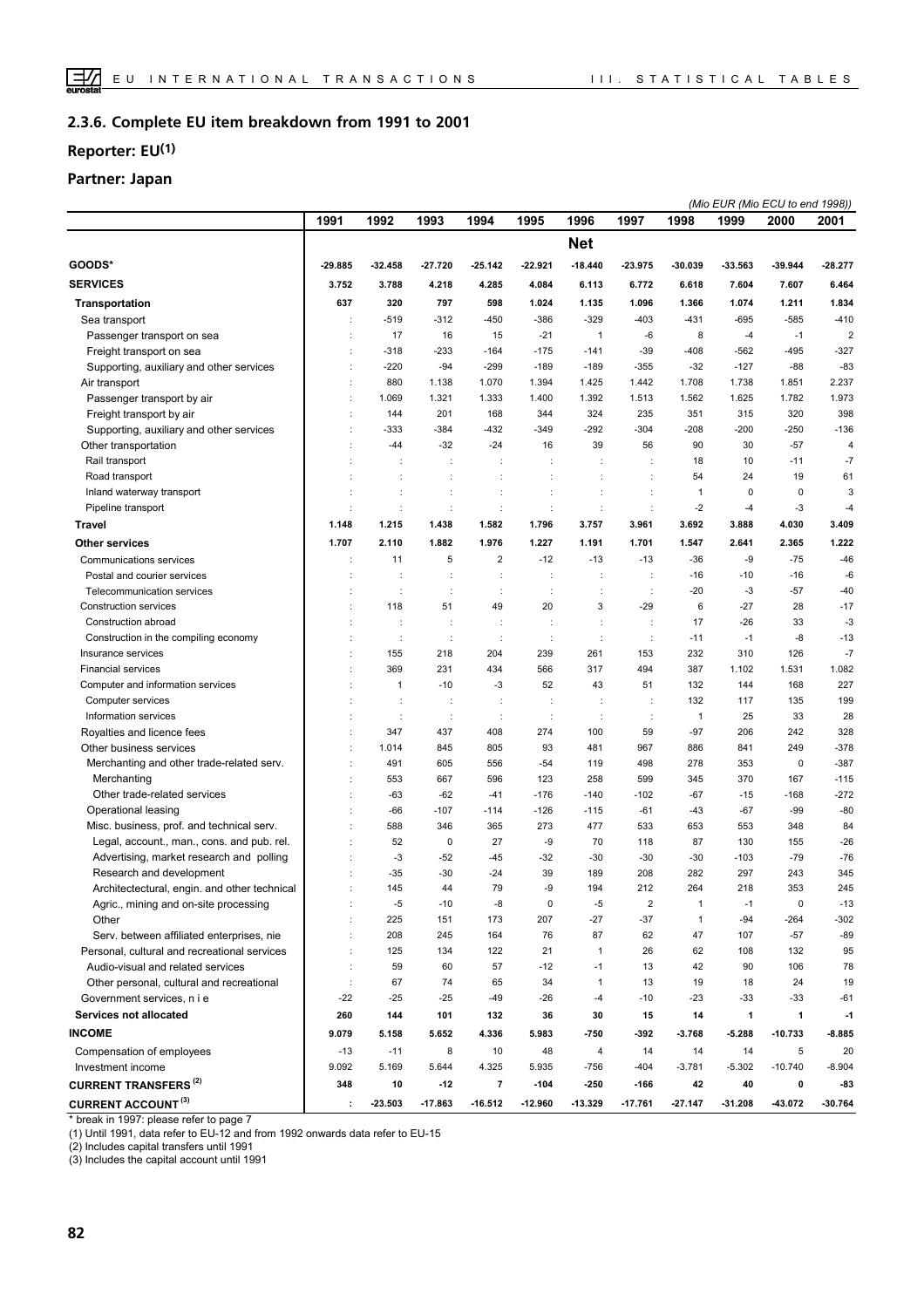# **IV** METHODOLOGICAL FRAMEWORK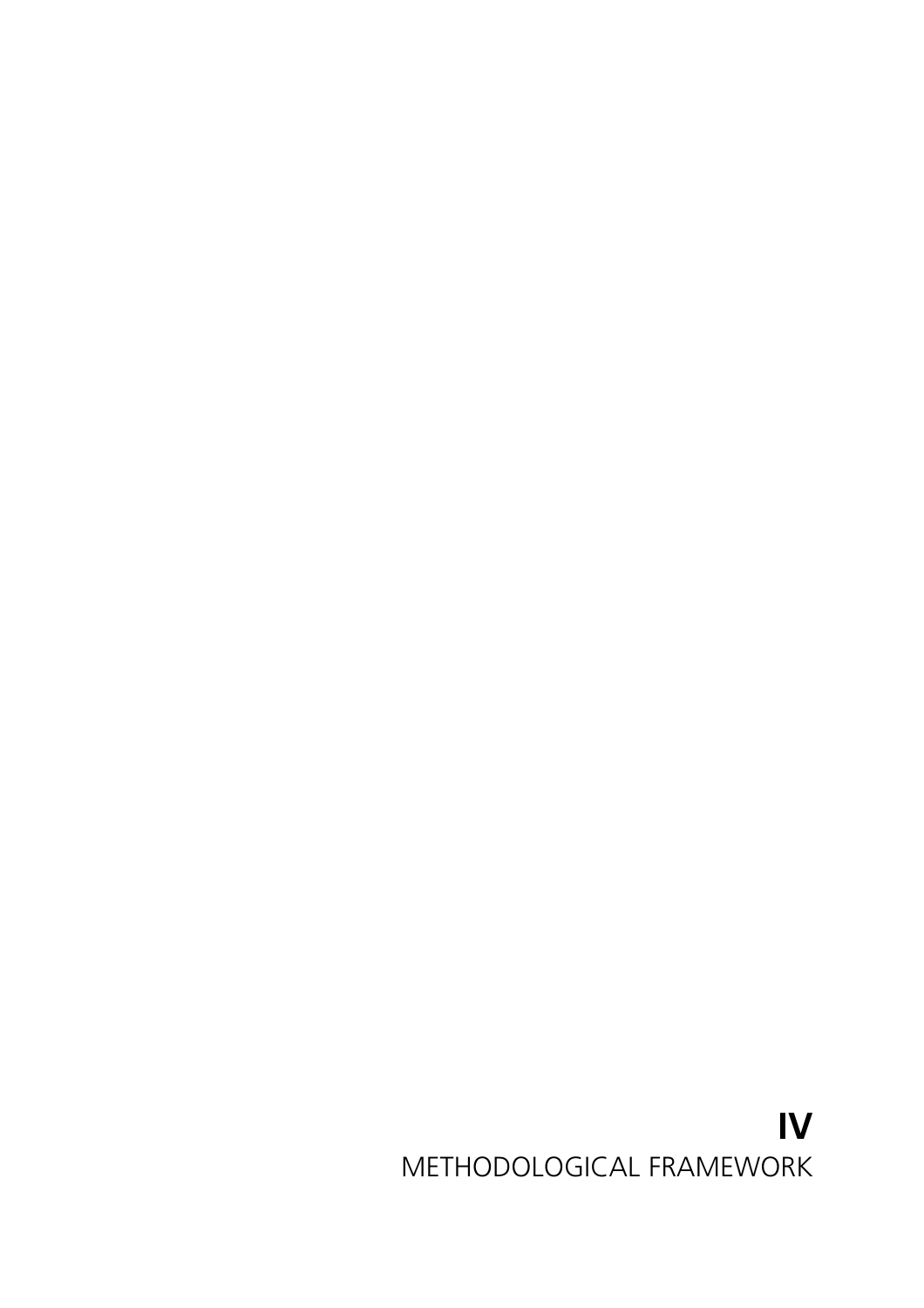# **For the attention of the reader**

The idea of this chapter is to provide a simplified explanation that helps the reader to understand the practical meaning of current international transactions. It does not pretend to give an exhaustive description of such transactions. For a more detailed information, the reader should refer to the fifth edition of the IMF Balance of Payments Manual.

# **What are current international transactions?**

From a country's point of view, a **current international transaction**, designated an export, takes place when a resident sells a real resource (goods, services and income) beyond the border and receives foreign currency as a counterpart. The opposite situation - an import - in which an input of real resource and an output of national currency occur in the country, reflects a current international transaction too.

Actually, current international transactions cover different kinds of economic flows. They comprise **international exchanges** and **current transfers**:

- **International exchanges** are the international economic flows implying a financial counterpart. All exports and imports of goods (involving changes in ownership), and of services, are international exchanges. Moreover, these also consist of international provision of labour, as it is the case of seasonal or other short-term workers (less than one year) and border workers who have centres of economic interest in their own economies; and of international remuneration on financial assets and liabilities, such as the payment of interests on money borrowed abroad and of dividends to non-resident shareholders for example.
- **Transfers** are unilateral economic flows that involve changes in ownership of goods and/or financial assets. They often refer to items that are given away rather than exchanged. There are capital transfers and current transfers; the latter only are regarded as current transactions. As an illustration, an international current transfer occurs when the government or a humanitarian organisation gives money, food or medical supplies to another country. The contributions of Member States to the budget of the European Union Institutions are considered as current transfers as well.

# **What is the conceptual framework of international transactions?**

A country's current international transactions comprise all the transactions between its residents and non-residents. They are recorded in the **balance of payments' current account**.

The **balance of payments** consists of two major accounts: the **current account** takes care of real resources whereas the **capital and financial account** involves financial items.

The processing of these transactions follows the rules put forward in the **fifth edition of the International Monetary Fund Balance of Payments Manual** (BPM5).

This publication covers only current international transactions, i.e., the current account part of the balance of payments.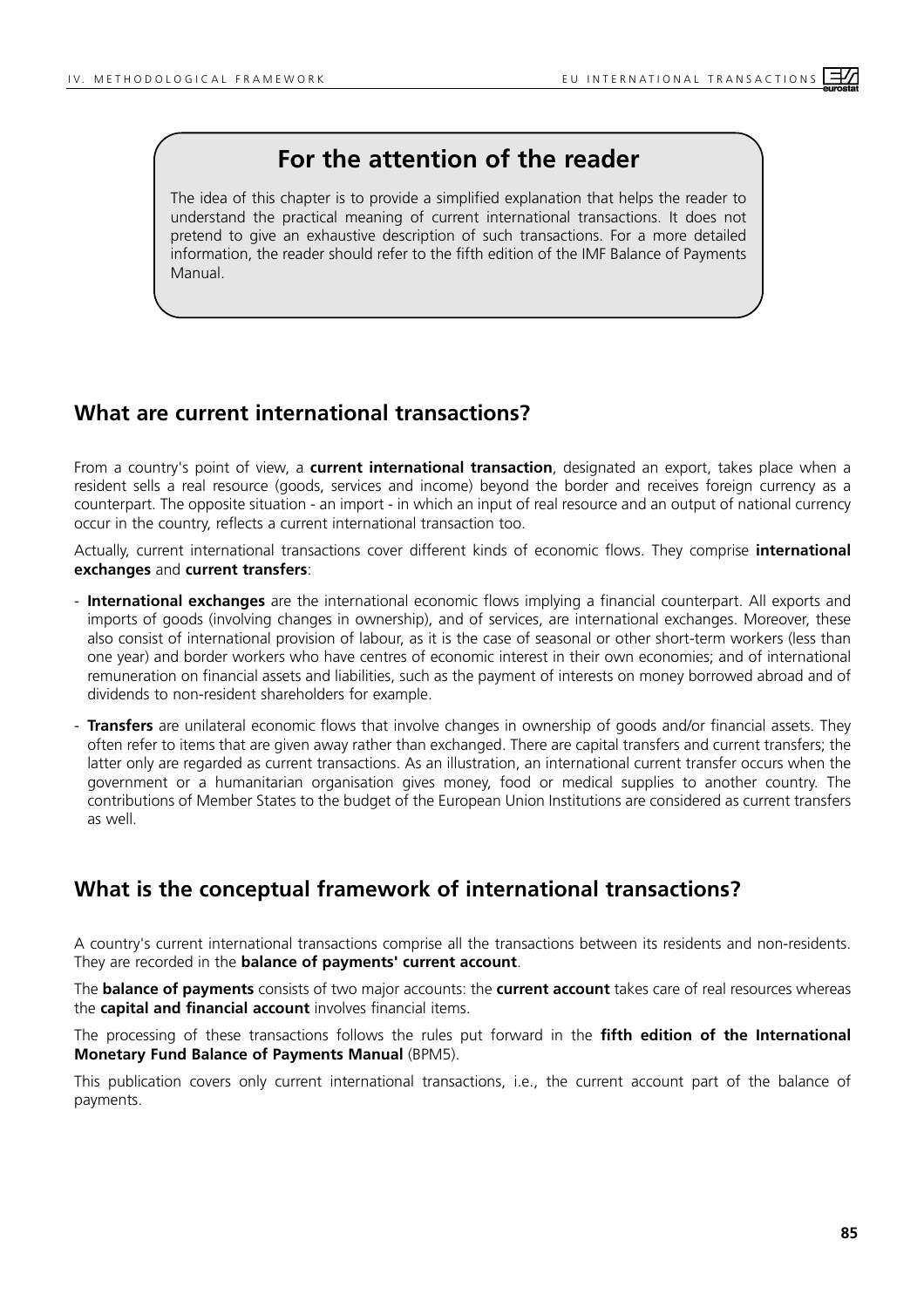## **How do countries deal with current international transactions?**

International transactions implicate a big variety of real resources. In order to describe all kinds of transactions, the current account is subdivided into a number of accounts. The broadest categorisation differentiates **goods**, **services**, **income** and **current transfers**. These four accounts are broken down into very detailed sub-items such as communications services which are in turn subdivided into telecommunications services and postal and courier services.

Current transactions are, in principle, recorded in **gross** flows. Each item should display a **credit** and a **debit** value in order to show exports and imports for this item. Due to problems of identifying gross flows for certain items some transactions are recorded **net**, that is as the difference between a credit and a debit. These offsetting mechanisms have the effect of underestimating credit and debit flows. Whenever they occur, these problems will be mentioned in the definitions below.

## **Why are the balance of payments of all the countries in the world not fully compatible or comparable?**

#### **Problems of consistency, asymmetries**

Although in theory, all balance of payments accounts are drawn up in accordance with an internationally accepted methodology, the balance of payments of all the countries in the World are not fully compatible or comparable. There are many reasons for this lack of comparability. The following are some examples:

- Not all countries have the same resources for recording and analysing information and because of the special<br>
factures of data cellection they are constituent lined to depent from the magnesium ded standards (in the seco features of data collection they are sometimes obliged to depart from the recommended standards (in the case of insurance, for example).
- Not all countries agree on the treatment of certain long term activities (e.g. construction services).
- The increasing speed of world-wide economic integration and proliferation of transactions between related companies makes it difficult to allocate flows between services and direct investment.

The statistical problems mentioned above generate statistical discrepancies between countries' current account balances. These discrepancies are called asymmetries. More specifically:

*Bilateral Asymmetry*: The balance declared by one compiling economy in relation to another does not correspond to the balance declared by its partner. The sum of these balances, called bilateral asymmetry should in theory be nil. However, misallocation of transactions creates an asymmetry at detailed item level that can be offset at an aggregated level. In the same way, a poor geographical breakdown creates a bilateral asymmetry which may be offset at an aggregated level of geographical breakdown.

*Asymmetry in terms of geographical aggregation*: the world total of current account credits does not tally with the world total of debits, whereas in theory they should be equal. The difference between current account credits and debits is termed *world-wide asymmetry* (or discordance) of current account payments.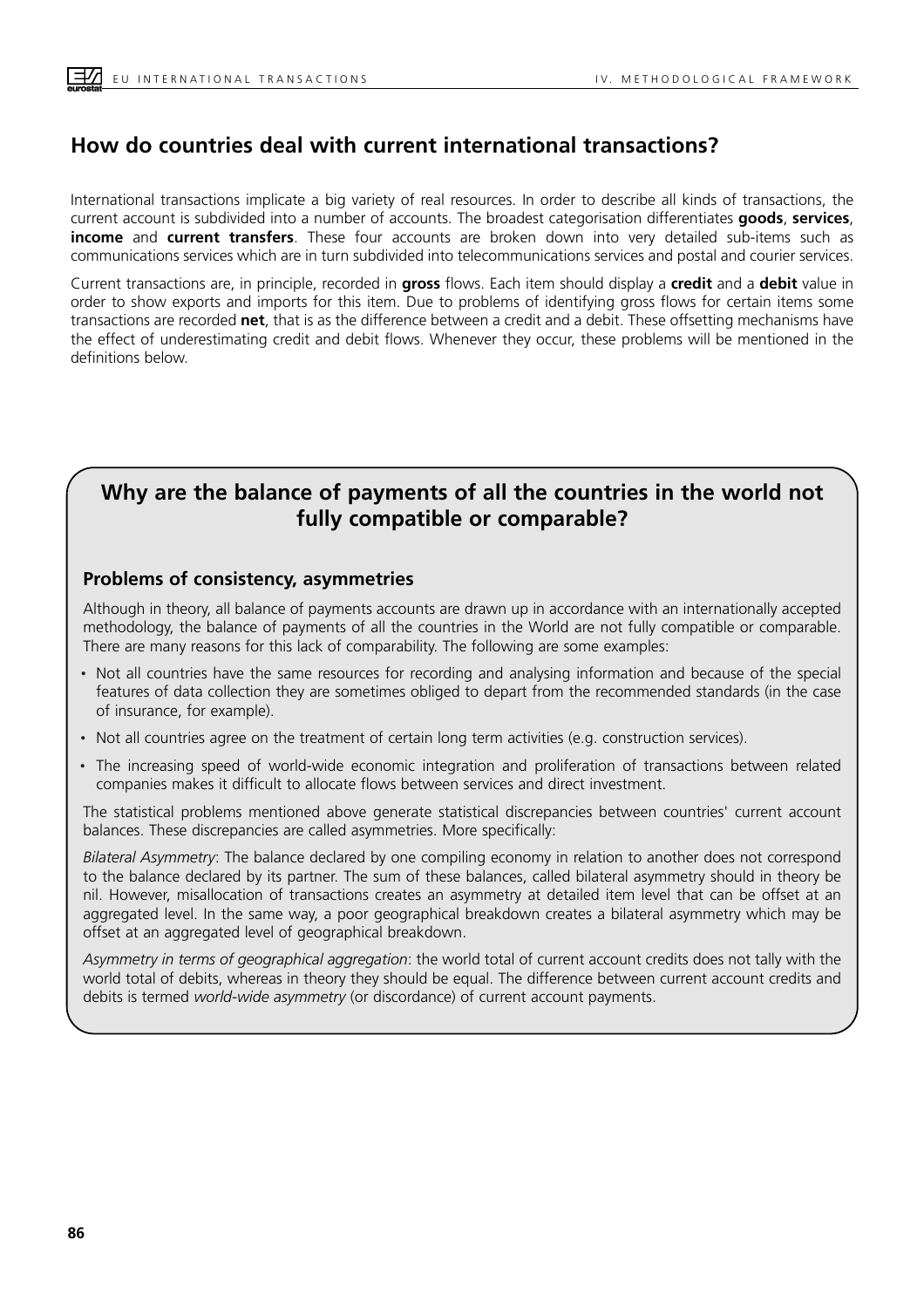## **The current account and its subdivisions**

## ➤ **Goods**

This is generally the biggest category of the current account. **Goods** cover **general merchandise**, **non monetary gold** and since the implementation of the BPM5, **goods for processing**, **repairs on goods** and **goods procured in ports by carriers**. The most important component, **general merchandise**, includes all movable goods whose ownership is transferred from a resident to a non-resident and vice-versa.

## ➤ **Services**

Trade in **services** is the second major category of the current account. If the main part of these transactions is made in a commercial purpose, the services account also allows non-commercial transactions under the item *government services n.i.e*.

Considering its intangible nature, international trade in services is much more difficult to record than trade in merchandise. In certain cases for example, practical difficulties for identifying gross flows may occur as many services can be paid for by means of an international offsetting mechanism. Furthermore, certain transactions between related companies are also settled by an offsetting mechanism. In both cases the identified payment corresponds to the net result of a number of transactions that are difficult to pinpoint. Such problems could involve underestimation of the flows of services.

Transactions in services are many and varied. They include amongst others: the shipping of Italian shoes by a Greek vessel; the construction of a shelter in Switzerland by a German company; the subscription to a British newspaper by a Spanish student; the purchases of souvenirs by a Japanese tourist in France; the profit on the sale of Dutch cheese in Portugal by a Belgian merchant; the payments of annual fees by a German franchisee to its American franchisor.

The item **services** is subdivided in three components: **transportation**, **travel** and **other services**.

#### $\triangleright$  Transportation

This item covers all transportation (sea, air and other - including land, international waterway, space and pipelines) services that are performed by residents of one economy for those of another and that involve the carriage of passengers - registered in balance of payments under **passenger services**; the movement of goods - under **freight services**; and rentals (charters) of carriers with crew, and related supporting and auxiliary services - under **supporting, auxiliary and other transport services**.

#### ➢ Travel

Item **travel** covers primarily the goods and services acquired from an economy by travellers during visits of less than one year in that economy. The goods and services are purchased by, or on behalf of, the traveller or provided, without a quid pro quo, for the traveller to use or give away. Excluded is the international carriage of travellers, which is covered in passenger services under transportation.

#### ➢ Other services

Since services have become increasingly important in international transactions, a greater detail in the breakdown is now required. The item *other services*, which is largely broken down, can not be regarded as a mere residual item as it embraces a wide range of various transactions.

**Other services** reports transactions in **communications services**, **construction services**, **insurance services**, **financial services**, **computer and information services**, **royalties and licence fees**, **other business services**, **personal, cultural and recreational services** and **government services**.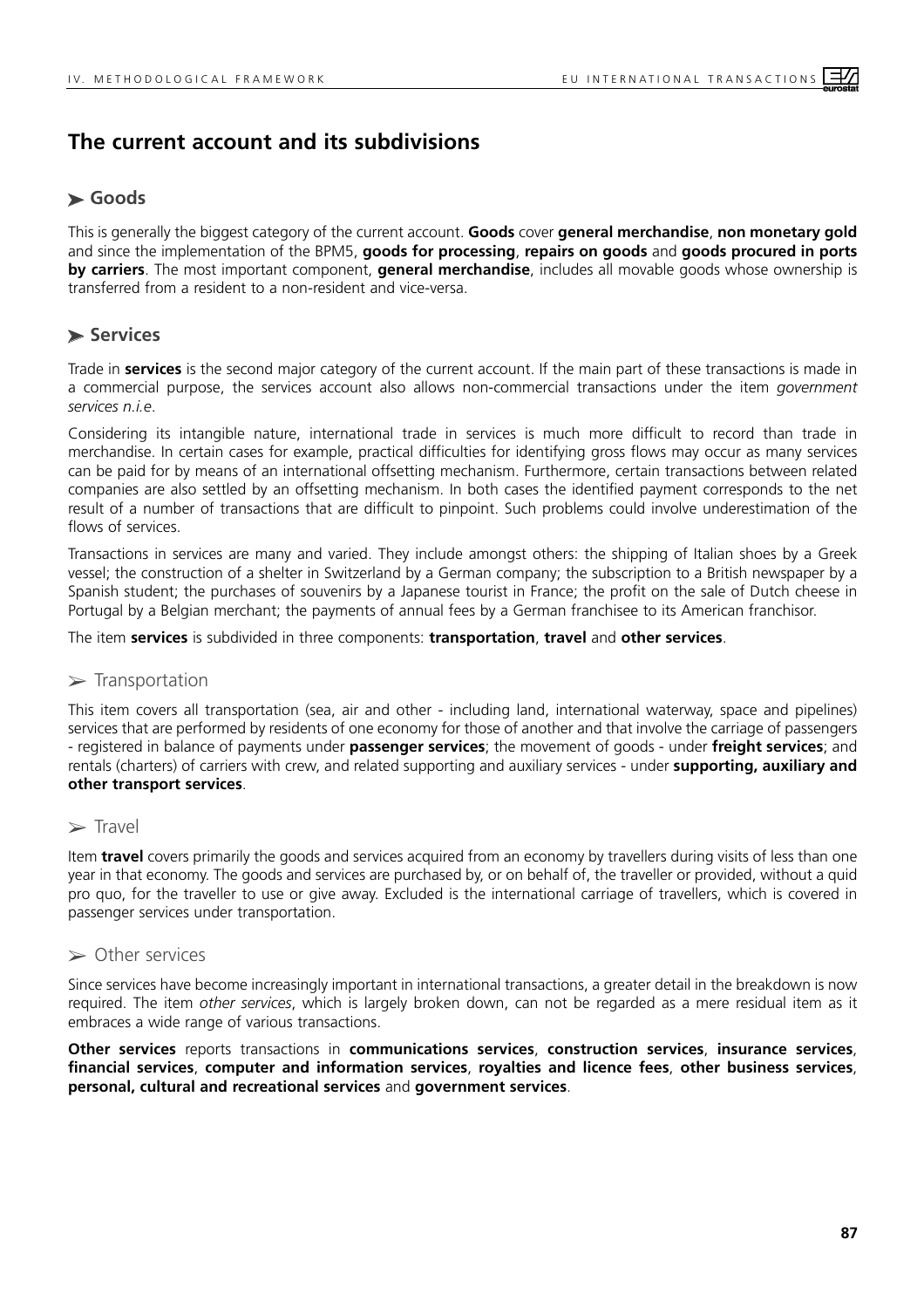- Communications services cover two main categories of international communications transactions between ✓ residents and non-residents: telecommunications services and postal and courier services. *Telecommunications* encompass the transmission of sound, images, or other information by telephone, telex, telegram, cable, broadcasting, satellite, electronic mail, facsimile services etc. and include business network services, teleconferencing, and support services. *Postal and courier services* encompass the pick-up, transport and delivery of letters, newspapers, periodicals, brochures, other printed matter, parcels, and packages by national postal administrations and other operators. Also included are post office counter and mailbox rental services.
- Construction services cover work performed on construction projects and installations by employees of an ✓ enterprise in locations outside the economic territory of the enterprise. The work is generally performed for a short time period (less than one year but this rule is to be applied flexibly). Goods imported by the enterprise for use in the projects, and expenditures for local supplies, etc. are included in the value of these services rather than under goods.
- Insurance services cover the provision of various types of insurance to non-residents by resident insurance ✓ enterprises, and vice versa. Such services cover freight insurance, other types of direct insurance (i.e. life - including pension and annuity services, other casualty or accident, health, general liability, fire, marine, aviation, etc. insurance); also included in insurance services are agent commissions related to insurance transactions. International insurance services are estimated or valued by service charges included in total premiums earned rather than by total premiums. Gross premiums and gross claims are recorded as memorandum items.
- Financial services cover financial intermediary and auxiliary services (except those of insurance enterprises and ✓ pension funds) conducted between residents and non-residents. Included are intermediary service fees, such as those associated with letters of credit, bankers' acceptances, lines of credit, financial leasing, and foreign exchange transactions. Also included are commissions and other fees related to transactions in securities - brokerage, placement of issues, underwritings, redemptions, and arrangements of swaps, and options, and other hedging instruments; commissions of commodity futures traders; and services related to asset management, financial market operational and regulatory services, security custody services, etc. Service charges on purchases of International Monetary Fund resources are also included. Financial intermediation services indirectly measured are excluded.
- Computer and information services cover computer data and news-related service transactions between residents ✓ and non-residents. *Computer services* cover hardware and software consultancy and implementation: provision of advice and assistance on matters related to the management of computer resources; analysis, design and programming of systems ready to use, and technical consultancy related to software; development, production, supply and documentation of customised software including operating systems made on order for specific users; maintenance and other support services such as training. Excluded are packaged (non-customised) software and non-specific computer training courses which are treated in the same way as *other educational services*. *Information services* include database services: database conception, data storage, and data dissemination on-line and on magnetic media; news agency services including provision of news, photographs, and feature articles to the media; and direct, non-bulk subscriptions to newspapers and periodicals.
- Royalties and licence fees cover the exchange of payments and receipts between residents and non-residents for ✓ the authorised use of intangible, non-produced, non-financial assets and proprietary rights (such as patents, copyrights, trademarks, industrial processes, franchises, etc.) and with the use, through licensing agreements, of produced originals or prototypes (such as manuscripts and films).
- ✓ Other business services cover various categories, other than those previously defined. The grouping of these services is not indicative of their relative importance. The three following categories are identified:
	- Merchanting and other trade-related services cover commissions on goods and services transactions between (i) resident merchants, commodity brokers, dealers, and commission agents and (ii) non-residents. ·

Merchanting is defined as the purchase of a good by a resident from a non-resident and the subsequent resale of the good to another non-resident; during the process, the good does not enter or leave the compiling economy. The difference between the value of goods when acquired and the value when sold is recorded as the value of merchanting services provided.

Other trade-related services include transactions in ships, aircraft, and auction sales. Franchising fees, brokerage in financial services and transport-related fees are excluded.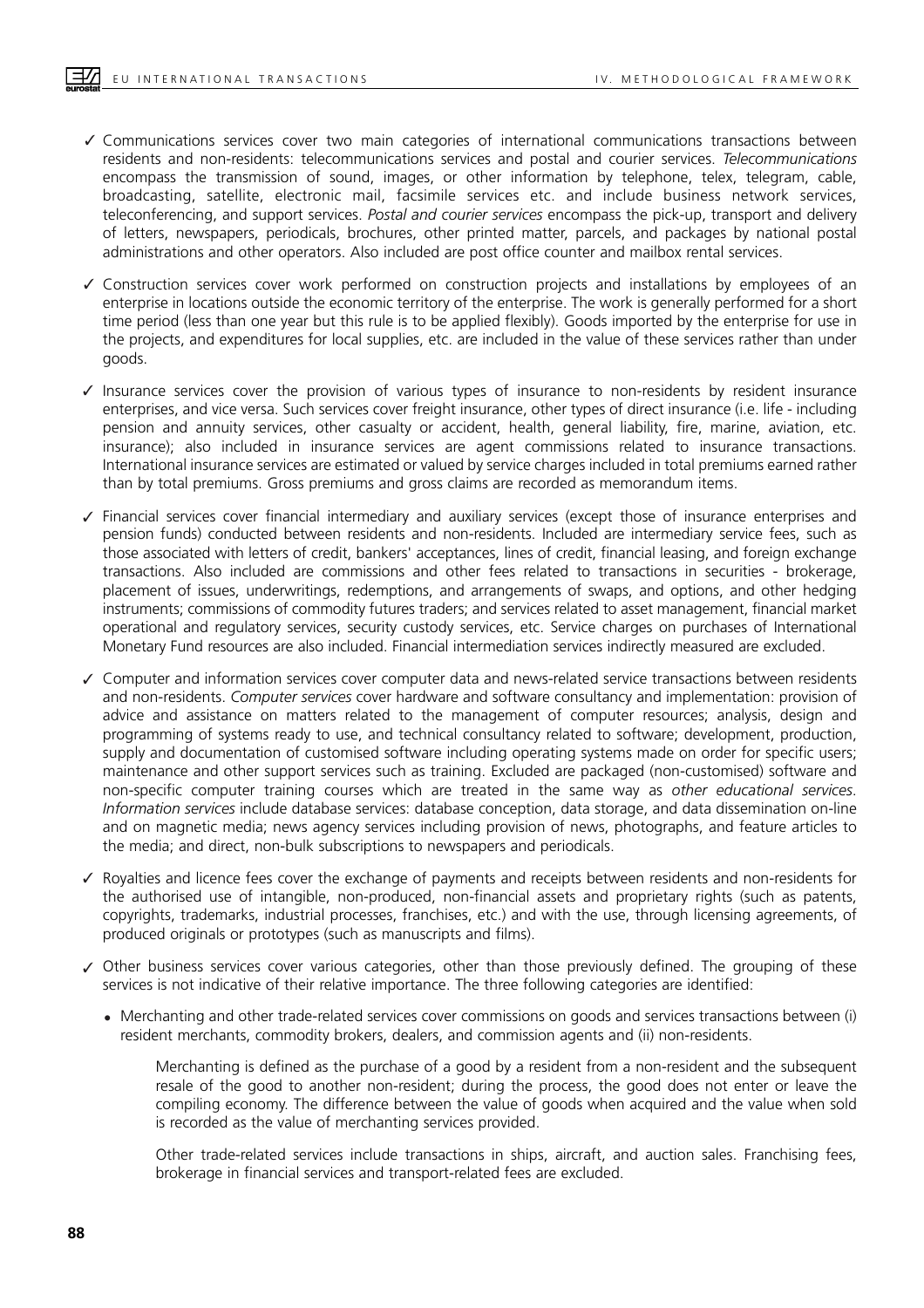- Operational leasing services (rental) without operators cover resident/non-resident leasing and charters of ships, aircraft, and transportation equipment such as railway cars containers, rigs, etc. without crew. Financial leasing, leasing of telecommunications lines and leasing of land, buildings and other real estate, and car rentals to foreign travellers are excluded. ·
- Miscellaneous business professional and technical services are subdivided into: ·

Legal, accounting, management consulting, and public relations services which cover the provision (by/for residents for/by non-residents) of legal advice, representation, and documentation; auditing, bookkeeping, and tax consultant services; and management consulting related to the provision of advice, guidance, or operational assistance to business.

Advertising, market research and public opinion polling services transacted between residents and nonresidents cover the design, creation, and marketing of advertisements by advertising agencies; media placement, including the purchase and sale of advertising space; exhibition services provided by trade fairs; the promotion of products abroad; market research; and public opinion polling abroad on various issues.

Research and development services cover those services that are transacted between residents and nonresidents and associated with basic research, applied research, and experimental development of new products and processes. In principle, such activities in the sciences, social sciences, and humanities are covered; included is the development of operating systems that represent technological advances. Market research, technical studies, and consultancy work are excluded.

Architectural, engineering and other technical services cover resident/non-resident transactions related to architectural design of urban and other development projects; planning and project design and supervision of dams, bridges, airports, turnkey projects, etc.; surveying, cartography, product testing and certification, and technical inspection services.

Agricultural, mining and on-site processing services cover services incidental to agriculture, hunting, trapping, forestry and logging, and fishing; services rendered at oil and gas fields; waste treatment and depollution services; sanitation and other on-site processing.

Other miscellaneous business, professional and technical services cover placement of personnel, security and investigation services, translation and interpretation, photographic services, building cleaning, etc.

Services between affiliated enterprises, n.i.e. is a residual category. It covers payments by affiliates to their parent companies for general management costs (for planning, organising and controlling) and reimbursements of expenses settled directly by parent companies, funds transferred by parent companies to affiliates for covering overhead expenses, and any other services between affiliated enterprises that cannot be broken into individual service categories.

- Personal, cultural and recreational services involving transactions between residents and non-residents are ✓ subdivided into two categories:
	- Audiovisual and related services comprise services and associated fees related to the production of motion pictures, radio and television programs, and musical recordings. ·
	- Other personal, cultural and recreational services comprise services such as those associated with museums, libraries, archives, and other cultural, sporting, and recreational activities. Also included are fees for services, including provision of correspondence courses, rendered abroad by teachers or doctors. All expenditures by travellers on education and health are excluded. ·
- Government services, n.i.e. is a residual category covering government service transactions (including those of ✓ international organisations) not contained in previous classifications. Included are all transactions by embassies, consulates, military units, and defence agencies with residents of economies in which the embassies, etc. are located and all transactions with other economies.

Transactions in this category comprise those for goods and services (such as office supplies, furnishings, utilities, official vehicles and operation and maintenance, and official entertainment) and personal expenditures incurred by diplomats and consular staff and their dependants in the economies in which they are located. Also included in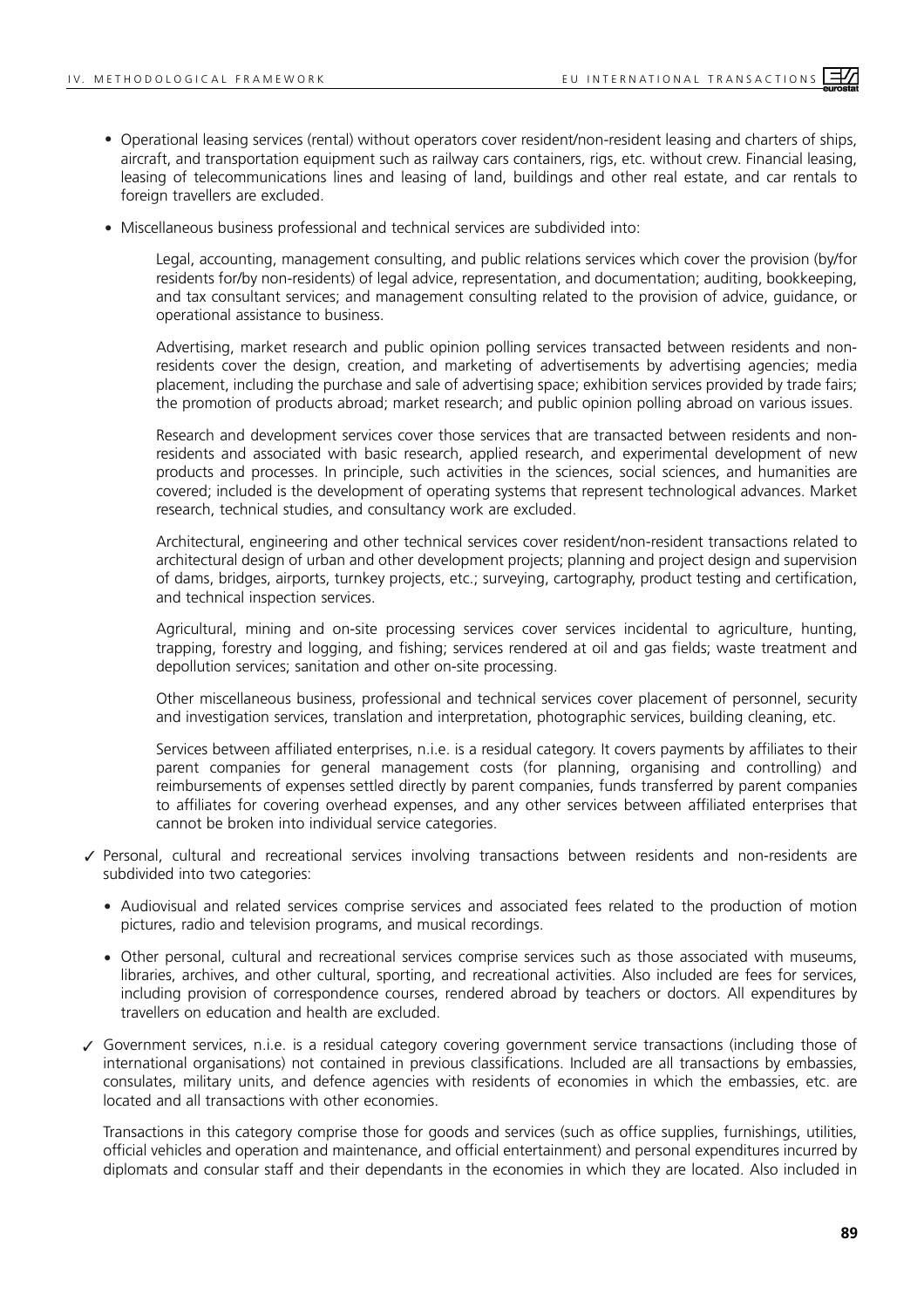this category are transactions, by other official entities (such as aid missions and government tourist, information, and promotion offices) located in economies abroad. Included, as well, are transactions that are associated with general administrative expenditures, etc. and not classified elsewhere. In addition, transactions associated with aid services that are provided by non-military agencies, do not give rise to any payments, and have offsets in transfers are included in this category. Last, transactions associated with the provision of joint military arrangements and peacekeeping forces, such as those of the United Nations, are included in *government services, n.i.e.*.

#### ➤ **Income**

**Income** contains two main items:

**Compensation of employees** records wages, salaries and other benefits, in cash or in kind, earned by individuals for work performed for economic units whose place of residence is different from their own (border workers, seasonal workers, employees of international organisations, etc.).

**Investment income** covers income which a resident entity derives from the ownership of external financial assets (credit) and income non-residents derive from their financial assets invested in the compiling economy (debit). This includes interest and dividends on direct, portfolio and other investments.

### ➤ **Current transfers**

**Current transfers** form a group separate from **goods**, **services** and **income** because they are generally conceived as showing distinctive characteristics. However, the distinction between real resources and transfers is sometimes rather arbitrary. For example, receipts by an economy from certain individuals working abroad are classified either as current transfers or as compensation of employees, depending on how long the individuals have stayed in the countries where they are working. The BPM5 sets a number of criteria that enable to establish whether a flow is a current transfer or not.

Current transfers are all transfers that are not transfers of capital. Therefore, they consist of all transfers that do not involve:

- transfers of ownership of fixed assets,
- transfers of funds linked to, or conditioned upon, acquisition or disposal of fixed assets,
- forgiveness of liabilities by creditors when no counterpart is received in return.

Current and capital transfers may also be distinguished from their effects: current transfers directly affect the level of disposable income and should affect the consumption of goods and services whereas capital transfers should result in changes in the stocks of assets of one or both parties to the transaction.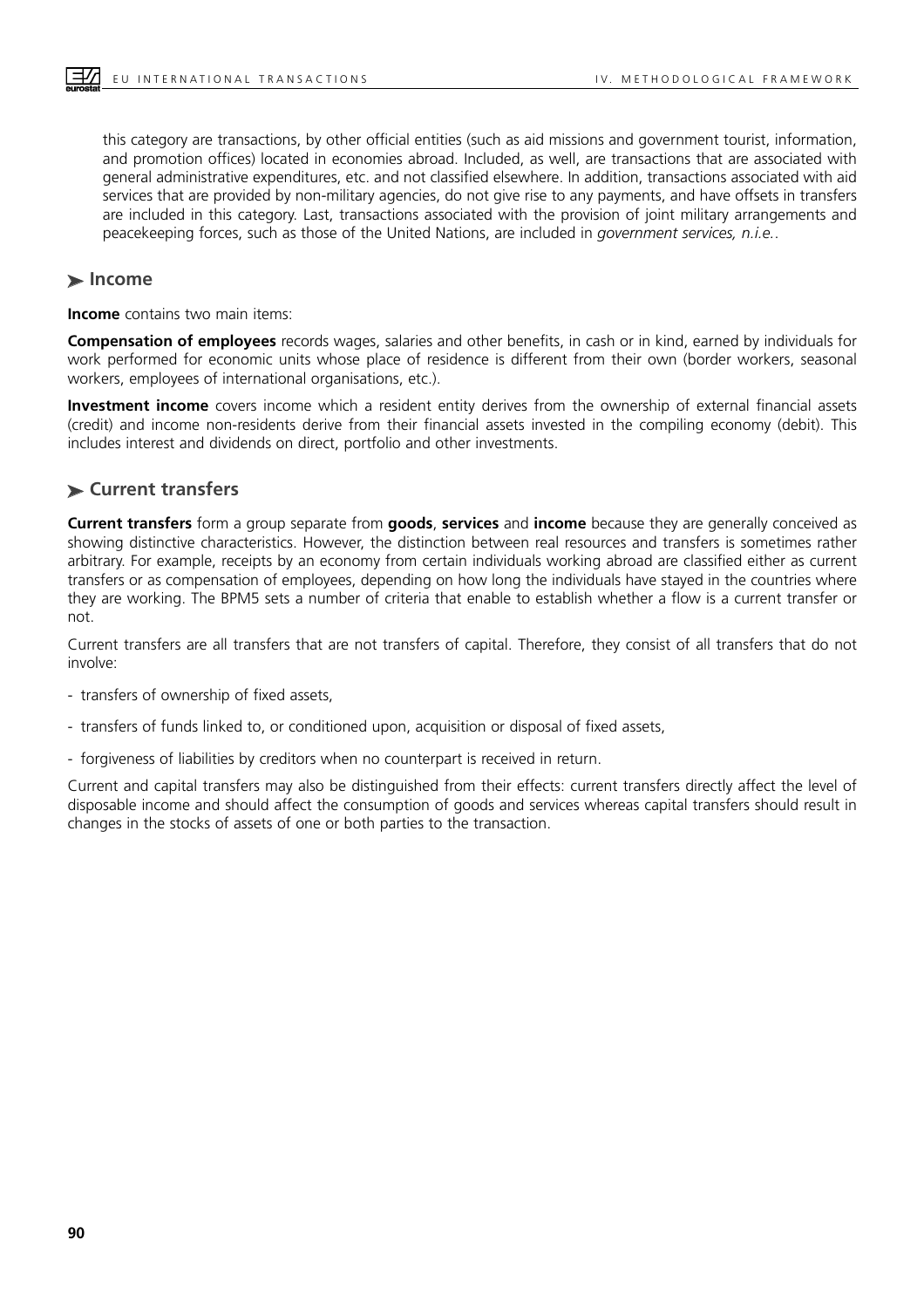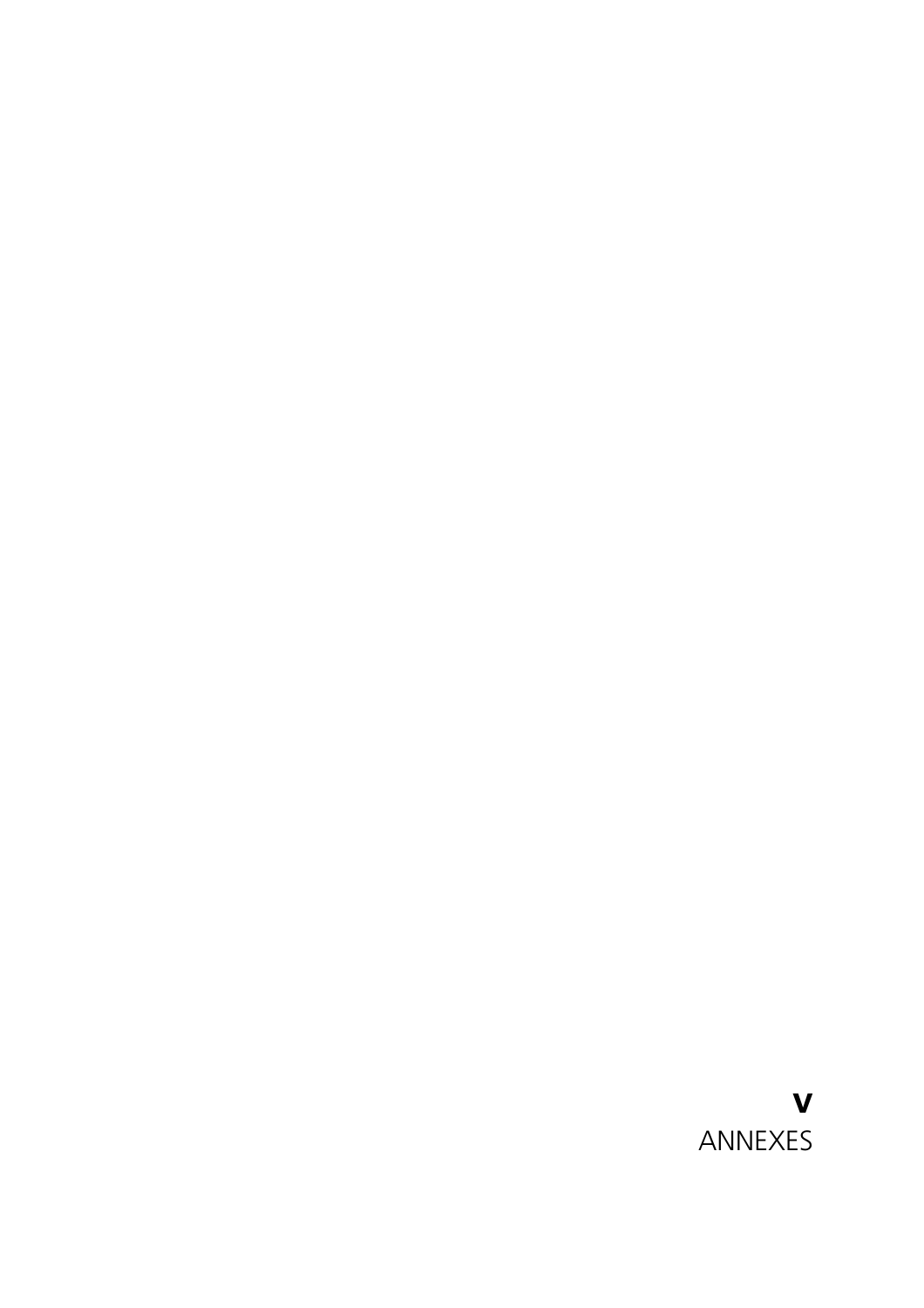# EXCHANGE RATES

#### **Flows- average yearly exchange rate**

|                      |             | 1991         | 1992         | 1993         | 1994         | 1995              | 1996         | 1997         | 1998     | 1999     | 2000         | 2001         |
|----------------------|-------------|--------------|--------------|--------------|--------------|-------------------|--------------|--------------|----------|----------|--------------|--------------|
|                      |             |              |              |              |              |                   |              |              |          |          |              |              |
| European Union       | EUR (ECU    |              |              |              |              |                   |              |              |          |          |              |              |
|                      | up to 1998) | $\mathbf{1}$ | $\mathbf{1}$ | $\mathbf{1}$ | $\mathbf{1}$ | $\mathbf{1}$      | $\mathbf{1}$ | $\mathbf{1}$ | 1        | 1        | $\mathbf{1}$ | $\mathbf{1}$ |
| Belgium Luxembourg   | <b>BEF</b>  | 42.223       | 41.593       | 40.471       | 39.657       | 38.552            | 39.299       | 40.533       | 40.621   | 40.340   | 40.340       | 40.340       |
| Denmark              | <b>DKK</b>  | 7.909        | 7.809        | 7.594        | 7.543        | 7.328             | 7.359        | 7.484        | 7.499    | 7.436    | 7.454        | 7.452        |
| Germany              | <b>DEM</b>  | 2.051        | 2.020        | 1.936        | 1.925        | 1.874             | 1.910        | 1.964        | 1.969    | 1.956    | 1.956        | 1.956        |
| Greece               | <b>GRD</b>  | 225.216      | 247.026      | 268.568      | 288.026      | 302.989           | 305.546      | 309.355      | 330.731  | 325.763  | 336.630      | 340.750      |
| Spain                | <b>ESP</b>  | 128.469      | 132.526      | 149.124      | 158.918      | 163.000           | 160.748      | 165.887      | 167.184  | 166.386  | 166.386      | 166.386      |
| France               | <b>FRF</b>  | 6.973        | 6.848        | 6.634        | 6.583        | 6.525             | 6.493        | 6.613        | 6.601    | 6.560    | 6.560        | 6.560        |
| Ireland              | <b>IEP</b>  | 0.768        | 0.761        | 0.800        | 0.794        | 0.816             | 0.793        | 0.748        | 0.786    | 0.788    | 0.788        | 0.788        |
| Italy                | <b>ITL</b>  | 1533.240     | 1595.520     | 1841.230     |              | 1915.060 2130.140 | 1958.960     | 1929.300     | 1943.650 | 1936.270 | 1936.270     | 1936.270     |
| Netherlands          | <b>NLG</b>  | 2.311        | 2.275        | 2.175        | 2.158        | 2.099             | 2.140        | 2.211        | 2.220    | 2.204    | 2.204        | 2.204        |
| Austria              | <b>ATS</b>  | 14.431       | 14.217       | 13.624       | 13.540       | 13.182            | 13.435       | 13.824       | 13.855   | 13.760   | 13.760       | 13.760       |
| Portugal             | PTE         | 178.614      | 174.714      | 188.370      | 196.896      | 196.105           | 195.761      | 198.589      | 201.695  | 200.482  | 200.482      | 200.482      |
| Finland              | <b>FIM</b>  | 5.002        | 5.807        | 6.696        | 6.191        | 5.709             | 5.828        | 5.881        | 5.983    | 5.946    | 5.946        | 5.946        |
| Sweden               | <b>SEK</b>  | 7.479        | 7.533        | 9.122        | 9.163        | 9.332             | 8.515        | 8.651        | 8.916    | 8.808    | 8.445        | 9.255        |
| United Kingdom       | <b>GBP</b>  | 0.701        | 0.738        | 0.780        | 0.776        | 0.829             | 0.814        | 0.692        | 0.676    | 0.659    | 0.609        | 0.622        |
|                      |             |              |              |              |              |                   |              |              |          |          |              |              |
| Norway               | <b>NOK</b>  | 8.017        | 8.042        | 8.310        | 8.374        | 8.286             | 8.197        | 8.019        | 8.466    | 8.310    | 8.113        | 8.048        |
| <b>United States</b> | <b>USD</b>  | 1.239        | 1.298        | 1.171        | 1.190        | 1.308             | 1.270        | 1.134        | 1.121    | 1.066    | 0.924        | 0.896        |
| Japan                | <b>JPY</b>  | 166.493      | 164.223      | 130.148      | 121.322      | 123.012           | 138.084      | 137.077      | 146.415  | 121.317  | 99.475       | 108.682      |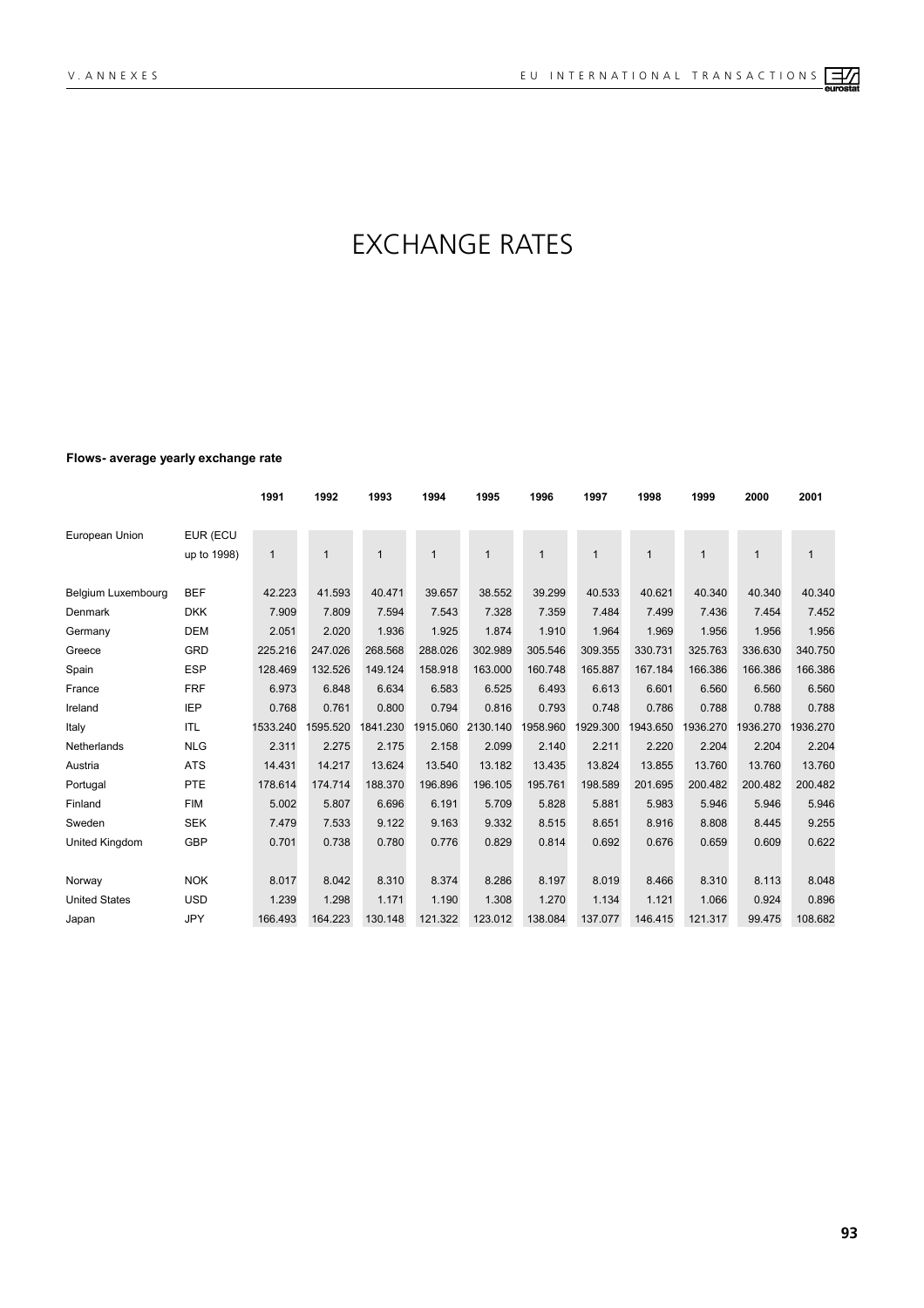# BOP Geographical Zones

## **EUROPE**

#### **European Union - see economic zones**

#### **EFTA - see economic zones**

#### **Other Europe**

| Albania                 | Cyprus         | Moldova, Republic of      | Turkey                          |
|-------------------------|----------------|---------------------------|---------------------------------|
| Andorra                 | Czech Republic | Poland                    | Ukraine                         |
| <b>Belarus</b>          | Gibraltar      | Romania                   | Holy see (Vatican City State)   |
| Bosnia and Herzegovina  | Hungary        | <b>Russian Federation</b> | Yugoslavia, Federal Republic of |
| <b>Bulgaria</b>         | Macedonia      | Slovakia                  | San Marino                      |
| Croatia                 | Malta          | Slovenia                  | <b>Baltic countries</b>         |
| Guernsey                | Isle of Man    | Jersey                    | Faroe Islands                   |
| <b>Baltic countries</b> |                |                           |                                 |
| Estonia                 | Latvia         | Lithuania                 |                                 |

## **AFRICA**

#### **North Africa**

| Algeria<br>Egypt             | Libyan Arab Jamahiriya | Morocco               | Tunisia      |
|------------------------------|------------------------|-----------------------|--------------|
| <b>Other Africa</b>          |                        |                       |              |
| Angola                       | Côte d'Ivoire          | Madagascar            | Seychelles   |
| Benin                        | Diibouti               | Malawi                | Sierra Leone |
| <b>Botswana</b>              | Equatorial Guinea      | Mali                  | Somalia      |
| Brit. Indian Ocean ter.      | Eritrea                | Mauritania            | St Helena    |
| Burkina Faso                 | Ethiopia               | <b>Mauritius</b>      | Sudan        |
| Burundi                      | Gabon                  | Mozambique            | Swaziland    |
| Cameroon                     | Gambia                 | Namibia               | Tanzania     |
| Cape Verde                   | Ghana                  | Niger                 | Togo         |
| Central African Republic     | Guinea                 | Nigeria               | Uganda       |
| Chad                         | Guinea Bissau          | Rep. of South Africa  | Zambia       |
| Comoros                      | Kenya                  | Rwanda                | Zimbabwe     |
| Congo                        | Lesotho                | Sao Tome and Principe |              |
| Democratic Rep. of the Congo | Liberia                | Senegal               |              |

## **AMERICA**

| <b>North America</b>                                                                                                       |                                                                                                   |                                                                                                            |                                                                                                                                    |
|----------------------------------------------------------------------------------------------------------------------------|---------------------------------------------------------------------------------------------------|------------------------------------------------------------------------------------------------------------|------------------------------------------------------------------------------------------------------------------------------------|
| Canada                                                                                                                     | United States of America                                                                          | Greenland                                                                                                  |                                                                                                                                    |
| <b>Central America</b>                                                                                                     |                                                                                                   |                                                                                                            |                                                                                                                                    |
| Antigua and Barbuda<br>Anguilla<br>Netherlands Antilles<br>Aruba<br><b>Barbados</b><br>Bermuda<br><b>Bahamas</b><br>Belize | Costa Rica<br>Cuba<br>Dominica<br>Dominican Republic<br>Grenada<br>Guatemala<br>Honduras<br>Haiti | Jamaica<br>St Kitts and Nevis<br>Cayman Islands<br>St Lucia<br>Montserrat<br>Mexico<br>Nicaragua<br>Panama | El Salvador<br>Turks and Caicos Islands<br>Trinidad and Tobago<br>St Vincent<br>British Virgin Islands<br>Virgin Islands of the US |
| <b>South America</b>                                                                                                       |                                                                                                   |                                                                                                            |                                                                                                                                    |
| Argentina<br><b>Bolivia</b><br><b>Brazil</b><br>Chile                                                                      | Colombia<br>Ecuador<br><b>Falkland Islands</b><br>Guyana                                          | Peru<br>Paraguay<br>Suriname<br>Uruguay                                                                    | Venezuela                                                                                                                          |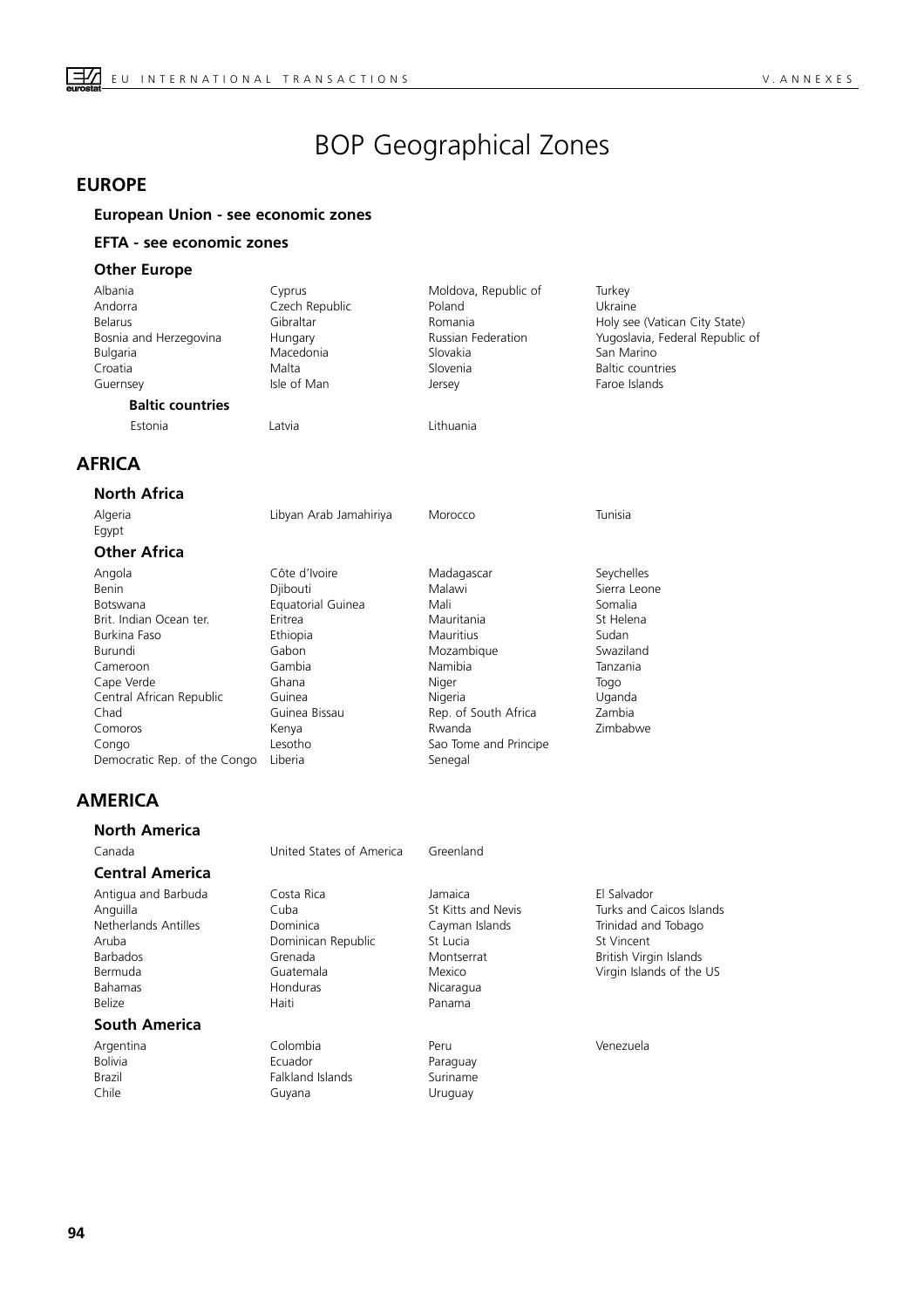# BOP Geographical Zones

## **ASIA**

Indonesia

#### **Near & Middle East**

| Israel     |                                     | Iran                      | Arabian Gulf                    | Other Near & Middle East  |
|------------|-------------------------------------|---------------------------|---------------------------------|---------------------------|
|            | <b>Arabian Gulf</b>                 |                           |                                 |                           |
|            | United Arab Emirates                | Iraq                      | Oman                            | Saudi Arabia              |
|            | <b>Bahrain</b>                      | Kuwait                    | Oatar                           | Yemen                     |
|            | <b>Other Near &amp; Middle East</b> |                           |                                 |                           |
|            | Armenia                             | Georgia                   | Lebanon                         | Syrian Arab Republic      |
|            | Azerbaijan                          | Jordan                    | Palestinian Territory, occupied |                           |
|            | <b>Other Asia</b>                   |                           |                                 |                           |
|            | Afghanistan                         | India                     | Sri Lanka                       | Singapore                 |
| Bangladesh |                                     | Japan                     | Mongolia                        | Thailand                  |
|            | Brunei Darussalam                   | Kyrgyzstan                | Macau                           | Tajikistan                |
| Bhutan     |                                     | Cambodia (Kampuchea)      | <b>Maldives</b>                 | Turkmenistan              |
|            | Myanmar (Burma)                     | North Korea               | Malaysia                        | Taiwan, Province of China |
| China      |                                     | Republic of Korea (South) | Nepal                           | Uzbekistan                |

Hong Kong Kazakhstan Philippines Lao People's Democratic Republic

#### **OCEANIA AND POLAR REGIONS**

| Australia<br>Fiji<br>Kiribati | French Polynesia<br>Micronesia (Federal State of)<br>Marshall Islands | Northern Mariana Islands<br>Nauru<br>New Zealand<br>New Caledonia and dep.<br>Papua New Guinea<br><b>Pitcairn</b> | Palau<br>Solomon Islands<br>Tonga<br>Tuvalu<br>Vanuatu<br>Wallis and Futuna | Samoa (Independent State of)<br>Australian Oceania<br>American Oceania<br>New Zealand Oceania<br>Polar regions |
|-------------------------------|-----------------------------------------------------------------------|-------------------------------------------------------------------------------------------------------------------|-----------------------------------------------------------------------------|----------------------------------------------------------------------------------------------------------------|
|                               | <b>Australian Oceania</b><br>Cocos Island (Keeling)                   | Christmas Island                                                                                                  | Heard & Mc Donald Island                                                    | Norfolk Island                                                                                                 |
|                               | <b>American Oceania</b><br>American Samoa                             | Guam                                                                                                              | US Minor Outlying Islands                                                   |                                                                                                                |
|                               | <b>New Zealand Oceania</b><br>Cook Islands                            | Niue                                                                                                              | Tokelau                                                                     |                                                                                                                |
|                               | Polar regions<br>Antarctica                                           | Bouvet Island                                                                                                     | French Southern Territories                                                 | South Georgia & South Sandwich Isl.                                                                            |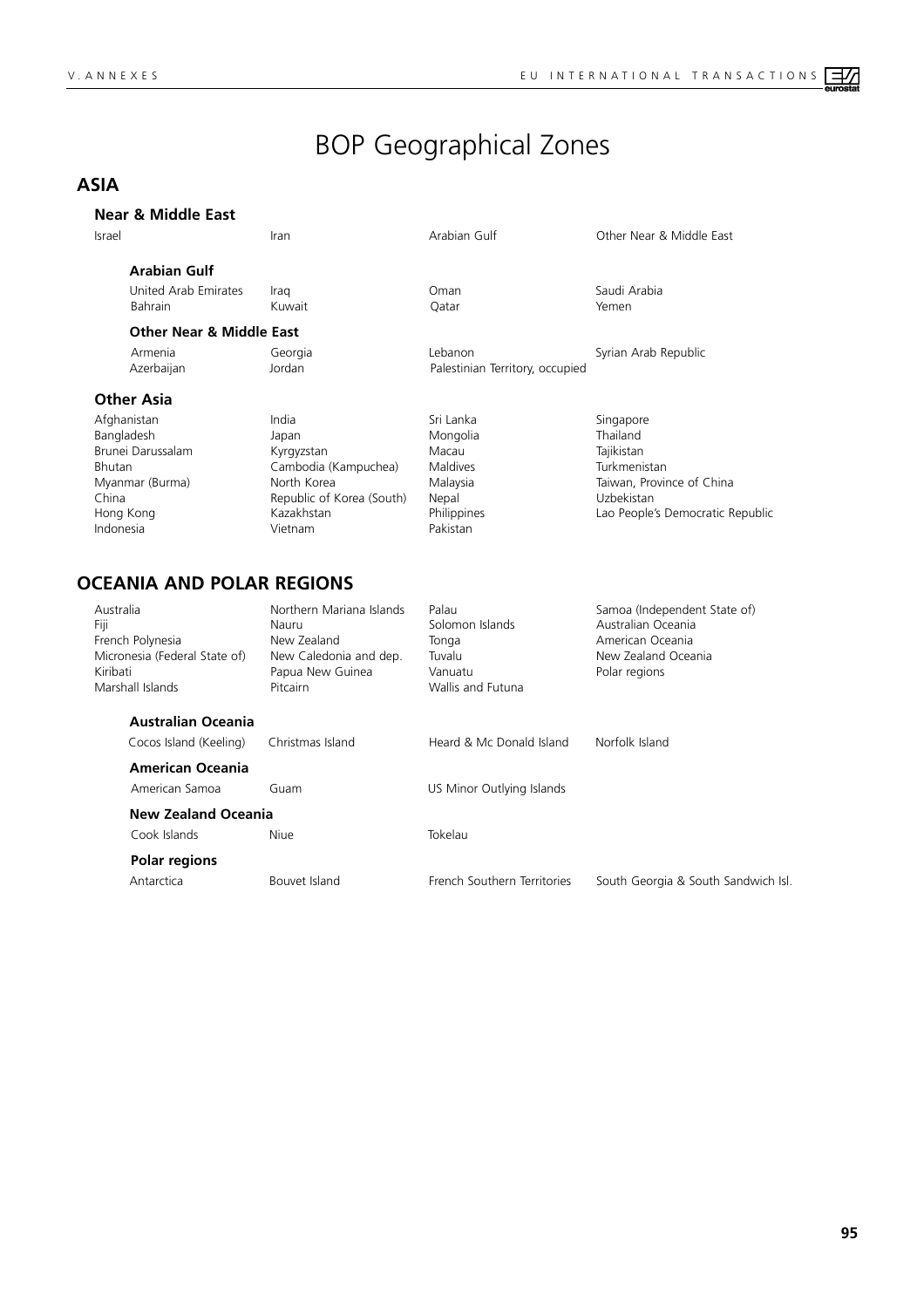## BOP Economic Zones

|  | <b>European Union</b> |
|--|-----------------------|
|  |                       |
|  |                       |

| <b>Belgium</b><br>Denmark<br>Germany<br>Greece<br>Spain                                            | France<br>Ireland<br>Italy<br>Luxembourg<br>Netherlands                           | Austria<br>Portugal<br>Finland<br>Sweden<br>United Kingdom                                   | EU Institutions (excl. ECB)<br>European Central Bank (ECB)                                                                                                              |
|----------------------------------------------------------------------------------------------------|-----------------------------------------------------------------------------------|----------------------------------------------------------------------------------------------|-------------------------------------------------------------------------------------------------------------------------------------------------------------------------|
| Euro-zone                                                                                          |                                                                                   |                                                                                              |                                                                                                                                                                         |
| <b>Belgium</b><br>Germany<br>Greece*<br>Spain                                                      | France<br>Ireland<br>Italy<br>Luxembourg                                          | Netherlands<br>Austria<br>Portugal<br>Finland                                                | European Central Bank (ECB)                                                                                                                                             |
| <b>EFTA (European Free Trade Association)</b>                                                      |                                                                                   |                                                                                              |                                                                                                                                                                         |
| Liechtenstein                                                                                      | Switzerland                                                                       | Iceland                                                                                      | Norway                                                                                                                                                                  |
| <b>EEA (European Economic Area)</b>                                                                |                                                                                   |                                                                                              |                                                                                                                                                                         |
| <b>Belgium</b><br>Denmark<br>Germany<br>Greece<br>Spain                                            | France<br>Ireland<br>Italy<br>Luxembourg<br>Netherlands                           | Austria<br>Portugal<br>Finland<br>Sweden<br>United Kingdom                                   | Liechtenstein<br>Iceland<br>Norway<br>EU Institutions (excl. ECB)<br>European Central Bank (ECB)                                                                        |
| <b>OECD (Organisation for Economic Cooperation &amp; Development)</b>                              |                                                                                   |                                                                                              |                                                                                                                                                                         |
| Austria<br>Australia<br><b>Belgium</b><br>Canada<br>Czech Republic<br>Denmark<br>Finland<br>France | Germany<br>Greece<br>Iceland<br>Ireland<br>Italy<br>Japan<br>Luxembourg<br>Mexico | Netherlands<br>Norway<br>New Zealand<br>Portugal<br>Spain<br>Sweden<br>Switzerland<br>Turkey | United Kingdom<br>United States of America<br>Hungary<br>Poland<br>Republic of Korea (South)<br>Slovakia*<br>EU Institutions (excl. ECB)<br>European Central Bank (ECB) |
| <b>NAFTA (North American Free Trade Association)</b>                                               |                                                                                   |                                                                                              |                                                                                                                                                                         |
| Canada                                                                                             | Mexico                                                                            | United States of America                                                                     |                                                                                                                                                                         |
| NICs1 (the Core Newly Industrializing Countries)                                                   |                                                                                   |                                                                                              |                                                                                                                                                                         |
| Hong Kong                                                                                          | Republic of Korea (South)                                                         | Singapore                                                                                    | Taiwan, Province of China                                                                                                                                               |
| NICs2A (Asian NICs of the second wave of industrialization)                                        |                                                                                   |                                                                                              |                                                                                                                                                                         |
| Malaysia                                                                                           | Philippines                                                                       | Thailand                                                                                     |                                                                                                                                                                         |
| NICs2LA (Latin American NICs of the second wave of industrialization)                              |                                                                                   |                                                                                              |                                                                                                                                                                         |
| Argentina                                                                                          | Brazil                                                                            | Chile                                                                                        | Mexico                                                                                                                                                                  |
| <b>CIS (Commonwealth of Independent States)</b>                                                    |                                                                                   |                                                                                              |                                                                                                                                                                         |
| Armenia<br>Azerbaijan<br><b>Belarus</b>                                                            | Georgia<br>Kyrgyzstan<br>Kazakhstan                                               | Moldova<br>Russian Federation<br>Tajikistan                                                  | Turkmenistan<br>Ukraine<br>Uzbekistan                                                                                                                                   |
| <b>ASEAN (Association of South-East Asian Nations)</b>                                             |                                                                                   |                                                                                              |                                                                                                                                                                         |
| Brunei Darussalam<br>Indonesia<br>Cambodia (Kampuchea)                                             | Malaysia<br>Philippines<br>Lao People's Democratic Republic                       | Singapore<br>Thailand                                                                        | Vietnam<br>Myanmar                                                                                                                                                      |
| <b>OPEC (Organisation of Petroleum Exporting Countries)</b>                                        |                                                                                   |                                                                                              |                                                                                                                                                                         |
| United Arab Emirates<br>Algeria<br>Iran                                                            | Indonesia<br>Iraq<br>Nigeria                                                      | Kuwait<br>Libyan Arab Jamahiriya<br>Venezuela                                                | Qatar<br>Saudi Arabia                                                                                                                                                   |
| MERCOSUR (Mercado commun de los paises del cono sur)                                               |                                                                                   |                                                                                              |                                                                                                                                                                         |
| Argentina                                                                                          | Brazil                                                                            | Paraguay                                                                                     | Uruguay                                                                                                                                                                 |

\* From 2001 onwards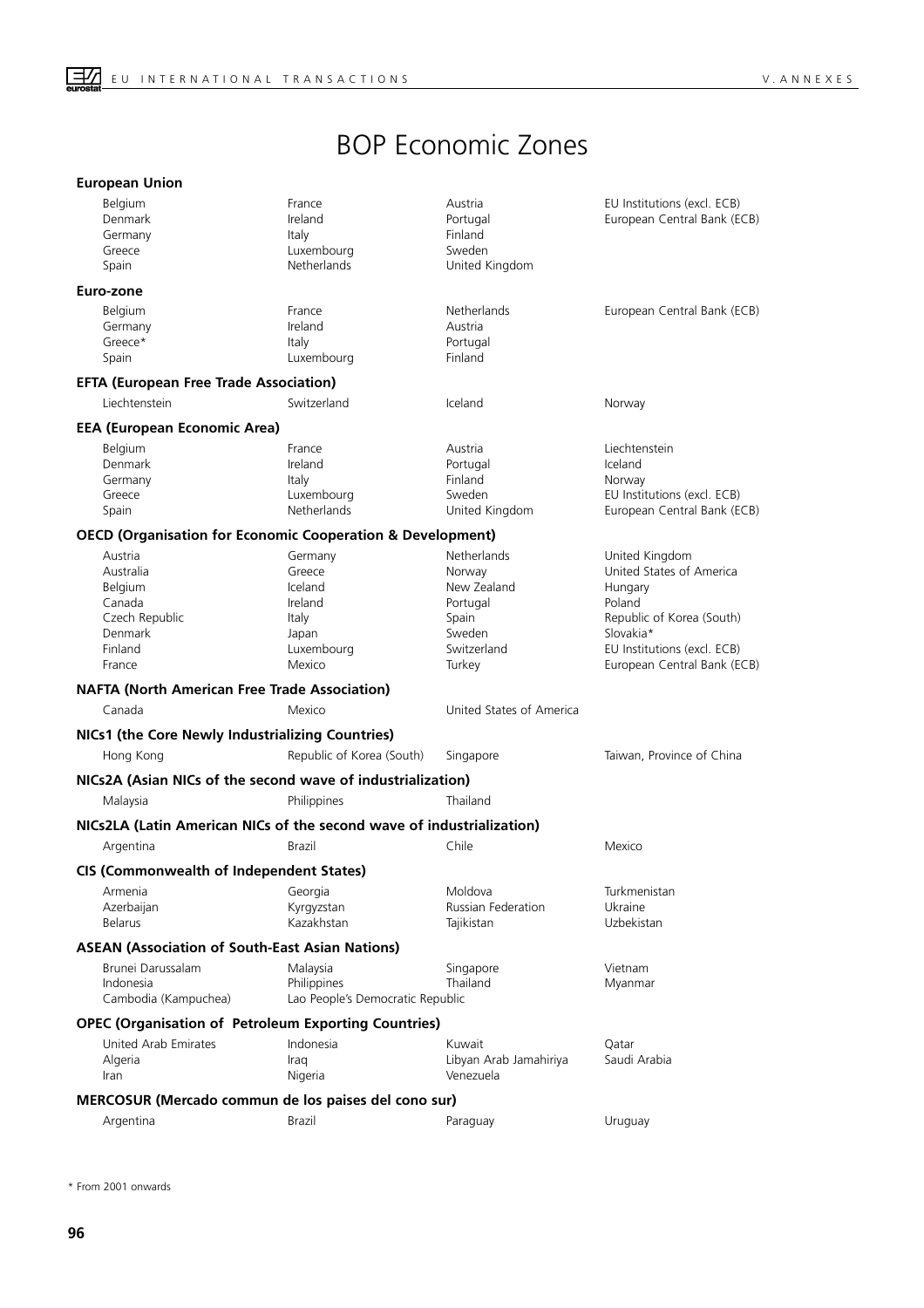## BOP Economic Zones

#### **Candidate Countries (CCs)**

**Turkey** 

#### **ACP**

**African ACP Caribbean ACP Pacific ACP**

#### **African ACP**

Angola Eritrea - Madagascar - Sierra Leone<br>1991 - Burkina Faso - Senegal - Senegal Burkina Faso Burundi Gabon Mauritania Somalia Benin Ghana Ghana Mauritius Sâo Tome and Principe Botswana Gambia Malawi Swaziland Central African Republic Guinea Mozambique Chad Congo Equatorial Guinea Namibia Togo Congo, the Democratic Rep. Guinea Bissau Niger Niger Tanzania Côte d'Ivoire **Maria Alexanda** Nigeria Nigeria Nigeria Nigeria Nigeria Nigeria Nigeria Nigeria Nigeria Nigeria N Cameroon Comoros Rwanda Republic of South Africa Cape Verde Liberia Seychelles Zambia Djibouti Lesotho Sudan Zimbabwe

#### **Caribbean ACP**

Antigua and Barbuda **Dominica** Dominica **Haiti** Haiti Suriname Barbados Dominican Republic Jamaica Trinidad and Tobago Belize **Guyana** Guyana St Lucia

#### **Pacific ACP**

Fiji Nauru Nauru Solomon Islands Vanuatu<br>Micronesia. federated states Niue Niue Tonga Micronesia, federated states Niue Niue Tonga<br>Kiribati Papua New Guinea Tuvalu

#### **Offshore Financial Centres**

Antigua and Barbuda **Cook Islands** Saint Lucia Saint Lucia Bahrain Jamaica Maldives Virgin Islands of the US Bahamas Cayman Islands Niue Samoa

#### **Latin America**

Chile Chile Chile Guatemala Peru<br>Colombia Para

#### **Mediterranean Basin**

Albania Cibraltar Gibraltar Libyan Arab Jamahiriya Syrian Arab Republic<br>Bosnia and Herzegovinia Croatia China Morocco Tunisia Bosnia and Herzegovinia Croatia and Herzegovinia Croatia Croatia Morocco Morocco Cyprus Cyprus Israel Macedonia Turkey

#### **Maghreb**

Algeria Morocco Tunisia

#### **Mashrek**

Egypt Jordan Lebanon Syrian Arab Republic Palestinian Territory, occupied

Estonia Poland Hungary Slovenia Latvia Czech republic Romania Cyprus

Papua New Guinea

St Kitts and Nevis

Lithuana Slovakia Bulgaria Malta

Belize Lebanon Panama

Argentina Costa Rica Mexico El Salvador Bolivia Cuba Nicaragua Uruguay Brazil Ecuador Panama Venezuela Paraguay

Grenada St Kitts and Nevis St Vincent and the Grenadines

Cook Islands Marshall Islands Palau Samoa (Independent State of)

Anguilla Dominica Liberia Turks and Caicos Islands Netherlands Antilles **Grenada** Grenada Marshall Islands Saint Vincent and the Grenadines<br>
Saint Vincent and the Grenadines<br>
British Virgin Island British Virgin Island

Algeria Jordan Malta Yugoslavia, Federal Republic of Palestinian Territory, occupied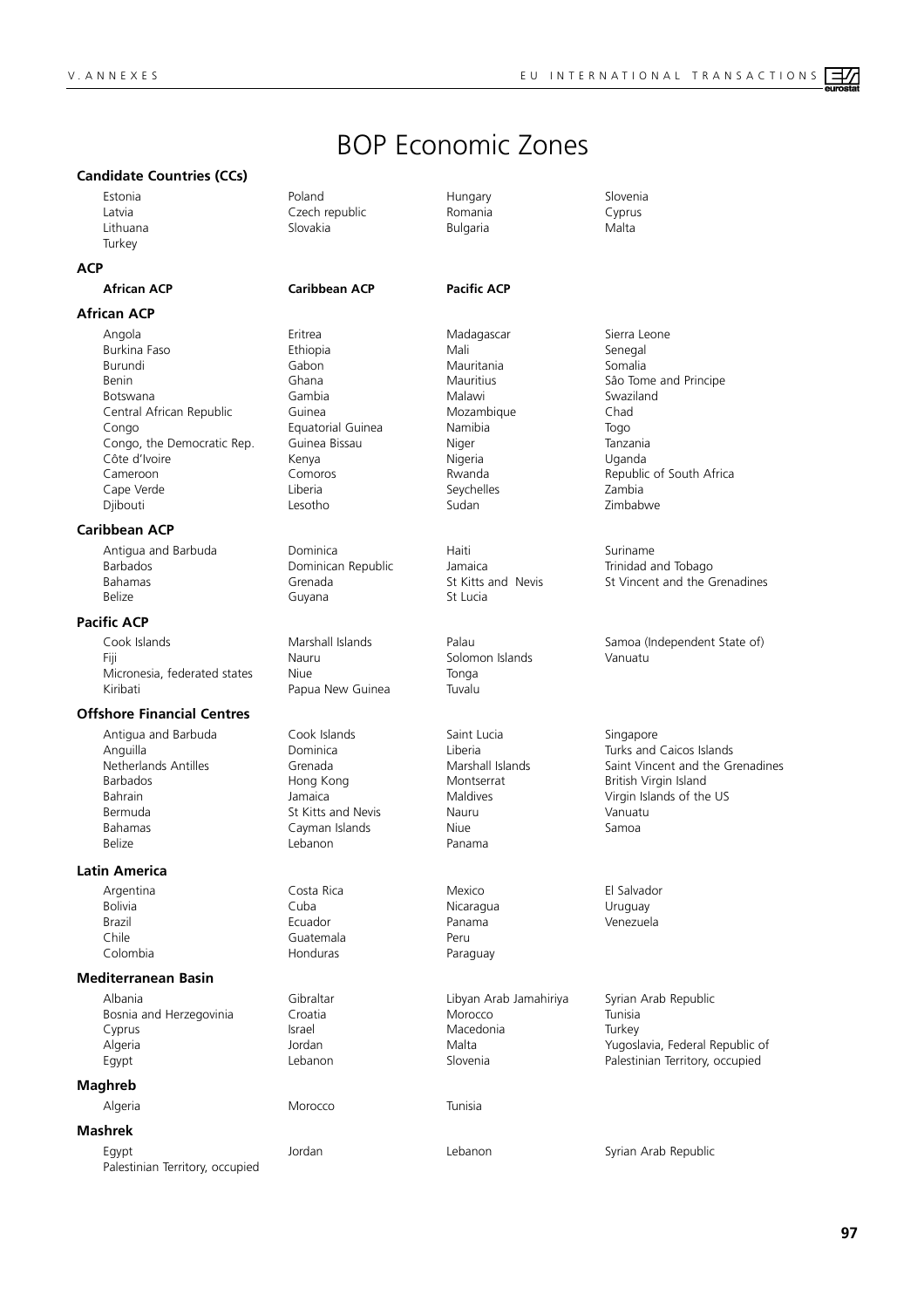## BOP Economic Zones

#### **Mediterranean countries in the Euro-Mediterranean Partnership**

| Cyprus  | Israel  | Morocco              | Tunisia |
|---------|---------|----------------------|---------|
| Algeria | Jordan  | malta                | Turkey  |
| Eqypt   | Lebanon | Syrian Arab Republic | Palesti |

#### **Central & Eastern Europe**

Albania Estonia Latvia Slovenia Bosnia and Herzegovinia Croatia Macedonia Slovakia Czech Republic Lithuania

#### **French Franc zone**

Burkina Faso Côte d'Ivoire Comoros Chad Benin Cameroon Mali Togo Central African Republic Gabon Niger Guinea Bissau Congo Equatorial Guinea Senegal

#### **APEC (Asia-Pacific Economic Cooperation)**

Australia Indonesia Peru Taiwan, province of China Brunei Darussalam Japan Papua New Guinea United States of America Canada Republic of Korea (South) Philippines Viet Nam China Malaysia Singapore Hong Kong New Zealand Thailand

Mexico Russian Federation



Lebanon Syrian Arab Republic Palestinian territory, occupied

Poland **Bulgaria Hungaria Hungaria Poland Poland Poland Properties Accept** Pugoslavia, Federal Republic of